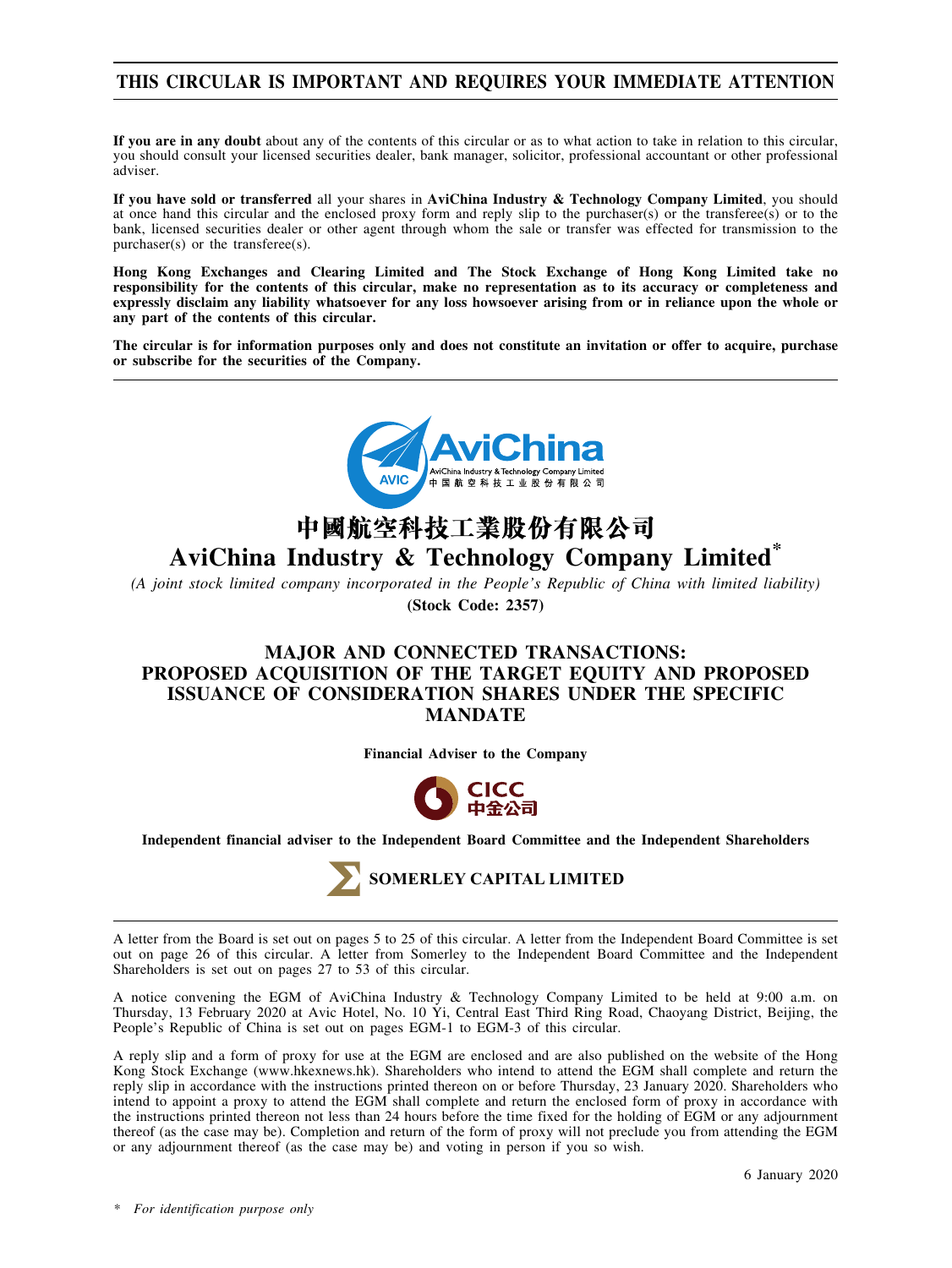# **CONTENTS**

## *Page*

|                                                                               | $\mathbf{1}$ |
|-------------------------------------------------------------------------------|--------------|
|                                                                               | 5            |
|                                                                               | 26           |
|                                                                               | 27           |
| Appendix I - Financial Information of the Group                               | $I-1$        |
|                                                                               | $II-1$       |
| Appendix III – Management Discussion and Analysis on the Target Group         | $III-1$      |
| Appendix IV - Unaudited Pro Forma Financial Information of the Enlarged Group | $IV-1$       |
|                                                                               | $V-1$        |
|                                                                               |              |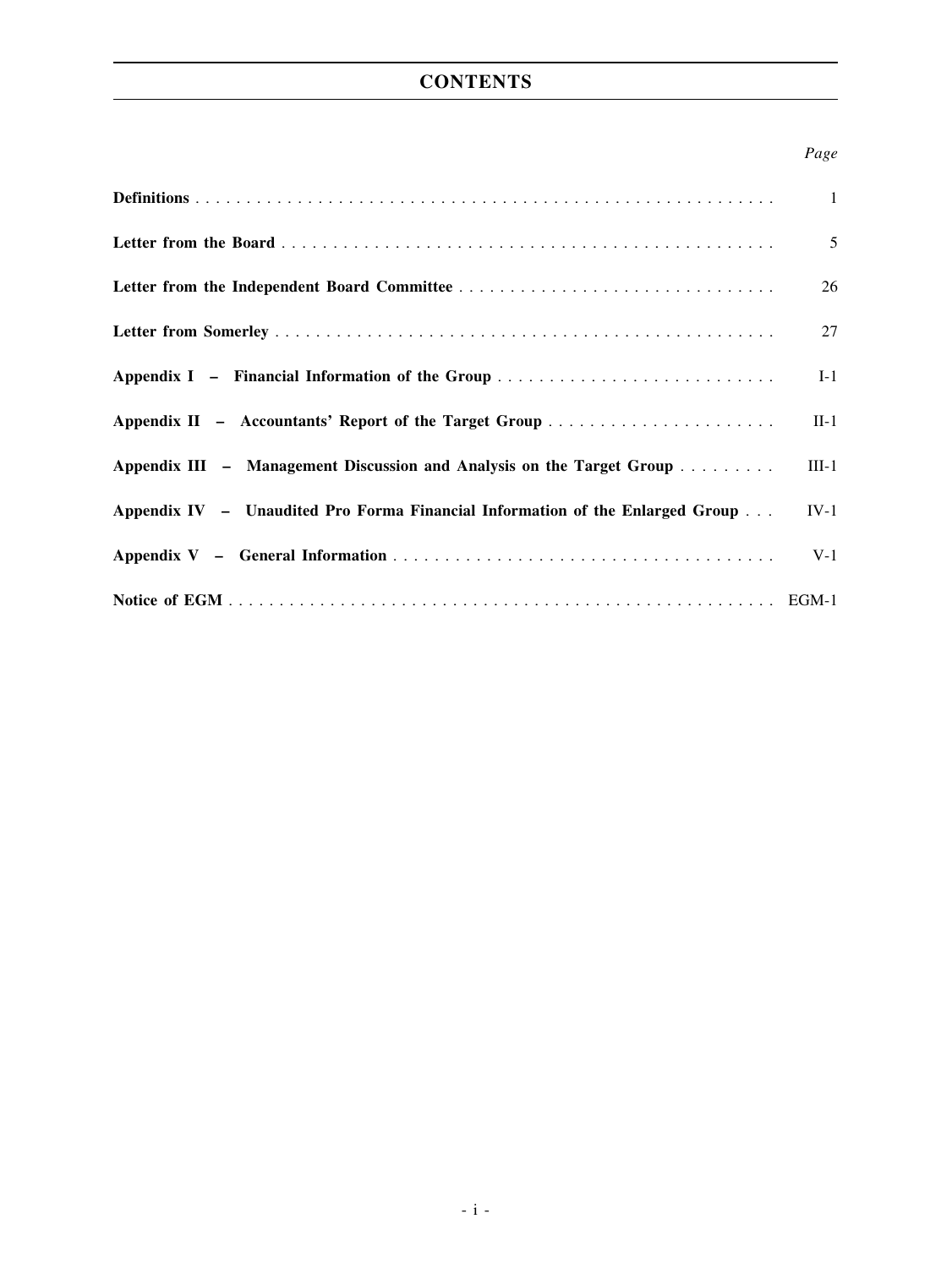*In this circular, unless the context otherwise requires, the following expressions shall have the following meanings:*

| "Articles of Association" | the articles of association of the Company                                                                                                                                                                                                                                                                                                         |
|---------------------------|----------------------------------------------------------------------------------------------------------------------------------------------------------------------------------------------------------------------------------------------------------------------------------------------------------------------------------------------------|
| "associate"               | has the same meaning as defined in the Listing Rules                                                                                                                                                                                                                                                                                               |
| "AVIC"                    | Aviation Industry Corporation of China, Ltd.* (中國航空工業集團<br>有限公司), the controlling Shareholder of the Company holding<br>56.04% equity interest in the Company directly and indirectly as at<br>the Latest Practicable Date                                                                                                                         |
| "AVIC Helicopter"         | AVIC Helicopter Co., Ltd.* (中航直升機有限責任公司), a limited<br>liability company incorporated in the PRC and a subsidiary of<br>AVIC as at the Latest Practicable Date                                                                                                                                                                                     |
| "AVICOPTER"               | AVICOPTER PLC.*(中航直升機股份有限公司), a joint stock<br>limited liability company whose A shares are listed on the<br>Shanghai Stock Exchange, being held as to 34.77% by the<br>Company directly and indirectly as at the Latest Practicable Date                                                                                                          |
| "Board"                   | the board of directors of the Company                                                                                                                                                                                                                                                                                                              |
| "Changhe Aircraft"        | Changhe Aircraft Industries (Group) Co., Ltd.* (昌河飛機工業(集<br>團)有限責任公司), a limited liability company incorporated in the<br>PRC and a subsidiary of AVIC as at the Latest Practicable Date                                                                                                                                                           |
| "Company"                 | AviChina Industry & Technology Company Limited* (中國航空科<br>技工業股份有限公司), a joint stock limited liability company<br>incorporated in the PRC, whose H Shares are listed on the Hong<br>Kong Stock Exchange                                                                                                                                             |
| "Completion Date"         | the date on which all the conditions precedent of completion under<br>the Equity Acquisition and Share Issuance Agreement are satisfied<br>or waived (if applicable), or other date as agreed by the parties in<br>writing                                                                                                                         |
| "connected person(s)"     | has the same meaning as defined in the Listing Rules                                                                                                                                                                                                                                                                                               |
| "Consideration Shares"    | the Domestic Shares to be issued by the Company to the<br>Transferors under the Equity Acquisition and Share Issuance<br>Agreement as the consideration of the Proposed Acquisition,<br>which have been confirmed by relevant regulatory authorities in<br>the PRC and each party to the Equity Acquisition and Share<br><b>Issuance Agreement</b> |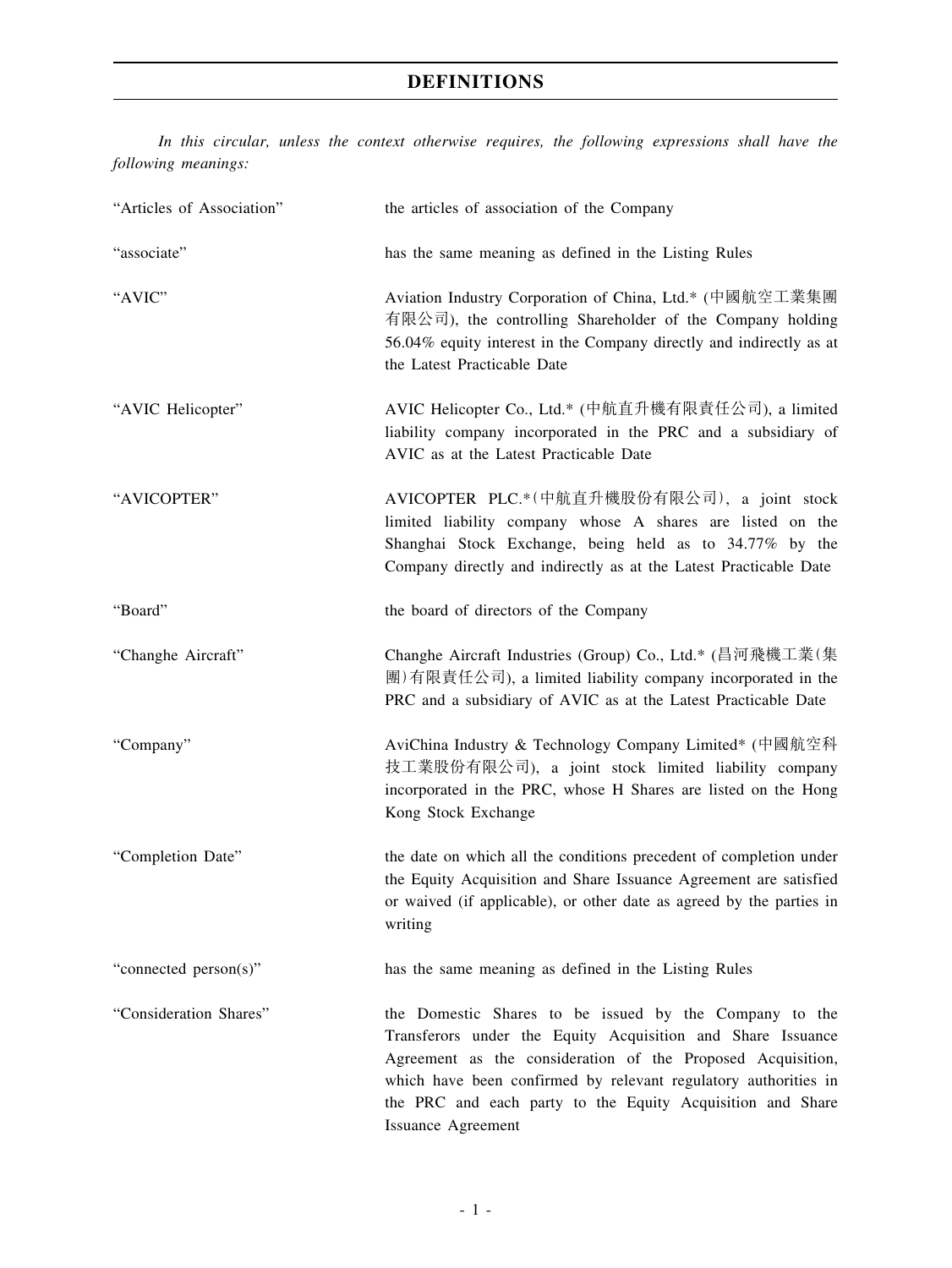| "Director(s)"                                        | the director(s) of the Company                                                                                                                                                                                                                                                                                                                                                                                                                         |
|------------------------------------------------------|--------------------------------------------------------------------------------------------------------------------------------------------------------------------------------------------------------------------------------------------------------------------------------------------------------------------------------------------------------------------------------------------------------------------------------------------------------|
| "Domestic Share(s)"                                  | the domestic share(s) to be issued by the Company and subscribed<br>for in RMB, with a nominal value of RMB1.00 each                                                                                                                                                                                                                                                                                                                                   |
| "EGM"                                                | the extraordinary general meeting of the Company to be held at<br>9:00 a.m. on Thursday, 13 February 2020 at Avic Hotel, No. 10 Yi,<br>Central East Third Ring Road, Chaoyang District, Beijing, the PRC<br>for the purpose of considering and, if thought fit, approving, among<br>other things, the Equity Acquisition and Share Issuance Agreement<br>and the transactions contemplated thereunder (including the grant of<br>the Specific Mandate) |
| "Enlarged Group"                                     | the Group as enlarged by the Target Group upon completion of the<br>Proposed Acquisition under the Equity Acquisition and Share<br><b>Issuance Agreement</b>                                                                                                                                                                                                                                                                                           |
| "Equity Acquisition and Share<br>Issuance Agreement" | the equity acquisition and share issuance agreement dated 28<br>November 2019 entered into between the Company, AVIC and<br>Tianjin Free Trade Zone Investment in relation to the Proposed<br>Acquisition and Proposed Issuance                                                                                                                                                                                                                        |
| "Group"                                              | the Company and its subsidiaries                                                                                                                                                                                                                                                                                                                                                                                                                       |
| "H Share(s)"                                         | the overseas-listed foreign invested share(s) in the Company's share<br>capital, with a nominal value of RMB1.00 each, which are listed on<br>the Hong Kong Stock Exchange and traded in HK\$                                                                                                                                                                                                                                                          |
| "Harbin Aircraft"                                    | Harbin Aircraft Industry Group Co., Ltd.* (哈爾濱飛機工業集團有<br>限責任公司), a limited liability company incorporated in the PRC<br>and a subsidiary of AVIC as at the Latest Practicable Date                                                                                                                                                                                                                                                                     |
| "HK\$"                                               | Hong Kong dollars                                                                                                                                                                                                                                                                                                                                                                                                                                      |
| "Hong Kong"                                          | the Hong Kong Special Administrative Region of the PRC                                                                                                                                                                                                                                                                                                                                                                                                 |
| "Hong Kong Stock Exchange"                           | The Stock Exchange of Hong Kong Limited                                                                                                                                                                                                                                                                                                                                                                                                                |
| "IFRS"                                               | International Financial Reporting Standards                                                                                                                                                                                                                                                                                                                                                                                                            |
| "Independent Board Committee"                        | an independent committee of the Board comprising all independent<br>non-executive Directors, namely, Mr. Liu Renhuai, Mr. Liu Weiwu<br>and Mr. Wang Jianxin, to advise the Independent Shareholders in<br>respect of the Equity Acquisition and Share Issuance Agreement<br>and the transactions contemplated thereunder (including the grant of<br>the Specific Mandate)                                                                              |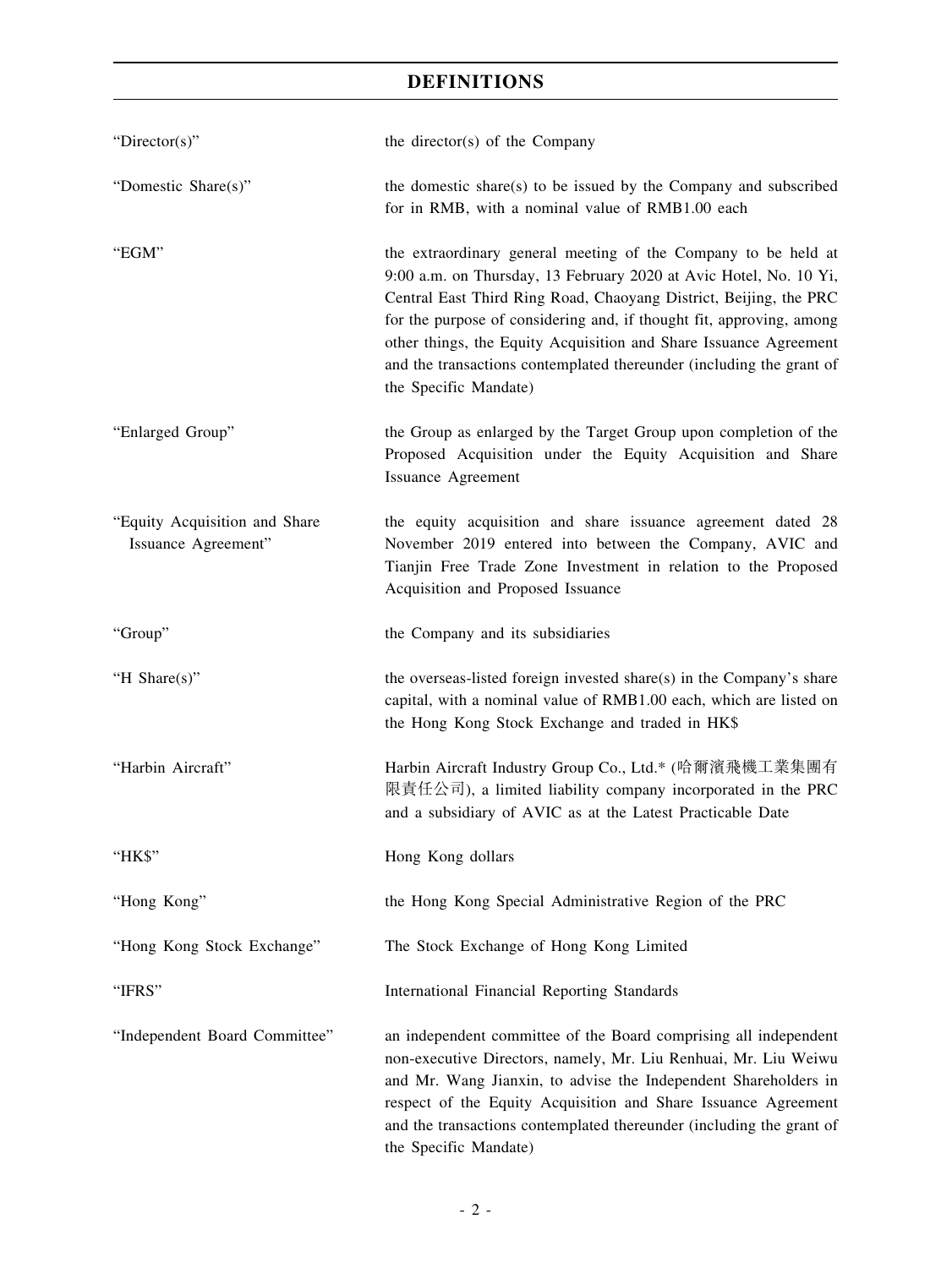| "Independent Financial Adviser" or<br>"Somerley" | Somerley Capital Limited, a corporation licensed to carry out type<br>1 (dealing in securities) and type 6 (advising on corporate finance)<br>regulated activities under the SFO, to advise the Independent Board<br>Committee and Independent Shareholders in respect of the<br>connected transactions contemplated under the Equity Acquisition<br>and Share Issuance Agreement |
|--------------------------------------------------|-----------------------------------------------------------------------------------------------------------------------------------------------------------------------------------------------------------------------------------------------------------------------------------------------------------------------------------------------------------------------------------|
| "Independent Shareholders"                       | Shareholders (other than AVIC and its associates) who are not<br>required to abstain from voting on the resolution to be proposed at<br>the EGM to approve the Equity Acquisition and Share Issuance<br>Agreement and the transactions contemplated thereunder (including<br>the grant of the Specific Mandate)                                                                   |
| "Issue Price"                                    | the issue price of the Consideration Shares                                                                                                                                                                                                                                                                                                                                       |
| "Latest Practicable Date"                        | 30 December 2019, being the latest practicable date prior to the<br>printing of this circular for ascertaining certain information<br>contained therein                                                                                                                                                                                                                           |
| "Listing Rules"                                  | the Rules Governing the Listing of Securities on The Stock<br>Exchange of Hong Kong Limited (as amended from time to time)                                                                                                                                                                                                                                                        |
| "PRC"                                            | the People's Republic of China                                                                                                                                                                                                                                                                                                                                                    |
| "Proposed Acquisition"                           | the proposed acquisition of the Target Equity by the Company from<br>the Transferors pursuant to the Equity Acquisition and Share<br>Issuance Agreement, the consideration for which is to be settled by<br>the issuance of the Consideration Shares to the Transferors                                                                                                           |
| "Proposed Issuance"                              | the issuance of Consideration Shares by the Company to the<br>Transferors as the consideration for the Proposed Acquisition<br>pursuant to the Equity Acquisition and Share Issuance Agreement                                                                                                                                                                                    |
| "RMB"                                            | Renminbi, the lawful currency of the PRC                                                                                                                                                                                                                                                                                                                                          |
| "SFO"                                            | the Securities and Futures Ordinance (Chapter 571 of the Laws of<br>Hong Kong) (as amended from time to time)                                                                                                                                                                                                                                                                     |
| "Share $(s)$ "                                   | the share(s) of the Company                                                                                                                                                                                                                                                                                                                                                       |
| "Shareholders"                                   | the shareholders of the Company                                                                                                                                                                                                                                                                                                                                                   |
| "Specific Mandate"                               | the specific mandate in relation to the Proposed Issuance to be<br>sought at the EGM                                                                                                                                                                                                                                                                                              |
| "subsidiary(ies)"                                | has the same meaning ascribed thereto under the Listing Rules                                                                                                                                                                                                                                                                                                                     |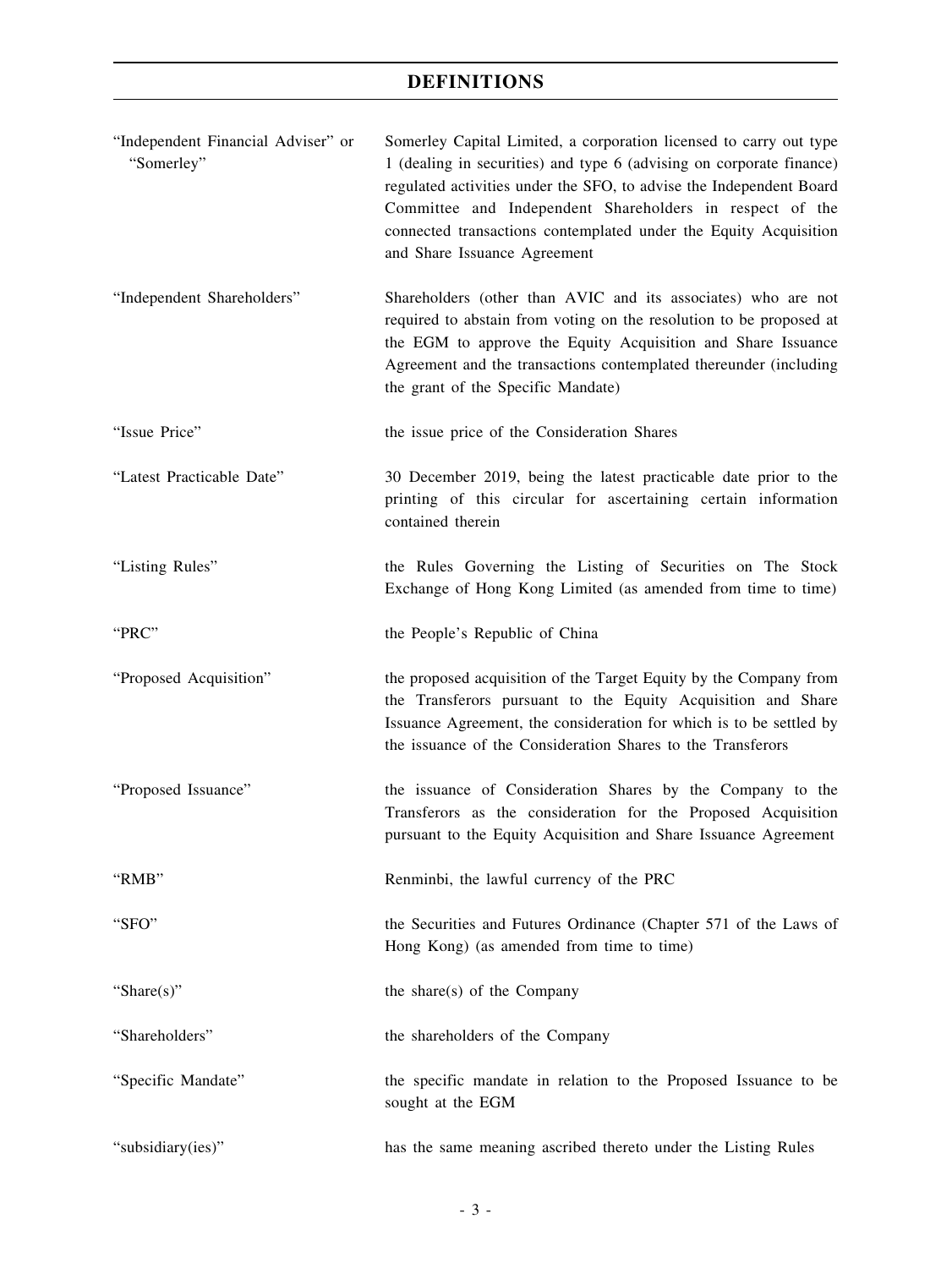| "Target Group"                          | AVIC Helicopter and its subsidiaries (including Harbin Aircraft and<br>Changhe Aircraft)                                                                                                                                                               |
|-----------------------------------------|--------------------------------------------------------------------------------------------------------------------------------------------------------------------------------------------------------------------------------------------------------|
| "Target Equity"                         | 68.75% and 31.25% equity interests in AVIC Helicopter held by<br>AVIC and Tianjin Free Trade Zone Investment, respectively,<br>10.21% equity interests in Harbin Aircraft held by AVIC and<br>47.96% equity interests in Changhe Aircraft held by AVIC |
| "Tianjin Free Trade Zone<br>Investment" | Tianjin Free Trade Zone Investment Company Limited* (天津保税<br>區投資有限公司), a limited liability company incorporated in the<br><b>PRC</b>                                                                                                                   |
| "Transferor(s)"                         | AVIC and/or Tianjin Free Trade Zone Investment                                                                                                                                                                                                         |
| "USD"                                   | United States dollars, the lawful currency of the United States                                                                                                                                                                                        |
| "Valuation Benchmark Date"              | being 30 September 2018                                                                                                                                                                                                                                |
| $``\%"$                                 | per cent                                                                                                                                                                                                                                               |

*\* For identification purpose only.*

*For the purpose of this circular, unless otherwise indicated, the exchange rate at RMB1 = HK\$1.107 has been used, where applicable, for the purpose of illustration only and not constitute a representation that any amount have been, could have been or may be exchanged.*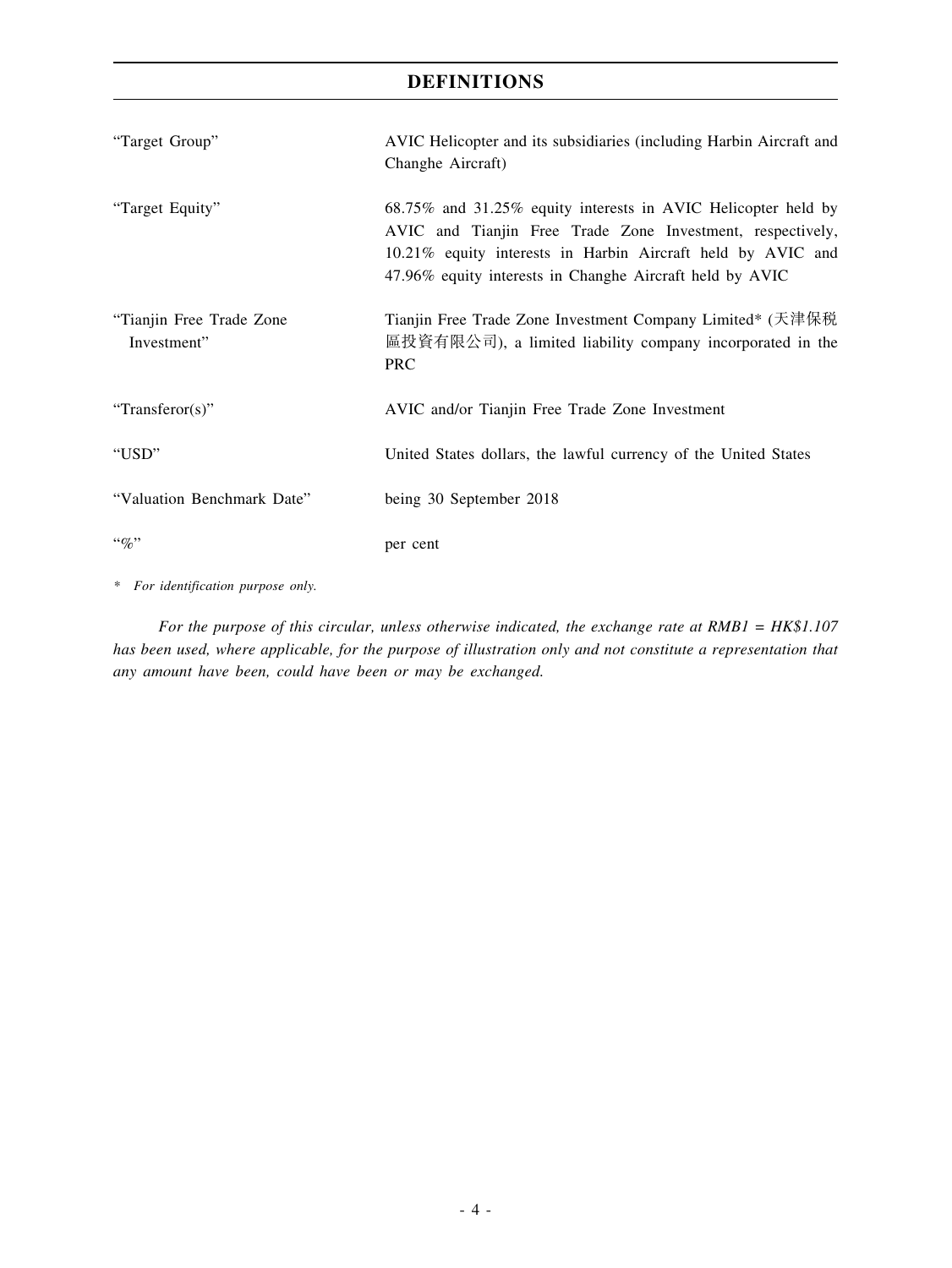

# **AviChina Industry & Technology Company Limited\***

*(A joint stock limited company incorporated in the People's Republic of China with limited liability)* **(Stock Code: 2357)**

*Executive Directors:* Mr. Chen Yuanxian Mr. Wang Xuejun

*Non-executive Directors:* Mr. Yan Lingxi Mr. Lian Dawei Mr. Xu Gang

*Independent non-executive Directors:* Mr. Liu Renhuai Mr. Liu Weiwu Mr. Wang Jianxin

*Registered Office:* 2nd floor, Building 27 No. 26 Xihuan South Street Beijing Economic Technological Development Area Beijing, PRC

*Place of business in Hong Kong:* Unit 2202A, 22th Floor Fairmont House 8 Cotton Tree Drive Central Hong Kong

6 January 2020

*To the Shareholders:*

Dear Sir or Madam,

# **MAJOR AND CONNECTED TRANSACTIONS: PROPOSED ACQUISITION OF THE TARGET EQUITY AND PROPOSED ISSUANCE OF CONSIDERATION SHARES UNDER THE SPECIFIC MANDATE**

#### **A. INTRODUCTION**

References are made to the announcements of the Company dated 12 October 2018, 13 October 2019, 28 November 2019 and 27 December 2019 in relation to, among other things, the proposed acquisition of 100% equity interests of AVIC Helicopter, delay in despatch of circular and closure of register of members.

The purpose of this circular is to provide you with, among other things, information relating to the following resolution to be considered and, if appropriate, approved at the EGM:

(1) details relating to the Equity Acquisition and Share Issuance Agreement and the transactions contemplated thereunder (including the grant of the Specific Mandate);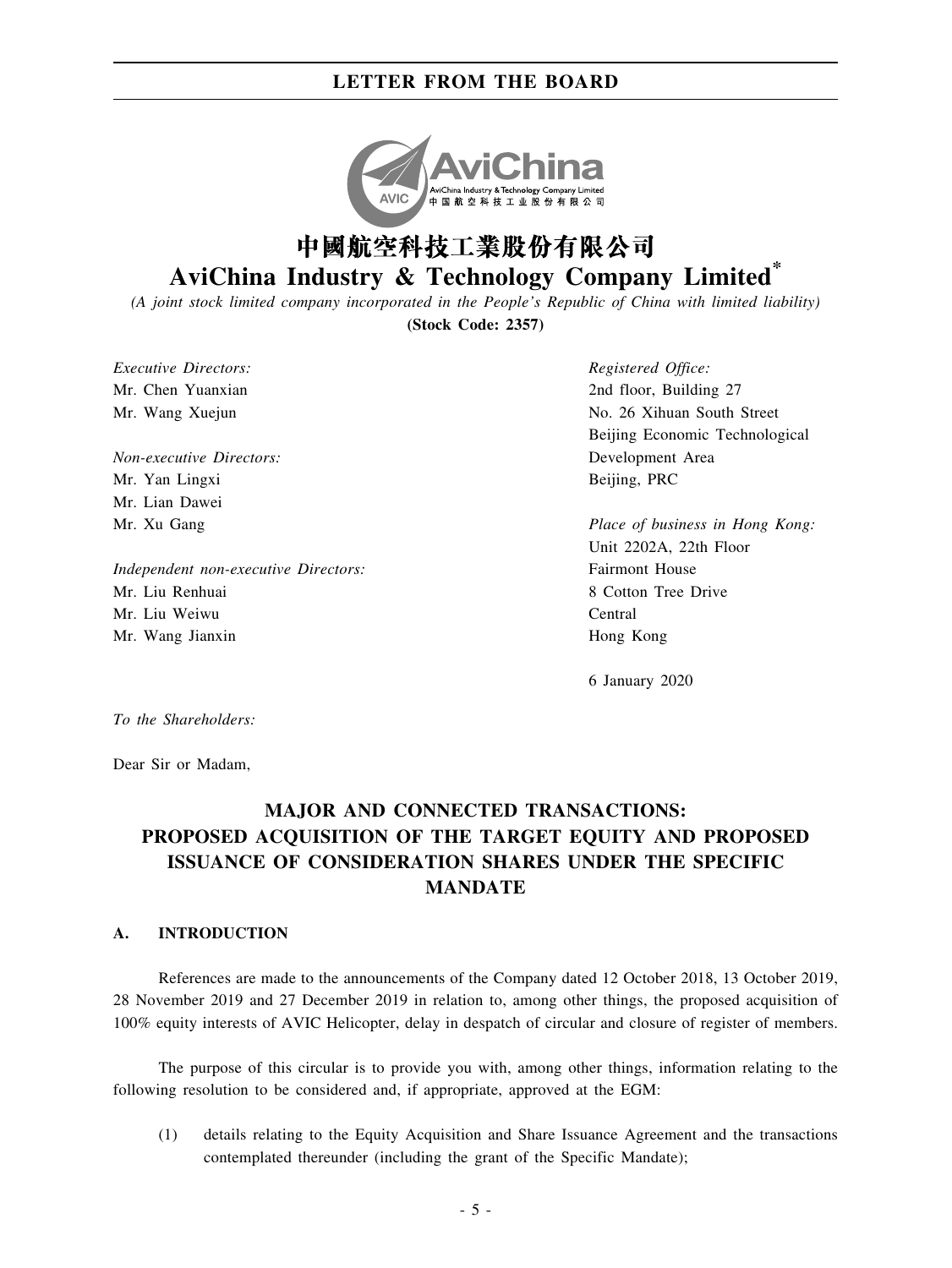- (2) a letter of recommendation from the Independent Board Committee on the Equity Acquisition and Share Issuance Agreement and the transactions contemplated thereunder (including the grant of the Specific Mandate);
- (3) a letter of advice from Somerley on the connected transactions contemplated under the Equity Acquisition and Share Issuance Agreement to the Independent Shareholders and the Independent Board Committee; and
- (4) notice of the EGM.

#### **B. EQUITY ACQUISITION AND SHARE ISSUANCE AGREEMENT**

#### **B.1 Introduction**

On 12 October 2018, the Company, AVIC and Tianjin Free Trade Zone Investment entered into a share transfer framework agreement. On 28 November 2019, the Company entered into the Equity Acquisition and Share Issuance Agreement with AVIC and Tianjin Free Trade Zone Investment, pursuant to which, the Company conditionally agreed to acquire (i) 68.75% and 31.25% equity interests in AVIC Helicopter held by AVIC and Tianjin Free Trade Zone Investment, respectively; (ii) 10.21% equity interests in Harbin Aircraft held by AVIC; and (iii) 47.96% equity interests in Changhe Aircraft held by AVIC, at a total consideration of approximately RMB5,687,537,050.94 (equivalent to approximately HK\$6,296,103,515.39). Upon completion of the Proposed Acquisition, each of AVIC Helicopter, Harbin Aircraft and Changhe Aircraft will become a wholly-owned subsidiary of the Company.

#### **B.2 Equity Acquisition and Share Issuance Agreement**

The major terms of the Equity Acquisition and Share Issuance Agreement are summarized as follows:

| Date                 | 28 November 2019 (after trading hours) |                                                                                                                                             |  |  |
|----------------------|----------------------------------------|---------------------------------------------------------------------------------------------------------------------------------------------|--|--|
| <b>Parties</b>       | (1)                                    | the Company, as the purchaser of the Target Equity and the<br>issuer of the Consideration Shares;                                           |  |  |
|                      | (2)                                    | AVIC and Tianjin Free Trade Zone Investment, each as the<br>seller of the Target Equity and the subscriber for the<br>Consideration Shares. |  |  |
| <b>Target Equity</b> | (1)                                    | 68.75% and 31.25% equity interests in AVIC Helicopter held by<br>AVIC and Tianjin Free Trade Zone Investment, respectively;                 |  |  |
|                      | (2)                                    | 10.21% equity interests in Harbin Aircraft held by AVIC; and                                                                                |  |  |
|                      | (3)                                    | 47.96% equity interests in Changhe Aircraft held by AVIC.                                                                                   |  |  |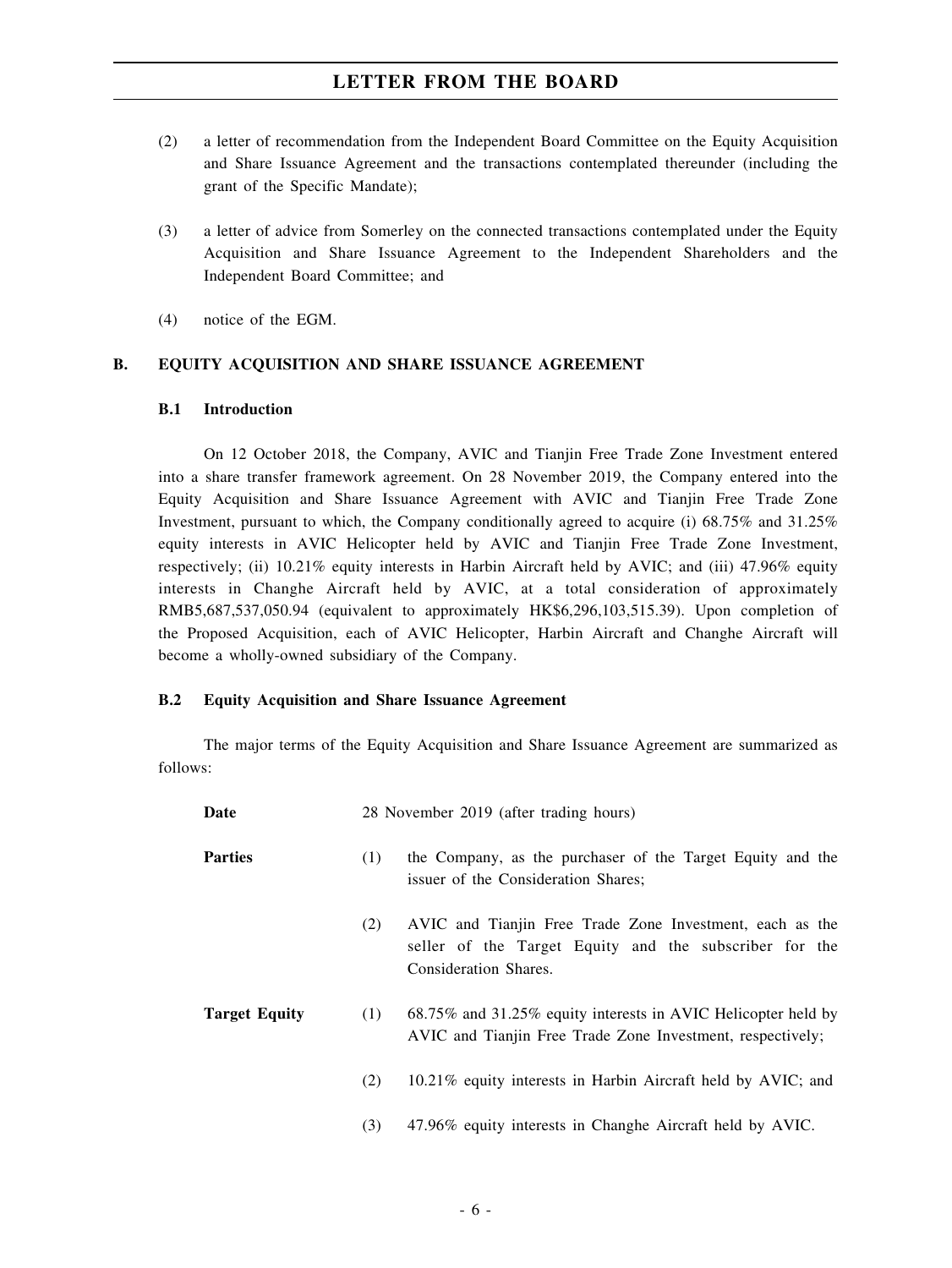- **Consideration** The total consideration for the Target Equity is approximately RMB5,687,537,050.94 (equivalent to approximately HK\$6,296,103,515.39), among which:
	- (1) in respect of acquisition of 100% equity interests in AVIC Helicopter, the total consideration is approximately RMB4,951,877,168.61 (equivalent to approximately HK\$5,481,728,025.65) comprising the consideration to be paid by the Company to AVIC and Tianjin Free Trade Zone Investment of RMB4,005,250,762.69 (equivalent to approximately HK\$4,433,812,594.30) and RMB946,626,405.92 (equivalent to approximately HK\$1,047,915,431.35), respectively;
		- (2) in respect of acquisition of 10.21% equity interests in Harbin Aircraft, the consideration to be paid by the Company to AVIC is approximately RMB147,654,910.06 (equivalent to approximately HK\$163,453,985.44); and
		- (3) in respect of acquisition of 47.96% equity interests in Changhe Aircraft, the consideration to be paid by the Company to AVIC is approximately RMB588,004,972.27 (equivalent to approximately HK\$650,921,504.30).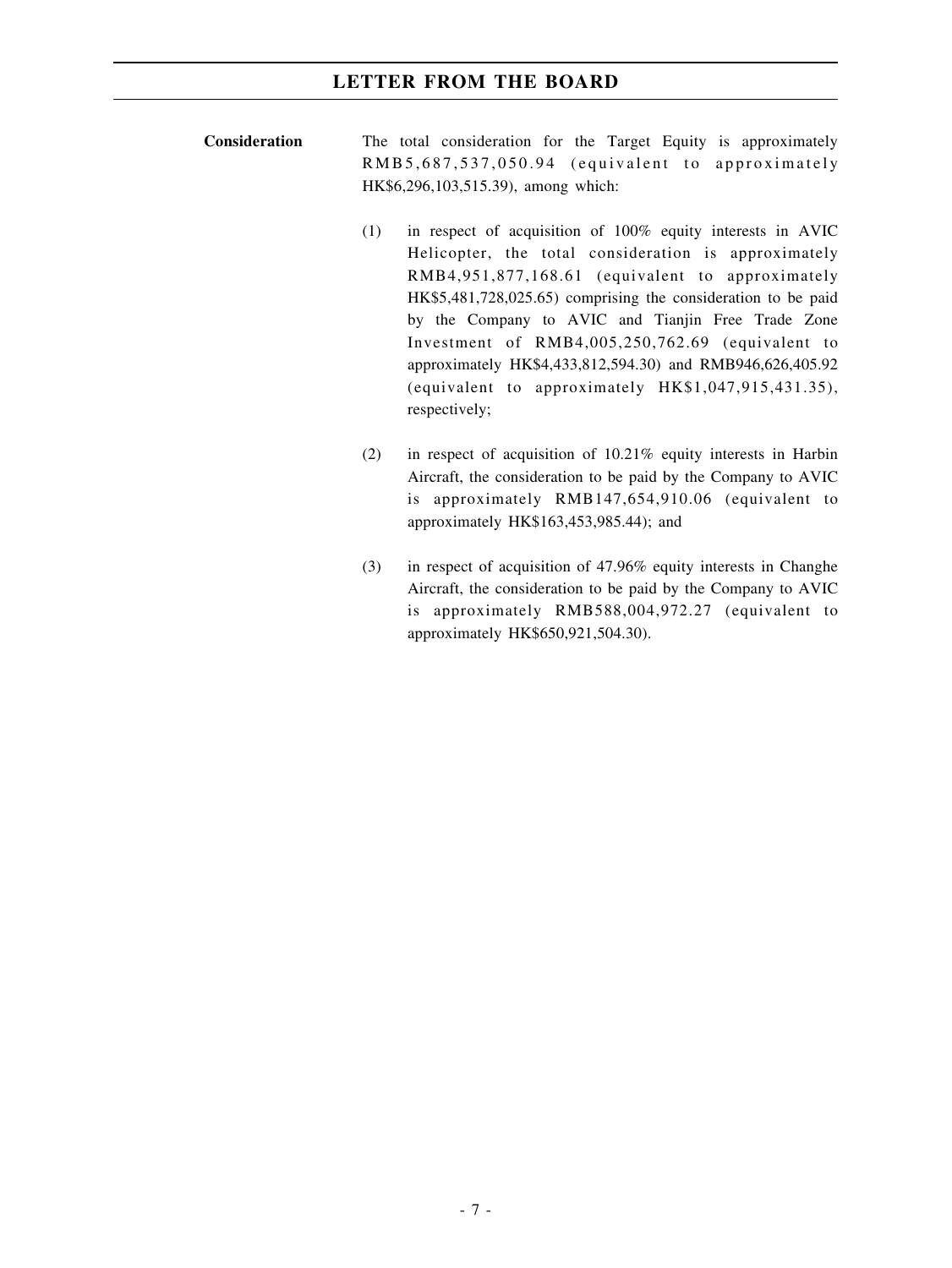The above consideration is determined upon arm's length negotiations between the parties with reference to various factors, namely (a) the financial position of the Target Group, such as its net assets value, operating revenue and net profit, details of which please refer to the accountants' report of the Target Group as set out in Appendix II, (b) the historical performance of the Target Group during the past three years, including its research and development progress in relation to its core products, its business operation and financial performance in the recent three years, details of which please refer to the management discussion and analysis on the Target Group as set out in Appendix III, (c) the future business outlook and potential of the Target Group after taking into account the current situation, development stage and future trend of defense equipment industry, (d) the economic and industrial situation, including the external macro economy, the future growth in China's economy and the development in the defense equipment industry, and (e) the valuation results of the Target Equity as set out in the valuation reports prepared by a qualified and independent PRC valuer using asset-based approach as at the Valuation Benchmark Date, a summary of which is set out in section B.8 below. Having considered the above factors (including the review of the accountants' report and valuation reports of the Target Group) and the benefits of the Proposed Acquisition as elaborated in Section B.5 below, upon commercial negotiation with the Transferors, the Company agreed on the total consideration for the Target Equity.

**Consideration Shares** The above consideration will be settled by the Company through issuance of the Consideration Shares.

> In light of the absolute amount of the consideration is very large (i.e. over RMB5 billion), the Company explored the most appropriate way to finance the Proposed Acquisition. The payment in cash from the Group's own funds may place pressure on the Group's cash flow, and debt financing from external institutions would bring additional finance costs and the Group's gearing ratio would be increased accordingly. Meanwhile, the issuance of the Consideration Shares can save finance costs and has no negative impact on the Group's cash flow. Therefore, the Directors are of the view that the issuance of Consideration Shares to the Transferors as consideration to the Proposed Acquisition is fair and reasonable.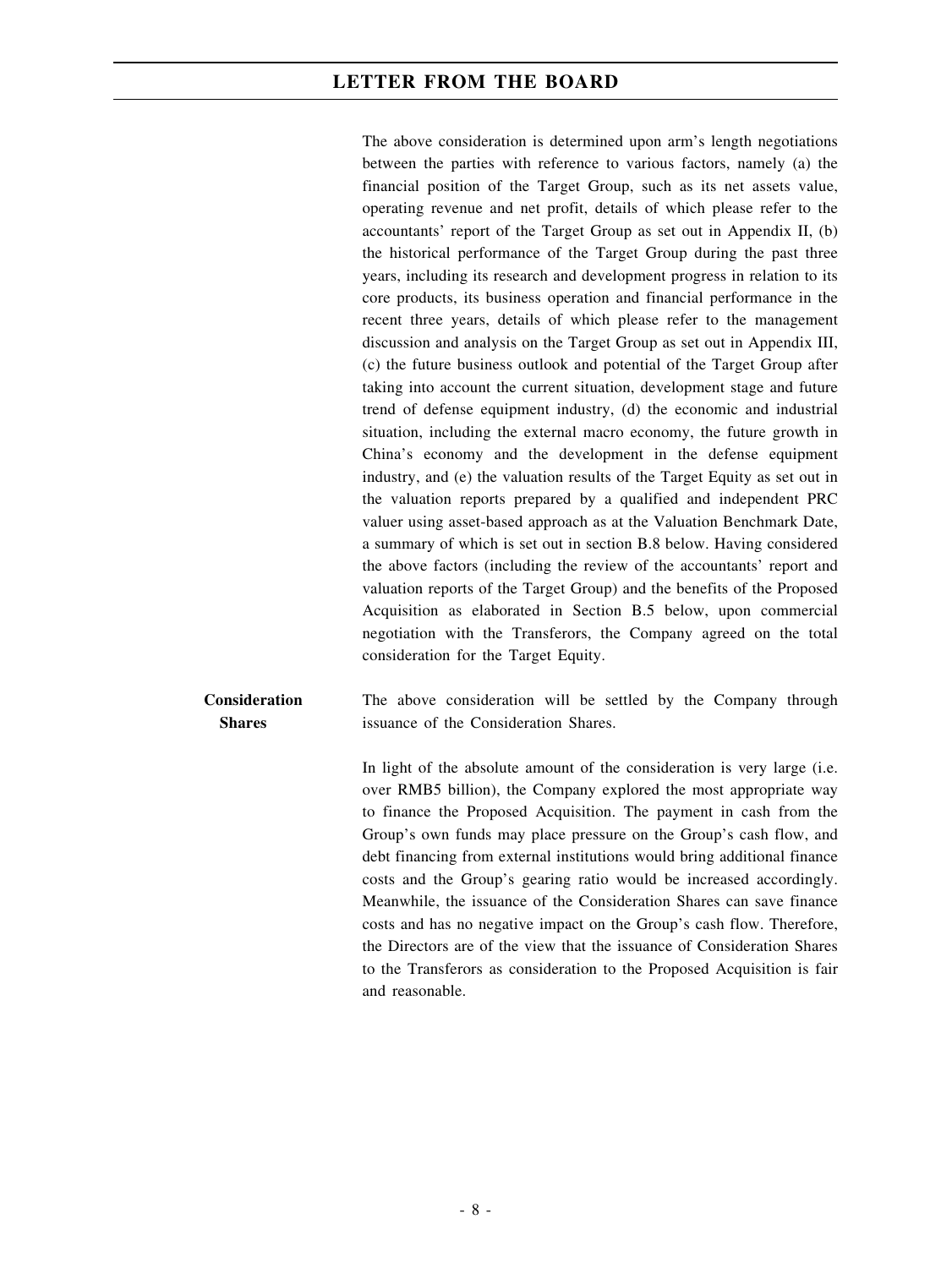Pursuant to the Specific Provisions on Overseas Issuance and Listing of Shares by Joint Stock Limited Liability Companies issued by the State Council\* (國務院關於股份有限公司境外募集股份及上市的特 別規定) ("**Specific Provisions**"), overseas listed foreign invested shares refer to shares which are issued by joint stock limited liability companies to overseas investors and are listed overseas. As each of AVIC and Tianjin Free Trade Zone Investment are domestic entities, the shares to be issued by the Company to AVIC and Tianjin Free Trade Zone Investment does not fall under the definition of overseas listed foreign invested shares (i.e. H shares). Therefore, as confirmed by the PRC regulatory authorities and each party to the Equity Acquisition and Share Issuance Agreement, the Company determined to settle the consideration for the Proposed Acquisition through issuance of Domestic Shares. The Company considers that the Proposed Issuance of Domestic Shares for the Proposed Acquisition will not incur higher acquisition costs as compared to the issuance of H Shares since both of them are ordinary shares whose rights and obligations are substantially the same unless those specified in the Articles of Association.

Based on the prior consultation with the PRC regulatory authorities and the PRC legal advisers of the Company, taking the above into account, the Board considers that the Proposed Issuance of the Domestic Shares to the Transferors for consideration of the Proposed Acquisition is in compliance with the Articles of Association and the relevant PRC laws and regulations (including the Specific Provisions).

Given that H Shares are tradeable on the Hong Kong Stock Exchange, taking into account the benefits of H share full circulation of the Company, the Company and the Transferors wish to convert the Consideration Shares (i.e. the Domestic Shares) into H Shares in the future. Such conversion is subject to approval by the PRC regulatory authorities and application by the Transferors and no concrete conversion plan has been formulated for the time being.

#### *Issue Price*

The parties to the Equity Acquisition and Share Issuance Agreement agreed that the Issue Price of the Consideration Shares is HK\$4.19 per Consideration Share (when the Consideration Shares are H Shares) or RMB3.79 (equivalent to approximately HK\$4.19) per Consideration Share (when the Consideration Shares are Domestic Shares).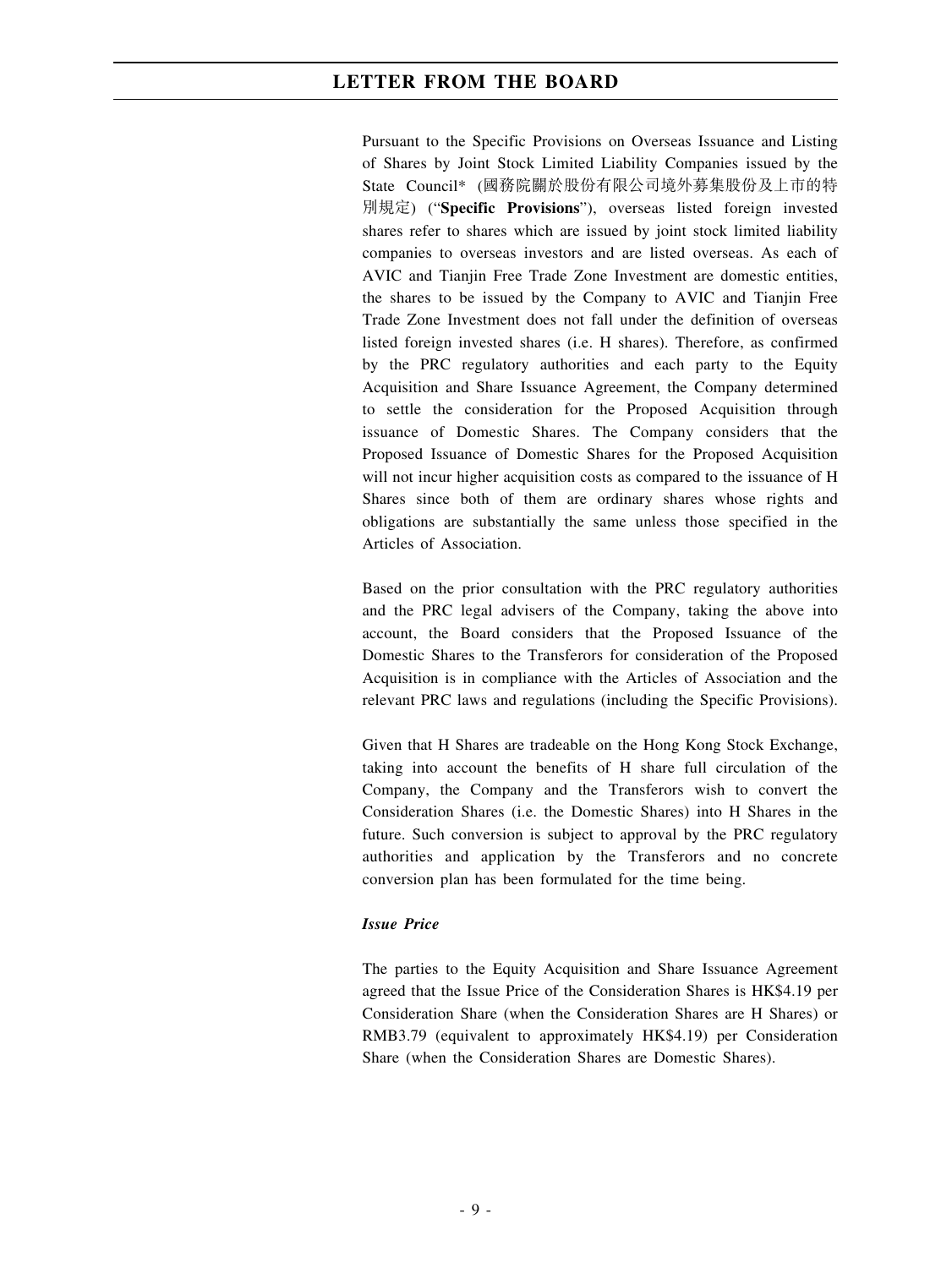As confirmed by relevant regulatory authorities in the PRC and each party to the Equity Acquisition and Share Issuance Agreement, the consideration for the Proposed Acquisition is proposed to be settled by issuance of the Domestic Shares to AVIC and Tianjin Free Trade Zone Investment.

The Issue Price is determined by the parties after arm's length negotiations and with reference to the recent average closing prices of H Share on the Hong Kong Stock Exchange prior to signing the Equity Acquisition and Share Issuance Agreement.

The Issue Price per Consideration Share represents:

- (1) a premium of approximately 19.71% over the closing price of HK\$3.50 per H Share on the Hong Kong Stock Exchange on the date of the Equity Acquisition and Share Issuance Agreement (the "**Agreement Date**");
- (2) a premium of approximately 18.83% over the average closing price of HK\$3.53 per H Share on the Hong Kong Stock Exchange for five (5) trading days prior to and including the Agreement Date;
- (3) a premium of approximately 16.36% over the average closing price of HK\$3.60 per H Share on the Hong Kong Stock Exchange for twenty (20) trading days prior to and including the Agreement Date; and
- (4) a premium of approximately 19.03% over the closing price of HK\$3.52 per H Share on the Hong Kong Stock Exchange on the Latest Practicable Date.
- *Note:* The comparison of value above is provided for investors' convenience and for reference only. The Company's Domestic Shares, to be issued and allotted as the Consideration Shares, are non-listed Shares.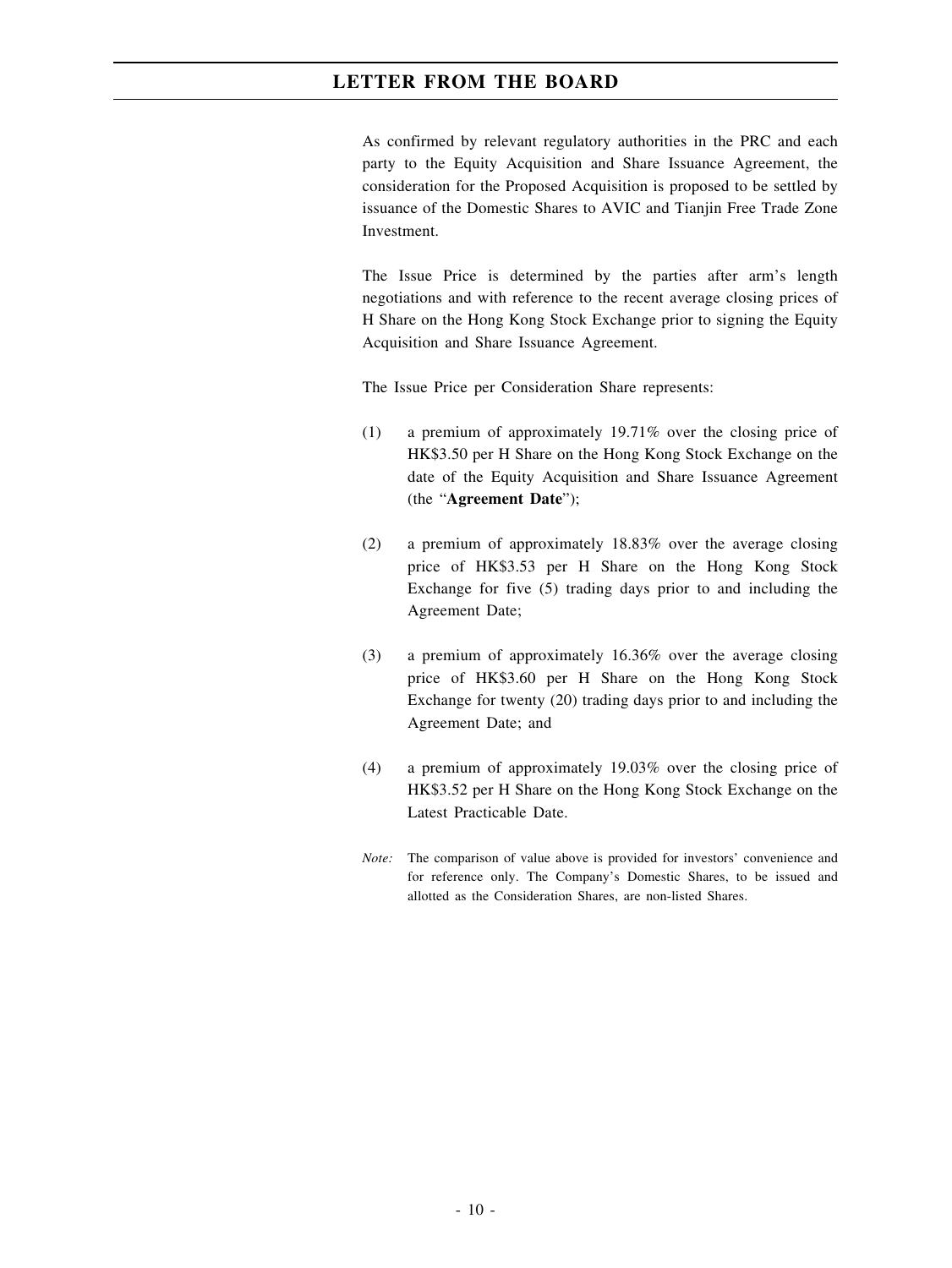#### *Number of Consideration Shares*

Based on the consideration of the Target Equity and the Issue Price as elaborated above, the total number of the Consideration Shares is 1,500,669,406, representing 24.03% of the total issued share capital of the Company as at the Latest Practicable Date and 19.37% of the total issued share capital of the Company as enlarged by the Proposed Issuance (assuming there is no other change in the share capital of the Company).

The respective number of the Consideration Shares to be issued and allotted to AVIC and Tianjin Free Trade Zone Investment is as follows:

- (1) for AVIC: 1,250,899,906, representing 20.03% of the total issued share capital of the Company as at the Latest Practicable Date and  $16.15\%$  of the total issued share capital of the Company as enlarged by the Proposed Issuance (assuming there is no other change in the share capital of the Company); and
- (2) for Tianjin Free Trade Zone Investment: 249,769,500, representing 4.00% of the total issued share capital of the Company as at the Latest Practicable Date and 3.22% of the total issued share capital of the Company as enlarged by the Proposed Issuance (assuming there is no other change in the share capital of the Company).

#### *Ranking of the Consideration Shares to be issued*

The Consideration Shares shall rank *pari passu* in all respect among themselves and with the existing Shares of the same class (if any) pursuant to the Articles of Association.

**Effectiveness of the Agreement** The Equity Acquisition and Share Issuance Agreement shall become effective upon satisfaction of all the following conditions:

- (1) the Equity Acquisition and Share Issuance Agreement has been duly executed by each party;
- (2) all the pre-approvals in relation to the transactions under the Equity Acquisition and Share Issuance Agreement have been obtained from the relevant governmental authorities by each party according to laws;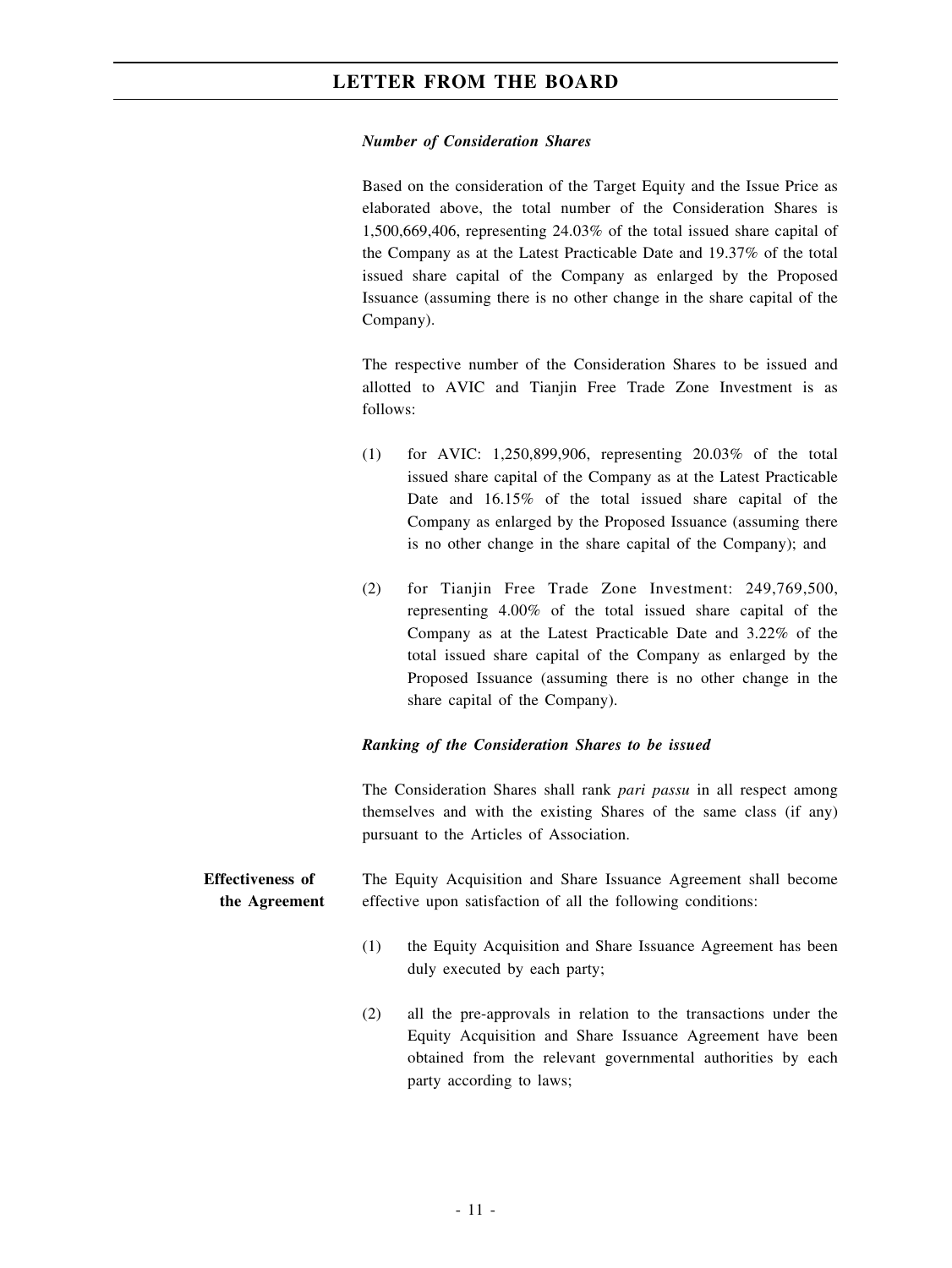|            | (3) | the Equity Acquisition and Share Issuance Agreement has been<br>approved by the internal decision authorities (including the<br>board (or executive director(s)) and the shareholders<br>(shareholders' meeting)) of each Transferor; and                                                                                                                                                              |
|------------|-----|--------------------------------------------------------------------------------------------------------------------------------------------------------------------------------------------------------------------------------------------------------------------------------------------------------------------------------------------------------------------------------------------------------|
|            | (4) | the Equity Acquisition and Share Issuance Agreement and the<br>transactions thereunder (including the Proposed Acquisition and<br>the Proposed Issuance) have been approved by the Board and<br>the Independent Shareholders of the Company.                                                                                                                                                           |
|            |     | As at the Latest Practicable Date, all conditions precedent have been<br>satisfied other than the Independent Shareholders' approval as<br>mentioned in condition (4).                                                                                                                                                                                                                                 |
| Completion |     | The completion of the Proposed Acquisition and the Proposed Issuance<br>shall take place on the Completion Date upon satisfaction (or waiver, if<br>applicable) of the following conditions precedent:                                                                                                                                                                                                 |
|            | (1) | the transfer of 100% equity interests in AVIC Helicopter has<br>been approved by the shareholders' meeting of AVIC<br>Helicopter;                                                                                                                                                                                                                                                                      |
|            | (2) | the transfer of 10.21% equity interests in Harbin Aircraft has<br>been approved by the shareholders' meeting of Harbin Aircraft;                                                                                                                                                                                                                                                                       |
|            | (3) | the transfer of 47.96% equity interests in Changhe Aircraft has<br>been approved by the shareholders' meeting of Changhe<br>Aircraft;                                                                                                                                                                                                                                                                  |
|            | (4) | the consent, authorization and approval (if required) of any third<br>party (including but not limited to financial creditors) in relation<br>to the transfer of the Target Equity have been obtained, and<br>there is no pledge, freeze or any third party rights over the<br>Target Equity that may restrict or impede the implementation of<br>the Equity Acquisition and Share Issuance Agreement; |
|            | (5) | each party's warranties given on the date of the Equity<br>Acquisition and Share Issuance Agreement shall remain true<br>and accurate, and shall not be misleading in all material respects<br>on the Completion Date with reference to the facts and<br>circumstances of the Target Equity/the Consideration Shares<br>(as the case may be);                                                          |
|            | (6) | all relevant legal documents for the transactions under the                                                                                                                                                                                                                                                                                                                                            |

(6) all relevant legal documents for the transactions under the Equity Acquisition and Share Issuance Agreement have been completed to the satisfaction of all parties;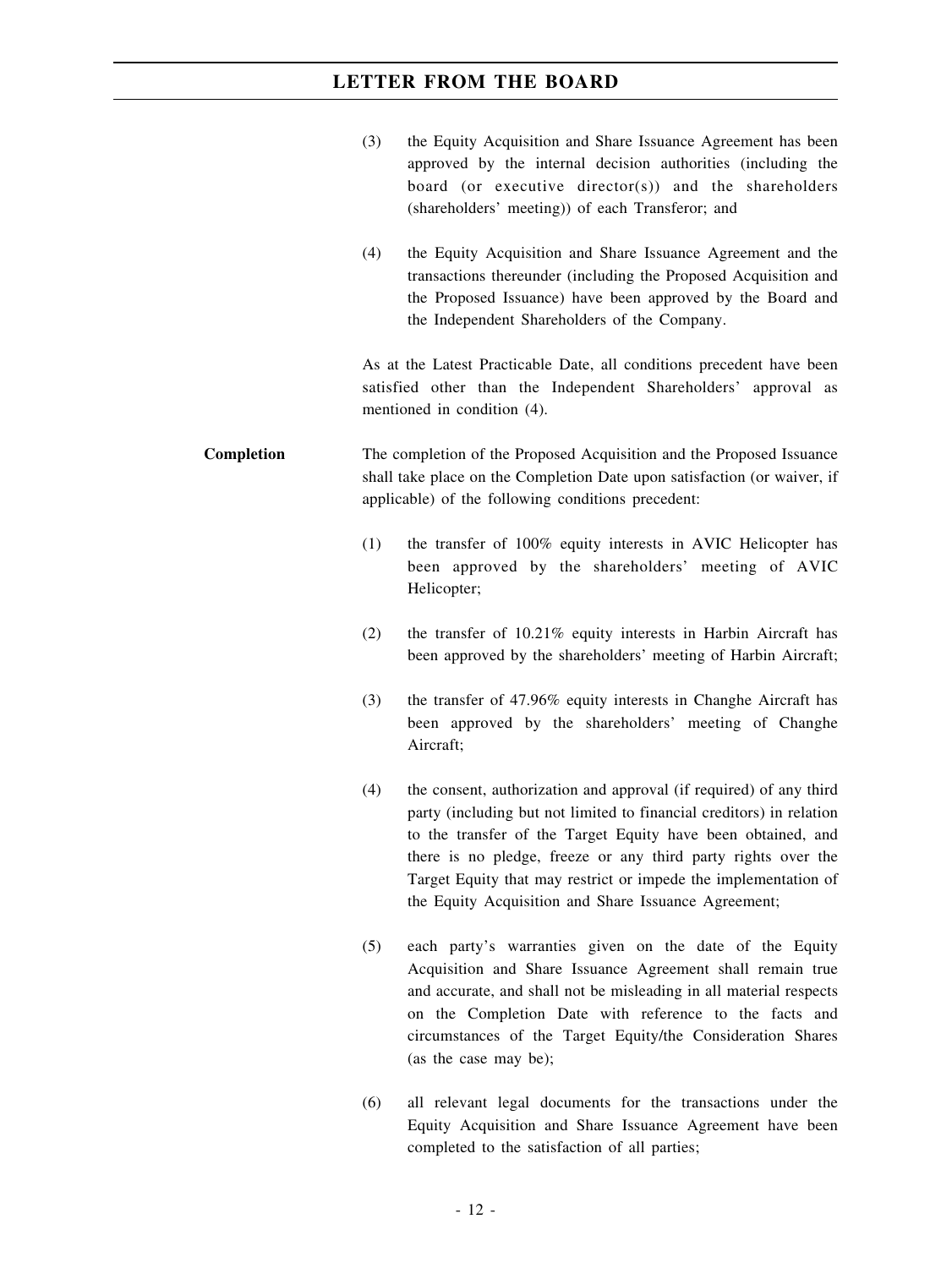| (7) | the Target Group has completed the divestment of relevant        |
|-----|------------------------------------------------------------------|
|     | business involved in Special Management Measures for             |
|     | Admittance of Foreign Investment (Negative List), including      |
|     | but not limited to the exclusion in the business scope involving |
|     | such business;                                                   |

- (8) certain subsidiaries and/or branches of the Target Group have improved procedures in relation to the change of industrial and commercial registration or cancellation of registration to the satisfaction of the Company;
- (9) subject to compliance with the relevant laws and regulations and the rules of the stock exchanges by AVIC Helicopter, the registration procedures for the transfer of 6% equity interests in AVICOPTER held by AVIC Helicopter to Tianjin Binjiang Helicopter Co., Ltd.\* (天津濱江直升機有限責任公司) have been completed;
- (10) the ownership of the assets (including land and real estate) of the Target Group has been further improved as required to the satisfaction of the Company; and
- (11) there is no occurrence of any matters in accordance with the Equity Acquisition and Share Issuance Agreement which will trigger the termination of the Equity Acquisition and Share Issuance Agreement.

Except for conditions precedent (8) and (10) (which can be waived by the Company), the above conditions precedent cannot be waived.

**Transitional Period Arrangement** The Company shall be entitled to the accumulated undistributed profit of the Target Group as of the Valuation Benchmark Date and during the period from the Valuation Benchmark Date to the Completion Date. The existing shareholders of the Target Group shall be entitled to the profit of the Target Group (paid or unpaid) generated before the Valuation Benchmark Date and declared during the period from the Valuation Benchmark Date to the Agreement Date in proportion to respective equity interest in the Target Group, on the assumption that the Target Group and the Transferors have fully disclosed such distribution to the Company timely in good faith and such distribution is reflected in the accountants' report and valuation report of the Target Group accordingly.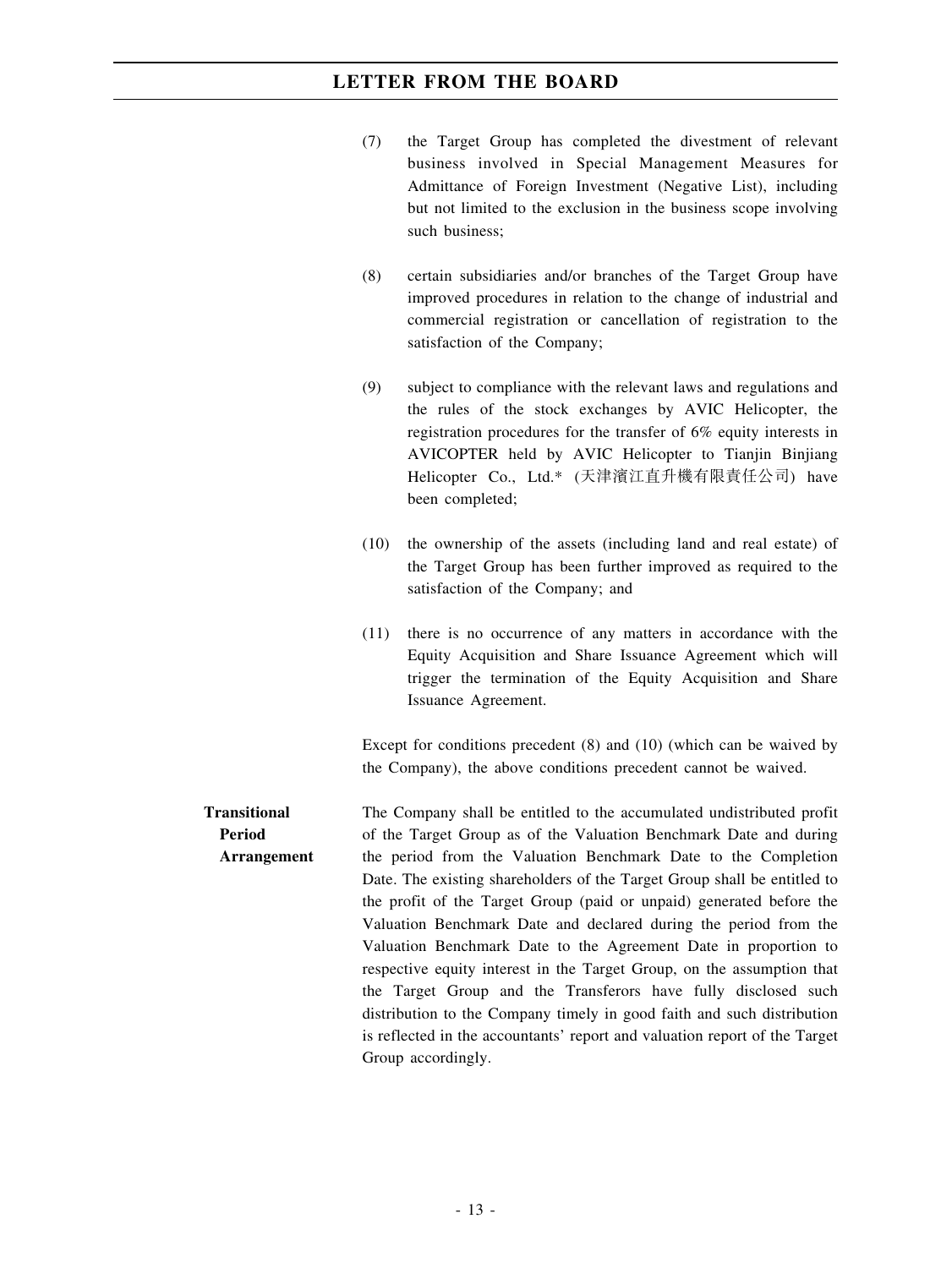#### **B.3 Specific Mandate**

The Consideration Shares will be issued pursuant to the Specific Mandate to be sought from the Independent Shareholders at the EGM.

The Company has not engaged in any other fund raising activities involving issuance of the Company's equity securities in the past 12 months immediately prior to the Latest Practicable Date.

### **B.4 Effects on shareholding structure upon completion of the Proposed Acquisition and Proposed Issuance**

As at the Latest Practicable Date, the Company had a registered share capital of RMB6,245,121,836 divided into 6,245,121,836 H Shares with a nominal value of RMB1.00 each, which is fully paid up.

The table below sets out the shareholding structure of the Company as at the Latest Practicable Date and immediately upon completion of the Proposed Issuance (assuming that there is no other change in the issued share capital and shareholding structure of the Company from the Latest Practicable Date to the Completion Date):

|                                                 |                          | As at the Latest Practicable Date |                |                                    | Immediately upon completion of the Proposed Issuance |                |  |
|-------------------------------------------------|--------------------------|-----------------------------------|----------------|------------------------------------|------------------------------------------------------|----------------|--|
|                                                 |                          | Approximate %                     |                |                                    |                                                      | Approximate %  |  |
|                                                 |                          |                                   | to the total   |                                    |                                                      | to the total   |  |
|                                                 |                          |                                   | issued share   |                                    |                                                      | issued share   |  |
|                                                 |                          | Number of                         | capital of the |                                    | Number of                                            | capital of the |  |
| <b>Shareholder</b>                              | <b>Class of Shares</b>   | <b>Shares</b>                     | Company        | <b>Class of Shares</b>             | <b>Shares</b>                                        | Company        |  |
| $\mathsf{AVIC}^{\mathit{Note}\ l}$              | H Shares                 | 3,499,531,569                     | 56.04          | H Shares                           | 3,499,531,569                                        | 45.18          |  |
|                                                 |                          |                                   |                | Domestic Shares                    | 1,250,899,906                                        | 16.15          |  |
| Airbus Group                                    | H Shares                 | 312,255,827                       | 5.00           | H Shares                           | 312,255,827                                          | 4.03           |  |
| Tianjin Free Trade<br>Zone Investment<br>Note 2 | $\overline{\phantom{a}}$ | 0                                 | 0.00           | Domestic Shares                    | 249,769,500                                          | 3.22           |  |
| Other Shareholders                              | H Shares                 | 2,433,334,440                     | 38.96          | H Shares                           | 2,433,334,440                                        | 31.41          |  |
|                                                 |                          |                                   |                | Subtotal-H Shares                  | 6, 245, 121, 836                                     | 80.63          |  |
|                                                 |                          |                                   |                | Subtotal-Domestic<br><b>Shares</b> | 1,500,669,406                                        | 19.37          |  |
| <b>Total issued Shares</b><br>Note 3            | <b>H</b> Shares          | 6,245,121,836                     | 100            | Total                              | 7,745,791,242                                        | 100            |  |

#### *Note:*

1. As at the Latest Practicable Date, among the 3,499,531,569 H Shares currently held by AVIC, 3,297,780,902 H Shares were directly held by it as a beneficial owner, 183,404,667 H Shares were held through AVIC Airborne Systems Company Limited, and 18,346,000 H Shares were held through China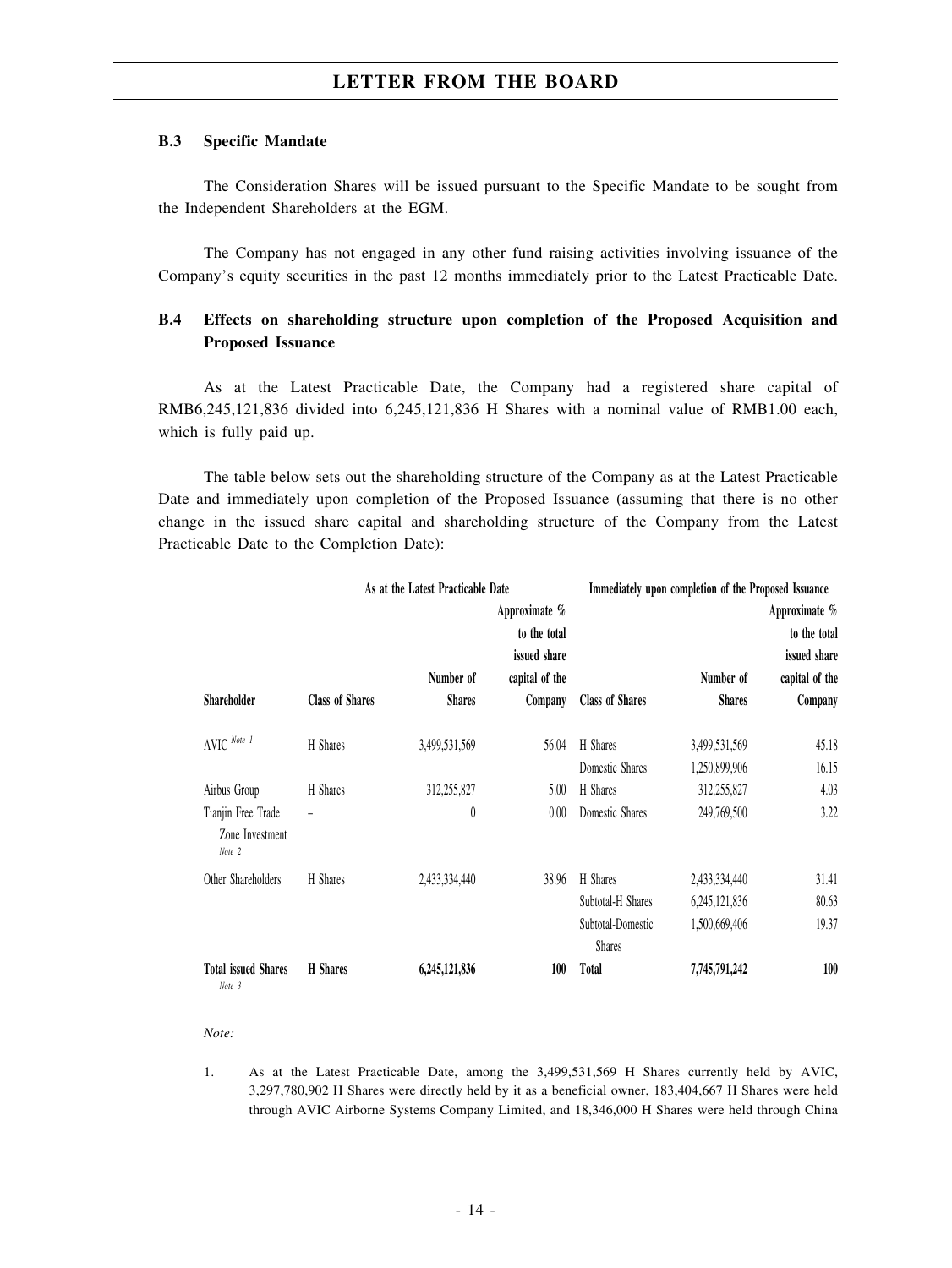Aviation Industry (Hong Kong) Company Limited, each being its wholly-owned subsidiary. Immediately upon completion of the Proposed Issuance, except for the above 3,499,531,569 H Shares, AVIC will also hold 1,250,899,906 Domestic Shares.

- 2. Immediately upon completion of the Proposed Issuance, Tianjin Free Trade Zone Investment will hold 249,769,500 Domestic Shares.
- 3. As at the Latest Practicable Date, the total issued Shares refer to 6,245,121,836 H Shares of the Company in issue. Immediately upon completion of the Proposed Issuance, the total issued Shares include 6,245,121,836 H Shares and 1,500,669,406 Domestic Shares of the Company in issue.

The diagram below sets out the simplified shareholding structure of the Target Group and the parties as at the Latest Practicable Date and the Completion Date:



#### **As at the Latest Practicable Date:**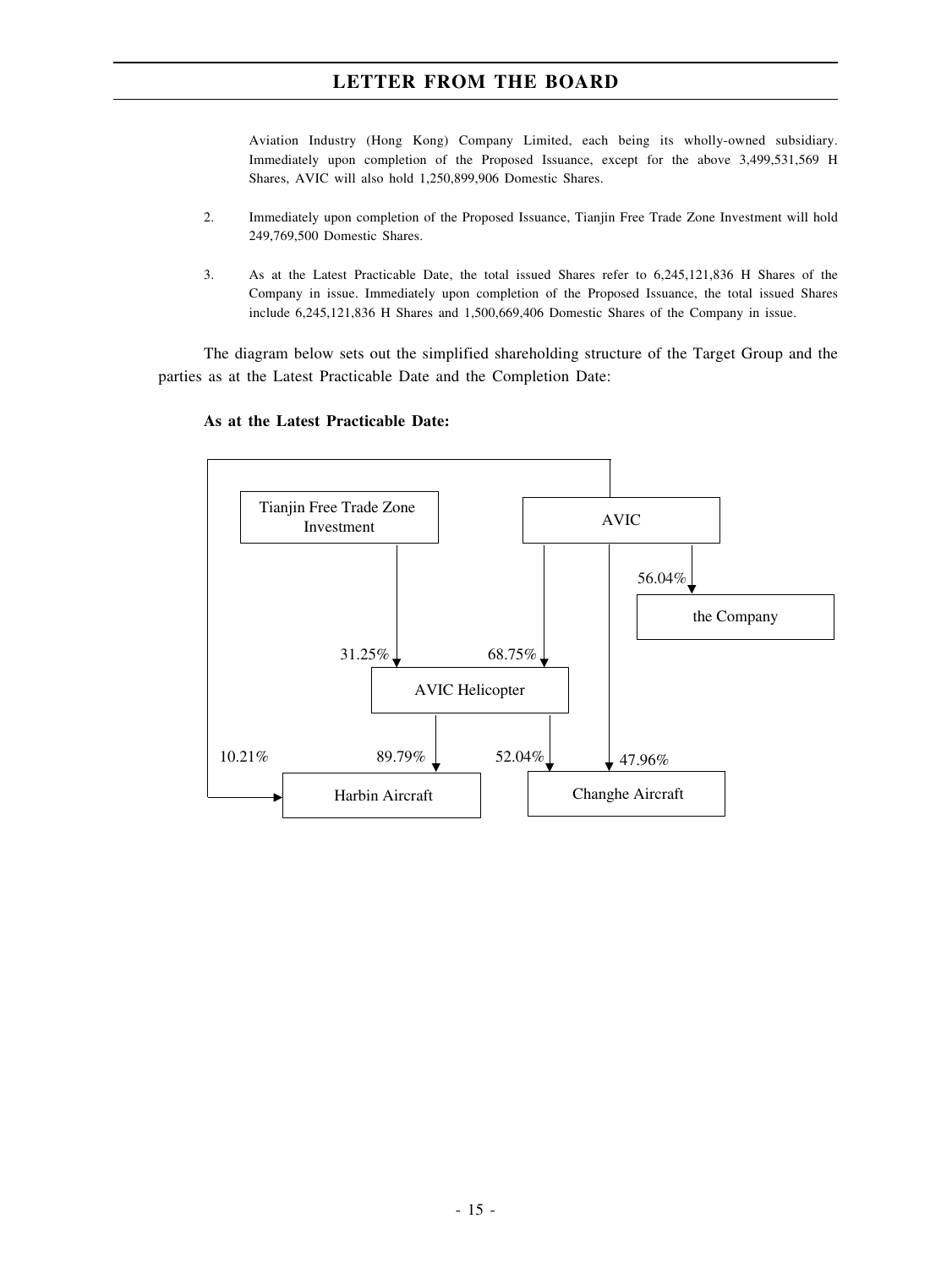#### **As at the Completion Date:**



Completion of the Proposed Acquisition will not result in a change of control of the Company. In addition, the Company is expected to satisfy the public float requirement upon completion of the Proposed Acquisition.

#### **B.5 Reasons for and benefits of the Proposed Acquisition and Proposed Issuance**

According to the overall development strategy of the Company, the Company will enhance its capability in aviation products development and system protection in an all-round way, expand defense products business, improve the helicopter industry chain, strengthen the overall competitiveness of civil aviation products, and innovate and expand the general aviation industry. With an aim to build an aviation power in the new era in all respects, the Company was dedicated to becoming a flagship company to provide high-tech aviation products and services universally applied for military and civil purposes, continued to promote the development of aviation industry, and realized growth in both revenue and profit.

The acquisition of AVIC Helicopter will make the helicopter products industry chain of the Company more complete and help the Company to further expand its defense equipment product line, which is in line with the development strategy plan of the Company. On one hand, the Proposed Acquisition will optimize the industrial layout of the Company's aviation manufacturing business and make the aviation business industrial chain of the Company more complete, thus improving its operation stability. On the other hand, the Proposed Acquisition is conducive to the sharing of the infrastructure between the Target Group and the Group, optimizing resource allocation, and enhancing market competitiveness. Therefore, the Proposed Acquisition will continuously create effective supplemental and synergistic effects to the Company.

Moreover, the Proposed Acquisition will reduce the connected transactions between the Company and the Target Group and enhance operational independence of the Group. The Proposed Acquisition can enhance the overall financial performance of the Company. With the synergy and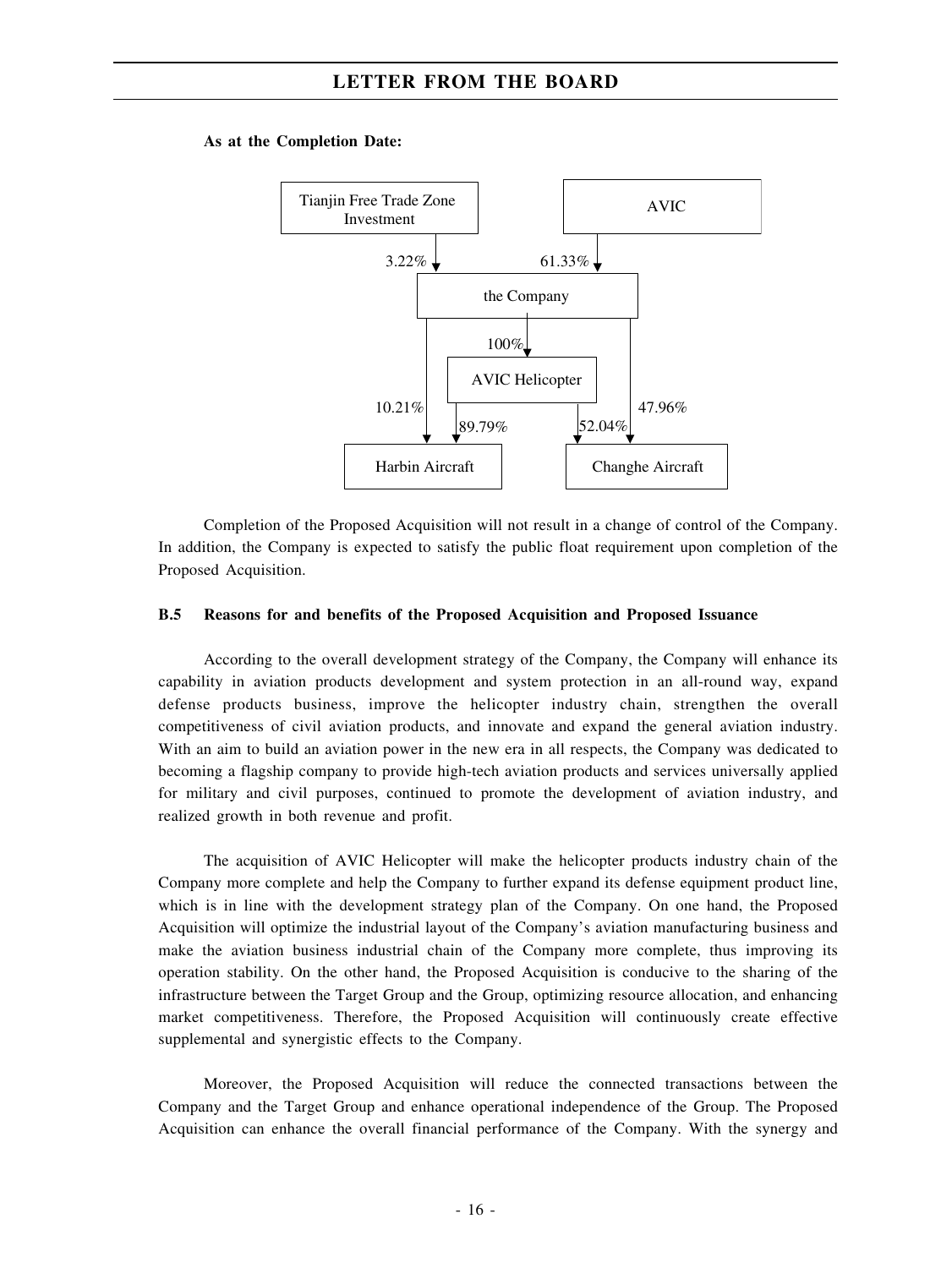economics of scale continuously taking effect, the income level and profitability of the Company will be promoted, thus enhancing the market position and competitiveness of the Group in the aviation industry.

The terms of the Equity Acquisition and Share Issuance Agreement are agreed by the parties after arm's length negotiations and made upon normal commercial terms. The Directors (including the independent non-executive Directors) are of the view that the terms of the Equity Acquisition and Share Issuance Agreement are fair and reasonable, and are in the interests of the Company and the Shareholders as a whole, although it is not conducted in the ordinary or usual course of business of the Group due to its nature.

Each of Mr. Chen Yuanxian and Mr. Yan Lingxi, the Directors, who are the vice general manager and a department chief of AVIC, respectively, had abstained from voting on the relevant Board resolution approving the Equity Acquisition and Share Issuance Agreement in accordance with the Company Law of the PRC and the Listing Rules. Save for disclosed above, none of the other Directors has or is deemed to have a material interest in the transactions under the Equity Acquisition and Share Issuance Agreement.

#### **B.6 Financial effects of the Proposed Acquisition**

Upon completion of the Proposed Acquisition, each of AVIC Helicopter, Harbin Aircraft and Changhe Aircraft will become a wholly-owned subsidiary of the Company.

#### *Assets and Liabilities*

As of 30 June 2019, the Group's unaudited consolidated total assets and total liabilities amounted to approximately RMB86,414 million and approximately RMB50,523 million, respectively. As set out in Appendix IV to this circular, assuming the Proposed Acquisition had taken place on 30 June 2019, the unaudited pro forma combined total assets of the Enlarged Group would increase to approximately RMB107,093 million and the unaudited pro forma combined total liabilities of the Enlarged Group would increase to approximately RMB69,551 million.

Further details of the financial effects of the Proposed Acquisition on the Group's assets and liabilities and the basis of preparation of the unaudited pro forma financial information are set out in Appendix IV to this circular.

#### *Earnings*

Upon completion of the Proposed Acquisition, the financial results of the Target Group will be consolidated into the Enlarged Group's consolidated accounts. Based on the accountants' report of the Target Group as set out in Appendix II, the profit before taxation of the Target Group for the year 2018 was approximately RMB384.82 million. For the avoidance of doubt, the actual effect on earnings will depend on the future financial performance of the Target Group.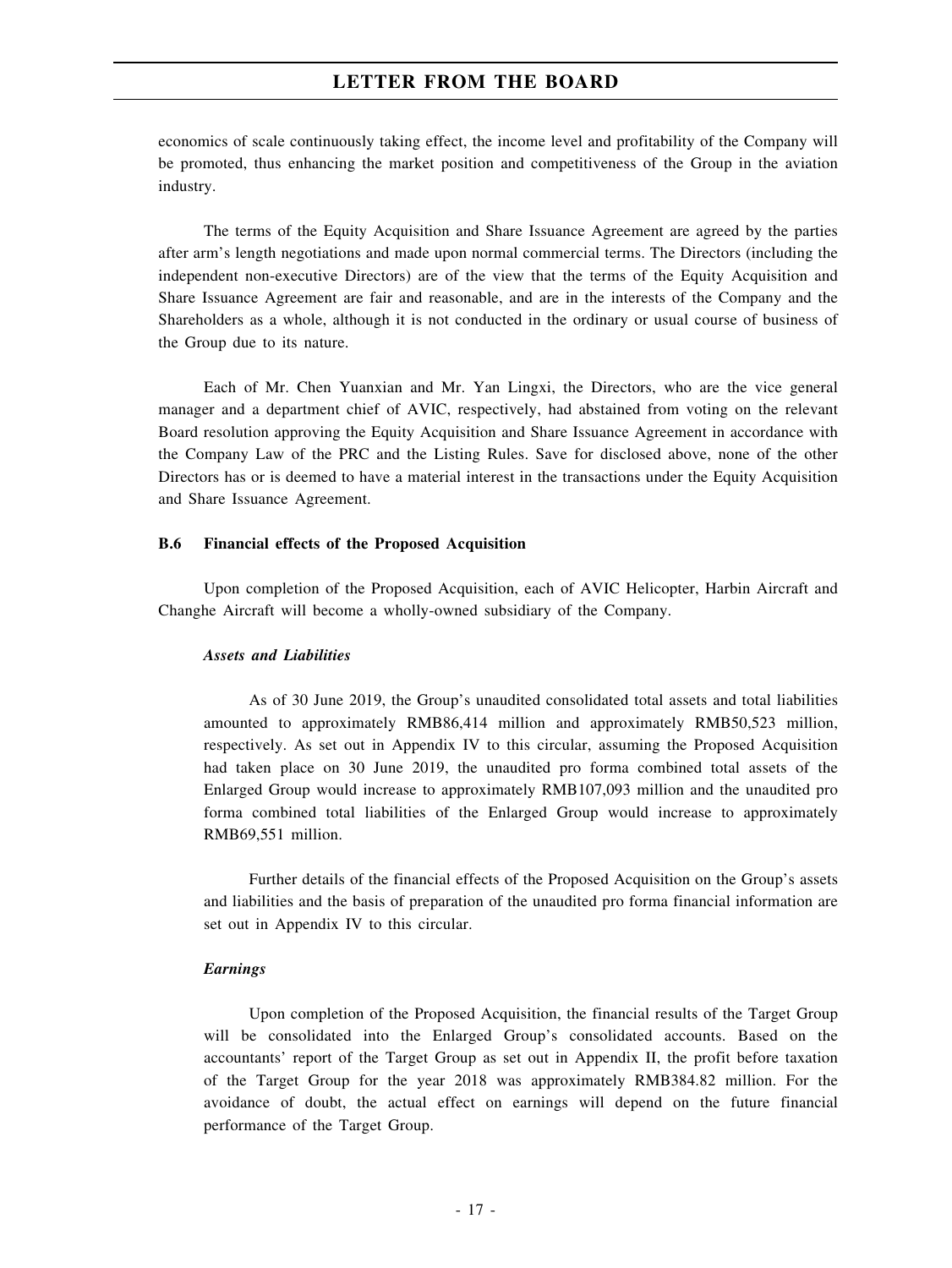#### **B.7 Information on Target Group**

AVIC Helicopter is a limited liability company incorporated in the PRC and is a subsidiary of AVIC as at the Latest Practicable Date. It is mainly engaged in research and development, production, sales and maintenance of helicopters, other aircrafts and aviation components.

Harbin Aircraft is a limited liability company incorporated in the PRC and is a subsidiary of AVIC as at the Latest Practicable Date. It is owned as to 89.79% by AVIC Helicopter and 10.21% by AVIC. It is mainly engaged in research and development, manufacture and sales of multiple helicopters and general aircraft.

Changhe Aircraft is a limited liability company incorporated in the PRC and is a subsidiary of AVIC as at the Latest Practicable Date. It is owned as to 52.04% by AVIC Helicopter and 47.96% by AVIC. It is mainly engaged in research and development, manufacture and sales of helicopters and aviation parts.

Each of Harbin Aircraft and Changhe Aircraft is a subsidiary of AVIC Helicopter. According to IFRS, the audited consolidated net profits (before and after taxation and extraordinary items) of the Target Equity for the three years ended 31 December 2016, 31 December 2017 and 31 December 2018 and nine months ended 30 September 2019 are set out below:

|                            | For the year<br>ended 31<br><b>December</b><br>2016<br>(RMB)<br>(million) | For the year<br>ended 31<br><b>December</b><br>2017<br>(RMB)<br>( <i>million</i> ) | For the year<br>ended 31<br><b>December</b><br>2018<br>(RMB)<br>( <i>million</i> ) | For the nine<br>months<br>ended 30<br><b>September</b><br>2019<br>(RMB)<br>(million) |
|----------------------------|---------------------------------------------------------------------------|------------------------------------------------------------------------------------|------------------------------------------------------------------------------------|--------------------------------------------------------------------------------------|
| Net profit before taxation |                                                                           |                                                                                    |                                                                                    |                                                                                      |
| and extraordinary items    | 282.00                                                                    | 431.17                                                                             | 391.18                                                                             | 695.33                                                                               |
| Net profit after taxation  |                                                                           |                                                                                    |                                                                                    |                                                                                      |
| and extraordinary items    | 239.42                                                                    | 364.14                                                                             | 318.16                                                                             | 603.25                                                                               |

The audited book value of the net assets of the Target Equity as at 30 September 2019 prepared in accordance with IFRS was approximately RMB2,962.71 million. The appraised value of the Target Equity as at the Valuation Benchmark Date was approximately RMB5,687.54 million as set out in the valuation report using asset-based approach.

The original costs for the Target Equity represent the amount invested by AVIC and Tianjin Free Trade Zone Investment in the Target Equity over the years. The Directors are of the view that the original costs invested by AVIC and Tianjin Free Trade Zone Investment in AVIC Helicopter, Harbin Aircraft and Changhe Aircraft are not directly related to the determination of the consideration for the Proposed Acquisition.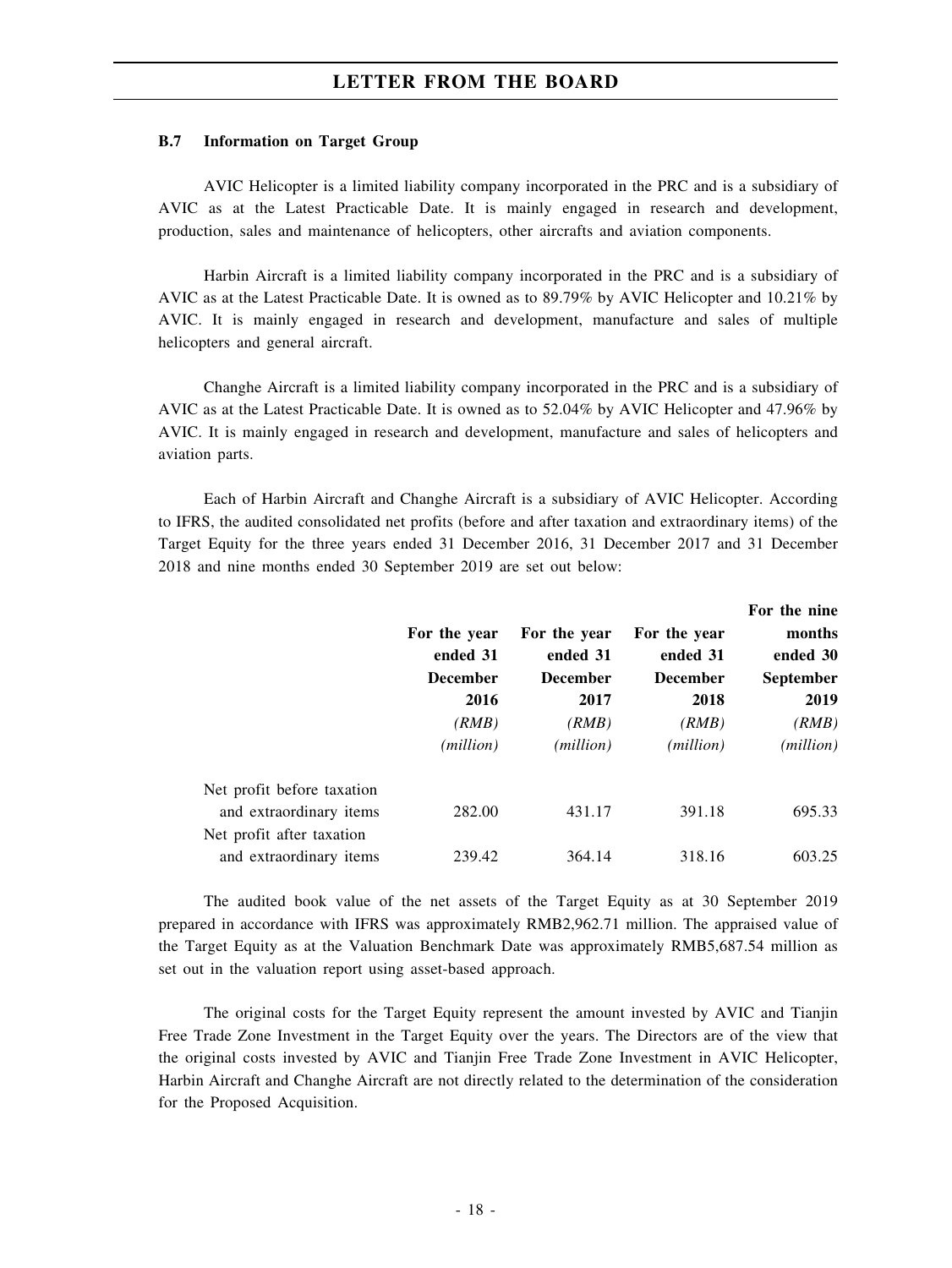Further details of the financial information of the Target Group are set out in Appendix II to this circular.

#### **B.8 Summary of valuation reports**

The valuation reports were prepared in accordance with the valuation standards published by the China Appraisal Society (中國資產評估協會) and comply with the Administrative Rules on the Valuation of State-owned Assets (國有資產評估管理辦法) issued by the State Council of PRC (中國 國務院). The asset-based approach was adopted by the valuer with reference to the operation situation and assets composition of the Target Group in accordance with the aforementioned valuation standards.

Set out below is a summary of certain information contained in the valuation reports of the Target Equity.

#### *1. General assumptions*

- (a) The entity subject to the valuation continues operation after the Valuation Benchmark Date;
- (b) There is no material change in the political, economic and social environment of the country and region where the entity subject to the valuation is located after the Valuation Benchmark Date;
- (c) There is no material change in national macroeconomic policies, industrial policies and regional development policies after the Valuation Benchmark Date;
- (d) There is no material change in the interest rates, exchange rates, tax bases and tax rates, and policy-based levies related to the entity subject to the valuation after the Valuation Benchmark Date;
- (e) The management of the entity subject to the valuation is responsible, stable and capable of performing its duties after the Valuation Benchmark Date;
- (f) The entity subject to the valuation fully complies with all relevant laws and regulations; and
- (g) There is no force majeure that will have a significant adverse impact on the entity subject to the valuation after the Valuation Benchmark Date.

#### *2. Special assumptions*

(a) The accounting policies adopted by the entity subject to the valuation after the Valuation Benchmark Date are consistent with the accounting policies adopted in the preparation of the valuation report in all the material aspects;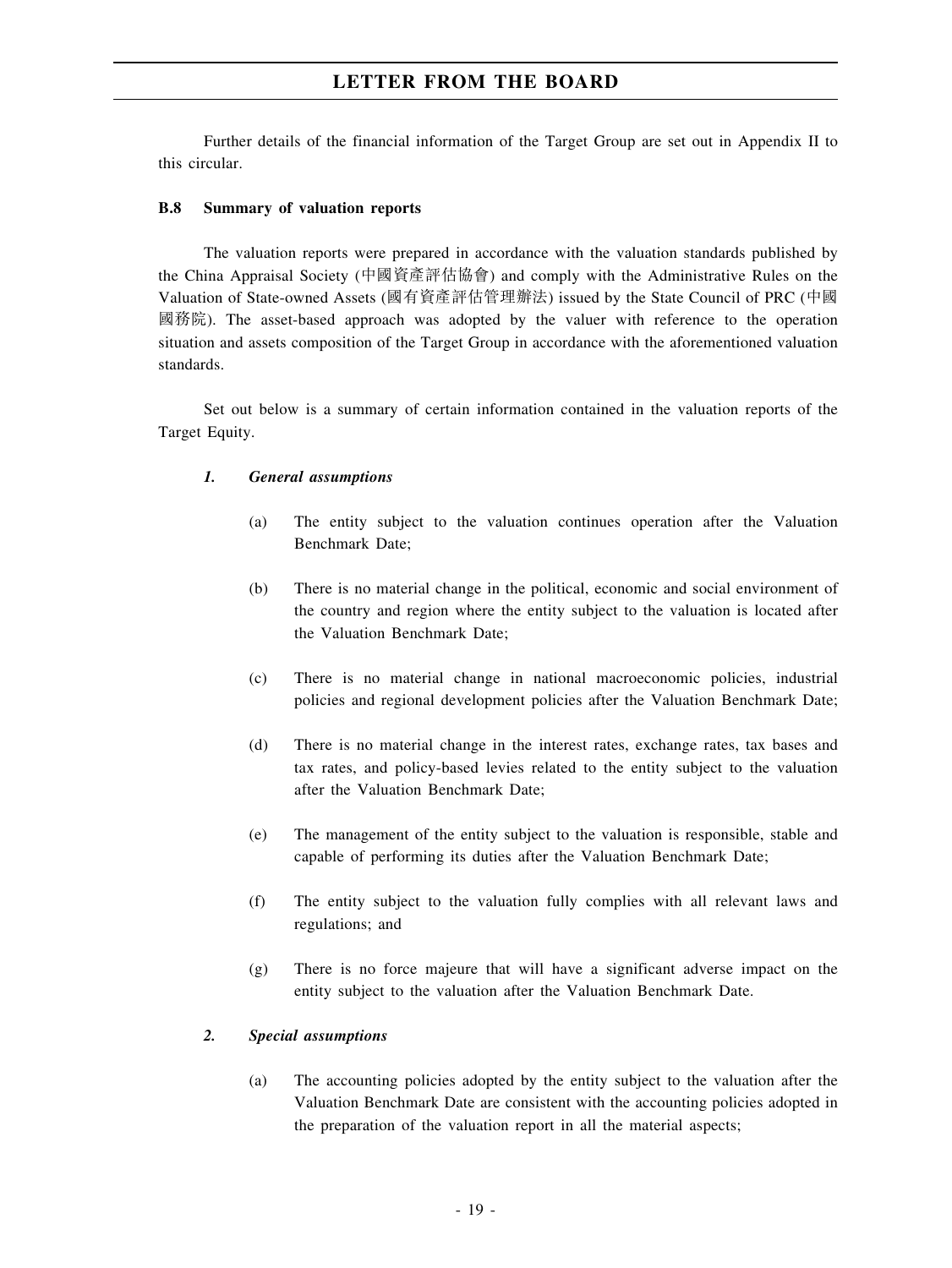- (b) The management method and management level of the entity subject to the valuation after the Valuation Benchmark Date is consistent with the current situation;
- (c) The entity subject to the valuation will obtain its cash flow at the end of the year;
- (d) The products or services of the entity subject to the valuation maintain the current market competitiveness after the Valuation Benchmark Date; and
- (e) The research and development capability and technological advancement of the entity subject to the valuation remain at the current level after the Valuation Benchmark Date.

#### *3. Breakdown of valuation results*

*(a) AVIC Helicopter*

*Unit: RMB*

#### **Item**

| Current assets              | 357,434,399   |
|-----------------------------|---------------|
| Non-current assets          |               |
| Long-term equity investment | 4,847,777,692 |
| Fixed assets                | 621,360       |
| Construction in progress    |               |
| Intangible assets           | 12,066,627    |
| Less: Total liabilities     | 266,022,909   |
|                             |               |

4,951,877,169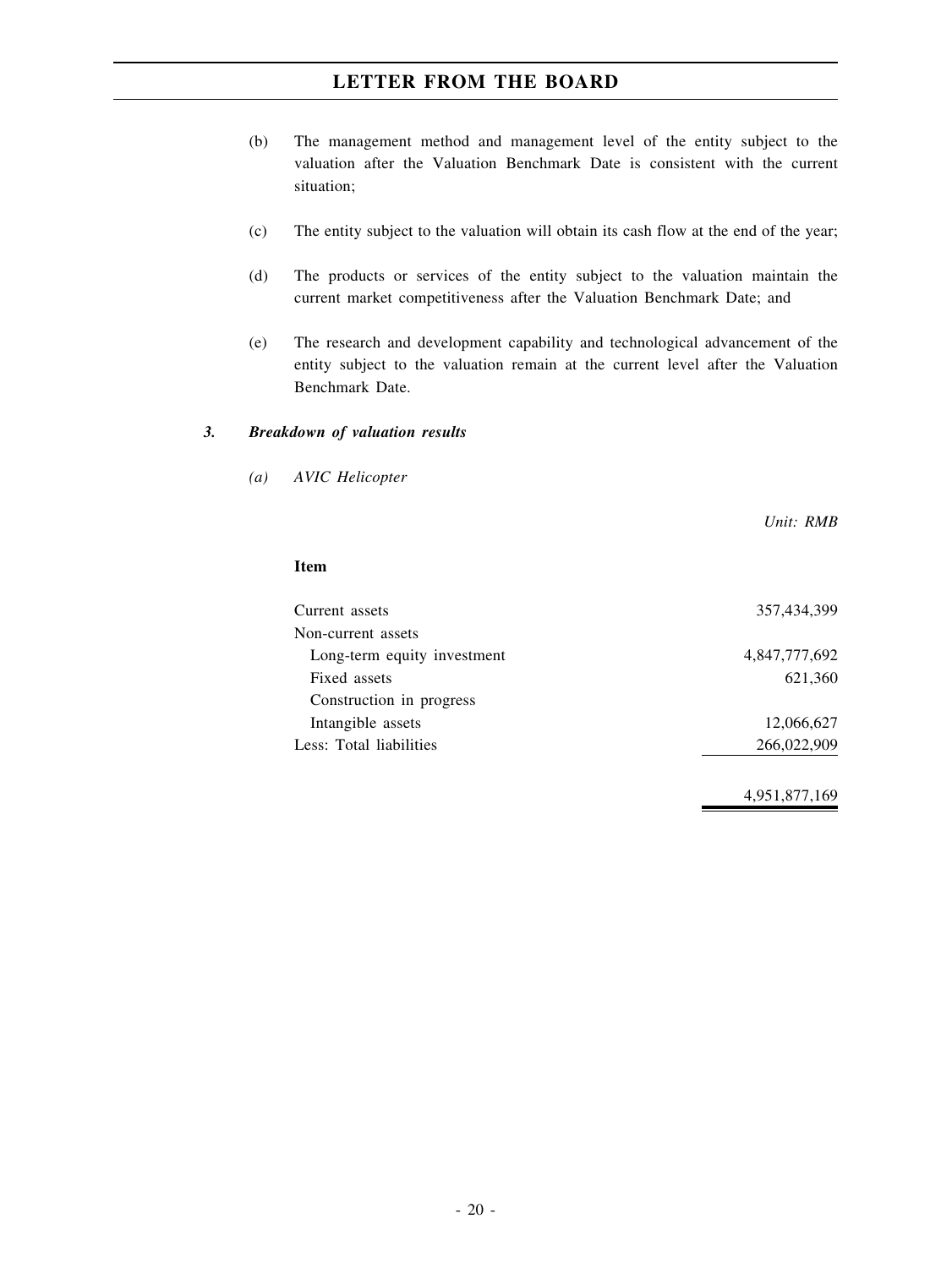*(b) Harbin Aircraft*

|                                                       | Unit: RMB      |
|-------------------------------------------------------|----------------|
| <b>Item</b>                                           |                |
| Current assets                                        | 3,170,944,472  |
| Non-current assets                                    |                |
| Available-for-sale financial assets                   | 1,415,487,364  |
| Long-term equity investment                           | 7,945,120      |
| Fixed assets (including investment properties of      |                |
| RMB85,242,381)                                        | 1,183,938,013  |
| Construction in progress                              | 257,483,614    |
| Intangible assets (including investment properties of |                |
| RMB37,807,000 and land use rights of                  |                |
| RMB673,722,900)                                       | 817,393,285    |
| Other assets                                          | 505,172,433    |
| Less: Total liabilities                               | 5,911,532,575  |
|                                                       | 1,446,831,726  |
| Changhe Aircraft                                      |                |
| <b>Item</b>                                           | Unit: RMB      |
|                                                       |                |
| Current assets                                        | 16,544,064,936 |
| Non-current assets                                    |                |
| Long-term equity investment                           | 23,418,460     |
| Fixed assets                                          | 2,104,717,098  |
| Construction in progress                              | 194,012,983    |
| Intangible assets (including land use rights of       |                |
| RMB247,601,900)                                       | 333,923,075    |
| Other assets                                          | 728,052,808    |
| Less: Total liabilities                               | 18,702,185,471 |
|                                                       | 1,226,003,889  |

### *4. Basis of adopting asset-based approach in the valuation reports*

There are three basic approaches for valuation, namely market approach, income approach and asset-based approach.

The market approach is not applicable for the valuation of the Target Equity due to the lack of similar market transaction comparable.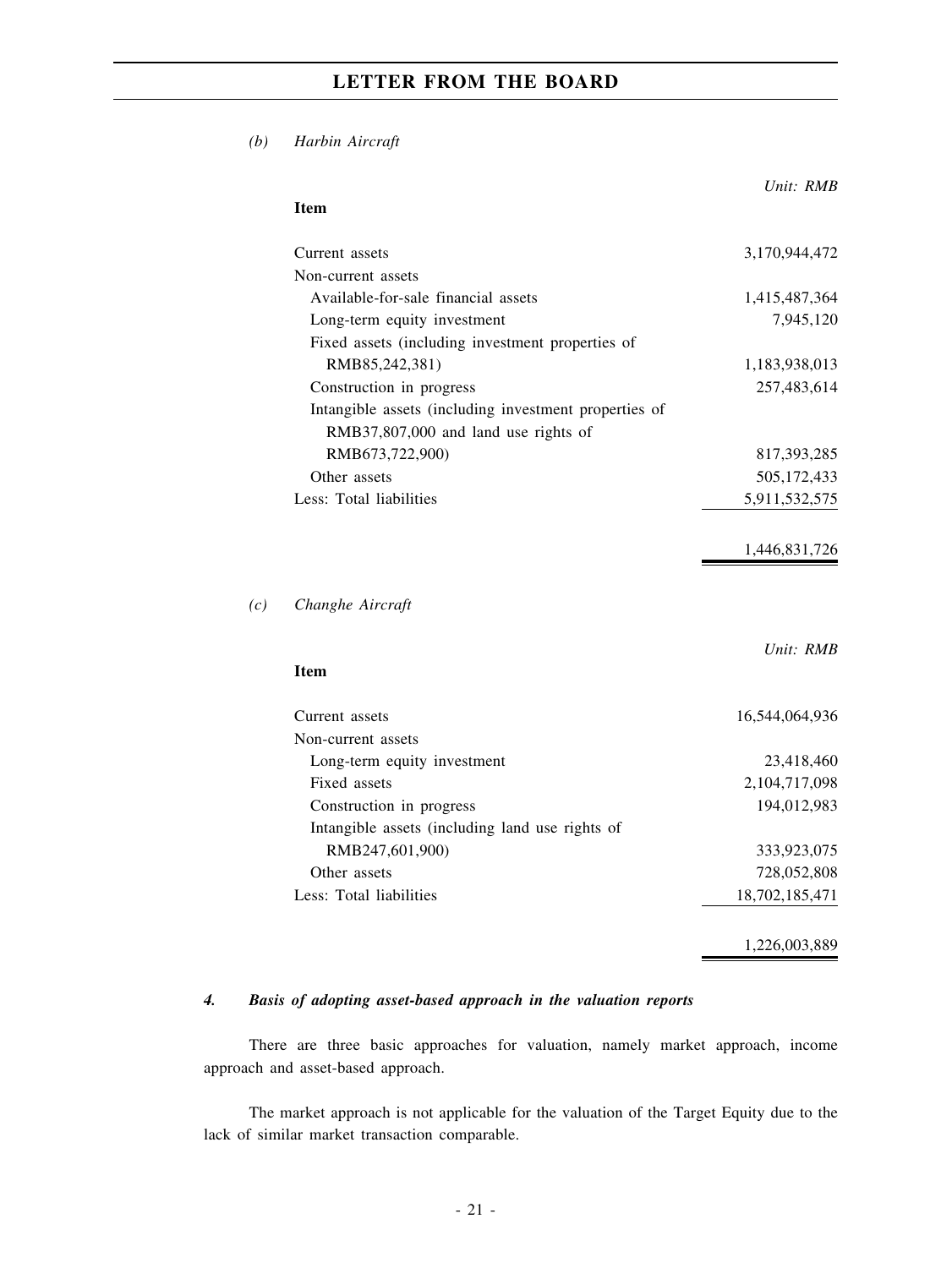The income approach is not appropriate for the valuation of the Target Equity since the income approach is based on assessing the value of the target of evaluation by capitalising or discounting the anticipated income and, in this connection, the valuer considered that the projection on expected discounted future revenue and/or cash inflows from the Target Group require numerous assumptions and there may be a difference between the actual operation situation of the Target Group in the future and the projection.

Since (i) full financial information and asset management information of the Target Group is available, and the sources of data and information related to asset reacquisition costs are sufficient; (ii) the asset reacquisition costs of the Target Group, which is the basis of the asset-based approach, are inherently related to its current market price, the valuer is of the view that the valuation results of the Target Group under the asset-based approach are reliable and determined to adopt such approach.

#### *5. Valuation Benchmark Date*

The Directors are of the view that it is fair and reasonable to determine the consideration with reference to, among other things, the valuation results of the Target Equity as set out in the valuation reports prepared by a qualified and independent PRC valuer using asset-based approach as at the Valuation Benchmark Date, on the basis set out below:

- (1) The scope of valuation subject (including the assets and businesses) in the valuation reports as at the Valuation Benchmark Date is substantial the same as the current scope of the underlying assets of the Target Group. There has been no material change in the underlying assets of the Target Group since the Valuation Benchmark Date and therefore, the value of the Target Equity could be objectively reflected in the valuation reports;
- (2) Based on the accountants' report of the Target Group as set out in Appendix II, since the Valuation Benchmark Date, the Target Group has been operating as normal and continuously making profits. No adverse events incurring a decrease in net assets of the Target Group have occurred. On the contrary, the net assets of the Target Group have increased after the Valuation Benchmark Date;
- (3) The value of the 19.03% equity interest in AVICOPTER jointly held by AVIC Helicopter and Harbin Aircraft is the key factor affecting the value of the Target Equity. AVICOPTER is a listed company on the Shanghai Stock Exchange and the value held by AVIC Helicopter and Harbin Aircraft in AVICOPTER is linked to the share price of AVICOPTER. As at the Agreement Date, the closing price of the A shares of AVICOPTER represents an increase compared to that as at the Valuation Benchmark Date.

In summary, the consideration determined with reference to, among other things, the valuation results of the Target Equity as set out in the valuation reports prepared by a qualified and independent PRC valuer using asset-based approach as at the Valuation Benchmark Date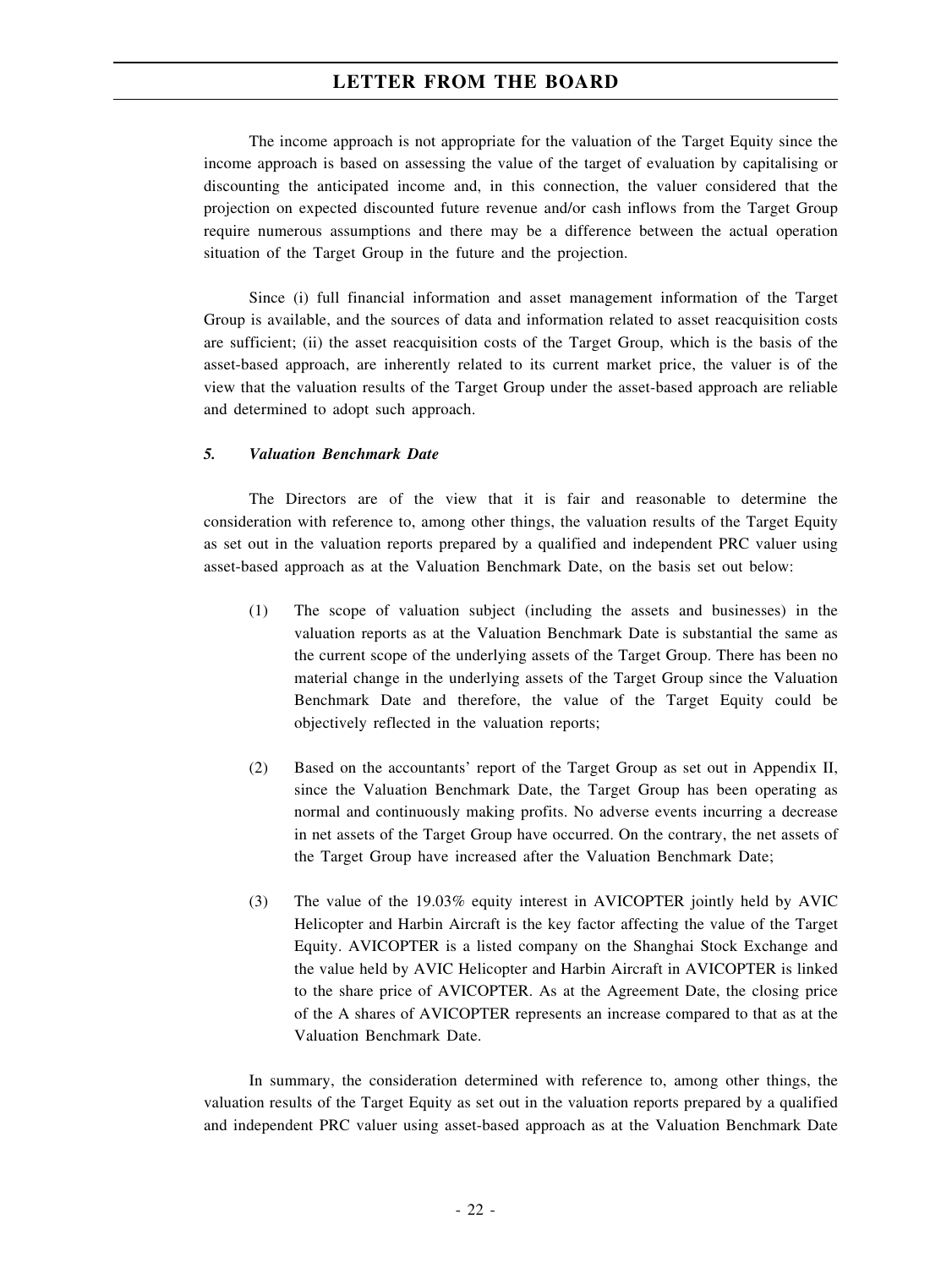as agreed by the parties of the Equity Acquisition and Share Issuance Agreement does not incur higher acquisition costs to the Company and thus the Directors consider it is fair and reasonable to the Company.

#### **B.9 Implications under the Listing Rules**

As the highest of the applicable size test percentage ratios in relation to the Equity Acquisition and Share Issuance Agreement and the transactions contemplated thereunder exceeds 25% but is less than 75%, the Equity Acquisition and Share Issuance Agreement and the transactions contemplated thereunder constitute major transactions under Chapter 14 of the Listing Rules, and are subject to the reporting, announcement and Shareholders' approval requirements.

As at the Latest Practicable Date, AVIC is the controlling Shareholder of the Company, and thus it is a connected person of the Company. The Equity Acquisition and Share Issuance Agreement and the transactions contemplated thereunder are connected transactions of the Company under the Listing Rules. Therefore, the Equity Acquisition and Share Issuance Agreement and the transactions contemplated thereunder also are subject to the reporting, announcement and Independent Shareholders' approval requirements under Chapter 14A of the Listing Rules.

#### **B.10 Information on the parties**

#### *Information on the Company*

The Company is a joint stock limited liability company incorporated in the PRC, whose H Shares are listed on the Hong Kong Stock Exchange. The Company is mainly engaged in the research, development, manufacture and sales of aviation products, and relevant engineering services.

#### *Information on AVIC*

AVIC is held and controlled by the State Council of the PRC, and is mainly engaged in the development and manufacture of aviation products and non-aviation products. AVIC is the controlling Shareholder of the Company, holding 56.04% equity interest in the Company directly and indirectly as at the Latest Practicable Date.

#### *Information on Tianjin Free Trade Zone Investment*

Tianjin Free Trade Zone Investment is a limited liability company incorporated in the PRC. It is an important investment and financing platform for Tianjin Free Trade Zone, and is mainly engaged in investment and financing activities to promote regional development and construction and economic restructuring. Tianjin Free Trade Zone Investment is wholly owned by Tianjin Free Trade Zone Investment Holding Group Co., Ltd\* (天津保稅區投資控股集團 有限公司), a state-owned enterprise incorporated in the PRC.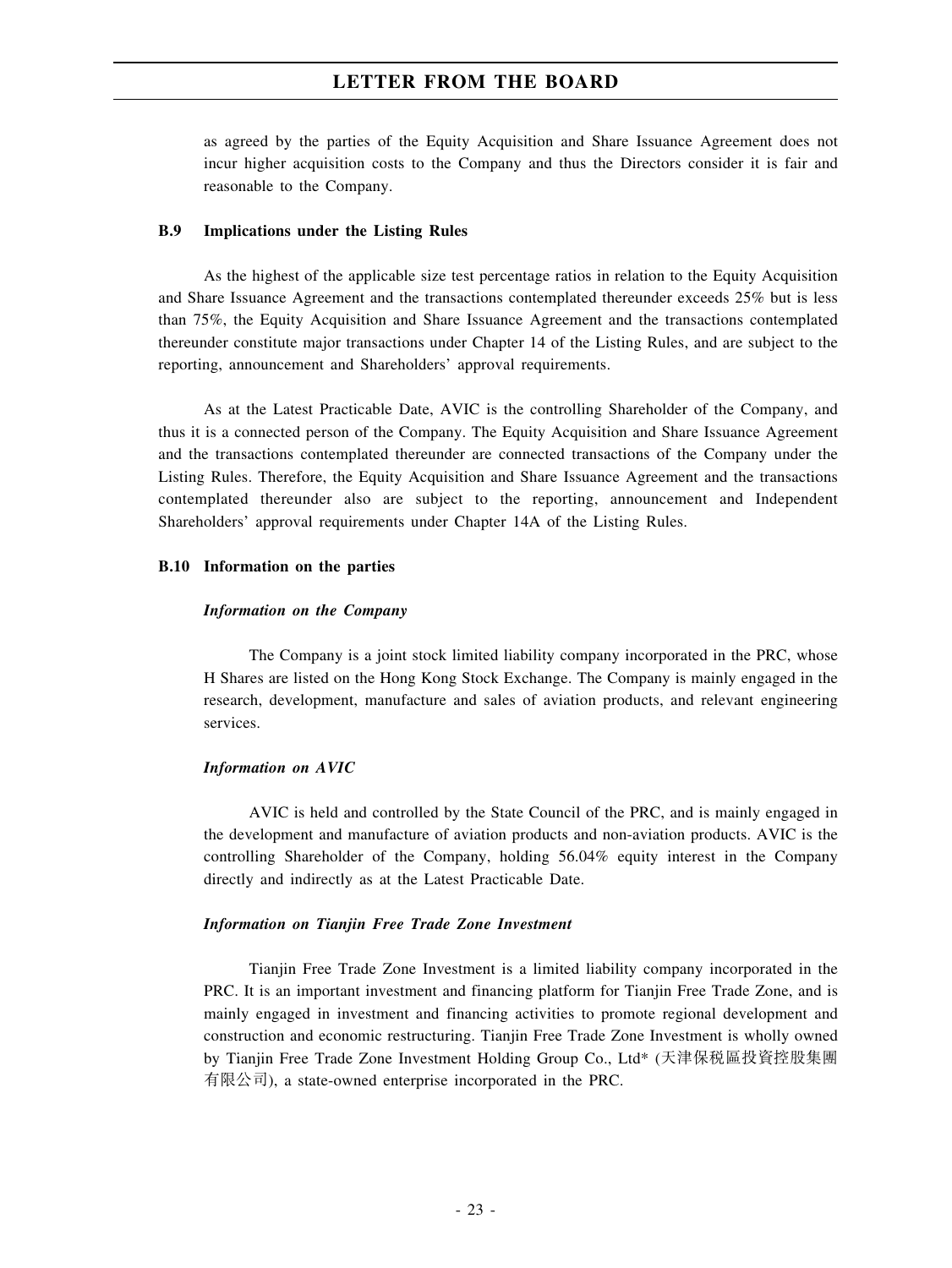#### **C. EGM**

The EGM will be held at 9:00 a.m. on Thursday, 13 February 2020 at Avic Hotel, No. 10 Yi, Central East Third Ring Road, Chaoyang District, Beijing, the PRC. The notice of the EGM is set out on pages EGM-1 to EGM-3 of this circular.

A reply slip and a form of proxy for use at the EGM are also enclosed. Shareholders who intend to attend the EGM shall complete and return the reply slip in accordance with the instructions printed thereon on or before Thursday, 23 January 2020. Shareholders who intend to appoint a proxy to attend the EGM shall complete and return the enclosed form of proxy in accordance with the instructions printed thereon as soon as possible and in any event no later than 24 hours before the time fixed for the holding of EGM or any adjournment thereof (as the case may be). Completion and return of the form of proxy will not preclude you from attending and voting in person at the EGM or any adjournment thereof (as the case may be).

As at the Latest Practicable Date, AVIC is a controlling Shareholder of the Company, holding directly and indirectly 3,499,531,569 H Shares in the Company, representing 56.04% equity interest in the Company. AVIC and its associate(s), if any, will abstain from voting at the EGM in respect of the special resolution to be proposed in relation to the Equity Acquisition and Share Issuance Agreement and the transactions contemplated thereunder (including the grant of the Specific Mandate).

To the best knowledge of the Directors after having made all reasonable enquiries, apart from AVIC and its associates, holding 3,499,531,569 H Shares in the Company, no other Shareholder has a material interest in the transactions contemplated under the Equity Acquisition and Share Issuance Agreement and therefore no other Shareholder will be required to abstain from voting at the EGM in respect of the special resolution to be proposed in relation to the Equity Acquisition and Share Issuance Agreement and the transactions contemplated thereunder (including the grant of the Specific Mandate).

Pursuant to Rule 13.39(4) of the Listing Rules, all votes at the EGM will be taken by poll. The Company will announce the results of the poll in accordance with the Listing Rules following the EGM.

#### **D. RECOMMENDATION**

Your attention is drawn to (i) the letter from the Independent Board Committee set out on page 26 of this circular which contains the recommendation of the Independent Board Committee containing its opinion and recommendations on the Equity Acquisition and Share Issuance Agreement and the transactions contemplated thereunder (including the grant of the Specific Mandate); (ii) the letter from Somerley, the Independent Financial Adviser, set out on pages 27 to 53 of this circular which contains its advice on the connected transactions contemplated under the Equity Acquisition and Share Issuance Agreement to the Independent Board Committee and the Independent Shareholders; and (iii) additional information set out in the appendices to this circular.

The Directors and the Independent Board Committee, having taken into account the advice of Somerley, consider that the special resolution as set out in the notice of the EGM, in relation to the Equity Acquisition and Share Issuance Agreement and the transactions contemplated thereunder (including the grant of the Specific Mandate) is fair and reasonable and in the interests of the Company and the Shareholders as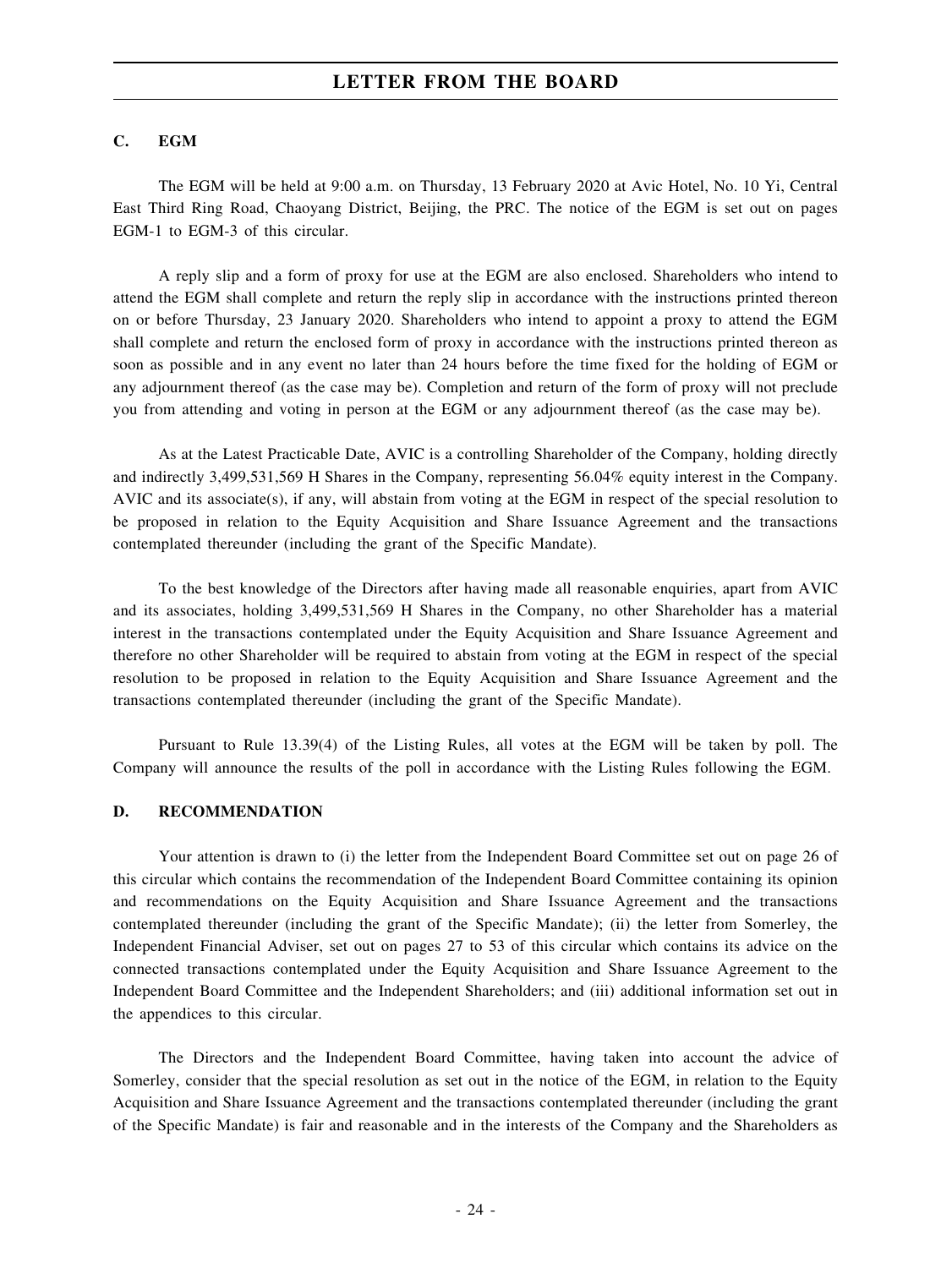a whole, although it is not conducted in the ordinary or usual course of business of the Group due to its nature. Accordingly, the Directors and the Independent Board Committee recommend the Independent Shareholders to vote in favour of the special resolution to be proposed at the EGM.

**As the completion of the Proposed Acquisition and the Proposed Issuance is subject to the fulfilment of conditions precedent of the Equity Acquisition and Share Issuance Agreement, and may or may not proceed, Shareholders and potential investors are advised to exercise caution when dealing in the H Shares of the Company.**

> Yours faithfully, By Order of the Board **AviChina Industry & Technology Company Limited\* Chen Yuanxian** *Chairman*

\* *For identification purpose only*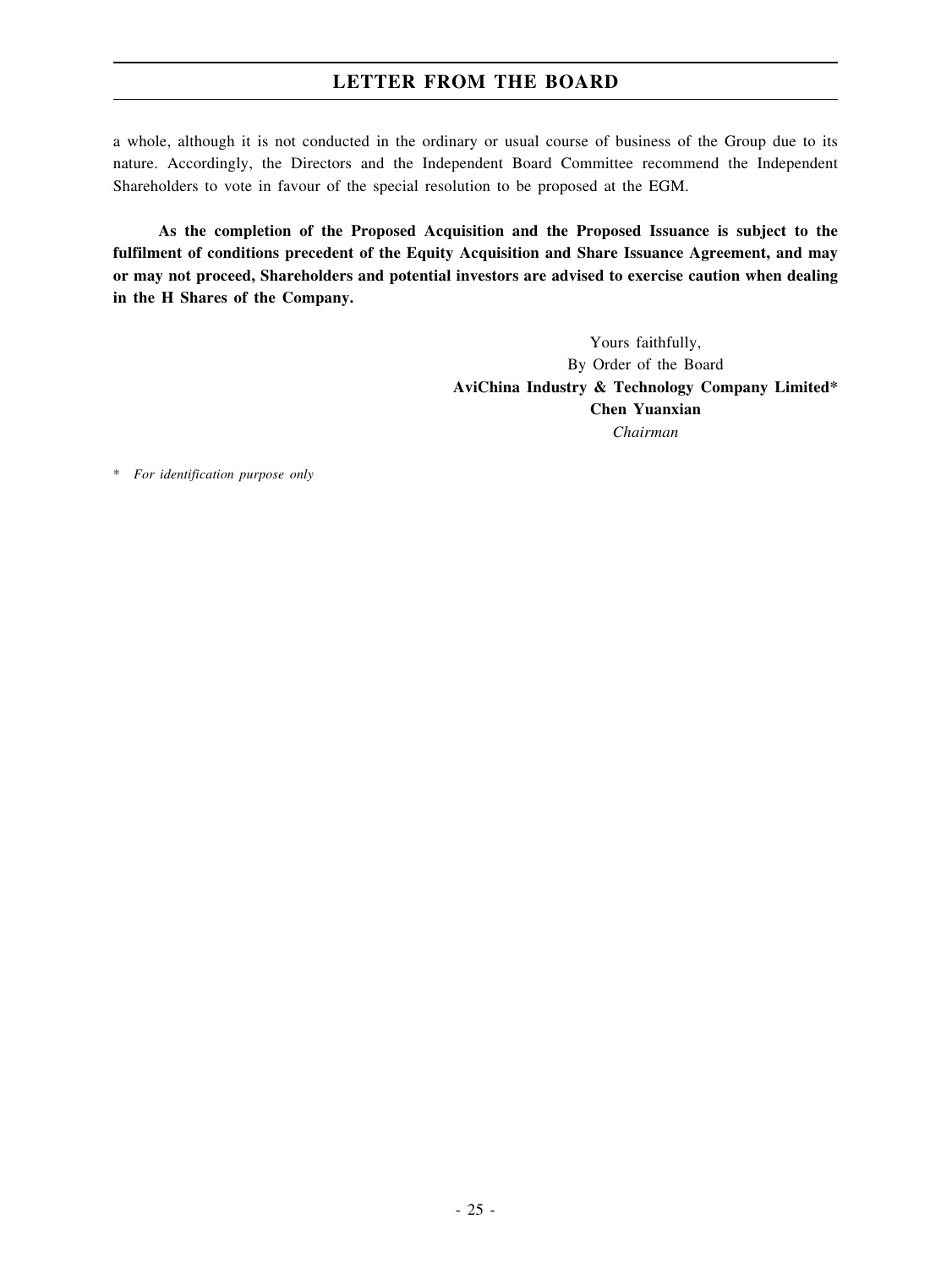## **LETTER FROM THE INDEPENDENT BOARD COMMITTEE**



# **AviChina Industry & Technology Company Limited\***

*(A joint stock limited company incorporated in the People's Republic of China with limited liability)* **(Stock Code: 2357)**

6 January 2020

*To the Independent Shareholders*

Dear Sir or Madam,

We refer to the circular (the "**Circular**") of the Company dated 6 January 2020 despatched to the Shareholders of which this letter forms a part. Unless the context requires otherwise, capitalised terms and expressions used in this letter shall have the same meanings as those defined in the Circular.

We have been appointed to advise the Independent Shareholders on whether the Equity Acquisition and Share Issuance Agreement and the transactions contemplated thereunder (including the grant of the Specific Mandate) are fair and reasonable and in the interests of the Company and the Shareholders as a whole. Somerley has been appointed to advise the Independent Board Committee and Independent Shareholders in respect of the abovementioned matters.

We wish to draw your attention to the letter from the Board set out on pages 5 to 25 of the Circular and the letter from Somerley set out on pages 27 to 53 of the Circular.

Having considered the advice given by Somerley, we are of the opinion that the Equity Acquisition and Share Issuance Agreement and the transactions contemplated thereunder (including the grant of the Specific Mandate) are on normal commercial terms, are in the interests of the Company and the Shareholders as a whole and the terms of which are fair and reasonable so far as the Independent Shareholders are concerned, although it is not conducted in the ordinary or usual course of business of the Group due to its nature. Accordingly, we recommend the Independent Shareholders to vote in favour of the special resolution to be proposed at the EGM.

> Yours faithfully, For and on behalf of the Independent Board Committee **AviChina Industry & Technology Company Limited\* Liu Renhuai, Liu Weiwu, Wang Jianxin** *Independent Non-executive Directors*

\* *For identification purpose only*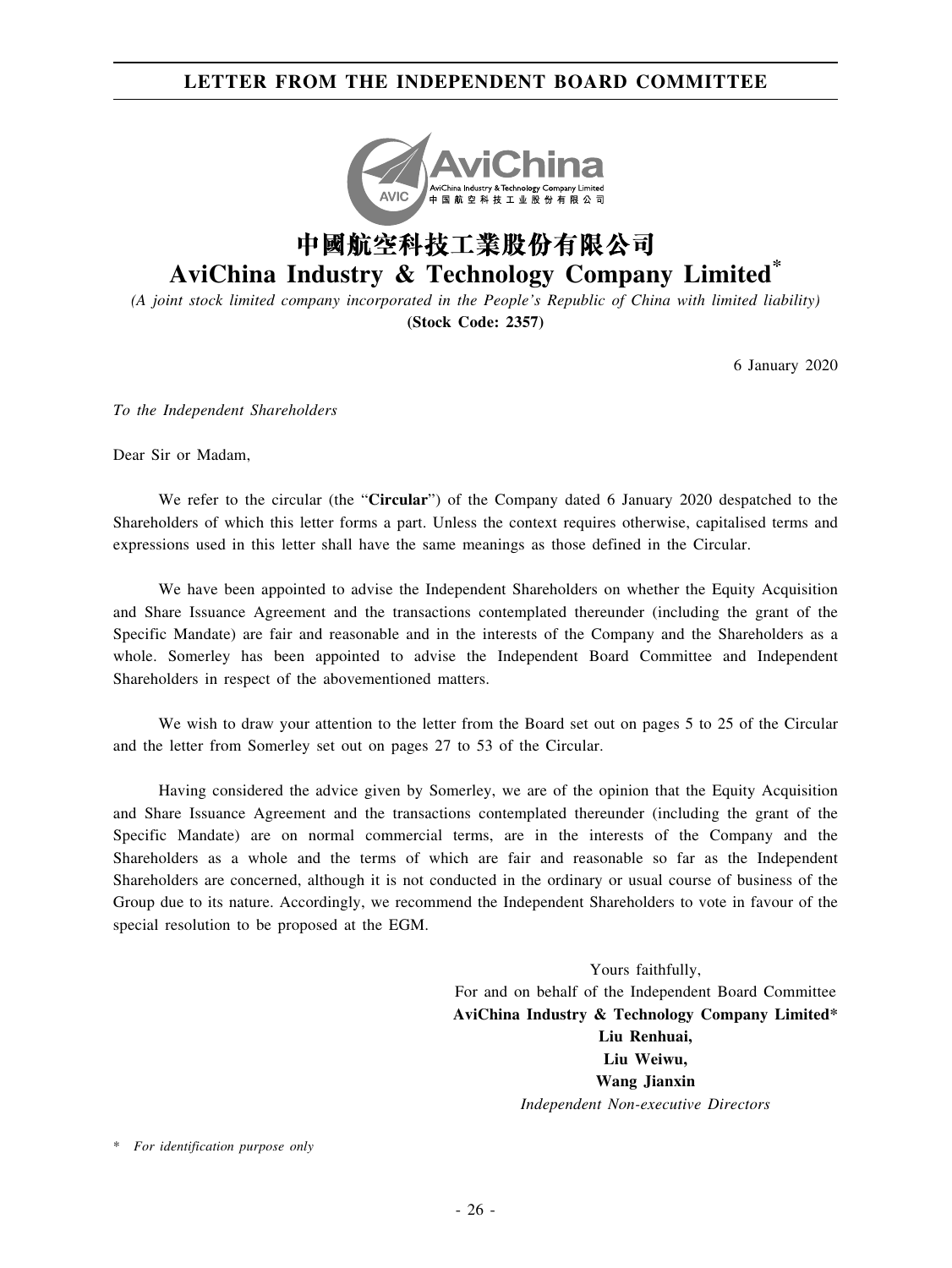*The following is the letter of advice from Somerley Capital Limited to the Independent Board Committee and the Independent Shareholders, which has been prepared for the purpose of inclusion in this circular.*



#### **SOMERLEY CAPITAL LIMITED**

 $20<sup>th</sup>$  Floor China Building 29 Queen's Road Central Hong Kong

6 January 2020

*To: the Independent Board Committee and the Independent Shareholders*

Dear Sirs,

# **MAJOR AND CONNECTED TRANSACTIONS: PROPOSED ACQUISITION OF THE TARGET EQUITY AND PROPOSED ISSUANCE OF CONSIDERATION SHARES UNDER THE SPECIFIC MANDATE**

#### **INTRODUCTION**

We refer to our appointment to advise the Independent Board Committee and the Independent Shareholders in relation to the Equity Acquisition and Share Issuance Agreement and the transactions contemplated thereunder. Details of the Equity Acquisition and Share Issuance Agreement and the transactions contemplated thereunder are set out in the circular of the Company dated 6 January 2020 (the "**Circular**"), of which this letter forms part. Unless otherwise defined, capitalised terms used in this letter shall have the same meanings as those defined in the Circular.

On 28 November 2019, the Company entered into the Equity Acquisition and Share Issuance Agreement with AVIC and Tianjin Free Trade Zone Investment, pursuant to which the Company has conditionally agreed to acquire the Target Equity at a total consideration of RMB5,687,537,050.94 (equivalent to approximately HK\$6,296,103,515.39, which will be settled by the Company through issuance of the Consideration Shares. As confirmed by relevant regulatory authorities in the PRC and each party to the Equity Acquisition and Share Issuance Agreement, the consideration for the Proposed Acquisition is proposed to be settled by issuance of the Domestic Shares to AVIC and Tianjin Free Trade Zone Investment. The Consideration Shares will be issued pursuant to the Specific Mandate to be sought from the Independent Shareholders at the EGM.

As the highest of the applicable size test percentage ratios in relation to the Equity Acquisition and Share Issuance Agreement and the transactions contemplated thereunder exceeds 25% but is less than 100%, the Equity Acquisition and Share Issuance Agreement and the transactions contemplated thereunder constitute major transactions of the Company. In addition, AVIC is the controlling Shareholder, and thus a connected person, of the Company. The Equity Acquisition and Share Issuance Agreement and the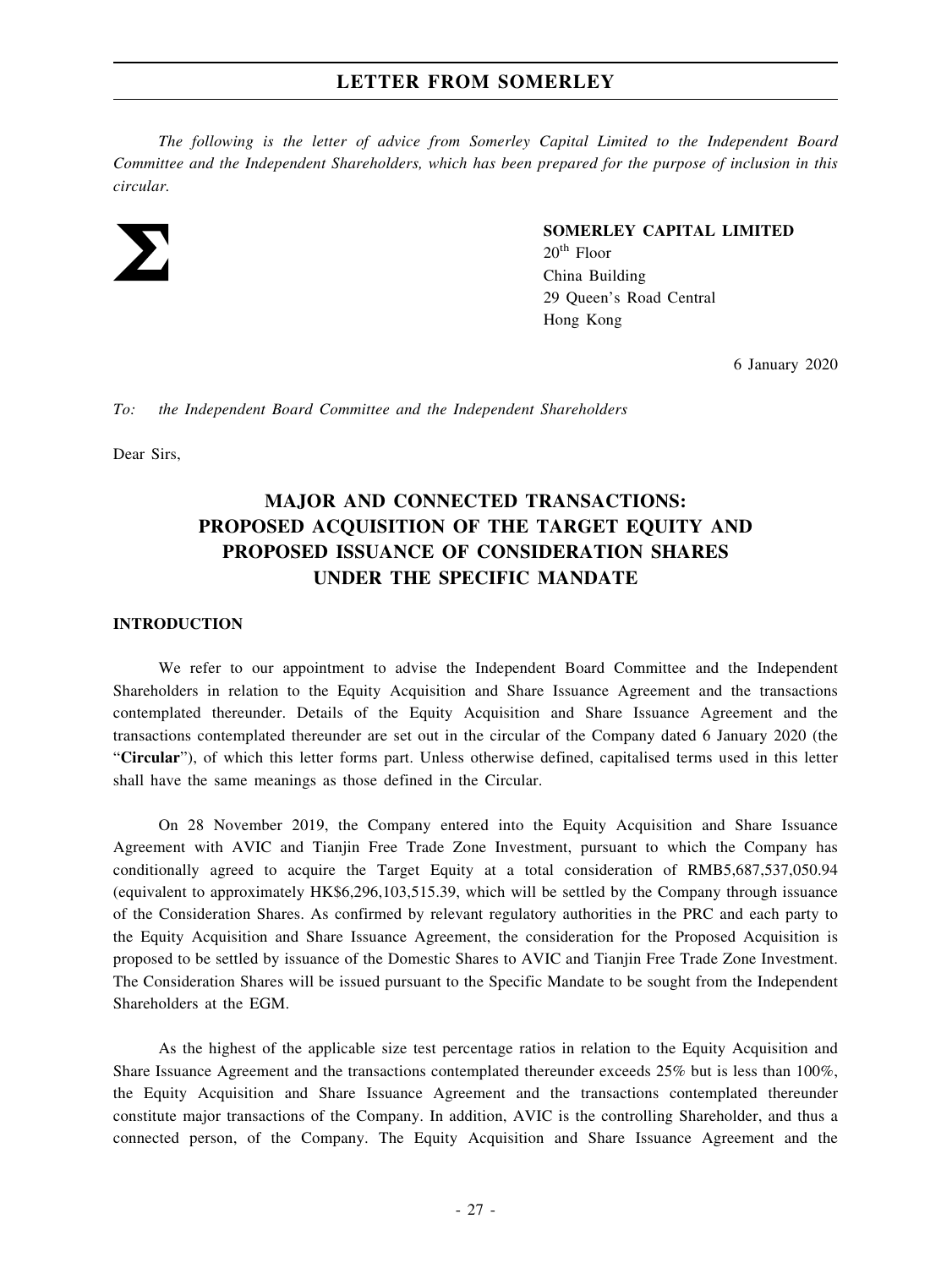transactions contemplated thereunder with AVIC are also connected transactions of the Company under Chapter 14A of the Listing Rules. Accordingly, the Equity Acquisition and Share Issuance Agreement and the transactions contemplated thereunder are subject to the reporting, announcement and the Shareholders' approval requirements under the Listing Rules.

The Independent Board Committee comprising all independent non-executive Directors, namely Mr. Liu Renhuai, Mr. Liu Weiwu and Mr. Wang Jianxin, has been formed to advise the Independent Shareholders in relation to the connected transactions contemplated under the Equity Acquisition and Share Issuance Agreement. We, Somerley Capital Limited, have been appointed as the independent financial adviser to advise the Independent Board Committee and the Independent Shareholders in the same regard.

As at the Latest Practicable Date, Somerley Capital Limited does not have any relationships or interests with the Company that could reasonably be regarded as a hindrance to the independence of Somerley Capital Limited as defined under Rule 13.84 of the Listing Rules to act as the independent financial adviser to the Independent Board Committee and the Independent Shareholders in respect of the Equity Acquisition and Share Issuance Agreement. In the past two years, except for the independent financial adviser engagement in relation to the continuing connected transactions, details of which were set out in the circular of the Company dated 16 November 2017, there has been no other engagement between the Company and Somerley Capital Limited. We do not consider that the past engagement as independent financial adviser gives rise to any conflict for Somerley Capital Limited to act as the independent financial adviser in respect of the Equity Acquisition and Share Issuance Agreement. Apart from normal professional fees paid in respect of the past engagement or payable to us in connection with this appointment as the independent financial adviser in respect of the Equity Acquisition and Share Issuance Agreement, no arrangement exists whereby we will receive any fees or benefits from the Company.

In formulating our advice, we have reviewed, among other things, the Equity Acquisition and Share Issuance Agreement, the annual reports of the Company for each of the two years ended 31 December 2017 and 2018 (the "**Annual Reports**"), the interim report of the Company for the six months ended 30 June 2019, the valuation reports (the "**Valuation Reports**") of AVIC Helicopter, Harbin Aircraft and Changhe Aircraft prepared by a qualified and independent PRC valuer (the "**PRC Valuer**"), and the information as set out in the Circular (including, among other things, the financial information of the Group and the Target Group as contained in Appendix I to Appendix IV to the Circular). We have also discussed the businesses and future prospects of the Group with the management of the Group (the "**Management**"). We have relied on the information and facts supplied, and the opinions expressed, by the Directors and the Management, and have assumed that they are true, accurate and complete in all material aspects at the time they were made and will remain so up to the time of the EGM. We have also sought and received confirmation from the Directors that all material relevant information has been supplied to us and that no material facts have been omitted or withheld from the information supplied and opinions expressed to us. We have no reason to doubt the truth or accuracy of the information provided to us, or to believe that any material information has been omitted or withheld. We have relied on such information and consider that the information we have received is sufficient for us to reach our opinion and recommendation as set out in this letter. However, we have not conducted any independent investigation into the business and affairs of the Group, AVIC, Tianjin Free Trade Zone Investment and their respective associates, nor have we carried out any independent verification of the information supplied.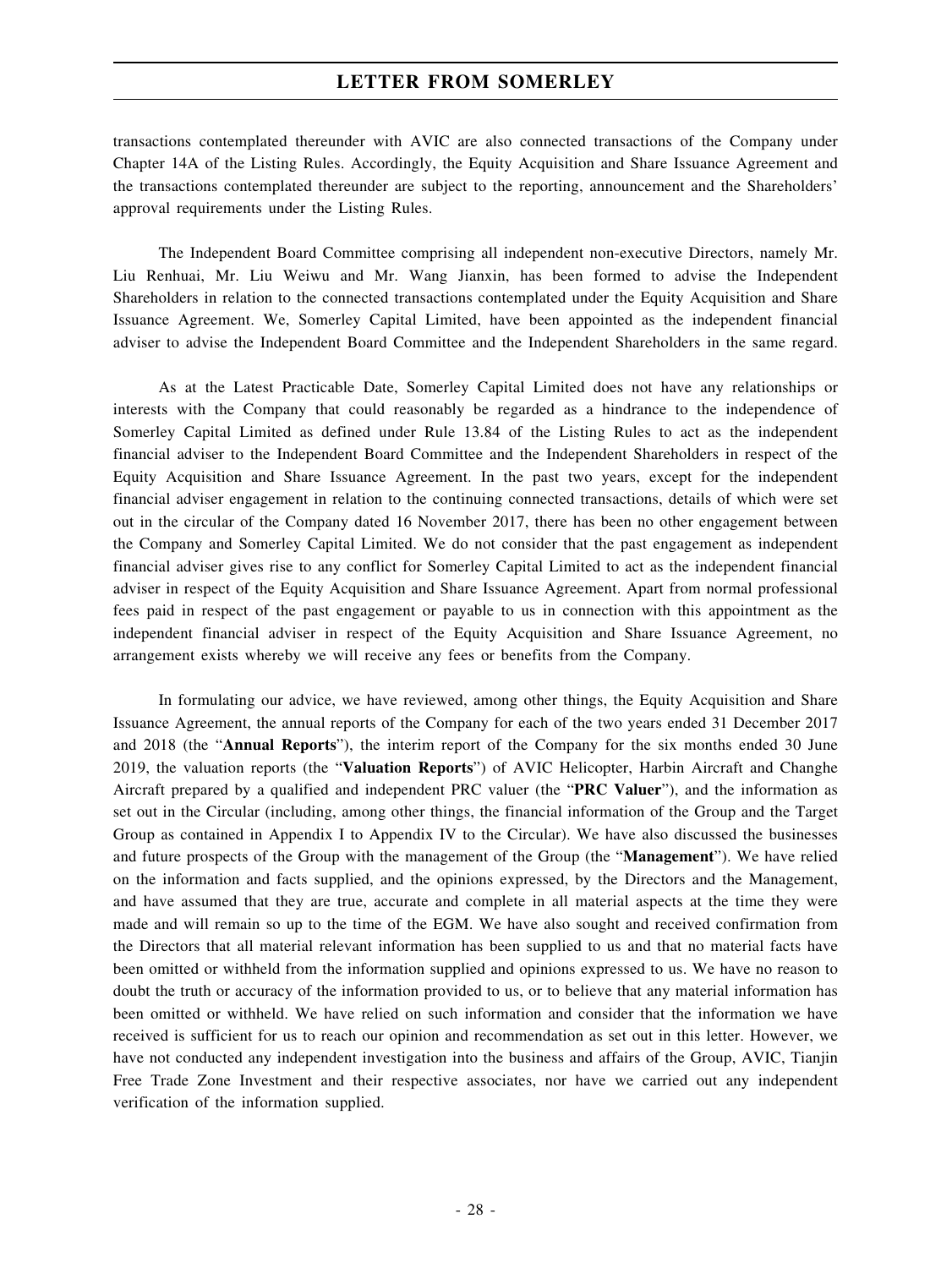#### **PRINCIPAL FACTORS AND REASONS CONSIDERED**

In arriving at our opinion and recommendation on the terms of the Equity Acquisition and Share Issuance Agreement, we have taken into account the following principal factors and reasons:

#### **1. Reasons for and benefits of the Proposed Acquisition and the Proposed Issuance**

The Group is mainly engaged in the development, manufacture, sales and upgrade of defense products and civil aviation products such as provision of helicopters, trainer aircraft, general-purpose aircraft and regional jets for domestic and overseas customers, and the co-development and manufacture of aviation products with foreign aviation product manufacturers. Major business sectors of the Group include helicopter business, trainer business, general aviation business, aviation parts and components business and aviation engineering service business.

According to the overall development strategy of the Company, the Company aims to enhance its capability in aviation products development and system protection in an all-round way, expand defense products business, improve the helicopter industry chain, strengthen the overall competitiveness of civil aviation products, and innovate and expand the general aviation industry. With an aim to build an aviation power in the new era in all respects, the Company is dedicated to becoming a flagship company to provide high-tech aviation products and services universally applied for military and civil purposes, promoting the development of aviation industry, and realising growth in both revenue and profit.

The proposed acquisition of AVIC Helicopter was first announced in October 2018. The aviation aircraft business of the Group continued to grow in 2018 with an increase in revenue of approximately 5.8% as compared to 2017, which included the revenue from helicopter business with an annual growth of approximately 14.5% in 2018. Such business segment continued to expand and the acquisition of AVIC Helicopter is consistent with the Group's strategy to further expand its helicopter business. As set out in the 2019 interim report of the Company, the helicopter business of the Group has achieved steady development and satisfactory results with further extension of application scope of certain aircraft models and completion of certain tests required by Civil Aviation Administration of China for certain aircraft models, laying foundations for obtaining production certificate and delivery to customers. The positive development is also demonstrated by the 2019 interim results of the Group, showing that the revenue of the aviation entire aircraft segment has increased by approximately 40.6% as compared to the same period in 2018, which was mainly attributable to the sales volume increase in helicopters and trainers. The performance of helicopter business in the first half of 2019 further strengthens the needs of acquisition of AVIC Helicopter for expansion in the industry.

Upon completion of the Proposed Acquisition, each of AVIC Helicopter, Harbin Aircraft and Changhe Aircraft will become a wholly-owned subsidiary of the Company. As set out in the 2019 interim report of the Company, the Company will continue to carry out integration of aviation industrial chain. The acquisition of AVIC Helicopter will make the helicopter products industry chain of the Group more complete and help the Group to further expand its defense equipment product line, which is in line with the development strategy plan of the Group's helicopter industry. On one hand, the Proposed Acquisition will optimise the industrial layout of the Group's aviation manufacturing business and make the aviation business industrial chain of the Group more complete, thus improving its operation stability. On the other hand, the Proposed Acquisition is conducive to the sharing of the infrastructure between the Target Group and the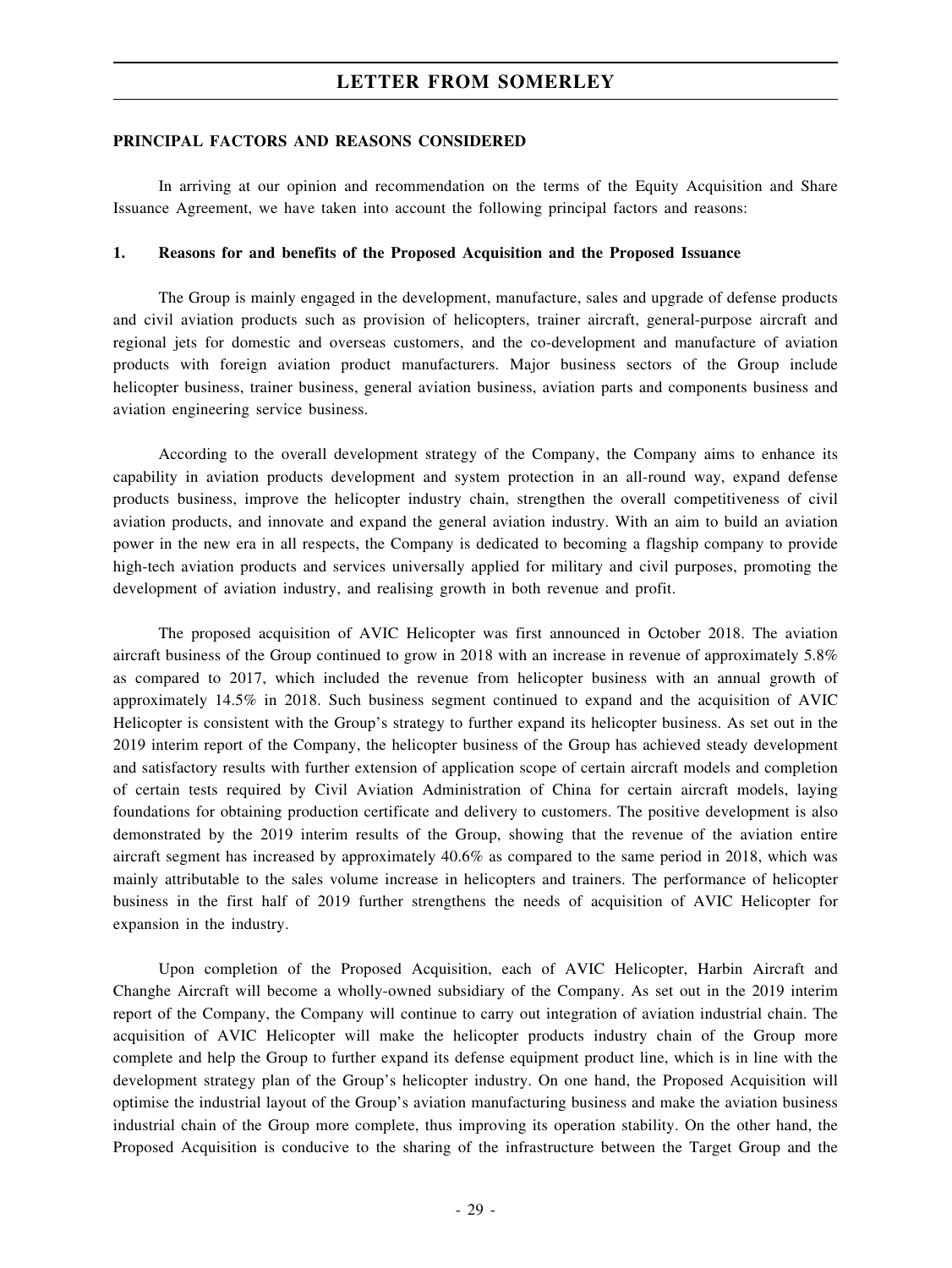Group, optimising resource allocation, and enhancing market competitiveness. Therefore, the Proposed Acquisition will continuously create effective supplemental and synergistic effects to the Group and also reduce the connected transactions between the Company and the Target Group, enhancing operational independence of the Group. Based on the accountants' report of the Target Group as set out in Appendix II to the Circular, the Target Group has a profit-making track record in 2016 to 2018 and for the nine months ended 30 September 2019. The profits of the Group are likely to be enhanced after the Proposed Acquisition given the positive financial performance of the Target Group. As such, the Directors are of the view that the Proposed Acquisition can improve the income level and profitability of the Group by promoting industrial synergy and operational efficiency, enhancing the market position and competitiveness of the Group in the aviation industry.

According to the 2019 interim report of the Company, the Group generated net cash outflow for the six months ended 30 June 2019. The level of cash and cash equivalents has decreased from approximately RMB12.1 billion as at 31 December 2018 to approximately RMB8.2 billion as at 30 June 2019. Given the recent change in cash position of the Group and the amount of consideration for the Proposed Acquisition, it is reasonable for the Group to reserve sufficient cash for daily operation uses and consider other ways of settlement of the consideration such as debt financing and equity financing. In relation to debt financing, bank borrowings would create additional interest burden for the Group and increase the gearing ratio significantly. As set out in the 2019 interim report of the Company, substantial amount of bank and other borrowings are repayable in 2019 or 2020. Given the latest financial position of the Group and potential finance costs, the Proposed Issuance may be more appropriate for the Group to settle a substantial amount of consideration under the Proposed Acquisition.

The terms of the Equity Acquisition and Share Issuance Agreement are agreed by the parties after arm's length negotiations and made upon normal commercial terms. In view of the above, the Directors are of the view that the terms of the Equity Acquisition and Share Issuance Agreement are fair and reasonable, and are in the interests of the Company and the Shareholders as a whole, although it is not conducted in the ordinary or usual course of business of the Group due to its nature.

Given that (i) the Group's helicopter business has been expanding in 2018 and first half of 2019, the Proposed Acquisition can further expand its existing business in the industry and is in line with the Group's development strategy within the industry; (ii) the potential synergistic effects on the Group by optimising the resource allocation with the Target Group and enhancing operational independence after the Proposed Acquisition; (iii) the Target Group has been profit-making in recent years and therefore the Proposed Acquisition can enhance the income level and profitability of the Group; and (iv) the Proposed Issuance is a better alternative in settling the consideration, we concur with the Directors' view that the transactions contemplated under the Equity Acquisition and Share Issuance Agreement, while not in the ordinary and usual course of business of the Group, are in the interests of the Company and the Shareholders as a whole.

#### **2. Background and financial information of the Target Group**

The diagram below sets out the simplified shareholding structure of the Target Group as at the Latest Practicable Date and the Completion Date: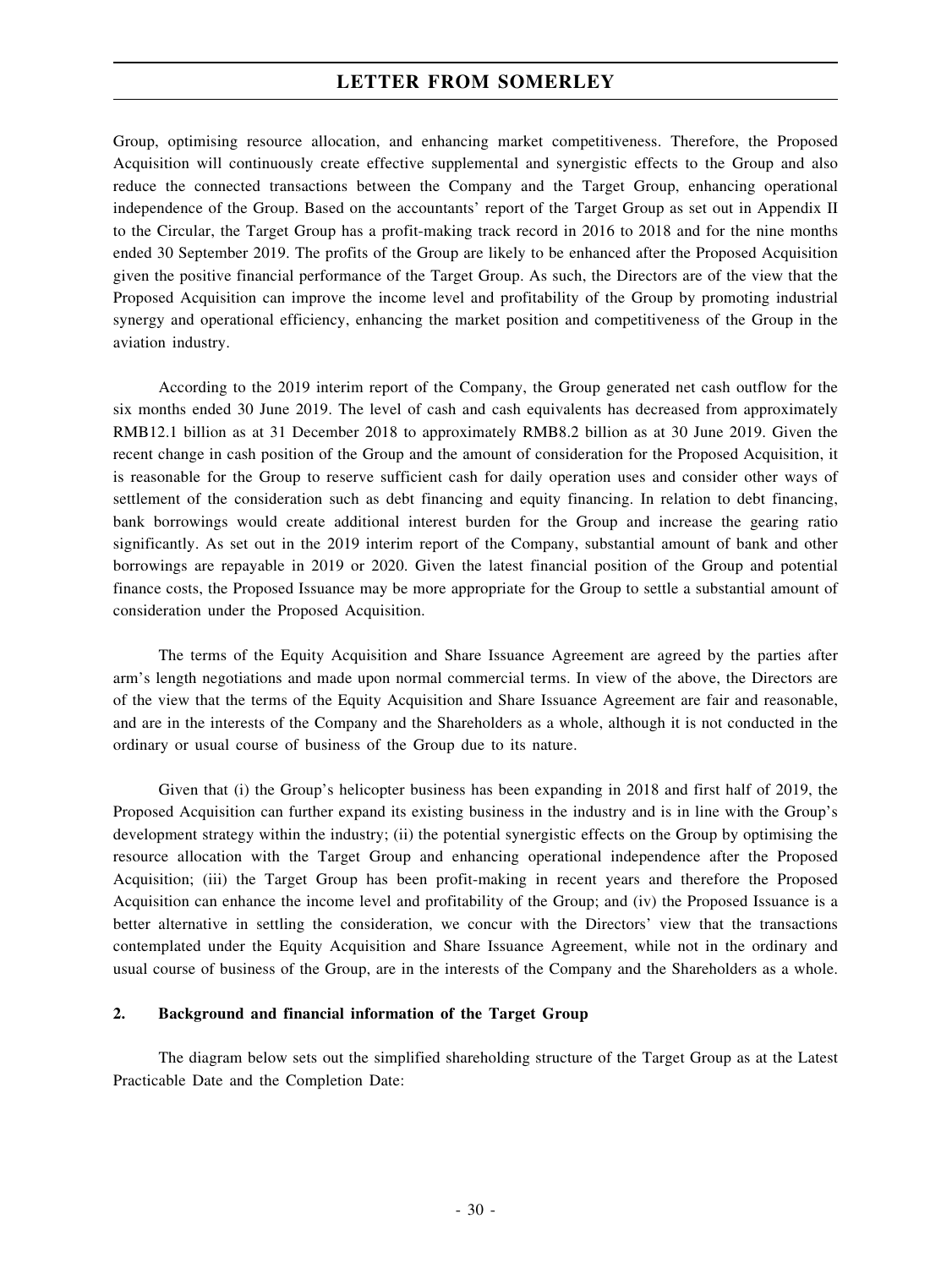*As at the Latest Practicable Date:*



*As at the Completion Date:*

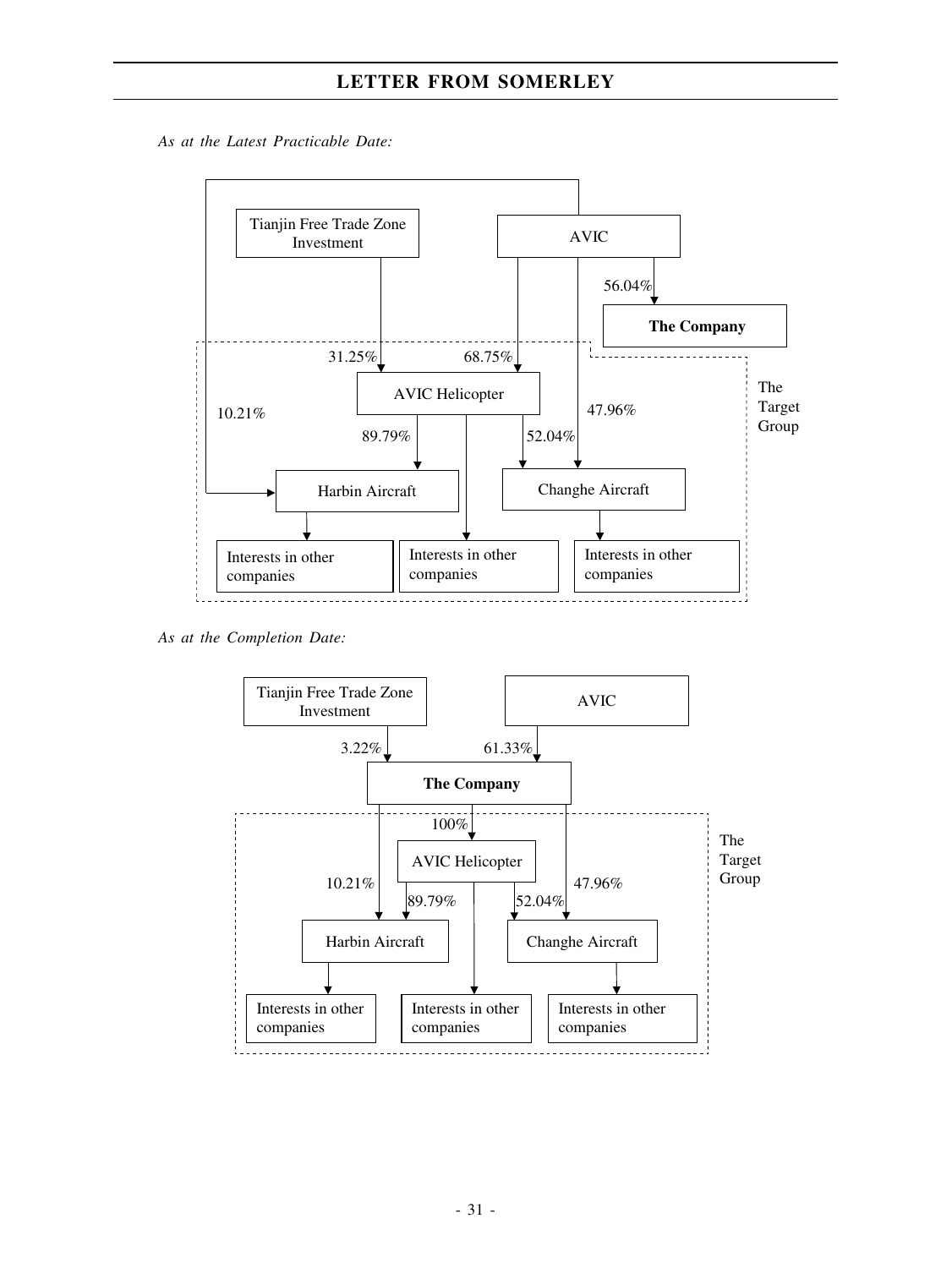AVIC Helicopter, through its subsidiaries, is mainly engaged in research and development, production, sales and maintenance of helicopters, other aircrafts and aviation components. Harbin Aircraft is mainly engaged in research and development, manufacture and sales of multiple helicopters and general aircraft. Changhe Aircraft is mainly engaged in research and manufacture of helicopters and aviation parts. Each of Harbin Aircraft and Changhe Aircraft is a subsidiary of AVIC Helicopter.

Upon completion of the Equity Acquisition and Share Issuance Agreement, among others, AVIC Helicopter, Harbin Aircraft and Changhe Aircraft will become wholly-owned subsidiaries of the Company.

#### *Financial information of the Target Group*

We have reviewed and discussed with the Management the financial information of the Target Group. The accountants' report and the management discussion and analysis on the Target Group are set out in Appendix II and Appendix III to the Circular respectively. Set out below is a summary of the consolidated statements of profit or loss of the Target Group for each of the three years ended 31 December 2016, 2017 and 2018, and for the nine months ended 30 September 2018 and 2019 respectively.

|                                                             | Nine months        |                |                        |                |                |
|-------------------------------------------------------------|--------------------|----------------|------------------------|----------------|----------------|
|                                                             | ended 30 September |                | Year ended 31 December |                |                |
|                                                             | 2019               | 2018           | 2018                   | 2017           | 2016           |
|                                                             | RMB'000            | <b>RMB'000</b> | RMB'000                | <b>RMB'000</b> | <b>RMB'000</b> |
|                                                             | (Audited)          | (Unaudited)    | (Audited)              | (Audited)      | (Audited)      |
| Revenue                                                     | 8,166,026          | 8,789,969      | 14,159,069             | 10,659,979     | 12,894,329     |
| Cost of sales                                               | (7,789,879)        | (8,396,263)    | (13,571,666)           | (10, 159, 898) | (11, 992, 752) |
| Gross profit                                                | 376,147            | 393,706        | 587,403                | 500,081        | 901,577        |
| Other income and gains, net                                 | 469,228            | 168,576        | 206,133                | 305,187        | 57,482         |
| Selling and distribution expenses                           | (2,127)            | (4,346)        | (5,668)                | (1,567)        | (3,975)        |
| Administrative expenses                                     | (335, 285)         | (361, 295)     | (610, 121)             | (495, 287)     | (744, 736)     |
| Impairment loss (recognised)/                               |                    |                |                        |                |                |
| reversed                                                    | (2,071)            | 46,304         | 51,349                 | 1,777          | (55, 257)      |
| <b>Operating profit</b>                                     | 505,892            | 242,945        | 229,096                | 310,191        | 155,091        |
| Finance income, net                                         | 109,350            | 5,967          | 51,908                 | 20,207         | 34,316         |
| Share of profits of associates                              | 78,403             | 61,712         | 103,814                | 96,287         | 93,165         |
| Profit before tax                                           | 693,645            | 310,624        | 384,818                | 426,685        | 282,572        |
| Income tax expenses                                         | (92,083)           | (58, 117)      | (73,025)               | (67, 034)      | (42, 579)      |
| Profit for the period/year                                  | 601,562            | 252,507        | 311,793                | 359,651        | 239,993        |
| Profit attributable to equity<br>holders of AVIC Helicopter | 475,901            | 253,773        | 324,452                | 359,122        | 236,436        |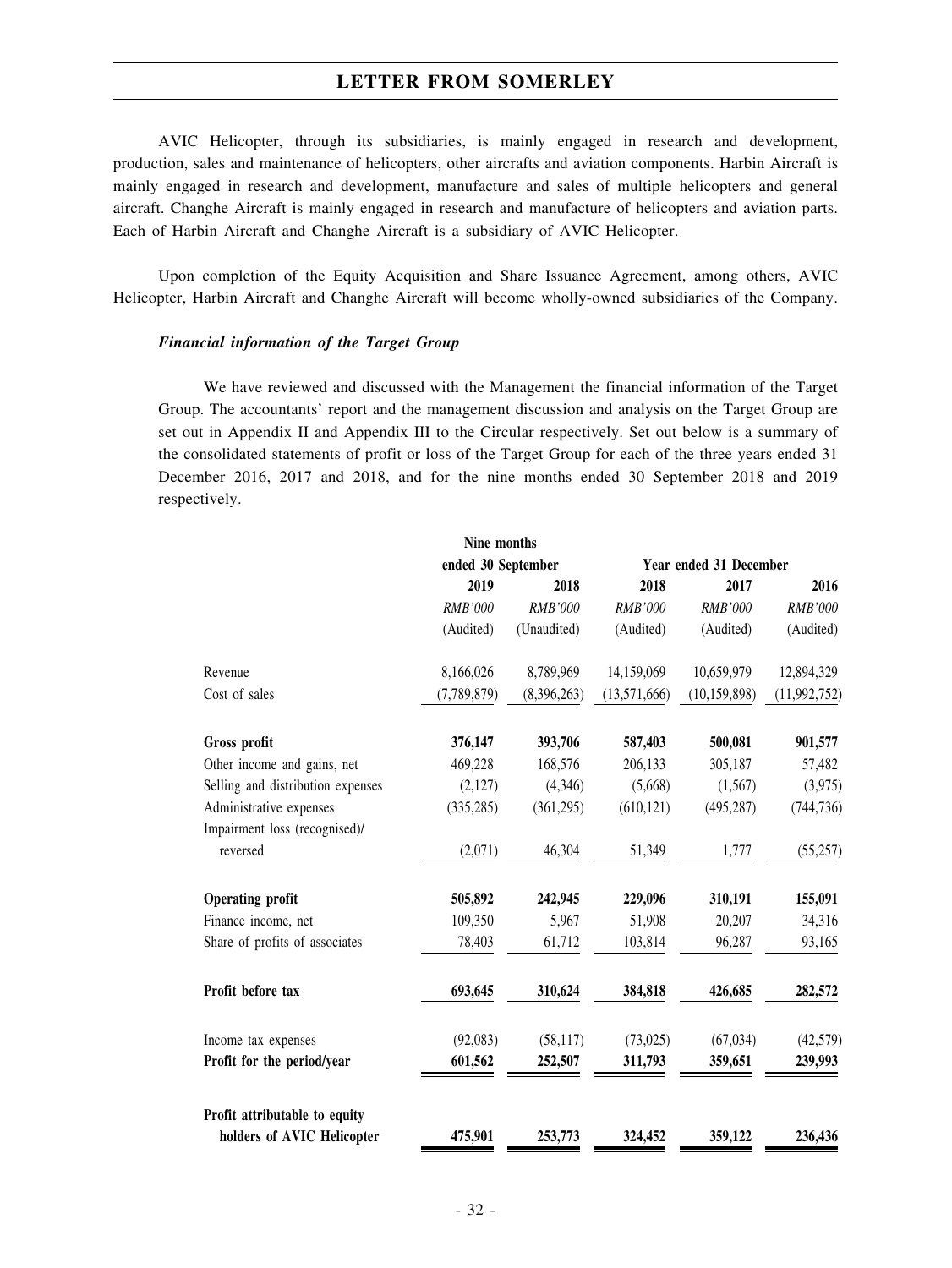#### *Revenue*

The Target Group generates revenue from two main segments, namely (i) sale of aviation entire aircraft and parts, and (ii) provision of aviation maintenance service, primarily including daily maintenance services and specific re-modelling services of aircraft. In general, revenue of the Target Group dropped in 2017 and recovered with a higher level in 2018, while the revenue level decreased for the nine months ended 30 September 2019 as compared to the corresponding period in 2018. For each of the three years ended 31 December 2016, 2017 and 2018, the Target Group recorded revenue of approximately RMB12,894.3 million, RMB10,660.0 million and RMB14,159.1 million, respectively. For the nine months ended 30 September 2019, the Target Group recorded revenue of approximately RMB8,166.0 million.

Revenue decreased by approximately 17.3% for the year ended 31 December 2017 as compared with the year ended 31 December 2016, and increased by approximately 32.8% for the year ended 31 December 2018 as compared to 2017, at a level higher than that in 2016. For the nine months ended 30 September 2019, revenue decreased by approximately 7.1% as compared to the same period in 2018, mainly due to the decrease in revenue from trading of aviation entire aircraft and parts. The movement in revenue during the periods is mainly due to the fluctuation in the number of orders received from the specific clients of the Target Group over the respective periods.

#### *Profit attributable to equity holders of AVIC Helicopter*

For the nine months ended 30 September 2019, the Target Group recorded net profit of approximately RMB601.6 million, representing an increase of approximately 138.2% as compared to the same period in 2018, primarily due to the gain on disposal of certain interests in an associate of approximately RMB362.4 million, while no such gain was recorded during the nine months ended 30 September 2018. As advised by the Management, the Target Group redeemed 17,684,300 shares in AVICOPTER through exchange-traded funds in 2019, representing approximately 3% equity interests in AVICOPTER, resulting in a gain of approximately RMB362.4 million recorded during the nine months ended 30 September 2019. The increase in profit was also due to the increase in finance income during the period. As advised by the Management, there was an increased bank balance resulting from higher level of operating cash in 2019, together with the maturity of certain deposits in 2019, leading to higher finance income recorded during the period.

The Target Group recorded net profit of approximately RMB240.0 million, RMB359.7 million and RMB311.8 million for each of the three years ended 31 December 2016, 2017 and 2018, respectively. The significant increase of the profit after tax for the year ended 31 December 2017 was mainly attributable to the significant increase in other income and gains resulting from the disposal of certain interests in an associate, i.e. AVICOPTER, during the year to further support the Target Group's daily operation and management, and the decrease in administrative expenses incurred during the year, mainly due to the decrease in the research and development expenses. In 2018, the profit went down by approximately 13.3% as compared to 2017 with a significant decrease in level of gain on disposal of associates recognised, such decline in profit was partially offset by the reversal of provision made in prior year for the financial guarantee to a fellow subsidiary of the Target Company due to the completion of liquidation progress with recovery of bank loan guarantee by proceeds on sales of assets during 2018.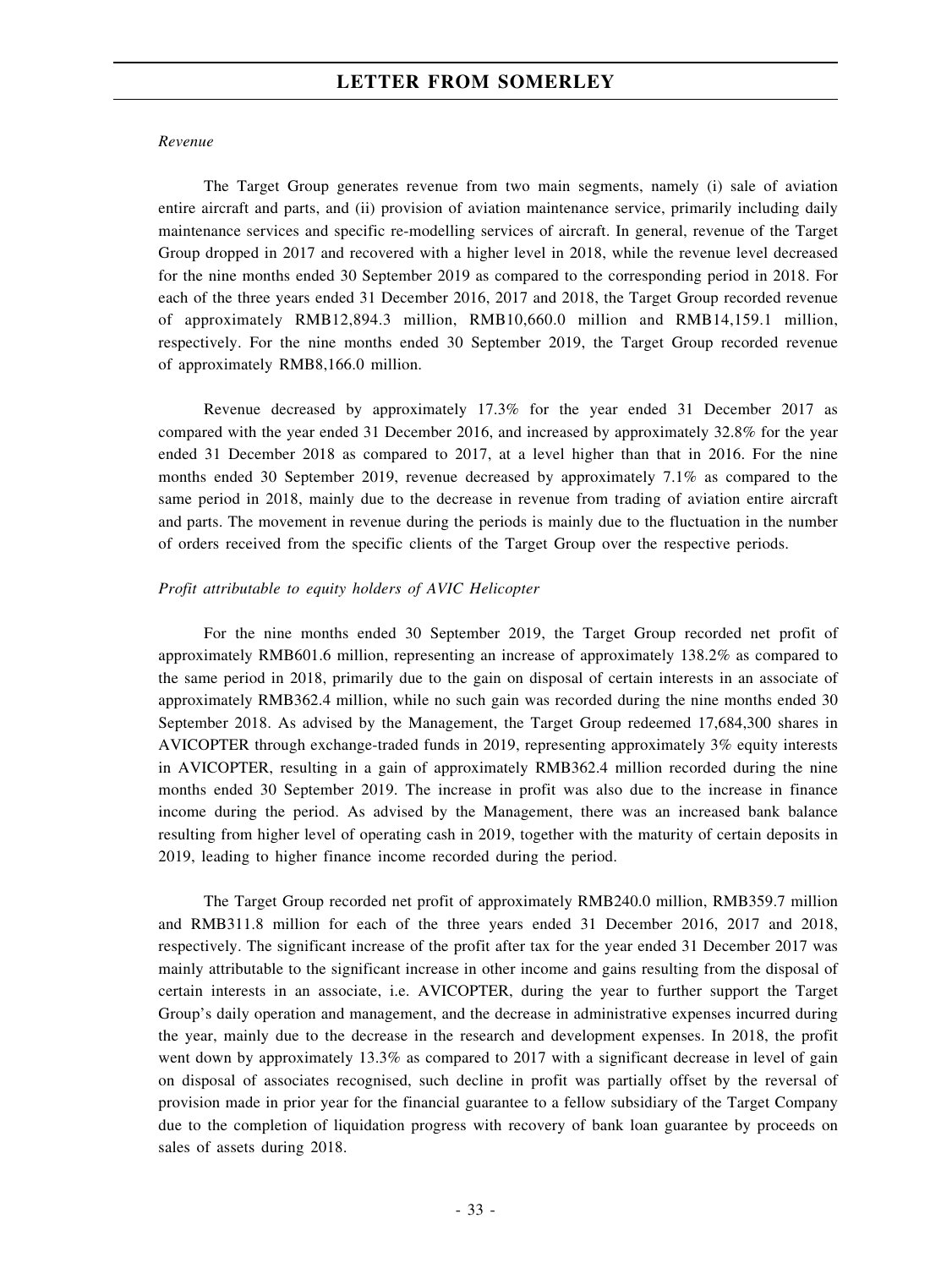As advised by the Management, the profit attributable to equity holders of AVIC Helicopter demonstrated a smaller proportion of profit for the nine months ended 30 September 2019, mainly represented by the 47.96% and 10.21% equity interests in Changhe Aircraft and Harbin Aircraft respectively owned by AVIC. We have discussed with the Management and noted from the accountants' report of the Target Group set out in Appendix II to the Circular that there was an increase in equity interest held by non-controlling interests as at 31 December 2018, which was resulted from the capital increase by AVIC in Harbin Aircraft and Changhe Aircraft. As such, the non-controlling interests in Harbin Aircraft and Changhe Aircraft increased, thus a larger proportion of the profits from Harbin Aircraft and Changhe Aircraft were accounted as profit attributable to noncontrolling interests. As the Proposed Acquisition involves acquisition of the remaining interests in Harbin Aircraft and Changhe Aircraft held by AVIC as well, after the completion of the Proposed Acquisition, profits from Harbin Aircraft and Changhe Aircraft will be fully attributable to owners of the Company.

Set out below is a summary of the consolidated statements of financial position of the Target Group as at 31 December 2016, 2017, 2018 and 30 September 2019.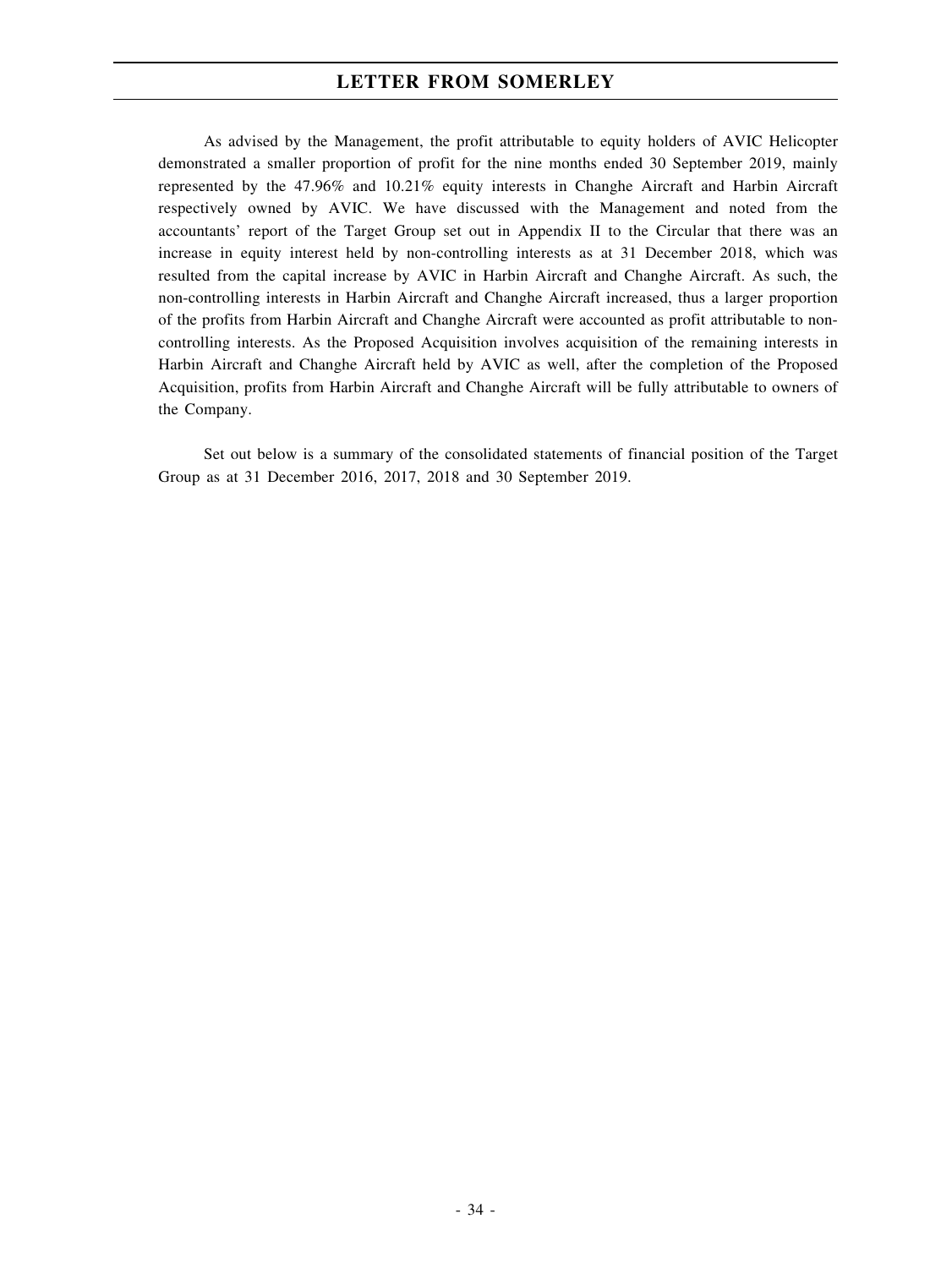|                                 | As at        | As at          | As at          | As at          |
|---------------------------------|--------------|----------------|----------------|----------------|
|                                 | 30 September | 31 December    | 31 December    | 31 December    |
|                                 | 2019         | 2018           | 2017           | 2016           |
|                                 | RMB'000      | <b>RMB'000</b> | <b>RMB'000</b> | <b>RMB'000</b> |
|                                 | (Audited)    | (Audited)      | (Audited)      | (Audited)      |
| <b>NON-CURRENT ASSETS</b>       |              |                |                |                |
| Property, plant and equipment   | 3,156,180    | 3,183,558      | 3,325,486      | 3,019,912      |
| Investment properties           | 58,885       | 61,157         | 70,395         | 75,700         |
| Land use rights                 | 335,879      | 340,706        | 345,826        | 352,900        |
| Other intangible assets         | 9,846        | 12,058         | 14,926         | 17,450         |
| Investments in associates       | 2,076,150    | 2,383,978      | 2,308,796      | 2,459,506      |
| Deferred tax assets             | 4,617        | 4,068          | 4,172          | 4,218          |
| Prepayments, deposits and other |              |                |                |                |
| receivables                     | 868,446      | 735,925        | 679,616        | 415,903        |
|                                 |              |                |                |                |
| <b>Total non-current assets</b> | 6,510,003    | 6,721,450      | 6,749,217      | 6,345,589      |
|                                 |              |                |                |                |
| <b>CURRENT ASSETS</b>           |              |                |                |                |
| Inventories                     | 7,593,892    | 3,453,053      | 2,103,186      | 1,612,835      |
| Accounts and notes receivables  | 378,398      | 1,070,357      | 363,090        | 1,185,818      |
| Prepayments, deposits and other |              |                |                |                |
| receivables                     | 7,862,345    | 10,443,132     | 11,811,883     | 9,604,147      |
| Financial assets at fair value  |              |                |                |                |
| through profit or loss/held for |              |                |                |                |
| trading                         | 734,331      |                |                |                |
| Pledged deposits                | 230,750      | 188,691        | 258,522        | 330,007        |
| Cash and cash equivalents       | 7,217,186    | 6,557,561      | 2,665,490      | 6,038,762      |
|                                 |              |                |                |                |
| <b>Total current assets</b>     | 24,016,902   | 21,712,794     | 17,202,171     | 18,771,569     |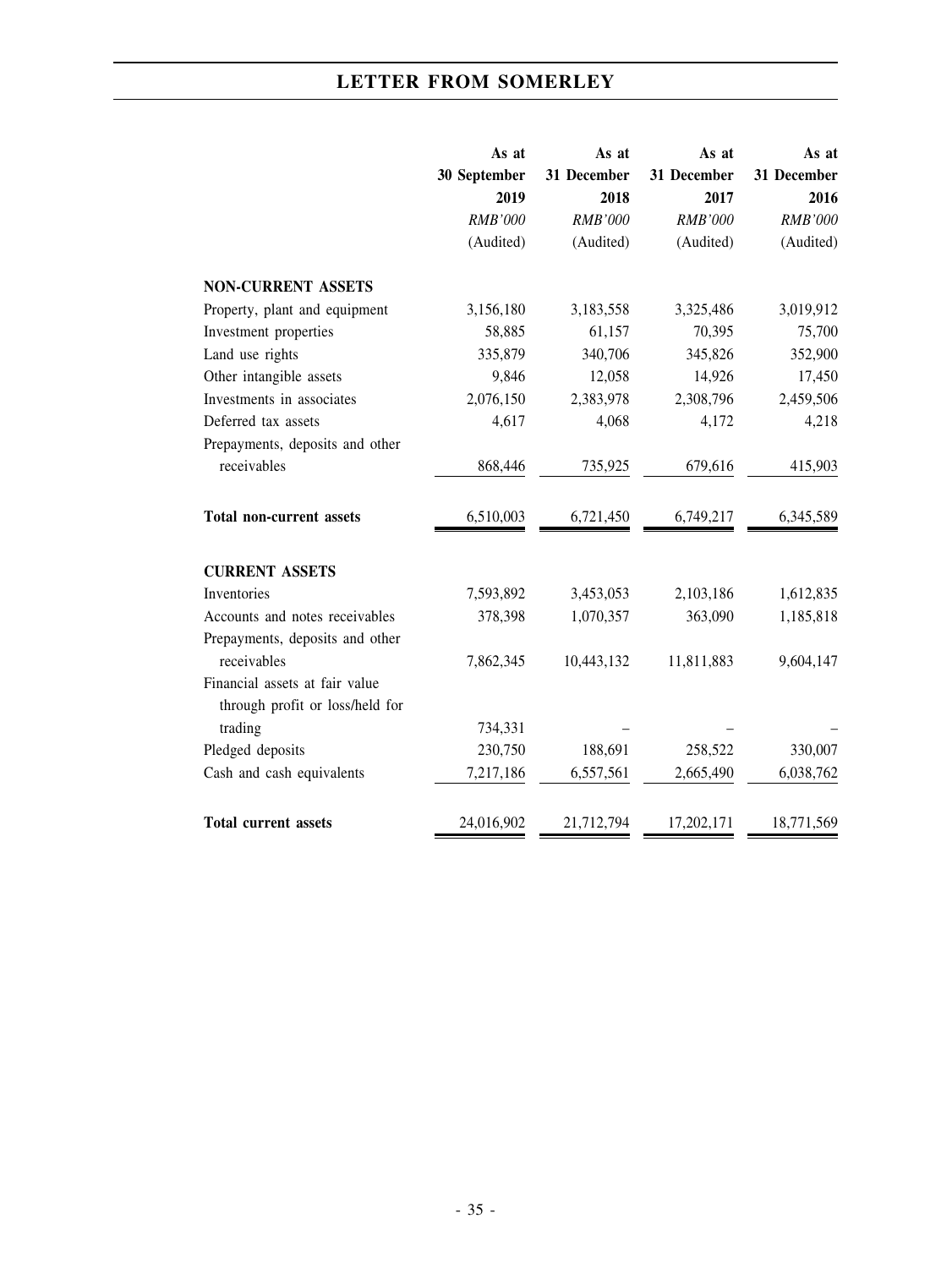|                                      | As at          | As at          | As at          | As at          |
|--------------------------------------|----------------|----------------|----------------|----------------|
|                                      | 30 September   | 31 December    | 31 December    | 31 December    |
|                                      | 2019           | 2018           | 2017           | 2016           |
|                                      | <b>RMB'000</b> | <b>RMB'000</b> | <b>RMB'000</b> | <b>RMB'000</b> |
|                                      | (Audited)      | (Audited)      | (Audited)      | (Audited)      |
| <b>CURRENT LIABILITIES</b>           |                |                |                |                |
| Accounts and notes payables          | 2,584,869      | 2,613,755      | 1,983,912      | 2,705,520      |
| Other payables and accruals          | 1,630,261      | 2,043,155      | 2,390,619      | 2,394,509      |
| Interest-bearing bank and other      |                |                |                |                |
| borrowings                           | 369,500        | 524,800        | 702,800        | 233,800        |
| Contract liabilities                 | 20,824,487     | 19,107,366     | 15,521,407     | 16,304,984     |
| Tax payable                          | 37,841         | 13,377         | 55,482         | 32,030         |
| <b>Total current liabilities</b>     | 25,446,958     | 24,302,453     | 20,654,220     | 21,670,843     |
|                                      |                |                |                |                |
| Net current liabilities              | (1,430,056)    | (2,589,659)    | (3,452,049)    | (2,899,274)    |
|                                      |                |                |                |                |
| <b>NON-CURRENT LIABILITIES</b>       |                |                |                |                |
| Interest-bearing bank and other      |                |                |                |                |
| borrowings                           | 525,000        | 505,000        | 345,000        | 1,028,000      |
| Deferred income from government      |                |                |                |                |
| grants                               | 58,545         | 62,832         | 63,511         | 62,894         |
| Deferred tax liabilities             | 2,265          |                |                |                |
| Other payables and accruals          | 771,750        | 779,900        | 747,880        | 878,220        |
| <b>Total non-current liabilities</b> | 1,357,560      | 1,347,732      | 1,156,391      | 1,969,114      |
| Net assets                           | 3,722,387      | 2,784,059      | 2,140,777      | 1,477,201      |
| <b>EQUITY</b>                        |                |                |                |                |
| Equity attributable to equity        |                |                |                |                |
| holders of AVIC Helicopter           | 2,567,633      | 2,091,800      | 1,384,892      | 933,287        |
| Non-controlling interests            | 1,154,754      | 692,259        | 755,885        | 543,914        |
|                                      |                |                |                |                |
| <b>TOTAL EQUITY</b>                  | 3,722,387      | 2,784,059      | 2,140,777      | 1,477,201      |

As shown in the table above, the non-current assets of the Target Group mainly consist of property, plant and equipment and investments in associates. The current assets of the Target Group mainly consist of inventories, prepayments, deposits and other receivables and cash and cash equivalents. The liabilities of the Target Group mainly consist of contract liabilities, accounts and notes payables, and other payables and accruals.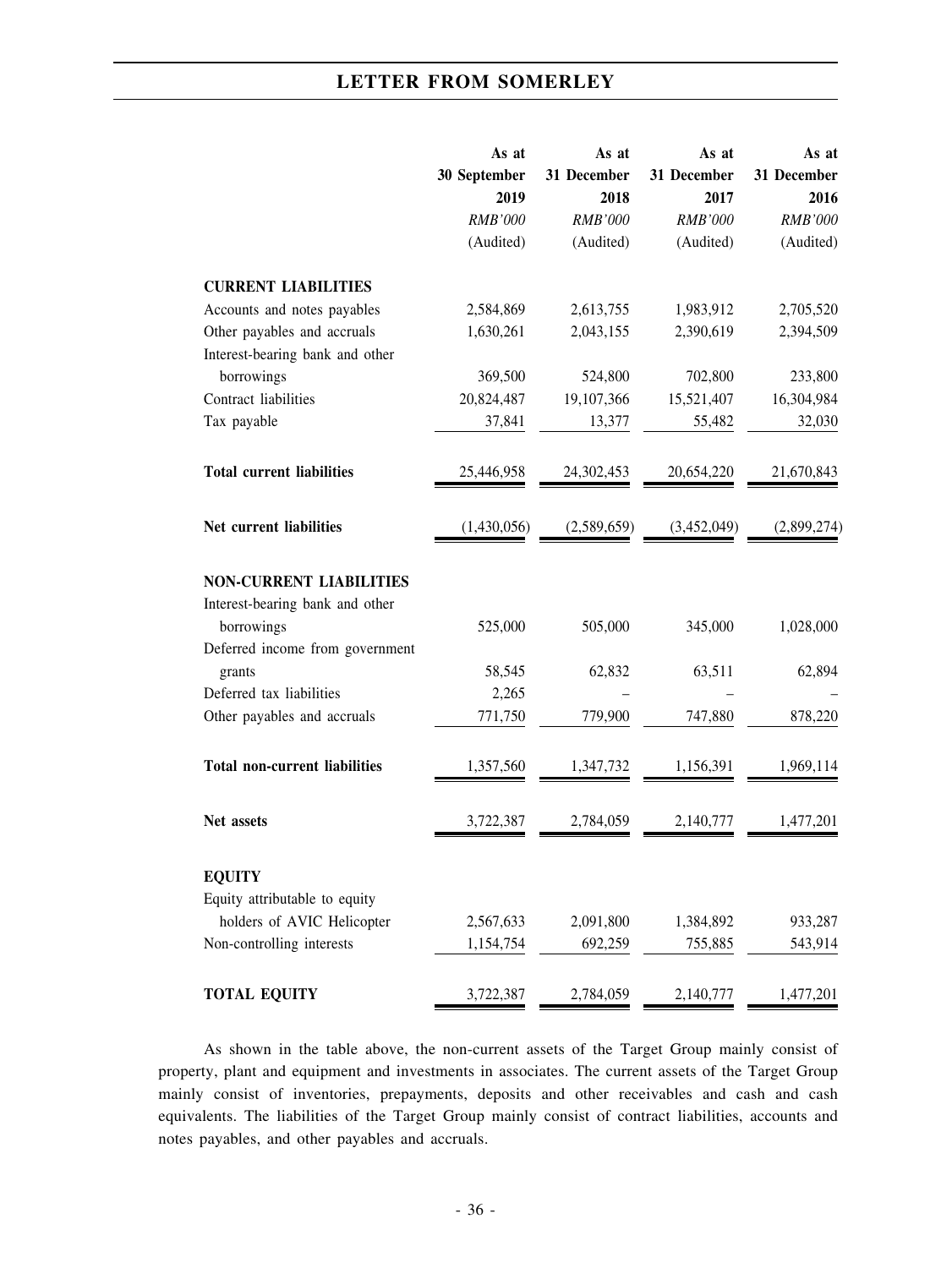As at 31 December 2016, 2017 and 2018 and 30 September 2019, (i) the total assets of the Target Group amounted to approximately RMB25,117.2 million, RMB23,951.4 million, RMB28,434.2 million and RMB30,526.9 million respectively; and (ii) the total liabilities of the Target Group amounted to approximately RMB23,640.0 million, RMB21,810.6 million, RMB25,650.2 million and RMB26,804.5 million respectively. The overall increase in total assets over the years was mainly due to the increase in inventories with the growth in revenue, and higher level of cash and cash equivalents, while the increased level of liabilities is mainly due to higher level of contract liabilities which are related to consideration received from customers for goods or services that are yet to be transferred to customers, due to an increased number of orders received. The Target Group has net current liabilities of approximately RMB1,430.1 million as at 30 September 2019, primarily due to a significant amount of balance of contract liabilities arising from prepayments received from specific customers over the review periods.

As at 31 December 2016, 2017, 2018 and 30 September 2019, the Target Group had pledged deposits and cash and cash equivalents of approximately RMB6,368.8 million, RMB2,924.0 million, RMB6,746.3 million and RMB7,447.9 million, respectively, and has generated healthy net cash from operations in 2018 and for the nine months ended 30 September 2019. Interest-bearing bank and other borrowings have reduced over the period from approximately RMB1,261.8 million as at 31 December 2016 to approximately RMB894.5 million as at 30 September 2019.

As at 31 December 2016, 2017 and 2018, and 30 September 2019, the equity attributable to equity holders of AVIC Helicopter was approximately RMB933.3 million, RMB1,384.9 million, RMB2,091.8 million and RMB2,567.6 million, respectively. Such increase is mainly due to the profits generated by the Target Group during the above periods.

## **3. Principal terms of the Equity Acquisition and Share Issuance Agreement**

On 28 November 2019 (after trading hours), the Company (as the purchaser of the Target Equity) and AVIC and Tianjin Free Trade Zone Investment (each as the seller of the Target Equity) entered into the Equity Acquisition and Share Issuance Agreement. Set out below are the principal terms of the Equity Acquisition and Share Issuance Agreement. Further details of the Equity Acquisition and Share Issuance Agreement are set out in the "Letter from the Board" contained in the Circular.

## *(i) Subject matter*

Pursuant to the Equity Acquisition and Share Issuance Agreement, (a) the Company conditionally agreed to acquire and AVIC and Tianjin Free Trade Zone Investment conditionally agreed to sell 68.75% and 31.25% equity interests in AVIC Helicopter, respectively; (b) the Company conditionally agreed to acquire and AVIC conditionally agreed to sell 10.21% equity interests in Harbin Aircraft; and (c) the Company conditionally agreed to acquire and AVIC conditionally agreed to sell 47.96% equity interests in Changhe Aircraft.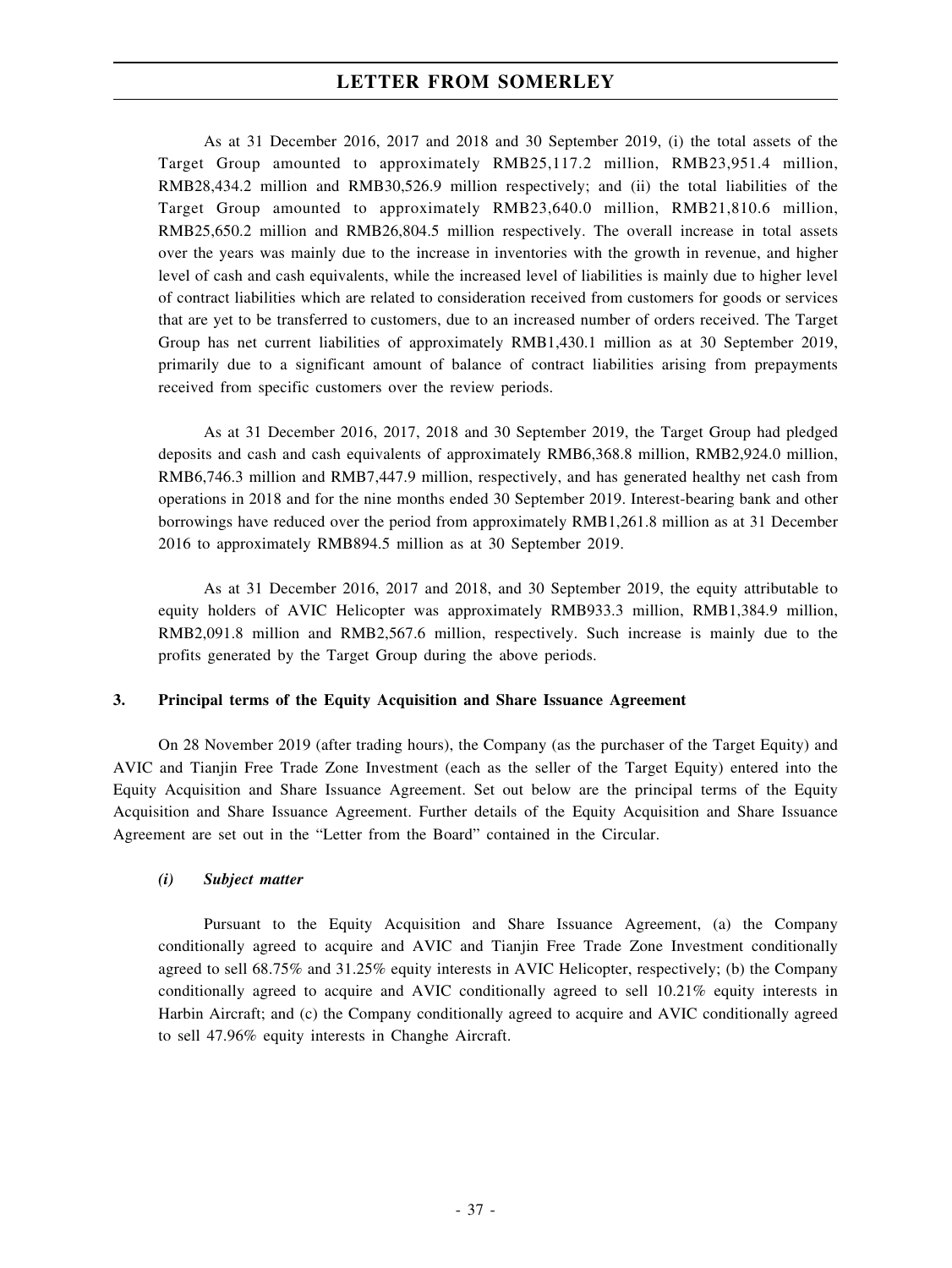#### *(ii) Consideration*

The total consideration for the Target Equity is RMB5,687,537,050.94 (equivalent to approximately HK\$6,296,103,515.39), among which:

- a) in respect of acquisition of 100% equity interests in AVIC Helicopter, the total consideration is RMB4,951,877,168.61 (equivalent to approximately HK\$5,481,728,025.65) comprising the consideration to be paid by the Company to AVIC and Tianjin Free Trade Zone Investment of RMB4,005,250,762.69 (equivalent to approximately HK\$4,433,812,594.30) and RMB946,626,405.92 (equivalent to approximately HK\$1,047,915,431.35), respectively;
- b) in respect of acquisition of 10.21% equity interests in Harbin Aircraft, the consideration to be paid by the Company to AVIC is RMB147,654,910.06 (equivalent to approximately HK\$163,453,985.44); and
- c) in respect of acquisition of 47.96% equity interests in Changhe Aircraft, the consideration to be paid by the Company to AVIC is RMB588,004,972.27 (equivalent to approximately HK\$650,921,504.30).

As set out in the "Letter from the Board" contained in the Circular, the above consideration is determined upon arm's length negotiations between the parties with reference to various factors including but not limited to (i) the financial position of the Group and historical financial performance of the Target Group during the past three years; (ii) the future business outlook and potential of the Target Group after taking into account the current situation, development stage and future trend of defense equipment industry; (iii) the economic and industrial situation including the external macro economy, the future growth in China's economy and the development in the defense equipment industry; and (iv) valuation results of the Target Equity as set out in the Valuation Reports prepared by the PRC Valuer using asset-based approach as at the Valuation Benchmark Date. Further analysis on the consideration for the Target Equity is set out in the section headed "4. Evaluation of the consideration" of this letter below.

#### *(iii) Consideration Shares*

The consideration for the Target Equity will be settled by the Company through issuance of the Consideration Shares with an issue price of HK\$4.19 per Consideration Share (when the Consideration Shares are H Shares) or RMB3.79 (equivalent to approximately HK\$4.19) per Consideration Share (when the Consideration Shares are Domestic Shares). The total number of the Consideration Shares is 1,500,669,406, representing approximately 24.03% of the total issued share capital of the Company as at the Latest Practicable Date and approximately 19.37% of the total issued share capital of the Company as enlarged by the Proposed Issuance (assuming there is no other change in the share capital of the Company).

Prior to the completion of the Proposed Issuance, should there be any ex-rights or ex-dividends event of the Company including distribution of dividends, bonus issue and conversion of capital reserve into share capital, etc., the Issue Price shall be adjusted in accordance with relevant laws and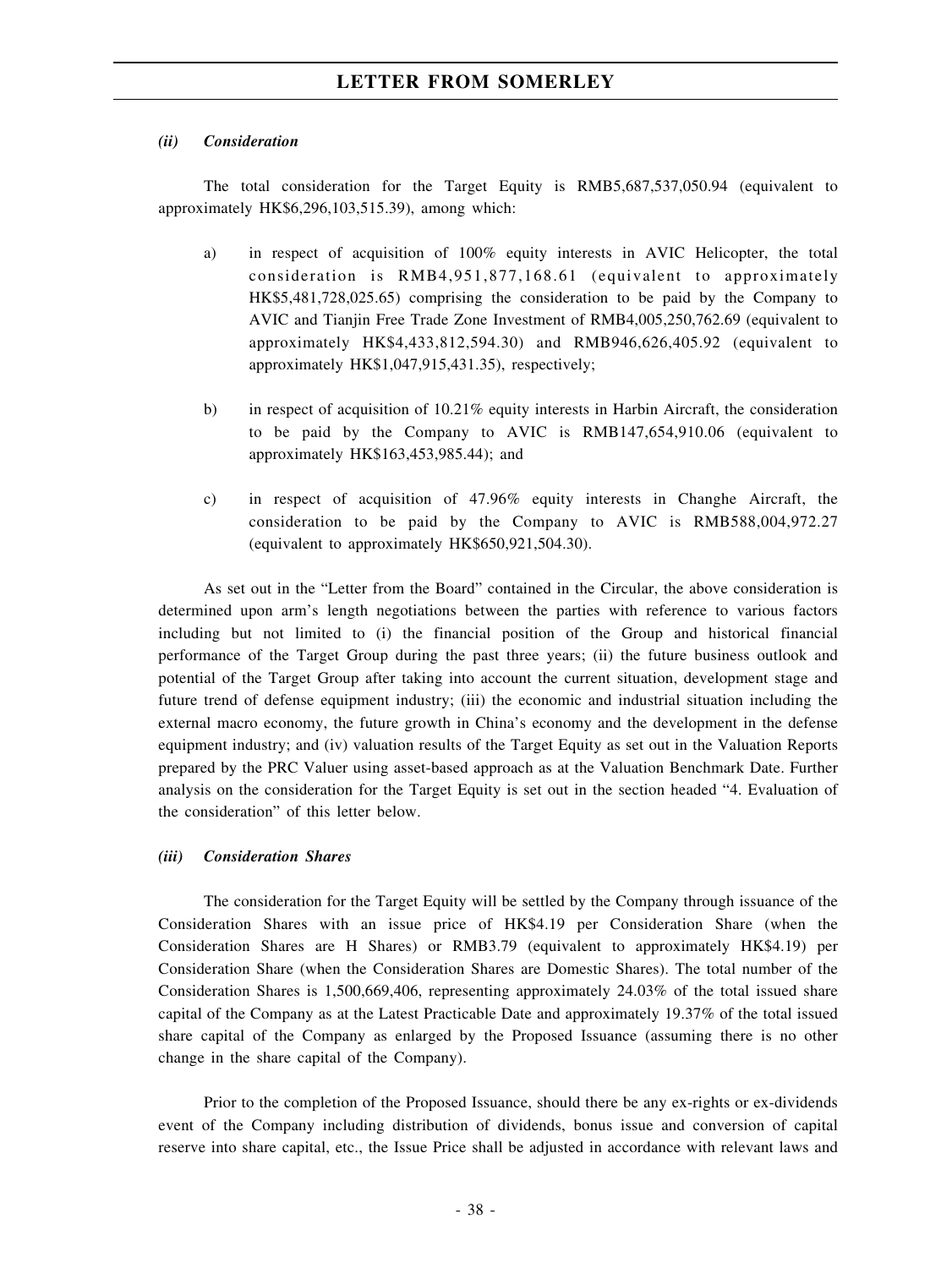regulations, and the number of Consideration Shares will be adjusted accordingly. The Consideration Shares shall rank *pari passu* in all respect among themselves and with the existing Shares of the same class (if any) pursuant to the Articles of Association. Further analysis on the Issue Price is set out in the section headed "5. Issue Price of the Consideration Shares" of this letter below.

#### *(iv) Conditions precedent and completion*

The Equity Acquisition and Share Issuance Agreement shall become effective upon, among other things, the Equity Acquisition and Share Issuance Agreement and the transactions thereunder (including the Proposed Acquisition and the Proposed Issuance) being approved by the Board and the Independent Shareholders of the Company.

The completion of the Proposed Acquisition and the Proposed Issuance shall take place on the Completion Date upon satisfaction (or waiver, if applicable) of a number of conditions precedent as set out in the "Letter from the Board" contained in the Circular, including, among other things, the following:

- (1) the transfer of the relevant Target Equity has been approved at the shareholders' meeting of AVIC Helicopter, Harbin Aircraft and Changhe Aircraft;
- (2) all relevant legal documents for the transactions under the Equity Acquisition and Share Issuance Agreement have been completed to the satisfaction of all parties; and
- (3) subject to compliance with the relevant laws and regulations and the rules of the stock exchanges by AVIC Helicopter, the registration procedures for the transfer of 6% equity interests in AVICOPTER held by AVIC Helicopter to Tianjin Binjiang Helicopter Co., Ltd. (天津濱江直升機有限責任公司) have been completed.

As at the Latest Practicable Date, condition 1 has been fulfilled, other conditions for completion remain to be fulfilled or waived (as applicable).

## *(v) Transitional period arrangement*

The Company shall be entitled to the accumulated undistributed profit of the Target Group as of the Valuation Benchmark Date (i.e. 30 September 2018) and during the period from the Valuation Benchmark Date to the Completion Date. The existing shareholders of the Target Group shall be entitled to the profit of the Target Group (paid or unpaid) generated before the Valuation Benchmark Date and declared during the period from the Valuation Benchmark Date to the Agreement Date in proportion to respective equity interest in the Target Group, on the assumption that the Target Group and the Transferors have fully disclosed such distribution to the Company timely in good faith and such distribution is reflected in the accountants' report and valuation report of the Target Group accordingly.

We understand from the Management and noted from the accountants' report as set out in Appendix II to the Circular that no dividend has been declared for the three years ended 31 December 2016, 2017 and 2018, and for the nine months ended 30 September 2019, and the Target Group has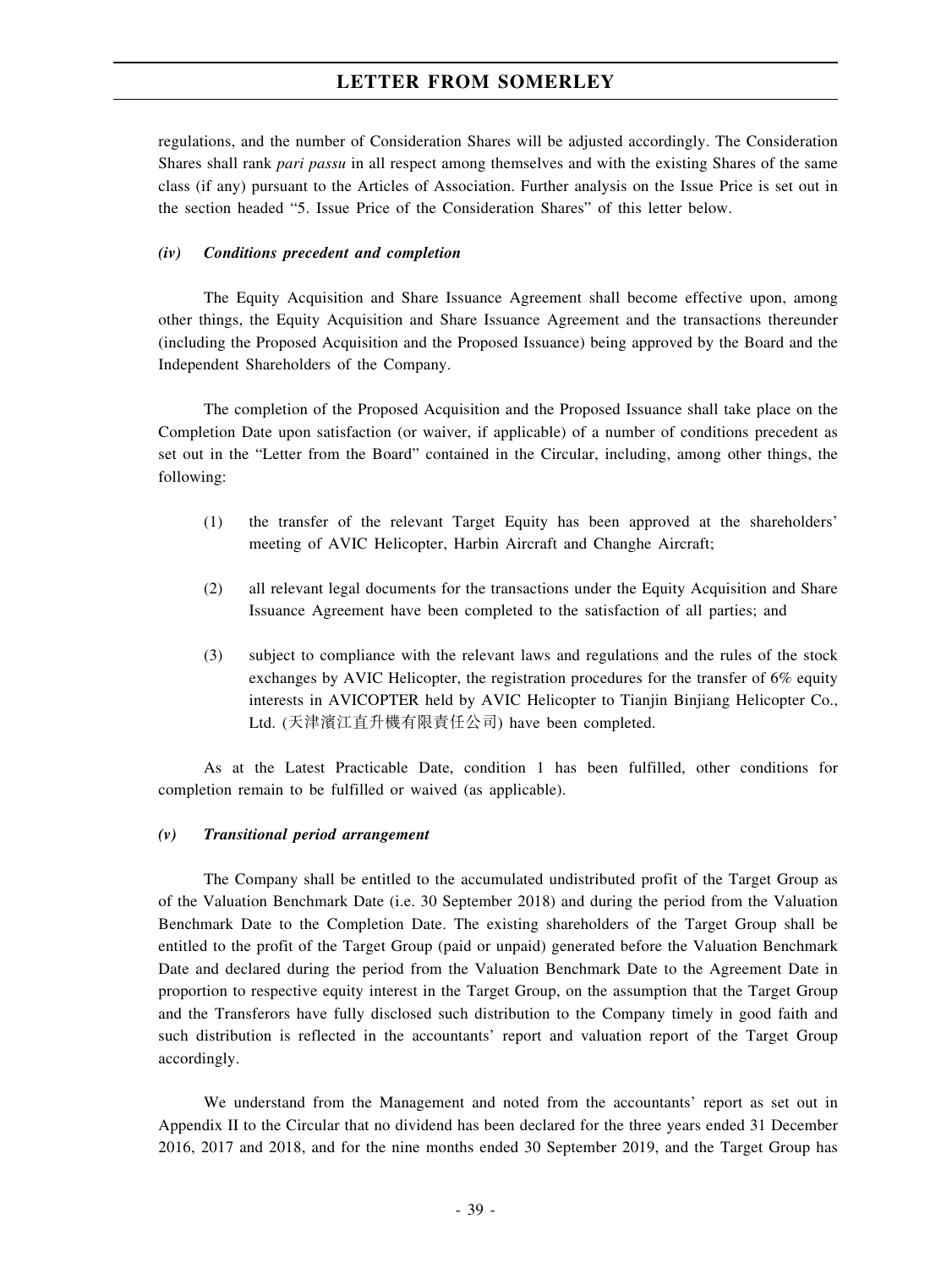been profit-making during the three years ended 31 December 2018 and nine months ended 30 September 2019. It is considered that the transitional period arrangement is appropriate in safeguarding the interests of the Company and the Shareholders as a whole.

#### **4. Evaluation of the consideration**

The total consideration for the Target Equity is RMB5,687,537,050.94 (equivalent to approximately HK\$6,296,103,515.39), which will be settled by the Company through issuance of the Consideration Shares. As set out in the "Letter from the Board" contained in the Circular, the consideration was arrived after arm's length negotiation between relevant parties by reference to (among others) the valuations of the Target Equity prepared by the PRC Valuer using asset-based approach. Details are set out below:

| <b>RMB</b>                                                     | <b>AVIC</b><br><b>Helicopter</b><br>Approximate | <b>Harbin</b><br>Aircraft<br>Approximate | <b>Changhe</b><br>Aircraft<br>Approximate |
|----------------------------------------------------------------|-------------------------------------------------|------------------------------------------|-------------------------------------------|
| Appraised value of 100% equity<br>interest as at the Valuation |                                                 |                                          |                                           |
| Benchmark Date                                                 | 4,951,877,169                                   | 1,446,831,726                            | 1,226,003,889                             |
| Percentage of equity interest acquired                         | 100%                                            | 10.21%                                   | 47.96%                                    |
| Appraised value of portion of equity<br>interest acquired      | 4,951,877,169                                   | 147,721,519                              | 587,991,465                               |
| Consideration                                                  | 4,951,877,169                                   | 147,654,910                              | 588,004,972                               |
| Variance<br>$\%$                                               |                                                 | 66,609<br>$0.05\%$                       | 13,507<br>$0.002\%$                       |

The Valuation Reports were prepared in accordance with the valuation standards published by the China Appraisal Society and comply with the Administrative Rules on the Valuation of State-owned Assets issued by the State Council of the PRC. We have reviewed the Valuation Reports, a summary of which is set out in the section headed "B.8 Summary of valuation reports" in the "Letter from the Board" contained in the Circular, and have discussed with the PRC Valuer regarding the valuations of AVIC Helicopter, Harbin Aircraft and Changhe Aircraft (the "**Target Companies**") with details set out below.

### *Scope of work and qualifications of the PRC Valuer*

The PRC Valuer was engaged to prepare the Valuation Reports which set out independent valuations on the market value of 100% equity interest in each of AVIC Helicopter, Harbin Aircraft and Changhe Aircraft as at the Valuation Benchmark Date as reference for the Proposed Acquisition. We have discussed the expertise of the PRC Valuer with its relevant staff members. We understand that the PRC Valuer is certified with the relevant PRC qualifications required to perform this valuation exercise and the signing persons of the Valuation Reports have over seven years' industry experience in conducting valuation exercises. We have also reviewed the summary of terms of the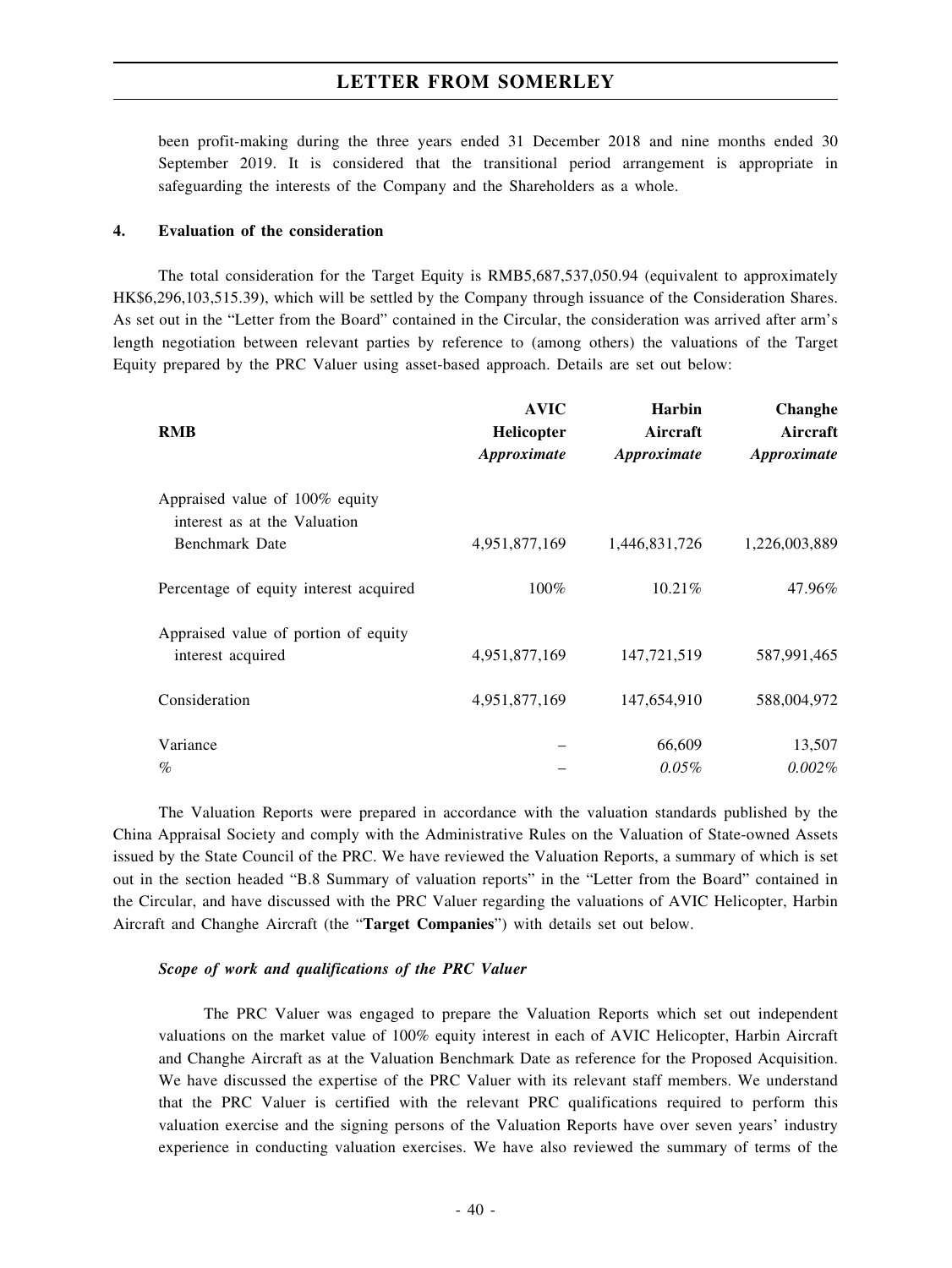PRC Valuer's engagement letter and noted that the purpose of the PRC valuation is to provide an opinion of value of the Target Companies. The summary also contains standard valuation scopes that are typical of company valuations carried out by independent valuers.

In the course of our review, we have discussed with the PRC Valuer the methodologies, bases and assumptions adopted in the Valuation Reports.

#### *Valuation methodologies*

Based on our discussion with the PRC Valuer and review of the Valuation Reports, it is noted that the final valuation of equity of each of AVIC Helicopter, Harbin Aviation and Changhe Aircraft was based on the asset-based approach. We understand that the PRC Valuer has considered the three commonly used valuation approaches for valuation of a company, namely the asset-based approach, the market approach and the income approach. The PRC Valuer considers that the market approach is not applicable in valuing the Target Companies as it is difficult to identify closely comparable companies/transactions with sufficient details needed for valuation purpose. We understand from the PRC Valuer that income approach is not considered appropriate for determining the final valuation of AVIC Helicopter, mainly due to the fact that it is an investment holding company and its income is mainly generated from investment from Harbin Aircraft and Changhe Aircraft, where income approach is not considered appropriate as explained below. As for Harbin Aircraft and Changhe Aircraft, the PRC Valuer considered the income approach is not appropriate for determining the final valuation mainly due to their industrial and operating environment, which is sensitive to the aviation industry strategic development. Such development plans are usually highly confidential and therefore it is rather difficult to predict the future operating cash flows of the Target Companies accurately.

The asset-based approach is essentially a combination of valuation methodologies used to derive the value of a target entity by appraising the value of the various assets and liabilities based on the balance sheet of the target entity at the Valuation Benchmark Date. The asset-based approach is based on a judgment of the amount of investment needed to re-build an enterprise identical to the target entity on the Valuation Benchmark Date. In particular, the value is arrived at by summing up the appraised values of each asset component forming the enterprise and then deducting the appraised values of its liabilities. We understand from the PRC Valuer that the asset-based approach is considered appropriate for determining the final valuation of the Target Companies as there were reliable records of the assets and liabilities of the Target Companies and sufficient information could be obtained for the purpose of performing the valuation based on asset-based approach. Valuation methodologies of different assets and liabilities of the Target Companies under the asset-based approach are discussed below. Based on our review of the financial information and our discussion with the PRC Valuer, we are not aware of any unusual asset or liability items which cannot be valued using the assets-based approach. Based on the above, and taking into account our discussions with the PRC Valuer regarding their selection of valuation approach as set out above, we consider that the use of assets-based approach in valuing the Target Companies to be reasonable.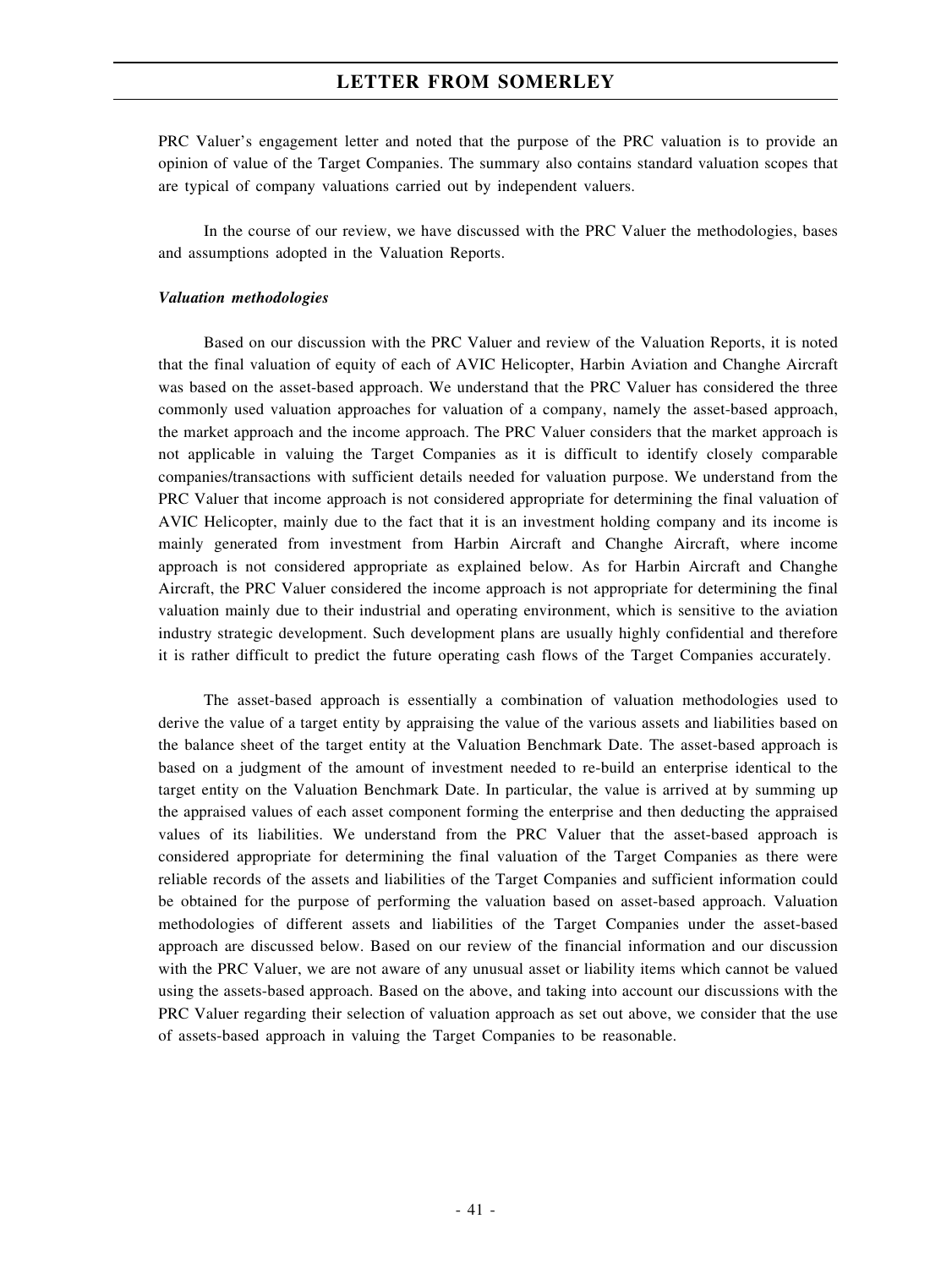#### *Valuation assumptions*

We have reviewed the Valuation Reports and discussed with the PRC Valuer in respect of the key assumptions adopted for performing the valuations under asset-based approach. The key assumptions of the valuations, in general, are set out as follows:

- there will be consistent management, operation and accounting policies being adopted by the subject company;
- there will be no significant change to existing relevant laws, regulations and policies, the country's macroeconomic conditions, political, economic and social environment in the regions where the subject company operates;
- the interest rates, exchange rates, tax rates and regulatory charges have no significant change;
- the subject company is an ongoing business and operates continuously;
- the management of the subject company is conscientious and capable to maintain normal business operation of the subject company;
- the subject company is fully complying with all relevant laws and regulations; and
- no other force majeure or unforeseen factors occur which would have significant adverse impact on the business of the subject company.

We understand from the PRC Valuer that these assumptions are commonly adopted in other valuations of similar assets and there is no unusual assumption which has been adopted when valuing the Target Companies. We also consider the assumptions adopted in the Valuation Reports are general in nature and are not aware of any material facts which lead us to doubt the assumptions adopted by the PRC Valuer.

## *Details of valuation*

We have discussed with the PRC Valuer their valuation methodologies to value different assets and liabilities of the Target Companies under the asset-based approach. We note that the PRC Valuer has applied consistent methodologies when valuing similar assets and liabilities of the Target Companies. Further details are set out below.

#### *Assets*

For cash and bank deposits, they are valued based on the carrying value after verification procedures including (a) physical count of cash; (b) checking to underlying books and records against bank statements; and (c) obtaining bank confirmations. For bills receivables, they are valued based on the carrying value after checking to the underlying books and records. For trade and other receivables, they are valued taking into account their recoverability which was assessed by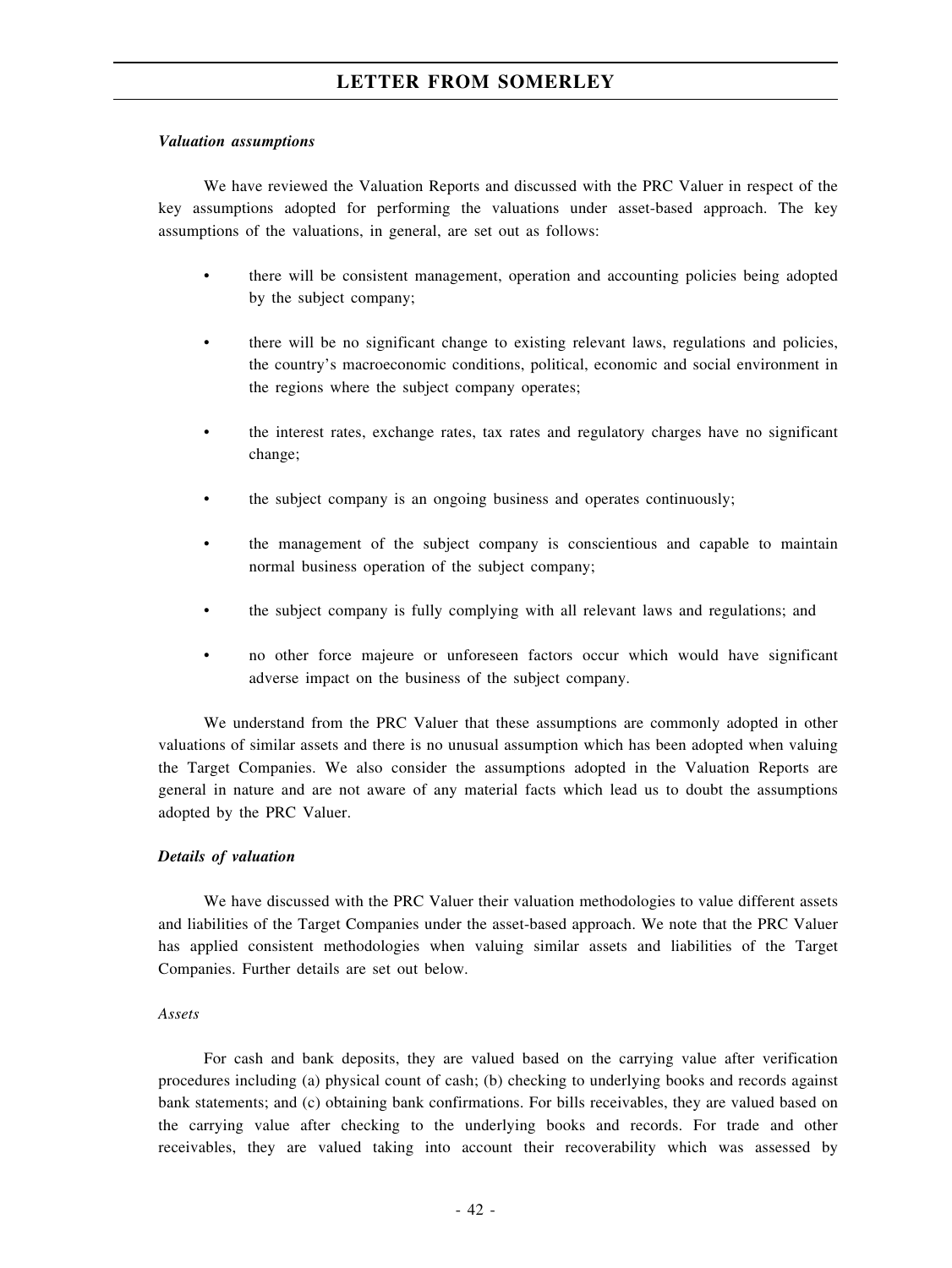investigating the underlying repayment records, arranging confirmations in respect of certain amounts, and ageing analysis. Inventories are mainly valued with reference to their market prices and other reasonable costs after verification procedures including (a) checking to underlying books and records; and (b) inventory count. For work-in-progress inventories, due to confidentiality issue involved, no inventory count was performed and hence the inventories are valued at book values after checking to underlying books and records. For available-for-sale financial assets or investments which are listed on any stock exchange, they are valued based on the higher of the average share prices on the relevant stock exchange or the net asset value per share. The long-term investments represent investments in equity interests of other companies, which are either valued based on asset-based approach or based on the net asset value on the books of the underlying companies.

For buildings, machinery and equipment and motor vehicles, they are valued based on replacement costs, and adjusted for the newness rate. Replacement costs of buildings are assessed by considering construction cost, preparation costs and other expenses, cost of capital after value-added taxes. Replacement costs of machinery and equipment include purchase prices, transportation costs, installation and testing fees, foundation costs, preparation costs, other expenses and cost of capital. Replacement costs of motor vehicles include purchase prices, the vehicle purchase tax and other expenses (such as testing and licensing fees). Purchase prices of the machinery and equipment and motor vehicles were obtained after procedures such as obtaining quotations and checking to latest market transactions of similar products. Newness rates were determined based on the physical conditions, years of usage and estimated remaining life of the subject assets after physical inspection. Construction in progress is also valued based on replacement cost method and taking into account the degree of obsolescence if there are any indications of material obsolescence and wear and tear. For land use rights held by the target companies as at the Valuation Benchmark Date, they are valued with reference to transaction prices of other similar land, replacement costs and benchmark land prices (adjusted by various factors including but not limited to number of years of land use rights, land development status and plot ratio). Intangible assets such as patents and technology know-how, they are valued using income approach by capitalising the future economic benefits to be generated by the products manufactured based on such patents and technology know-how. Other intangible assets, including self-developed and purchased software, are valued based on either the replacement costs or market approach after checking to the latest market transactions. Other non-current assets mainly include long-term prepayments which are valued at book value after assessing the recoverability of such payments.

## *Liabilities*

For liabilities, they are valued based on the carrying values of the actual liabilities payable by the subject company as at the Valuation Benchmark Date. Valuation procedures include checking to the underlying records and documents and verifying the existence of the amount of liabilities.

We understand from the PRC Valuer that the above valuation methodologies used in valuing the Target Companies under the asset-based approach are commonly used in the industry and are based on commonly adopted valuation basis. The PRC Valuer has also made reference to their internal database and market data when performing the valuations. Physical inspection was carried out by the PRC Valuer and no abnormalities were noted. Based on our discussions with the PRC Valuer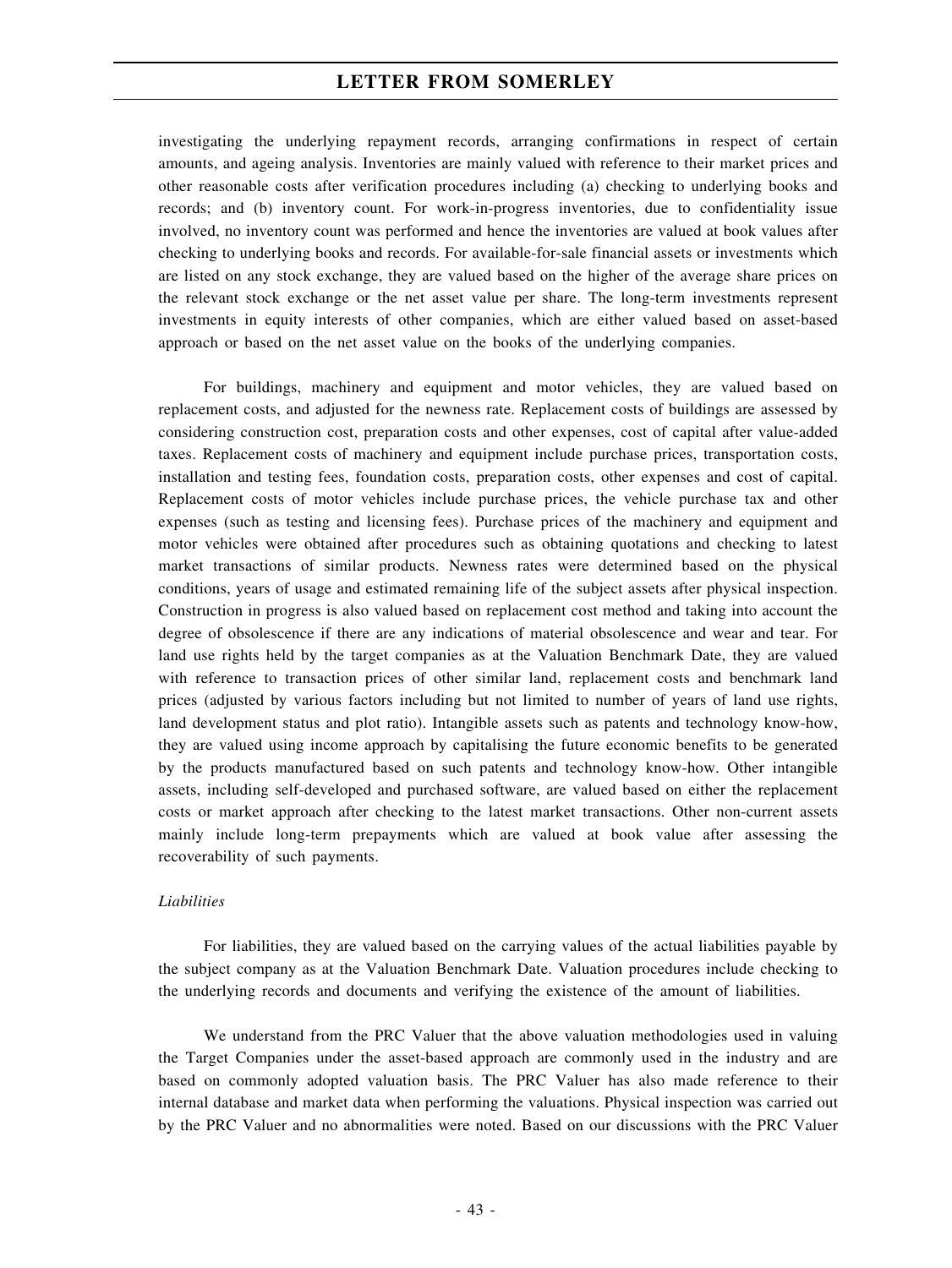and our understanding of its work conducted, we consider that the above methodologies are reasonable approaches in establishing the appraised value of each of AVIC Helicopter, Harbin Aircraft and Changhe Aircraft.

Based on our discussion with the PRC Valuer, we understand that the increase in values of the Target Companies (as compared to their respective net book values) is mainly due to the increased valuation from the investments in AVICOPTER by AVIC Helicopter. The valuation of land use rights and properties held by Harbin Aircraft also leads to a higher valuation as those assets have been recorded at costs long time ago and replacement costs of these assets represent a higher valuation.

It is noted that the Valuation Benchmark Date, i.e. 30 September 2018, is over one year ago. We understand from the Management that the Valuation Reports were prepared for the purpose of the Proposed Acquisition, the preparation of which has been started back in October 2018 according to the announcement of the Company dated 12 October 2018. As stated in the "Letter from the Board" contained in the Circular, the scope of valuation as at the Valuation Benchmark Date is substantially the same as the current scope of the underlying assets of the Target Group and there has been no material change in the underlying assets of the Target Group since the Valuation Benchmark Date. The Management is not aware of any adverse events incurring a decrease in net assets of the Target Group having occurred.

We have discussed with the Management and reviewed the accountants' report on the Target Group as set out in Appendix II to the Circular, and understand that there has been no material adverse change in the financial performance and financial position of the Target Group after the Valuation Benchmark Date up to 30 September 2019, in particular, the Target Group recognised a net profit of approximately RMB601.6 million for the nine months ended 30 September 2019 and recorded an increase in net assets as at 30 September 2019 as compared to 31 December 2018. It is also disclosed in the "Letter from the Board" contained in the Circular that the value of equity interest in AVICOPTER is the key factor affecting the value of the Target Equity. As the valuation of the equity interest in AVICOPTER held by AVIC Helicopter and Harbin Aircraft is principally based on the market price of the A shares of AVICOPTER on the Shanghai Stock Exchange and a general increase in the closing price of the A shares of AVICOPTER is noted since the Valuation Benchmark Date, the valuation of equity interest in AVICOPTER as at the Valuation Benchmark Date is not likely to be over-valued. Given the above, we consider that the reference to the Valuation Reports in determining the consideration remains reasonable.

### *Conclusion*

Having discussed with the PRC Valuer and reviewed with them the reasons for adopting the various valuation methodologies, the bases and assumptions used for valuing the Target Equity and the valuation results, we are of the opinion that the chosen valuation methodologies, bases and assumptions in establishing the appraised value as at the Valuation Benchmark Date are in line with the industry practice. In assessing the fairness of the consideration, we consider it is appropriate to refer to the independent valuations conducted by the PRC Valuer in respect of the appraised value of the Target Equity.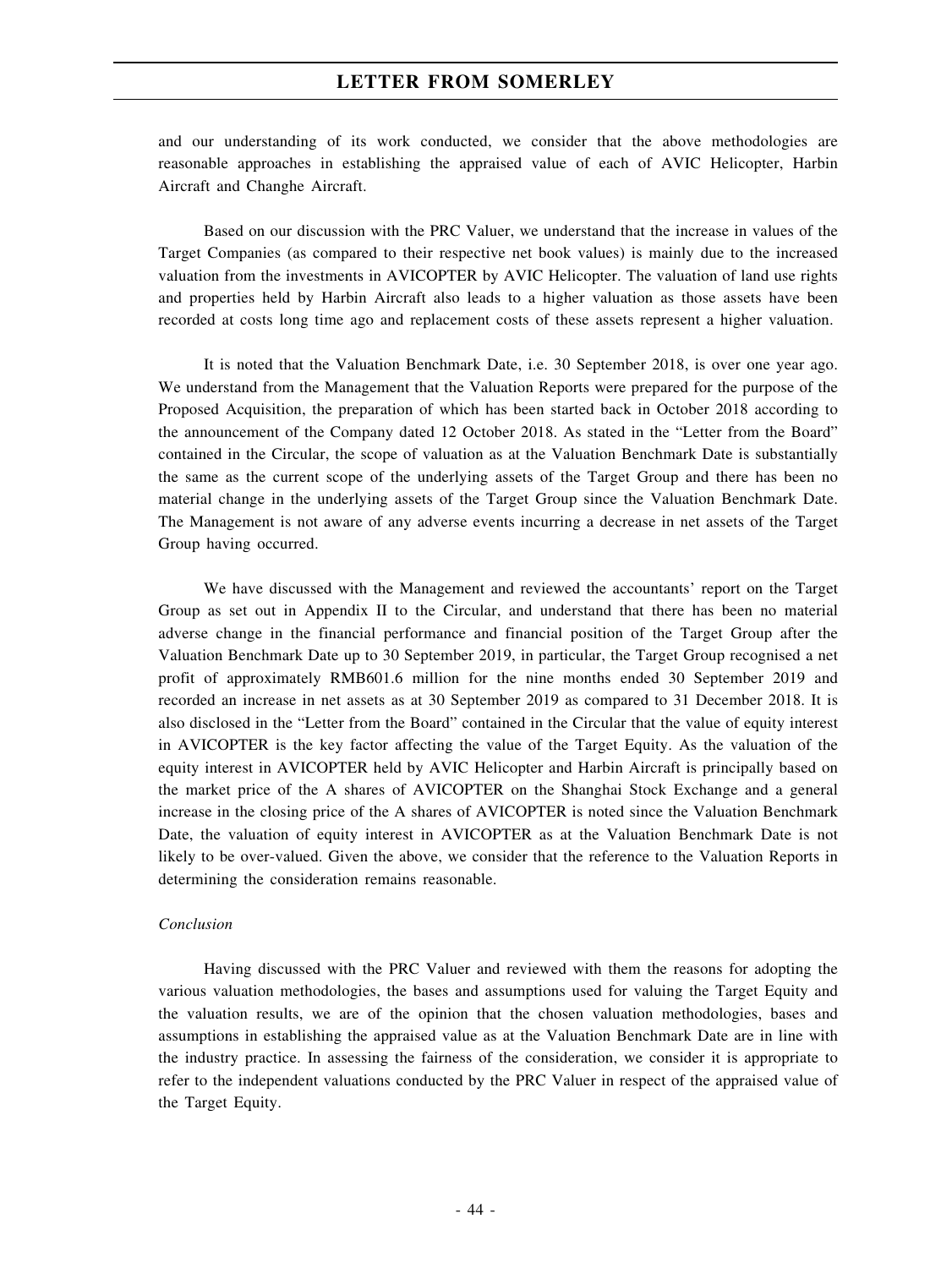Since the consideration for each of AVIC Helicopter, Harbin Aircraft and Changhe Aircraft is approximately the same as the value of the relevant proportion of the equity interests being acquired, with variance less than 0.1%. On this basis, we are of the view that the consideration for the Target Equity is fair and reasonable so far as the Company and the Independent Shareholders are concerned.

## **5. Issue Price of the Consideration Shares**

## *(i) Comparison of the Issue Price to market price*

1,500,669,406 Consideration Shares will be issued at the Issue Price of HK\$4.19 per Consideration Share (when the Consideration Shares are H shares) or RMB3.79 (equivalent to approximately HK\$4.19) per Consideration Share (when the Consideration Shares are Domestic Shares). As disclosed in the "Letter from the Board" contained in the Circular, as confirmed by relevant regulatory authorities in the PRC and each party to the Equity Acquisition and Share Issuance Agreement, the consideration for the Proposed Acquisition is proposed to be settled by issuance of the Domestic Shares. The Issue Price represents:

- (i) a premium of approximately 19.71% over the closing price of HK\$3.50 per H Share on the Hong Kong Stock Exchange on the date of the Equity Acquisition and Share Issuance Agreement (the "**Agreement Date**");
- (ii) a premium of approximately 18.83% over the average closing price of approximately HK\$3.53 per H Share on the Hong Kong Stock Exchange for 5 trading days prior to and including the Agreement Date;
- (iii) a premium of approximately 16.36% over the average closing price of approximately HK\$3.60 per H Share on the Hong Kong Stock Exchange for 20 trading days prior to and including the Agreement Date;
- (iv) a premium of approximately 19.03% over the closing price of HK\$3.52 per H Share on the Hong Kong Stock Exchange on the Latest Practicable Date; and
- (v) a premium of approximately 36.58% over the unaudited net asset value ("**NAV**") attributable to the Shareholders of approximately RMB2.77 per H Share (equivalent to approximately HK\$3.07 per H Share) as at 30 June 2019, calculated based on the NAV attributable to equity holders of the Company of approximately RMB17,306.3 million (equivalent to approximately HK\$19,158.1 million based on the exchange rate of HK\$1: RMB0.9033 for illustrative purposes) and 6,245,121,836 Shares in issue as at 30 June 2019.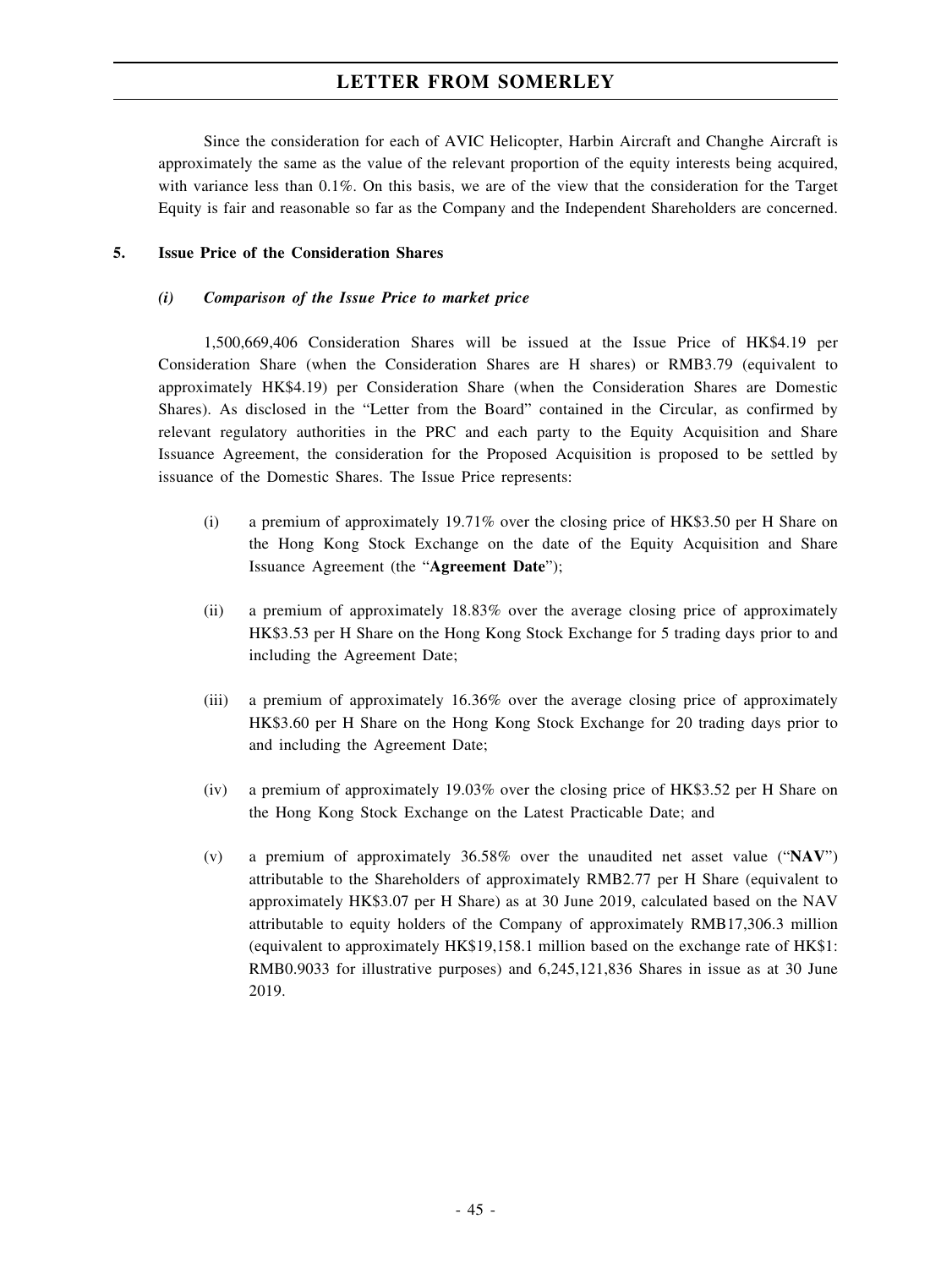### *(ii) H Share closing price*



*Source: Bloomberg*

We have reviewed the H Share closing price movement from 1 January 2018 up to the Latest Practicable Date (the "**Review Period**"). As shown in the chart above, the H Shares closed between HK\$3.45 and HK\$5.94 per H Share during the Review Period, with an average closing price of approximately HK\$4.62 per H Share.

The H Share closing price showed an increasing trend in the first quarter of 2018. The H Share closing price then fluctuated between HK\$4.43 and HK\$5.75 per H share from April 2018 up to 12 October 2018. The Company published an inside information announcement on 12 October 2018 in relation to the potential acquisition of AVIC Helicopter from AVIC and Tianjin Free Trade Zone Investment by the Company, and the H Share closing price increased by approximately 7.6% on the next trading day after the release of such announcement. On 14 November 2018, an inside information announcement regarding the potential asset swap where the Group proposes to swap some of its components manufacturing business and assets for the relevant defense products business and assets of a subsidiary of AVIC. The H Share closing price increased further afterwards and reached a high of HK\$5.94 per H Share on 19 November 2018. After that, the H Share closing price showed a declining trend in the remaining period of 2018 and closed at HK\$4.92 per H Share on 31 December 2018.

In 2019, after a general upward trend for the H Share closing prices in January and February, the H Share closing prices demonstrated a general downward trend since March 2019. The Company released its 2018 annual results on 20 March 2019. Despite an increase in profit for 2019, the H Share closing price did not bounce back and continued the downward trend. On 23 August 2019, the Company published its 2019 interim results announcement showing an improvement in performance, the H Share closing price went up for a short period of time subsequently until mid-September 2019. The H Share closing price showed a further decline from mid-September 2019 onwards and closed at HK\$3.50 on the Agreement Date. The H Share price remained below the Issue Price since 17 September 2019.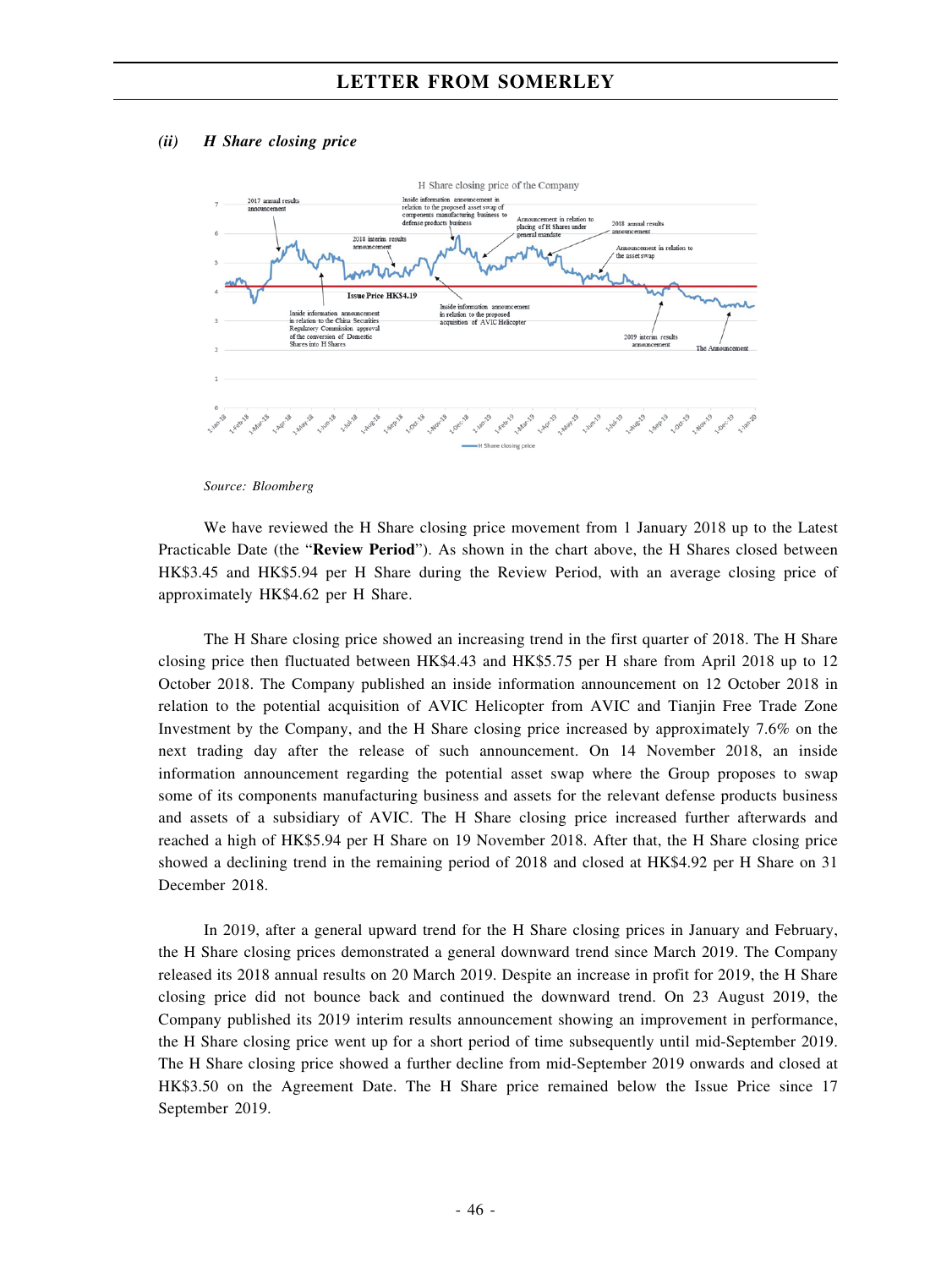The announcement of the Proposed Acquisition and the Proposed Issuance (the "**Announcement**") was published on 28 November 2019. After the publication of the Announcement, the closing price of H Shares increased from HK\$3.50 per H Share on 28 November 2019 (the Agreement Date) to HK\$3.57 per H Share on 29 November 2019 (the first trading day after the publication of the Announcement), representing an increase of 2%. From the date immediately after publication of the Announcement to the Latest Practicable Date, the closing price of the H Shares was within a range of HK\$3.45 to HK\$3.68 per H Share. The H Shares closed at HK\$3.52 per H Share as at the Latest Practicable Date.

#### *(iii) Comparable issues*

To further assess the fairness and reasonableness of the Issue Price, we have performed a comparable analysis by searching the website of the Hong Kong Stock Exchange on a best effort basis, identifying companies listed on the Main Board of the Hong Kong Stock Exchange which announced issues of consideration shares to vendors for acquisition(s) during the period from 1 June 2019 up to and including the Agreement Date (the "**Comparable Issues**"), excluding transactions where whitewash waiver application is involved, or where the consideration shares involve shares of subsidiaries of issuers. We consider such list an exhaustive list of relevant comparable issues of consideration shares based on the said criteria above.

Despite the subject companies constituting the Comparable Issues may have different principal activities, market capitalisation, profitability and financial position as compared with those of the Company, different reasons for their respective acquisitions and issuing consideration shares, and the type or class of consideration shares involved may be different, we would still consider, in light of our selection criteria, capturing recent issues of consideration shares by listed companies to vendor(s) for acquiring assets/companies under similar market conditions and sentiments can provide us with a general reference on the recent market trend of the premium/discount of issue prices of consideration shares (being shares of the listed companies) over/to the market prices of the relevant shares for this type of transaction on the equity capital market in Hong Kong. Based on the aforesaid, despite the large range of discount/premium represented by the respective issue price under the Comparable Issues, we regard the Comparable Issues meaningful and representative samples for assessing the fairness and reasonableness of the Issue Price.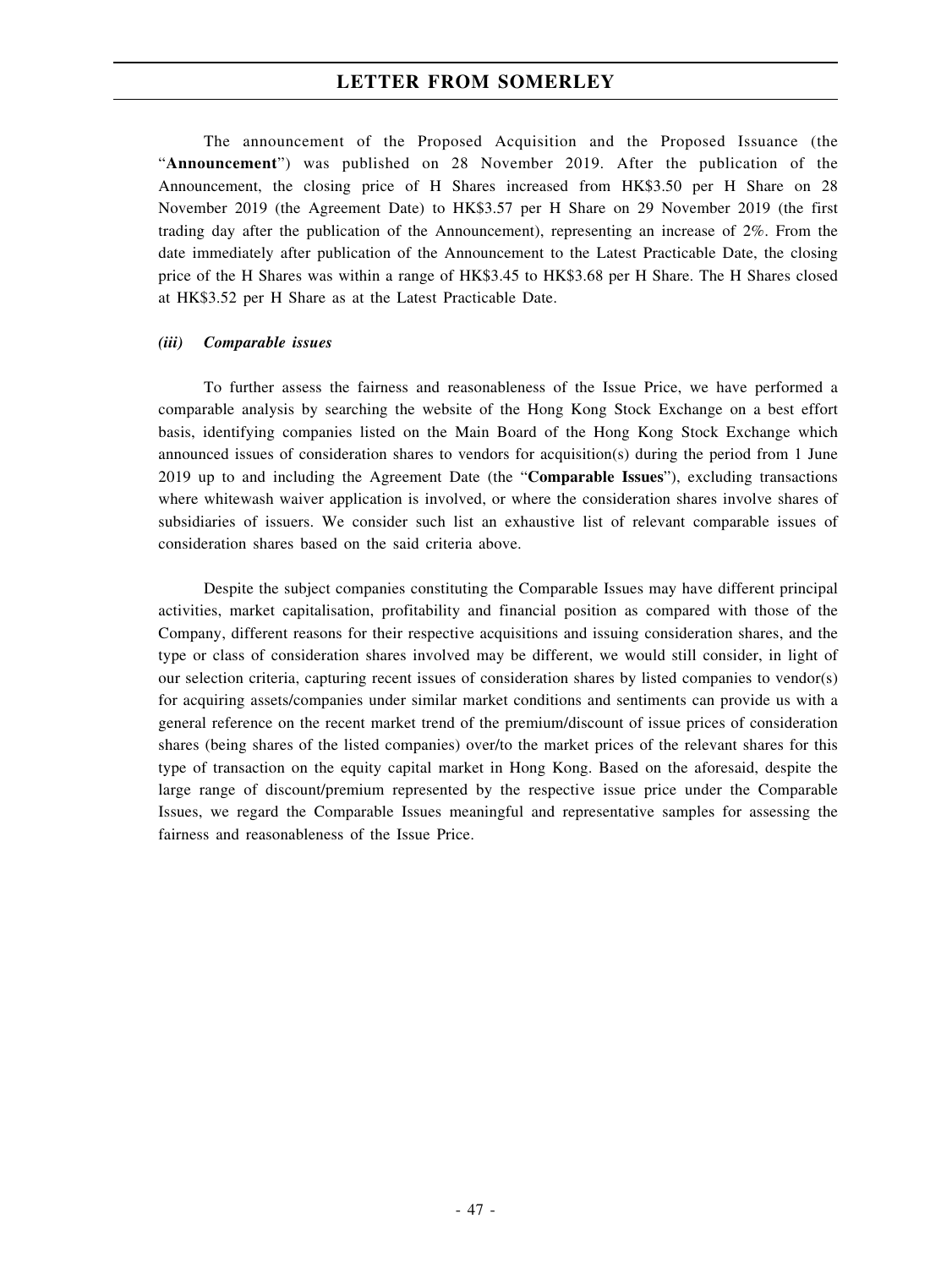$\overline{a}$ 

| Date of<br>announcement | Company name and stock code                                                        | closing share<br>price as at the<br>date of the<br>relevant<br>agreement<br>%<br>(approximate) | Premium/(discount) of issue price over/(to)<br>average closing<br>share price for<br>the last 5<br>trading days<br>prior to and<br>including the<br>date of the<br>relevant<br>agreement<br>$\%$<br>(approximate) | average closing<br>share price for<br>the last 20<br>trading days<br>prior to and<br>including the<br>date of the<br>relevant<br>agreement<br>%<br>(approximate) |
|-------------------------|------------------------------------------------------------------------------------|------------------------------------------------------------------------------------------------|-------------------------------------------------------------------------------------------------------------------------------------------------------------------------------------------------------------------|------------------------------------------------------------------------------------------------------------------------------------------------------------------|
| 10 June 2019            | Affluent Partners Holdings Limited (stock code:<br>1466)                           | (8.1)                                                                                          | (7.7)                                                                                                                                                                                                             | 1.3                                                                                                                                                              |
| 11 June 2019            | Mayer Holdings Limited (stock code: 1116)                                          | (21.6)                                                                                         | (19.2)                                                                                                                                                                                                            | (18.3)                                                                                                                                                           |
| 8 July 2019             | Hao Tian Development Group Limited (stock code:<br>474)                            | 11.6                                                                                           | 11.2                                                                                                                                                                                                              | 12.1                                                                                                                                                             |
| 10 July 2019            | Pan Asia Environmental Protection Group Limited<br>$(\text{stock code: } 556)$     | 9.9                                                                                            | 13.2                                                                                                                                                                                                              | 6.3                                                                                                                                                              |
| 12 July 2019            | Hao Tian International Construction Investment<br>Group Limited (stock code: 1341) | (9.4)                                                                                          | (9.4)                                                                                                                                                                                                             | (11.8)                                                                                                                                                           |
| 15 July 2019            | China Xinhua Education Group Limited (stock code:<br>2779)                         | 50.4                                                                                           | 48.6                                                                                                                                                                                                              | 48.3                                                                                                                                                             |
| 19 July 2019            | China Agroforestry Low-Carbon Holdings Limited<br>(stock code: 1069)               | (10.0)                                                                                         | 12.5                                                                                                                                                                                                              | (39.3)                                                                                                                                                           |
| 8 August 2019           | Major Holdings Limited (stock code: 1389)                                          | 5.9                                                                                            | 4.0                                                                                                                                                                                                               | (1.9)                                                                                                                                                            |
| 15 August 2019          | We Solutions Limited (stock code: 860)                                             | 38.7                                                                                           | 29.4                                                                                                                                                                                                              | 35.5                                                                                                                                                             |
| 10 September<br>2019    | Manfield Chemical Holdings Limited (stock code:<br>1561)                           | (25.6)                                                                                         | (25.5)                                                                                                                                                                                                            | (26.3)                                                                                                                                                           |
| 18 September<br>2019    | United Strength Power Holdings Limited (stock<br>code: 2337)                       | (23.1)                                                                                         | (12.9)                                                                                                                                                                                                            | (8.5)                                                                                                                                                            |
| 27 September<br>2019    | Zhaojin Mining Industry Company Limited (stock<br>code: 1818) (Note 1)             | (1.2)                                                                                          | (5.2)                                                                                                                                                                                                             | (6.0)                                                                                                                                                            |
| 31 October 2019         | We Solutions Limited (stock code: 860) (Note 2)                                    | 9.5                                                                                            | 7.4                                                                                                                                                                                                               | 9.7                                                                                                                                                              |
|                         | Mean (simple average)<br>Median<br>Minimum<br>Maximum                              | 2.1<br>(1.2)<br>(25.6)<br>50.4                                                                 | 3.6<br>4.0<br>(25.5)<br>48.6                                                                                                                                                                                      | (0.1)<br>(1.9)<br>(39.3)<br>48.3                                                                                                                                 |
|                         | The Consideration Shares                                                           | 19.7                                                                                           | 18.8                                                                                                                                                                                                              | 16.4                                                                                                                                                             |

*Source: Bloomberg, relevant announcements and information published on the Hong Kong Stock Exchange's website*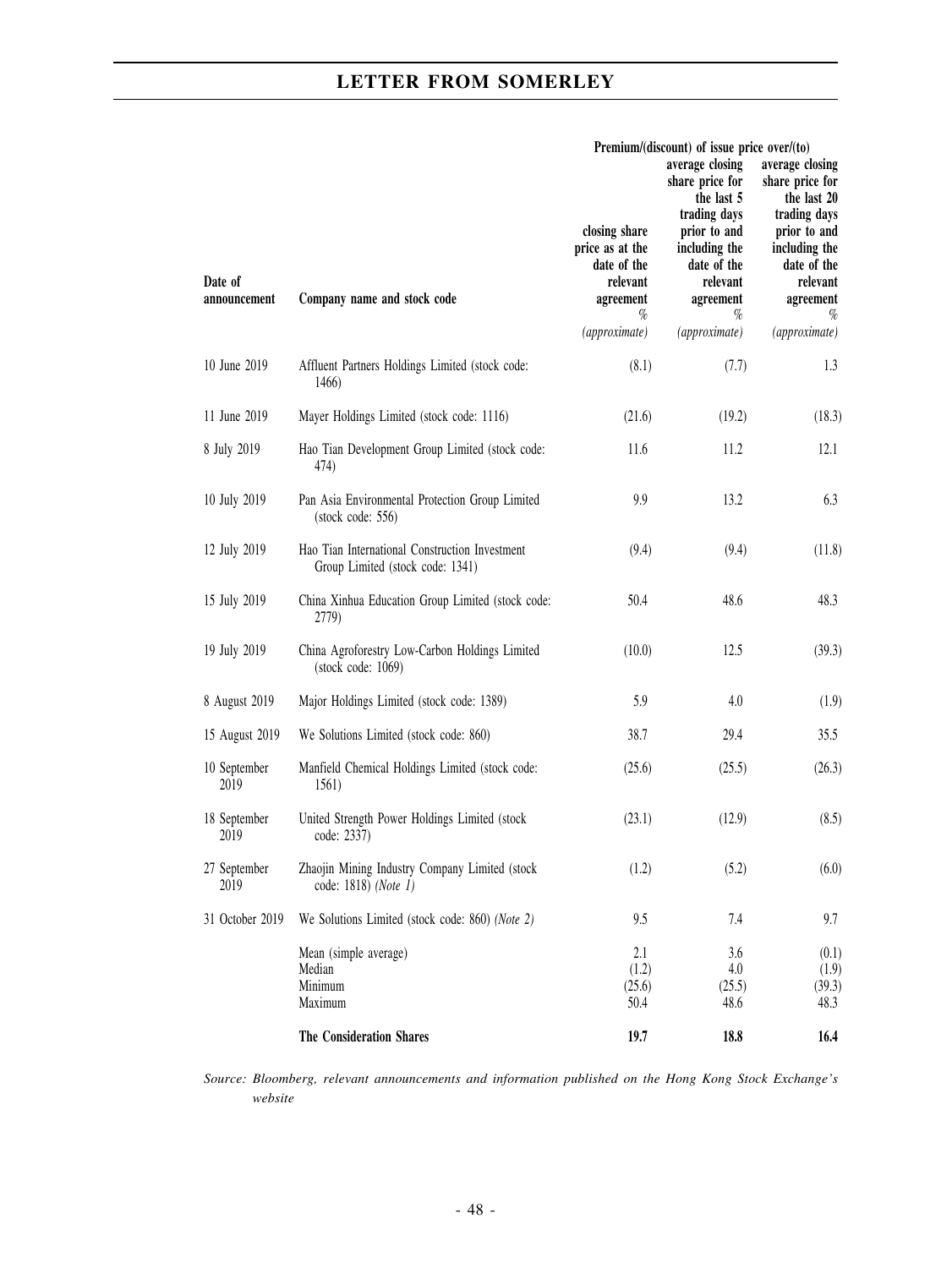*Notes:*

- 1. As disclosed in the relevant announcement, domestic shares would be issued as consideration shares for the acquisition with an issue price of RMB8.09 per share, which is equivalent to HK\$8.96 per share. Comparison between the issue price and the market prices was based on the equivalent value of HK\$8.96 per share and market prices of H shares of Zhaojin Mining Industry Company Limited.
- 2. As disclosed in the relevant announcement, issue price of the consideration shares will be the higher of the then average market prices by the time of issuance or HK\$0.52 per share. The above analysis has been based on the issue price of HK\$0.52 per share for illustrative purpose.

As set out in the table above, the Issue Price represents (a) a premium of approximately 19.71% over the closing price of the H Shares on the Agreement Date; (b) a premium of approximately 18.83% over the average closing price of the H Shares for 5 trading days prior to and including the Agreement Date; and (c) a premium of approximately 16.36% over the average closing price of the H Shares for 20 trading days prior to and including the Agreement Date. These premia are (i) higher than the average and median of premium/discount of those under the Comparable Issues for all of the periods as illustrated above; and (ii) within the respective range of the premium/discount of the Comparable Issues for all of the periods as illustrated above.

Having taken into account that (i) the Issue Price represents a premium of approximately 36.58% of the latest NAV per H Share; and (ii) the premium represented by the Issue Price ranging from approximately 16.4% to 19.7% over closing prices of the H Shares in different periods prior to and including the Agreement Date are more favourable as compared with those of the Comparable Issues, we are of the view that the Issue Price is reasonable and is in line with the market practice.

### *Overall assessment*

Taking into account the terms of the Equity Acquisition and Share Issuance Agreement, the evaluation of the consideration and the Issue Price analysis as set out in the sections headed "3. Principal terms of the Equity Acquisition and Share Issuance Agreement", "4. Evaluation of the consideration" and "5. Issue Price of the Consideration Shares" of this letter above respectively, we consider the terms of the Equity Acquisition and Share Issuance Agreement are fair and reasonable and on normal commercial terms so far as the Independent Shareholders are concerned.

### **6. Financial effects of the Proposed Acquisition and the Proposed Issuance**

Set out below are the financial effects of the Proposed Acquisition and the Proposed Issuance to the Group. The unaudited pro forma financial information of the Enlarged Group as set out in Appendix IV to the Circular illustrates the effects of the Proposed Acquisition and the Proposed Issuance on the Group's financial position.

#### *(i) Equity attributable to the Shareholders*

As of 30 June 2019, the net assets attributable to owners of the Company was approximately RMB17,306 million. According to the unaudited pro forma financial information of the Enlarged Group set out in Appendix IV to the Circular, the unaudited pro forma net assets of the Enlarged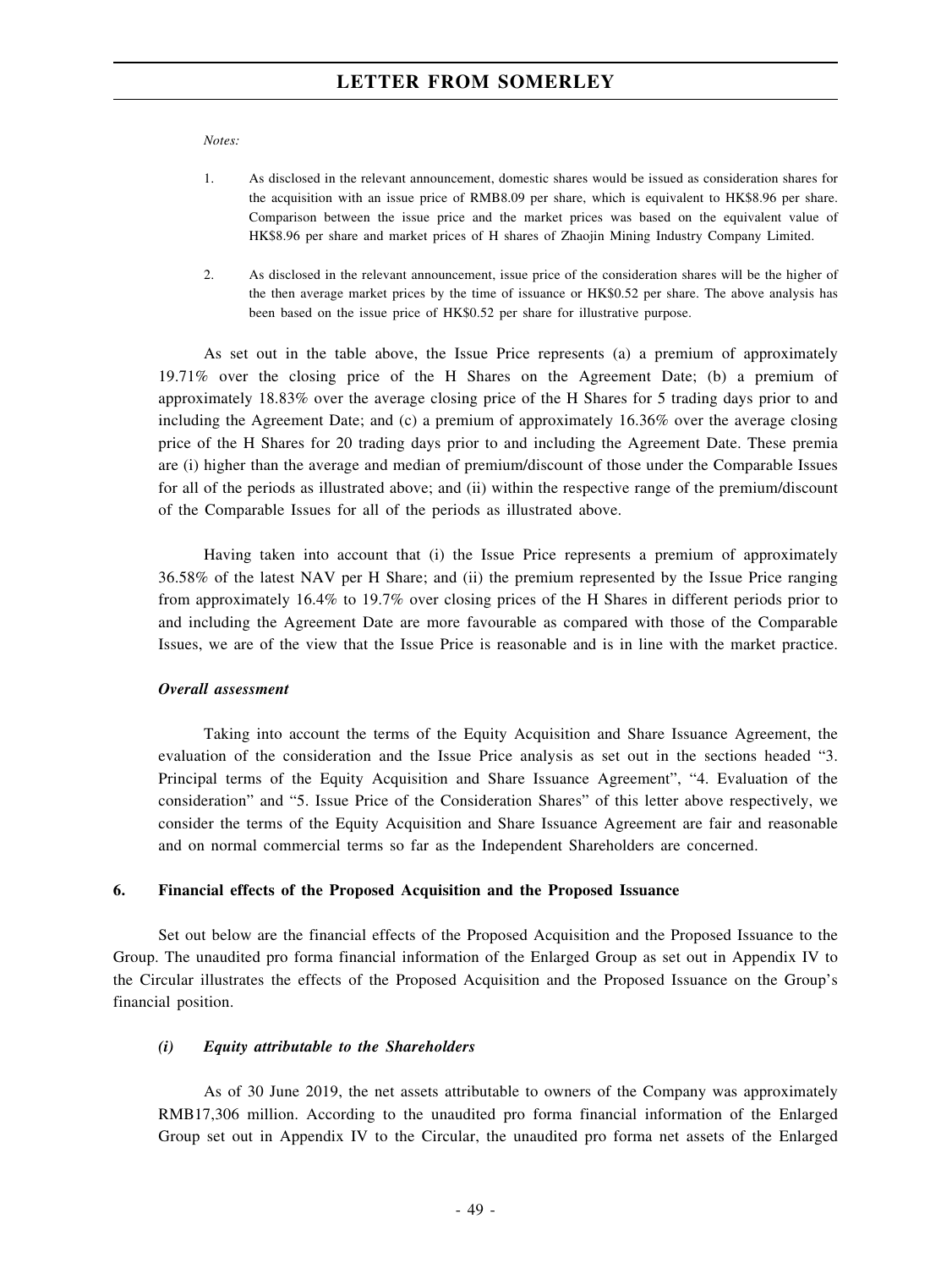Group attributable to equity holders of the Company would increase to approximately RMB21,010 million assuming completion of the Proposed Acquisition and Proposed Issuance had taken place. The NAV per Share would decrease slightly from approximately RMB2.77 per Share as at 30 June 2019 to approximately RMB2.71 per Share assuming the Proposed Acquisition and the Proposed Issuance had taken place on 30 June 2019.

### *(ii) Gearing and liquidity*

As of 30 June 2019, the gearing ratio (defined as total borrowings and convertible bonds divided by total assets) of the Group was approximately 15.28% as disclosed in the 2019 interim report. According to the unaudited pro forma financial information of the Enlarged Group set out in Appendix IV to the Circular, the gearing ratio of the Enlarged Group as if the Proposed Acquisition had taken place on 30 June 2019 would have decreased to approximately 13.17%, mainly as a result of the asset enhancement as mentioned in the sub-section headed "(i) Equity attributable to the Shareholders" above.

The Group had pledged deposits, term deposits and cash and cash equivalents of approximately RMB10,613 million as at 30 June 2019. According to the unaudited pro forma financial information of the Enlarged Group set out in Appendix IV to the Circular, the pledged deposits, term deposits and cash and cash equivalents would have increased to approximately RMB18,042 million as if the Proposed Acquisition had taken place on 30 June 2019. We consider the decrease in gearing ratio is in the interests of the Company and the Shareholders.

#### *(iii) Earnings*

Upon completion of the Proposed Acquisition, the Target Companies will become wholly owned subsidiaries of the Company and the results of the Target Group will be consolidated into that of the Group. As the Target Group has been profit-making for the three years ended 31 December 2018 and nine months ended 30 September 2019 as set out in Appendix II to the Circular, it is expected that the earnings of the Enlarged Group will be enhanced after the completion of the Proposed Acquisition and the Proposed Issuance.

#### *(iv) Dilution*

The Consideration Shares represent approximately 24.03% of the total issued share capital of the Company as at the Latest Practicable Date and approximately 19.37% of the total issued share capital of the Company as enlarged by the Proposed Issuance (assuming there is no other change in the share capital of the Company).

The following table illustrates the shareholding structure of the Company (i) as at the Latest Practicable Date; and (ii) immediately upon completion of the Proposed Issuance (assuming there is no other change in the share capital and shareholding structure of the Company from the Latest Practicable Date to the Completion Date).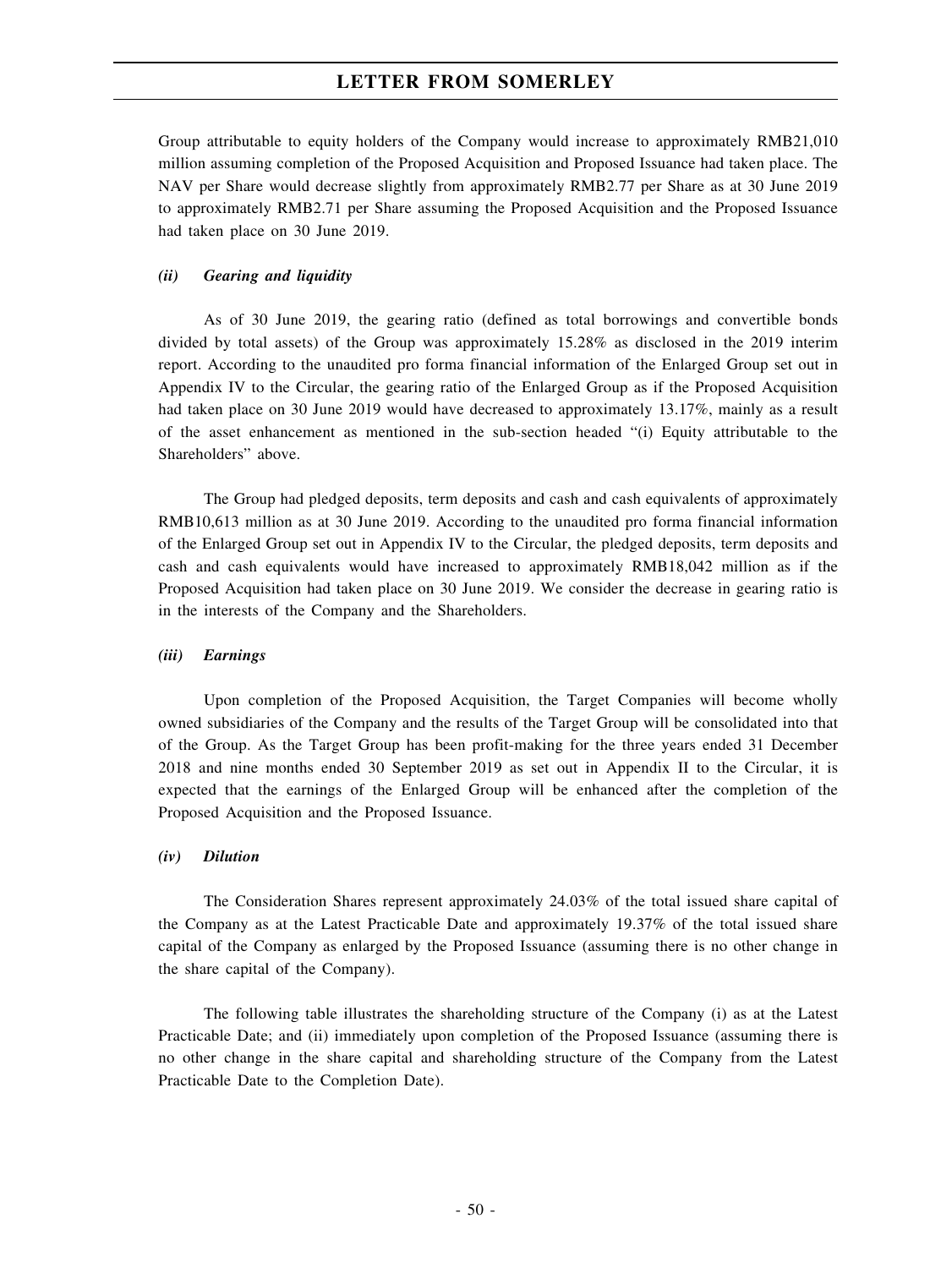|                    | As at the                      |        | <b>Immediately upon completion</b> |        |  |  |  |
|--------------------|--------------------------------|--------|------------------------------------|--------|--|--|--|
|                    | <b>Latest Practicable Date</b> |        | of the Proposed Issuance           |        |  |  |  |
|                    | Number of                      |        | Number of                          |        |  |  |  |
|                    | <b>Shares</b>                  | $\%$   | <b>Shares</b>                      | $\%$   |  |  |  |
|                    |                                | (Note) |                                    | (Note) |  |  |  |
| <b>AVIC</b>        |                                |        |                                    |        |  |  |  |
| - H Shares         | 3,499,531,569                  | 56.04  | 3,499,531,569                      | 45.18  |  |  |  |
| - Domestic Shares  |                                |        | 1,250,899,906                      | 16.15  |  |  |  |
| Airbus Group       |                                |        |                                    |        |  |  |  |
| - H Shares         | 312,255,827                    | 5.00   | 312,255,827                        | 4.03   |  |  |  |
| Tianjin Free Trade |                                |        |                                    |        |  |  |  |
| Zone Investment    |                                |        |                                    |        |  |  |  |
| - Domestic Shares  |                                |        | 249,769,500                        | 3.22   |  |  |  |
| Other Shareholders |                                |        |                                    |        |  |  |  |
| - H Shares         | 2,433,334,440                  | 38.96  | 2,433,334,440                      | 31.41  |  |  |  |
| Total              | 6,245,121,836                  | 100    | 7,745,791,242                      | 100    |  |  |  |

*Note: The percentages may not add up to 100% due to rounding.*

As demonstrated from the table above, the existing public Shareholders' shareholdings (including Airbus Group) will be diluted from approximately 43.96% as at the Latest Practicable Date to approximately 35.44% immediately upon completion of the Proposed Issuance. Given (i) the aforementioned potential benefits of the Proposed Acquisition to the Group as set out in the section headed "1. Reasons for and benefits of the Proposed Acquisition and the Proposed Issuance" of this letter; (ii) the financial effects on the Group upon completion of the Proposed Acquisition as set out in sub-sections of this section above; and (iii) the terms of the Equity Acquisition and Share Issuance Agreement are fair and reasonable and on normal commercial terms so far as the Independent Shareholders are concerned as set out in the sub-section headed "Overall assessment" under the section headed "5. Issue Price of the Consideration Shares" of this letter above, we are of the view that the potential dilution is acceptable.

#### **DISCUSSION AND ANALYSIS**

## **1. Reasons for the Equity Acquisition and Share Issuance Agreement**

The Group's helicopter business has been expanding in 2018 and first half of 2019, the Proposed Acquisition can further expand its existing business in the industry with an increase in the scope of business, it is also likely to create industrial synergy and promote operational independence. The Proposed Acquisition is considered to be in line with the development strategy plan of the Group in the helicopter industry. Also, the Target Group has been profit-making in recent years and therefore the Proposed Acquisition can enhance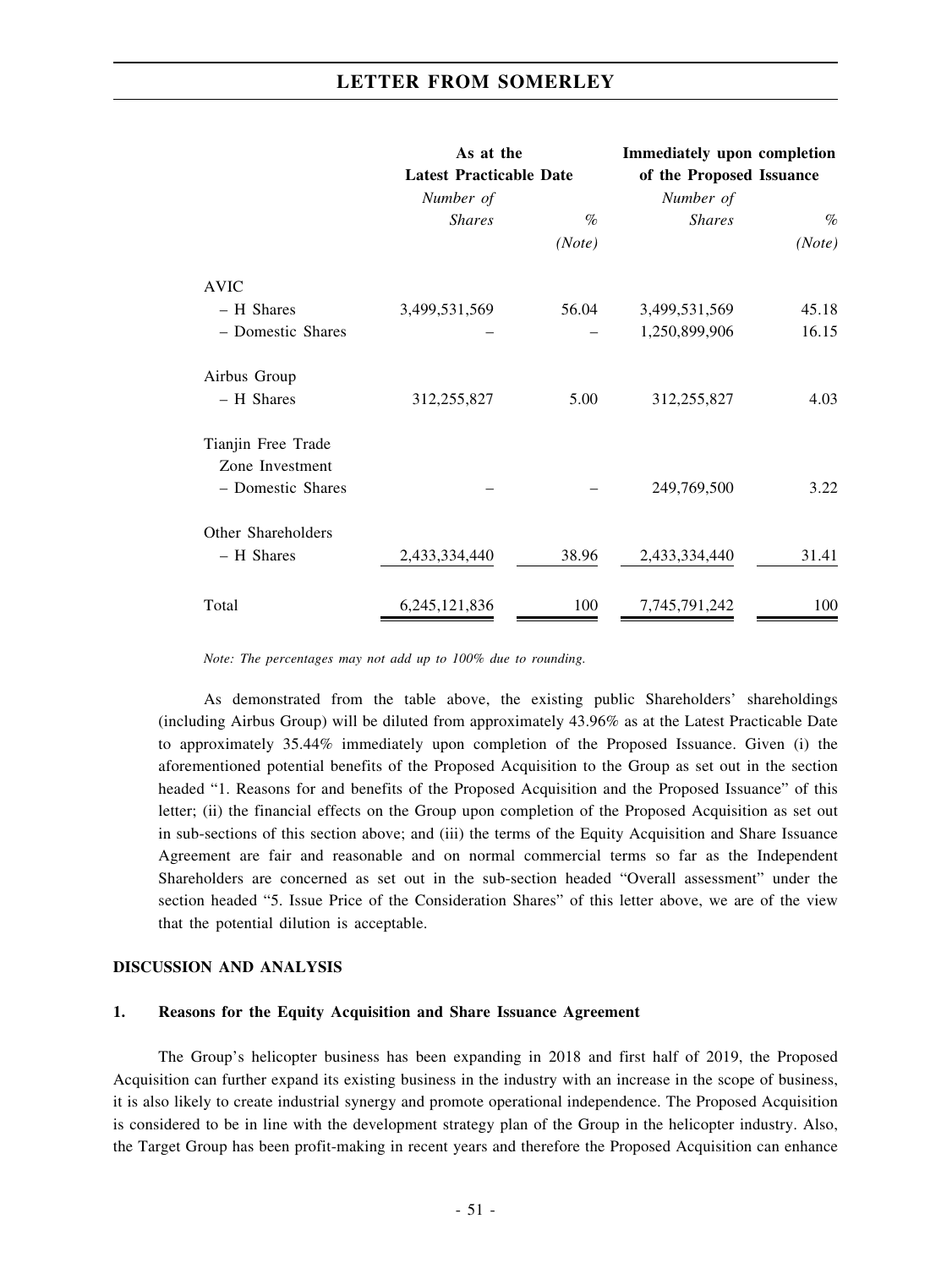the income level and profitability of the Group. Given the latest financial position of the Group, it is reasonable for the Company to settle the consideration through the issuance of the Consideration Shares. We concur with the Director's view that the transactions contemplated under the Equity Acquisition and Share Issuance Agreement are in the interests of the Company and the Shareholders as a whole.

### **2. Consideration**

The Consideration was determined after arm's length negotiations between the parties with reference to various factors including but not limited to the financial position of the Group and historical financial performance of the Target Group, future business outlook and potential of the Target Group, economic and industrial situation, and valuation results of the Target Equity as set out in the Valuation Reports prepared by the PRC Valuer as at the Valuation Benchmark Date.

We have discussed with the PRC Valuer regarding the valuations, including the scope of work, qualifications of the PRC Valuer, valuation approach, valuation assumptions and details of the valuation, and are of the view that the methodologies adopted by the PRC Valuer are reasonable. The consideration for each of AVIC Helicopter, Harbin Aircraft and Changhe Aircraft is based on the value of the relevant proportion of equity interests to be acquired. On this basis, we consider such considerations to be fair and reasonable.

#### **3. Settlement of the consideration**

The Consideration will be settled by the issue of Consideration Shares at the Issue Price. The Issue Price of HK\$4.19 per Share (i) represents a premium of approximately 36.58% over the latest published NAV per H Share; and (ii) represents a premium ranging from approximately 16.4% to 19.7% over closing prices of the H Shares in different periods prior to and including the Agreement Date, which are more favourable as compared with those of the Comparable Issues. We consider the Issue Price is reasonable and in line with the market practice.

#### **4. Financial effects**

The net assets attributable to owners of the Company would increase after completion of the Proposed Acquisition, with a decrease in gearing ratio but a slight decrease in the NAV per Share assuming the Proposed Acquisition had taken place on 30 June 2019. Upon completion of the Proposed Acquisition, the Target Companies will become wholly owned subsidiaries of the Company and the results of the Target Group will be consolidated into that of the Group. Given the financial performance of the Target Group in recent years, it is expected that the earnings of the Enlarged Group will be enhanced after the completion of the Proposed Acquisition.

#### **5. Decrease in public Shareholders' percentage shareholding**

Public Shareholders' shareholding is expected to be diluted from approximately 43.96% as at the Latest Practicable Date to approximately 35.44% immediately after completion of the Proposed Issuance. The dilution is itself an unattractive feature, but in our view should be assessed in the context of the transactions contemplated under the Equity Acquisition and Share Issuance Agreement as a whole, which we consider the potential dilution effect is acceptable.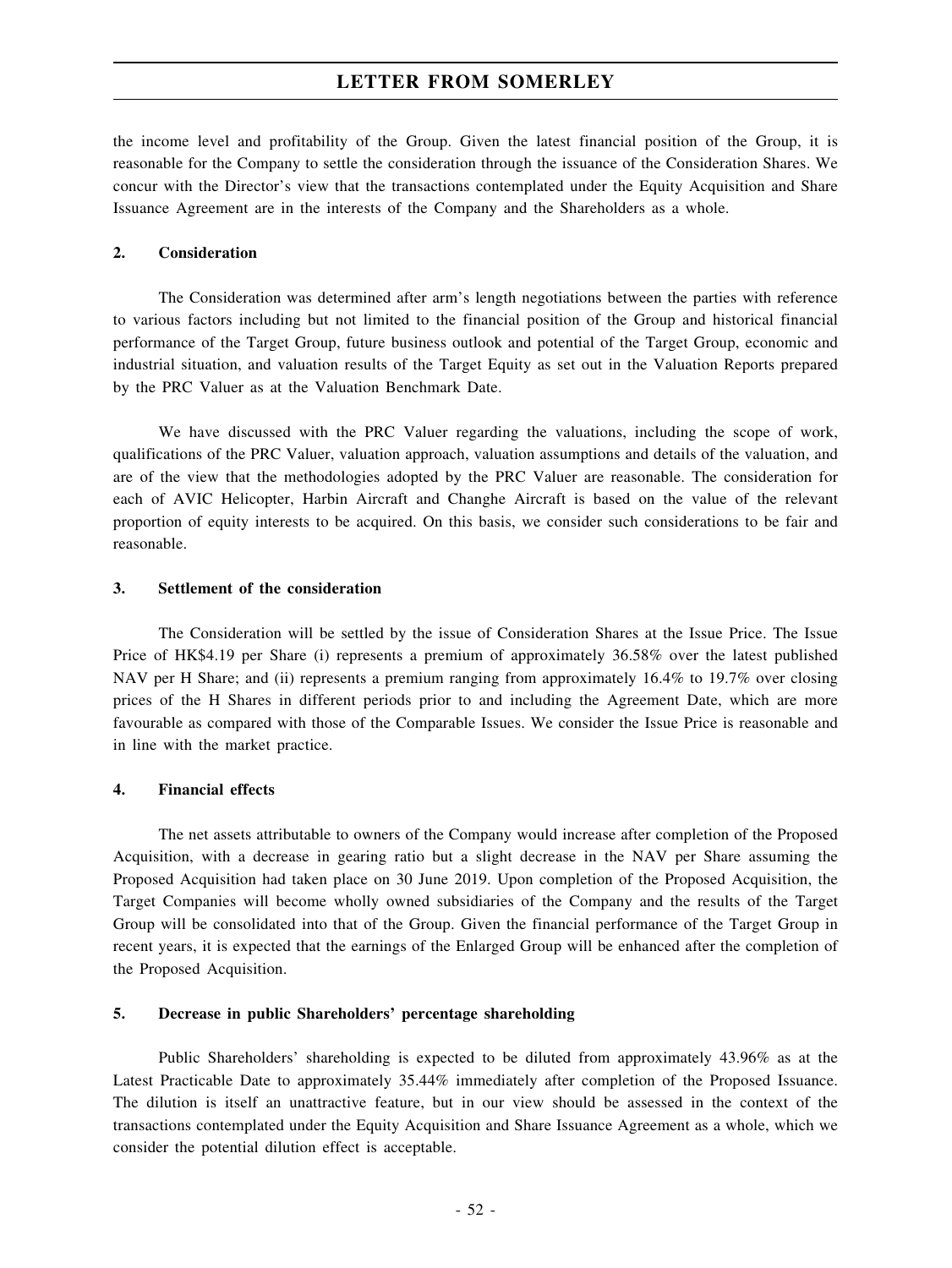#### **OPINION AND RECOMMENDATION**

Taking into account the above principal factors and reasons, we consider that the Equity Acquisition and Share Issuance Agreement and the transactions contemplated thereunder are on normal commercial terms and are fair and reasonable so far as the Independent Shareholders are concerned. We also consider that the Proposed Acquisition, although not in the ordinary and usual course of business of the Company, is in the interests of the Company and the Shareholders as a whole. Accordingly, we advise the Independent Board Committee to recommend, and we ourselves recommend, the Independent Shareholders to vote in favour of the resolution(s) in relation to the Equity Acquisition and Share Issuance Agreement and the transactions contemplated thereunder to be proposed at the EGM.

> Yours faithfully, for and on behalf of **SOMERLEY CAPITAL LIMITED Clifford Cheng** *Director*

*Mr. Clifford Cheng is a licensed person registered with the Securities and Futures Commission and a responsible officer of Somerley Capital Limited, which is licensed under the SFO to carry out Type 1 (dealing in securities) and Type 6 (advising on corporate finance) regulated activities. He has over nine years of experience in the corporate finance industry.*

*For illustration purposes, RMB is converted into HK\$ at RMB1 = HK\$1.107 in this letter.*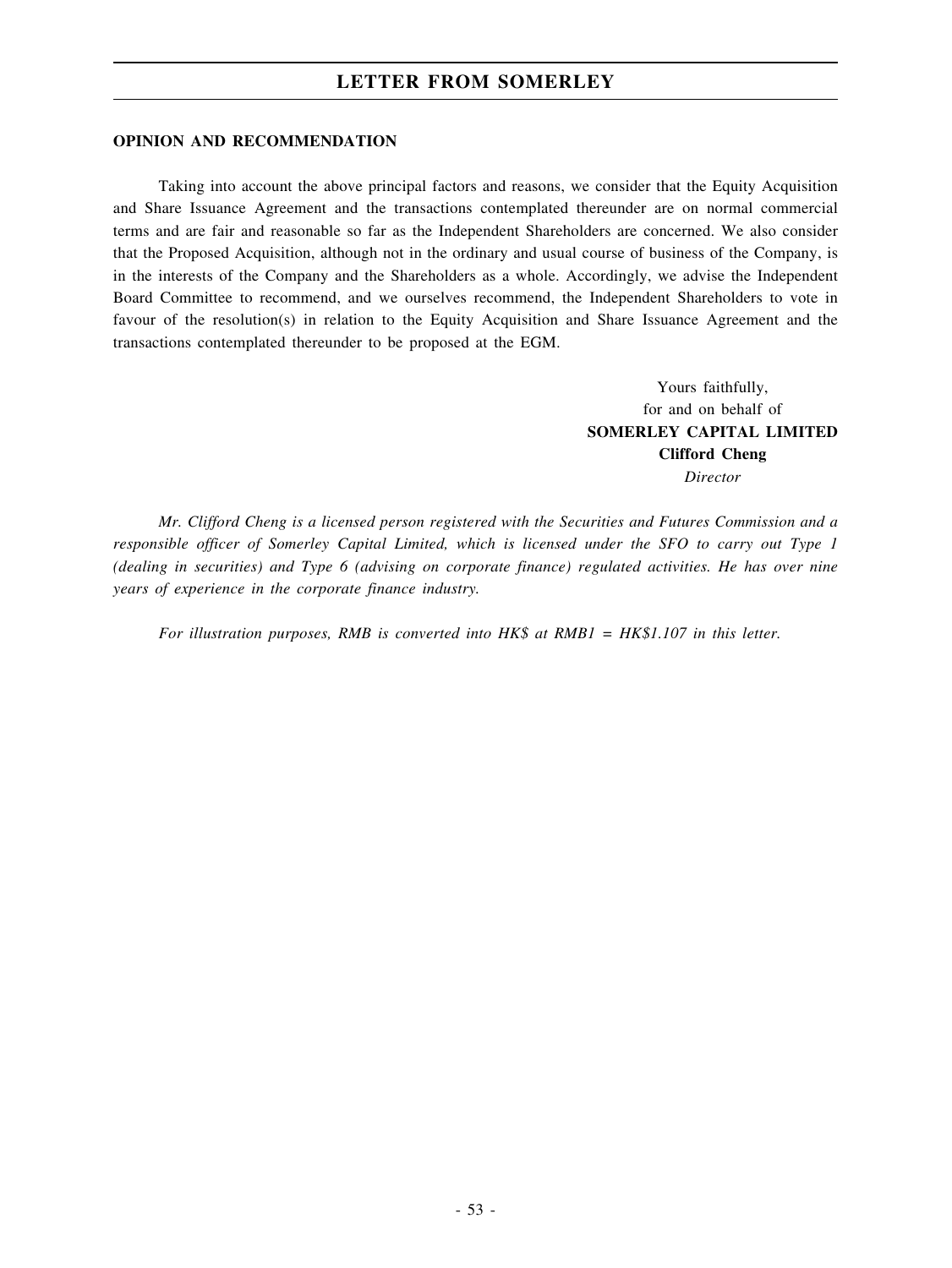### **1. FINANCIAL INFORMATION OF THE GROUP**

The unaudited consolidated financial statements of the Company for the six months ended 30 June 2019 and the audited consolidated financial statements of the Company for the three years ended 31 December 2018 together with the relevant notes to the financial statements of the Company can be found on pages 16 to 60 of the interim report of the Company for the six months ended 30 June 2019, pages 97 to 244 of the annual report of the Company for the year ended 31 December 2018, pages 97 to 218 of the annual report of the Company for the year ended 31 December 2017 and pages 85 to 193 of the annual report of the Company for the year ended 31 December 2016.

Please also see below the hyperlinks to the interim report for the six months ended 30 June 2019 and the annual reports for the three years ended 31 December 2018, respectively.

https://www1.hkexnews.hk/listedco/listconews/sehk/2019/0919/2019091900299.pdf

https://www1.hkexnews.hk/listedco/listconews/sehk/2019/0409/ltn20190409401.pdf

https://www1.hkexnews.hk/listedco/listconews/sehk/2018/0410/ltn20180410325.pdf

https://www1.hkexnews.hk/listedco/listconews/sehk/2017/0412/ltn20170412283.pdf

## **2. STATEMENT OF INDEBTEDNESS**

#### **Borrowings**

As at 31 October 2019, being the latest practicable date for the purpose of this statement of indebtedness prior to the printing of this circular, the Enlarged Group had outstanding borrowings of approximately RMB12,007,509,000, comprising secured borrowings of RMB496,068,000 and unsecured borrowings of approximately RMB11,511,441,000. Included in the outstanding secured borrowings, amount of approximately RMB69,500,000, RMB339,100,000 and RMB67,468,000 were secured by account receivables, a future receivable right and buildings of subsidiaries of the Enlarged Group respectively. The remaining outstanding secured borrowings was secured by shares of a shareholder of the Enlarged Group and guaranteed by a subsidiary of the Enlarged Group. Unsecured borrowings of approximately RMB1,762,890,000 are guaranteed by certain subsidiaries of the Enlarged Group and a third party.

#### **Corporate bond**

As at 31 October 2019, being the latest practicable date for the purpose of this statement of indebtedness prior to the printing of this circular, the Enlarged Group had outstanding corporate bond of approximately RMB2,103,961,000.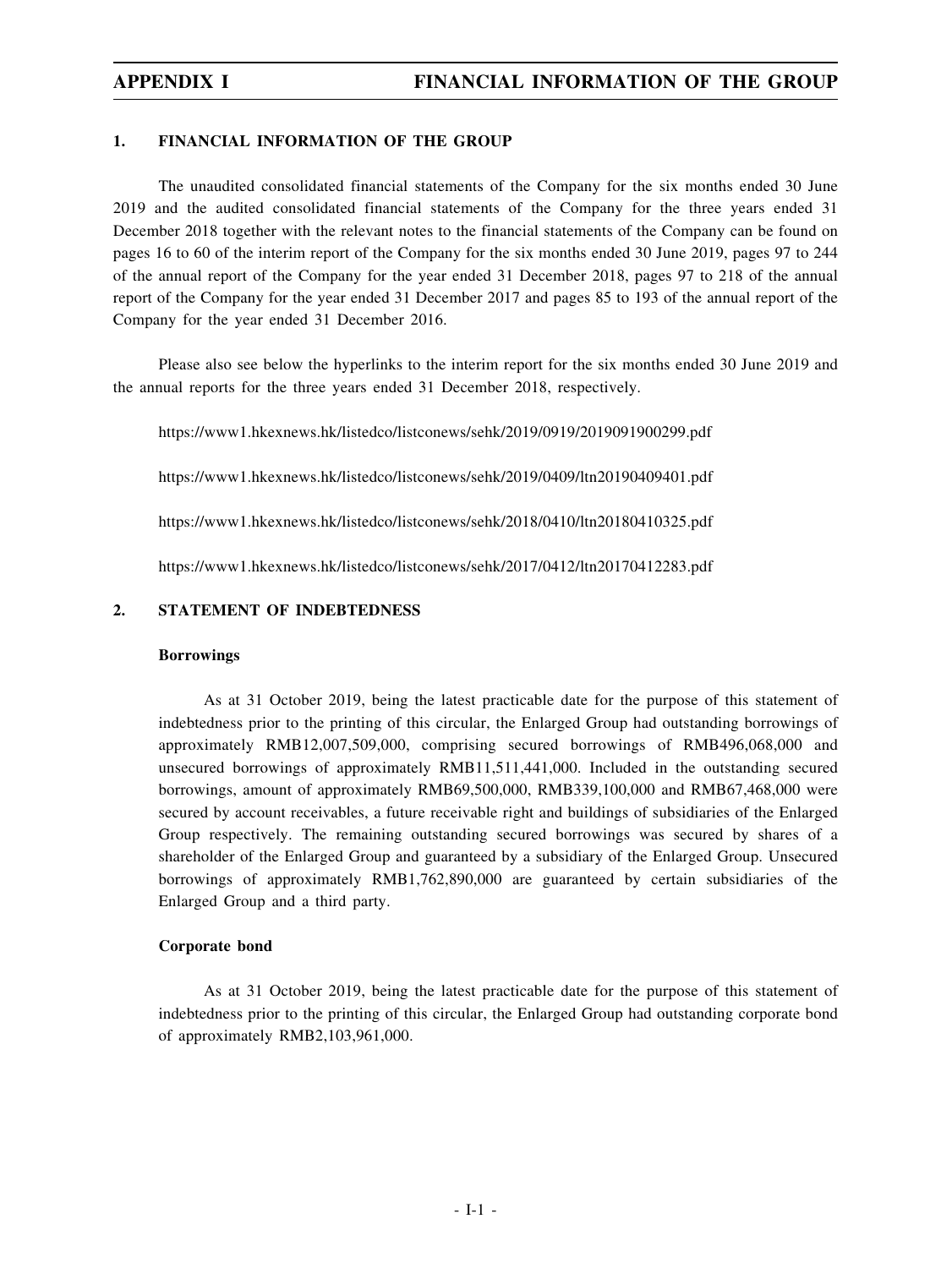### **Lease liabilities**

As at 31 October 2019, being the latest practicable date for the purpose of this statement of indebtedness prior to the printing of this circular, the Enlarged Group had outstanding lease liabilities of approximately RMB612,542,000, including secured leases liabilities of approximately RMB376,985,000 and unsecured leases liabilities of approximately RMB235,557,000. The outstanding secured lease payment of approximately RMB150,000,000 are secured by the land use right and guaranteed by a subsidiary of the Enlarged Group and the remaining of approximately RMB226,985,000 are secured by the plant and equipments and are not covered by any guarantees*.*

#### **Contingent liabilities and guarantee**

As at 31 October 2019, the Enlarged Group had issued guarantee in respect of banking facilities amounting to approximately RMB387,460,000 granted to fellow subsidiaries.

#### **Pledge of assets**

As at 31 October 2019, the Enlarged Group's secured bank and other borrowings, lease liabilities and banking facilities were secured by the Enlarged Group's accounts receivables, other receivables, plant and equipments and land use right.

Save as aforesaid and apart from intra-group liabilities and normal accounts and notes payable in the ordinary course of business of the Enlarged Group, the Enlarged Group did not have any outstanding indebtedness in respect of any mortgages, charges or debentures, loan capital, bank loans and overdrafts, loans, debt securities or other similar indebtedness, or hire purchase commitments, lease commitments, guarantees or other material contingent liabilities as at the close of business on the Latest Practicable Date.

The Directors have confirmed that there has not been any material change in the indebtedness or the contingent liabilities of the Enlarged Group since the Latest Practicable Date.

## **3. SUFFICIENCY OF WORKING CAPITAL**

As at the Latest Practicable Date, after due enquiry and taking into account the Proposed Acquisition, the Directors are of the opinion that the Enlarged Group will have sufficient working capital for its present requirement, that is for at least the next 12 months from the date of publication of this circular.

### **4. FINANCIAL AND TRADING PROSPECTS**

For the six months ended 30 June 2019, the revenue of the aviation entire aircraft segment of the Group amounted to RMB6,350 million, representing an increase of 40.61% as compared with that in the corresponding period of last year, which was mainly attributable to the sales volume increase in helicopters and trainers. The revenue of the aviation entire aircraft segment accounted for 35.36% of the total revenue of the Group. The revenue of the aviation parts and components segment of the Group amounted to RMB9,116 million, representing an increase of 22.10% as compared with that in the corresponding period of last year, which was mainly attributable to the revenue increase in avionics business. The revenue of the aviation parts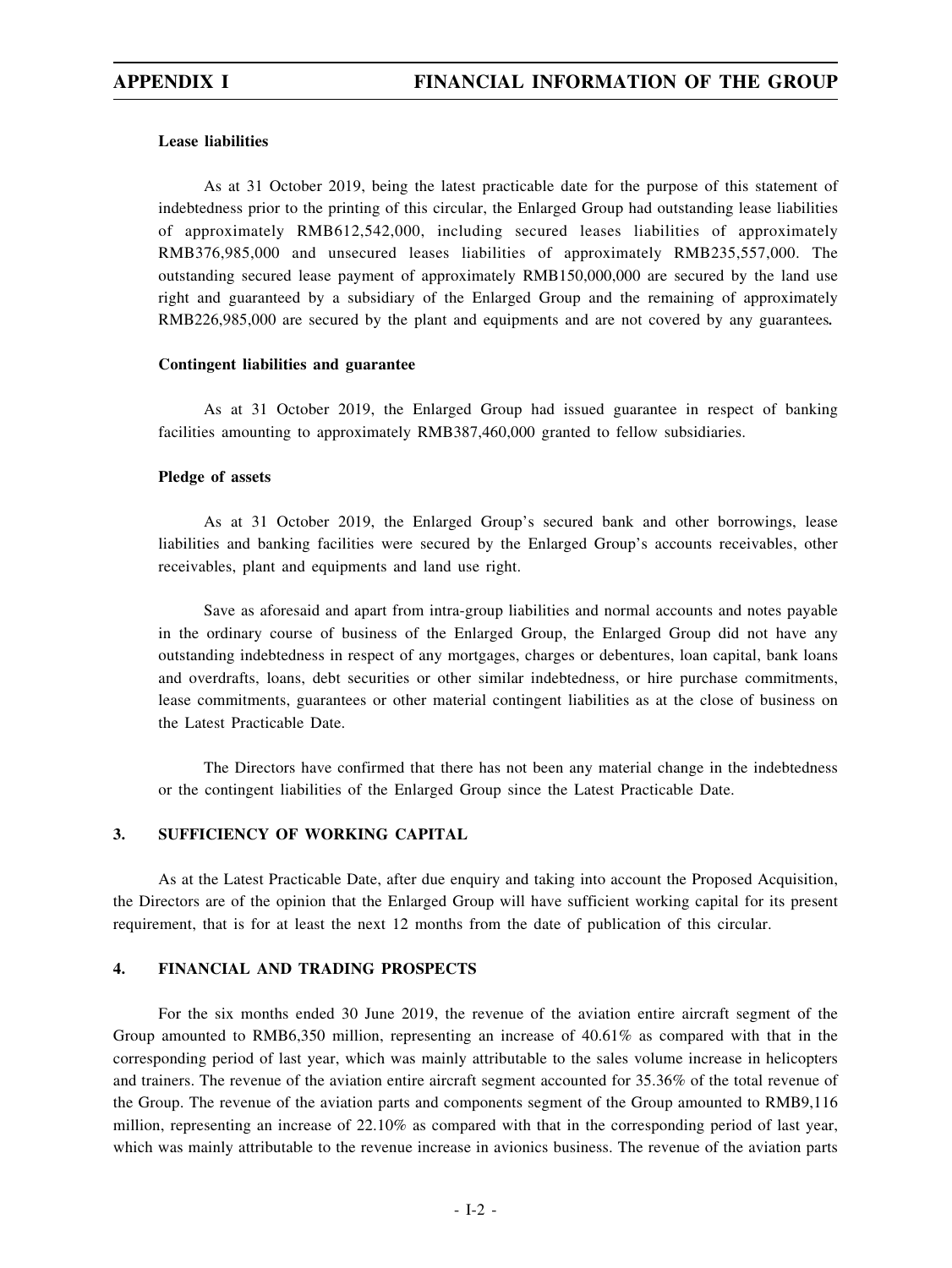and components segment accounted for 50.76% of the total revenue of the Group. The revenue of the aviation engineering services segment of the Group amounted to RMB2,492 million, representing an increase of 1.01% as compared with that in the corresponding period of last year. The revenue of the aviation engineering services segment accounted for 13.88% of the total revenue of the Group.

The segment results of the aviation entire aircraft segment of the Group amounted to RMB265 million, representing an increase of RMB88 million or 49.72% as compared with that of RMB177 million in the corresponding period of last year. The increase was mainly attributable to the increase of revenue from the aviation entire aircraft business. The segment results of the aviation parts and components segment of the Group amounted to RMB1,279 million, representing an increase of RMB145 million or 12.79% as compared with that of RMB1,134 million in the corresponding period of last year, which was mainly attributable to the increase of gross profit driven by the increase of revenue from the avionics business. The segment results of the aviation engineering services segment of the Group amounted to RMB148 million, representing an increase of RMB8 million or 5.71% as compared with that of RMB140 million in the corresponding period of last year.

During the second half of 2019, each of the aviation entire aircraft segment, the aviation parts and components segment and the aviation engineering services segment of the Group continues to operate normally and develop steadily. In the second half of 2019, in face of complicated international situations, formidable tasks of reform and development and maintaining stability, the Company will aim at becoming a flagship company providing high-tech aviation products and services universally applied for military and civil purposes, speed up the pace and efficiency of connection and conversion with capital, improve and manifest the corporate value. The Company will continue to carry out integration of aviation industrial chain, complete the asset swap of Jiangxi Hongdu Aviation Industry Co., Ltd.\* (江西洪都航空工業股份有 限公司) ("**Hongdu Aviation**"), and proceed with the helicopter business reorganization. The Proposed Acquisition of AVIC Helicopter is in line with the development strategy plan of the Company's helicopter industry. Upon completion of the Proposed Acquisition, the entire helicopter business chain of the Company will be more complete, further promoting the development of the helicopter business of the Company. The Proposed Acquisition can optimize the asset structure of the Company, and enhance the income level and profitability of the Company. The Company will implement innovation-driven strategy, so as to enhance the technical innovation capability in high-end technology. Aiming at strategic emerging industries, the Company will actively carry out investment, financing and equity operation by seizing opportunities in industrial investment and utilizing the industrial investment platform. The Company will endeavor to improve the level of corporate governance to world-class standard.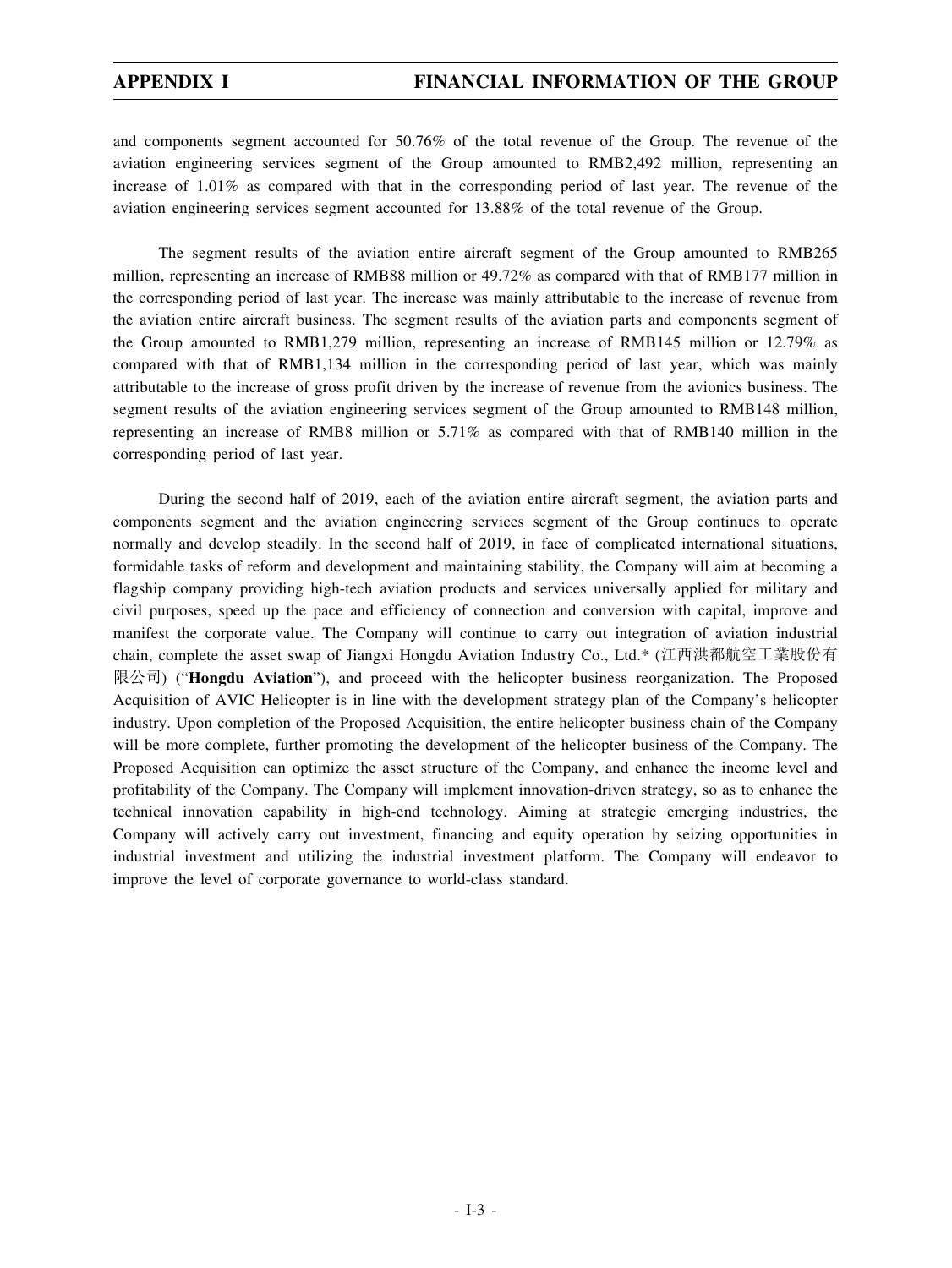

SHINEWING (HK) CPA Limited 43/F., Lee Garden One 33 Hysan Avenue Causeway Bay, Hong Kong

6 January 2020

The Board of Directors AviChina Industry & Technology Company Limited 2nd Floor, Building 27, No.26 Xihuan South Street, Beijing Economic Technological Development Area, Beijing, The PRC

## **INTRODUCTION**

We report on the historical financial information of AVIC Helicopter Co., Ltd.\* (中航直升機有限責 任公司) (the "Target Company") and its subsidiaries (together, the "Target Group") set out on pages II-4 to II-98, which comprises the consolidated statements of financial position as at 31 December 2016, 2017 and 2018 and 30 September 2019, and the consolidated statements of profit or loss and other comprehensive income, the consolidated statements of changes in equity and the consolidated statements of cash flows of the Target Group for the three years ended 31 December 2018 and the nine months ended 30 September 2019 (the "Relevant Periods") and a summary of significant accounting policies and other explanatory information (together, the "Historical Financial Information"). The Historical Financial Information of the Target Group set out on pages II-4 to II-98 forms an integral part of this report, which has been prepared for inclusion in the circular of AviChina Industry & Technology Company Limited (the "Company") dated 6 January 2020 (the "Circular") in connection with the proposed acquisition of the Target Company by the Company (the "Proposed Acquisition").

## **DIRECTORS' RESPONSIBILITIES FOR HISTORICAL FINANCIAL INFORMATION**

The directors of the Target Company are responsible for the preparation of Historical Financial Information that gives a true and fair view in accordance with the basis of preparation and presentation set out in Note 2 to the Historical Financial Information, and for such internal control as the directors of the Target Company determine is necessary to enable the preparation of Historical Financial Information of the Target Group that is free from material misstatement, whether due to fraud or error.

## **REPORTING ACCOUNTANTS' RESPONSIBILITY**

Our responsibility is to express an opinion on the Historical Financial Information and to report our opinion to you. We conducted our work in accordance with Hong Kong Standard on Investment Circular Reporting Engagements 200 "Accountants' Report on Historical Financial Information in Investment Circulars" issued by the Hong Kong Institute of Certified Public Accountants (the "HKICPA"). This standard requires that we comply with ethical standards and plan and perform our work to obtain reasonable assurance about whether the Historical Financial Information is free from material misstatement.

*\* For identification only*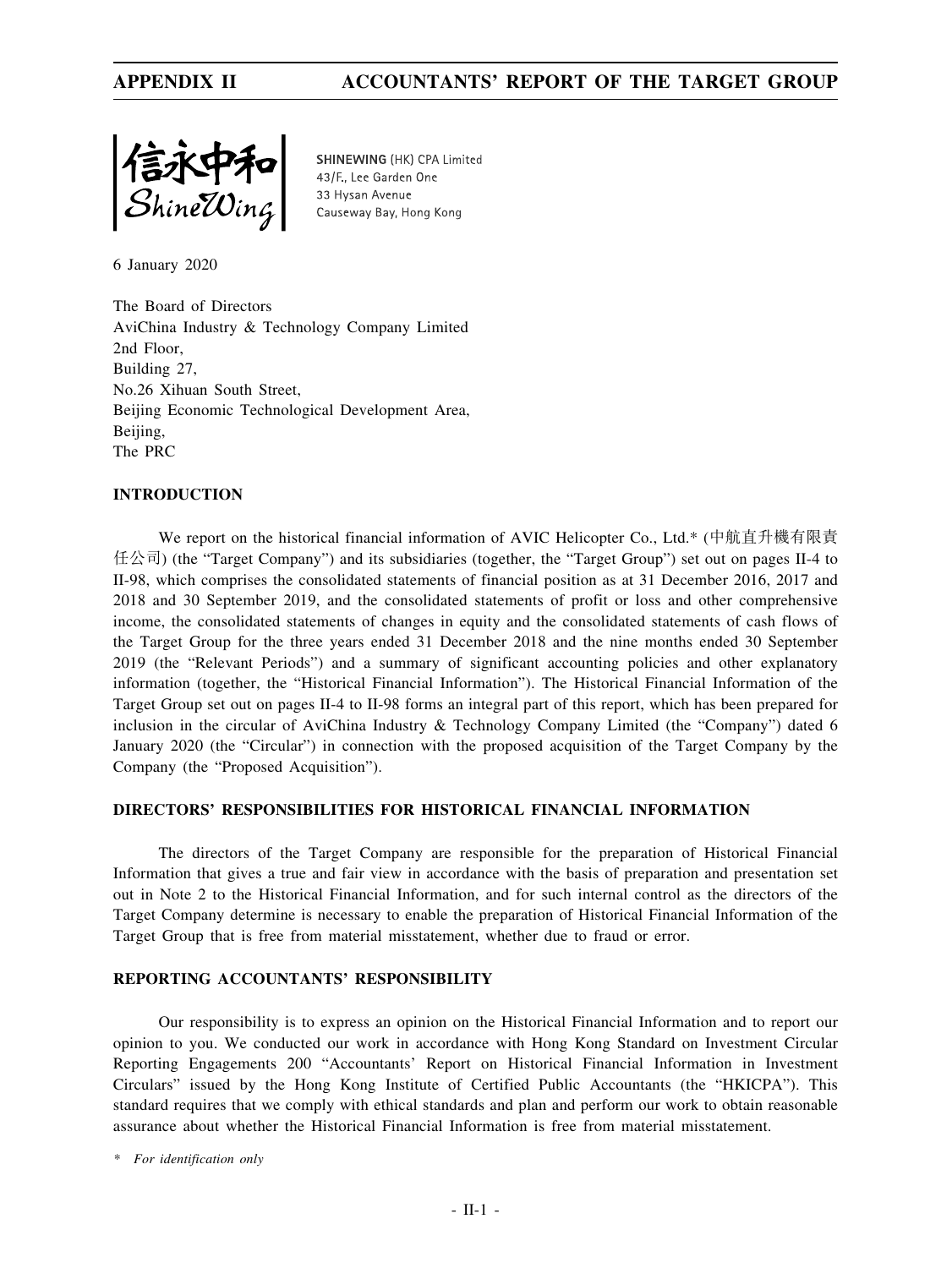Our work involved performing procedures to obtain evidence about the amounts and disclosures in the Historical Financial Information. The procedures selected depend on the reporting accountants' judgement, including the assessment of risks of material misstatement of the Historical Financial Information, whether due to fraud or error. In making those risk assessments, the reporting accountants consider internal control relevant to the entity's preparation of the Historical Financial Information that gives a true and fair view in accordance with the basis of preparation and presentation set out in Note 2 to the Historical Financial Information in order to design procedures that are appropriate in the circumstances, but not for the purpose of expressing an opinion on the effectiveness of the entity's internal control. Our work also included evaluating the appropriateness of accounting policies used and the reasonableness of accounting estimates made by the directors of the Target Company, as well as evaluating the overall presentation of the Historical Financial Information.

We believe that the evidence we have obtained is sufficient and appropriate to provide a basis for our opinion.

#### **OPINION**

In our opinion the Historical Financial Information gives, for the purpose of the accountants' report, a true and fair view of the consolidated financial position of the Target Group as at 31 December 2016, 2017 and 2018 and 30 September 2019 and its consolidated financial performance and its consolidated cash flows for the Relevant Periods in accordance with the basis of preparation and presentation set out in Note 2 to the Historical Financial Information.

### **REVIEW OF STUB PERIOD COMPARATIVE FINANCIAL INFORMATION**

We have reviewed the stub period comparative financial information of the Target Group which comprises the consolidated statement of profit or loss and other comprehensive income, the consolidated statement of changes in equity and the consolidated statement of cash flows for the nine months ended 30 September 2018 and other explanatory information (the "Stub Period Comparative Financial Information"). The directors of the Target Company are responsible for the preparation and presentation of the Stub Period Comparative Financial Information in accordance with the basis of preparation and presentation set out in Note 2 to the Historical Financial Information. Our responsibility is to express a conclusion on the Stub Period Comparative Financial Information based on our review. We conducted our review in accordance with Hong Kong Standard on Review Engagements 2410 "Review of Interim Financial Information Performed by the Independent Auditor of the Entity" issued by the HKICPA. A review consists of making inquiries, primarily of persons responsible for financial and accounting matters, and applying analytical and other review procedure. A review is substantially less in scope than an audit conducted in accordance with Hong Kong Standards on Auditing and consequently does not enable us to obtain assurance that we would become aware of all significant matters that might be identified in an audit. Accordingly, we do not express an audit opinion.

Based on our review, nothing has come to our attention that causes us to believe that the Stub Period Comparative Financial Information, for the purpose of the accountants' report, is not prepared, in all material respects, in accordance with the basis of preparation and presentation set out in Note 2 to the Historical Financial Information.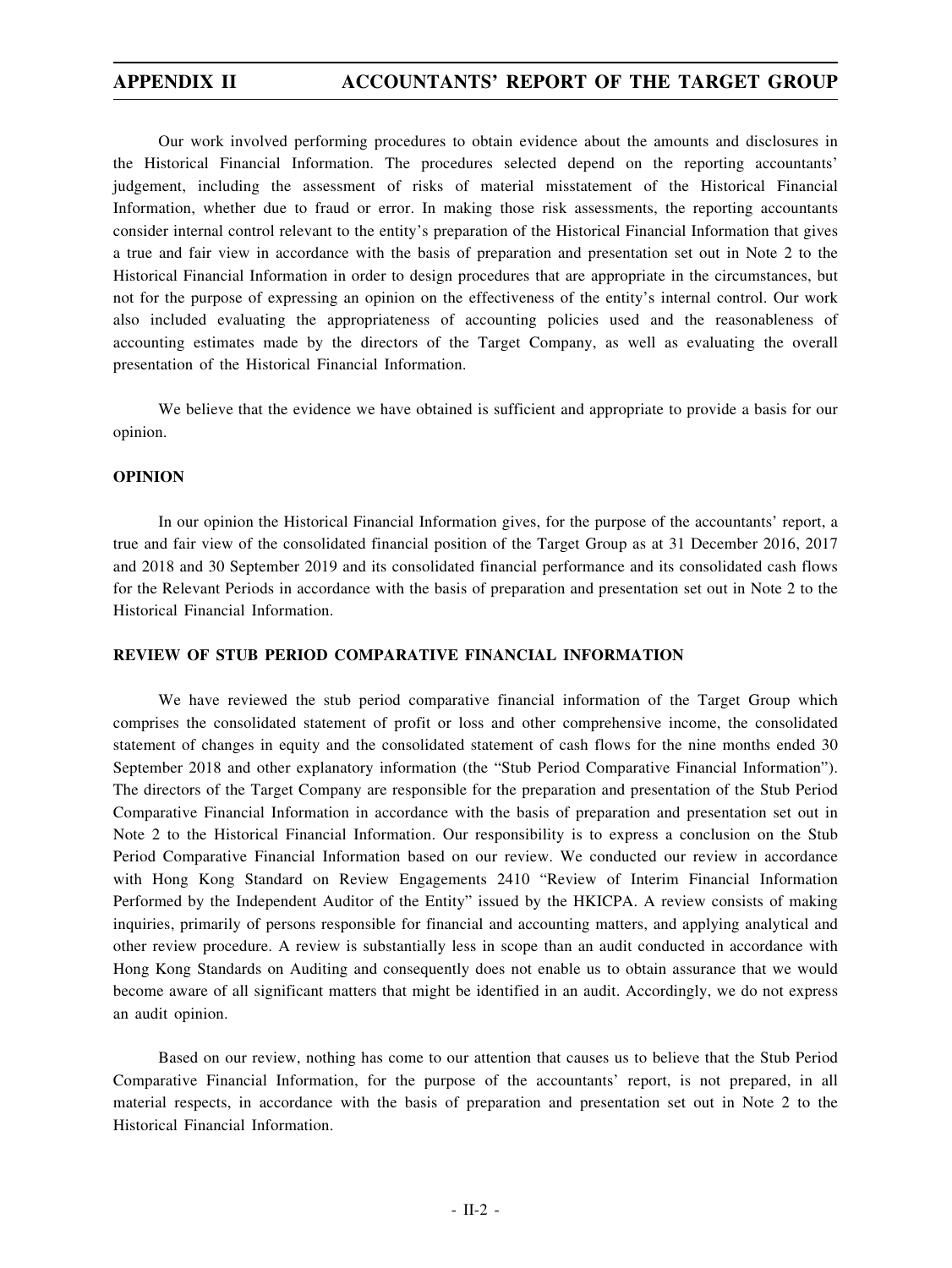# **REPORT ON MATTERS UNDER THE RULES GOVERNING THE LISTING OF SECURITIES ON THE STOCK EXCHANGE OF HONG KONG LIMITED AND THE COMPANIES (WINDING UP AND MISCELLANEOUS PROVISIONS) ORDINANCE**

### **ADJUSTMENTS**

In preparing the Historical Financial Information, no adjustments to the Underlying Financial Statements as defined below have been made.

## **DIVIDEND**

We refer to Note 13 to the Historical Financial Information which states that no dividends have been declared and paid by the Target Company in respect of the Relevant Periods.

## **A. HISTORICAL FINANCIAL INFORMATION**

#### **Preparation of Historical Financial Information**

Set out below is the Historical Financial Information which forms an integral part of this accountants' report.

The consolidated financial statements of the Target Group for the Relevant Periods, on which the Historical Financial Information was based, were prepared in accordance with the International Financial Reporting Standards issued by the International Accounting Standards Board ("IASB") and were audited by us in accordance with Hong Kong Standards on Auditing issued by the HKICPA (the "Underlying Financial Statements").

The Historical Financial Information is presented in Renminbi ("RMB") and all values are rounded to the nearest thousand (RMB'000) except when otherwise indicated.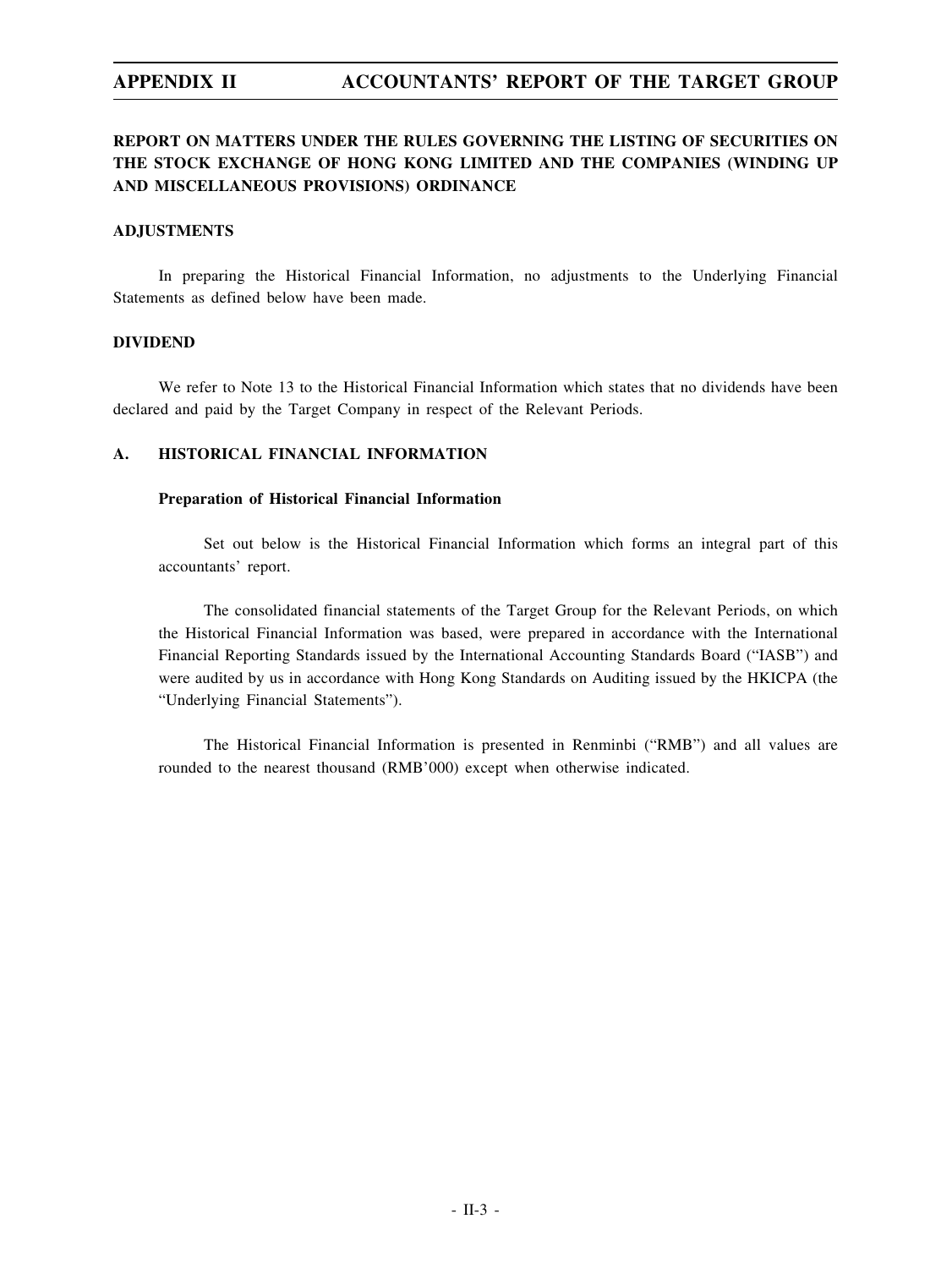# **Consolidated Statements of Profit or Loss and Other Comprehensive Income**

|                                       |                       |                |                        |              | Nine months        |             |
|---------------------------------------|-----------------------|----------------|------------------------|--------------|--------------------|-------------|
|                                       |                       |                | Year ended 31 December |              | ended 30 September |             |
|                                       | <b>NOTES</b>          | 2016           | 2017                   | 2018         | 2018               | 2019        |
|                                       |                       | RMB'000        | RMB'000                | RMB'000      | RMB'000            | RMB'000     |
|                                       |                       | (Audited)      | (Audited)              | (Audited)    | (Unaudited)        | (Audited)   |
| Revenue                               | 6                     | 12,894,329     | 10,659,979             | 14,159,069   | 8,789,969          | 8,166,026   |
| Cost of sales                         |                       | (11, 992, 752) | (10, 159, 898)         | (13,571,666) | (8,396,263)        | (7,789,879) |
| Gross profit                          |                       | 901,577        | 500,081                | 587,403      | 393,706            | 376,147     |
| Other income and gains                | 7                     | 59,201         | 308,966                | 207,475      | 169,958            | 470,414     |
| Other expenses                        |                       | (1,719)        | (3,779)                | (1, 342)     | (1,382)            | (1,186)     |
| Other income and gains, net           |                       | 57,482         | 305,187                | 206,133      | 168,576            | 469,228     |
| Selling and distribution expenses     |                       | (3,975)        | (1,567)                | (5,668)      | (4,346)            | (2,127)     |
| Administrative expenses               |                       | (744, 736)     | (495, 287)             | (610, 121)   | (361, 295)         | (335, 285)  |
| Impairment loss (recognised) reversed |                       | (55,257)       | 1,777                  | 51,349       | 46,304             | (2,071)     |
| Operating profit                      |                       | 155,091        | 310,191                | 229,096      | 242,945            | 505,892     |
| Finance income                        |                       | 70,733         | 74,076                 | 109,060      | 47,465             | 147,794     |
| Finance costs                         |                       | (36, 417)      | (53,869)               | (57, 152)    | (41, 498)          | (38, 444)   |
| Finance income, net                   | $\boldsymbol{9}$      | 34,316         | 20,207                 | 51,908       | 5,967              | 109,350     |
| Share of profits of associates        | $18\,$                | 93,165         | 96,287                 | 103,814      | 61,712             | 78,403      |
| Profit before tax                     | $\boldsymbol{\delta}$ | 282,572        | 426,685                | 384,818      | 310,624            | 693,645     |
| Income tax expenses                   | $\it 12$              | (42,579)       | (67, 034)              | (73, 025)    | (58, 117)          | (92,083)    |
| Profit for the year/period            |                       | 239,993        | 359,651                | 311,793      | 252,507            | 601,562     |
| Attributable to:                      |                       |                |                        |              |                    |             |
| Equity holders of the Target Company  |                       | 236,436        | 359,122                | 324,452      | 253,773            | 475,901     |
| Non-controlling interests             |                       | 3,557          | 529                    | (12, 659)    | (1,266)            | 125,661     |
|                                       |                       | 239,993        | 359,651                | 311,793      | 252,507            | 601,562     |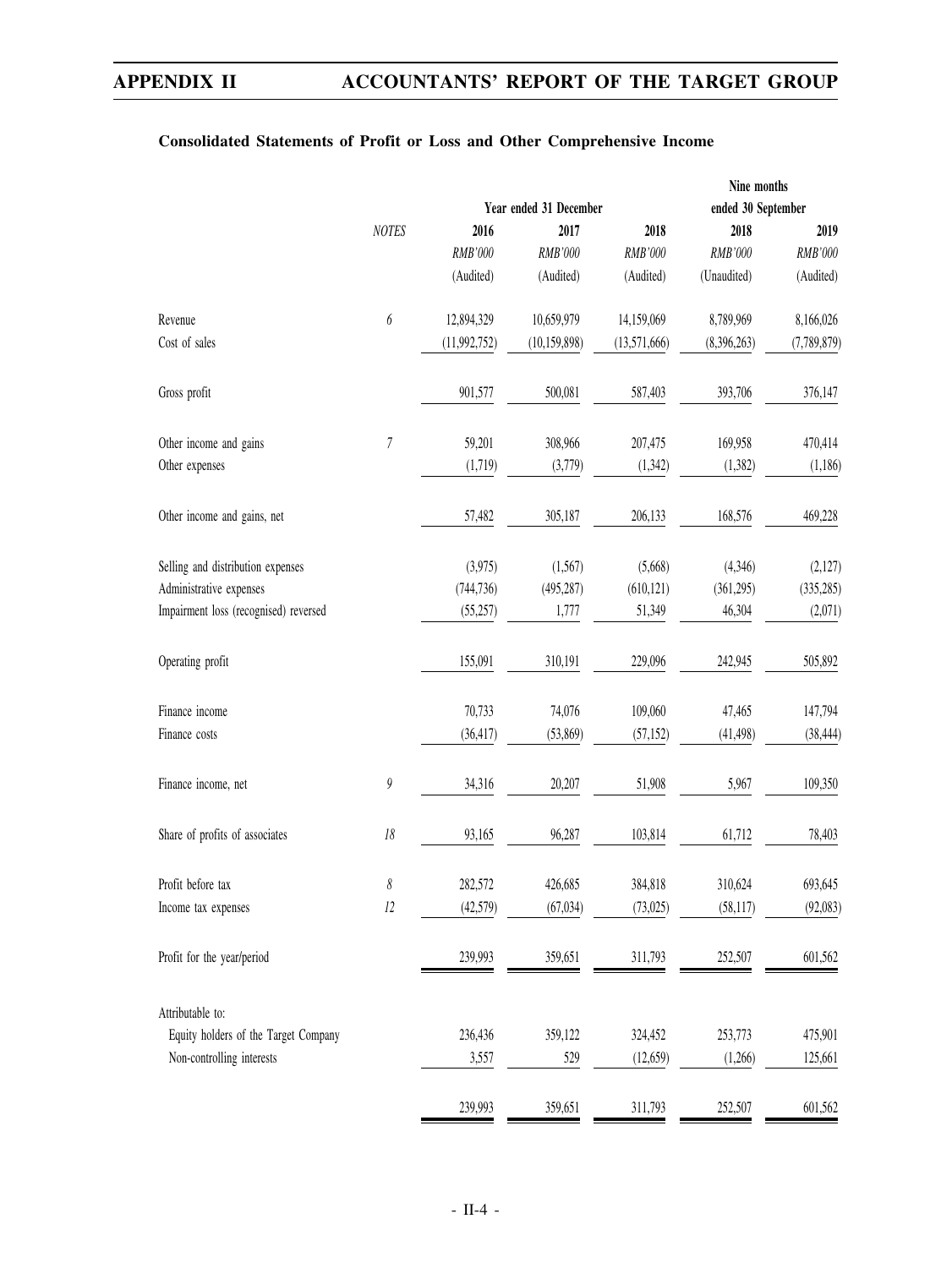|                                           |                |                        |           | Nine months        |           |
|-------------------------------------------|----------------|------------------------|-----------|--------------------|-----------|
|                                           |                | Year ended 31 December |           | ended 30 September |           |
|                                           | 2016           | 2017                   | 2018      | 2018               | 2019      |
|                                           | <b>RMB'000</b> | RMB'000                | RMB'000   | RMB'000            | RMB'000   |
|                                           | (Audited)      | (Audited)              | (Audited) | (Unaudited)        | (Audited) |
| Profit for the year/period                | 239,993        | 359,651                | 311,793   | 252,507            | 601,562   |
| Other comprehensive income (loss)         |                |                        |           |                    |           |
| Gain (loss) on a defined benefit scheme   | 150            | 90,060                 | (55, 479) | (20, 120)          | (370)     |
| Share of other comprehensive income of    |                |                        |           |                    |           |
| associates                                | (1,741)        | 3,176                  | 66        |                    | (186)     |
| Other comprehensive (loss) income not to  |                |                        |           |                    |           |
| be reclassified to profit or loss in      |                |                        |           |                    |           |
| subsequent periods                        | (1, 591)       | 93,236                 | (55, 413) | (20, 120)          | (556)     |
| Other comprehensive income (loss) for the |                |                        |           |                    |           |
| year/period                               | (1,591)        | 93,236                 | (55, 413) | (20, 120)          | (556)     |
| Total comprehensive income for the year/  |                |                        |           |                    |           |
| period                                    | 238,402        | 452,887                | 256,380   | 232,387            | 601,006   |
| Attributable to:                          |                |                        |           |                    |           |
| Equity holders of the Target Company      | 234,856        | 451,605                | 283,595   | 233,816            | 475,417   |
| Non-controlling interests                 | 3,546          | 1,282                  | (27, 215) | (1,429)            | 125,589   |
|                                           |                |                        |           |                    |           |
|                                           | 238,402        | 452,887                | 256,380   | 232,387            | 601,006   |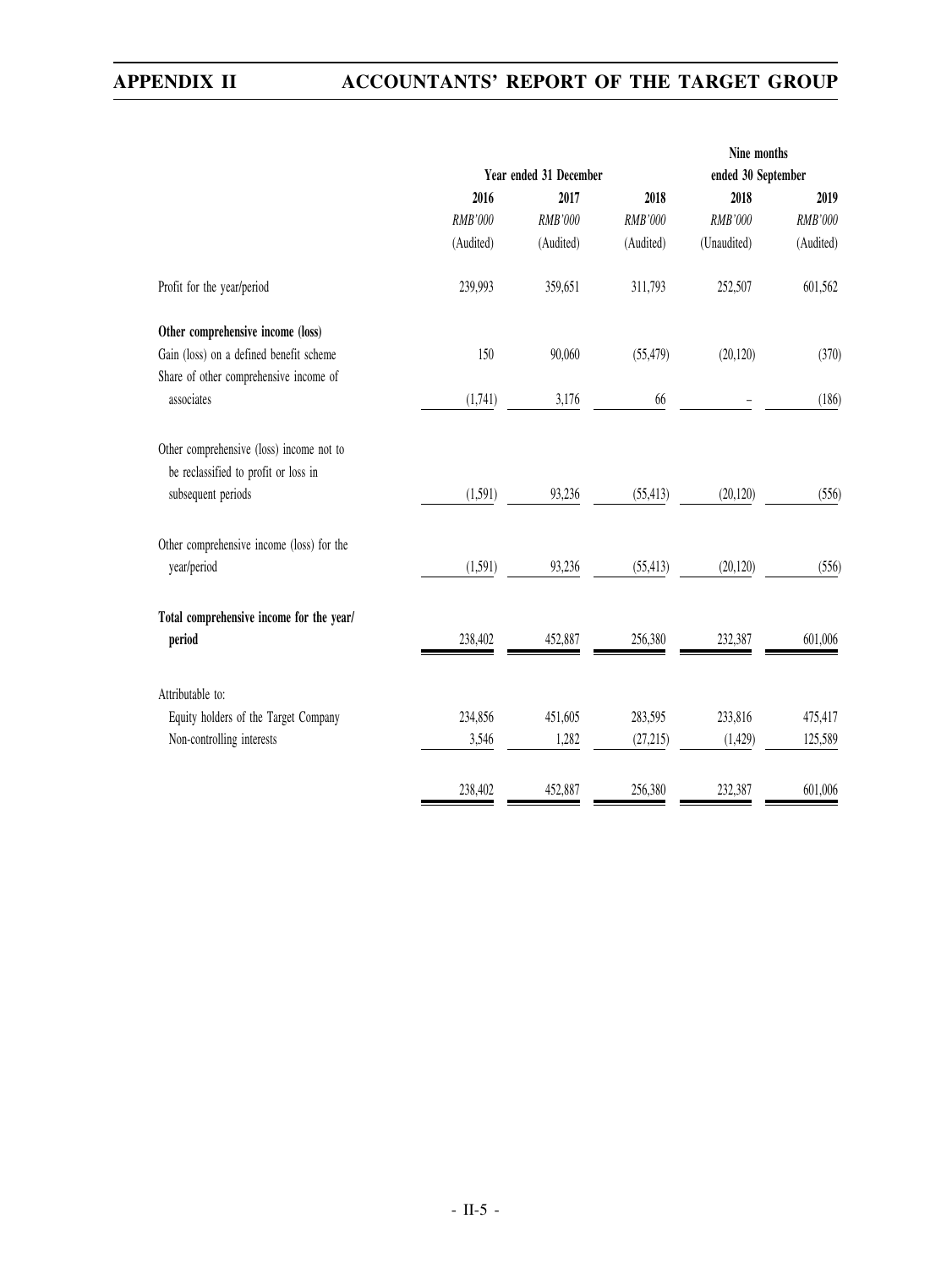## **Consolidated Statements of Financial Position**

|                                        |              |            |                   |            | As at        |
|----------------------------------------|--------------|------------|-------------------|------------|--------------|
|                                        |              |            | As at 31 December |            | 30 September |
|                                        | <b>NOTES</b> | 2016       | 2017              | 2018       | 2019         |
|                                        |              | RMB'000    | RMB'000           | RMB'000    | RMB'000      |
|                                        |              | (Audited)  | (Audited)         | (Audited)  | (Audited)    |
| Non-current assets                     |              |            |                   |            |              |
| Property, plant and equipment          | 14           | 3,019,912  | 3,325,486         | 3,183,558  | 3,156,180    |
| Investment properties                  | 15           | 75,700     | 70,395            | 61,157     | 58,885       |
| Land use rights                        | 16           | 352,900    | 345,826           | 340,706    | 335,879      |
| Other intangible assets                | 17           | 17,450     | 14,926            | 12,058     | 9,846        |
| Investments in associates              | 18           | 2,459,506  | 2,308,796         | 2,383,978  | 2,076,150    |
| Deferred tax assets                    | 19           | 4,218      | 4,172             | 4,068      | 4,617        |
| Prepayments, deposits and other        |              |            |                   |            |              |
| receivables                            | 22           | 415,903    | 679,616           | 735,925    | 868,446      |
| <b>Total non-current assets</b>        |              | 6,345,589  | 6,749,217         | 6,721,450  | 6,510,003    |
| <b>Current</b> assets                  |              |            |                   |            |              |
| Inventories                            | 20           | 1,612,835  | 2,103,186         | 3,453,053  | 7,593,892    |
| Accounts and notes receivables         | 21           | 1,185,818  | 363,090           | 1,070,357  | 378,398      |
| Prepayments, deposits and other        |              |            |                   |            |              |
| receivables                            | 22           | 9,604,147  | 11,811,883        | 10,443,132 | 7,862,345    |
| Financial assets at fair value through |              |            |                   |            |              |
| profit or loss                         | 24           |            |                   |            | 734,331      |
| Pledged deposits                       | 25           | 330,007    | 258,522           | 188,691    | 230,750      |
| Cash and cash equivalents              | 25           | 6,038,762  | 2,665,490         | 6,557,561  | 7,217,186    |
| <b>Total current assets</b>            |              | 18,771,569 | 17,202,171        | 21,712,794 | 24,016,902   |
| <b>Total assets</b>                    |              | 25,117,158 | 23,951,388        | 28,434,244 | 30,526,905   |
| <b>Current liabilities</b>             |              |            |                   |            |              |
| Accounts and notes payables            | 26           | 2,705,520  | 1,983,912         | 2,613,755  | 2,584,869    |
| Other payables and accruals            | 27           | 2,394,509  | 2,390,619         | 2,043,155  | 1,630,261    |
| Interest-bearing bank and other        |              |            |                   |            |              |
| borrowings                             | 28           | 233,800    | 702,800           | 524,800    | 369,500      |
| Contract liabilities                   | 23           | 16,304,984 | 15,521,407        | 19,107,366 | 20,824,487   |
| Tax payable                            |              | 32,030     | 55,482            | 13,377     | 37,841       |
| <b>Total current liabilities</b>       |              |            |                   |            |              |
|                                        |              | 21,670,843 | 20,654,220        | 24,302,453 | 25,446,958   |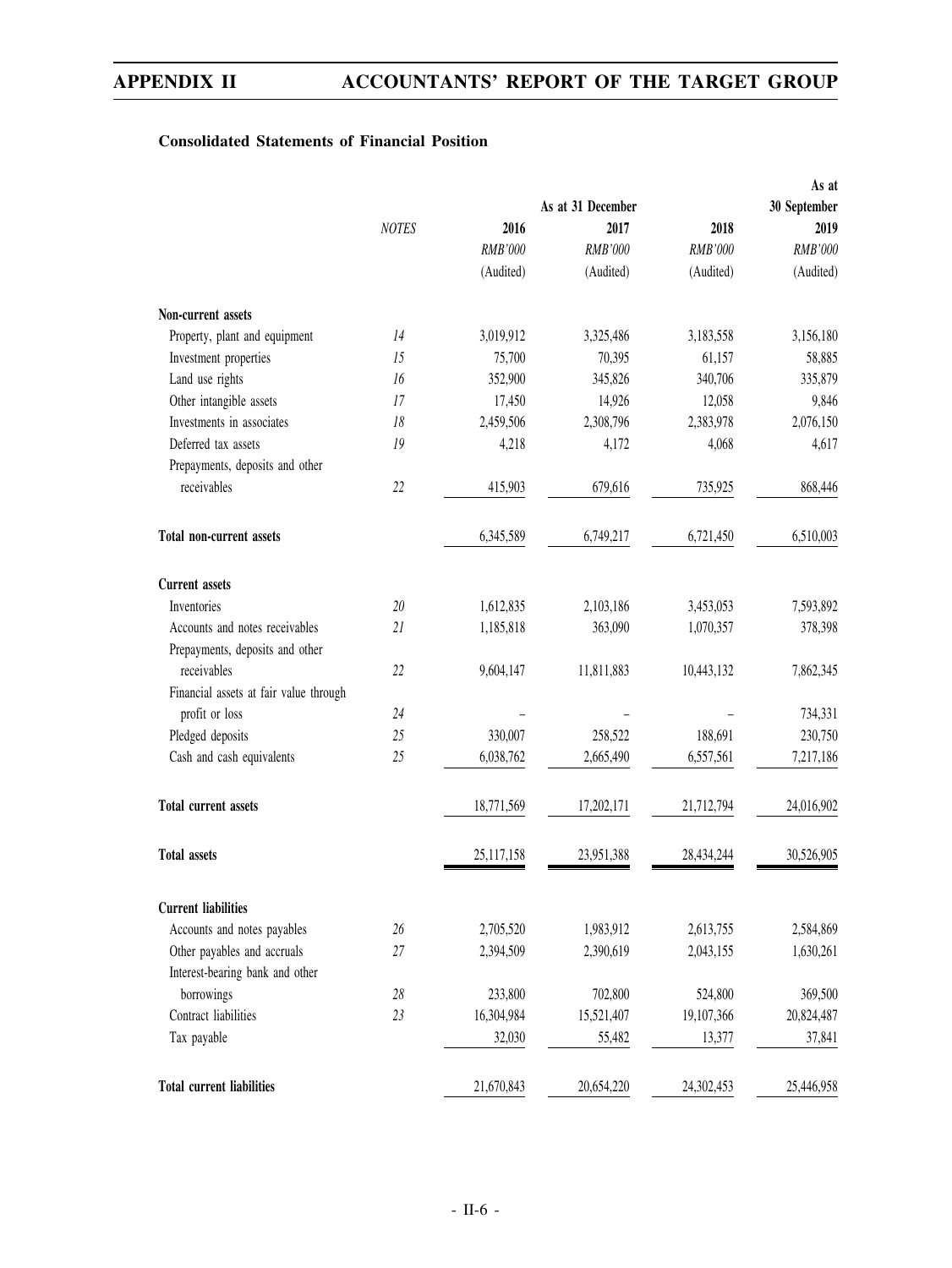|                                        |              |                |                           |                | As at                |
|----------------------------------------|--------------|----------------|---------------------------|----------------|----------------------|
|                                        | <b>NOTES</b> | 2016           | As at 31 December<br>2017 | 2018           | 30 September<br>2019 |
|                                        |              | <b>RMB'000</b> | <b>RMB'000</b>            | <b>RMB'000</b> | <b>RMB'000</b>       |
|                                        |              | (Audited)      | (Audited)                 | (Audited)      | (Audited)            |
|                                        |              |                |                           |                |                      |
| Net current liabilities                |              | (2,899,274)    | (3,452,049)               | (2,589,659)    | (1,430,056)          |
| Total assets less current liabilities  |              | 3,446,315      | 3,297,168                 | 4,131,791      | 5,079,947            |
| Non-current liabilities                |              |                |                           |                |                      |
| Interest-bearing bank and other        |              |                |                           |                |                      |
| borrowings                             | 28           | 1,028,000      | 345,000                   | 505,000        | 525,000              |
| Deferred income from government        |              |                |                           |                |                      |
| grants                                 | 29           | 62,894         | 63,511                    | 62,832         | 58,545               |
| Deferred tax liabilities               | 19           |                |                           |                | 2,265                |
| Other payables and accruals            | 27           | 878,220        | 747,880                   | 779,900        | 771,750              |
| <b>Total non-current liabilities</b>   |              | 1,969,114      | 1,156,391                 | 1,347,732      | 1,357,560            |
| <b>Total liabilities</b>               |              | 23,639,957     | 21,810,611                | 25,650,185     | 26,804,518           |
| Net assets                             |              | 1,477,201      | 2,140,777                 | 2,784,059      | 3,722,387            |
| <b>Equity</b>                          |              |                |                           |                |                      |
| Equity attributable to equity holders  |              |                |                           |                |                      |
| of the Target Company<br>Share capital | 30           | 5,610,332      | 5,610,332                 | 5,610,332      |                      |
| Reserves                               | 31           |                |                           |                | 5,610,332            |
|                                        |              | (4,677,045)    | (4,225,440)               | (3,518,532)    | (3,042,699)          |
|                                        |              | 933,287        | 1,384,892                 | 2,091,800      | 2,567,633            |
| Non-controlling interests              |              | 543,914        | 755,885                   | 692,259        | 1,154,754            |
| <b>Total equity</b>                    |              | 1,477,201      | 2,140,777                 | 2,784,059      | 3,722,387            |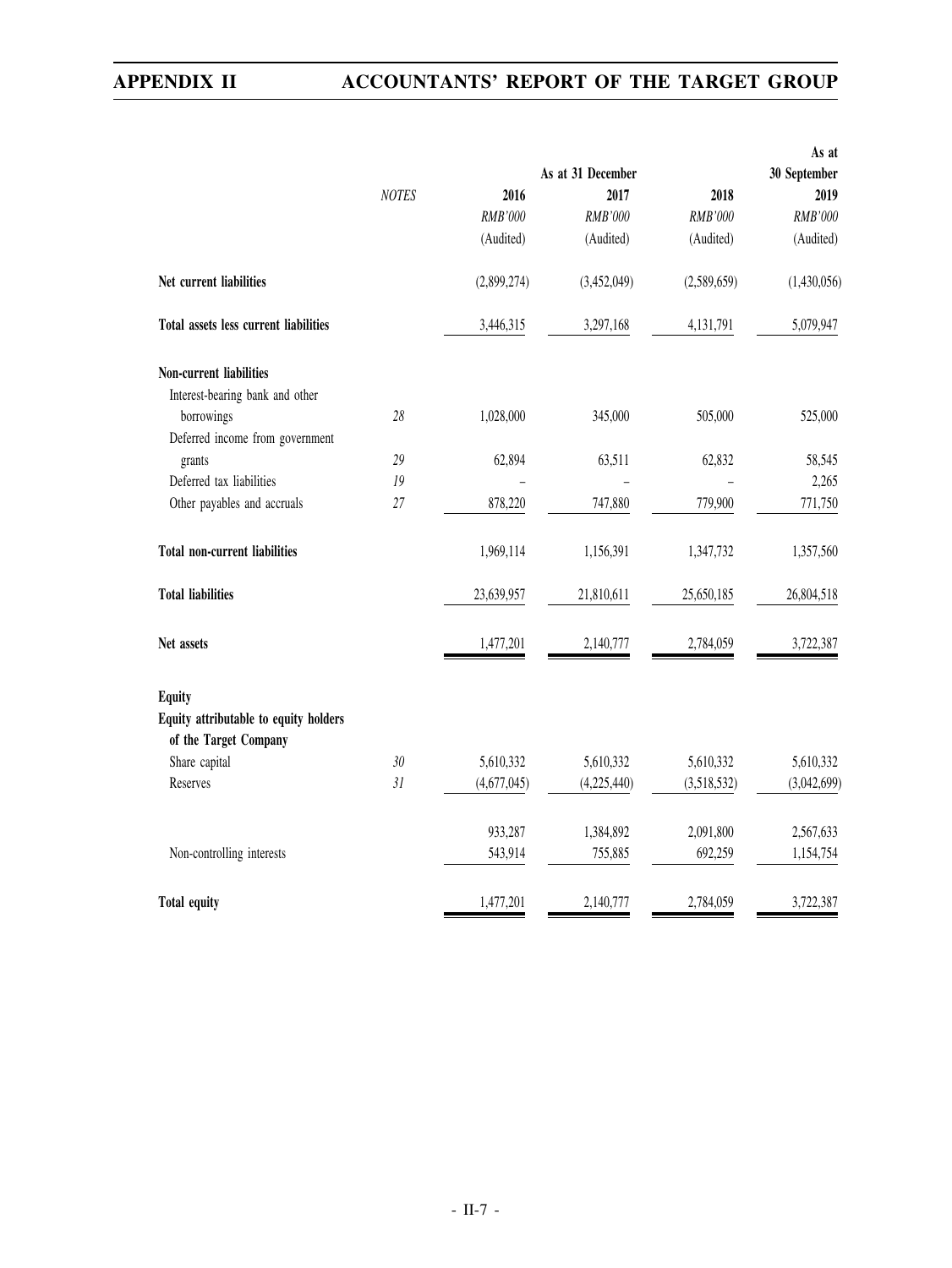## **Consolidated Statements of Changes in Equity**

|                                              | <b>Share</b> | Capital  | Fair value | <b>Other</b>             | Accumulated    |          | Non-<br>controlling |           |
|----------------------------------------------|--------------|----------|------------|--------------------------|----------------|----------|---------------------|-----------|
|                                              | capital      | reserve  | reserve    | reserves                 | losses         | Subtotal | interests           | Total     |
|                                              | RMB'000      | RMB'000  | RMB'000    | RMB'000                  | <b>RMB'000</b> | RMB'000  | RMB'000             | RMB'000   |
| As at 1 January 2016                         | 5,610,332    | 884,511  |            | 97,699                   | (5,894,111)    | 698,431  | 481,627             | 1,180,058 |
| Profit for the year                          |              |          |            |                          | 236,436        | 236,436  | 3,557               | 239,993   |
| Other comprehensive loss<br>for the year     |              |          | (1,580)    |                          |                | (1,580)  | (11)                | (1, 591)  |
| Total comprehensive income for the year      |              |          | (1,580)    | $\overline{\phantom{a}}$ | 236,436        | 234,856  | 3,546               | 238,402   |
| Capital injection in cash by non-controlling |              |          |            |                          |                |          |                     |           |
| shareholders of subsidiaries                 |              |          |            |                          |                |          | 6,125               | 6,125     |
| Contribution from non-controlling            |              |          |            |                          |                |          |                     |           |
| shareholders $(Note(a))$<br>Appropriation    |              |          |            | 24,910                   | (24,910)       |          | 52,616              | 52,616    |
| As at 31 December 2016 (Audited)             | 5,610,332    | 884,511* | $(1,580)*$ | 122,609*                 | $(5,682,585)*$ | 933,287  | 543,914             | 1,477,201 |

**Attributable to equity holders of the Target Company**

\* These reserve accounts comprise the consolidated deficit reserve of RMB4,677,045,000 in the consolidated statement of financial position for the year ended 31 December 2016.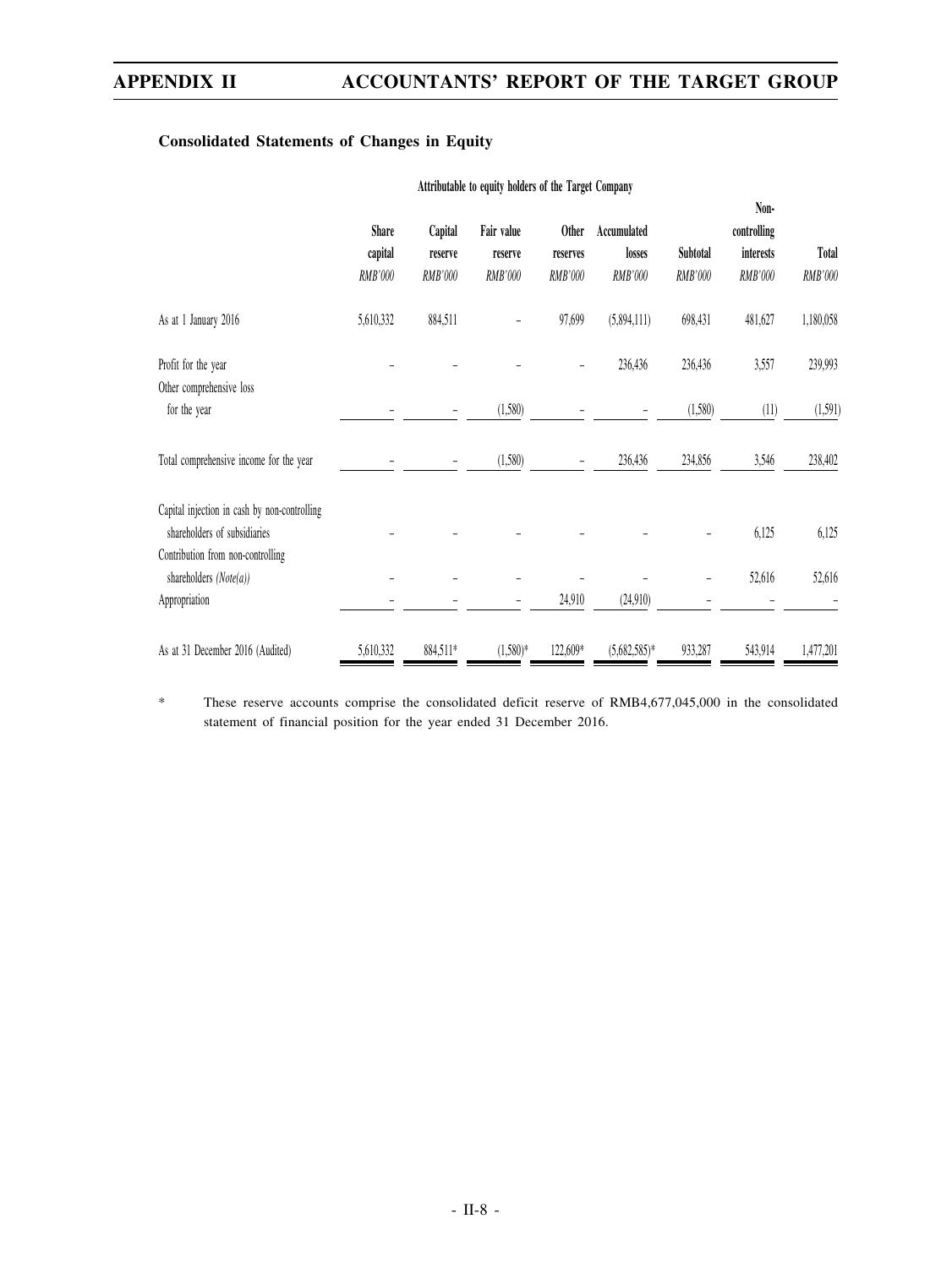|                                         | <b>Share</b> | Capital        | Fair value     | <b>Other</b>             | Accumulated     |           | Non-<br>controlling |              |
|-----------------------------------------|--------------|----------------|----------------|--------------------------|-----------------|-----------|---------------------|--------------|
|                                         | capital      | reserve        | reserve        | reserves                 | losses          | Subtotal  | interests           | <b>Total</b> |
|                                         | RMB'000      | <b>RMB'000</b> | <b>RMB'000</b> | <b>RMB'000</b>           | RMB'000         | RMB'000   | RMB'000             | RMB'000      |
| As at 31 December 2016 and              |              |                |                |                          |                 |           |                     |              |
| 1 January 2017 (Audited)                | 5,610,332    | 884,511        | (1,580)        | 122,609                  | (5,682,585)     | 933,287   | 543,914             | 1,477,201    |
| Profit for the year                     |              |                |                | $\overline{\phantom{0}}$ | 359,122         | 359,122   | 529                 | 359,651      |
| Other comprehensive income for the year |              |                | 92,483         |                          |                 | 92,483    | 753                 | 93,236       |
| Total comprehensive income for the year |              |                | 92,483         | $\overline{\phantom{0}}$ | 359,122         | 451,605   | 1,282               | 452,887      |
| Contribution from non-controlling       |              |                |                |                          |                 |           |                     |              |
| shareholders $(Note(a))$                |              |                |                |                          |                 | -         | 210,689             | 210,689      |
| Appropriation                           |              |                | -              | 27,185                   | (27, 185)       |           |                     |              |
| As at 31 December 2017 (Audited)        | 5,610,332    | 884,511*       | 90,903*        | 149,794*                 | $(5,350,648)$ * | 1,384,892 | 755,885             | 2,140,777    |

## **Attributable to equity holders of the Target Company**

\* These reserve accounts comprise the consolidated deficit reserve of RMB4,225,440,000 in the consolidated statement of financial position for the year ended 31 December 2017.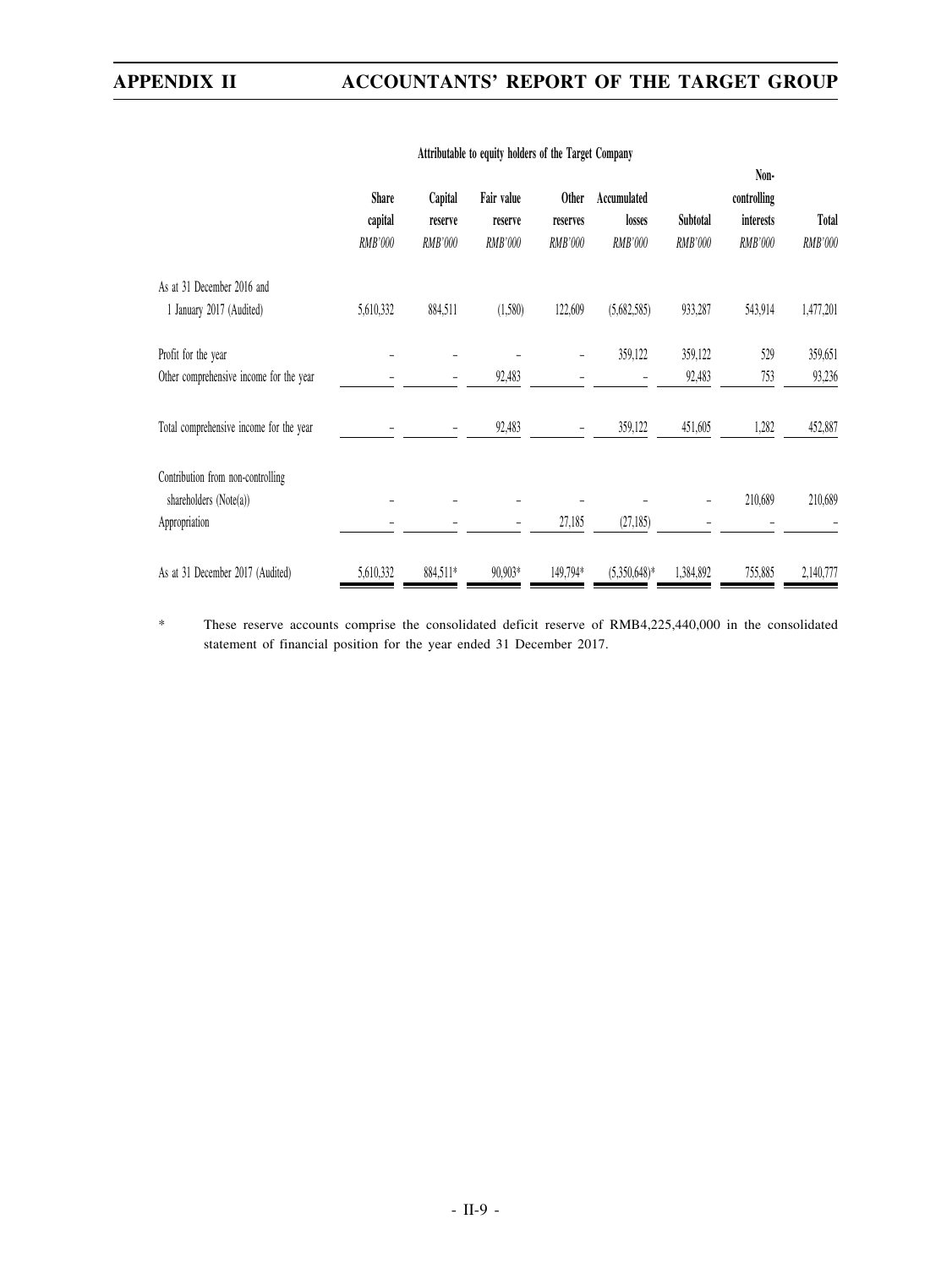|                                             |                         |                    |                       |                          |                       |           | Non-                     |                |
|---------------------------------------------|-------------------------|--------------------|-----------------------|--------------------------|-----------------------|-----------|--------------------------|----------------|
|                                             | <b>Share</b><br>capital | Capital<br>reserve | Fair value<br>reserve | <b>Other</b><br>reserves | Accumulated<br>losses | Subtotal  | controlling<br>interests | Total          |
|                                             | RMB'000                 | <b>RMB'000</b>     | <b>RMB'000</b>        | <b>RMB'000</b>           | <b>RMB'000</b>        | RMB'000   | <b>RMB'000</b>           | <b>RMB'000</b> |
|                                             |                         |                    |                       |                          |                       |           |                          |                |
| As at 31 December 2017 and                  |                         |                    |                       |                          |                       |           |                          |                |
| 1 January 2018 (Audited)                    | 5,610,332               | 884,511            | 90,903                | 149,794                  | (5,350,648)           | 1,384,892 | 755,885                  | 2,140,777      |
| Profit for the year                         |                         |                    |                       |                          | 324,452               | 324,452   | (12, 659)                | 311,793        |
| Other comprehensive (loss) income for the   |                         |                    |                       |                          |                       |           |                          |                |
| year                                        |                         |                    | (40, 857)             |                          |                       | (40, 857) | (14, 556)                | (55, 413)      |
| Total comprehensive income for the year     |                         |                    | (40, 857)             |                          | 324,452               | 283,595   | (27, 215)                | 256,380        |
| Deemed disposal of interest in subsidiaries |                         |                    |                       |                          |                       |           |                          |                |
| without changing of control***              |                         | 524,749            | (22, 819)             | (53,718)                 |                       | 448,212   | (448, 212)               |                |
| Acquisition of additional interest of       |                         |                    |                       |                          |                       |           |                          |                |
| subsidiaries without changing of control**  |                         | (24,899)           |                       |                          |                       | (24,899)  | 2,751                    | (22, 148)      |
| Contribution from non-controlling           |                         |                    |                       |                          |                       |           |                          |                |
| shareholders (Note(a))                      |                         |                    |                       |                          |                       |           | 409,050                  | 409,050        |
| Appropriation                               |                         |                    |                       | 24,119                   | (24, 119)             |           |                          |                |
| As at 31 December 2018 (Audited)            | 5,610,332               | 1,384,361*         | 27,227*               | 120,195*                 | $(5,050,315)*$        | 2,091,800 | 692,259                  | 2,784,059      |

### **Attributable to equity holders of the Target Company**

\* These reserve accounts comprise the consolidated deficit reserve of RMB3,518,532,000 in the consolidated statement of financial position for the year ended 31 December 2018.

\*\* The amount represent the acquisition of 2.11% of 哈爾濱飛機工業集團有限責任公司 equity interest at a cash consideration of RMB22,148,000. The transaction is considered as equity transaction. The difference between the consideration and carrying amount of net assets attributable to additional interest are recognised in capital reserve.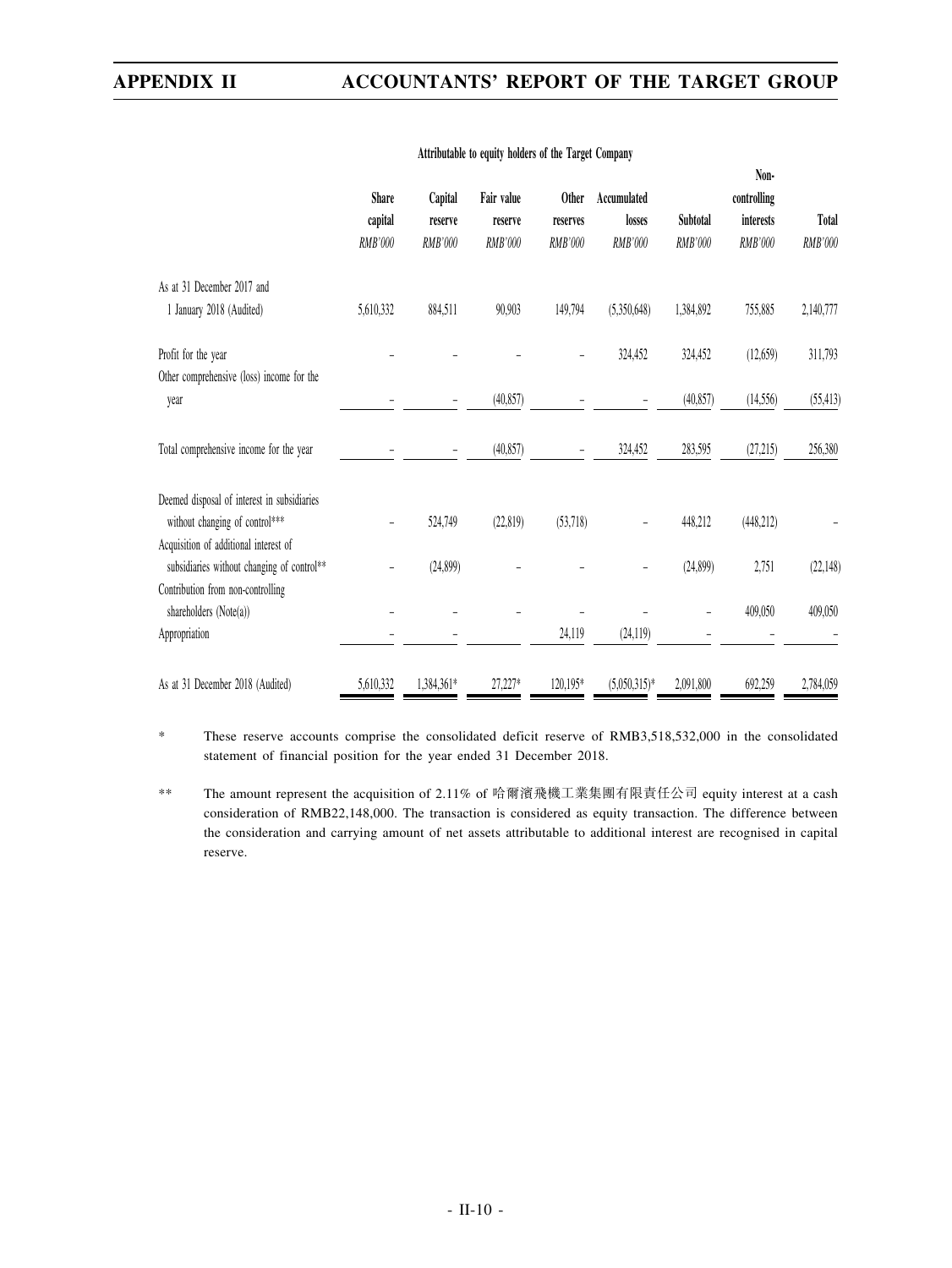|                                                                                                      | <b>Share</b><br>capital<br>RMB'000 | Capital<br>reserve<br>RMB'000 | Fair value<br>reserve<br><b>RMB'000</b> | <b>Other</b><br>reserves<br>RMB'000 | Accumulated<br>losses<br>RMB'000 | Subtotal<br>RMB'000 | Non-<br>controlling<br>interests<br>RMB'000 | Total<br>RMB'000 |
|------------------------------------------------------------------------------------------------------|------------------------------------|-------------------------------|-----------------------------------------|-------------------------------------|----------------------------------|---------------------|---------------------------------------------|------------------|
| As at 31 December 2017 and                                                                           |                                    |                               |                                         |                                     |                                  |                     |                                             |                  |
| 1 January 2018 (Audited)                                                                             | 5,610,332                          | 884,511                       | 90,903                                  | 149,794                             | (5,350,648)                      | 1,384,892           | 755,885                                     | 2,140,777        |
| Profit for the period                                                                                |                                    |                               |                                         |                                     | 253,773                          | 253,773             | (1,266)                                     | 252,507          |
| Other comprehensive loss for the period                                                              |                                    |                               | (19,957)                                |                                     |                                  | (19,957)            | (163)                                       | (20, 120)        |
| Total comprehensive (loss) income for the<br>period                                                  |                                    |                               | (19,957)                                |                                     | 253,773                          | 233,816             | (1,429)                                     | 232,387          |
| Deemed disposal of interest in subsidiaries<br>without changing of control***                        | $\overline{\phantom{a}}$           | 524,749                       | (22,819)                                | (53,718)                            | -                                | 448,212             | (448, 212)                                  |                  |
| Acquisition of additional interest of<br>subsidiaries without changing of control**<br>Appropriation |                                    | (24,899)                      | $\overline{\phantom{0}}$                | 20,921                              | (20, 921)                        | (24,899)            | 2,751                                       | (22, 148)        |
| As at 30 September 2018 (Unaudited)                                                                  | 5,610,332                          | 1,384,361*                    | 48,127*                                 | 116,997*                            | $(5,117,796)*$                   | 2,042,021           | 308,995                                     | 2,351,016        |

#### **Attributable to equity holders of the Target Company**

\* These reserve accounts comprise the consolidated deficit reserve of RMB3,568,311,000 in the consolidated statement of financial position for the nine months ended 30 September 2018.

\*\* The amount represent the acquisition of 2.11% equity interest of 哈爾濱飛機工業集團有限責任公司 equity interest at a cash consideration of RMB22,148,000. The transaction is considered as equity transaction. The difference between the consideration and carrying amount of non-controlling interest net assets attribute to the addition interest are recognised in capital reserve.

\*\*\* The subsidiaries which have net liabilities, issued registered shares to non-controlling interest. The transaction constituted a deemed disposal by the Target company of its approximately 47.96% equity interest of 昌河飛機 工業(集團)有限公司without losing control. The differences between the contribution and the net liabilities attribute to the company disposal are recognised in capital reserve.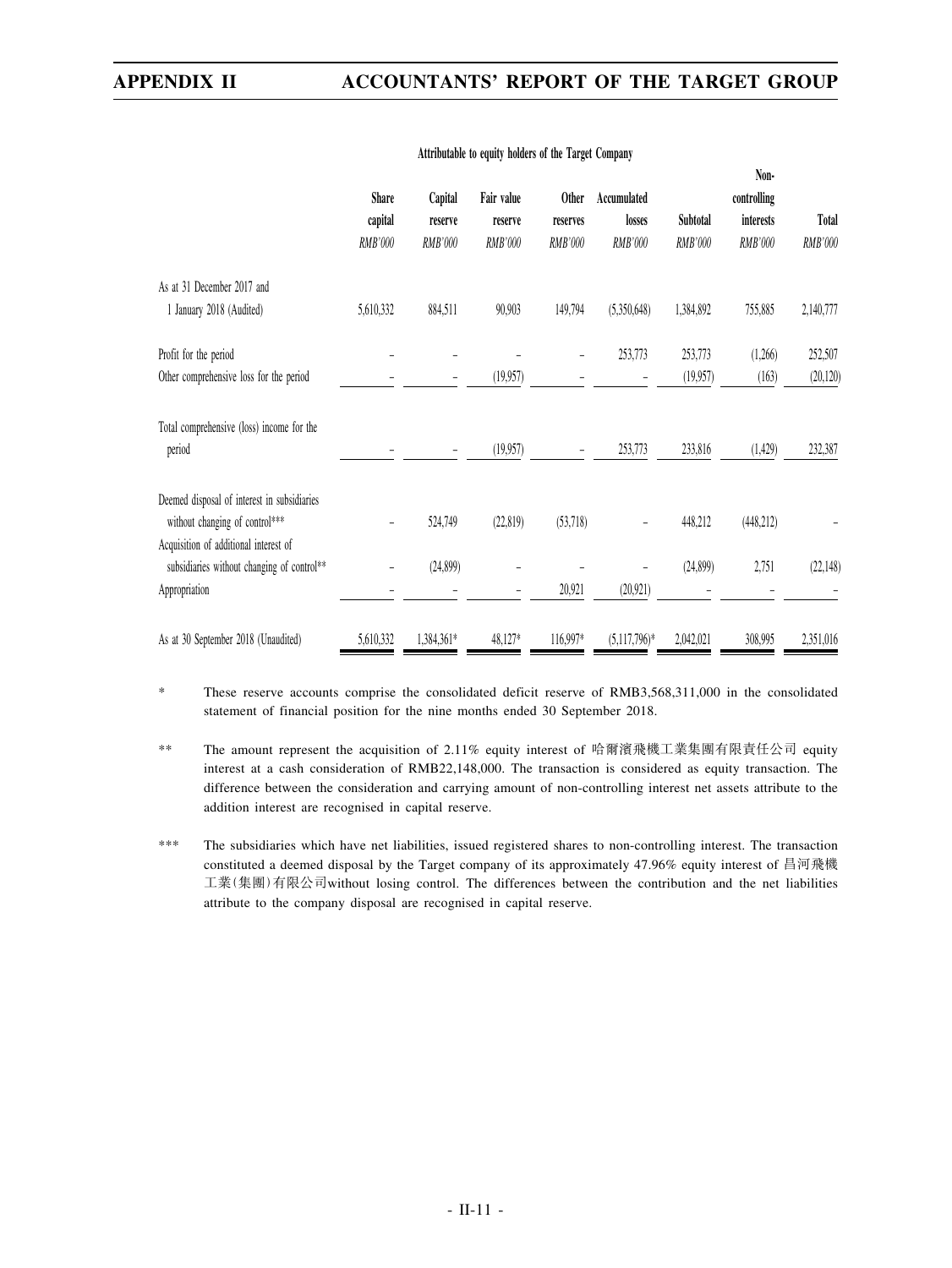|                                                                                     | <b>Share</b>       | Capital            | Fair value                | <b>Other</b>        | Accumulated       |                     | Non-<br>controlling  |                  |
|-------------------------------------------------------------------------------------|--------------------|--------------------|---------------------------|---------------------|-------------------|---------------------|----------------------|------------------|
|                                                                                     | capital<br>RMB'000 | reserve<br>RMB'000 | reserve<br><b>RMB'000</b> | reserves<br>RMB'000 | losses<br>RMB'000 | Subtotal<br>RMB'000 | interests<br>RMB'000 | Total<br>RMB'000 |
| As at 31 December 2018 and<br>1 January 2019 (Audited)                              | 5,610,332          | 1,384,361          | 27,227                    | 120,195             | (5,050,315)       | 2,091,800           | 692,259              | 2,784,059        |
| Profit for the period<br>Other comprehensive (loss) income for the                  |                    |                    |                           |                     | 475,901           | 475,901             | 125,661              | 601,562          |
| period                                                                              |                    |                    | (484)                     |                     |                   | (484)               | (72)                 | (556)            |
| Total comprehensive income for the period                                           |                    |                    | (484)                     |                     | 475,901           | 475,417             | 125,589              | 601,006          |
| Acquisition of additional interest of<br>subsidiaries without changing of control** |                    | 416                |                           |                     |                   | 416                 | (5,539)              | (5, 123)         |
| Contribution from non-controlling<br>shareholders (Note(a))                         |                    |                    |                           |                     |                   |                     | 342,445              | 342,445          |
| Appropriation                                                                       |                    |                    | ۳                         | 16,702              | (16,702)          |                     |                      |                  |
| As at 30 September 2019 (Audited)                                                   | 5,610,332          | 1,384,777*         | 26,743*                   | 136,897*            | $(4,591,116)*$    | 2,567,633           | 1,154,754            | 3,722,387        |

\* These reserve accounts comprise the consolidated deficit reserve of RMB3,042,699,000 in the consolidated statement of financial position for the nine months ended 30 September 2019.

\*\* The amount represent the acquisition of 40% equity interest of 哈爾濱哈飛航空維修工程有限公司at a cash consideration of RMB5,123,000. The transaction is considered as equity transaction. The difference between the consideration and carrying amount of net assets attributable to additional interest are recognised in capital reserve.

*Note (a)*:

Contribution from non-controlling shareholders mainly represented the state-owned interests in infrastructure projects upon completion.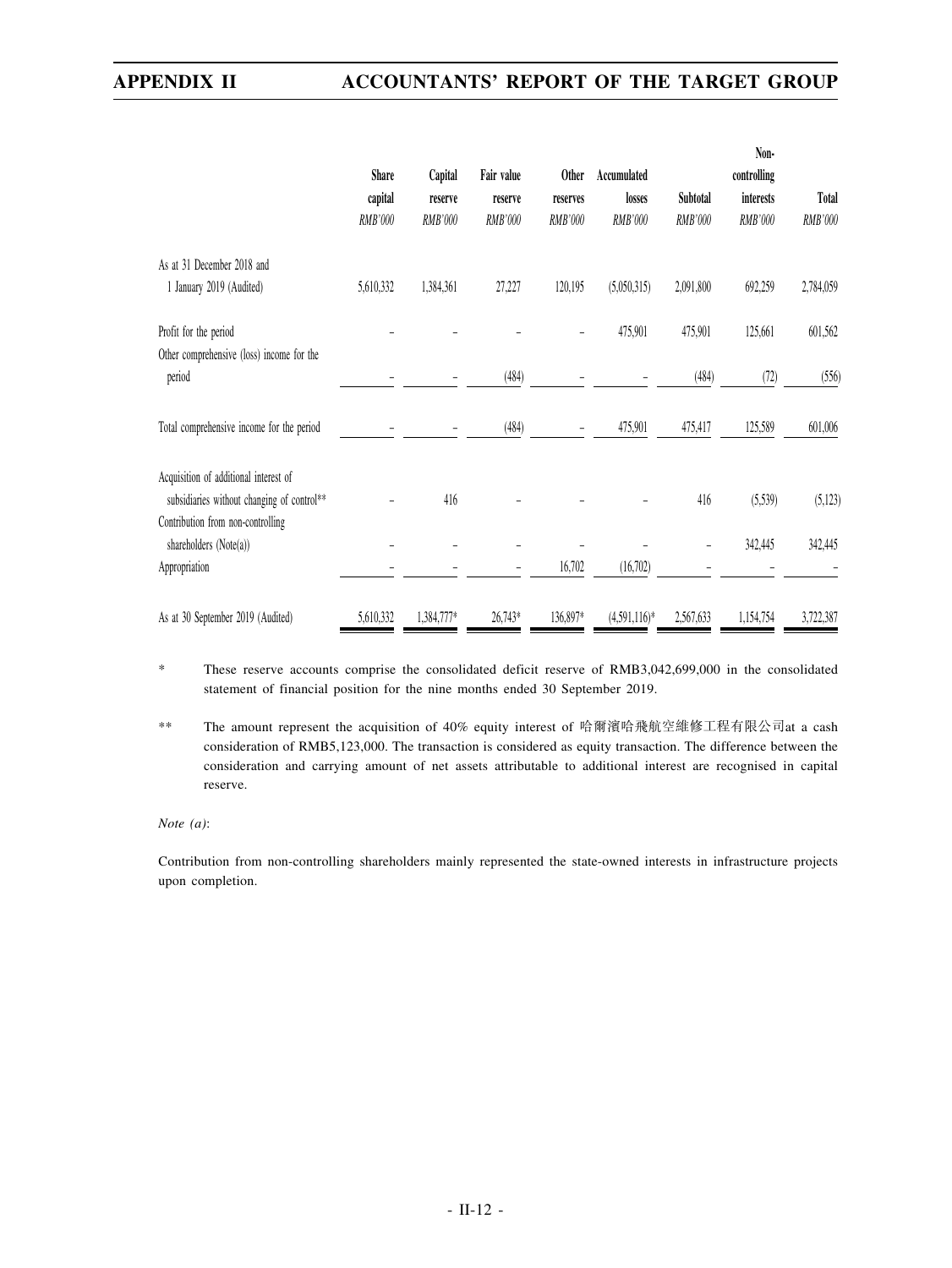## **Consolidated Statements of Cash Flows**

| 2016<br>2017<br>2018<br>2018<br>2019<br>RMB'000<br>RMB'000<br>RMB'000<br>RMB'000<br>RMB'000<br>(Audited)<br>(Unaudited)<br>(Audited)<br>(Audited)<br>(Audited)<br>CASH FLOWS FROM OPERATING ACTIVITIES<br>Profit before tax<br>282,572<br>310,624<br>693,645<br>426,685<br>384,818<br>Adjustments for:<br>Interest expense<br>36,417<br>53,869<br>57,152<br>38,444<br>41,498<br>Share of profits of associates<br>(93,165)<br>(96, 287)<br>(103, 814)<br>(61, 712)<br>(78, 403)<br>Interest income<br>(70, 733)<br>(74,076)<br>(109,060)<br>(47, 465)<br>(147, 794)<br>Loss (gain) on disposal of property, plant and equipment<br>930<br>2,138<br>(2,050)<br>363<br>393<br>Gain on disposal of investments in associates<br>(257, 775)<br>(362, 353)<br>(510)<br>Gain on disposal of financial assets at fair value through profit<br>or loss<br>(86)<br>(570)<br>Fair value gain on financial assets at fair value through profit<br>or loss<br>(15,111)<br>Depreciation on investment properties<br>3,370<br>3,310<br>3,494<br>3,013<br>2,289<br>Depreciation on property, plant and equipment<br>285,895<br>362,962<br>307,221<br>410,698<br>294,679<br>Amortisation of other intangible assets<br>2,907<br>2,924<br>2,868<br>2,264<br>2,212<br>Amortisation of land use rights<br>14,636<br>9,844<br>9,908<br>7,202<br>8,094<br>Impairment (reversal) of accounts receivables and prepayments,<br>deposits and other receivables<br>55,257<br>(1,777)<br>2,071<br>(51,349)<br>(46,304)<br>Release of deferred income arising from government grant<br>(40,625)<br>(28, 224)<br>(25, 478)<br>(1,391)<br>(41, 194)<br>Reversal of provision<br>(120, 904)<br>(120, 904)<br>(21, 233)<br>Operating cash flows before movements in working capital<br>477,461<br>403,593<br>381,867<br>387,711<br>455,687<br>Increase in inventories<br>(4,140,839)<br>(68, 942)<br>(490, 351)<br>(1,349,867)<br>(609, 412)<br>(Increase)/decrease in accounts and notes receivables<br>824,110<br>689,888<br>(938,370)<br>(706, 913)<br>(77, 257)<br>Decrease/(increase) in prepayments, deposits and other receivables<br>3,575,076<br>(2,501,926)<br>1,483,975<br>1,409,094<br>2,409,888<br>Increase/(decrease) in accounts and notes payables<br>629,843<br>(28, 885)<br>1,404,058<br>(721,608)<br>(47,629)<br>(Decrease)/increase in contract liabilities<br>(2,545,206)<br>(783, 577)<br>3,585,959<br>3,125,746<br>1,717,121<br>(Decrease)/increase in other payables and accruals<br>(1,988,209)<br>(44, 882)<br>(250, 783)<br>180,383<br>(71,256)<br>(Increase)/decrease in pledged deposits<br>(78, 813)<br>71,485<br>69,831<br>(131, 219)<br>(42,059)<br>Decrease in financial assets at fair value through profit and loss<br>86<br>570<br>Cash (used in)/generated from operations<br>922,139<br>(162, 945)<br>(3,243,156)<br>3,917,818<br>4,231,573<br>Interest received<br>70,733<br>74,076<br>147,794<br>109,060<br>47,465<br>(33,310)<br>Interest paid<br>(53, 857)<br>(57,022)<br>(44, 617)<br>(24, 924)<br>Income tax paid<br>(64, 389)<br>(43,536)<br>(115,026)<br>(66, 034)<br>(65,903)<br>NET CASH FLOWS (USED IN) FROM OPERATING<br>979,106<br><b>ACTIVITIES</b><br>3,854,830<br>(189, 911)<br>(3,266,473)<br>4,168,387 | Year ended 31 December |  |  | Nine months ended 30 September |  |  |
|--------------------------------------------------------------------------------------------------------------------------------------------------------------------------------------------------------------------------------------------------------------------------------------------------------------------------------------------------------------------------------------------------------------------------------------------------------------------------------------------------------------------------------------------------------------------------------------------------------------------------------------------------------------------------------------------------------------------------------------------------------------------------------------------------------------------------------------------------------------------------------------------------------------------------------------------------------------------------------------------------------------------------------------------------------------------------------------------------------------------------------------------------------------------------------------------------------------------------------------------------------------------------------------------------------------------------------------------------------------------------------------------------------------------------------------------------------------------------------------------------------------------------------------------------------------------------------------------------------------------------------------------------------------------------------------------------------------------------------------------------------------------------------------------------------------------------------------------------------------------------------------------------------------------------------------------------------------------------------------------------------------------------------------------------------------------------------------------------------------------------------------------------------------------------------------------------------------------------------------------------------------------------------------------------------------------------------------------------------------------------------------------------------------------------------------------------------------------------------------------------------------------------------------------------------------------------------------------------------------------------------------------------------------------------------------------------------------------------------------------------------------------------------------------------------------------------------------------------------------------------------------------------------------------------------------------------------------------------------------------------------------------------------------------------------------------------------------------------------------------------------------------------------------------------------------------------------------------------------|------------------------|--|--|--------------------------------|--|--|
|                                                                                                                                                                                                                                                                                                                                                                                                                                                                                                                                                                                                                                                                                                                                                                                                                                                                                                                                                                                                                                                                                                                                                                                                                                                                                                                                                                                                                                                                                                                                                                                                                                                                                                                                                                                                                                                                                                                                                                                                                                                                                                                                                                                                                                                                                                                                                                                                                                                                                                                                                                                                                                                                                                                                                                                                                                                                                                                                                                                                                                                                                                                                                                                                                                |                        |  |  |                                |  |  |
|                                                                                                                                                                                                                                                                                                                                                                                                                                                                                                                                                                                                                                                                                                                                                                                                                                                                                                                                                                                                                                                                                                                                                                                                                                                                                                                                                                                                                                                                                                                                                                                                                                                                                                                                                                                                                                                                                                                                                                                                                                                                                                                                                                                                                                                                                                                                                                                                                                                                                                                                                                                                                                                                                                                                                                                                                                                                                                                                                                                                                                                                                                                                                                                                                                |                        |  |  |                                |  |  |
|                                                                                                                                                                                                                                                                                                                                                                                                                                                                                                                                                                                                                                                                                                                                                                                                                                                                                                                                                                                                                                                                                                                                                                                                                                                                                                                                                                                                                                                                                                                                                                                                                                                                                                                                                                                                                                                                                                                                                                                                                                                                                                                                                                                                                                                                                                                                                                                                                                                                                                                                                                                                                                                                                                                                                                                                                                                                                                                                                                                                                                                                                                                                                                                                                                |                        |  |  |                                |  |  |
|                                                                                                                                                                                                                                                                                                                                                                                                                                                                                                                                                                                                                                                                                                                                                                                                                                                                                                                                                                                                                                                                                                                                                                                                                                                                                                                                                                                                                                                                                                                                                                                                                                                                                                                                                                                                                                                                                                                                                                                                                                                                                                                                                                                                                                                                                                                                                                                                                                                                                                                                                                                                                                                                                                                                                                                                                                                                                                                                                                                                                                                                                                                                                                                                                                |                        |  |  |                                |  |  |
|                                                                                                                                                                                                                                                                                                                                                                                                                                                                                                                                                                                                                                                                                                                                                                                                                                                                                                                                                                                                                                                                                                                                                                                                                                                                                                                                                                                                                                                                                                                                                                                                                                                                                                                                                                                                                                                                                                                                                                                                                                                                                                                                                                                                                                                                                                                                                                                                                                                                                                                                                                                                                                                                                                                                                                                                                                                                                                                                                                                                                                                                                                                                                                                                                                |                        |  |  |                                |  |  |
|                                                                                                                                                                                                                                                                                                                                                                                                                                                                                                                                                                                                                                                                                                                                                                                                                                                                                                                                                                                                                                                                                                                                                                                                                                                                                                                                                                                                                                                                                                                                                                                                                                                                                                                                                                                                                                                                                                                                                                                                                                                                                                                                                                                                                                                                                                                                                                                                                                                                                                                                                                                                                                                                                                                                                                                                                                                                                                                                                                                                                                                                                                                                                                                                                                |                        |  |  |                                |  |  |
|                                                                                                                                                                                                                                                                                                                                                                                                                                                                                                                                                                                                                                                                                                                                                                                                                                                                                                                                                                                                                                                                                                                                                                                                                                                                                                                                                                                                                                                                                                                                                                                                                                                                                                                                                                                                                                                                                                                                                                                                                                                                                                                                                                                                                                                                                                                                                                                                                                                                                                                                                                                                                                                                                                                                                                                                                                                                                                                                                                                                                                                                                                                                                                                                                                |                        |  |  |                                |  |  |
|                                                                                                                                                                                                                                                                                                                                                                                                                                                                                                                                                                                                                                                                                                                                                                                                                                                                                                                                                                                                                                                                                                                                                                                                                                                                                                                                                                                                                                                                                                                                                                                                                                                                                                                                                                                                                                                                                                                                                                                                                                                                                                                                                                                                                                                                                                                                                                                                                                                                                                                                                                                                                                                                                                                                                                                                                                                                                                                                                                                                                                                                                                                                                                                                                                |                        |  |  |                                |  |  |
|                                                                                                                                                                                                                                                                                                                                                                                                                                                                                                                                                                                                                                                                                                                                                                                                                                                                                                                                                                                                                                                                                                                                                                                                                                                                                                                                                                                                                                                                                                                                                                                                                                                                                                                                                                                                                                                                                                                                                                                                                                                                                                                                                                                                                                                                                                                                                                                                                                                                                                                                                                                                                                                                                                                                                                                                                                                                                                                                                                                                                                                                                                                                                                                                                                |                        |  |  |                                |  |  |
|                                                                                                                                                                                                                                                                                                                                                                                                                                                                                                                                                                                                                                                                                                                                                                                                                                                                                                                                                                                                                                                                                                                                                                                                                                                                                                                                                                                                                                                                                                                                                                                                                                                                                                                                                                                                                                                                                                                                                                                                                                                                                                                                                                                                                                                                                                                                                                                                                                                                                                                                                                                                                                                                                                                                                                                                                                                                                                                                                                                                                                                                                                                                                                                                                                |                        |  |  |                                |  |  |
|                                                                                                                                                                                                                                                                                                                                                                                                                                                                                                                                                                                                                                                                                                                                                                                                                                                                                                                                                                                                                                                                                                                                                                                                                                                                                                                                                                                                                                                                                                                                                                                                                                                                                                                                                                                                                                                                                                                                                                                                                                                                                                                                                                                                                                                                                                                                                                                                                                                                                                                                                                                                                                                                                                                                                                                                                                                                                                                                                                                                                                                                                                                                                                                                                                |                        |  |  |                                |  |  |
|                                                                                                                                                                                                                                                                                                                                                                                                                                                                                                                                                                                                                                                                                                                                                                                                                                                                                                                                                                                                                                                                                                                                                                                                                                                                                                                                                                                                                                                                                                                                                                                                                                                                                                                                                                                                                                                                                                                                                                                                                                                                                                                                                                                                                                                                                                                                                                                                                                                                                                                                                                                                                                                                                                                                                                                                                                                                                                                                                                                                                                                                                                                                                                                                                                |                        |  |  |                                |  |  |
|                                                                                                                                                                                                                                                                                                                                                                                                                                                                                                                                                                                                                                                                                                                                                                                                                                                                                                                                                                                                                                                                                                                                                                                                                                                                                                                                                                                                                                                                                                                                                                                                                                                                                                                                                                                                                                                                                                                                                                                                                                                                                                                                                                                                                                                                                                                                                                                                                                                                                                                                                                                                                                                                                                                                                                                                                                                                                                                                                                                                                                                                                                                                                                                                                                |                        |  |  |                                |  |  |
|                                                                                                                                                                                                                                                                                                                                                                                                                                                                                                                                                                                                                                                                                                                                                                                                                                                                                                                                                                                                                                                                                                                                                                                                                                                                                                                                                                                                                                                                                                                                                                                                                                                                                                                                                                                                                                                                                                                                                                                                                                                                                                                                                                                                                                                                                                                                                                                                                                                                                                                                                                                                                                                                                                                                                                                                                                                                                                                                                                                                                                                                                                                                                                                                                                |                        |  |  |                                |  |  |
|                                                                                                                                                                                                                                                                                                                                                                                                                                                                                                                                                                                                                                                                                                                                                                                                                                                                                                                                                                                                                                                                                                                                                                                                                                                                                                                                                                                                                                                                                                                                                                                                                                                                                                                                                                                                                                                                                                                                                                                                                                                                                                                                                                                                                                                                                                                                                                                                                                                                                                                                                                                                                                                                                                                                                                                                                                                                                                                                                                                                                                                                                                                                                                                                                                |                        |  |  |                                |  |  |
|                                                                                                                                                                                                                                                                                                                                                                                                                                                                                                                                                                                                                                                                                                                                                                                                                                                                                                                                                                                                                                                                                                                                                                                                                                                                                                                                                                                                                                                                                                                                                                                                                                                                                                                                                                                                                                                                                                                                                                                                                                                                                                                                                                                                                                                                                                                                                                                                                                                                                                                                                                                                                                                                                                                                                                                                                                                                                                                                                                                                                                                                                                                                                                                                                                |                        |  |  |                                |  |  |
|                                                                                                                                                                                                                                                                                                                                                                                                                                                                                                                                                                                                                                                                                                                                                                                                                                                                                                                                                                                                                                                                                                                                                                                                                                                                                                                                                                                                                                                                                                                                                                                                                                                                                                                                                                                                                                                                                                                                                                                                                                                                                                                                                                                                                                                                                                                                                                                                                                                                                                                                                                                                                                                                                                                                                                                                                                                                                                                                                                                                                                                                                                                                                                                                                                |                        |  |  |                                |  |  |
|                                                                                                                                                                                                                                                                                                                                                                                                                                                                                                                                                                                                                                                                                                                                                                                                                                                                                                                                                                                                                                                                                                                                                                                                                                                                                                                                                                                                                                                                                                                                                                                                                                                                                                                                                                                                                                                                                                                                                                                                                                                                                                                                                                                                                                                                                                                                                                                                                                                                                                                                                                                                                                                                                                                                                                                                                                                                                                                                                                                                                                                                                                                                                                                                                                |                        |  |  |                                |  |  |
|                                                                                                                                                                                                                                                                                                                                                                                                                                                                                                                                                                                                                                                                                                                                                                                                                                                                                                                                                                                                                                                                                                                                                                                                                                                                                                                                                                                                                                                                                                                                                                                                                                                                                                                                                                                                                                                                                                                                                                                                                                                                                                                                                                                                                                                                                                                                                                                                                                                                                                                                                                                                                                                                                                                                                                                                                                                                                                                                                                                                                                                                                                                                                                                                                                |                        |  |  |                                |  |  |
|                                                                                                                                                                                                                                                                                                                                                                                                                                                                                                                                                                                                                                                                                                                                                                                                                                                                                                                                                                                                                                                                                                                                                                                                                                                                                                                                                                                                                                                                                                                                                                                                                                                                                                                                                                                                                                                                                                                                                                                                                                                                                                                                                                                                                                                                                                                                                                                                                                                                                                                                                                                                                                                                                                                                                                                                                                                                                                                                                                                                                                                                                                                                                                                                                                |                        |  |  |                                |  |  |
|                                                                                                                                                                                                                                                                                                                                                                                                                                                                                                                                                                                                                                                                                                                                                                                                                                                                                                                                                                                                                                                                                                                                                                                                                                                                                                                                                                                                                                                                                                                                                                                                                                                                                                                                                                                                                                                                                                                                                                                                                                                                                                                                                                                                                                                                                                                                                                                                                                                                                                                                                                                                                                                                                                                                                                                                                                                                                                                                                                                                                                                                                                                                                                                                                                |                        |  |  |                                |  |  |
|                                                                                                                                                                                                                                                                                                                                                                                                                                                                                                                                                                                                                                                                                                                                                                                                                                                                                                                                                                                                                                                                                                                                                                                                                                                                                                                                                                                                                                                                                                                                                                                                                                                                                                                                                                                                                                                                                                                                                                                                                                                                                                                                                                                                                                                                                                                                                                                                                                                                                                                                                                                                                                                                                                                                                                                                                                                                                                                                                                                                                                                                                                                                                                                                                                |                        |  |  |                                |  |  |
|                                                                                                                                                                                                                                                                                                                                                                                                                                                                                                                                                                                                                                                                                                                                                                                                                                                                                                                                                                                                                                                                                                                                                                                                                                                                                                                                                                                                                                                                                                                                                                                                                                                                                                                                                                                                                                                                                                                                                                                                                                                                                                                                                                                                                                                                                                                                                                                                                                                                                                                                                                                                                                                                                                                                                                                                                                                                                                                                                                                                                                                                                                                                                                                                                                |                        |  |  |                                |  |  |
|                                                                                                                                                                                                                                                                                                                                                                                                                                                                                                                                                                                                                                                                                                                                                                                                                                                                                                                                                                                                                                                                                                                                                                                                                                                                                                                                                                                                                                                                                                                                                                                                                                                                                                                                                                                                                                                                                                                                                                                                                                                                                                                                                                                                                                                                                                                                                                                                                                                                                                                                                                                                                                                                                                                                                                                                                                                                                                                                                                                                                                                                                                                                                                                                                                |                        |  |  |                                |  |  |
|                                                                                                                                                                                                                                                                                                                                                                                                                                                                                                                                                                                                                                                                                                                                                                                                                                                                                                                                                                                                                                                                                                                                                                                                                                                                                                                                                                                                                                                                                                                                                                                                                                                                                                                                                                                                                                                                                                                                                                                                                                                                                                                                                                                                                                                                                                                                                                                                                                                                                                                                                                                                                                                                                                                                                                                                                                                                                                                                                                                                                                                                                                                                                                                                                                |                        |  |  |                                |  |  |
|                                                                                                                                                                                                                                                                                                                                                                                                                                                                                                                                                                                                                                                                                                                                                                                                                                                                                                                                                                                                                                                                                                                                                                                                                                                                                                                                                                                                                                                                                                                                                                                                                                                                                                                                                                                                                                                                                                                                                                                                                                                                                                                                                                                                                                                                                                                                                                                                                                                                                                                                                                                                                                                                                                                                                                                                                                                                                                                                                                                                                                                                                                                                                                                                                                |                        |  |  |                                |  |  |
|                                                                                                                                                                                                                                                                                                                                                                                                                                                                                                                                                                                                                                                                                                                                                                                                                                                                                                                                                                                                                                                                                                                                                                                                                                                                                                                                                                                                                                                                                                                                                                                                                                                                                                                                                                                                                                                                                                                                                                                                                                                                                                                                                                                                                                                                                                                                                                                                                                                                                                                                                                                                                                                                                                                                                                                                                                                                                                                                                                                                                                                                                                                                                                                                                                |                        |  |  |                                |  |  |
|                                                                                                                                                                                                                                                                                                                                                                                                                                                                                                                                                                                                                                                                                                                                                                                                                                                                                                                                                                                                                                                                                                                                                                                                                                                                                                                                                                                                                                                                                                                                                                                                                                                                                                                                                                                                                                                                                                                                                                                                                                                                                                                                                                                                                                                                                                                                                                                                                                                                                                                                                                                                                                                                                                                                                                                                                                                                                                                                                                                                                                                                                                                                                                                                                                |                        |  |  |                                |  |  |
|                                                                                                                                                                                                                                                                                                                                                                                                                                                                                                                                                                                                                                                                                                                                                                                                                                                                                                                                                                                                                                                                                                                                                                                                                                                                                                                                                                                                                                                                                                                                                                                                                                                                                                                                                                                                                                                                                                                                                                                                                                                                                                                                                                                                                                                                                                                                                                                                                                                                                                                                                                                                                                                                                                                                                                                                                                                                                                                                                                                                                                                                                                                                                                                                                                |                        |  |  |                                |  |  |
|                                                                                                                                                                                                                                                                                                                                                                                                                                                                                                                                                                                                                                                                                                                                                                                                                                                                                                                                                                                                                                                                                                                                                                                                                                                                                                                                                                                                                                                                                                                                                                                                                                                                                                                                                                                                                                                                                                                                                                                                                                                                                                                                                                                                                                                                                                                                                                                                                                                                                                                                                                                                                                                                                                                                                                                                                                                                                                                                                                                                                                                                                                                                                                                                                                |                        |  |  |                                |  |  |
|                                                                                                                                                                                                                                                                                                                                                                                                                                                                                                                                                                                                                                                                                                                                                                                                                                                                                                                                                                                                                                                                                                                                                                                                                                                                                                                                                                                                                                                                                                                                                                                                                                                                                                                                                                                                                                                                                                                                                                                                                                                                                                                                                                                                                                                                                                                                                                                                                                                                                                                                                                                                                                                                                                                                                                                                                                                                                                                                                                                                                                                                                                                                                                                                                                |                        |  |  |                                |  |  |
|                                                                                                                                                                                                                                                                                                                                                                                                                                                                                                                                                                                                                                                                                                                                                                                                                                                                                                                                                                                                                                                                                                                                                                                                                                                                                                                                                                                                                                                                                                                                                                                                                                                                                                                                                                                                                                                                                                                                                                                                                                                                                                                                                                                                                                                                                                                                                                                                                                                                                                                                                                                                                                                                                                                                                                                                                                                                                                                                                                                                                                                                                                                                                                                                                                |                        |  |  |                                |  |  |
|                                                                                                                                                                                                                                                                                                                                                                                                                                                                                                                                                                                                                                                                                                                                                                                                                                                                                                                                                                                                                                                                                                                                                                                                                                                                                                                                                                                                                                                                                                                                                                                                                                                                                                                                                                                                                                                                                                                                                                                                                                                                                                                                                                                                                                                                                                                                                                                                                                                                                                                                                                                                                                                                                                                                                                                                                                                                                                                                                                                                                                                                                                                                                                                                                                |                        |  |  |                                |  |  |
|                                                                                                                                                                                                                                                                                                                                                                                                                                                                                                                                                                                                                                                                                                                                                                                                                                                                                                                                                                                                                                                                                                                                                                                                                                                                                                                                                                                                                                                                                                                                                                                                                                                                                                                                                                                                                                                                                                                                                                                                                                                                                                                                                                                                                                                                                                                                                                                                                                                                                                                                                                                                                                                                                                                                                                                                                                                                                                                                                                                                                                                                                                                                                                                                                                |                        |  |  |                                |  |  |
|                                                                                                                                                                                                                                                                                                                                                                                                                                                                                                                                                                                                                                                                                                                                                                                                                                                                                                                                                                                                                                                                                                                                                                                                                                                                                                                                                                                                                                                                                                                                                                                                                                                                                                                                                                                                                                                                                                                                                                                                                                                                                                                                                                                                                                                                                                                                                                                                                                                                                                                                                                                                                                                                                                                                                                                                                                                                                                                                                                                                                                                                                                                                                                                                                                |                        |  |  |                                |  |  |
|                                                                                                                                                                                                                                                                                                                                                                                                                                                                                                                                                                                                                                                                                                                                                                                                                                                                                                                                                                                                                                                                                                                                                                                                                                                                                                                                                                                                                                                                                                                                                                                                                                                                                                                                                                                                                                                                                                                                                                                                                                                                                                                                                                                                                                                                                                                                                                                                                                                                                                                                                                                                                                                                                                                                                                                                                                                                                                                                                                                                                                                                                                                                                                                                                                |                        |  |  |                                |  |  |
|                                                                                                                                                                                                                                                                                                                                                                                                                                                                                                                                                                                                                                                                                                                                                                                                                                                                                                                                                                                                                                                                                                                                                                                                                                                                                                                                                                                                                                                                                                                                                                                                                                                                                                                                                                                                                                                                                                                                                                                                                                                                                                                                                                                                                                                                                                                                                                                                                                                                                                                                                                                                                                                                                                                                                                                                                                                                                                                                                                                                                                                                                                                                                                                                                                |                        |  |  |                                |  |  |
|                                                                                                                                                                                                                                                                                                                                                                                                                                                                                                                                                                                                                                                                                                                                                                                                                                                                                                                                                                                                                                                                                                                                                                                                                                                                                                                                                                                                                                                                                                                                                                                                                                                                                                                                                                                                                                                                                                                                                                                                                                                                                                                                                                                                                                                                                                                                                                                                                                                                                                                                                                                                                                                                                                                                                                                                                                                                                                                                                                                                                                                                                                                                                                                                                                |                        |  |  |                                |  |  |
|                                                                                                                                                                                                                                                                                                                                                                                                                                                                                                                                                                                                                                                                                                                                                                                                                                                                                                                                                                                                                                                                                                                                                                                                                                                                                                                                                                                                                                                                                                                                                                                                                                                                                                                                                                                                                                                                                                                                                                                                                                                                                                                                                                                                                                                                                                                                                                                                                                                                                                                                                                                                                                                                                                                                                                                                                                                                                                                                                                                                                                                                                                                                                                                                                                |                        |  |  |                                |  |  |
|                                                                                                                                                                                                                                                                                                                                                                                                                                                                                                                                                                                                                                                                                                                                                                                                                                                                                                                                                                                                                                                                                                                                                                                                                                                                                                                                                                                                                                                                                                                                                                                                                                                                                                                                                                                                                                                                                                                                                                                                                                                                                                                                                                                                                                                                                                                                                                                                                                                                                                                                                                                                                                                                                                                                                                                                                                                                                                                                                                                                                                                                                                                                                                                                                                |                        |  |  |                                |  |  |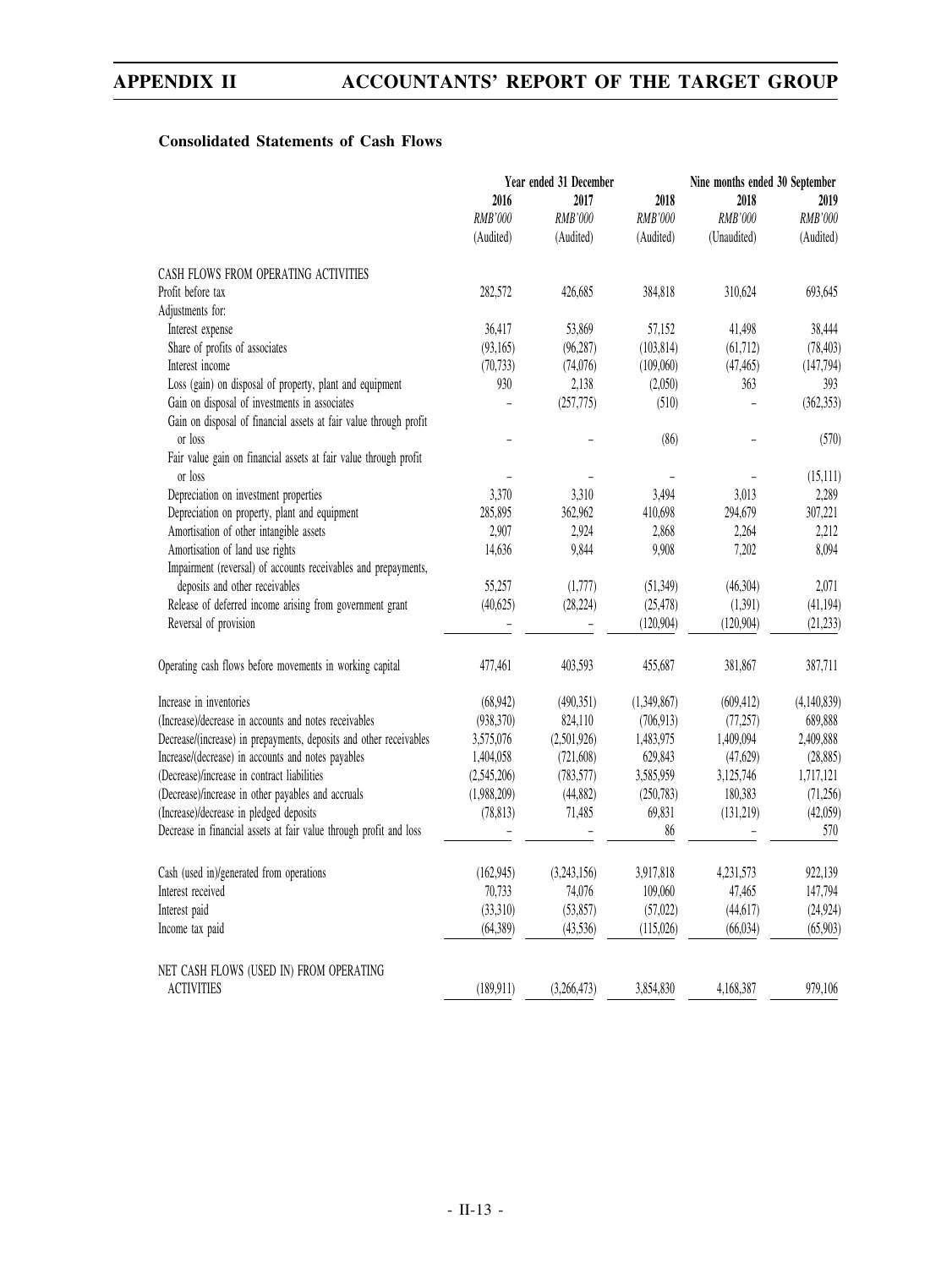|                                                                                   | Year ended 31 December              |                              |                                     | Nine months ended 30 September        |                              |  |
|-----------------------------------------------------------------------------------|-------------------------------------|------------------------------|-------------------------------------|---------------------------------------|------------------------------|--|
|                                                                                   | 2016<br><b>RMB'000</b><br>(Audited) | 2017<br>RMB'000<br>(Audited) | 2018<br><b>RMB'000</b><br>(Audited) | 2018<br><b>RMB'000</b><br>(Unaudited) | 2019<br>RMB'000<br>(Audited) |  |
|                                                                                   |                                     |                              |                                     |                                       |                              |  |
| CASH FLOWS FROM INVESTING ACTIVITIES<br>Purchase of property, plant and equipment | (1,031,019)                         | (492,190)                    | (274, 934)                          | (229, 734)                            | (296, 455)                   |  |
| Purchase of land use rights                                                       | (20)                                |                              |                                     |                                       | (3,269)                      |  |
| Purchase of other intangible assets                                               | (722)                               | (400)                        |                                     |                                       |                              |  |
| Government grant for purchase of property, plant and equipment                    | 32,578                              | 29,541                       | 25,433                              | 4,320                                 | 36,907                       |  |
| Proceeds from disposal of property, plant and equipment                           | 92,035                              | 63,202                       | 296,782                             |                                       | 54,581                       |  |
| Disposal of investments in associates                                             |                                     | 478,666                      | 3,060                               |                                       |                              |  |
| Dividend received from associates                                                 | 31,581                              | 28,382                       | 27,048                              | 27,048                                | 29,178                       |  |
| NET CASH FLOWS (USED IN) FROM INVESTING                                           |                                     |                              |                                     |                                       |                              |  |
| <b>ACTIVITIES</b>                                                                 | (875, 567)                          | 107,201                      | 77,389                              | (198, 366)                            | (179, 058)                   |  |
|                                                                                   |                                     |                              |                                     |                                       |                              |  |
| CASH FLOWS FROM FINANCING ACTIVITIES<br>Proceeds from borrowings                  |                                     | 695,800                      | 914,800                             | 309,800                               |                              |  |
| Repayments of borrowings                                                          | 1,359,800<br>(1,426,000)            | (909, 800)                   | (932,800)                           | (169, 800)                            | 24,500<br>(159, 800)         |  |
| Capital injection by non-controlling shareholders of subsidiaries                 | 6,125                               |                              |                                     |                                       |                              |  |
| Payments for acquisition of additional interests in subsidiaries                  |                                     |                              | (22, 148)                           | (22, 148)                             | (5, 123)                     |  |
|                                                                                   |                                     |                              |                                     |                                       |                              |  |
| NET CASH FLOWS (USED IN) FROM FINANCING<br><b>ACTIVITIES</b>                      | (60,075)                            | (214,000)                    | (40, 148)                           | 117,852                               | (140, 423)                   |  |
|                                                                                   |                                     |                              |                                     |                                       |                              |  |
| NET (DECREASE) INCREASE IN CASH AND CASH<br><b>EQUIVALENTS</b>                    | (1, 125, 553)                       | (3,373,272)                  | 3,892,071                           | 4,087,873                             | 659,625                      |  |
|                                                                                   |                                     |                              |                                     |                                       |                              |  |
| CASH AND CASH EQUIVALENTS AT 1 JANUARY                                            | 7,164,315                           | 6,038,762                    | 2,665,490                           | 2,665,490                             | 6,557,561                    |  |
| CASH AND CASH EQUIVALENTS AT 31 DECEMBER/30                                       |                                     |                              |                                     |                                       |                              |  |
| <b>SEPTEMBER</b>                                                                  | 6,038,762                           | 2,665,490                    | 6,557,561                           | 6,753,363                             | 7,217,186                    |  |
| ANALYSIS OF BALANCES OF CASH AND CASH                                             |                                     |                              |                                     |                                       |                              |  |
| EQUIVALENTS:                                                                      |                                     |                              |                                     |                                       |                              |  |
| Cash and bank balances                                                            | 6,368,769                           | 2,924,012                    | 6,746,252                           | 7,143,103                             | 7,447,936                    |  |
|                                                                                   |                                     |                              |                                     |                                       |                              |  |
| Less: Pledged deposits                                                            | (330,007)                           | (258, 522)                   | (188, 691)                          | (389,740)                             | (230,750)                    |  |
| Cash and cash equivalents as stated in consolidated statements of                 |                                     |                              |                                     |                                       |                              |  |
| cash flows                                                                        | 6,038,762                           | 2,665,490                    | 6,557,561                           | 6,753,363                             | 7,217,186                    |  |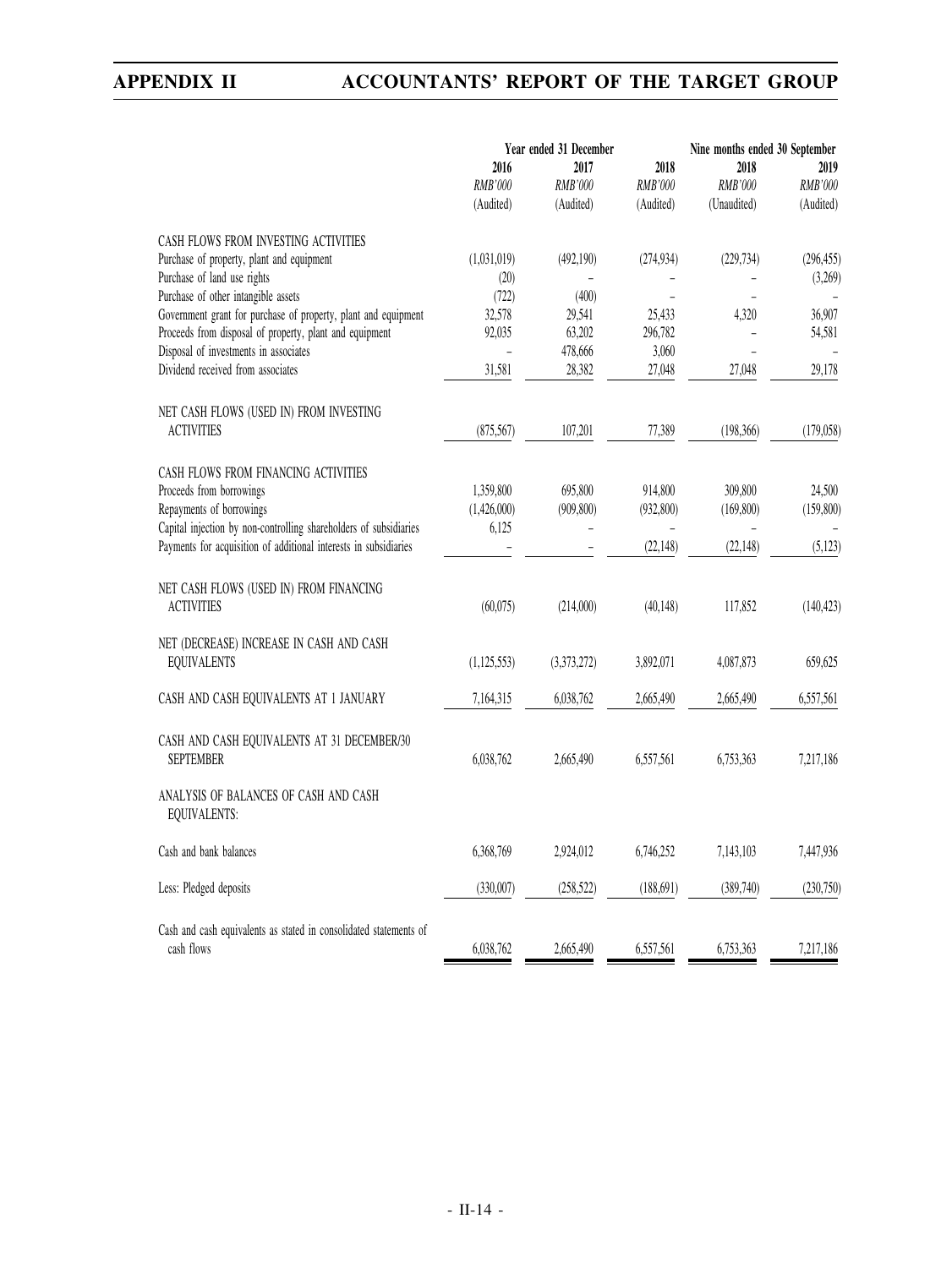#### **B. NOTES TO THE HISTORICAL FINANCIAL INFORMATION OF THE TARGET GROUP**

#### **1. CORPORATE AND GROUP INFORMATION**

Avichina Helicopter Co., Ltd.\* (中航直升機有限責任公司) (the "Target Company") is a limited liability company incorporated in the People's Republic of China (the "PRC"). The address of its registered office is天津自貿試 驗區(空港經濟區)西三道166號A3-198.

The Target Company and its subsidiaries (collectively refer to the "Target Group") are principally engaged in trading of aviation entire aircraft and aviation parts and components and rendering of aviation maintenance services in Mainland China.

The directors of the Target Company considered that the immediate and ultimate holding company as at the date of this report is Aviation Industry Corporation of China, which is a state-owned enterprise under the control of the State Council of the PRC government.

The financial statements are presented in Renminbi ("RMB"), which is the same as the functional currency of the Target Company and its subsidiaries. RMB is the currency of the primary economic environment in which the Target Company and its subsidiaries operate.

### **2. GROUP REORGANISATION AND BASIC OF PRESENTATION**

For the purpose of the proposed acquisition, the Target Company is undergoing a group reorganisation to rationale the structure of the Target Group pursuant to the acquisition agreement, to exclude non-aviation business which will be transferred to and held by the ultimate holding company after completion of the proposed reorganisation. Accordingly, the Target Group resulting from the reorganisation is regarded as a continuation of the Aviation Business. As at the reporting period and the date of this report, the reorganisation is not yet completed. For the purpose of this report, the Historical Financial Information of the Target Group has been prepared on the basis as if the reorganisation completed throughout the Relevant Periods.

The consolidated statements of profit or loss and other comprehensive income, the consolidated statements of changes in equity and the consolidated statements of cash flows for the Relevant Periods have been prepared to present the results and cash flows of the companies now comprising the Target Group as if the current group structure upon completion of the proposed reorganisation had been in existence throughout the Relevant Periods or since their respective dates of incorporation or establishment, where this is a shorter period. The consolidated statements of financial position of the Target Group as at the reporting date of Relevant Periods have been prepared to present the assets and liabilities of the companies comprising the Target Group as if the current group structure had been in existence as at the respective dates.

Notwithstanding that the Target Group have relatively net current liabilities of approximately RMB1,430,056,000 as at 30 September 2019, the consolidated financial statements have been prepared on a going concern basis as in the opinion of the directors of the Target Company, the Target Group should be able to maintain itself as a going concern in the next twelve months from 30 September 2019 by taking into consideration that the directors of the Target Company anticipate that the Group will generate positive cash flows from its operations. The directors of the Target Company consider that the Target Group will have sufficient working capital to meet its financial obligations when they fall due for the next twelve months from 30 September 2019.

Accordingly, the directors of the Target Group are of the opinion that it is appropriate to prepare these consolidated financial statements for the period ended 30 September 2019 on a going concern basis. The consolidated financial statements do not include any adjustments relating to the carrying amount and reclassification of assets and liabilities that might be necessary should the Target Group be unable to continue as a going concern.

*<sup>\*</sup> For identification only*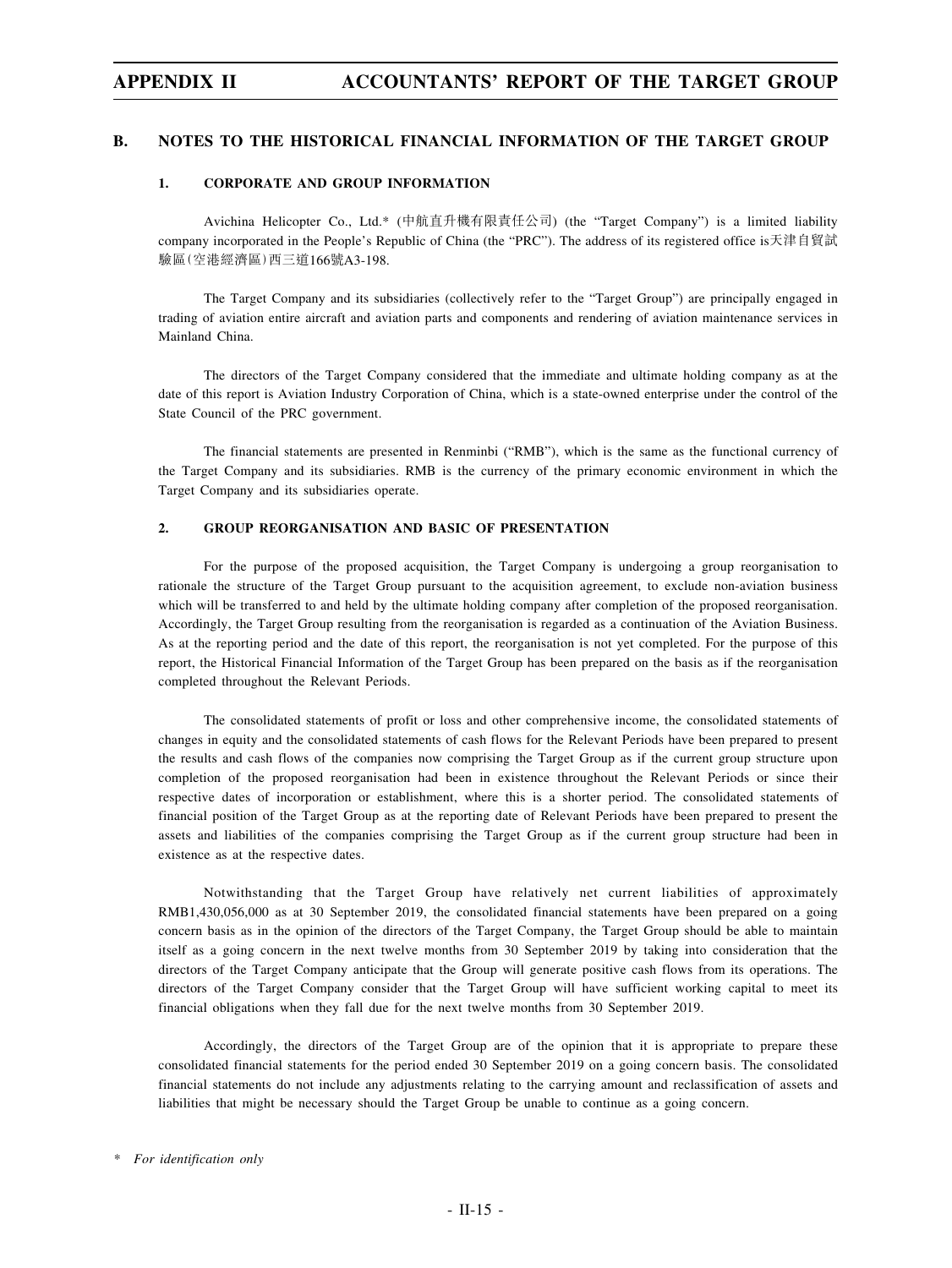#### **3. APPLICATION OF INTERNATIONAL FINANCIAL REPORTING STANDARDS ("IFRS(S)")**

For the purpose of preparing and presenting the Historical Financial Information, the Target Group has consistently adopted all the IFRSs, which include IFRSs, Accounting Standards ("IASs"), amendments and interpretations ("Int(s)") which are effective for the Target Group's financial year beginning on 1 January 2019, including IFRS 15 "Revenue from Contracts with Customers" and IFRS 9 "Financial Instruments", throughout the Relevant Period, except that the Target Group adopted IFRS 16 "Leases" ("IFRS 16") on 1 January 2019 and adopted IAS 17 "Leases" ("IAS 17") during the years ended 31 December 2016, 2017 and 2018.

#### **IFRS 16 "Leases"**

IFRS 16 introduces new or amended requirements with respect to lease accounting. It introduces significant changes to the lessee accounting by removing the distinction between operating lease and finance lease and requiring the recognition of right-of-use asset and a lease liability for all leases, except for short-term leases and leases of low value assets. In contrast to lessee accounting, the requirements for lessor accounting have remained largely unchanged. Details of these new accounting policies are described in Note 4. The Target Group has applied IFRS 16 Leases retrospectively with the cumulative effect of initial application as an adjustment to the opening balance of equity, where appropriate, at 1 January 2019, and has not restated comparatives for Relevant Period as permitted under the specific transitional provisions in the standard. Accordingly, the Historical Financial Information as at and for the years ended 31 December 2016, 2017 and 2018 was prepared under IAS 17 Leases.

On transition to IFRS 16, the Target Group elected to apply the practical expedient to grandfather the assessment of which arrangements are, or contain, leases. It applied IFRS 16 only to contracts that were previously identified as leases. Contracts that were not identified as leases under IAS 17 and IFRIC-Int 4 were not reassessed. Therefore, the definition of a lease under IFRS 16 has been applied only to contracts entered into or changed on or after 1 January 2019.

The major impacts of the adoption of IFRS 16 are described below.

#### *The Target Group as lessee*

The major impacts of the adoption of IFRS 16 on the Target Group's consolidated financial statements are described below:

The Target Group leases a number of properties and leasehold land located in PRC.

All lease entered by the Target Group expect those in relation to leasehold properties located in PRC as lessee as at 1 January 2019 was lease with remaining lease term less than 12 months. Therefore, there is no impact on the opening balance of equity and all financial line items. Regarding to leasehold land located in PRC except those classified as investment properties, they were classified as prepaid lease payment under IAS 17 and included in land use rights, which is identified as right of use asset under IFRS 16.

Under IFRS 16, the Target Group is required to account for all leasehold properties including, leasehold land portion as investment properties when these properties are held to earn rental income and/or for capital appreciation ("leasehold investment properties") and include separately in investment properties. The adoption of IFRS 16 does not have a significant impact on the Group's financial statement as the Group previously elected to apply IAS 40, "Investment properties", to account for all of its leasehold properties that were held for investment purpose as at 31 December 2018. Consequently, these leasehold investment properties continue to be carried at cost value and recognised as investment properties.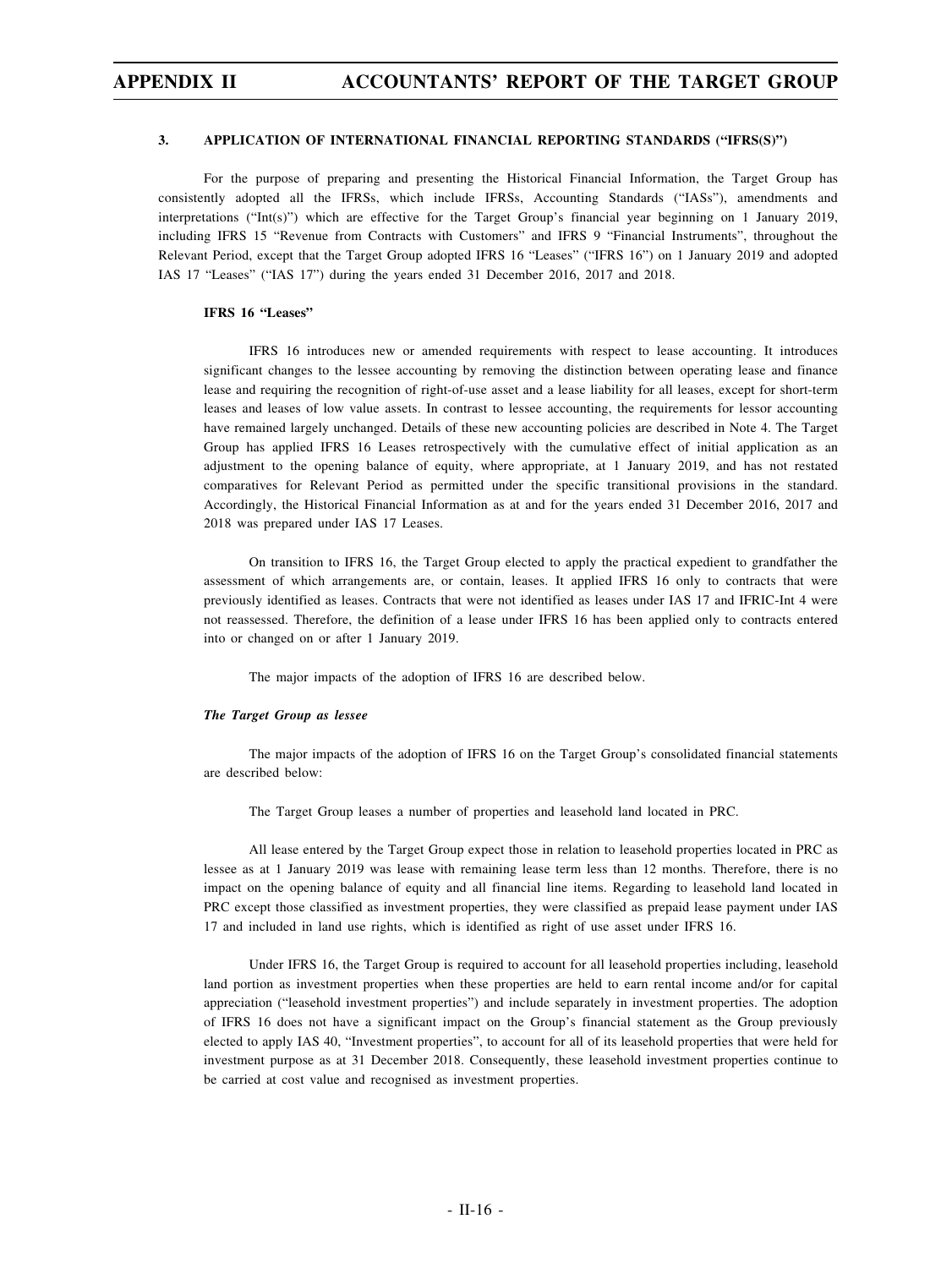#### *Practical expedients applied*

On the date of initial application of IFRS 16, the Target Group has used the following practical expedients permitted by the standard:

- Not to reassess whether a contract is, or contains a lease at the date of initial application. Instead, for contracts entered into before the transition date the Target Group relied on its assessment made applying IAS 17 and IFRIC-Int 4 *Determining whether an Arrangement contains a Lease*;
- The accounting for operating leases with a remaining lease term of less than 12 months as at 1 January 2019 as short-term leases; and
- The exclusion of initial direct costs for the measurement of the right-of-use asset at the date of initial application.

#### *The Target Group as lessor*

The Target Group leases some of the properties during the Relevant Periods. The accounting policies applicable to the Target Group as lessor are not different from those under IAS 17.

#### **New and amendments to IFRSs issued but not yet effective**

At the date of this report, the following new and amendment to IFRSs have been issued but are not yet effective. The Target Group has not early applied these new and amendment to IFRSs:

| IFRS 17                          | Insurance Contracts <sup>2</sup>                                                                      |
|----------------------------------|-------------------------------------------------------------------------------------------------------|
| Amendments to IFRS 3             | Definition of a Business <sup>3</sup>                                                                 |
| Amendments to IFRS 10 and IAS 28 | Sale or Contribution of Assets between an Investor and<br>its Associate or Joint Venture <sup>4</sup> |
| Amendments to IAS 1 and IAS 8    | Definition of Material <sup>1</sup>                                                                   |

- <sup>1</sup> Effective for annual periods beginning on or after 1 January 2020
- <sup>2</sup> Effective for annual periods beginning on or after 1 January 2021
- <sup>3</sup> Effective for business combinations and asset acquisition for which the acquisition date is after the beginning of the first annual reporting period beginning on or after 1 January 2020.
- <sup>4</sup> Effective dates not yet been determined.

The directors of the Target Company anticipate that the application of the above new and amendments to IFRSs will have no material impact on the results and the consolidated financial position of the Target Group.

### **4. SIGNIFICANT ACCOUNTING POLICIES**

The consolidated financial statements have been prepared in accordance with IFRSs issued by the IASB.

The consolidated financial statements have been prepared on the historical cost basis.

Historical cost is generally based on the fair value of the consideration given in exchange for goods and services.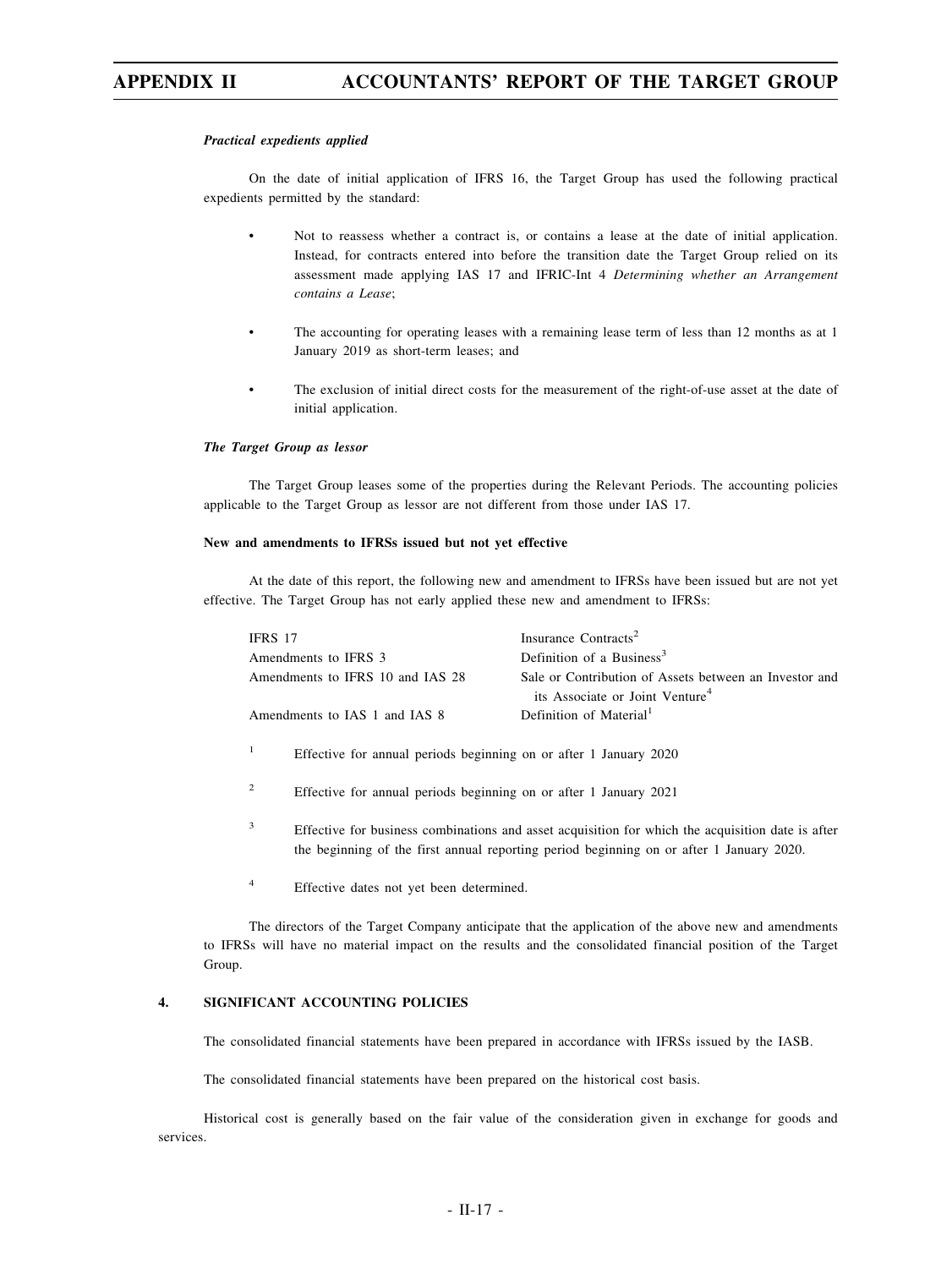Fair value is the price that would be received to sell an asset or paid to transfer a liability in an orderly transaction between market participants in the principal (or most advantageous) market at the measurement date under current market conditions (i.e. an exit price) regardless of whether that price is directly observable or estimated using another valuation technique. Details of fair value measurement are explained in the accounting policies set out below.

The principal accounting policies are set out below.

#### **Basis of consolidation**

The consolidated financial statements include the financial statements of the Target Company and its subsidiaries. A subsidiary is an entity (including a structured entity), directly or indirectly, controlled by the Target Company. Control is achieved when the Target Group is exposed, or has rights, to variable returns from its involvement with the investee and has the ability to affect those returns through its power over the investee (i.e., existing rights that give the Target Group the current ability to direct the relevant activities of the investee).

When the Target Company has, directly or indirectly, less than a majority of the voting or similar rights of an investee, the Target Group considers all relevant facts and circumstances in assessing whether it has power over an investee, including:

- (a) The contractual arrangement with the other vote holders of the investee;
- (b) Rights arising from other contractual arrangements; and
- (c) The Target Group's voting rights and potential voting rights.

The financial statements of the subsidiaries are prepared for the same reporting period as the Target Company, using consistent accounting policies. The results of subsidiaries are consolidated from the date on which the Target Group obtains control, and continue to be consolidated until the date that such control ceases.

Profit or loss and each component of other comprehensive income are attributed to the equity holders of the Target Company and to the non-controlling interests, even if this results in the non-controlling interests having a deficit balance. All intra-group assets and liabilities, equity, income, expenses and cash flows relating to transactions between members of the Target Group are eliminated in full on consolidation.

The Target Group reassesses whether or not it controls an investee if facts and circumstances indicate that there are changes to one or more of the three elements of control described above. A change in the ownership interest of a subsidiary, without a loss of control, is accounted for as an equity transaction.

If the Target Group loses control over a subsidiary, it derecognises (i) the assets (including goodwill) and liabilities of the subsidiary, (ii) the carrying amount of any non-controlling interest and (iii) the cumulative translation differences recorded in equity; and recognises (i) the fair value of the consideration received, (ii) the fair value of any investment retained and (iii) any resulting surplus or deficit in profit or loss. The Target Group's share of components previously recognised in other comprehensive income is reclassified to profit or loss or retained profits, as appropriate, on the same basis as would be required if the Target Group had directly disposed of the related assets or liabilities.

### **Investments in associates**

An associate is an entity in which the Target Group has a long-term interest of the equity voting rights which it is in a position to exercise significant influence. Significant influence is the power to participate in the financial and operating policy decisions of the investee, but is not control or joint control over those policies.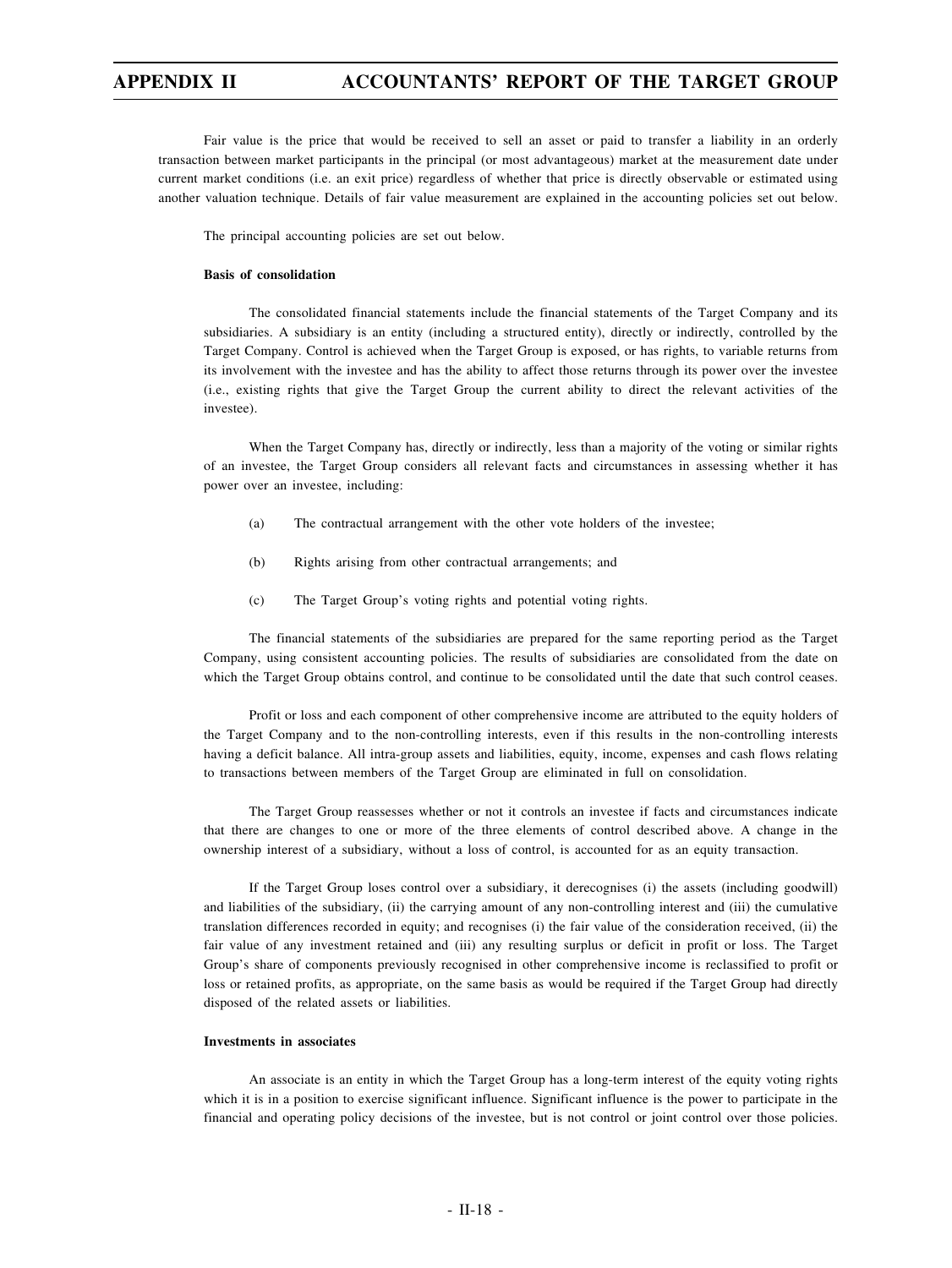The Target Group's investments in associates are stated in the consolidated statement of financial position at the Target Group's share of net assets under the equity method of accounting, less any impairment losses.

The Target Group's share of the post-acquisition results and other comprehensive income of associates are included in the consolidated statement of profit or loss and other comprehensive income. In addition, when there has been a change recognised directly in the equity of the associate or the Target Group recognises its share of any changes, when applicable, in the consolidated statement of changes in equity. Unrealised gains and losses resulting from transactions between the Target Group and its associates are eliminated to the extent of the Target Group's investments in the associates or joint ventures, except where unrealised losses provide evidence of an impairment of the assets transferred.

#### **Fair value measurement**

The Target Group measures its financial instruments at fair value at the end of each reporting period. Fair value is the price that would be received to sell an asset or paid to transfer a liability in an orderly transaction between market participants at the measurement date. The fair value measurement is based on the presumption that the transaction to sell the asset or transfer the liability takes place either in the principal market for the asset or liability, or in the absence of a principal market, in the most advantageous market for the asset or liability. The principal or the most advantageous market must be accessible by the Target Group. The fair value of an asset or a liability is measured using the assumptions that market participants would use when pricing the asset or liability, assuming that market participants act in their economic best interest.

The Target Group uses valuation techniques that are appropriate in the circumstances and for which sufficient data are available to measure fair value, maximising the use of relevant observable inputs and minimising the use of unobservable inputs.

All assets and liabilities for which fair value is measured or disclosed in the consolidated financial statements are categorised within the fair value hierarchy, described as follows, based on the lowest level input that is significant to the fair value measurement as a whole:

| Level 1 |     | based on quoted market prices (unadjusted) in active markets for identical assets  |
|---------|-----|------------------------------------------------------------------------------------|
|         |     | or liabilities                                                                     |
| Level 2 | $-$ | based on valuation techniques for which the lowest level input that is significant |
|         |     | to the fair value measurement is observable, either directly or indirectly         |
| Level 3 | $-$ | based on valuation techniques for which the lowest level input that is significant |
|         |     | to the fair value measurement is unobservable                                      |

For assets and liabilities that are recognised in the consolidated financial statements on a recurring basis, the Target Group determines whether transfers have occurred between levels in the hierarchy by reassessing categorisation (based on the lowest level input that is significant to the fair value measurement as a whole) at the end of each reporting period.

#### **Impairment of non-financial assets**

Where an indication of impairment exists, or when annual impairment testing for an asset is required (other than inventories, deferred tax assets and financial assets), the asset's recoverable amount is estimated. An asset's recoverable amount is the higher of the asset's or cash-generating unit's value in use and its fair value less costs of disposal, and is determined for an individual asset, unless the asset does not generate cash inflows that are largely independent of those from other assets or groups of assets, in which case the recoverable amount is determined for the cash-generating unit to which the asset belongs.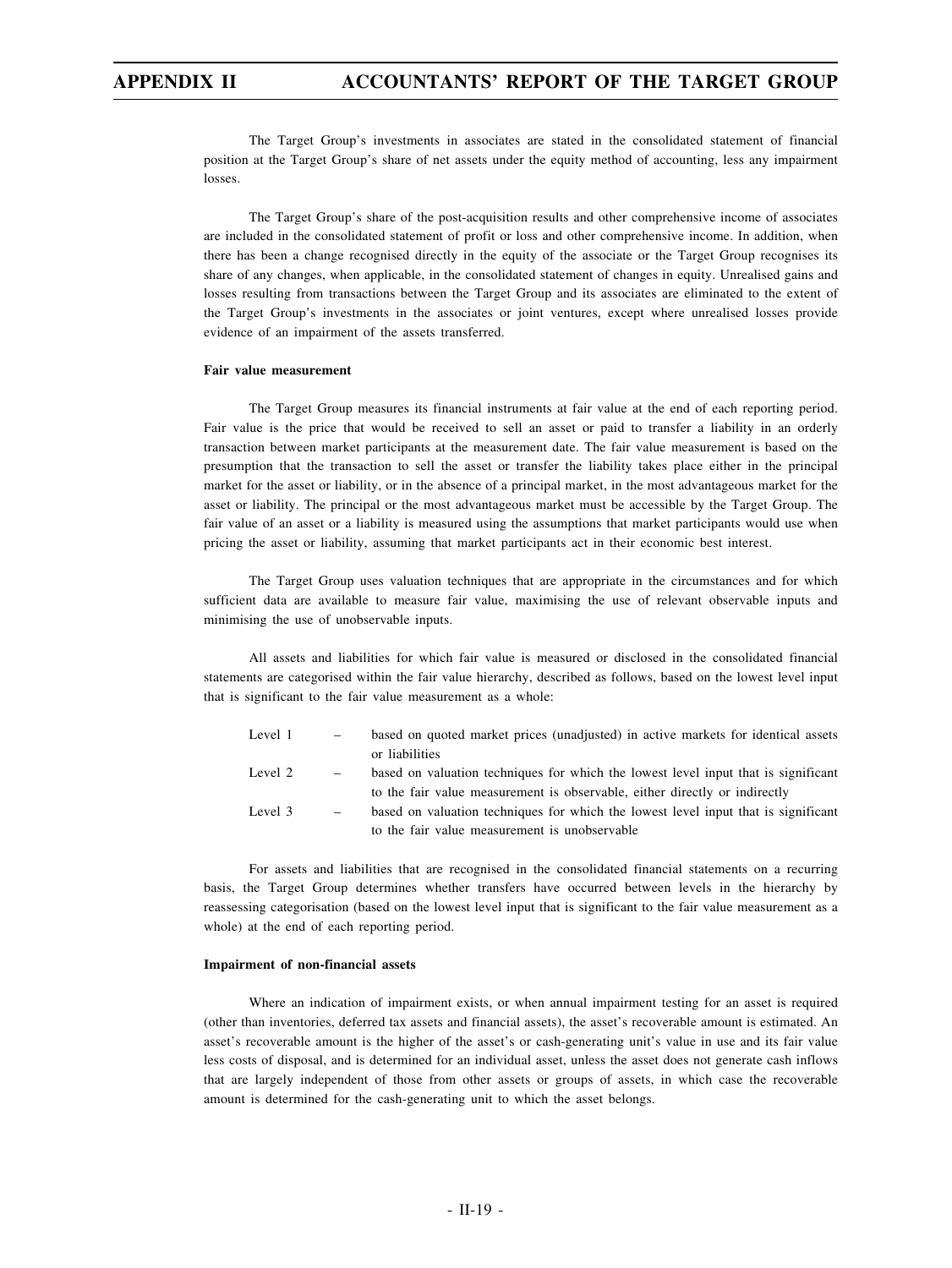An impairment loss is recognised only if the carrying amount of an asset exceeds its recoverable amount. In assessing value in use, the estimated future cash flows are discounted to their present value using a pre-tax discount rate that reflects current market assessments of the time value of money and the risks specific to the asset. An impairment loss is charged to profit or loss in the period in which it arises in those expense categories consistent with the function of the impaired asset.

An assessment is made at the end of each reporting period as to whether there is an indication that previously recognised impairment losses may no longer exist or may have decreased. If such an indication exists, the recoverable amount is estimated. A previously recognised impairment loss of an asset is reversed only if there has been a change in the estimates used to determine the recoverable amount of that asset, but not to an amount higher than the carrying amount that would have been determined (net of any depreciation/ amortisation) had no impairment loss been recognised for the asset in prior years. A reversal of such an impairment loss is credited to the consolidated statement of profit or loss in which it arises, unless the asset is carried at a revalued amount, in which case the reversal of the impairment loss is accounted for in accordance with the relevant accounting policy for that revalued asset.

#### **Related parties**

A party is considered to be related to the Target Group if:

- (a) the party is a person or a close member of that person's family and that person
	- (i) has control or joint control over the Target Group;
	- (ii) has significant influence over the Target Group; or
	- (iii) is a member of the key management personnel of the Target Group or of a parent of the Target Group;
- or
- (b) the party is an entity where any of the following conditions applies:
	- (i) the entity and the Target Group are members of the same group;
	- (ii) one entity is an associate or joint venture of the other entity (or of a parent, subsidiary or fellow subsidiary of the other entity);
	- (iii) the entity and the Target Group are joint ventures of the same third party;
	- (iv) one entity is a joint venture of a third entity and the other entity is an associate of the third entity;
	- (v) the entity is a post-employment benefit plan for the benefit of employees of either the Target Group or an entity related to the Target Group;
	- (vi) the entity is controlled or jointly controlled by a person identified in (a);
	- (vii) a person identified in (a)(i) has significant influence over the entity or is a member of the key management personnel of the entity (or of a parent of the entity); and
	- (viii) the entity, or any member of a group of which it is a part, provides key management services to the Target Group or to the parent of the Target Group.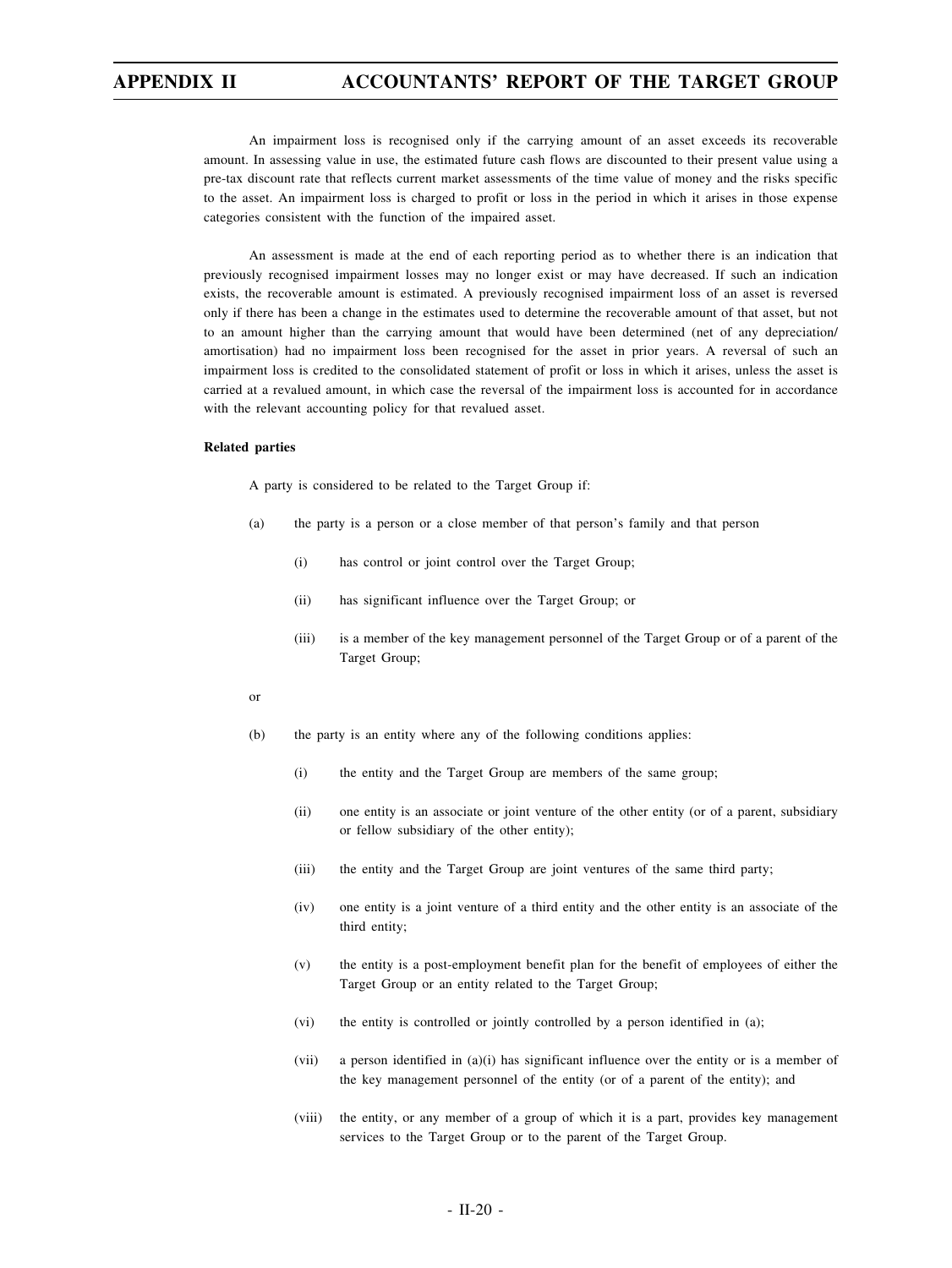#### **Property, plant and equipment and depreciation**

Property, plant and equipment, other than construction in progress, are stated at cost less accumulated depreciation and any impairment losses. The cost of an item of property, plant and equipment comprises its purchase price and any directly attributable costs of bringing the asset to its working condition and location for its intended use.

Expenditure incurred after items of property, plant and equipment have been put into operation, such as repairs and maintenance, is normally charged to the consolidated statement of profit or loss in the period in which it is incurred. In situations where the recognition criteria are satisfied, the expenditure for a major inspection is capitalised in the carrying amount of the asset as a replacement. Where significant parts of property, plant and equipment are required to be replaced at intervals, the Target Group recognises such parts as individual assets with specific useful lives and depreciates them accordingly.

Depreciation is calculated on the straight-line basis to write off the cost of each item of property, plant and equipment to its residual value over its estimated useful life as follows:

| <b>Buildings</b>                                        | $20 - 30$ years |
|---------------------------------------------------------|-----------------|
| Plant and equipment                                     | $5 - 10$ vears  |
| Furniture, fixtures, other equipment and motor vehicles | $3 - 5$ vears   |

Where parts of an item of property, plant and equipment have different useful lives, the cost of that item is allocated on a reasonable basis among the parts and each part is depreciated separately. Residual values, useful lives and the depreciation method are reviewed, and adjusted if appropriate, at least at each financial year end.

An item of property, plant and equipment including any significant part initially recognised is derecognised upon disposal or when no future economic benefits are expected from its use or disposal. Any gain or loss on disposal or retirement recognised in the consolidated statement of profit or loss in the year the asset is derecognised is the difference between the net sales proceeds and the carrying amount of the relevant asset.

Construction in progress represents as property, plant and equipment under construction, which is stated at cost less any impairment losses, and is not depreciated. Cost comprises the direct costs of construction and capitalised borrowing costs on related borrowed funds during the period of construction. Construction in progress is reclassified to the appropriate category of property, plant and equipment when completed and ready for use.

#### **Investment properties**

Investment properties are interests in land and buildings (including the leasehold interest under an operating lease for a property which would otherwise meet the definition of an investment property) held to earn rental income and/or for capital appreciation, rather than for use in the production or supply of goods or services or for administrative purposes; or for sale in the ordinary course of business. Such properties are measured at cost, including related transaction costs, less accumulated depreciation and accumulated impairment losses, if any.

#### **Land use rights**

Land use rights represent prepayment for leases and they are stated at cost less accumulated amortisation and accumulated impairment losses. Cost represents consideration paid for the rights to use the land on which various plants and buildings are situated.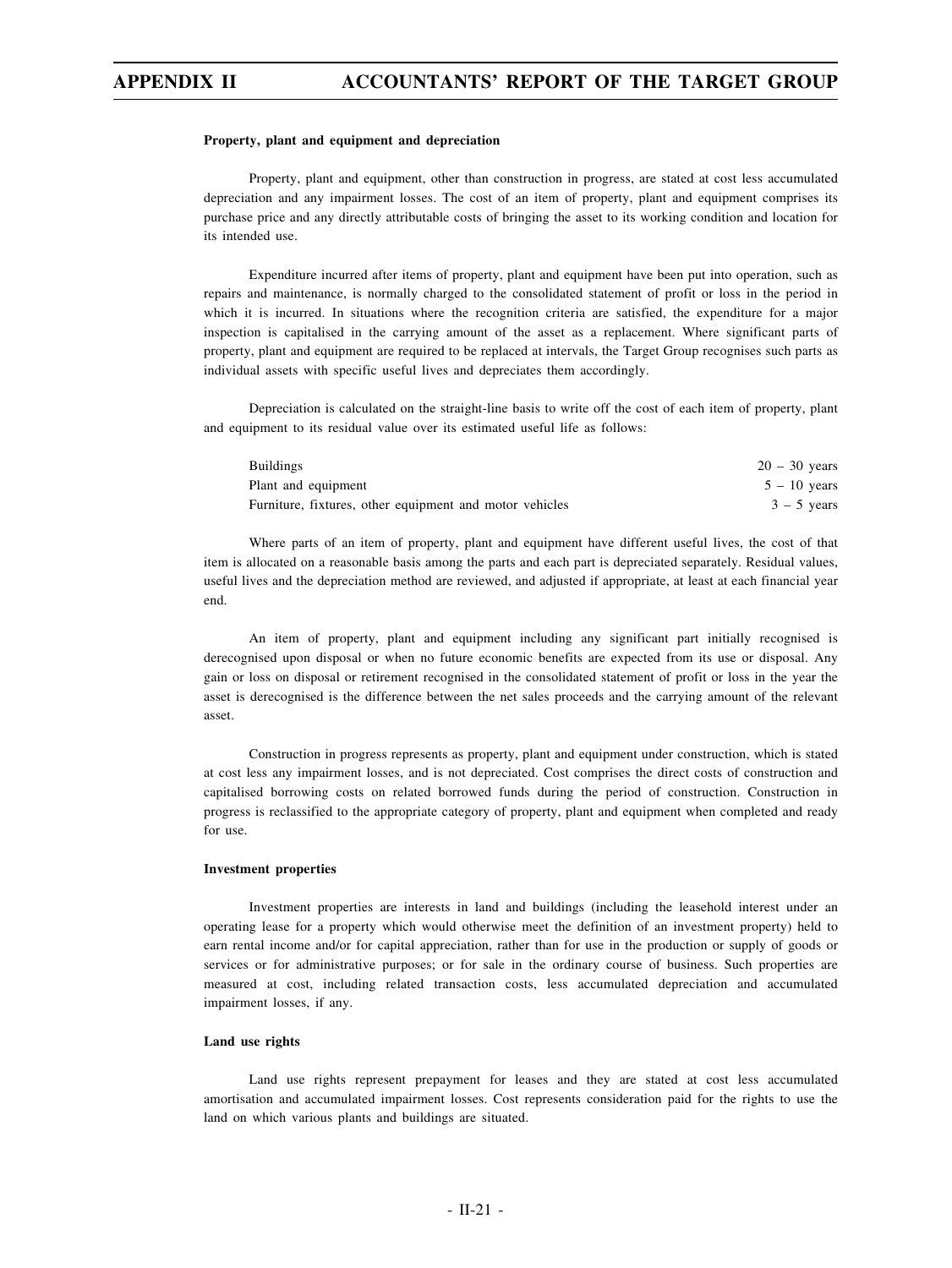Amortisation of land use rights is calculated on a straight-line basis over the lease term of the land use rights.

#### **Intangible assets**

Intangible assets acquired separately are measured on initial recognition at cost. The useful lives of intangible assets are assessed to be either finite or indefinite. Intangible assets with finite lives are subsequently amortised over the useful economic life and assessed for impairment whenever there is an indication that the intangible asset may be impaired. The amortisation period and the amortisation method for an intangible asset with a finite useful life are reviewed at least at each financial year end.

#### *Technology know-how*

Technology know-how is initially recognised at cost. Technology know-how that has a definite useful life is carried at cost less accumulated amortisation and accumulated impairment losses, if any. Amortisation is calculated using the straight-line method to allocate the cost of technology know-how over its estimated useful life of 10 years.

#### **Leases**

#### *Under IAS 17 "Lease" (before 1 January 2019)*

Leases that transfer substantially all the rewards and risks of ownership of assets to the Target Group, other than legal title, are accounted for as finance leases. At the inception of a finance lease, the cost of the leased asset is capitalised at the present value of the minimum lease payments and recorded together with the obligation, excluding the interest element, to reflect the purchase and financing. Assets held under capitalised finance leases are included in property, plant and equipment, and depreciated over the shorter of the lease terms and the estimated useful lives of the assets. The finance costs of such leases are charged to the consolidated statement of profit or loss so as to provide a constant periodic rate of charge over the lease terms.

Assets acquired through hire purchase contracts of a financing nature are accounted for as finance leases, but are depreciated over their estimated useful lives.

Leases where substantially all the rewards and risks of ownership of assets remain with the lessor are accounted for as operating leases. Where the Target Group is the lessor, assets leased by the Target Group under operating leases are included in non-current assets, and rentals receivable under the operating leases are credited to the consolidated statement of profit or loss on the straight-line basis over the lease terms. Where the Target Group is the lessee, rentals payable under operating leases net of any incentives received from the lessor are charged to the consolidated statement of profit or loss on the straight-line basis over the lease terms.

#### *Under IFRS 16 "Lease" (on or after 1 January 2019)*

#### *Definition of a lease*

Under IFRS 16, a contract is, or contains, a lease if the contract conveys a right to control the use of an identified asset for a period of time in exchange for consideration.

#### *The Target Group as lessee*

The Target Group assesses whether a contract is or contains a lease, at inception of the contract. The Target Group recognises a right-of-use asset and a corresponding lease liability with respect to all lease arrangements in which it is the lessee, except for short-term leases (defined as leases with a lease term of 12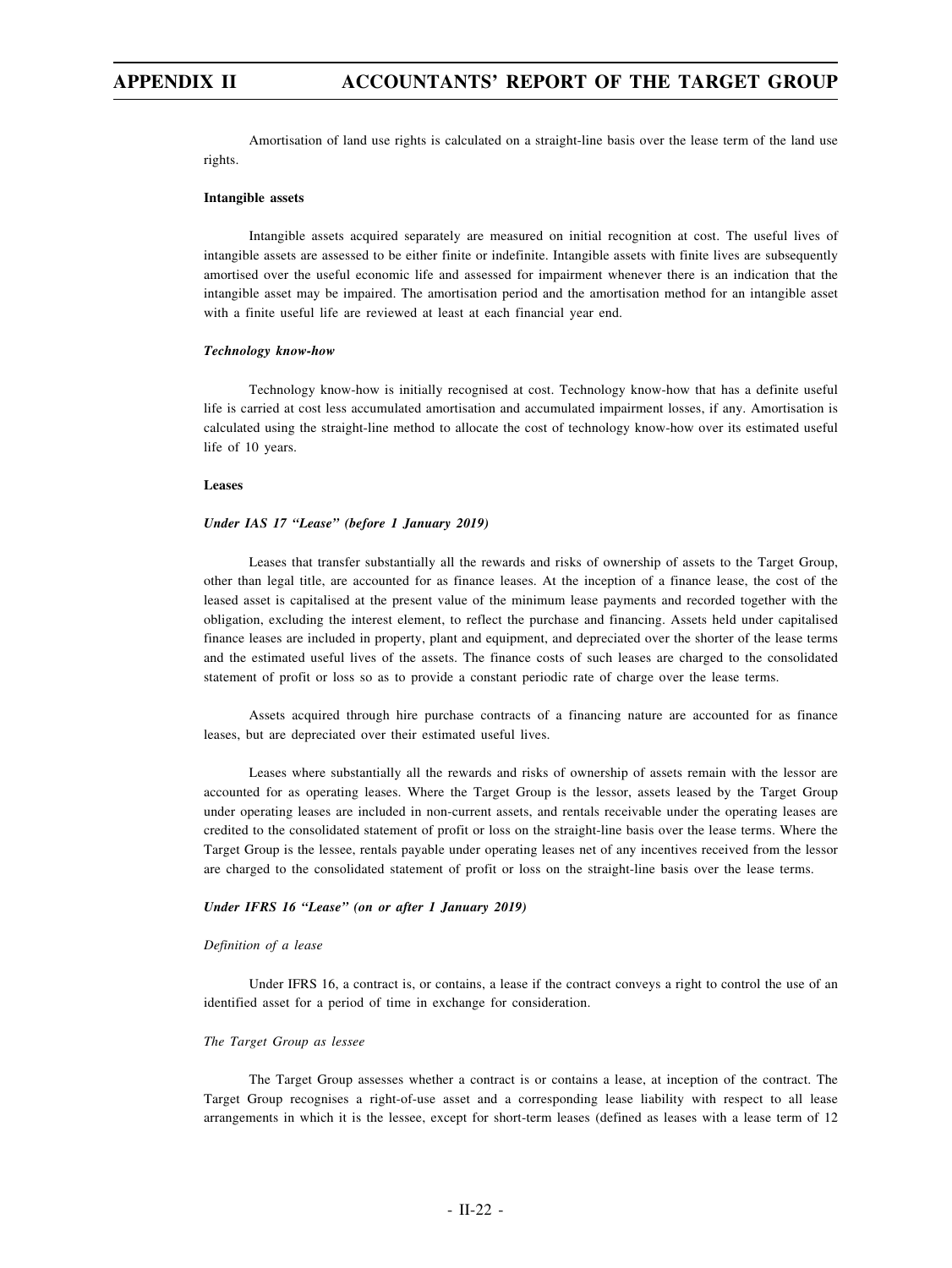months or less) and leases of low value assets. For these leases, the Target Group recognises the lease payments as an operating expense on a straight-line basis over the term of the lease unless another systematic basis is more representative of the time pattern in which economic benefits from the leased assets are consumed.

#### *Lease liability*

At the commencement date, the Target Group measures lease liability at the present value of the lease payments that are not paid at that date. The lease payments are discounted by using the interest rate implicit in the lease. If this rate cannot be readily determined, the Target Group uses its incremental borrowing rate.

Lease payments included in the measurement of the lease liability comprise:

- fixed lease payments (including in-substance fixed payments), less any lease incentives receivable;
- variable lease payments that depend on an index or rate, initially measured using the index or rate at the commencement date; and
- the amount expected to be payable by the lessee under residual value guarantees.

The lease liability is presented as a separate line in the consolidated statement of financial position.

The lease liability is subsequently measured by increasing the carrying amount to reflect interest on the lease liability (using the effective interest method) and by reducing the carrying amount to reflect the lease payments made.

Lease liability is remeasured (and with a corresponding adjustment to the related right-of-use asset) whenever:

- the lease term has changed or there is a change in the assessment of exercise of a purchase option, in which case the lease liability is remeasured by discounting the revised lease payments using revised discount rate.
- the lease payments change due to changes in an index or rate or a change in expected payment under a guaranteed residual value, in which cases the lease liability is remeasured by discounting the revised lease payments using the initial discount rate (unless the lease payments change is due to a change in a floating interest rate, in which case a revised discount rate is used).
- lease contract is modified and the lease modification is not accounted for as a separate lease, in which case the lease liability is remeasured by discounting the revised lease payments using a revised discount rate.

#### **Right-of-use assets**

The right-of-use assets comprise the initial measurement of the corresponding lease liability, lease payments made at or before the commencement date and any initial direct costs, less lease incentives received.

Whenever the Target Group incurs an obligation for costs to dismantle and remove a leased asset, restore the site on which it is located or restore the underlying asset to the condition required by the terms and conditions of the lease, provision is recognised and measured under IAS 37 "Provision, Contingent Liabilities and Contingent Assets". The costs are included in the related right-of-use asset, unless those costs are incurred to produce inventories.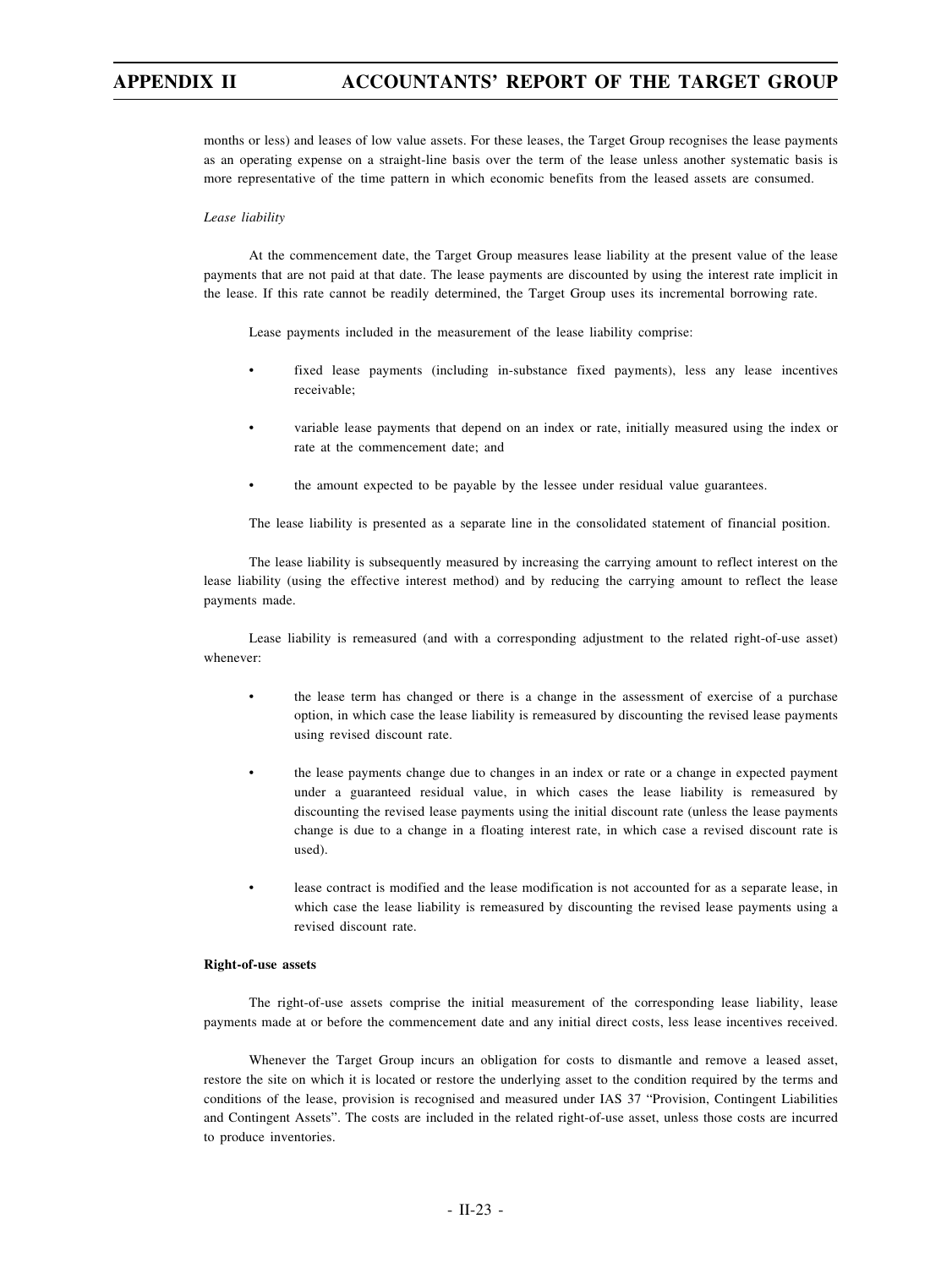Right-of-use assets are subsequently measured at cost less accumulated depreciation and impairment losses. They are depreciated over the shorter period of lease term and useful life of the underlying asset. If a lease transfers ownership of the underlying asset or the cost of the right-of-use asset reflects that the Target Group expects to exercise a purchase option, the related right-of use asset is depreciated over the useful life of the underlying asset. The depreciation starts at the commencement date of the lease.

The Target Group presents right-of-use assets except those classified as investment properties as a separate line item "Land use rights" on the consolidated statement of financial position.

The Target Group applies IAS 36 to determine whether a right-of-use asset is impaired and accounts for any identified impairment loss as described in the "Impairment of non financial asset".

#### **Financial instruments**

Financial assets and financial liabilities are recognised in the consolidated statement of financial position when a group entity becomes a party to the contractual provisions of the instrument.

Financial assets and financial liabilities are initially measured at fair value. Transaction costs that are directly attributable to the acquisition or issue of financial assets and financial liabilities (other than financial assets or financial liabilities at fair value through profit or loss) are added to or deducted from the fair value of the financial assets or financial liabilities, as appropriate, on initial recognition. Transaction costs directly attributable to the acquisition of financial assets or financial liabilities at fair value through profit or loss are recognised immediately in profit or loss.

#### *Financial assets*

All regular way purchases or sales of financial assets are recognised and derecognised on a trade date basis. Regular way purchases or sales are purchases or sales of financial assets that require delivery of assets within the time frame established by regulation or convention in the marketplace.

All recognised financial assets are subsequently measured in their entirety at either amortised cost or fair value, depending on the classification of the financial assets. Financial assets are classified, at initial recognition, as subsequently measured at amortised cost

The classification of financial assets at initial recognition depends on the financial asset's contractual cash flow characteristics and the Target Group's business model for managing them.

#### *Equity instruments designated as at FVTOCI*

On initial recognition, the Target Group may make an irrevocable election (on an instrument-byinstrument basis) to designate investments in equity instruments as at FVTOCI. Designation at FVTOCI is not permitted if the equity investment is held for trading or if it is contingent consideration recognised by an acquirer in a business combination.

Investments in equity instruments at FVTOCI are initially measured at fair value plus transaction costs. Subsequently, they are measured at fair value with gains and losses arising from changes in fair value recognised in other comprehensive income and accumulated in the investment revaluation reserve. The cumulative gain or loss will not be reclassified to profit or loss on disposal of the equity investments; instead, they will be transferred to retained earnings.

Dividends on these investments in equity instruments are recognised in profit or loss when the Target Group's right to receive the dividends is established, unless the dividends clearly represent a recovery of part of the cost of the investment. Dividends are included in the 'investment and other income' line item in profit or loss.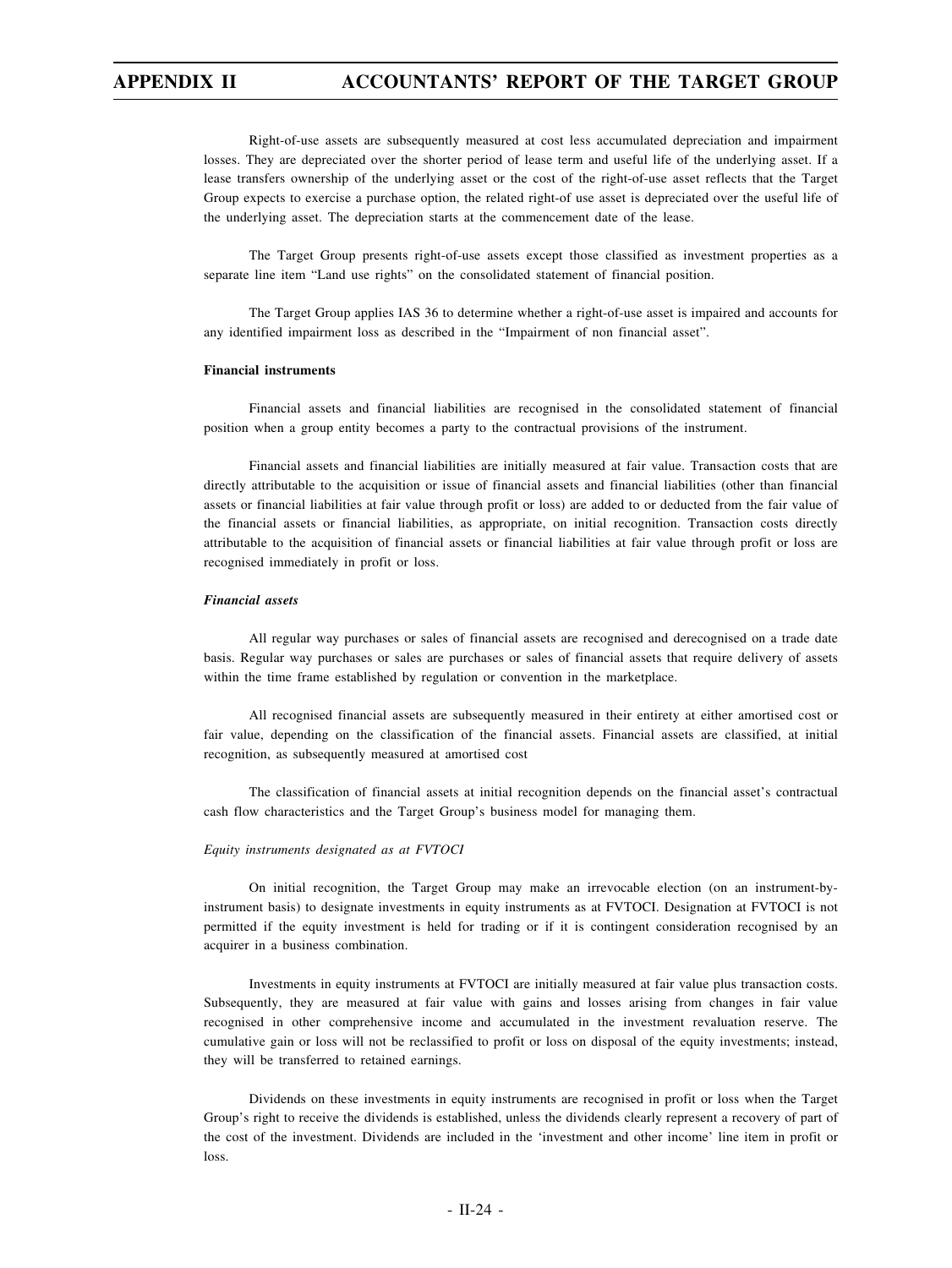*Financial assets at FVTPL*

Financial assets that do not meet the criteria for being measured at amortised cost or FVTOCI are measured at FVTPL. Specifically:

- Investments in equity instruments are classified as at FVTPL, unless the Target Group designates an equity investment that is neither held for trading nor a contingent consideration arising from a business combination as at FVTOCI on initial recognition.
- Debt instruments that do not meet the amortised cost criteria or the FVTOCI criteria are classified as at FVTPL. In addition, debt instruments that meet either the amortised cost criteria or the FVTOCI criteria may be designated as at FVTPL upon initial recognition if such designation eliminates or significantly reduces a measurement or recognition inconsistency that would arise from measuring assets or liabilities or recognising the gains and losses on them on different bases.

Financial assets at FVTPL are measured at fair value at the end of each reporting period, with any fair value gains or losses recognised in profit or loss to the extent they are not part of a designated hedging relationship. The net gain or loss recognised in profit or loss excludes any dividend or interest earned on the financial asset and is included in the other incomes line item. Fair value is determined in the manner described in note 36.

#### *Impairment of financial assets*

For financial instruments, the Target Group measures the loss allowance equal to 12-month expected credit loss ("ECL"), unless when there has a significant increase in credit risk since initial recognition, the Target Group recognises lifetime ECL. The assessment of whether lifetime ECL should be recognised is based on significant increase in the likelihood or risk of a default occurring since initial recognition. The expected credit losses on financial assets subject to lifetime ECL are estimated using a provision matrix based on the Target Group's historical credit loss experience, adjusted for factors that are specific to the debtors, general economic conditions and an assessment of both the current as well as the forecast direction of conditions at the reporting date, including time value of money where appropriate.

#### Significant increase in credit risk

In assessing whether the credit risk on a financial instrument has increased significantly since initial recognition, the Target Group compares the risk of a default occurring on the financial instrument as at the reporting date with the risk of a default occurring on the financial instrument as at the date of initial recognition. In making this assessment, the Target Group considers both quantitative and qualitative information that is reasonable and supportable, including historical experience and forward-looking information that is available without undue cost or effort. Forward-looking information considered includes the future prospects of the industries in which the Target Group's debtors operate, obtained from financial analysts, governmental bodies and relevant think-tanks, as well as consideration of various external sources of actual and forecast economic information that relate to the Target Group's operations.

Irrespective of the outcome of the above assessment, the Target Group presumes that the credit risk on a financial asset has increased significantly since initial recognition when contractual payments are more than 30 days past due, unless the Target Group has reasonable and supportable information that demonstrates otherwise.

Despite the foregoing, the Target Group assumes that the credit risk on a financial instrument has not increased significantly since initial recognition if the financial instrument is determined to have low credit risk at the reporting date. A financial instrument is determined to have low credit risk if i) the financial instrument has a low risk of default, ii) the borrower has a strong capacity to meet its contractual cash flow obligations in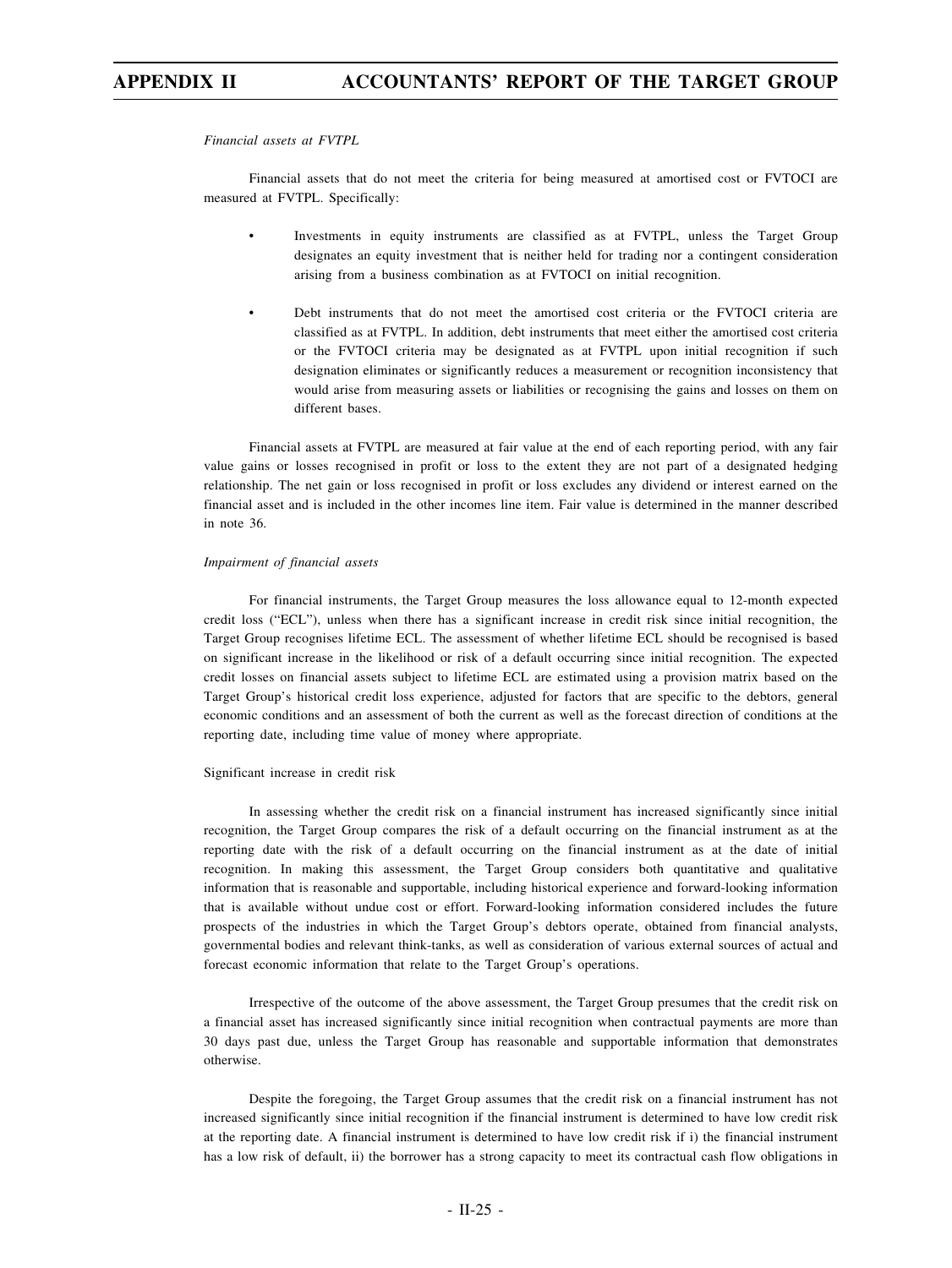the near term, and iii) adverse changes in economic and business conditions in the longer term may, but will not necessarily, reduce the ability of the borrower to fulfill its contractual cash flow obligations. The Target Group considers a financial asset to have low credit risk when the asset has external credit rating of 'investment grade' in accordance with the globally understood definition or if an external rating is not available, the asset has an internal rating of 'performing'. Performing means that the counterparty has a strong financial position and there is no past due amounts.

For financial guarantee contracts, the date that the Target Group becomes a party to the irrevocable commitment is considered to be the date of initial recognition for the purposes of assessing the financial instrument for impairment. In assessing whether there has been a significant increase in the credit risk since initial recognition of a financial guarantee contract, the Target Group considers the changes in the risk that the specified debtor will default on the contract.

The Target Group regularly monitors the effectiveness of the criteria used to identify whether there has been a significant increase in credit risk and revises them as appropriate to ensure that the criteria are capable of identifying significant increase in credit risk before the amount becomes past due.

#### Definition of default

The Target Group considers the following as constituting an event of default for internal credit risk management purposes as historical experience indicates that receivables that meet either of the following criteria are generally not recoverable:

- when there is a breach of financial covenants by the debtor; or
- information developed internally or obtained from external sources indicates that the debtor is unlikely to pay its creditors, including the Target Group, in full (without taking into account any collaterals held by the Target Group).

The Target Group considers that default has occurred when a financial asset is more than 12 months past due unless the Target Group has reasonable and supportable information to demonstrate that a more lagging default criterion is more appropriate.

#### Credit-impaired financial assets

A financial asset is credit-impaired when one or more events that have a detrimental impact on the estimated future cash flows of that financial asset have occurred. Evidence that a financial asset is creditimpaired includes observable data about the following events:

significant financial difficulty of the issuer or the borrower;

- a breach of contract, such as a default or past due event;
- the lender(s) of the borrower, for economic or contractual reasons relating to the borrower's financial difficulty, having granted to the borrower a concession(s) that the lender(s) would not otherwise consider;
- it is becoming probable that the borrower will enter bankruptcy or other financial reorganisation; or
- the disappearance of an active market for that financial asset because of financial difficulties.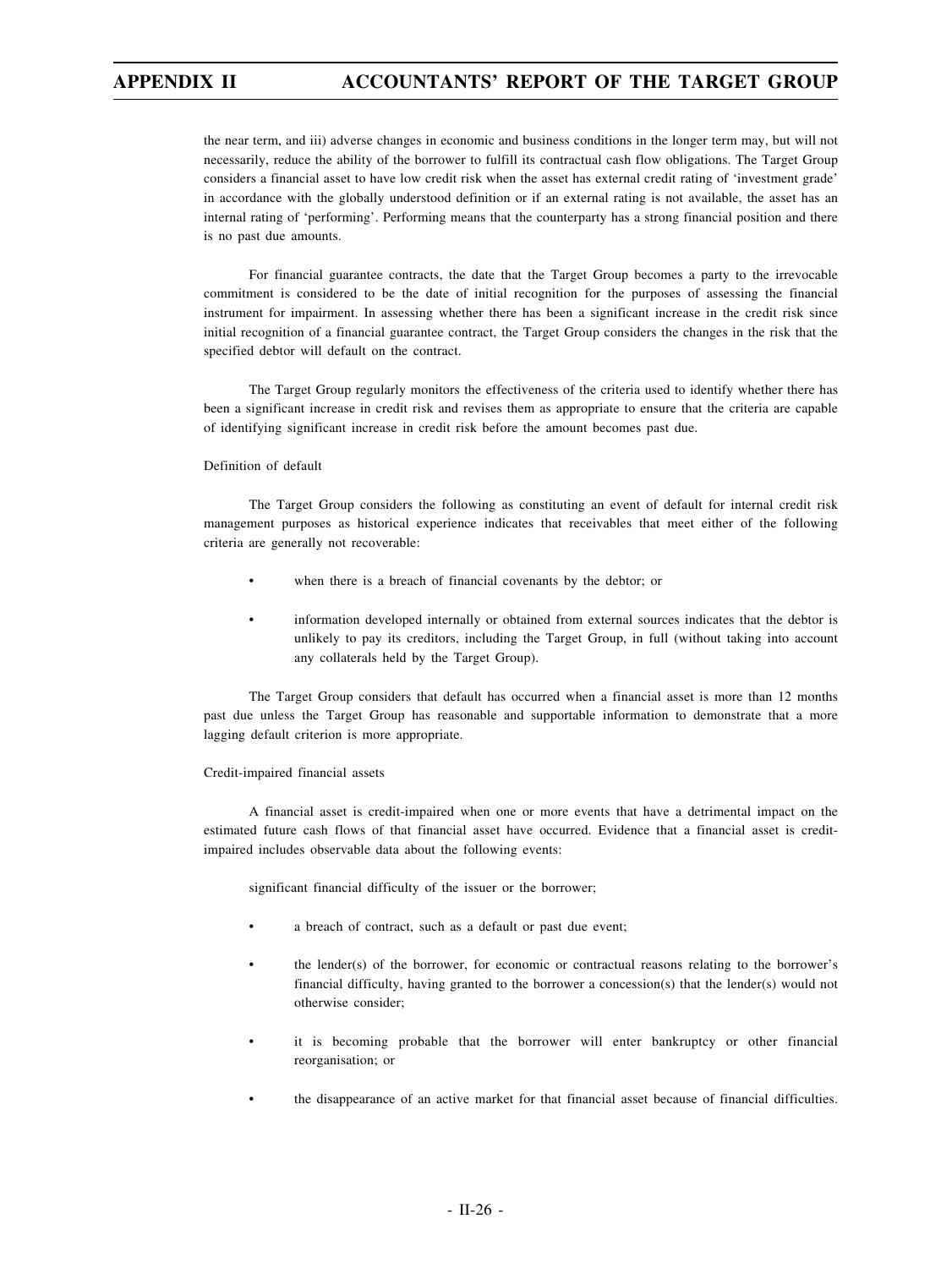Write-off policy

The Target Group writes off a financial asset when there is information indicating that the debtor is in severe financial difficulty and there is no realistic prospect of recovery, e.g. when the counterparty has been placed under liquidation or has entered into bankruptcy proceedings, or in the case of accounts receivables, when the amounts are over 12 months past due, whichever occurs sooner. Financial assets written off may still be subject to enforcement activities under the Target Group's recovery procedures, taking into account legal advice where appropriate. Any recoveries made are recognised in profit or loss.

#### Measurement and recognition of expected credit losses

The measurement of expected credit losses is a function of the probability of default, loss given default (i.e. the magnitude of the loss if there is a default) and the exposure at default. The assessment of the probability of default and loss given default is based on historical data adjusted by forward-looking information. As for the exposure at default, for financial assets, this is represented by the assets' gross carrying amount at the reporting date; for financial guarantee contracts, the exposure includes the amount drawn down as at the reporting date, together with any additional amounts expected to be drawn down in the future by default date determined based on historical trend, the Target Group's understanding of the specific future financing needs of the debtors, and other relevant forward-looking information.

For financial assets, the expected credit loss is estimated as the difference between all contractual cash flows that are due to the Target Group in accordance with the contract and all the cash flows that the Target Group expects to receive, discounted at the original effective interest rate. For a lease receivable, the cash flows used for determining the expected credit losses is consistent with the cash flows used in measuring the lease receivable in accordance with IAS 17 Leases.

For a financial guarantee contract, as the Target Group is required to make payments only in the event of a default by the debtor in accordance with the terms of the instrument that is guaranteed, the expected loss allowance is the expected payments to reimburse the holder for a credit loss that it incurs less any amounts that the Target Group expects to receive from the holder, the debtor or any other party.

If the Target Group has measured the loss allowance for a financial instrument at an amount equal to lifetime ECL in the previous reporting period, but determines at the current reporting date that the conditions for lifetime ECL are no longer met, the Target Group measures the loss allowance at an amount equal to 12 month ECL at the current reporting date, except for assets for which simplified approach was used.

The Target Group recognises an impairment gain or loss in profit or loss for all financial instruments with a corresponding adjustment to their carrying amount through a loss allowance account for which the loss allowance is recognised in other comprehensive income and accumulated in the investment revaluation reserve, and does not reduce the carrying amount of the financial asset in the consolidated statement of financial position.

#### *Derecognition of financial assets*

The Target Group derecognises a financial asset only when the contractual rights to the cash flows from the asset expire, or when it transfers the financial asset and substantially all the risks and rewards of ownership of the asset to another party. If the Target Group neither transfers nor retains substantially all the risks and rewards of ownership and continues to control the transferred asset, the Target Group recognises its retained interest in the asset and an associated liability for amounts it may have to pay. If the Target Group retains substantially all the risks and rewards of ownership of a transferred financial asset, the Target Group continues to recognise the financial asset and also recognises a collateralised borrowing for the proceeds received.

On derecognition of a financial asset measured at amortised cost, the difference between the asset's carrying amount and the sum of the consideration received and receivable is recognised in profit or loss.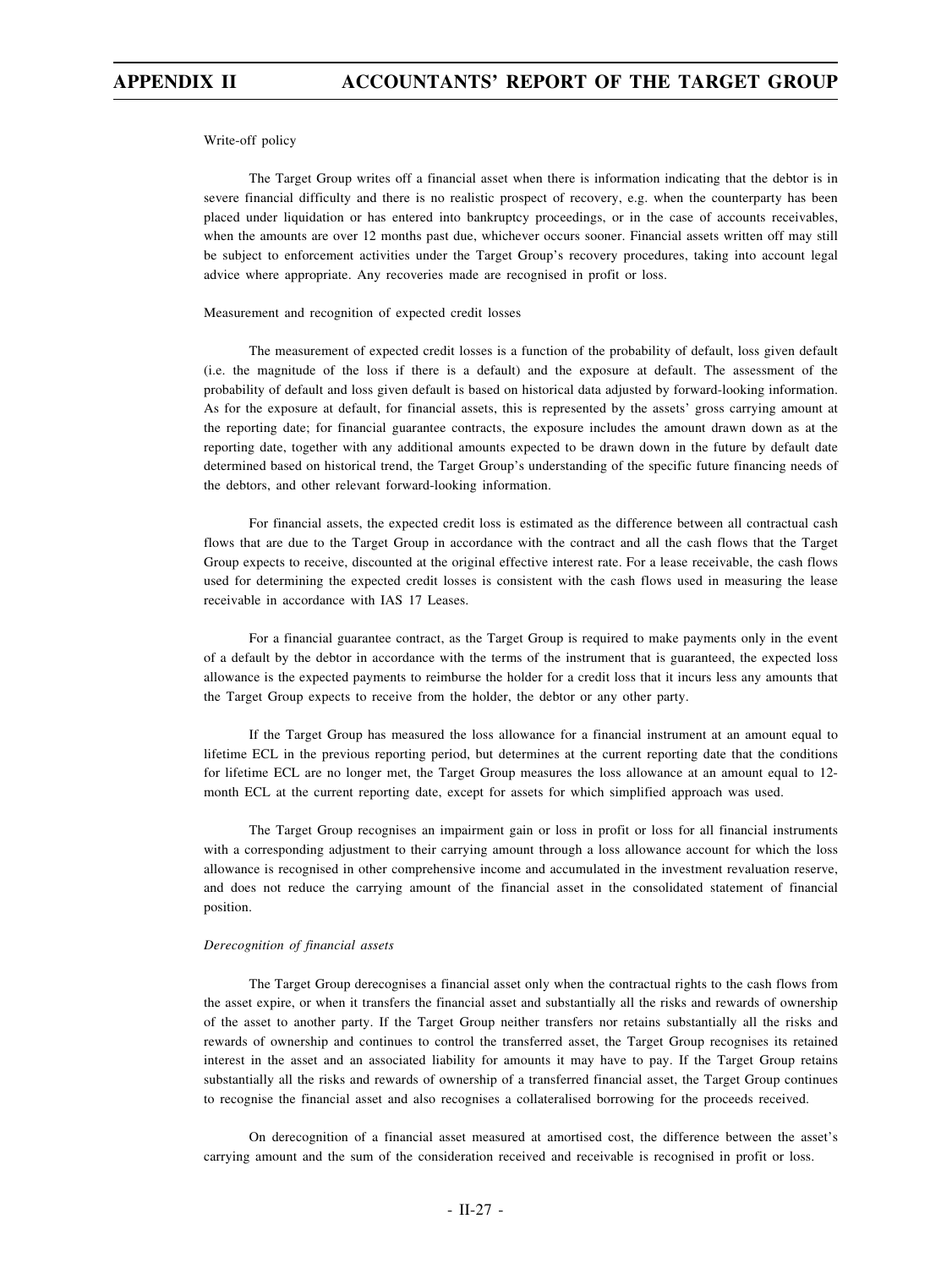Financial liabilities and equity instruments

#### *Classification as debt or equity*

Debt and equity instruments issued by a group entity are classified as either financial liabilities or as equity in accordance with the substance of the contractual arrangements and the definitions of a financial liability and an equity instrument.

#### *Equity instruments*

An equity instrument is any contract that evidences a residual interest in the assets of an entity after deducting all of its liabilities. Equity instruments issued by a group entity are recognised at the proceeds received, net of direct issue costs.

Repurchase of the Target Company's own equity instruments is recognised and deducted directly in equity. No gain or loss is recognised in profit or loss on the purchase, sale, issue or cancellation of the Target Company's own equity instruments.

#### **Offsetting of financial instruments**

Financial assets and financial liabilities are offset and the net amount is reported in the consolidated statement of financial position if there is a currently enforceable legal right to offset the recognised amounts and there is an intention to settle on a net basis, or to realise the assets and settle the liabilities simultaneously.

#### **Inventories**

Inventories are stated at the lower of cost and net realisable value. Cost is determined by the weighted average method and, in the case of work in progress and finished goods, comprises direct materials, direct labour and an appropriate proportion of overheads. Net realisable value is based on estimated selling prices less any estimated costs to be incurred to completion and disposal.

#### **Cash and cash equivalents**

For the purpose of the consolidated statement of cash flows, cash and cash equivalents comprise cash on hand and demand deposits, and short-term highly liquid investments that are readily convertible into known amounts of cash, are subject to an insignificant risk of changes in value, and have a short maturity of generally within three months when acquired, less bank overdrafts which are repayable on demand and form an integral part of the Target Group cash management.

For the purpose of the consolidated statement of financial position, cash and cash equivalents comprise cash on hand and at banks, including term deposits, and assets similar in nature to cash, which are not restricted as to use.

### **Provisions**

A provision is recognised when a present obligation (legal or constructive) has arisen as a result of a past event and it is probable that a future outflow of resources will be required to settle the obligation, provided that a reliable estimate can be made of the amount of the obligation.

When the effect of discounting is material, the amount recognised for a provision is the present value at the end of the reporting period of the future expenditures expected to be required to settle the obligation. The increase in the discounted present value amount arising from the passage of time is included in finance costs in the consolidated statement of profit or loss.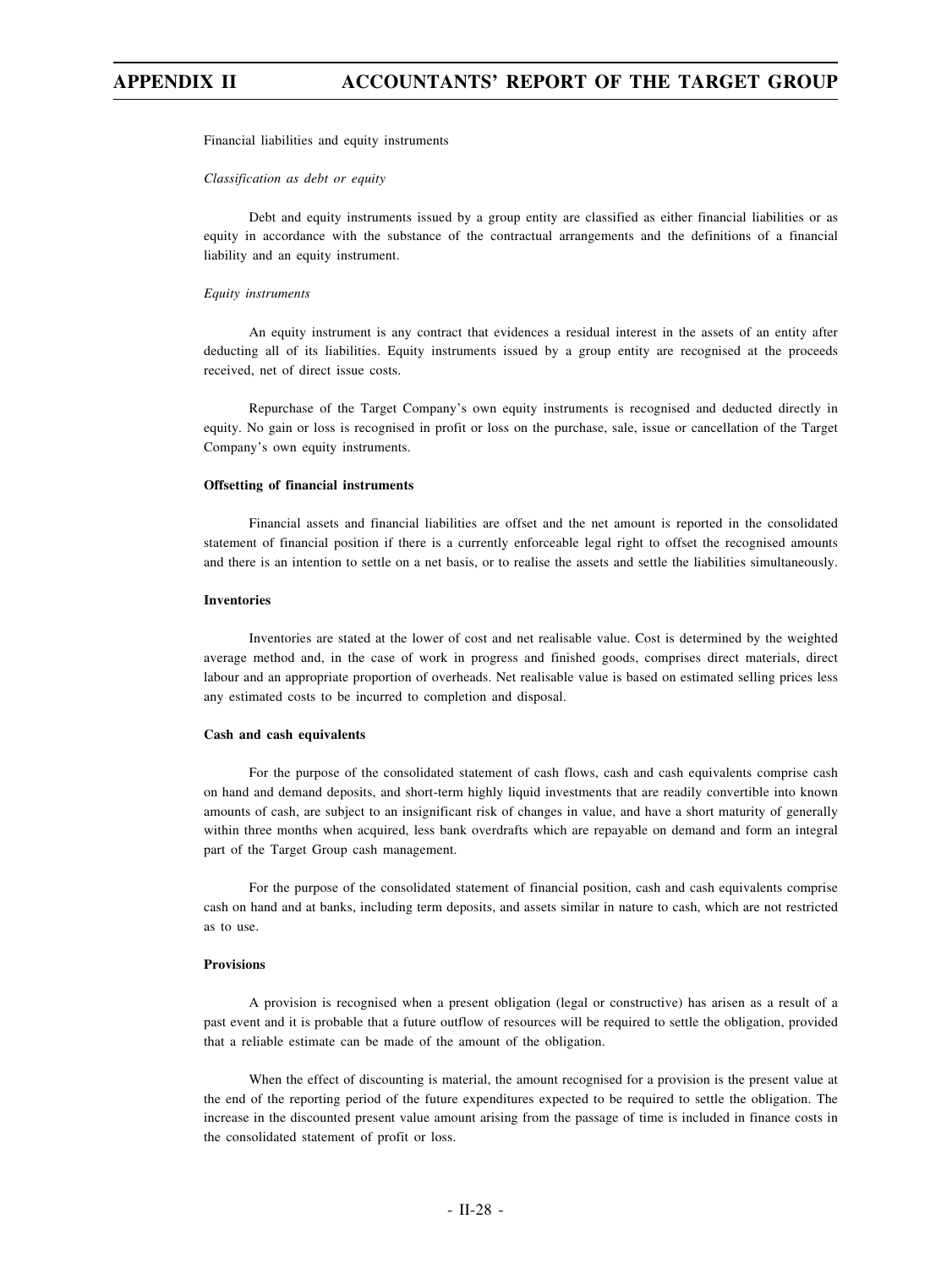#### **Income tax**

Income tax comprises current and deferred tax. Income tax relating to items recognised outside profit or loss is recognised outside profit or loss, either in other comprehensive income or directly in equity.

Current tax assets and liabilities for the current and prior periods are measured at the amount expected to be recovered from or paid to the taxation authorities, based on tax rates (and tax laws) that have been enacted or substantively enacted by the end of the reporting period, taking into consideration interpretations and practices prevailing in the country in which the Target Group operates.

Deferred tax is provided, using the liability method, on all temporary differences at the end of the reporting period between the tax bases of assets and liabilities and their carrying amounts for financial reporting purposes.

Deferred tax liabilities are recognised for all taxable temporary differences.

Deferred tax assets are recognised for all deductible temporary differences, the carry forward of unused tax credits and any unused tax losses. Deferred tax assets are recognised to the extent that it is probable that taxable profit will be available against which the deductible temporary differences, the carryforward of unused tax credits and unused tax losses can be utilised, except:

The carrying amount of deferred tax assets is reviewed at the end of each reporting period and reduced to the extent that it is no longer probable that sufficient taxable profit will be available to allow all or part of the deferred tax asset to be utilised. Unrecognised deferred tax assets are reassessed at the end of each reporting period and are recognised to the extent that it has become probable that sufficient taxable profit will be available to allow all or part of the deferred tax asset to be recovered.

Deferred tax assets and liabilities are measured at the tax rates that are expected to apply to the period when the asset is realised or the liability is settled, based on tax rates (and tax laws) that have been enacted or substantively enacted by the end of the reporting period.

Deferred tax assets and deferred tax liabilities are offset if a legally enforceable right to set off current tax assets against current tax liabilities and the deferred taxes relate to the same taxable entity and the same taxation authority.

#### **Government grants**

Government grants are recognised at their fair value where there is reasonable assurance that the grant will be received and all attached conditions will be complied with. When the grant relates to an expense item, it is recognised as income on a systematic basis over the periods that the costs, which it is intended to compensate, are expensed.

Where the grant relates to an asset, the fair value is credited to a deferred income account and it is released to the consolidated statement of profit or loss over the expected useful life of the related asset by equal annual instalments or deducted from the carrying amount of the asset and released to the consolidated statement of profit or loss by way of a reduced depreciation charge.

### **Revenue recognition**

Revenue is recognised to depict the transfer of promised goods or services to customers in an amount that reflects the consideration to which the entity expects to be entitled in exchange for those goods or services. Specifically, the Target Group uses a 5-step approach to revenue recognition:

Step 1: Identify the contract(s) with a customer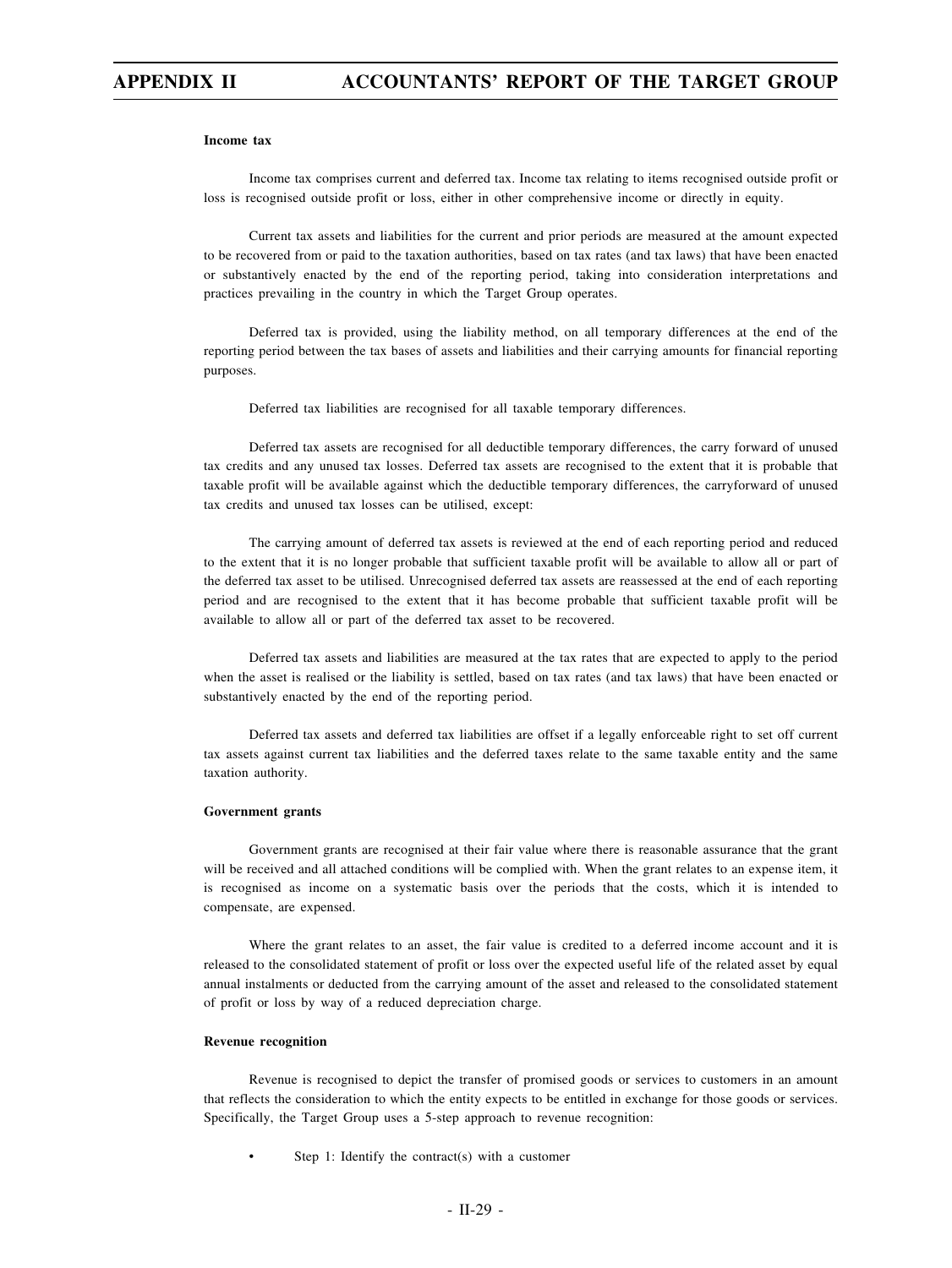- Step 2: Identify the performance obligations in the contract
- Step 3: Determine the transaction price
- Step 4: Allocate the transaction price to the performance obligations in the contract
- Step 5: Recognise revenue when (or as) the entity satisfies a performance obligation.

The Target Group recognised revenue when (or as) a performance obligation is satisfied, i.e. when "control" of the goods or services underlying the particular performance obligation is transferred to customers.

A performance obligation represents a good or service (or a bundle of goods or services) that is district or a series of distinct goods or services that are substantially same.

Control is transferred over time and revenue is recognised over time by reference to the progress towards complete satisfaction of the relevant performance obligation if one of the following criteria is met:

- The customer simultaneously receives and consumes the benefits provided by the Target Group's performance as the Target Group performs;
- The Target Group's performance creates and enhances an asset that the customer controls as the asset is created and enhanced; or
- The Target Group' performance does not create an asset with an alternative use to the Target Group and the Target Group has an enforceable right to payment for performance completed to date.

Otherwise, revenue is recognised at a point in time when the customer obtains control of the distinct goods or service.

Revenue is measured based on the consideration specified in a contract with a customer, excludes amounts collected on behalf of third parties, discounts and sales related taxes.

#### *Contract liabilities*

A contract liability represents the Target Group's obligation to transfer goods or services to a customer for which the Target Group has received consideration from the customer. A contract liability would also be recognised if the Target Group has an unconditional right to receive consideration before the Target Group recognises the related revenue. In such cases, a corresponding receivable would also be recognised.

For a single contract with the customer, either a net contract asset or a net contract liability is presented. For multiple contracts, contract assets and contract liabilities of unrelated contracts are not presented on a net basis.

The Target Group recognised revenue from the following major sources:

- Trading of aviation entire aircraft and parts
- Rendering of aviation maintenance services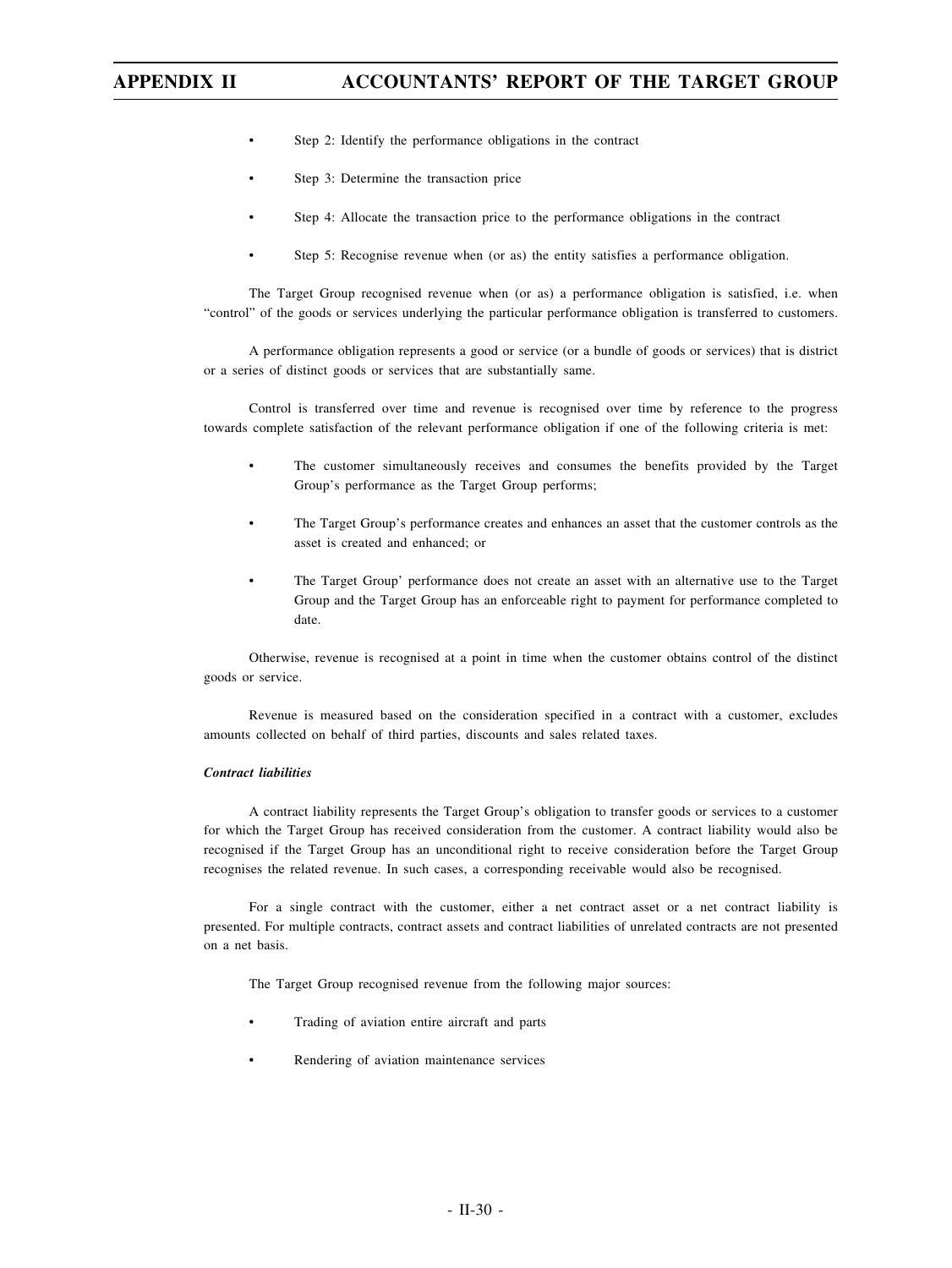Revenue is recognised when or as the Target Group satisfies a performance obligation by transferring a promised good or service (i.e. an asset) to a customer. An asset is transferred when (or as) the customer obtains control of that asset. Depending on the terms of the contract and the laws that apply to the contract, control of the asset may transfer over time or at a point in time. Control of the asset is transferred over time if the Target Group's performance:

- provides all of the benefits received and consumed simultaneously by the customer; or
- creates and enhances an asset that the customer controls as the Target Group performs; or
- do not create an asset with an alternative use to the Target Group and the Target Group has an enforceable right to payment for performance completed to date.

For each performance obligation satisfied at a point in time, revenue is recognised when the customer obtains control of a promised asset and the Target Group has present right to payment and the collection of the consideration is probable. To determine the point in time at which a customer obtains control of a promised asset, the Target Group considers the following indicators:

- The entity has a present right to payment for the asset
- The customer has legal title to the asset
- The entity has transferred physical possession of the asset
- The customer has the significant risks and rewards of ownership of the asset
- The customer has accepted the asset

### *Rental income*

Rental income from operating leases is recognised on a straight-line basis over the lease terms.

#### *Interest income*

Interest income is recognised on an accrual basis using the effective interest method by applying the rate that exactly discounts the estimated future cash receipts over the expected life of the financial instrument or a shorter period, when appropriate, to the net carrying amount of the financial asset.

#### **Other employee benefits**

#### *Pension scheme*

The employees of the Target Company and its subsidiaries which operate in Mainland China are required to participate in a central pension scheme operated by the local municipal government. These companies are required to contribute a certain percentage of their payroll costs to the central pension scheme. The contributions are charged to consolidated statement of profit or loss as they become payable in accordance with the rules of the central pension scheme.

#### *Housing benefits*

All full-time employees of the Target Group are entitled to participate in various government-sponsored housing funds. The Target Group contributes on a monthly basis to these funds based on certain percentages of the salaries of the employees. The Target Group's liability in respect of these funds is limited to the contributions payable in each period.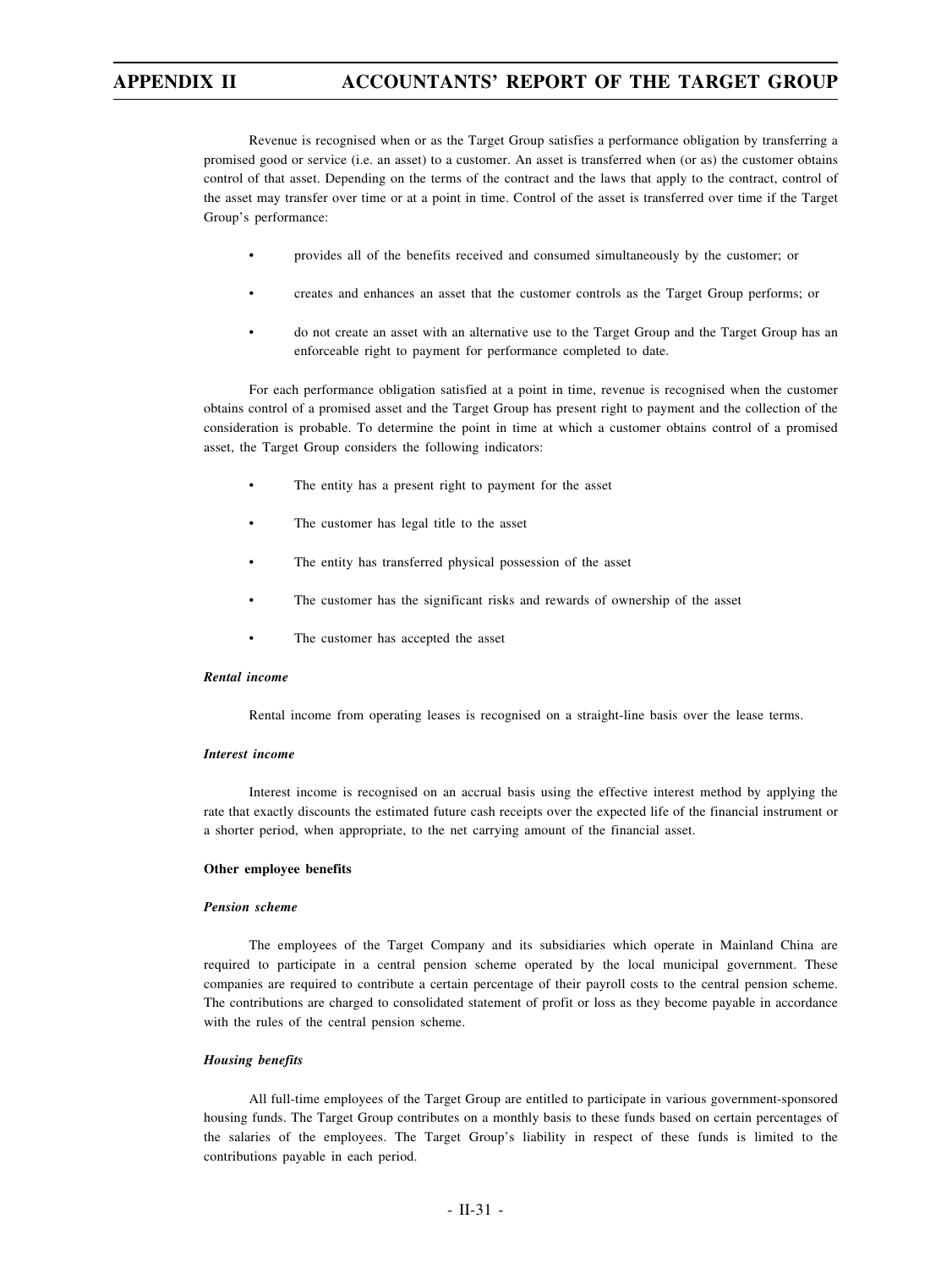#### *Termination benefits*

The Target Group has recognised the termination benefit obligations as a liability. The Target Group's obligations are determined using actuarial valuations, which rely on various assumptions and conditions. The assumptions used in actuarial valuation reports include discount rates, future salary increases, mortality rates, the growth rate of the benefits and other factors. The deviation from the actual result and the actuary result will affect the accuracy of related accounting estimates. Even though management is of the view that the above assumptions are reasonable, any changes in condition of assumptions will still affect the liability amount of supplementary employee retirement benefit obligations. All assumptions are reviewed at each reporting date.

#### **Borrowing costs**

Borrowing costs directly attributable to the acquisition, construction or production of qualifying assets, i.e., assets that necessarily take a substantial period of time to get ready for their intended use or sale, are capitalised as part of the cost of those assets. The capitalisation of such borrowing costs ceases when the assets are substantially ready for their intended use or sale. Investment income earned on the temporary investment of specific borrowings pending their expenditure on qualifying assets is deducted from the borrowing costs capitalised. All other borrowing costs are expensed in the period in which they are incurred. Borrowing costs consist of interest and other costs that an entity incurs in connection with the borrowing of funds.

#### **Dividends**

Final dividends are recognised as a liability when they are approved by the shareholders in a general meeting.

#### **Foreign currencies**

These consolidated financial statements are presented in RMB, which is the Target Company functional currency. Each entity in the Target Group determines its own functional currency and items included in the financial statements of each entity are measured using that functional currency. Foreign currency transactions recorded by the entities in the Target Group are initially recorded using their respective functional currency rates prevailing at the dates of the transactions. Monetary assets and liabilities denominated in foreign currencies are translated at the functional currency rates of exchange ruling at the end of the reporting period. Differences arising on settlement or translation of monetary items are recognised in the consolidated statement of profit or loss.

Non-monetary items that are measured in terms of historical cost in a foreign currency are translated using the exchange rates at the dates of the initial transactions. Non-monetary items measured at fair value in a foreign currency are translated using the exchange rates at the date when the fair value was determined. The gain or loss arising on translation of a non-monetary item measured at fair value is treated in line with the recognition of the gain or loss on change in fair value of the item (i.e., translation difference on the item whose fair value gain or loss is recognised in other comprehensive income or profit or loss is also recognised in other comprehensive income or profit or loss, respectively).

### **5. CRITICAL ACCOUNTING JUDGEMENTS AND KEY SOURCES OF ESTIMATION UNCERTAINTY**

In the application of the Target Group's accounting policies, which are described in note 4, the Target Group's directors are required to make judgements, estimates and assumptions about amounts of assets, liabilities, revenue and expenses reported and disclosures made in the financial statements. The estimates and associated assumptions are based on historical experience and other factors that are considered to be relevant. Actual results may differ from these estimates.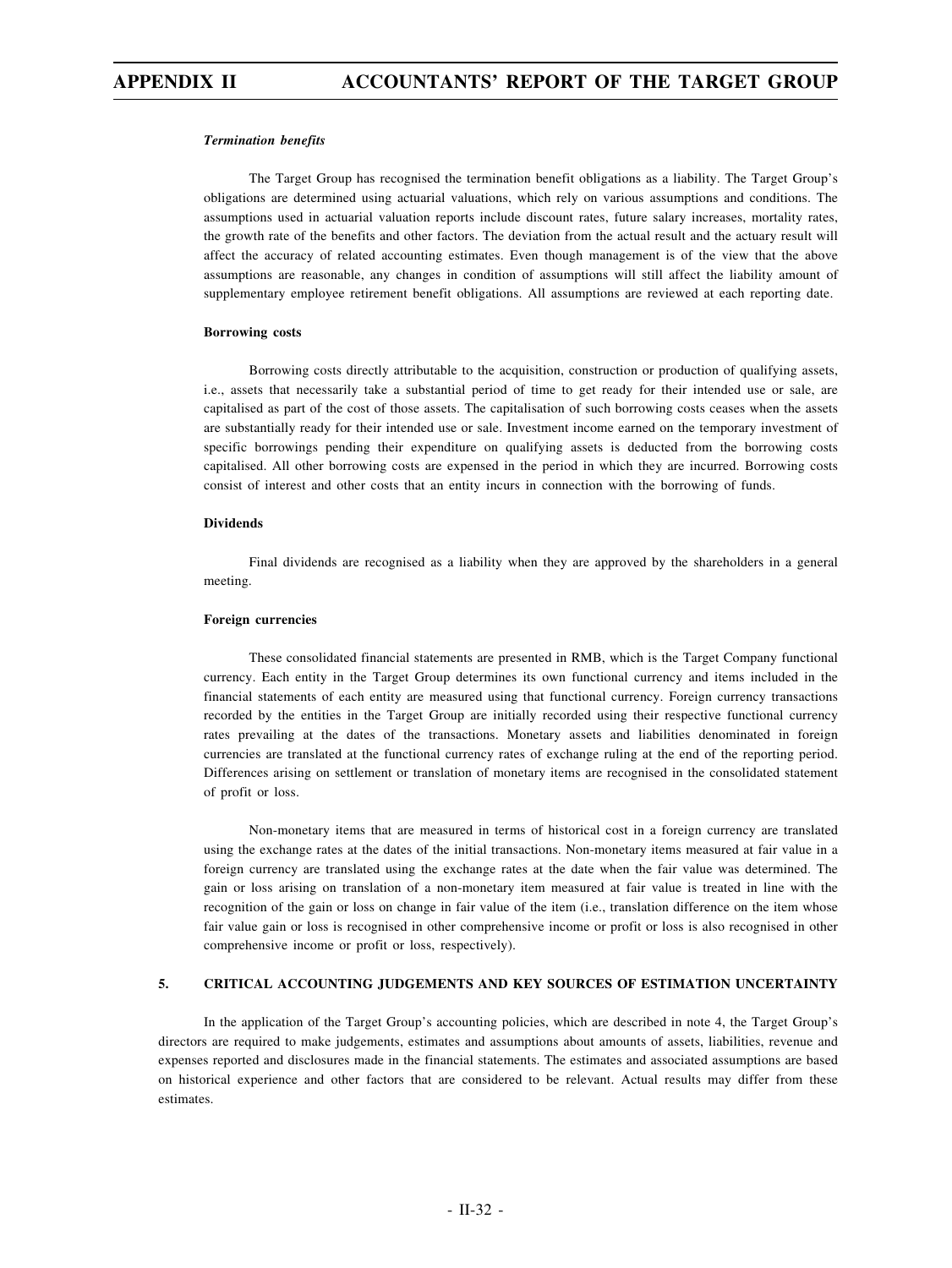The estimates and underlying assumptions are reviewed on an on-going basis. Revisions to accounting estimates are recognised in the period in which the estimate is revised if the revision affects only that period, or in the period of the revision and future periods if the revision affects both current and future periods.

#### **Critical judgements in applying accounting policies**

The followings are the key assumptions concerning the futures and other key sources of estimation uncertainty at the end of the reporting period, that have a significant risk of resulting in a material adjustment to the carrying amounts of assets and liabilities within the next financial year.

#### **Classification between investment properties and owner-occupied properties**

The Target Group determines whether a property qualifies as an investment property, and has developed criteria in making that judgement. Investment property is a property held to earn rentals or for capital appreciation or both. Therefore, the Target Group considers whether a property generates cash flows largely independently of the other assets held by the Target Group. Some properties comprise a portion that is held to earn rentals or for capital appreciation and another portion that is held for use in the production or supply of goods or services or for administrative purposes. If these portions could be sold separately or leased out separately under a finance lease, the Target Group accounts for the portions separately. If the portions could not be sold separately, the property is an investment property only if an insignificant portion is held for use in the production or supply of goods or services or for administrative purposes. Judgement is made on an individual property basis to determine whether ancillary services are so significant that a property does not qualify as an investment property.

#### **Estimation uncertainty**

The key assumptions concerning the future and other key sources of estimation uncertainty at the end of the reporting period, that have a significant risk of causing a material adjustment to the carrying amounts of assets and liabilities within the next financial year, are described below.

#### *Impairment of non-financial assets*

The Target Group assesses whether there are any indicators of impairment for all non-financial assets at the end of each reporting period. Non-financial assets are tested for impairment when there are indicators that the carrying amounts may not be recoverable. Impairment exists when the carrying value of an asset or a cashgenerating unit exceeds its recoverable amount, which is the higher of its fair value less costs to disposal and its value in use. The calculation of the fair value less costs of disposal is based on available data from binding sales transactions in an arm's length transaction of similar assets or observable market prices less incremental costs for disposing of the asset. When value in use calculations are undertaken, management must estimate the expected future cash flows from the asset or cash-generating unit and choose a suitable discount rate in order to calculate the present value of those cash flows.

#### *Depreciation and amortisation*

The Target Group's management determines the estimated useful lives and related depreciation/ amortisation charges for the property, plant and equipment, investment properties, land use rights and intangible assets with reference to the estimated periods that the Target Group intends to derive future economic benefits from the use of these assets. Management will revise the depreciation and amortisation charges where useful lives are different to previously estimated, or it will write off or write down technically obsolete or nonstrategic assets that have been abandoned or sold.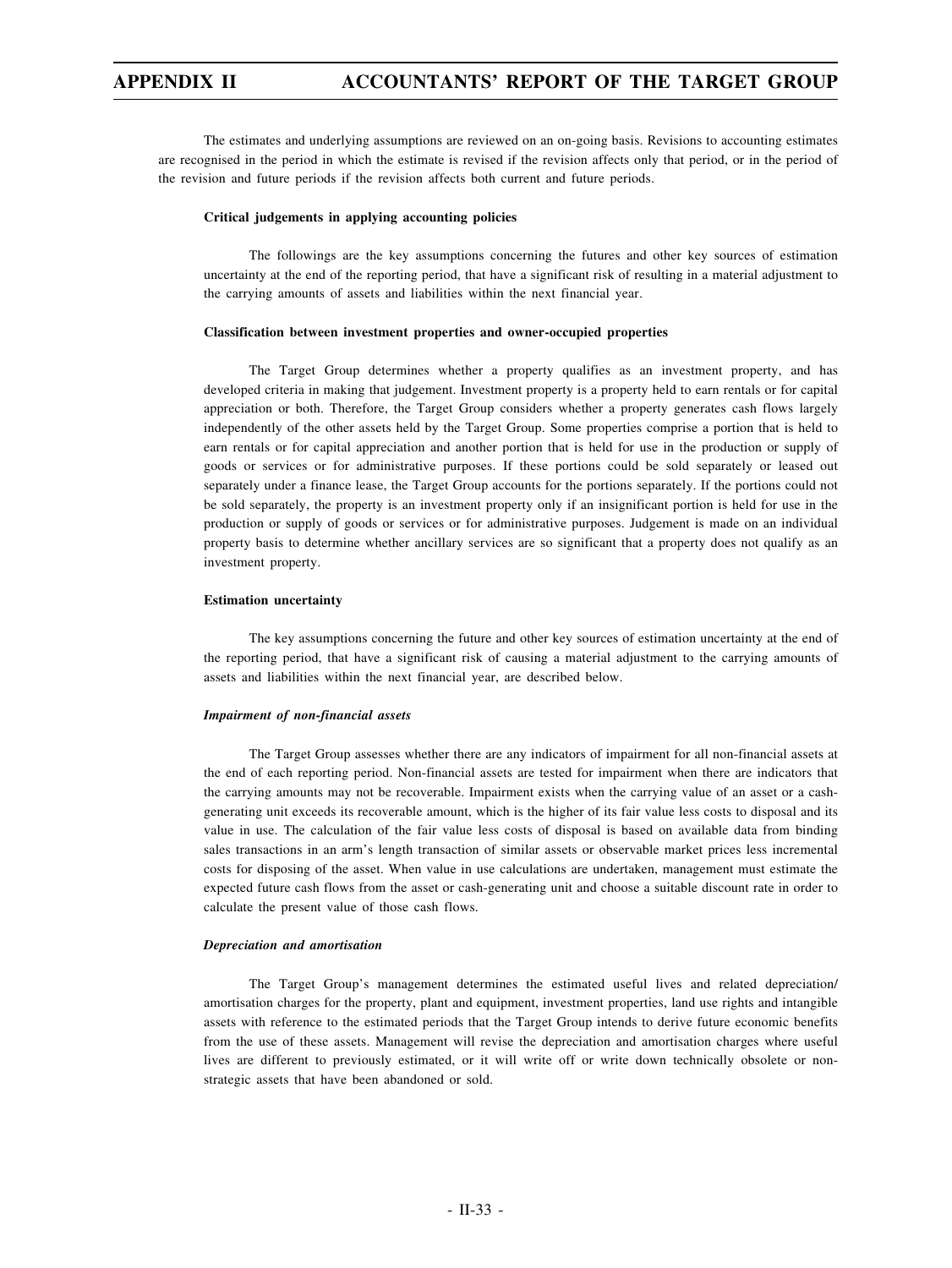#### *Impairment allowances on financial assets*

The measurement of impairment allowances under IFRS 9 across financial assets, including deposits and other receivables, contract assets, accounts and notes receivables and are based on assumptions about ECL which requires judgement, in particular, the estimation of the amount and timing of future cash flows and collateral values when determining impairment allowances and the assessment of a significant increase in credit risk. These estimates are driven by a number of factors, changes in which can result in different levels of allowances.

At each reporting date, the Target Group assesses whether there has been a significant increase in credit risk for exposures since initial recognition by comparing the risk of default occurring over the expected life between the reporting date and the date of initial recognition. The Target Group considers reasonable and supportable information that is relevant and available without undue cost or effort for this purpose. This includes quantitative and qualitative information and also, forward-looking analysis.

#### *Impairment of inventories*

Management estimates the net realisable value for raw material, work-in progress and finished goods based primarily on the latest invoice prices and current market conditions. The Target Group carries out an inventory review on a product-by-product basis at the end of each reporting period and will write down obsolete and slow-moving items in inventories to net realisable value.

#### **6. REVENUE AND SEGMENT INFORMATION**

Revenue comprises income from sales of aviation products and rendering of services, net of sales related taxes and discounts during the year/period.

The following is an analysis of the Target Company's revenue during the Relevant Periods and nine months ended 30 September 2018.

|                                                 |                |                        |                | Nine months        |                |
|-------------------------------------------------|----------------|------------------------|----------------|--------------------|----------------|
|                                                 |                | Year ended 31 December |                | ended 30 September |                |
|                                                 | 2016           | 2017                   | 2018           | 2018               | 2019           |
|                                                 | <b>RMB'000</b> | <b>RMB'000</b>         | <b>RMB'000</b> | <b>RMB'000</b>     | <b>RMB'000</b> |
|                                                 | (Audited)      | (Audited)              | (Audited)      | (Unaudited)        | (Audited)      |
| Disaggregation of revenue by<br>type of revenue |                |                        |                |                    |                |
| Sales of goods                                  | 12,806,504     | 10,593,607             | 14,052,116     | 8,745,816          | 8,080,043      |
| Rendering of services                           | 87,825         | 66,372                 | 106,953        | 44,153             | 85,983         |
|                                                 | 12,894.329     | 10.659.979             | 14,159,069     | 8.789.969          | 8,166,026      |

All revenue is recognised at a point in time throughout Relevant Periods.

Transaction price allocated to the remaining performance obligations

During the three years ended 31 December 2016, 2017, 2018 and nine months ended 30 September 2018 and 2019, the aggregate amount of transaction price allocated to the performance obligations that are unsatisfied (or partially satisfied) are approximately RMB30,054,077,000, RMB25,129,113,000, RMB17,019,451,000, RMB22,704,823,000 and RMB27,481,003,000 respectively. The amounts represent revenue expected to be recognised in the future from sales contracts. The Target Group will recognise this revenue as the service is performed or the goods are delivered, which is expected to occur during the year ending: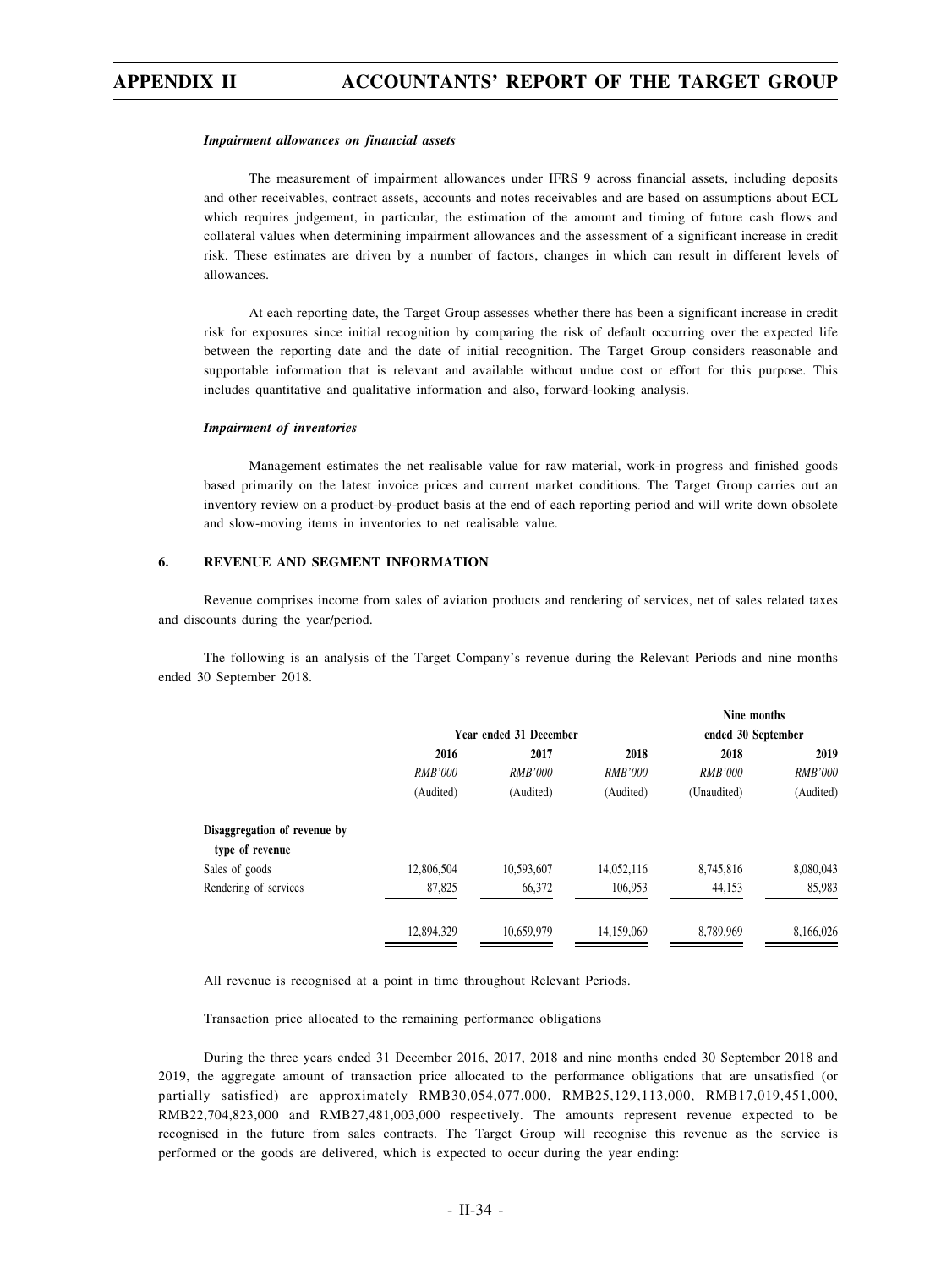|      |                |                        |                | Nine months        |                |
|------|----------------|------------------------|----------------|--------------------|----------------|
|      |                | Year ended 31 December |                | ended 30 September |                |
|      | 2016           | 2017                   | 2018           | 2018               | 2019           |
|      | <b>RMB'000</b> | RMB'000                | <i>RMB'000</i> | <b>RMB'000</b>     | <b>RMB'000</b> |
|      | (Audited)      | (Audited)              | (Audited)      | (Unaudited)        | (Audited)      |
| 2017 | 8,621,844      | N/A                    | N/A            | N/A                | N/A            |
| 2018 | 5,977,860      | 9,535,590              | N/A            | 3,426,775          | N/A            |
| 2019 | 4,604,533      | 4,743,683              | 5,638,251      | 6,237,441          | 6,804,713      |
| 2020 | 6.907.840      | 6,907,840              | 6,907,840      | 8,102,553          | 10,219,480     |
| 2021 | 3,942,000      | 3,942,000              | 4,473,360      | 4,938,054          | 10,456,810     |
|      | 30,054,077     | 25,129,113             | 17,019,451     | 22,704,823         | 27,481,003     |

The above amounts do not include variable consideration which is constrained.

The chief operating decision-maker has been identified as the executive directors who review The Target Group's internal reporting in order to assess performance and allocate resources. Management has determined the operating segments based on these reports.

The executive directors classify the business into two reportable segments:

- Trading of aviation entire aircraft and parts; and
- Rendering of aviation maintenance services.

The revenue from external parties reported to the executive directors is measured in a manner consistent with that in the consolidated statement of profit or loss. Segment results are defined based on profit before tax excluding interest income, finance costs, corporate and other unallocated expenses.

The Target Group is domiciled in the PRC from where most of its revenue from external customers is derived and in where all of its assets are located.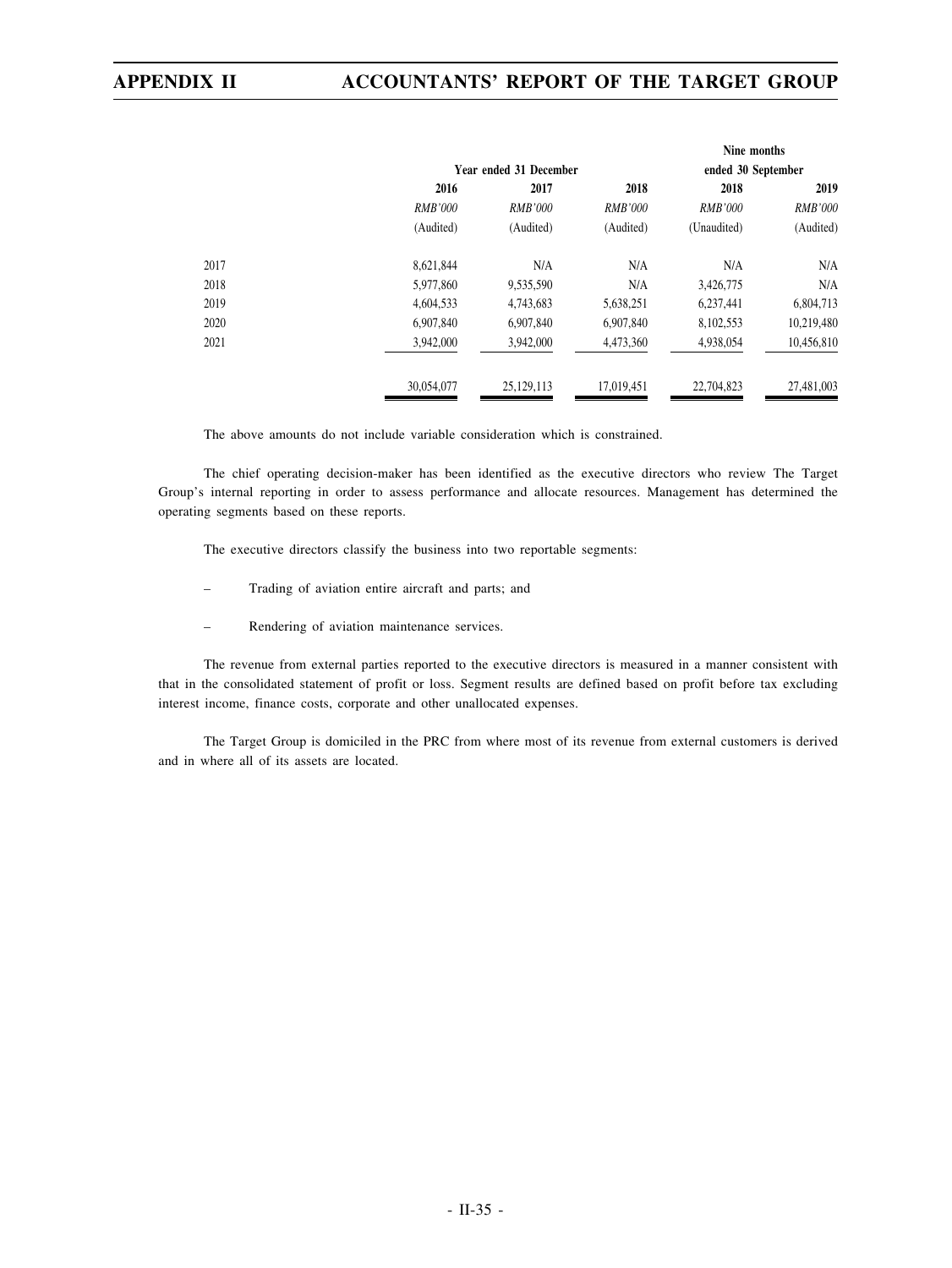|                                                                                 | <b>Trading of</b><br>aviation entire<br>aircraft and parts<br>RMB'000        | <b>Rendering of</b><br>aviation<br>maintenance<br>services<br><b>RMB'000</b> | <b>Total</b><br><b>RMB'000</b>    |
|---------------------------------------------------------------------------------|------------------------------------------------------------------------------|------------------------------------------------------------------------------|-----------------------------------|
| Year ended 31 December 2016                                                     |                                                                              |                                                                              |                                   |
| <b>Segment Revenue</b><br>Sales to external customers<br>Intersegment sales     | 12,810,706                                                                   | 115,213                                                                      | 12,925,919<br>(31,590)            |
|                                                                                 |                                                                              |                                                                              | 12,894,329                        |
| Segment profit                                                                  | 301,661                                                                      | 66,884                                                                       | 368,545                           |
| Interest income<br>Corporate and other unallocated<br>expenses<br>Finance costs |                                                                              |                                                                              | 70,733<br>(120, 289)<br>(36, 417) |
| Profit before tax                                                               |                                                                              |                                                                              | 282,572                           |
|                                                                                 | <b>Trading of</b><br>aviation entire<br>aircraft and parts<br><b>RMB'000</b> | Rendering of<br>aviation<br>maintenance<br>services<br><b>RMB'000</b>        | <b>Total</b><br><b>RMB'000</b>    |
| Year ended 31 December 2017                                                     |                                                                              |                                                                              |                                   |
| <b>Segment Revenue</b><br>Sales to external customers<br>Intersegment sales     | 10,597,345                                                                   | 62,634                                                                       | 10,659,979                        |
|                                                                                 |                                                                              |                                                                              | 10,659,979                        |
| Segment profit                                                                  | 393,849                                                                      | 94,547                                                                       | 488,396                           |
| Interest income                                                                 |                                                                              |                                                                              | 74,076                            |
| Corporate and other unallocated<br>expenses<br>Finance costs                    |                                                                              |                                                                              | (81,918)<br>(53, 869)             |
| Profit before tax                                                               |                                                                              |                                                                              | 426,685                           |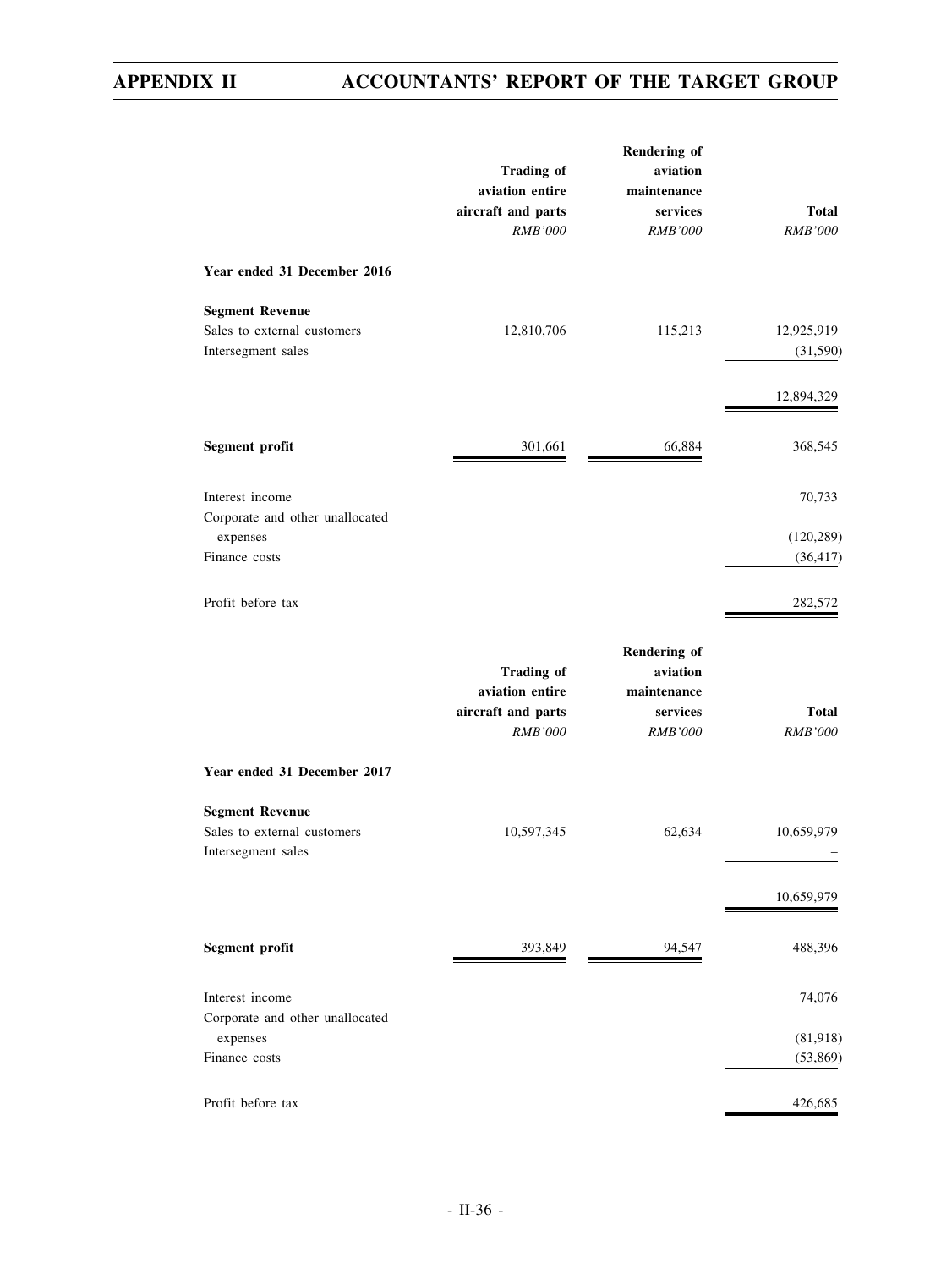|                                                                             | <b>Trading of</b><br>aviation entire<br>aircraft and parts<br><b>RMB'000</b> | <b>Rendering of</b><br>aviation<br>maintenance<br>services<br><b>RMB'000</b> | Total<br><b>RMB'000</b> |
|-----------------------------------------------------------------------------|------------------------------------------------------------------------------|------------------------------------------------------------------------------|-------------------------|
| Year ended 31 December 2018                                                 |                                                                              |                                                                              |                         |
| <b>Segment Revenue</b><br>Sales to external customers<br>Intersegment sales | 14,062,778                                                                   | 106,953                                                                      | 14,169,731<br>(10,662)  |
|                                                                             |                                                                              |                                                                              | 14,159,069              |
| Segment profit                                                              | 256,402                                                                      | 217,741                                                                      | 474,143                 |
| Interest income<br>Corporate and other unallocated                          |                                                                              |                                                                              | 109,060                 |
| expenses<br>Finance costs                                                   |                                                                              |                                                                              | (141, 233)<br>(57, 152) |
| Profit before tax                                                           |                                                                              |                                                                              | 384,818                 |
|                                                                             | <b>Trading of</b><br>aviation entire<br>aircraft and parts<br><b>RMB'000</b> | Rendering of<br>aviation<br>maintenance<br>services<br><b>RMB'000</b>        | Total<br><b>RMB'000</b> |
| Period ended 30 September 2018<br>(unaudited)                               |                                                                              |                                                                              |                         |
| <b>Segment Revenue</b><br>Sales to external customers<br>Intersegment sales | 8,750,690                                                                    | 41,187                                                                       | 8,791,877<br>(1,908)    |
| Revenue - external sales                                                    |                                                                              |                                                                              | 8,789,969               |
| Segment profit                                                              | 243,603                                                                      | 190,587                                                                      | 434,190                 |
| Interest income<br>Corporate and other unallocated                          |                                                                              |                                                                              | 47,465                  |
| expenses<br>Finance costs                                                   |                                                                              |                                                                              | (129, 533)<br>(41, 498) |
| Profit before tax                                                           |                                                                              |                                                                              | 310,624                 |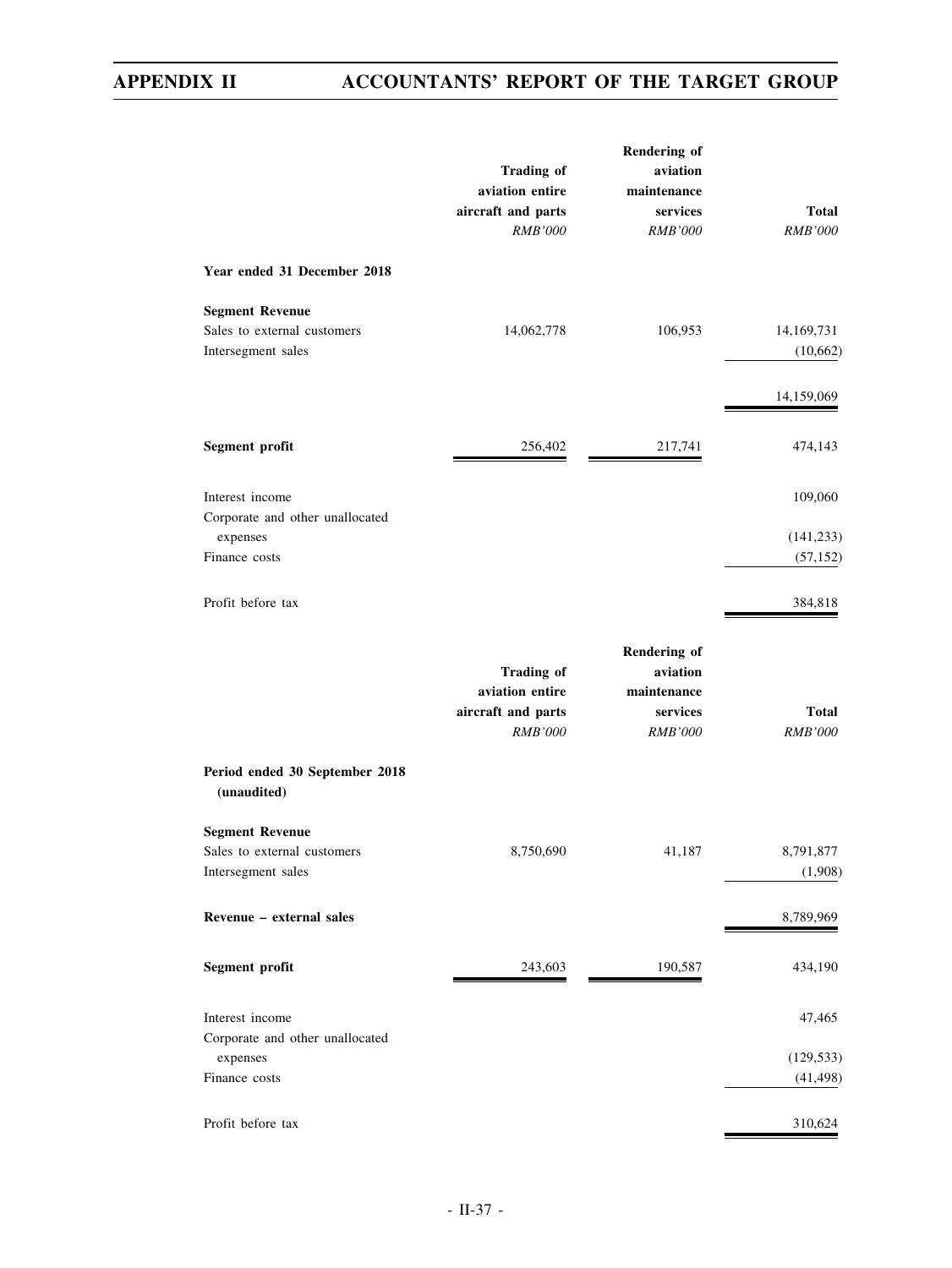|                                 |                    | Rendering of   |                |
|---------------------------------|--------------------|----------------|----------------|
|                                 | <b>Trading of</b>  | aviation       |                |
|                                 | aviation entire    | maintenance    |                |
|                                 | aircraft and parts | services       | <b>Total</b>   |
|                                 | <b>RMB'000</b>     | <b>RMB'000</b> | <b>RMB'000</b> |
| Period ended 30 September 2019  |                    |                |                |
| <b>Segment Revenue</b>          |                    |                |                |
| Sales to external customers     | 8,088,094          | 77,932         | 8,166,026      |
| Intersegment sales              |                    |                |                |
|                                 |                    |                | 8,166,026      |
| Segment profit                  | 535,443            | 80,252         | 615,695        |
| Interest income                 |                    |                | 147,794        |
| Corporate and other unallocated |                    |                |                |
| expenses                        |                    |                | (31,400)       |
| Finance costs                   |                    |                | (38, 444)      |
| Profit before tax               |                    |                | 693,645        |

### **Segment assets and liabilities**

The following is an analysis of the Target Group's assets and liabilities by reportable and operating segment:

#### *Segment assets*

|                |                |                | At $30$        |
|----------------|----------------|----------------|----------------|
|                |                |                | September      |
| 2016           | 2017           | 2018           | 2019           |
| <b>RMB'000</b> | <b>RMB'000</b> | <i>RMB'000</i> | <b>RMB'000</b> |
|                |                |                |                |
| 23,057,280     | 21,864,670     | 26, 283, 625   | 28,424,999     |
| 2,079,813      | 2,124,969      | 2,887,524      | 2,194,266      |
| 25,137,093     | 23,989,639     | 29, 171, 149   | 30,619,265     |
| (19, 935)      | (38, 251)      | (736,905)      | (92,360)       |
| 25,117,158     | 23,951,388     | 28,434,244     | 30,526,905     |
|                |                | At 31 December |                |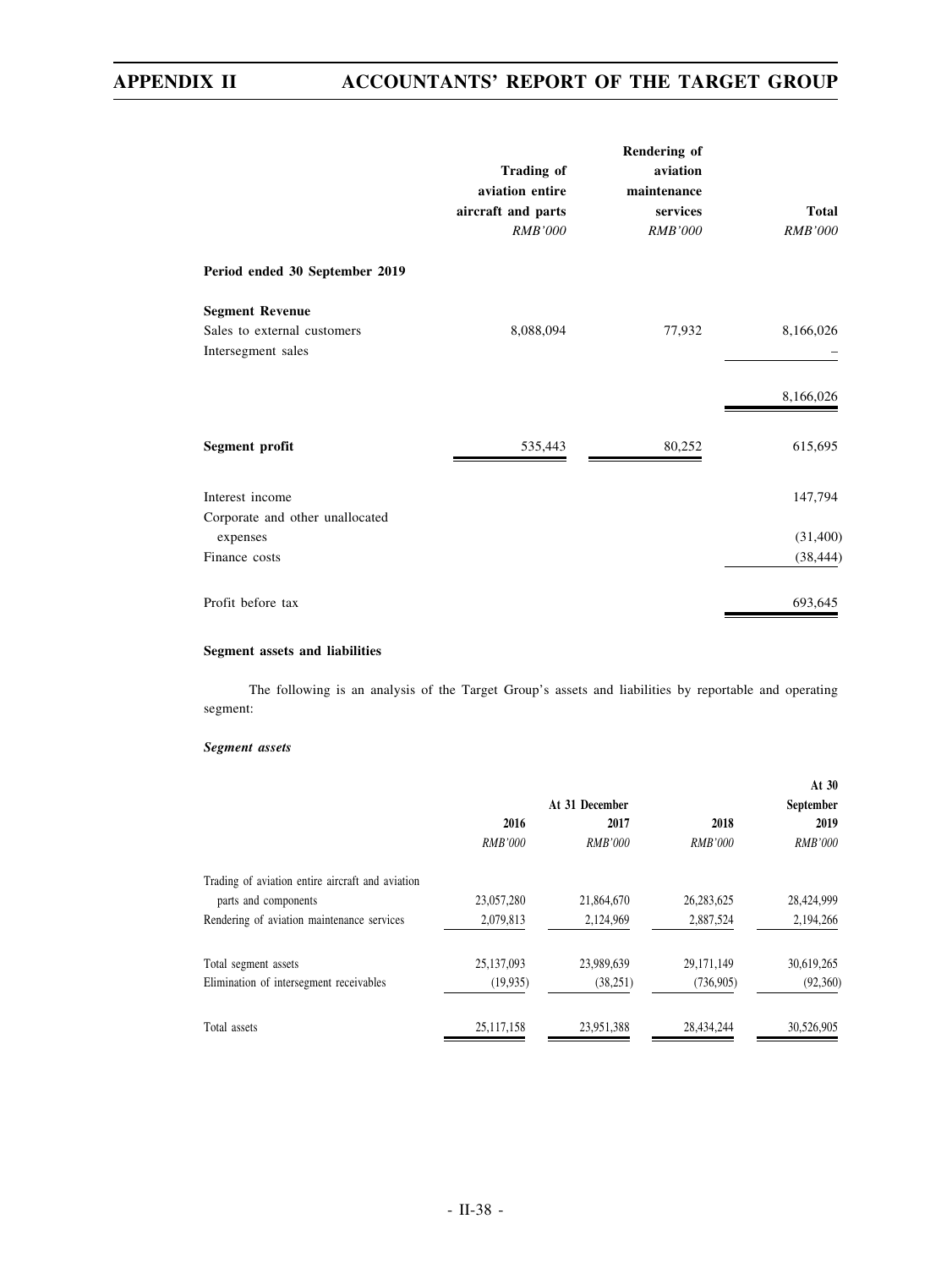### *Segment liabilities*

|                                                     |                                                                  |                |                                                | At 30          |
|-----------------------------------------------------|------------------------------------------------------------------|----------------|------------------------------------------------|----------------|
|                                                     |                                                                  | At 31 December |                                                | September      |
|                                                     | 2016                                                             | 2017           | 2018                                           | 2019           |
|                                                     | <b>RMB'000</b>                                                   | <b>RMB'000</b> | <b>RMB'000</b>                                 | RMB'000        |
| Trading of aviation entire aircraft and aviation    |                                                                  |                |                                                |                |
| parts and components                                | 23,174,409                                                       | 21,345,413     | 25,299,892                                     | 26,559,505     |
| Rendering of aviation maintenance services          | 485,483                                                          | 503,449        | 1,087,198                                      | 337,373        |
| Total segment liabilities                           | 23,659,892                                                       | 21,848,862     | 26,387,090                                     | 26,896,878     |
| Elimination of intersegment payables                | (19, 935)                                                        | (38, 251)      | (736,905)                                      | (92,360)       |
| <b>Total liabilities</b>                            | 23,639,957                                                       | 21,810,611     | 25,650,185                                     | 26,804,518     |
| Other segment information                           |                                                                  |                |                                                |                |
|                                                     | Trading of aviation<br>entire aircraft and<br>aviation parts and |                | <b>Rendering of</b><br>aviation<br>maintenance |                |
|                                                     | components                                                       |                | services                                       | <b>Total</b>   |
|                                                     | <b>RMB'000</b>                                                   |                | <b>RMB'000</b>                                 | <b>RMB'000</b> |
| Year ended 31 December 2016<br>Share of profits of: |                                                                  |                |                                                |                |
| Associates                                          | 37,040                                                           |                | 56,125                                         | 93,165         |
| Impairment losses recognised in the statement       |                                                                  |                |                                                |                |
| of profit or loss                                   |                                                                  | 3,383          | 51,874                                         | 55,257         |
| Depreciation and amortisation                       | 302,205                                                          |                | 4,603                                          | 306,808        |
| Investments in associates                           | 929,263                                                          |                | 1,530,243                                      | 2,459,506      |
| Capital expenditure*                                | 1,044,865                                                        |                | 3,369                                          | 1,048,234      |

\* Capital expenditure consists of additions to property, plant and equipment, investment properties, land use rights and intangible assets.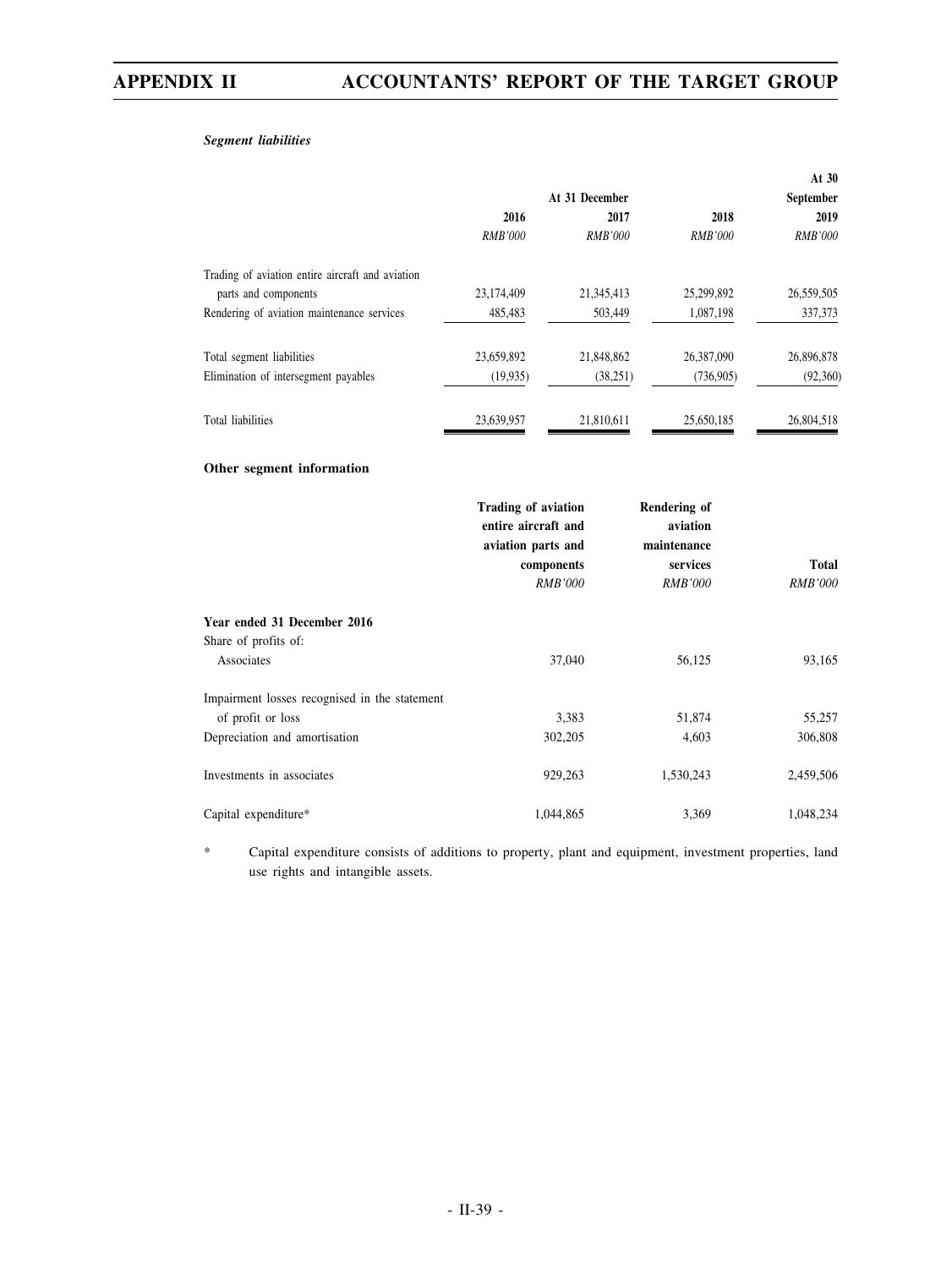|                                                                   | <b>Trading of aviation</b><br>entire aircraft and<br>aviation parts and<br>components<br><b>RMB'000</b> | <b>Rendering of</b><br>aviation<br>maintenance<br>services<br><b>RMB'000</b> | <b>Total</b><br><b>RMB'000</b> |
|-------------------------------------------------------------------|---------------------------------------------------------------------------------------------------------|------------------------------------------------------------------------------|--------------------------------|
| Year ended 31 December 2017                                       |                                                                                                         |                                                                              |                                |
| Share of profits of:<br>Associates                                | 38,090                                                                                                  | 58,197                                                                       | 96,287                         |
|                                                                   |                                                                                                         |                                                                              |                                |
| Impairment losses (reversed) recognised                           | (190)                                                                                                   | (1,587)                                                                      | (1,777)                        |
| Depreciation and amortisation                                     | 374,399                                                                                                 | 4,641                                                                        | 379,040                        |
| Investments in associates                                         | 735,554                                                                                                 | 1,573,242                                                                    | 2,308,796                      |
| Capital expenditure*                                              | 732,509                                                                                                 | 2,541                                                                        | 735,050                        |
|                                                                   | <b>Trading of aviation</b><br>entire aircraft and<br>aviation parts and<br>components<br><b>RMB'000</b> | <b>Rendering of</b><br>aviation<br>maintenance<br>services<br><b>RMB'000</b> | <b>Total</b><br>RMB'000        |
| Year ended 31 December 2018<br>Share of profits of:<br>Associates | 35,480                                                                                                  | 68,334                                                                       | 103,814                        |
| Impairment losses (reversed) recognised                           | (51,359)                                                                                                | 10                                                                           | (51, 349)                      |
| Depreciation and amortisation                                     | 421,968                                                                                                 | 5,000                                                                        | 426,968                        |
| Investments in associates                                         | 759,915                                                                                                 | 1,624,063                                                                    | 2,383,978                      |
| Capital expenditure*                                              | 557,455                                                                                                 | 5,091                                                                        | 562,546                        |

\* Capital expenditure consists of additions to property, plant and equipment, investment properties, land use rights and intangible assets.

|                                                                                  | Trading of aviation<br>entire aircraft and<br>aviation parts and<br>components<br><b>RMB'000</b> | Rendering of<br>aviation<br>maintenance<br>services<br><i>RMB'000</i> | <b>Total</b><br><b>RMB'000</b> |
|----------------------------------------------------------------------------------|--------------------------------------------------------------------------------------------------|-----------------------------------------------------------------------|--------------------------------|
| Period ended 30 September 2018 (unaudited)<br>Share of profits of:<br>Associates | 22,568                                                                                           | 39,144                                                                | 61,712                         |
| Impairment losses (reversed) recognised<br>Depreciation and amortisation         | (46,314)<br>301,157                                                                              | 10<br>6,001                                                           | (46,304)<br>307,158            |
| Investments in associates                                                        | 749,531                                                                                          | 1,594,829                                                             | 2,344,360                      |
| Capital expenditure*                                                             | 320.541                                                                                          | 325                                                                   | 320,866                        |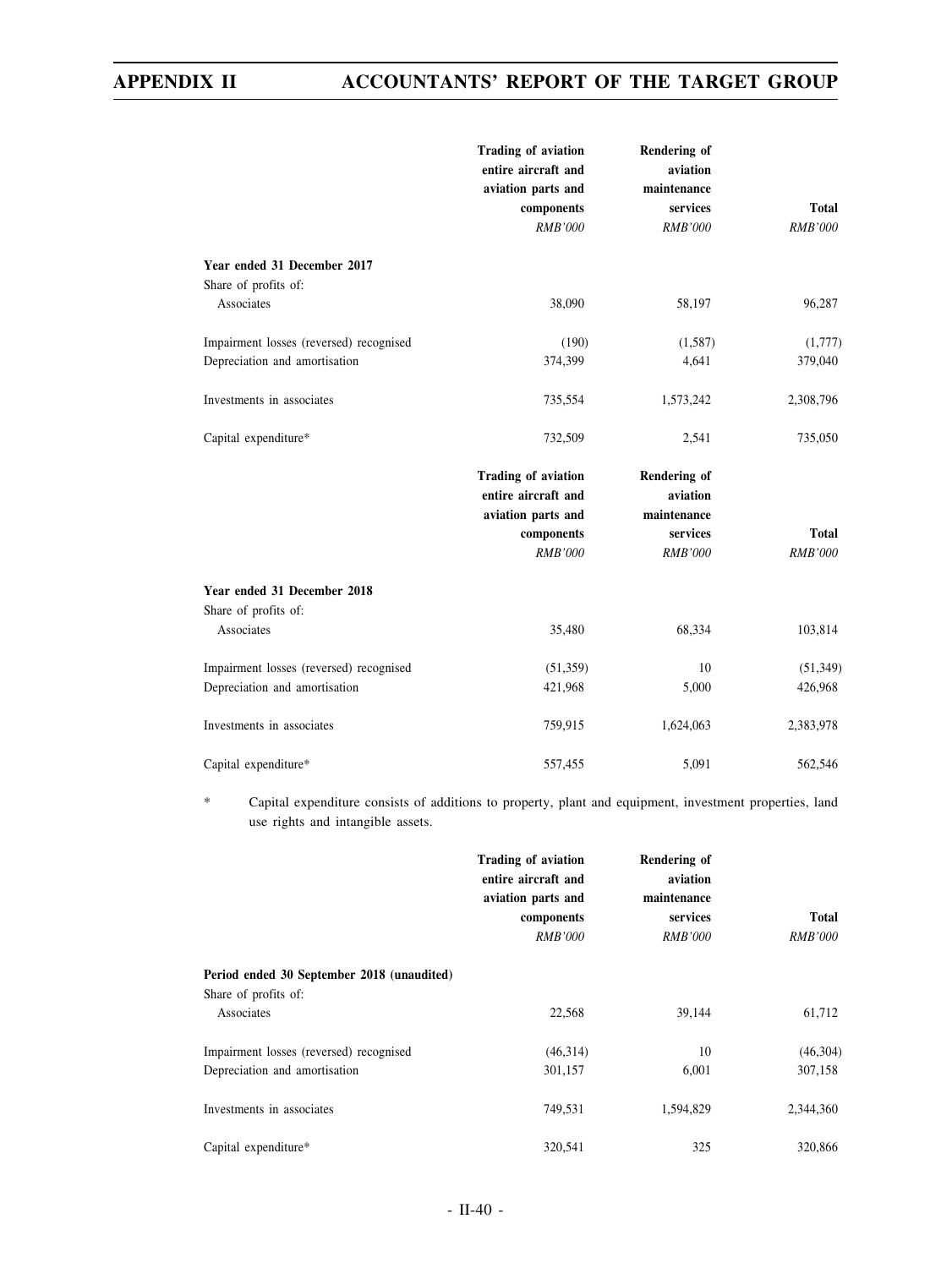|                                                                      | <b>Trading of aviation</b><br>entire aircraft and<br>aviation parts and<br>components<br><i>RMB'000</i> | Rendering of<br>aviation<br>maintenance<br>services<br><i>RMB'000</i> | <b>Total</b><br><i>RMB'000</i> |
|----------------------------------------------------------------------|---------------------------------------------------------------------------------------------------------|-----------------------------------------------------------------------|--------------------------------|
| Period ended 30 September 2019<br>Share of profits of:<br>Associates | 26,686                                                                                                  | 51,717                                                                | 78,403                         |
| Impairment losses recognised<br>Depreciation and amortisation        | 2,071<br>315,458                                                                                        | 4,358                                                                 | 2,071<br>319,816               |
| Investments in associates                                            | 419,960                                                                                                 | 1,656,190                                                             | 2,076,150                      |
| Capital expenditure*                                                 | 333,032                                                                                                 | 5,069                                                                 | 338,101                        |

\* Capital expenditure consists of additions to property, plant and equipment, investment properties, land use rights and intangible assets.

### *Information about major customers*

Revenue from customers of the corresponding year contributing over 10% of the total revenue of the Target Group is as follow:

|               |                  |                     |                  |                    | Nine months      |  |  |
|---------------|------------------|---------------------|------------------|--------------------|------------------|--|--|
|               |                  | Year ended 31 March |                  | ended 30 September |                  |  |  |
|               | 2016             | 2017                |                  | 2018               | 2019             |  |  |
|               | <b>RMB'000</b>   | <i>RMB'000</i>      | <b>RMB'000</b>   | <b>RMB'000</b>     | <b>RMB'000</b>   |  |  |
|               | (Audited)        | (Audited)           | (Audited)        | (Unaudited)        | (Audited)        |  |  |
| Company $A^1$ | 5,976,450        | 6,703,554           | 8,231,080        | 5,783,409          | 5,904,958        |  |  |
| Company $BT$  | 1,454,112        | N/A <sup>2</sup>    | N/A <sup>2</sup> | 971,172            | 832,433          |  |  |
| Company $C1$  | 3,758,028        | N/A <sup>2</sup>    | 2,132,009        | N/A <sup>2</sup>   | N/A <sup>2</sup> |  |  |
| Company $D^1$ | N/A <sup>2</sup> | 1,531,140           | N/A <sup>2</sup> | N/A <sup>2</sup>   | N/A <sup>2</sup> |  |  |
| Company $E^1$ | N/A <sup>2</sup> | N/A                 | N/A <sup>2</sup> | 902,069            | N/A <sup>2</sup> |  |  |

<sup>1</sup> Revenue from Trading of aviation entire aircraft.

<sup>2</sup> The corresponding revenue did not contribute over 10% of the total revenue of the Target Group.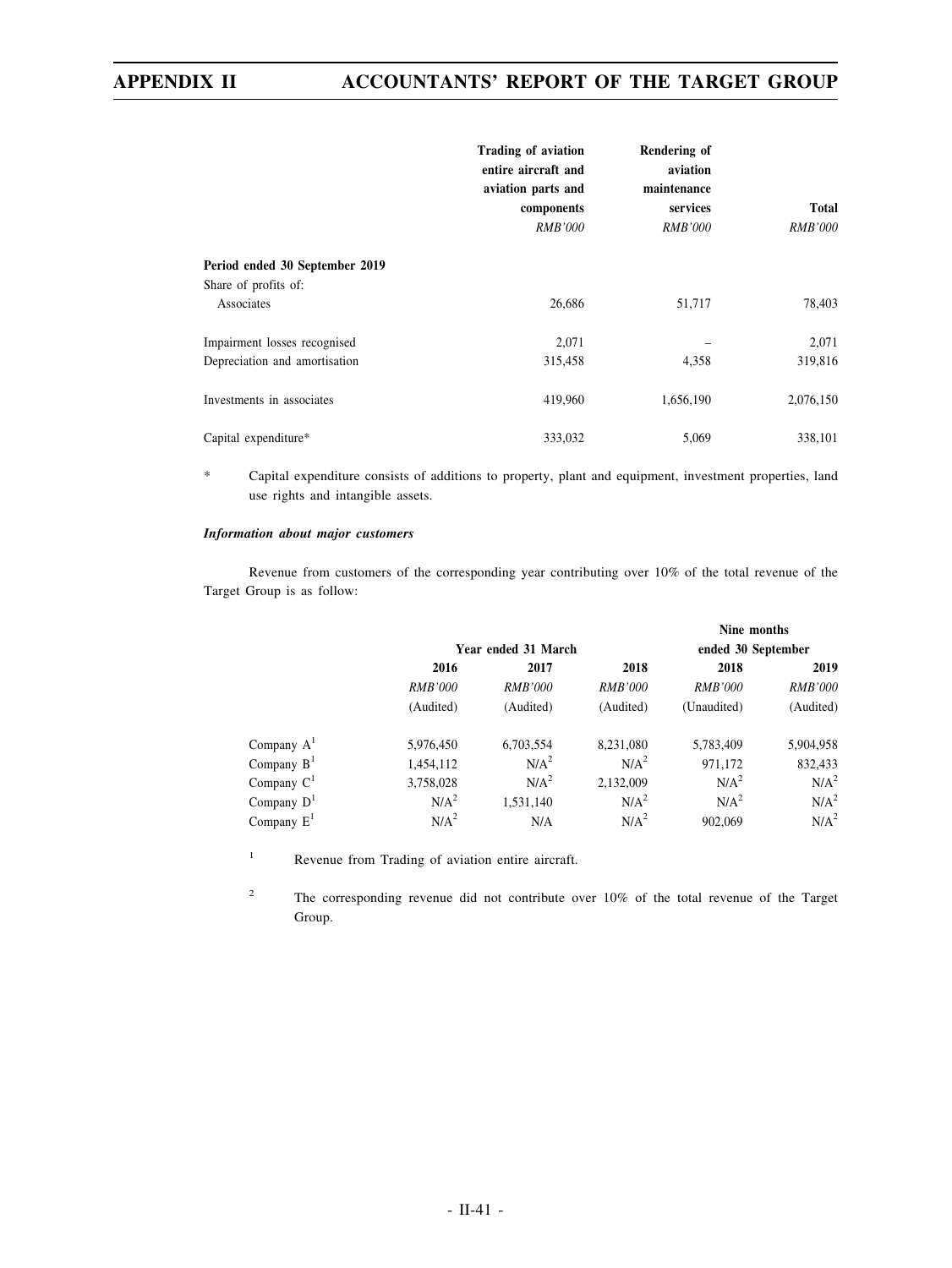### **7. OTHER INCOME AND GAINS**

|                        |           |           | Nine months                     |                  |  |
|------------------------|-----------|-----------|---------------------------------|------------------|--|
| Year ended 31 December |           |           | ended 30 September              |                  |  |
| 2016                   | 2017      | 2018      | 2018                            | 2019             |  |
| <b>RMB'000</b>         | RMB'000   | RMB'000   | <b>RMB'000</b>                  | <b>RMB'000</b>   |  |
| (Audited)              | (Audited) | (Audited) | (Unaudited)                     | (Audited)        |  |
|                        |           |           |                                 |                  |  |
|                        |           |           |                                 |                  |  |
| 13,937                 | 14,766    | 37,410    | 36,215                          | 2,249            |  |
| (12, 304)              | (12, 499) | (33, 749) | (31,256)                        | (2,172)          |  |
| 1,633                  | 2,267     | 3,661     | 4,959                           | 77               |  |
|                        |           |           |                                 |                  |  |
| 38,705                 | 28,955    | 61,453    | 39,044                          | 56,617           |  |
|                        |           |           |                                 |                  |  |
| 40,338                 | 31,222    | 65,114    | 44,003                          | 56,694           |  |
|                        |           |           |                                 |                  |  |
| 5,049                  | 13,408    | 14,329    | 1,843                           | 10,206           |  |
| 45,387                 | 44,630    | 79,443    | 45,846                          | 66,900           |  |
|                        |           |           |                                 |                  |  |
|                        |           |           |                                 |                  |  |
|                        |           |           |                                 |                  |  |
|                        |           |           |                                 | 15,111           |  |
|                        |           | 2,179     | 1,044                           | 867              |  |
|                        | 257,775   | 510       |                                 | 362,353          |  |
|                        |           |           |                                 |                  |  |
|                        |           |           |                                 | 570              |  |
|                        |           |           |                                 |                  |  |
|                        |           |           |                                 |                  |  |
|                        |           |           |                                 | 21,233           |  |
|                        |           |           |                                 | 3,380            |  |
| 13,814                 | 264,336   | 128,032   | 124,112                         | 403,514          |  |
| 59,201                 | 308,966   | 207,475   | 169,958                         | 470,414          |  |
|                        | 13,814    | 6,561     | 86<br>2,050<br>120,904<br>2,303 | 120,904<br>2,164 |  |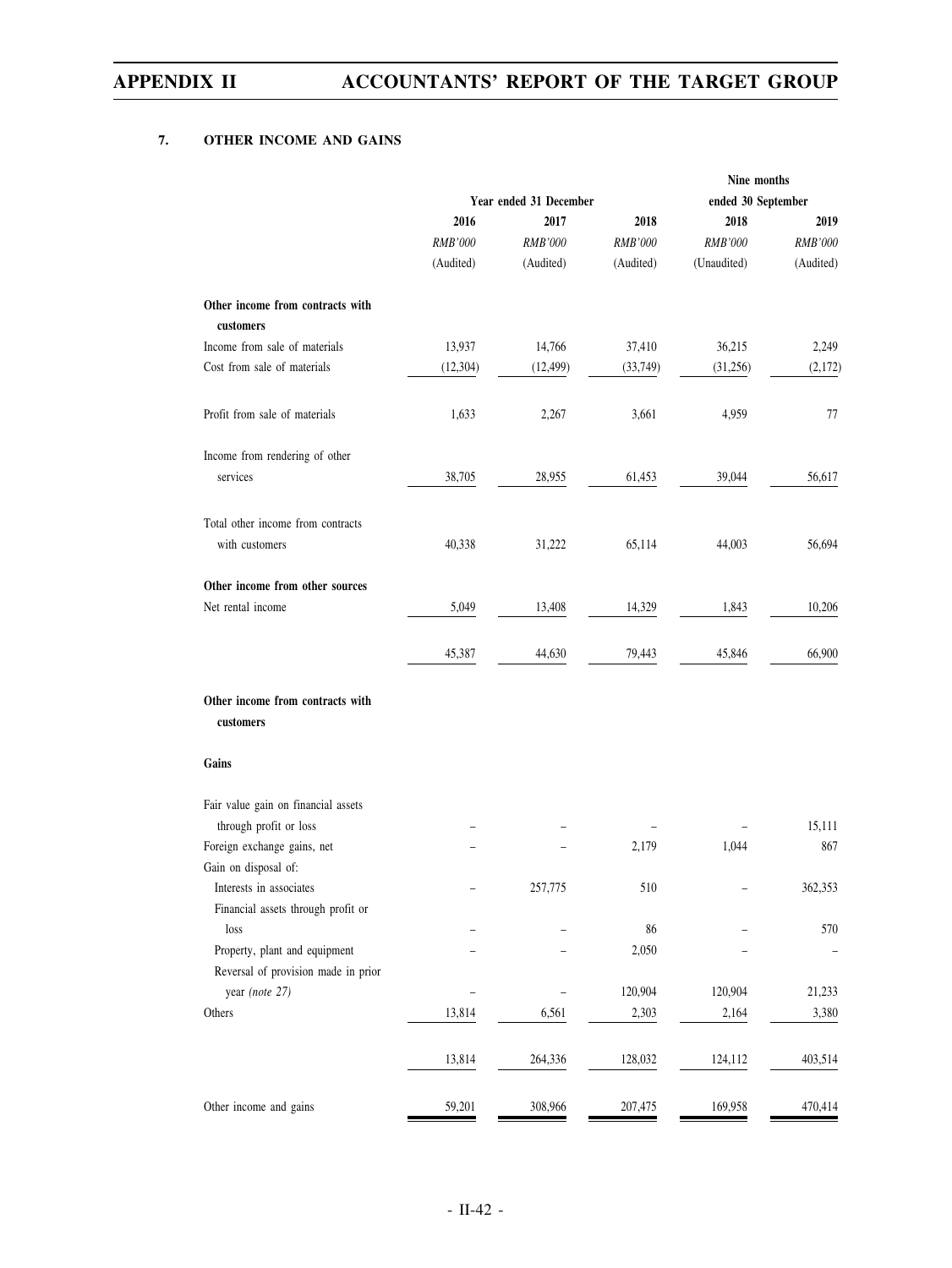### **8. PROFIT BEFORE TAX**

The Target Group's profit before tax is arrived at after charging (crediting):

|                                 |                |                        |                | Nine months        |                |
|---------------------------------|----------------|------------------------|----------------|--------------------|----------------|
|                                 |                | Year ended 31 December |                | ended 30 September |                |
|                                 | 2016           | 2017                   | 2018           | 2018               | 2019           |
|                                 | <i>RMB'000</i> | <b>RMB'000</b>         | <b>RMB'000</b> | <b>RMB'000</b>     | <i>RMB'000</i> |
|                                 | (Audited)      | (Audited)              | (Audited)      | (Unaudited)        | (Audited)      |
| Cost of inventories sold        | 11,925,036     | 10,101,537             | 13,470,412     | 8,364,106          | 7,527,668      |
| Depreciation:                   |                |                        |                |                    |                |
| Investment properties           | 3,370          | 3,310                  | 3,494          | 3,013              | 2,289          |
| Property, plant and equipment   | 285,895        | 362,962                | 410,698        | 294,679            | 307,221        |
| Amortisation:                   |                |                        |                |                    |                |
| Land use rights                 | 14,636         | 9,844                  | 9,908          | 7,202              | 8,094          |
| Intangible assets               | 2,907          | 2,924                  | 2,868          | 2,264              | 2,212          |
| Research and development costs: |                |                        |                |                    |                |
| Current year expenditure        | 1,216,777      | 1,525,287              | 1,737,170      | 943,355            | 513,155        |
| Less: Government grants         |                |                        |                |                    |                |
| released*                       | (820, 216)     | (1,347,622)            | (1,425,704)    | (858, 554)         | (379, 817)     |
|                                 | 396,561        | 177,665                | 311,466        | 84,801             | 133,338        |

Various government grants have been received for setting up research activities in Mainland China. The government grants received have been deducted from the research and development costs to which they relate. Government grants received for which related expenditure has not yet been undertaken are included in deferred income in the consolidated statement of financial position. There are no unfulfilled conditions or contingencies relating to these grants.

The Target Group's profit before tax is arrived at after charging (crediting):

|                                    |                |                        |                | Nine months        |                |
|------------------------------------|----------------|------------------------|----------------|--------------------|----------------|
|                                    |                | Year ended 31 December |                | ended 30 September |                |
|                                    | 2016           | 2017                   | 2018           | 2018               | 2019           |
|                                    | <b>RMB'000</b> | <b>RMB'000</b>         | <i>RMB'000</i> | <b>RMB'000</b>     | <b>RMB'000</b> |
|                                    | (Audited)      | (Audited)              | (Audited)      | (Unaudited)        | (Audited)      |
| Auditors' remuneration             | 971            | 1,335                  | 983            | 720                | 732            |
| Employee benefit expense           |                |                        |                |                    |                |
| (including directors' and          |                |                        |                |                    |                |
| supervisors' remuneration):        |                |                        |                |                    |                |
| Wages, salaries, housing           |                |                        |                |                    |                |
| benefits and other allowances      | 53,347         | 39,382                 | 50,366         | 19,692             | 69,337         |
| Pension scheme contributions       | 65,130         | 62,800                 | 56,030         | 48,260             | 28,270         |
| Foreign exchange (gains) loss, net | 11             | 781                    | (2,179)        | (1,044)            | (867)          |
| Minimum lease payment in           |                |                        |                |                    |                |
| respect of rental premises         | 35,093         | 28,499                 | 33,304         | 21,140             | 19,095         |
| Loss on disposal of property,      |                |                        |                |                    |                |
| plant and equipment                | 930            | 2,138                  |                | 363                | 393            |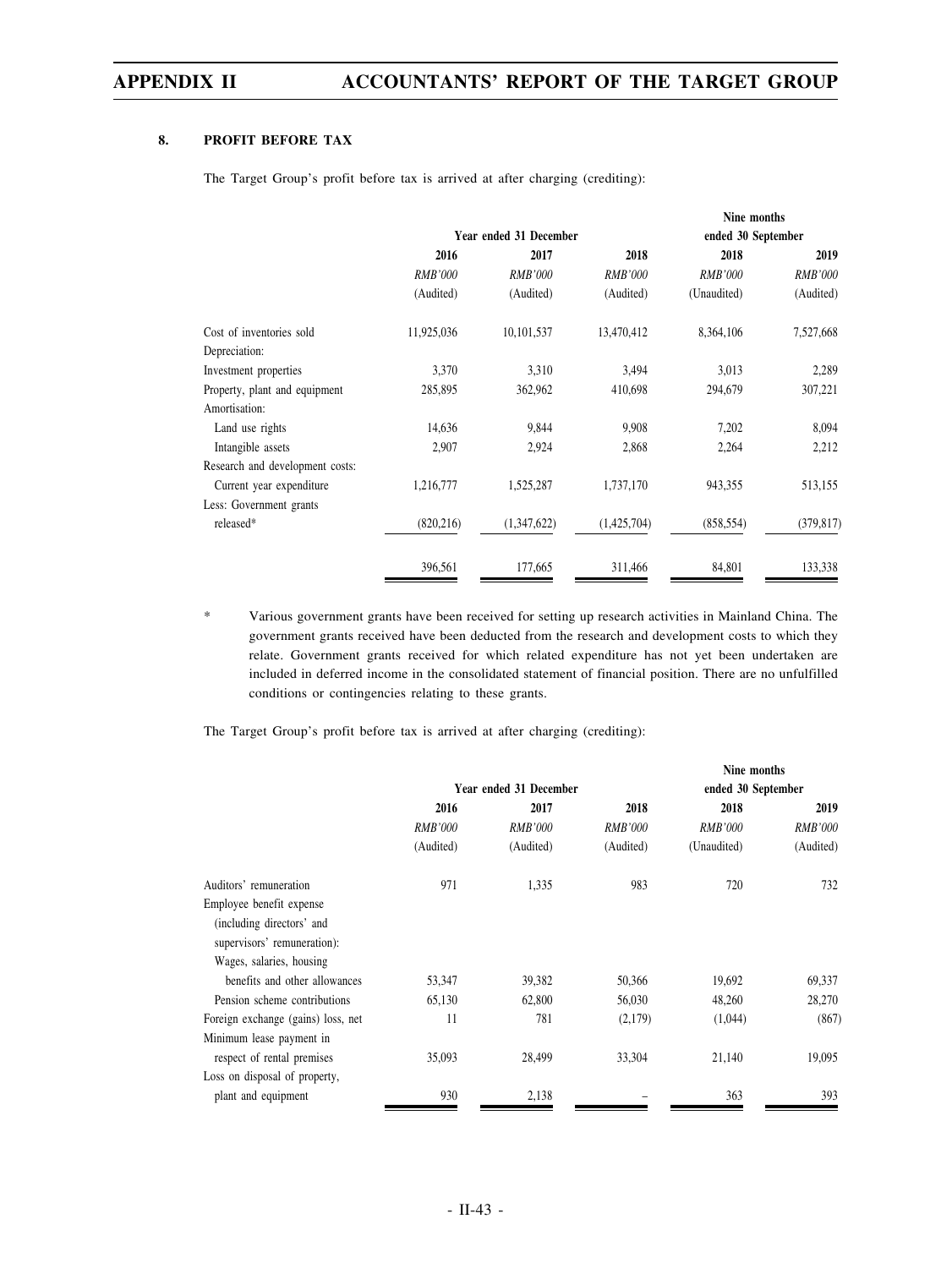### **9. FINANCE INCOME, NET**

|                                 |                |                        |                | Nine months        |                |
|---------------------------------|----------------|------------------------|----------------|--------------------|----------------|
|                                 |                | Year ended 31 December |                | ended 30 September |                |
|                                 | 2016           | 2017                   | 2018           | 2018               | 2019           |
|                                 | <b>RMB'000</b> | <b>RMB'000</b>         | <b>RMB'000</b> | <b>RMB'000</b>     | <b>RMB'000</b> |
|                                 | (Audited)      | (Audited)              | (Audited)      | (Unaudited)        | (Audited)      |
| <b>Finance income</b>           |                |                        |                |                    |                |
| Bank interest income            | 70,733         | 74,076                 | 109,060        | 47,465             | 147,794        |
| <b>Finance costs</b>            |                |                        |                |                    |                |
| Interest on bank borrowings and |                |                        |                |                    |                |
| other borrowings                | 42,009         | 61,250                 | 56,247         | 40,739             | 41,909         |
| Less: Interest capitalised      | (6,783)        | (7, 945)               | -              |                    | (4,001)        |
| Other financial costs           | 1,191          | 564                    | 905            | 759                | 536            |
|                                 | 36,417         | 53,869                 | 57,152         | 41,498             | 38,444         |
| Finance income, net             | 34,316         | 20,207                 | 51,908         | 5,967              | 109,350        |

The interests were capitalised in construction in progress with bank borrowing interest rate of 4.13%-5.75%, 4.13%-5.75%, nil, 4.75% and nil respectively throughout the Relevant Periods and during nine months ended 30 September 2018.

### **10. DIRECTORS' AND SUPERVISORS' REMUNERATION**

The emoluments paid or payable to each of the directors were as follows:

|                          |                        |                |                | Nine months        |                |
|--------------------------|------------------------|----------------|----------------|--------------------|----------------|
|                          | Year ended 31 December |                |                | ended 30 September |                |
|                          | 2016                   | 2017           | 2018           | 2018               | 2019           |
|                          | <i>RMB'000</i>         | <i>RMB'000</i> | <i>RMB'000</i> | <b>RMB'000</b>     | <i>RMB'000</i> |
|                          | (Audited)              | (Audited)      | (Audited)      | (Unaudited)        | (Audited)      |
| Salaries and allowances* | -                      | -              |                |                    | 514            |

\* The salaries of certain directors were born by ultimate holding company of the Target Company.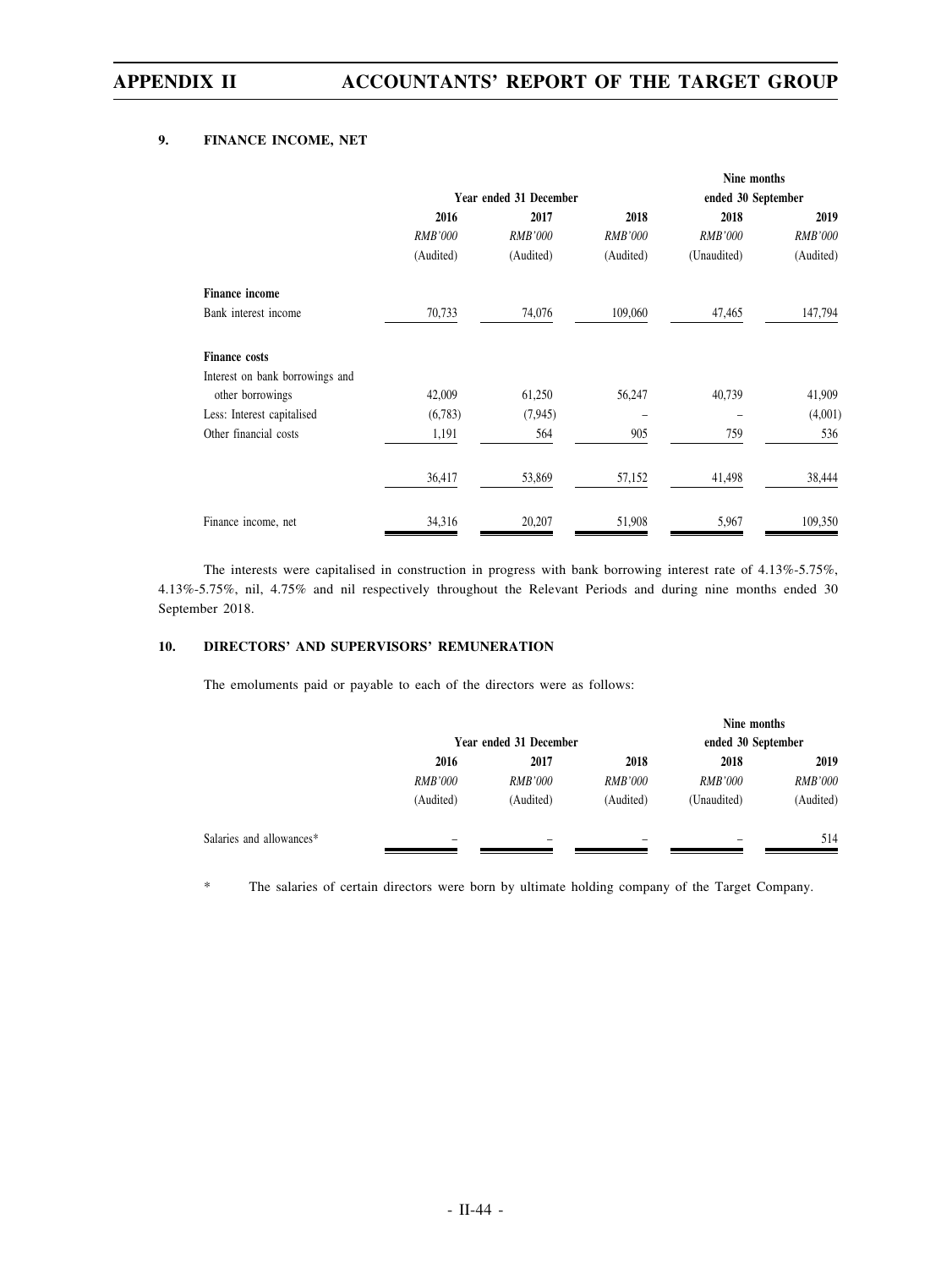|                          | Fees<br><b>RMB'000</b> | Salaries and<br>allowances<br>RMB'000 | Performance<br>related bonuses<br>RMB'000 | Pension scheme<br>contributions<br><b>RMB'000</b> | <b>Total</b><br>remuneration<br>RMB'000       |
|--------------------------|------------------------|---------------------------------------|-------------------------------------------|---------------------------------------------------|-----------------------------------------------|
| 31 December 2016         |                        |                                       |                                           |                                                   |                                               |
| Executive director:      |                        |                                       |                                           |                                                   |                                               |
| Ji Lingfeng              |                        |                                       |                                           |                                                   |                                               |
| Non-executive directors: |                        |                                       |                                           |                                                   |                                               |
| Yu Feng                  |                        |                                       |                                           |                                                   |                                               |
| Zhao Xuesen              |                        |                                       |                                           |                                                   |                                               |
| Lv Jie                   |                        |                                       |                                           |                                                   |                                               |
| Hu Xiaofeng              |                        |                                       |                                           |                                                   |                                               |
| Luo Linsen               |                        |                                       |                                           |                                                   |                                               |
| Liu Hui                  |                        |                                       |                                           |                                                   |                                               |
| Pei Jiali                |                        |                                       |                                           |                                                   |                                               |
| Tian Xueying             |                        |                                       |                                           |                                                   |                                               |
|                          |                        |                                       |                                           |                                                   |                                               |
|                          |                        |                                       |                                           |                                                   |                                               |
|                          | Fees<br>RMB'000        | Salaries and<br>allowances<br>RMB'000 | Performance<br>related bonuses<br>RMB'000 | Pension scheme<br>contributions<br>RMB'000        | <b>Total</b><br>$\bf remuneration$<br>RMB'000 |
| 31 December 2017         |                        |                                       |                                           |                                                   |                                               |
| Executive director:      |                        |                                       |                                           |                                                   |                                               |
| Ji Lingfeng              |                        |                                       |                                           |                                                   |                                               |
| Non-executive directors: |                        |                                       |                                           |                                                   |                                               |
| Yu Feng <sup>2</sup>     |                        |                                       |                                           |                                                   |                                               |
| Zhao Xuesen              |                        |                                       |                                           |                                                   |                                               |
| Lv Jie                   |                        |                                       |                                           |                                                   |                                               |
| Hu Xiaofeng <sup>2</sup> |                        |                                       |                                           |                                                   |                                               |
| Luo Linsen <sup>2</sup>  |                        |                                       |                                           |                                                   |                                               |
| Liu ${\rm Hui}^2$        |                        |                                       |                                           |                                                   |                                               |

Pei Jiali<sup>4</sup> – – – – – Tian Xueying<sup>2</sup> – – – – – Zhang Xian<sup>2</sup> – – – – – DuJuan – – – – – Qu Jingwen<sup>2</sup> – – – – – Li Xueqin<sup>2</sup> – – – – –

– – – – –

### **(a) Executive director and non-executive directors**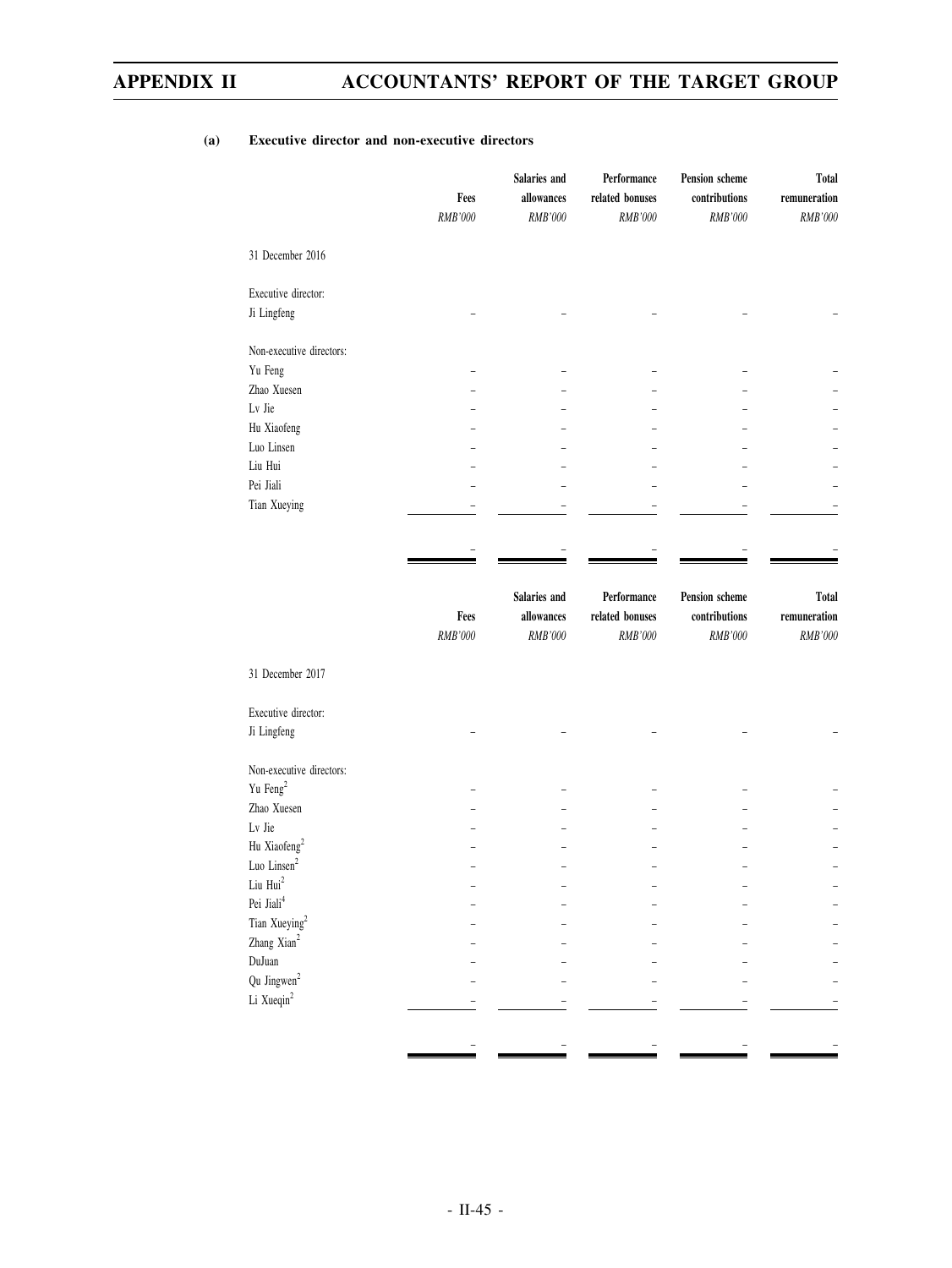|                               | Fees<br>RMB'000 | Salaries and<br>allowances<br>RMB'000 | Performance<br>related bonuses<br>RMB'000        | <b>Pension scheme</b><br>contributions<br><b>RMB'000</b> | Total<br>$\bf remuneration$<br>RMB'000 |
|-------------------------------|-----------------|---------------------------------------|--------------------------------------------------|----------------------------------------------------------|----------------------------------------|
| 31 December 2018              |                 |                                       |                                                  |                                                          |                                        |
| Executive director:           |                 |                                       |                                                  |                                                          |                                        |
| Ji Lingfeng                   |                 |                                       |                                                  |                                                          |                                        |
| Non-executive directors:      |                 |                                       |                                                  |                                                          |                                        |
| Qu Jingwen                    |                 |                                       |                                                  |                                                          |                                        |
| Zhao Xuesen                   |                 |                                       |                                                  |                                                          |                                        |
| Lv Jie                        |                 |                                       |                                                  |                                                          |                                        |
| Li Xueqin                     |                 |                                       |                                                  |                                                          |                                        |
| Du Juan                       |                 |                                       |                                                  |                                                          |                                        |
| Yang Baojun <sup>4</sup>      |                 |                                       |                                                  |                                                          |                                        |
| Pei Jiali <sup>4</sup>        |                 |                                       |                                                  |                                                          |                                        |
| Zhang Xian <sup>5</sup>       |                 |                                       |                                                  |                                                          |                                        |
|                               | Fees<br>RMB'000 | Salaries and<br>allowances<br>RMB'000 | Performance<br>related bonuses<br><b>RMB'000</b> | Pension scheme<br>contributions<br><b>RMB'000</b>        | Total<br>remuneration<br>RMB'000       |
| 30 September 2018 (unaudited) |                 |                                       |                                                  |                                                          |                                        |
| Executive director:           |                 |                                       |                                                  |                                                          |                                        |
| Ji Lingfeng                   |                 |                                       |                                                  |                                                          |                                        |
| Non-executive directors:      |                 |                                       |                                                  |                                                          |                                        |
| Qu Jingwen                    |                 |                                       |                                                  |                                                          |                                        |
| Zhao Xuesen                   |                 |                                       |                                                  |                                                          |                                        |
| Lv Jie                        |                 |                                       |                                                  |                                                          |                                        |
| Li Xueqin                     |                 |                                       |                                                  |                                                          |                                        |
| Du Juan                       |                 |                                       |                                                  |                                                          |                                        |
| Pei Jiali                     |                 |                                       |                                                  |                                                          |                                        |
| Zhang Xian                    |                 |                                       |                                                  |                                                          |                                        |
|                               |                 |                                       |                                                  |                                                          |                                        |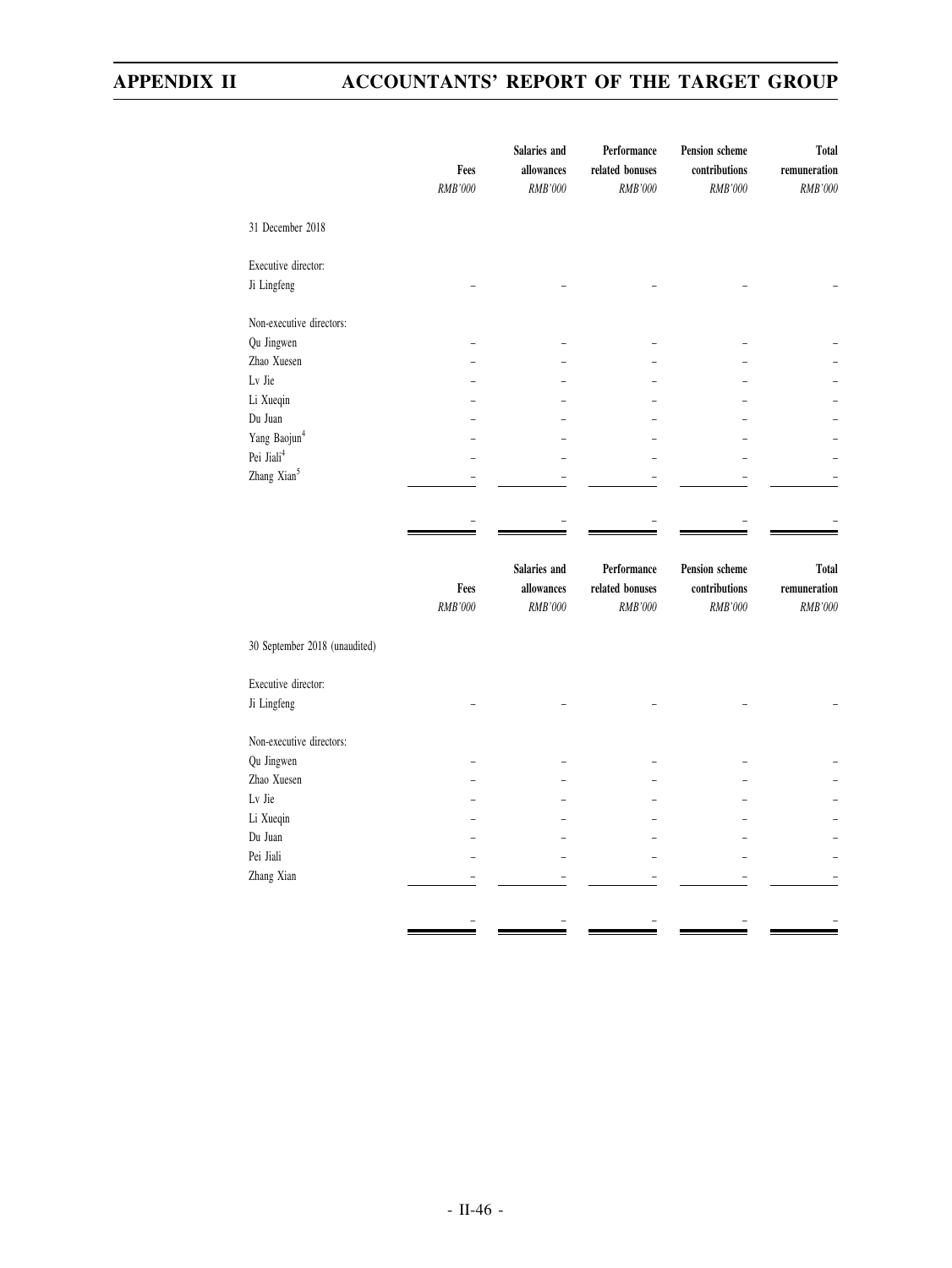|                              | Fees    | Salaries and<br>allowances | Performance<br>related bonuses | Pension scheme<br>contributions | Total<br>remuneration |
|------------------------------|---------|----------------------------|--------------------------------|---------------------------------|-----------------------|
|                              | RMB'000 | RMB'000                    | RMB'000                        | RMB'000                         | RMB'000               |
| 30 September 2019            |         |                            |                                |                                 |                       |
| Executive director:          |         |                            |                                |                                 |                       |
| Ji Lingfeng                  |         |                            |                                |                                 |                       |
| Non-executive directors:     |         |                            |                                |                                 |                       |
| Qu Jingwen                   |         |                            |                                |                                 |                       |
| Zhao Xuesen                  |         |                            |                                |                                 |                       |
| Lv Jie                       |         |                            |                                |                                 |                       |
| Li Xueqin                    |         |                            |                                |                                 |                       |
| Chang Hongliang <sup>5</sup> |         |                            |                                |                                 |                       |
| Du Juan                      |         |                            |                                |                                 |                       |
| Zhang Xian <sup>5</sup>      |         |                            |                                |                                 |                       |
| Yang Baojun                  |         | 514                        |                                |                                 | 514                   |
|                              |         | 514                        |                                |                                 | 514                   |

## **(b) Supervisors**

|                          |         | Salaries and   |                 | Pension scheme | Total        |
|--------------------------|---------|----------------|-----------------|----------------|--------------|
|                          | Fees    | allowances     | related bonuses | contributions  | remuneration |
|                          | RMB'000 | <b>RMB'000</b> | <b>RMB'000</b>  | <b>RMB'000</b> | RMB'000      |
| 31 December 2016         |         |                |                 |                |              |
| Supervisors:             |         |                |                 |                |              |
| Ni Xianping              |         |                |                 |                |              |
| Chen Guanjun             |         |                |                 |                |              |
| Han Xiaoyang             |         |                |                 |                |              |
| Yin Honghai <sup>1</sup> |         |                |                 |                |              |
| Zhao Weihua              |         |                |                 |                |              |
| Yang Zijiang             |         |                |                 |                |              |
| Yan Wei <sup>1</sup>     |         |                |                 |                |              |
|                          |         |                |                 |                |              |
|                          |         |                |                 |                |              |
|                          |         |                |                 |                |              |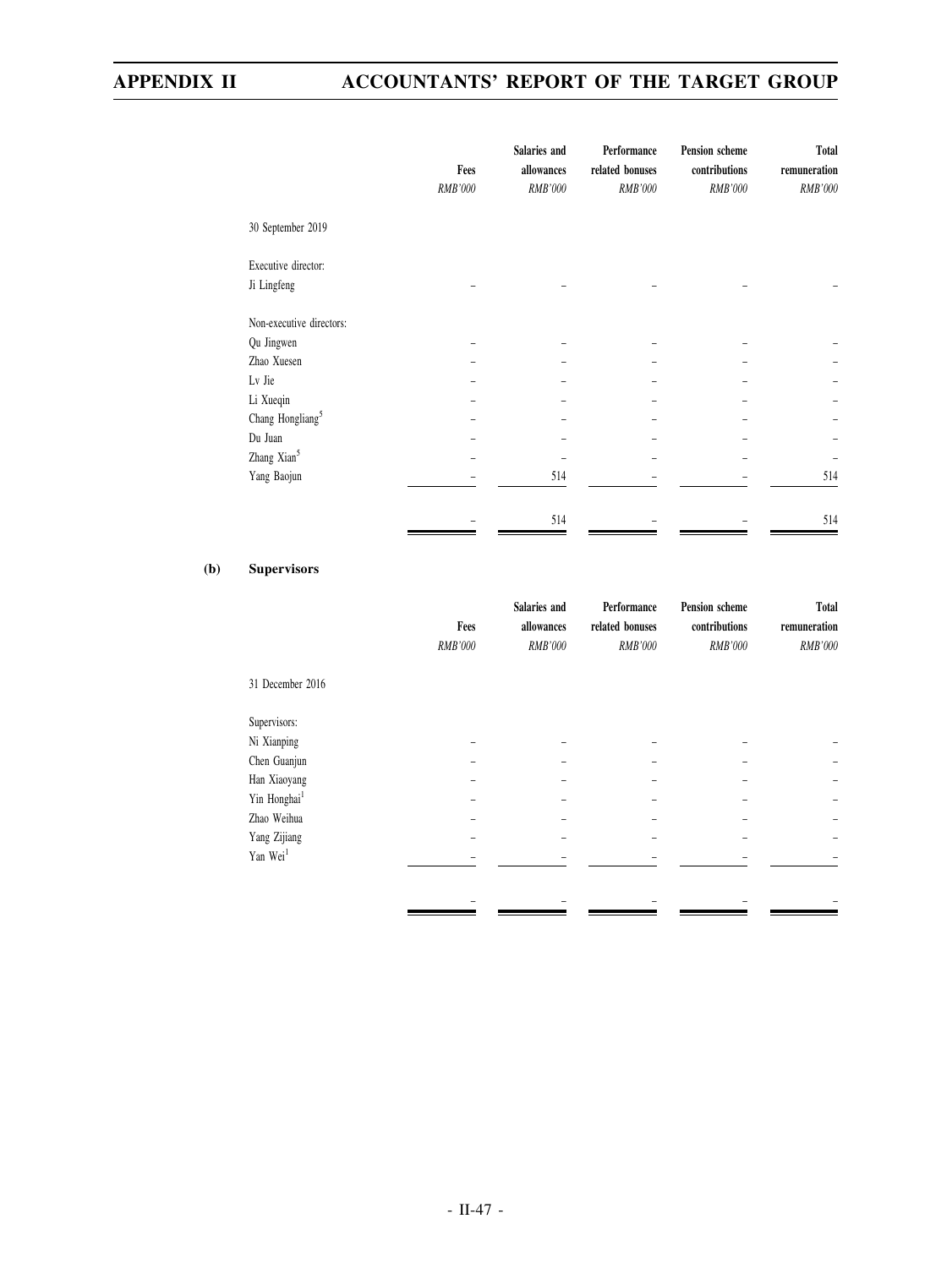|                                                        | Fees<br>RMB'000 | Salaries and<br>allowances<br>RMB'000 | Performance<br>related bonuses<br><b>RMB'000</b> | Pension scheme<br>contributions<br>RMB'000 | <b>Total</b><br>$\bf remuneration$<br>RMB'000 |
|--------------------------------------------------------|-----------------|---------------------------------------|--------------------------------------------------|--------------------------------------------|-----------------------------------------------|
| 31 December 2017                                       |                 |                                       |                                                  |                                            |                                               |
| Supervisors:                                           |                 |                                       |                                                  |                                            |                                               |
| Ni Xianping <sup>3</sup>                               |                 |                                       |                                                  |                                            |                                               |
| Chen Guanjun <sup>3</sup><br>Han Xiaoyang <sup>3</sup> |                 |                                       |                                                  |                                            |                                               |
| Zhao Weihua                                            |                 |                                       |                                                  |                                            |                                               |
| Yang Zijiang                                           |                 |                                       |                                                  |                                            |                                               |
| Yan Wei <sup>1</sup>                                   |                 |                                       |                                                  |                                            |                                               |
| Hu Xiaofeng <sup>3</sup>                               |                 |                                       |                                                  |                                            |                                               |
| Xu Peihui <sup>3</sup>                                 |                 |                                       |                                                  |                                            |                                               |
| Hong Bo <sup>3</sup>                                   |                 |                                       |                                                  |                                            |                                               |
|                                                        |                 |                                       |                                                  |                                            |                                               |
|                                                        |                 |                                       |                                                  |                                            |                                               |
|                                                        |                 |                                       |                                                  |                                            |                                               |
|                                                        |                 | Salaries and                          | Performance                                      | Pension scheme                             | <b>Total</b>                                  |
|                                                        | Fees            | allowances<br>RMB'000                 | related bonuses                                  | contributions<br>RMB'000                   | remuneration<br>RMB'000                       |
|                                                        | RMB'000         |                                       | RMB'000                                          |                                            |                                               |
| 31 December 2018                                       |                 |                                       |                                                  |                                            |                                               |
| Supervisors:                                           |                 |                                       |                                                  |                                            |                                               |
| Zhao Weihua                                            |                 |                                       |                                                  |                                            |                                               |
| Yang Zijiang                                           |                 |                                       |                                                  |                                            |                                               |
| Yan Wei                                                |                 |                                       |                                                  |                                            |                                               |
| Hu Xiaofeng                                            |                 |                                       |                                                  |                                            |                                               |
| Xu Peihui                                              |                 |                                       |                                                  |                                            |                                               |
| Hong Bo                                                |                 |                                       |                                                  |                                            |                                               |
|                                                        |                 |                                       |                                                  |                                            |                                               |
|                                                        |                 |                                       |                                                  |                                            |                                               |
|                                                        | Fees            | Salaries and<br>allowances            | Performance<br>related bonuses                   | Pension scheme<br>contributions            | <b>Total</b><br>remuneration                  |
|                                                        | RMB'000         | RMB'000                               | <b>RMB'000</b>                                   | RMB'000                                    | RMB'000                                       |
| 30 September 2018 (unaudited)                          |                 |                                       |                                                  |                                            |                                               |
| Supervisors:                                           |                 |                                       |                                                  |                                            |                                               |
| Zhao Weihua                                            |                 |                                       |                                                  |                                            |                                               |
| Yang Zijiang                                           |                 |                                       |                                                  |                                            |                                               |
| Yan Wei                                                |                 |                                       |                                                  |                                            |                                               |
| Hu Xiaofeng                                            |                 |                                       |                                                  |                                            |                                               |
| Xu Peihui                                              |                 |                                       |                                                  |                                            |                                               |
| Hong Bo                                                |                 |                                       |                                                  |                                            |                                               |
|                                                        |                 |                                       |                                                  |                                            |                                               |
|                                                        |                 |                                       |                                                  |                                            |                                               |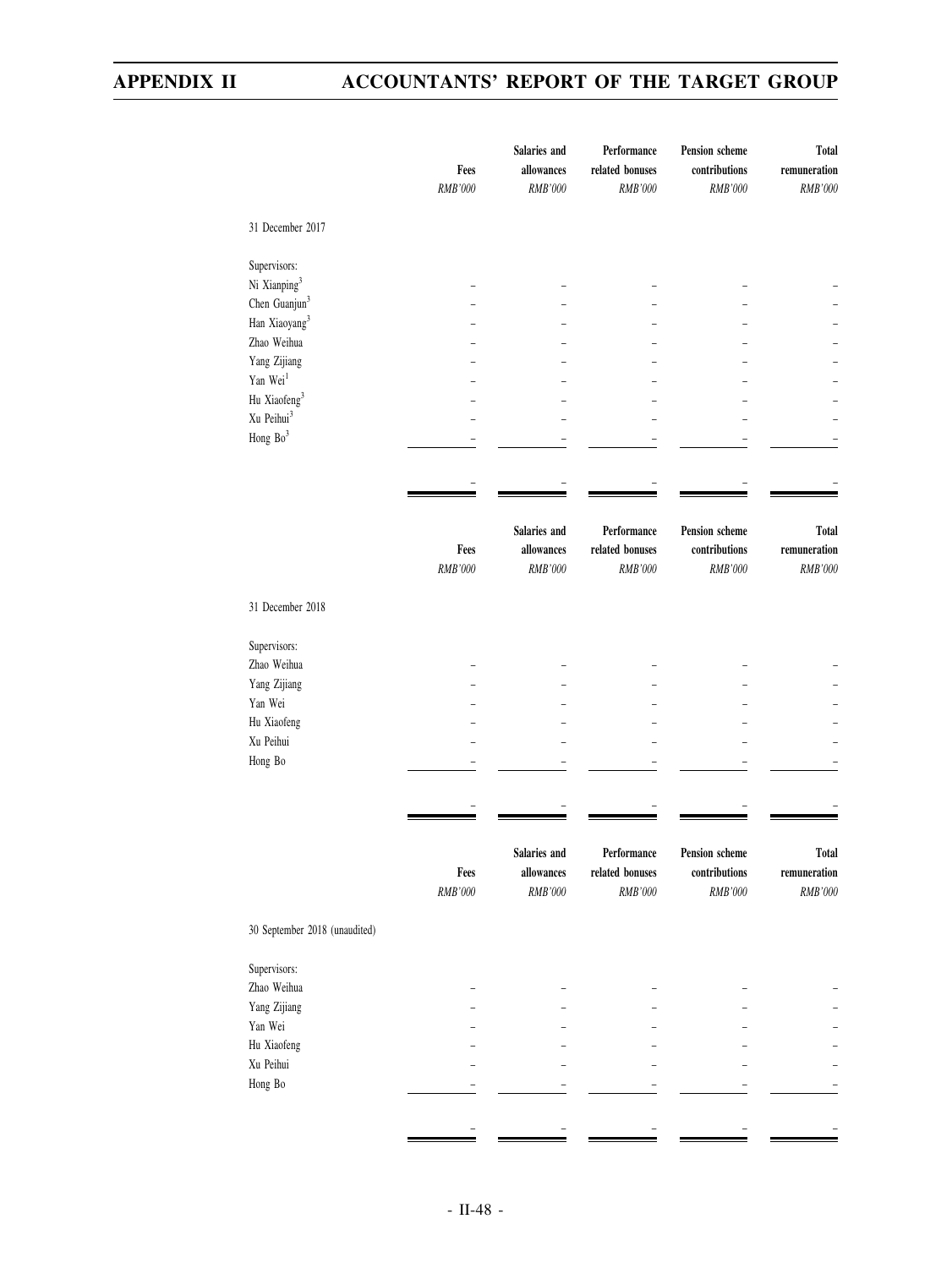|                           | Fees<br>RMB'000 | Salaries and<br>allowances<br>RMB'000 | Performance<br>related bonuses<br>RMB'000 | Pension scheme<br>contributions<br>RMB'000 | <b>Total</b><br>remuneration<br>RMB'000 |
|---------------------------|-----------------|---------------------------------------|-------------------------------------------|--------------------------------------------|-----------------------------------------|
| 30 September 2019         |                 |                                       |                                           |                                            |                                         |
| Supervisors:              |                 |                                       |                                           |                                            |                                         |
| Zhao Weihua               |                 |                                       |                                           |                                            |                                         |
| Yang Zijiang              |                 |                                       |                                           |                                            |                                         |
| Yan Wei <sup>1</sup>      |                 |                                       |                                           |                                            |                                         |
| Hu Xiaofeng <sup>6</sup>  |                 |                                       |                                           |                                            |                                         |
| Xu Peihui                 |                 |                                       |                                           |                                            |                                         |
| Zhang Yanqun <sup>6</sup> |                 |                                       |                                           |                                            |                                         |
| Hong Bo                   |                 |                                       |                                           |                                            |                                         |
|                           |                 |                                       |                                           |                                            |                                         |
|                           |                 |                                       |                                           |                                            |                                         |
|                           |                 |                                       |                                           |                                            |                                         |

- <sup>1</sup> On 15 December 2016, Yan Wei was appointed as the new supervisor of the Target Company; Yin Honghai was resigned as supervisor of the Target Company.
- <sup>2</sup> On 2 June 2017, Qu Jingwen, Li Xueqin, Zhang Xian and Du Juan were appointed as the new non-executive directors of the Target Company; Yu Feng, Hu Xiaofeng, Luo Linsen, Liu Hui and Tian Xueying were resigned as the non- executive directors of the Target Company.
- <sup>3</sup> On 2 June 2017, Hu Xiaofeng, Xu Peihui and Hong Bo were appointed as the new supervisors of the Target Company; Ni Xianping, Chen Guanjun and Han Xiaoyang were resigned as the supervisors of the Target Company.
- <sup>4</sup> On 31 October 2018, Yang Baojun was appointed as the new non-executive director of the Target Company; Pei Jiali was resigned as the non-executive director of the Target Company.
- <sup>5</sup> On 9 May 2019, Chang Hongliang was appointed as the new non-executive director of the Target Company; Zhang Xian was resigned as the non-executive director of the Target Company.
- <sup>6</sup> On 30 August 2019, Zhang Yanqun was appointed as the new supervisors of the Target Company; Hu Xiaofeng was resigned as the supervisors of the Target Company.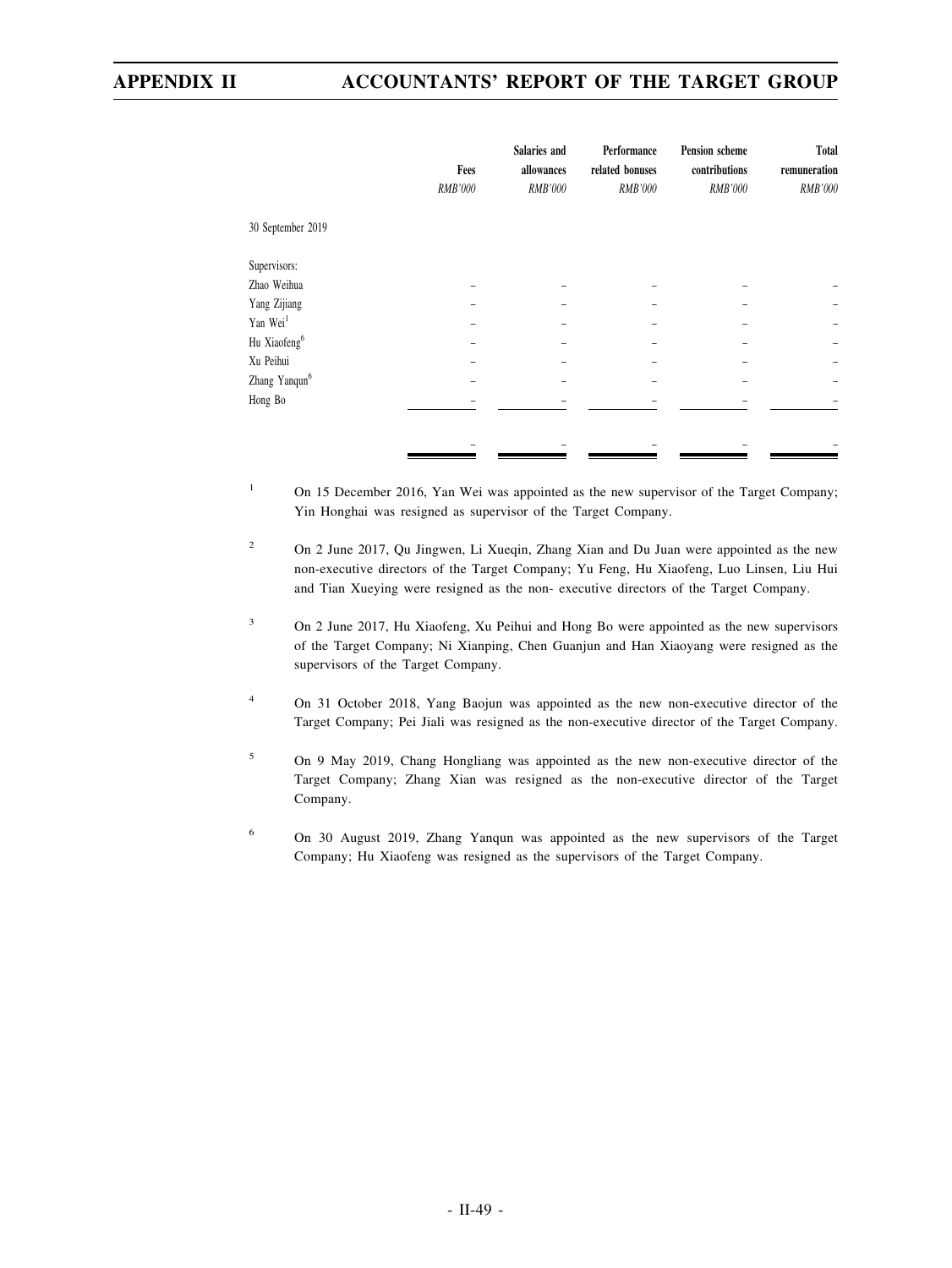#### **11. FIVE HIGHEST PAID EMPLOYEES**

For the year ended 31 December 2016, 2017 and 2018 and nine months ended 30 September 2018, the five individuals whose remuneration were highest in the Target Group did not include any directors of the Target Company whose remuneration are set out in Note 10 above. For the period ended 30 September 2019, one was the director of the Target Company whose emoluments are set out in Note 10 above. The emoluments of the remaining individuals are as follows:

|                |                        |                | Nine months ended |                |  |
|----------------|------------------------|----------------|-------------------|----------------|--|
|                | Year ended 31 December |                |                   | 30 September   |  |
| 2016           | 2017                   | 2018           | 2018              | 2019           |  |
| <i>RMB'000</i> | <i>RMB'000</i>         | <i>RMB'000</i> | <i>RMB'000</i>    | <i>RMB'000</i> |  |
| (Audited)      | (Audited)              | (Audited)      | (Unaudited)       | (Audited)      |  |
| 1.901          | 1.811                  | 2.470          | 2.092             | 1,875          |  |
|                |                        |                |                   |                |  |

The number of non-director and non-chief executive highest paid employees whose remuneration fell within the following bands is as follows:

|                                                                                                                                                                                                                                        | Number of employees |                        |                                   |             |           |  |
|----------------------------------------------------------------------------------------------------------------------------------------------------------------------------------------------------------------------------------------|---------------------|------------------------|-----------------------------------|-------------|-----------|--|
|                                                                                                                                                                                                                                        |                     | Year ended 31 December | Nine months ended<br>30 September |             |           |  |
|                                                                                                                                                                                                                                        | 2016                | 2017                   | 2018                              | 2018        | 2019      |  |
|                                                                                                                                                                                                                                        | (Audited)           | (Audited)              | (Audited)                         | (Unaudited) | (Audited) |  |
| Nil to HK\$1,000,000 (equivalent<br>to approximately RMB896,000,<br>RMB833,000, RMB840,000,<br>RMB977,000 and RMB908,000<br>for the years ended 31<br>December 2016, 2017, 2018<br>and nine months ended 30<br>September 2018 and 2019 |                     |                        |                                   |             |           |  |
| respectively)                                                                                                                                                                                                                          | 5                   | 5                      | 5                                 | 5           | 4         |  |

### **12. INCOME TAX EXPENSES**

|                                |                               |                | Nine months ended |                |                |
|--------------------------------|-------------------------------|----------------|-------------------|----------------|----------------|
|                                | <b>Year ended 31 December</b> |                |                   | 30 September   |                |
|                                | 2016                          | 2017           | 2018              | 2018           | 2019           |
|                                | <b>RMB'000</b>                | <i>RMB'000</i> | <i>RMB'000</i>    | <b>RMB'000</b> | <b>RMB'000</b> |
|                                | (Audited)                     | (Audited)      | (Audited)         | (Unaudited)    | (Audited)      |
| PRC Enterprise Income Tax      |                               |                |                   |                |                |
| Current income tax             | 40,627                        | 66,988         | 72,921            | 58,506         | 90,367         |
| Deferred income tax            |                               |                |                   |                |                |
| (note 19)                      | 1,952                         | 46             | 104               | (389)          | 1,716          |
| Total tax charge for the year/ |                               |                |                   |                |                |
| period                         | 42,579                        | 67.034         | 73,025            | 58,117         | 92,083         |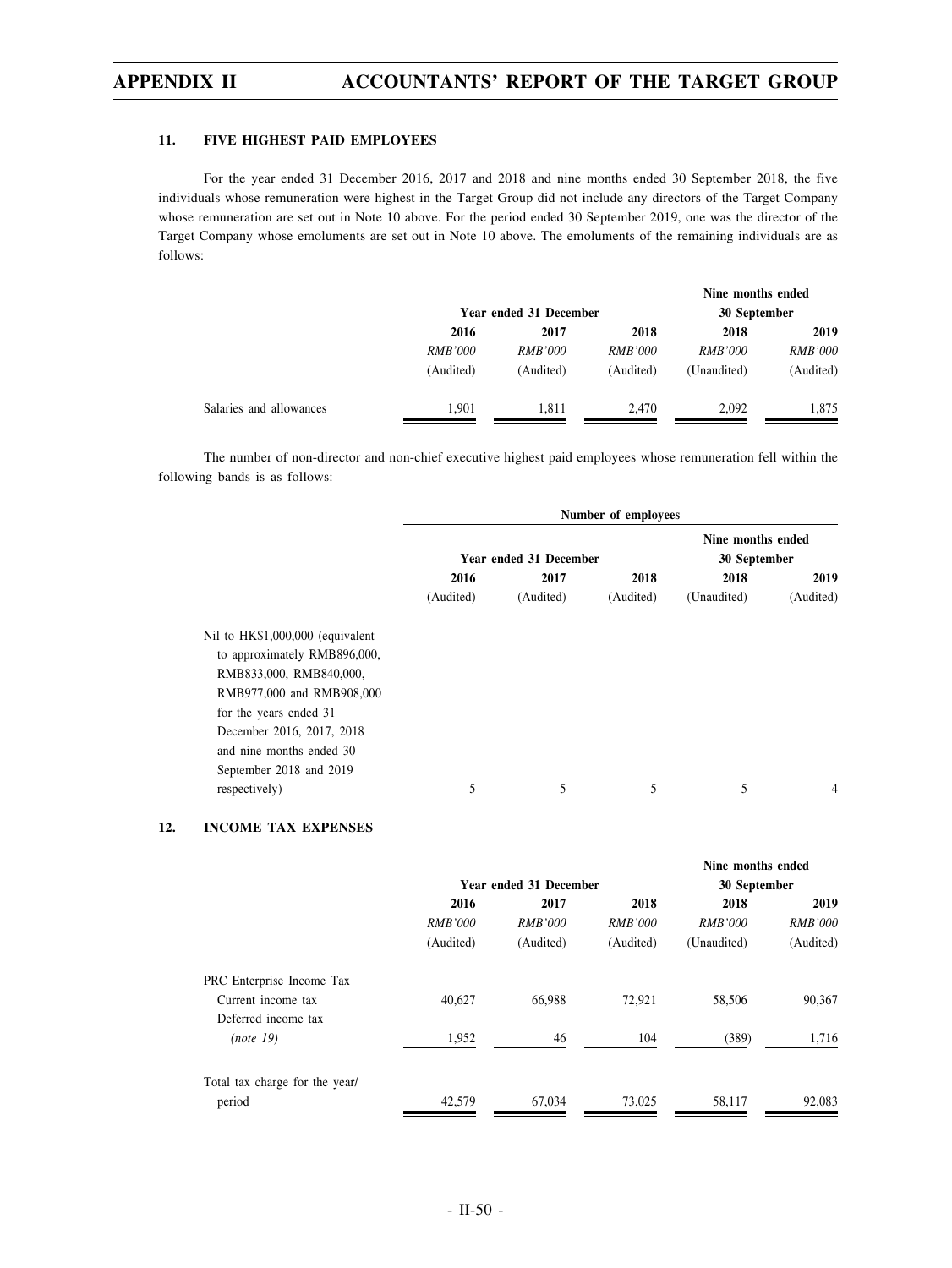Under the Law of the PRC on Enterprise Income Tax (the "EIT Law") and Implementation Regulation of the EIT Law, the tax rate of the PRC enterprises is 25% during the Relevant Periods and the nine months ended 30 September 2018.

A subsidiary of Target Company is subject to corporate income tax at the rate of 25%, which was qualified as High and New Technology Enterprise and was entitled to a preferential income tax rate of 15% on its estimated assessable profits for the Relevant Periods and the nine months ended 30 September 2018.

The reconciliation between the Target Group's tax charge and the amount which is calculated based on the statutory tax rate of 25% in the PRC is as follows:

|                                                                 |                |                        |                | Nine months ended |                |  |
|-----------------------------------------------------------------|----------------|------------------------|----------------|-------------------|----------------|--|
|                                                                 |                | Year ended 31 December |                | 30 September      |                |  |
|                                                                 | 2016           | 2017                   | 2018           | 2018              | 2019           |  |
|                                                                 | <b>RMB'000</b> | <b>RMB'000</b>         | <b>RMB'000</b> | <b>RMB'000</b>    | <b>RMB'000</b> |  |
|                                                                 | (Audited)      | (Audited)              | (Audited)      | (Unaudited)       | (Audited)      |  |
| Profit before tax                                               | 282,572        | 426,685                | 384,818        | 310,624           | 693,645        |  |
| Tax at the statutory tax rate of                                |                |                        |                |                   |                |  |
| 25%                                                             | 70,643         | 106,671                | 96,205         | 77,656            | 173,411        |  |
| Lower tax rate(s) for specific<br>provinces or enacted by local |                |                        |                |                   |                |  |
| authorities                                                     | (17,275)       | (26,089)               | (5,663)        | (4,400)           | (37, 921)      |  |
| Tax effect of super deduction of                                |                |                        |                |                   |                |  |
| research and development                                        |                |                        |                |                   |                |  |
| expenses (Note $a$ )                                            | (21,767)       | (11, 724)              | (14,905)       | (8, 846)          | (39,694)       |  |
| Profits and losses attributable to                              |                |                        |                |                   |                |  |
| associates                                                      | (23,291)       | (24,072)               | (25,954)       | (15, 428)         | (19,601)       |  |
| Expenses not deductible                                         |                |                        |                |                   |                |  |
| for tax                                                         | 3,812          | 6,728                  | 6,837          | 7,924             | 6,761          |  |
| Tax losses utilised from previous                               |                |                        |                |                   |                |  |
| periods                                                         | (4,334)        | (5,798)                |                |                   |                |  |
| Tax losses not recognised                                       | 33,265         | 18,731                 | 7,635          |                   | 2,348          |  |
| Others                                                          | 1,526          | 2,587                  | 8,870          | 1,211             | 6,779          |  |
| Tax charge at the Target Group's                                |                |                        |                |                   |                |  |
| effective rate                                                  | 42,579         | 67,034                 | 73,025         | 58,117            | 92,083         |  |
|                                                                 |                |                        |                |                   |                |  |

*Note a*: According to the relevant laws and regulations promulgated by the State Tax Bureau of the PRC that was effective from 2008 onwards, enterprises engaging in research and development activities are entitled to claim 150% of their eligible research and development expenses so incurred as tax deductible expenses when determining their assessable profits for that year ("Super Deduction"). The Target Group has made its best estimate for the Super Deduction to be claimed for the Target Group's entities in ascertaining their assessable profits for the Relevant Periods ended and nine months ended 30 September 2018.

#### **13. DIVIDEND**

No dividend was paid or proposed during the Relevant Periods, nor has any dividend been proposed since the end of the reporting period.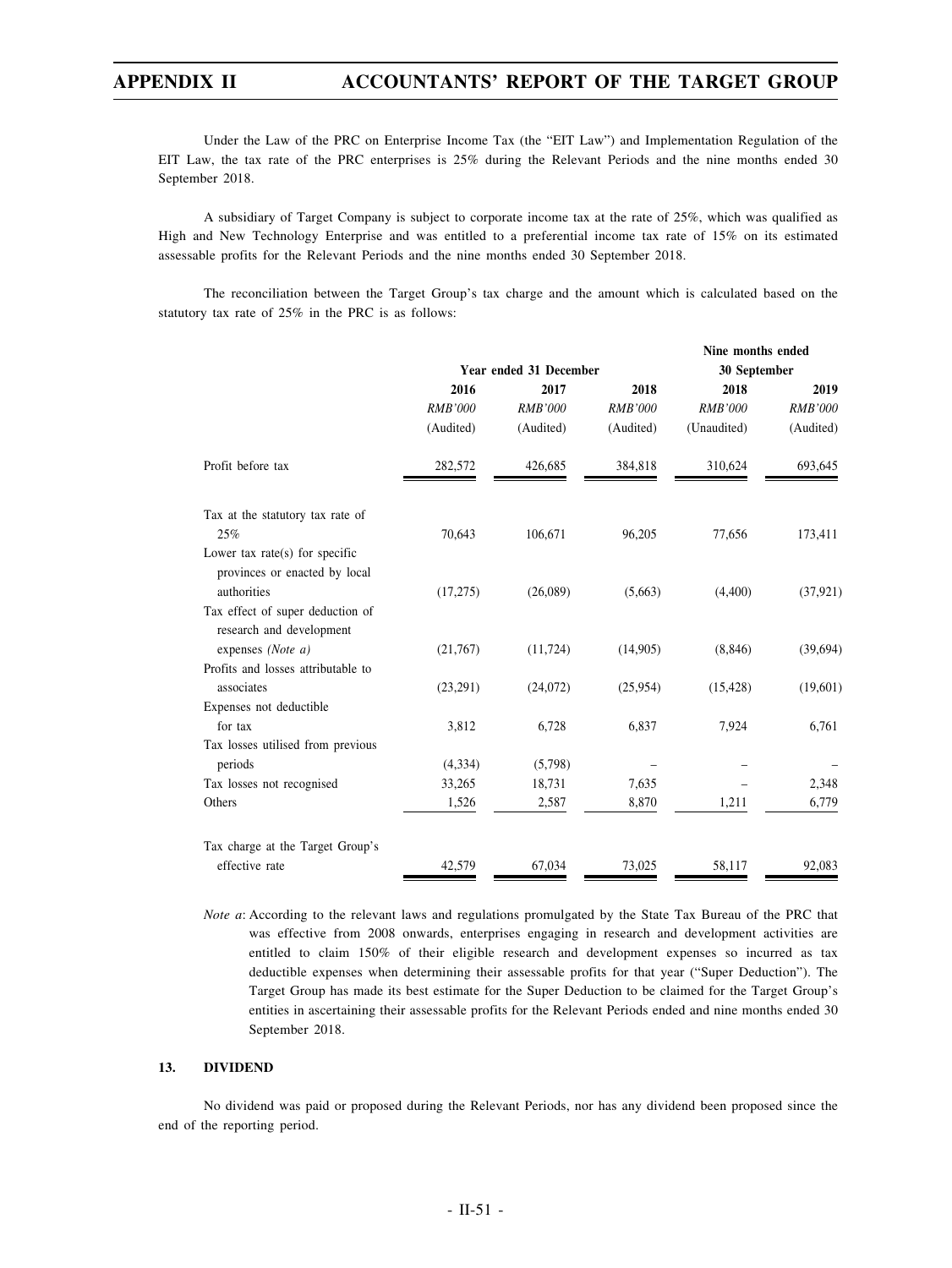## **14. PROPERTY, PLANT AND EQUIPMENT**

| 2016                                       | Construction in<br>progress<br><b>RMB'000</b> | <b>Buildings</b><br><b>RMB'000</b> | Plant and<br>equipment<br><b>RMB'000</b> | Furniture,<br>fixtures, other<br>equipment and<br>motor vehicles<br><b>RMB'000</b> | <b>Total</b><br><b>RMB'000</b> |
|--------------------------------------------|-----------------------------------------------|------------------------------------|------------------------------------------|------------------------------------------------------------------------------------|--------------------------------|
| Cost                                       |                                               |                                    |                                          |                                                                                    |                                |
| As at 1 January 2016                       | 739,844                                       | 956,640                            | 774,910                                  | 867,040                                                                            | 3,338,434                      |
| <b>Additions</b>                           | 832,064                                       |                                    | 205,496                                  | 9,932                                                                              | 1,047,492                      |
| Transfer upon completion                   | (783, 221)                                    | 510,358                            | 268,143                                  | 4,720                                                                              |                                |
| Disposal/write-off                         |                                               | (41, 539)                          | (36, 217)                                | (53, 163)                                                                          | (130, 919)                     |
| Transfer to investment properties          |                                               | (87, 346)                          |                                          |                                                                                    | (87, 346)                      |
| As at 31 December 2016                     | 788,687                                       | 1,338,113                          | 1,212,332                                | 828,529                                                                            | 4,167,661                      |
| Accumulated depreciation and<br>impairment |                                               |                                    |                                          |                                                                                    |                                |
| As at 1 January 2016                       |                                               | (234, 199)                         | (315,075)                                | (388,995)                                                                          | (938, 269)                     |
| Depreciation                               |                                               | (57, 155)                          | (127, 158)                               | (101, 582)                                                                         | (285, 895)                     |
| Disposal/write-off                         |                                               | 24,931                             | 4,047                                    | 8,976                                                                              | 37,954                         |
| Transfer to investment properties          |                                               | 38,461                             |                                          |                                                                                    | 38,461                         |
| As at 31 December 2016                     |                                               | (227,962)                          | (438, 186)                               | (481, 601)                                                                         | (1,147,749)                    |
| Net book value                             |                                               |                                    |                                          |                                                                                    |                                |
| As at 31 December 2016                     | 788,687                                       | 1,110,151                          | 774,146                                  | 346,928                                                                            | 3,019,912                      |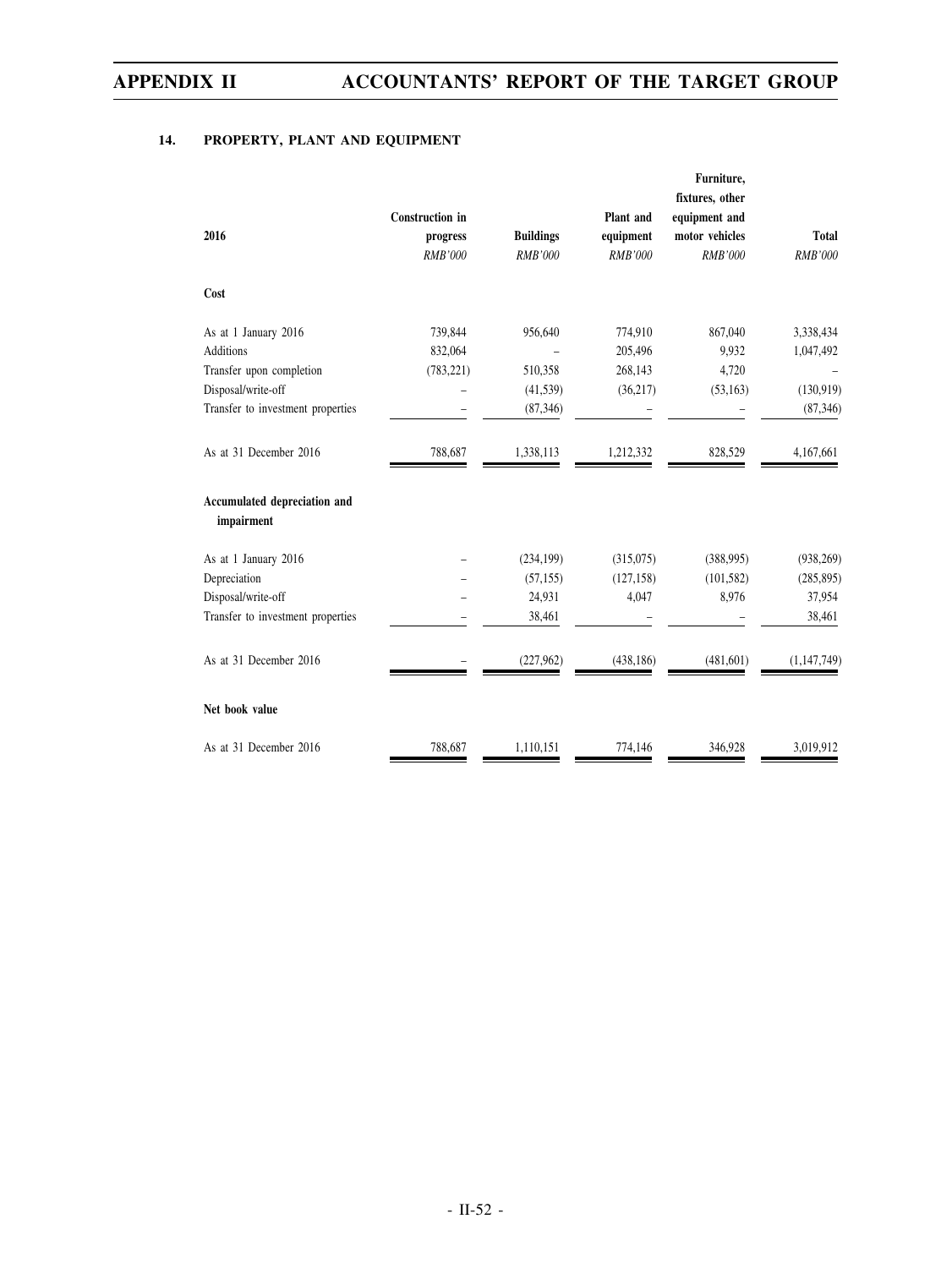|                                            |                        |                  |                | Furniture,                       |                |
|--------------------------------------------|------------------------|------------------|----------------|----------------------------------|----------------|
|                                            | <b>Construction</b> in |                  | Plant and      | fixtures, other<br>equipment and |                |
| 2017                                       | progress               | <b>Buildings</b> | equipment      | motor vehicles                   | <b>Total</b>   |
|                                            | <b>RMB'000</b>         | <b>RMB'000</b>   | <b>RMB'000</b> | <b>RMB'000</b>                   | <b>RMB'000</b> |
| Cost                                       |                        |                  |                |                                  |                |
| As at 1 January 2017                       | 788,687                | 1,338,113        | 1,212,332      | 828,529                          | 4,167,661      |
| <b>Additions</b>                           | 641,459                |                  | 2,001          | 91,190                           | 734,650        |
| Transfer upon completion                   | (910, 425)             | 302,934          | 509,820        | 97,671                           |                |
| Disposal/write-off                         |                        | (24, 721)        | (12,206)       | (52, 623)                        | (89, 550)      |
| Transfer from investment properties        |                        | 1,981            |                |                                  | 1,981          |
| Transfer to investment properties          |                        | (3,183)          |                |                                  | (3,183)        |
| As at 31 December 2017                     | 519,721                | 1,615,124        | 1,711,947      | 964,767                          | 4,811,559      |
| Accumulated depreciation and<br>impairment |                        |                  |                |                                  |                |
| As at 1 January 2017                       |                        | (227, 962)       | (438, 186)     | (481,601)                        | (1, 147, 749)  |
| Depreciation                               |                        | (52, 923)        | (175, 444)     | (134, 595)                       | (362, 962)     |
| Disposal/write-off                         |                        | 10,774           | 1,463          | 11,974                           | 24,211         |
| Transfer from investment properties        |                        | (908)            |                |                                  | (908)          |
| Transfer to investment properties          |                        | 1,335            |                |                                  | 1,335          |
| As at 31 December 2017                     |                        | (269, 684)       | (612, 167)     | (604, 222)                       | (1,486,073)    |
| Net book value                             |                        |                  |                |                                  |                |
| As at 31 December 2017                     | 519,721                | 1,345,440        | 1,099,780      | 360,545                          | 3,325,486      |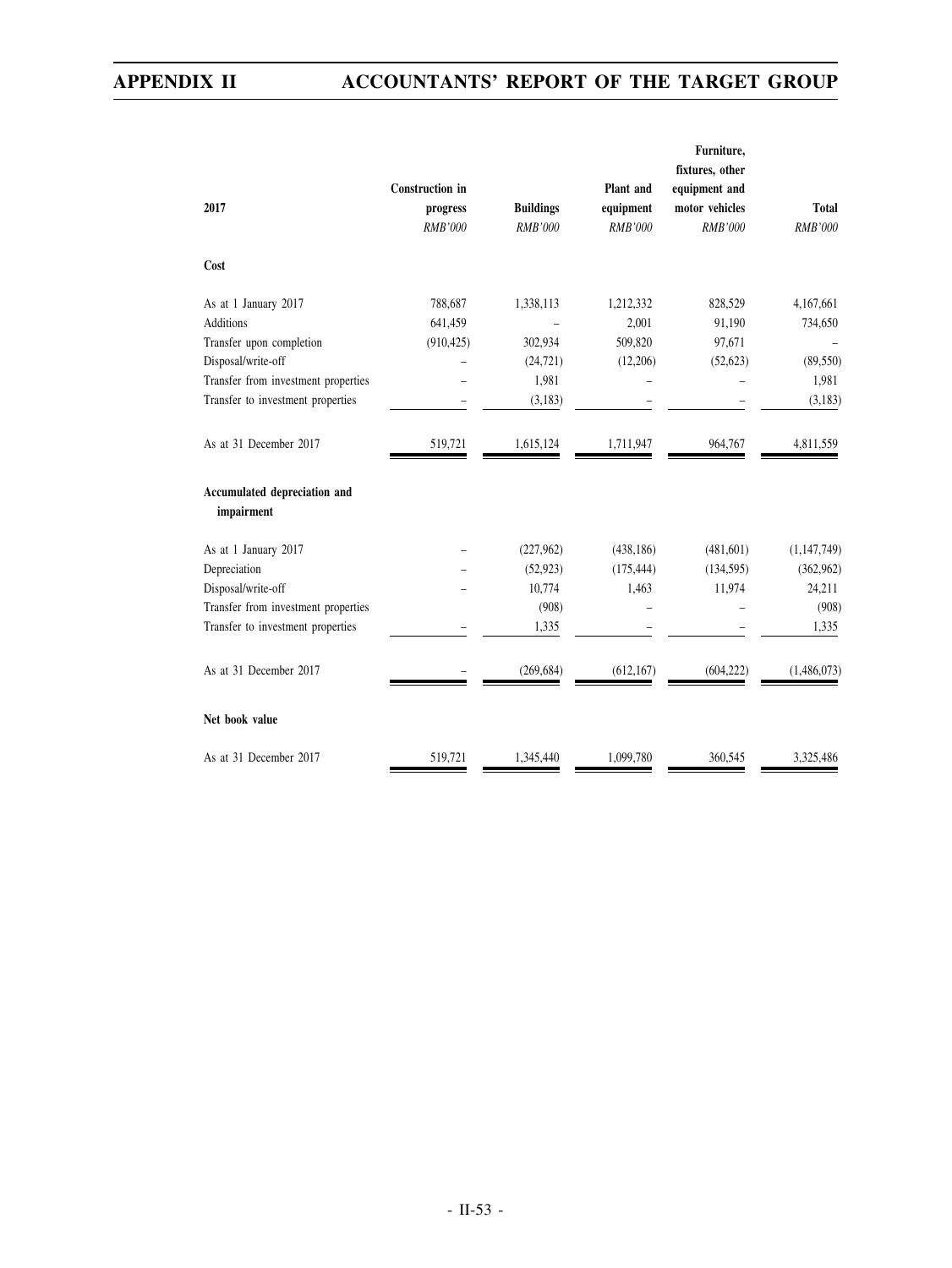|                                            |                        |                  |                | Furniture,      |                |
|--------------------------------------------|------------------------|------------------|----------------|-----------------|----------------|
|                                            |                        |                  |                | fixtures, other |                |
|                                            | <b>Construction</b> in |                  | Plant and      | equipment and   |                |
| 2018                                       | progress               | <b>Buildings</b> | equipment      | motor vehicles  | <b>Total</b>   |
|                                            | <b>RMB'000</b>         | <b>RMB'000</b>   | <b>RMB'000</b> | <b>RMB'000</b>  | <b>RMB'000</b> |
| Cost                                       |                        |                  |                |                 |                |
| As at 1 January 2018                       | 519,721                | 1,615,124        | 1,711,947      | 964,767         | 4,811,559      |
| <b>Additions</b>                           | 266,536                | 3,183            | 19,664         | 273,163         | 562,546        |
| Transfer upon completion                   | (532,082)              | 234,952          | 297,130        |                 |                |
| Disposal/write off                         | (14,695)               | (124, 723)       | (15,705)       | (173, 483)      | (328, 606)     |
| Transfer from investment properties        |                        | 1,436            |                |                 | 1,436          |
| As at 31 December 2018                     | 239,480                | 1,729,972        | 2,013,036      | 1,064,447       | 5,046,935      |
| Accumulated depreciation and<br>impairment |                        |                  |                |                 |                |
| As at 1 January 2018                       |                        | (269, 684)       | (612, 167)     | (604, 222)      | (1,486,073)    |
| Depreciation                               |                        | (80,676)         | (182, 372)     | (147, 650)      | (410, 698)     |
| Disposal/write off                         |                        | 11,466           | 7,939          | 14,469          | 33,874         |
| Transfer from investment properties        |                        | (480)            |                |                 | (480)          |
| As at 31 December 2018                     |                        | (339, 374)       | (786, 600)     | (737, 403)      | (1,863,377)    |
| Net book value                             |                        |                  |                |                 |                |
| As at 31 December 2018                     | 239,480                | 1,390,598        | 1,226,436      | 327,044         | 3,183,558      |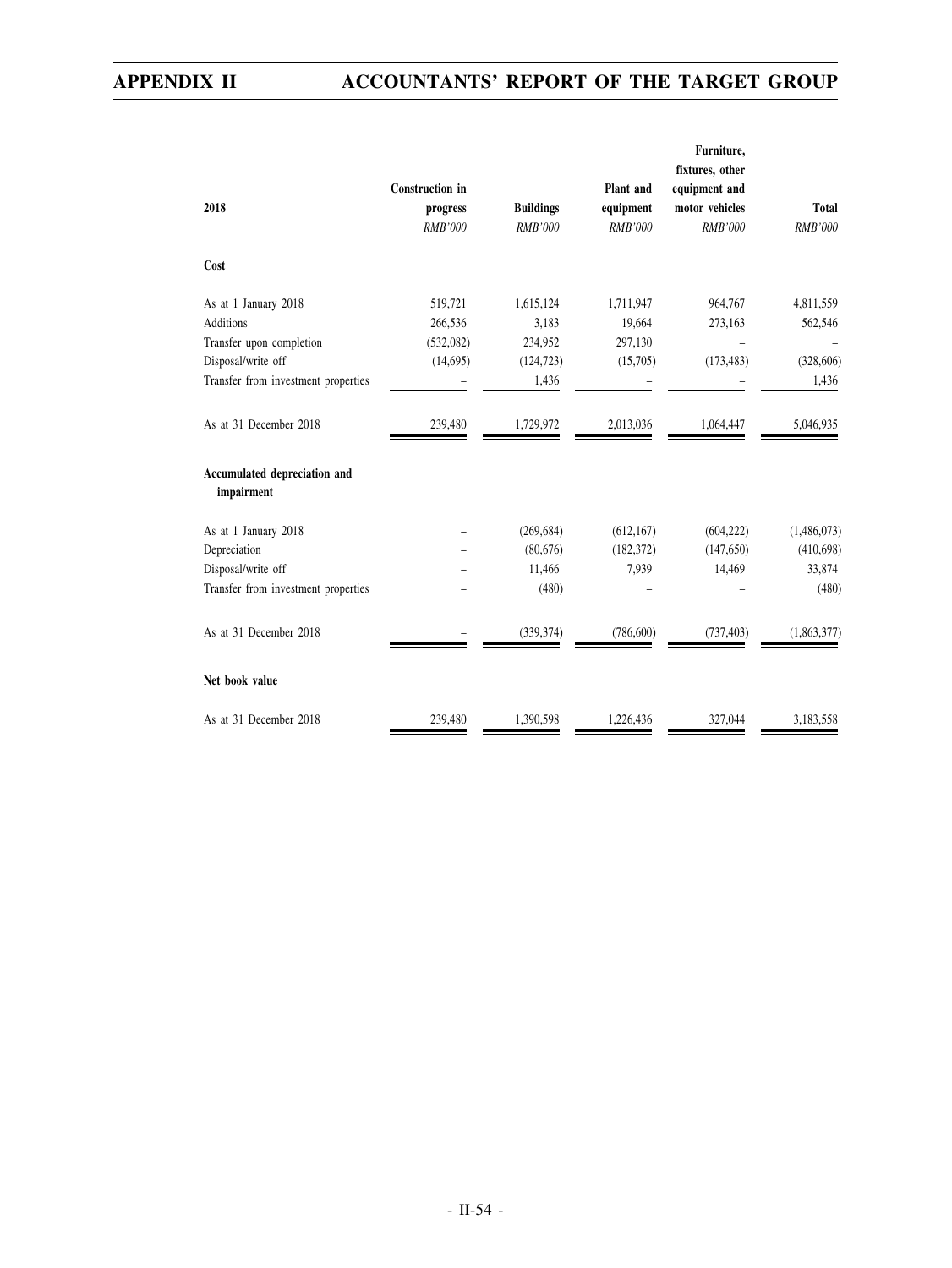| 2019.9                                     | <b>Construction</b> in<br>progress<br><b>RMB'000</b> | <b>Buildings</b><br><b>RMB'000</b> | Plant and<br>equipment<br><b>RMB'000</b> | Furniture,<br>fixtures, other<br>equipment and<br>motor vehicles<br><b>RMB'000</b> | <b>Total</b><br>RMB'000 |
|--------------------------------------------|------------------------------------------------------|------------------------------------|------------------------------------------|------------------------------------------------------------------------------------|-------------------------|
| Cost                                       |                                                      |                                    |                                          |                                                                                    |                         |
| As at 1 January 2019                       | 239,480                                              | 1,729,972                          | 2,013,036                                | 1,064,447                                                                          | 5,046,935               |
| <b>Additions</b>                           | 241,332                                              |                                    | 70,035                                   | 23,465                                                                             | 334,832                 |
| Transfer upon completion                   | (227, 884)                                           | 145,858                            | 78,384                                   | 3,642                                                                              |                         |
| Disposal/write-off                         | (9, 384)                                             | (49, 135)                          | (2,762)                                  | (13,745)                                                                           | (75,026)                |
| Transfer to investment properties          |                                                      | (35)                               |                                          |                                                                                    | (35)                    |
| As at 30 September 2019                    | 243,544                                              | 1,826,660                          | 2,158,693                                | 1,077,809                                                                          | 5,306,706               |
| Accumulated depreciation and<br>impairment |                                                      |                                    |                                          |                                                                                    |                         |
| As at 1 January 2019                       |                                                      | (339, 374)                         | (786, 600)                               | (737, 403)                                                                         | (1,863,377)             |
| Depreciation                               |                                                      | (62, 723)                          | (146, 238)                               | (98,260)                                                                           | (307, 221)              |
| Elimination on                             |                                                      |                                    |                                          |                                                                                    |                         |
| disposal/write-off                         |                                                      |                                    | 6,115                                    | 13,937                                                                             | 20,052                  |
| Transfer to investment properties          |                                                      | 20                                 |                                          |                                                                                    | 20                      |
| As at 30 September 2019                    |                                                      | (402,077)                          | (926, 723)                               | (821, 726)                                                                         | (2,150,526)             |
| Net book value                             |                                                      |                                    |                                          |                                                                                    |                         |
| As at 30 September 2019                    | 243,544                                              | 1,424,583                          | 1,231,970                                | 256,083                                                                            | 3,156,180               |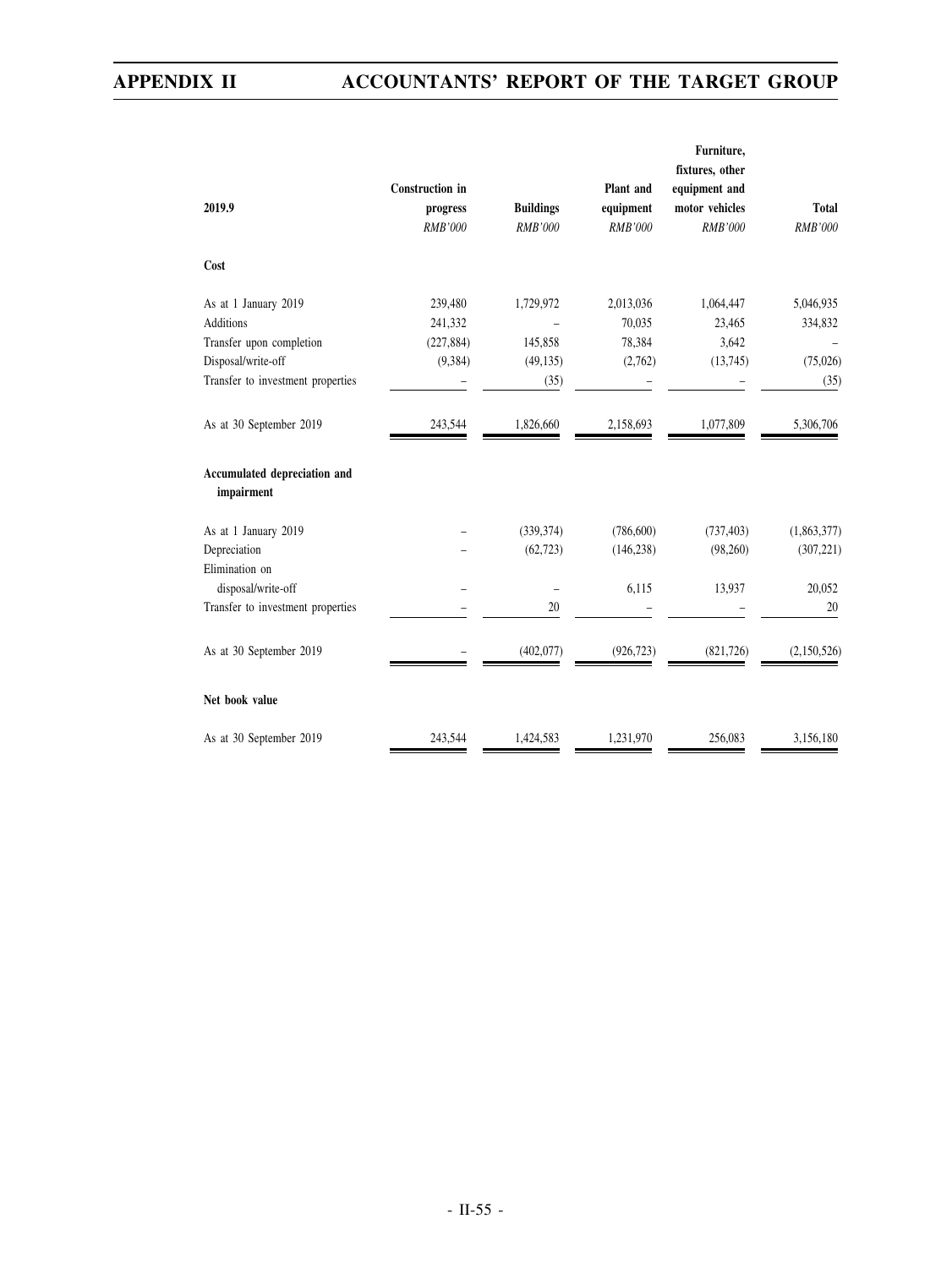### **15. INVESTMENT PROPERTIES**

|                                 |                |                   |                | As at $30$     |  |  |  |
|---------------------------------|----------------|-------------------|----------------|----------------|--|--|--|
|                                 |                | As at 31 December |                |                |  |  |  |
|                                 | 2016           | 2017              | 2018           | 2019           |  |  |  |
|                                 | <b>RMB'000</b> | <b>RMB'000</b>    | <b>RMB'000</b> | <b>RMB'000</b> |  |  |  |
|                                 | (Audited)      | (Audited)         | (Audited)      | (Audited)      |  |  |  |
| Carrying amount at              |                |                   |                |                |  |  |  |
| 1 January                       | 11,345         | 75,700            | 70,395         | 61,157         |  |  |  |
| Depreciation                    | (3,370)        | (3,310)           | (3,494)        | (2,289)        |  |  |  |
| Transfer from property,         |                |                   |                |                |  |  |  |
| plant and equipment             | 48,885         | 1,848             |                | 15             |  |  |  |
| Transfer from land use rights   | 18,840         |                   |                | 2              |  |  |  |
| Transfer to property, plant and |                |                   |                |                |  |  |  |
| equipment                       |                | (1,073)           | (956)          |                |  |  |  |
| Transfer to land use rights     |                | (2,770)           | (4,788)        |                |  |  |  |
| Carrying amount at              |                |                   |                |                |  |  |  |
| 31 December,                    |                |                   |                |                |  |  |  |
| 30 September                    | 75,700         | 70,395            | 61,157         | 58,885         |  |  |  |
| At valuation                    | 135,933        | 132,668           | 122,800        | 122,800        |  |  |  |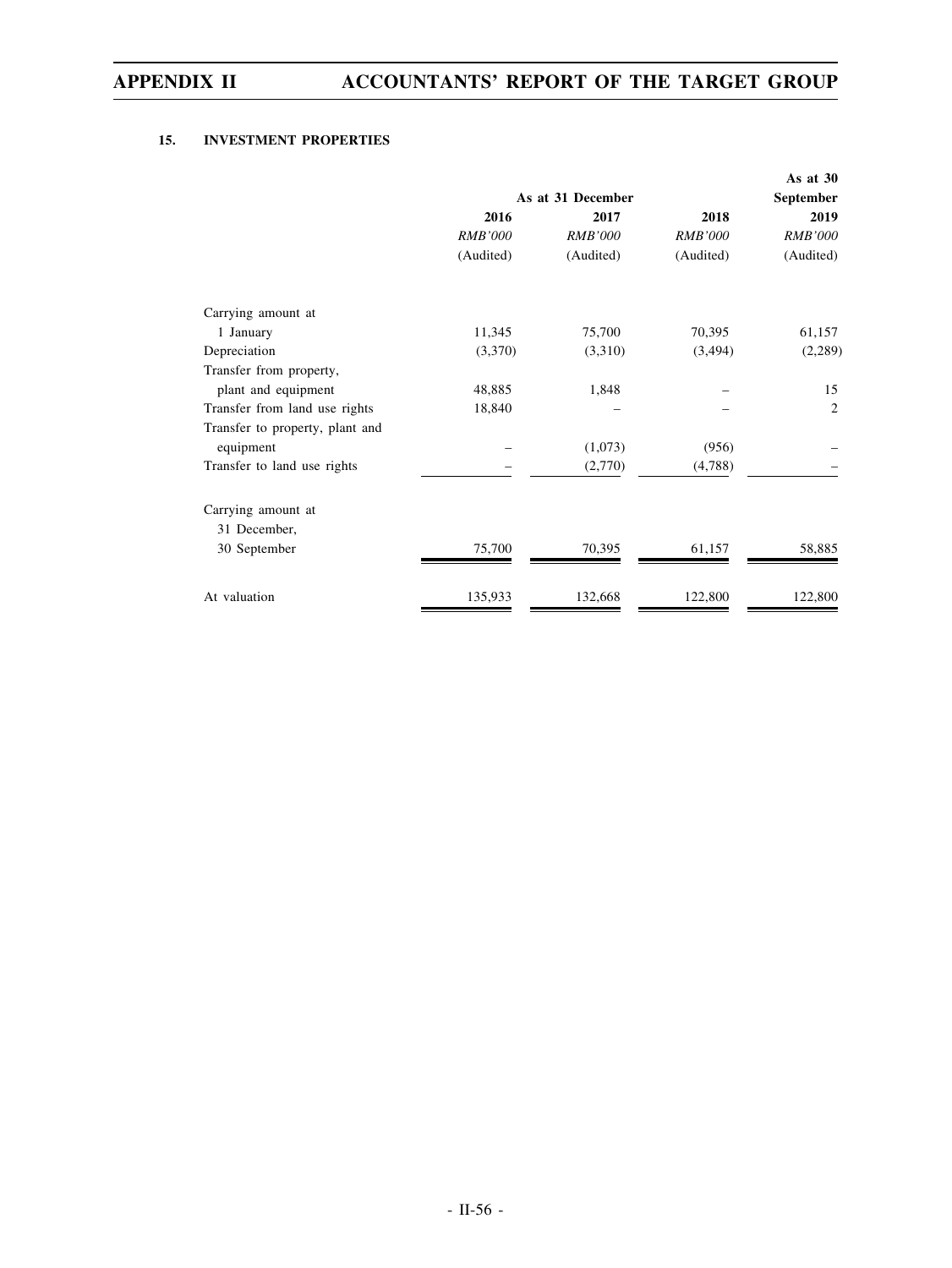### **16. LAND USE RIGHTS**

|                                        |                   |                |                | As at 30       |
|----------------------------------------|-------------------|----------------|----------------|----------------|
|                                        | As at 31 December | September      |                |                |
|                                        | 2016              | 2017           | 2018           | 2019           |
|                                        | <b>RMB'000</b>    | <b>RMB'000</b> | <b>RMB'000</b> | <b>RMB'000</b> |
|                                        | (Audited)         | (Audited)      | (Audited)      | (Audited)      |
| Cost                                   |                   |                |                |                |
| As at 1 January                        | 531,278           | 502,753        | 507,220        | 515,653        |
| <b>Additions</b>                       | 20                |                |                | 3,269          |
| Transfer from investment               |                   |                |                |                |
| properties                             |                   | 4,467          | 8,433          |                |
| Transfer to investment properties      | (28, 545)         |                |                | (9)            |
| As at 31 December,                     |                   |                |                |                |
| 30 September                           | 502,753           | 507,220        | 515,653        | 518,913        |
| <b>Accumulated amortisation</b>        |                   |                |                |                |
| As at 1 January                        | (144, 922)        | (149, 853)     | (161, 394)     | (174, 947)     |
| Amortisation                           | (14, 636)         | (9,844)        | (9,908)        | (8,094)        |
| Transfer from investment<br>properties |                   | (1,697)        | (3,645)        |                |
|                                        |                   |                |                |                |
| Transfer to investment properties      | 9,705             |                |                | 7              |
| As at 31 December,                     |                   |                |                |                |
| 30 September                           | (149, 853)        | (161, 394)     | (174, 947)     | (183, 034)     |
| Net book amount                        |                   |                |                |                |
| As at 31 December,                     |                   |                |                |                |
| 30 September                           | 352,900           | 345,826        | 340,706        | 335,879        |
|                                        |                   |                |                |                |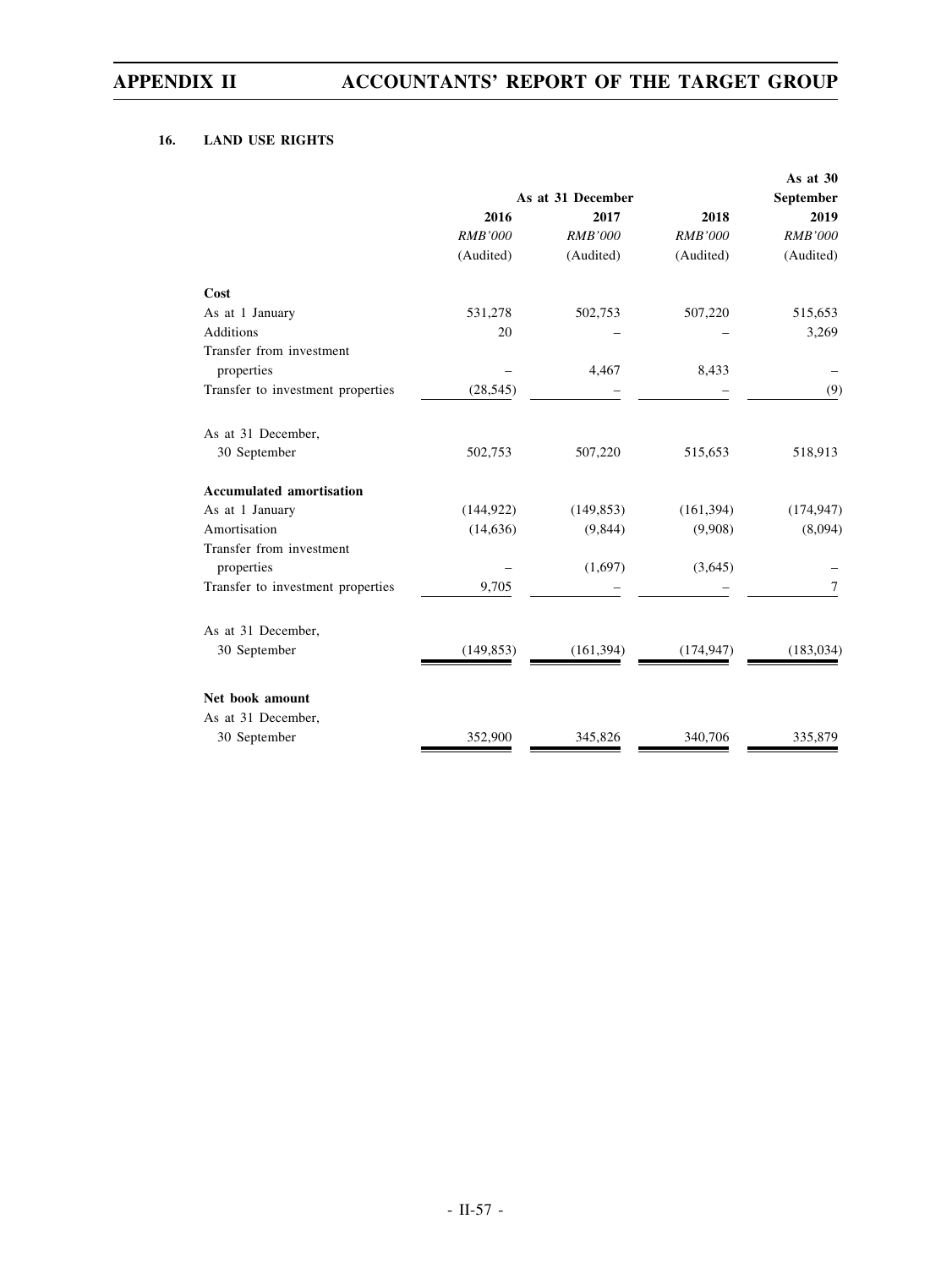### **17. OTHER INTANGIBLE ASSETS**

### **Technology know-how**

|                                 |                   |                |                | As at 30       |  |
|---------------------------------|-------------------|----------------|----------------|----------------|--|
|                                 | As at 31 December | September      |                |                |  |
|                                 | 2016              | 2017           | 2018           | 2019           |  |
|                                 | <b>RMB'000</b>    | <b>RMB'000</b> | <b>RMB'000</b> | <b>RMB'000</b> |  |
|                                 | (Audited)         | (Audited)      | (Audited)      | (Audited)      |  |
| Cost                            |                   |                |                |                |  |
| As at 1 January                 | 28,322            | 29,044         | 29,444         | 29,444         |  |
| <b>Additions</b>                | 722               | 400            |                |                |  |
| As at 31 December,              |                   |                |                |                |  |
| 30 September                    | 29,044            | 29,444         | 29,444         | 29,444         |  |
| Accumulated amortisation and    |                   |                |                |                |  |
| impairment                      |                   |                |                |                |  |
| As at 1 January<br>Amortisation | (8,687)           | (11,594)       | (14,518)       | (17, 386)      |  |
|                                 | (2,907)           | (2,924)        | (2,868)        | (2, 212)       |  |
| As at 31 December,              |                   |                |                |                |  |
| 30 September                    | (11, 594)         | (14,518)       | (17,386)       | (19, 598)      |  |
| Net book amount                 |                   |                |                |                |  |
| As at 31 December,              |                   |                |                |                |  |
| 30 September                    | 17,450            | 14,926         | 12,058         | 9,846          |  |
|                                 |                   |                |                |                |  |

### **18. INVESTMENTS IN ASSOCIATES**

|                              |                |                   |                | As at $30$     |  |  |
|------------------------------|----------------|-------------------|----------------|----------------|--|--|
|                              |                | As at 31 December |                |                |  |  |
|                              | 2016           | 2017              | 2018           | 2019           |  |  |
|                              | <i>RMB'000</i> | <i>RMB'000</i>    | <i>RMB'000</i> | <i>RMB'000</i> |  |  |
|                              | (Audited)      | (Audited)         | (Audited)      | (Audited)      |  |  |
| Share of net assets,         |                |                   |                |                |  |  |
| as at 1 January              | 2,399,663      | 2,459,506         | 2,308,796      | 2,383,978      |  |  |
| Share of profit for the year | 93,165         | 96,287            | 103,814        | 78,403         |  |  |
| Disposal (note)              |                | (220, 891)        | (2,550)        | (356, 867)     |  |  |
| Dividend declared            | (31, 581)      | (29, 282)         | (26, 148)      | (29, 178)      |  |  |
| Share of other comprehensive |                |                   |                |                |  |  |
| income of associates         | (1,741)        | 3,176             | 66             | (186)          |  |  |
| Share of net assets, as at   |                |                   |                |                |  |  |
| 31 December,                 |                |                   |                |                |  |  |
| 30 September                 | 2,459,506      | 2,308,796         | 2,383,978      | 2,076,150      |  |  |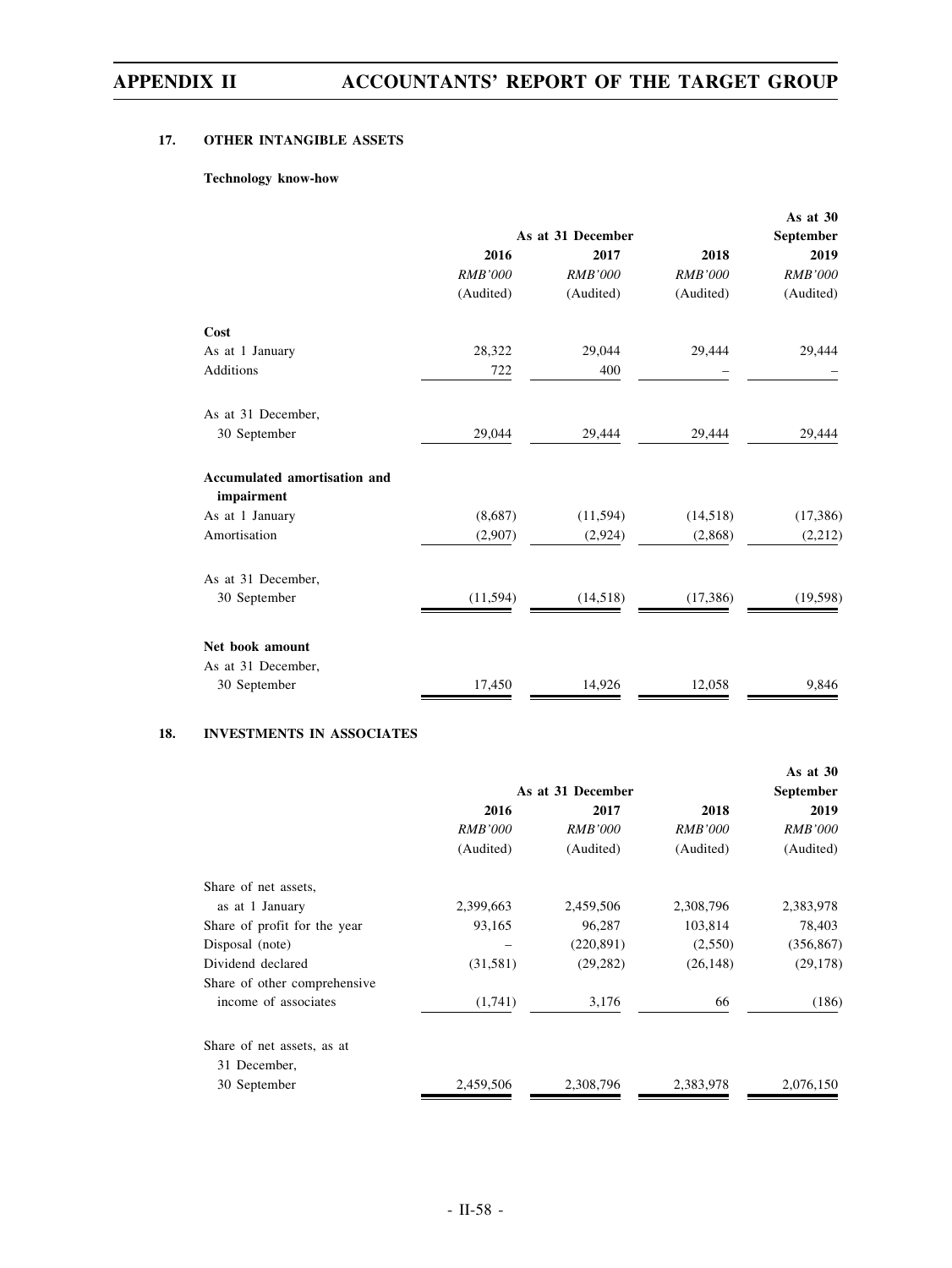*Note:*

- (i) During the year ended 31 December 2017, the Target Group disposed 0.89910%, 0.10009% and 0.89910% equity interest of 中航直升機股份有限公司 in the stock market at cash consideration of approximately RMB224,232,000, RMB26,904,000 and RMB245,928,000 respectively. Gain of RMB257,775,000, net of direct expenses of RMB18,398,000 was recognised in other income and gain.
- (ii) During the year ended 31 December 2018, the Target Group disposed 26% equity interest of江西昌恒 航空科技有限公司 to an independent third party at a cash consideration of RMB3,066,000. Gain of RMB510,000, net of direct expenses of RMB6,000 was recognized in other income and gain.
- (iii) During the nine months ended 30 September 2019, the Target Group disposed 3% equity interest of  $\dot{P}$ 航直升機股份有限公司 to an independent third party to exchange富國中證軍工龍頭交易型開放性指 數證券投資基金 (the "Trust"), which is listed at Shanghai stock exchange, PRC. The total consideration of the disposal is RMB719,220,000. The Trust is recognised as financial asset at fair value through profit or loss. Gain of RMB362,353,000 are included other income and gain.

As at 31 December 2016, 2017, 2018 and 30 September 2019, the Target Group had interests in the following material associates:

| Name of entity           | Form of entity | Country of    | Place of<br>operation |       | Proportion of ownership interests |       |           |       |                                        |       |                          |                                                                                                                   |
|--------------------------|----------------|---------------|-----------------------|-------|-----------------------------------|-------|-----------|-------|----------------------------------------|-------|--------------------------|-------------------------------------------------------------------------------------------------------------------|
|                          |                | incorporation |                       |       | held by the Target Group (%)      |       | As at 30  |       | Proportion of voting power held $(\%)$ |       | As at 30                 | Principal activity                                                                                                |
|                          |                |               |                       |       | As at 31 December                 |       | September |       | As at 31 December                      |       | September                |                                                                                                                   |
|                          |                |               |                       | 2016  | 2017                              | 2018  | 2019      | 2016  | 2017                                   | 2018  | 2019                     |                                                                                                                   |
| 江西昌恒航空科技<br>有限公司(Note i) | Incorporated   | PRC           | PRC                   | 26.00 | 26.00                             |       |           | 26.00 | 26.00                                  |       | $\overline{\phantom{a}}$ | Manufacture, development<br>and sale of aviation<br>products                                                      |
| 景德鎮昌河航空設備<br>技術有限責任公司    | Incorporated   | PRC           | PRC                   | 30.00 | 30.00                             | 30.00 | 30.00     | 30.00 | 30.00                                  | 30.00 | 30.00                    | Research, development,<br>design, manufacture and<br>sale of aero products,<br>including parts and<br>components  |
| 江西昌海航空零部件<br>製造有限公司      | Incorporated   | PRC           | PRC                   | 28.00 | 28.00                             | 28.00 | 28.00     | 28.00 | 28.00                                  | 28.00 | 28.00                    | Research, development,<br>design, manufacture and<br>sale of aero products,<br>including parts and<br>components  |
| 上海西科斯基飛機<br>有限公司         | Incorporated   | PRC           | PRC                   | 21.00 | 21.00                             | 21.00 | 21.00     | 21.00 | 21.00                                  | 21.00 | 21.00                    | Research and manufacture<br>of helicopters and<br>components, and<br>production, sale and<br>maintenance services |
| 中航直升機股份有限<br>公司(Note ii) | Incorporated   | PRC           | PRC                   | 20.93 | 19.03                             | 19.03 | 16.03     | 20.93 | 19.03                                  | 19.03 | 16.03                    | Research, development,<br>design, manufacture and<br>sale of aero products,<br>including parts and<br>components  |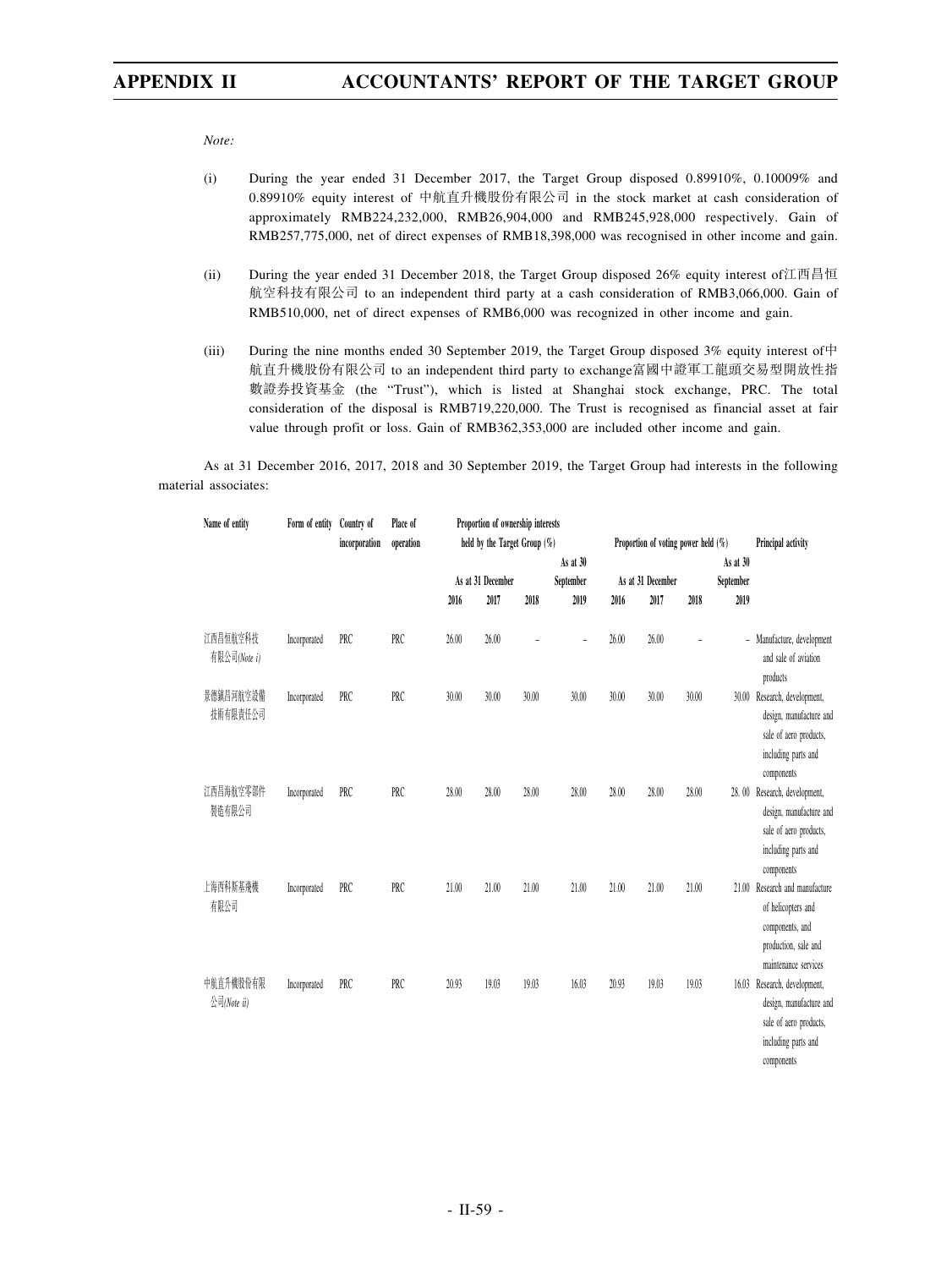*Note:*

- (i) The Target Group disposed the interests in 江西昌恒航空科技有限公司 on 17 October 2018.
- (ii) Although the Target Company holds less than 20% of the equity interests and voting rights in 中航直升 機股份有限公司, it is deemed to have significant influence since the equity interests held by other shareholdings are dispersed.

The following table shows information on the associates that is material to the Target Group. These associates are accounted for in the Historical Financial Information of the Target Group using the equity method. The summarised financial information presented is based on the IFRS financial statements of the associates.

|                                     |                   |                        | 江西昌恒航空科技有限公司   |                   |                |
|-------------------------------------|-------------------|------------------------|----------------|-------------------|----------------|
|                                     |                   |                        |                |                   | As at $30$     |
|                                     | As at 31 December |                        |                |                   | September      |
|                                     | 2016              |                        | 2017           | 2018              | 2019           |
| % of ownership interests/voting     |                   |                        |                |                   |                |
| rights held by the Target<br>Groups | 26.00%            |                        | 26.00%         |                   |                |
|                                     |                   |                        |                |                   |                |
|                                     | <b>RMB'000</b>    |                        | <b>RMB'000</b> | <b>RMB'000</b>    | <b>RMB'000</b> |
| Non-current assets                  | 277               |                        | 3,732          |                   |                |
| Current assets                      | 14,259            |                        | 7,162          |                   |                |
| Current liabilities                 | (4,870)           |                        | (1,084)        |                   |                |
| Net assets                          | 9,666             |                        | 9,810          |                   |                |
| The Target Groups' share            |                   |                        |                |                   |                |
| of net assets                       | 2,513             |                        | 2,550          |                   |                |
| The Target Groups' share            |                   |                        |                |                   |                |
| of carrying amount of interests     | 2,513             |                        | 2,550          |                   |                |
|                                     |                   |                        |                | Nine months ended |                |
|                                     |                   | Year ended 31 December |                | 30 September      |                |
|                                     | 2016              | 2017                   | 2018           | 2018              | 2019           |
|                                     | <b>RMB'000</b>    | <b>RMB'000</b>         | <b>RMB'000</b> | <b>RMB'000</b>    | <b>RMB'000</b> |
| Revenue                             | 3,327             | 9,475                  |                | 4,255             |                |
| (Loss) profit and total             |                   |                        |                |                   |                |
| comprehensive income                | (28)              | 144                    |                | 103               |                |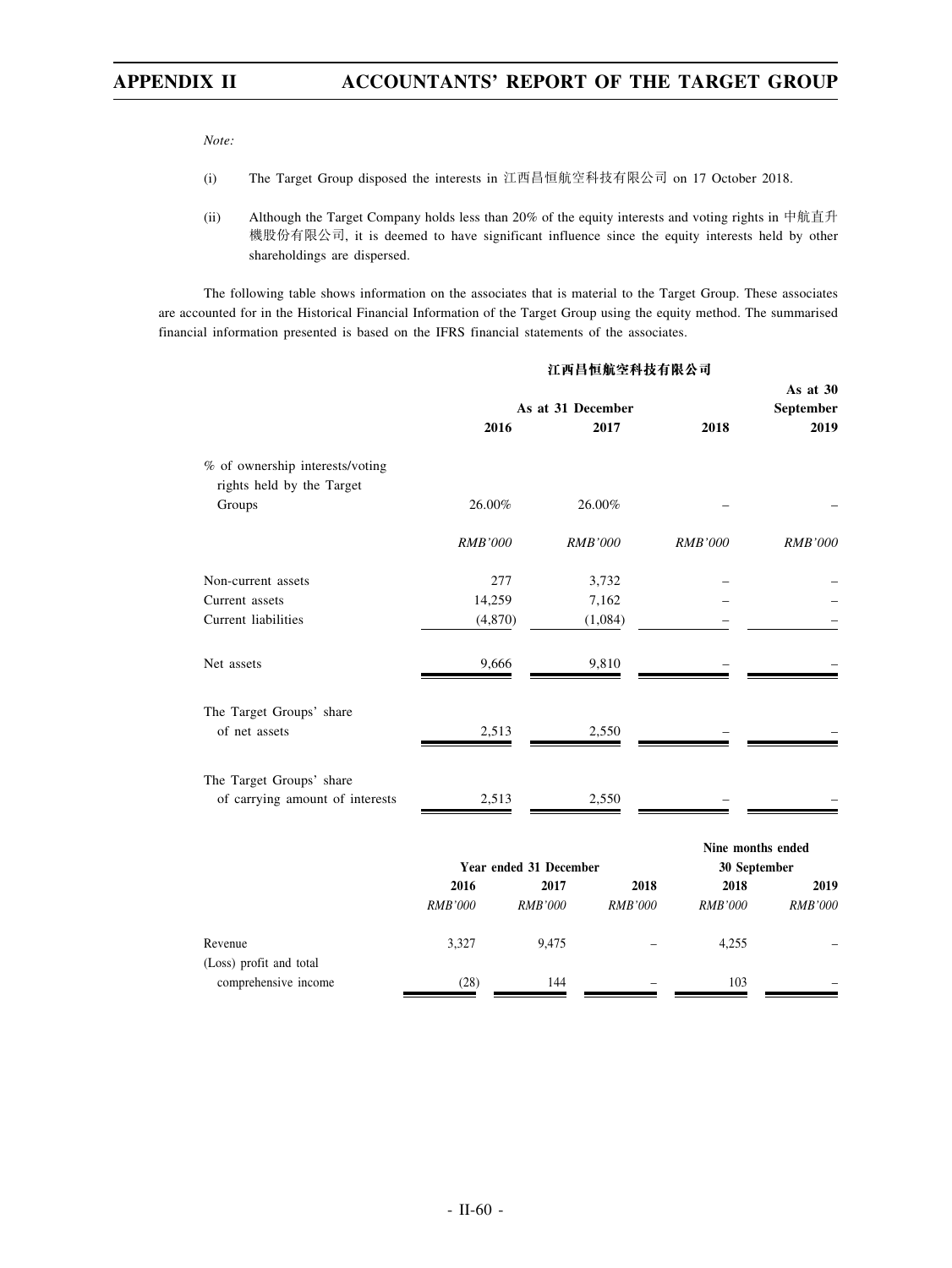|                                 |                |                        |                   |                   | As at 30       |
|---------------------------------|----------------|------------------------|-------------------|-------------------|----------------|
|                                 |                |                        | As at 31 December |                   | September      |
|                                 |                | 2016                   | 2017              | 2018              | 2019           |
| % of ownership interests/voting |                |                        |                   |                   |                |
| rights held by the Target       |                |                        |                   |                   |                |
| Groups                          | 30.00%         |                        | 30.00%            | 30.00%            | 30.00%         |
|                                 | <b>RMB'000</b> |                        | <b>RMB'000</b>    | <b>RMB'000</b>    | <b>RMB'000</b> |
| Non-current assets              | 25,383         |                        | 23,163            | 22,658            | 23,591         |
| Current assets                  | 17,466         |                        | 15,303            | 9,952             | 8,314          |
| Non-current liabilities         | (10, 161)      |                        | (11, 160)         | (9,613)           | (10, 217)      |
| Current liabilities             | (25, 158)      |                        | (19, 923)         | (11,249)          | (9,277)        |
| Net assets                      | 7,530          |                        | 7,383             | 11,748            | 12,411         |
| The Target Groups'              |                |                        |                   |                   |                |
| share of net assets             | 2,259          |                        | 2,215             | 3,525             | 3,723          |
| Others                          |                |                        |                   | (314)             |                |
| The Target Groups' share of     |                |                        |                   |                   |                |
| carrying amount of interests    | 2,259          |                        | 2,215             | 3,211             | 3,723          |
|                                 |                |                        |                   | Nine months ended |                |
|                                 |                | Year ended 31 December |                   | 30 September      |                |
|                                 | 2016           | 2017                   | 2018              | 2018              | 2019           |
|                                 | <b>RMB'000</b> | <b>RMB'000</b>         | <b>RMB'000</b>    | <b>RMB'000</b>    | <b>RMB'000</b> |
| Revenue                         | 19,041         | 21,814                 | 28,721            | 22,554            | 14,394         |
| Profit and total comprehensive  |                |                        |                   |                   |                |
| income                          | 3,874          | 3,220                  | 3,320             | 4,386             | 663            |
| Dividends received from the     |                |                        |                   |                   |                |
| associate                       |                | 900                    |                   |                   |                |

### **景德鎮昌河航空設備技術有限責任公司**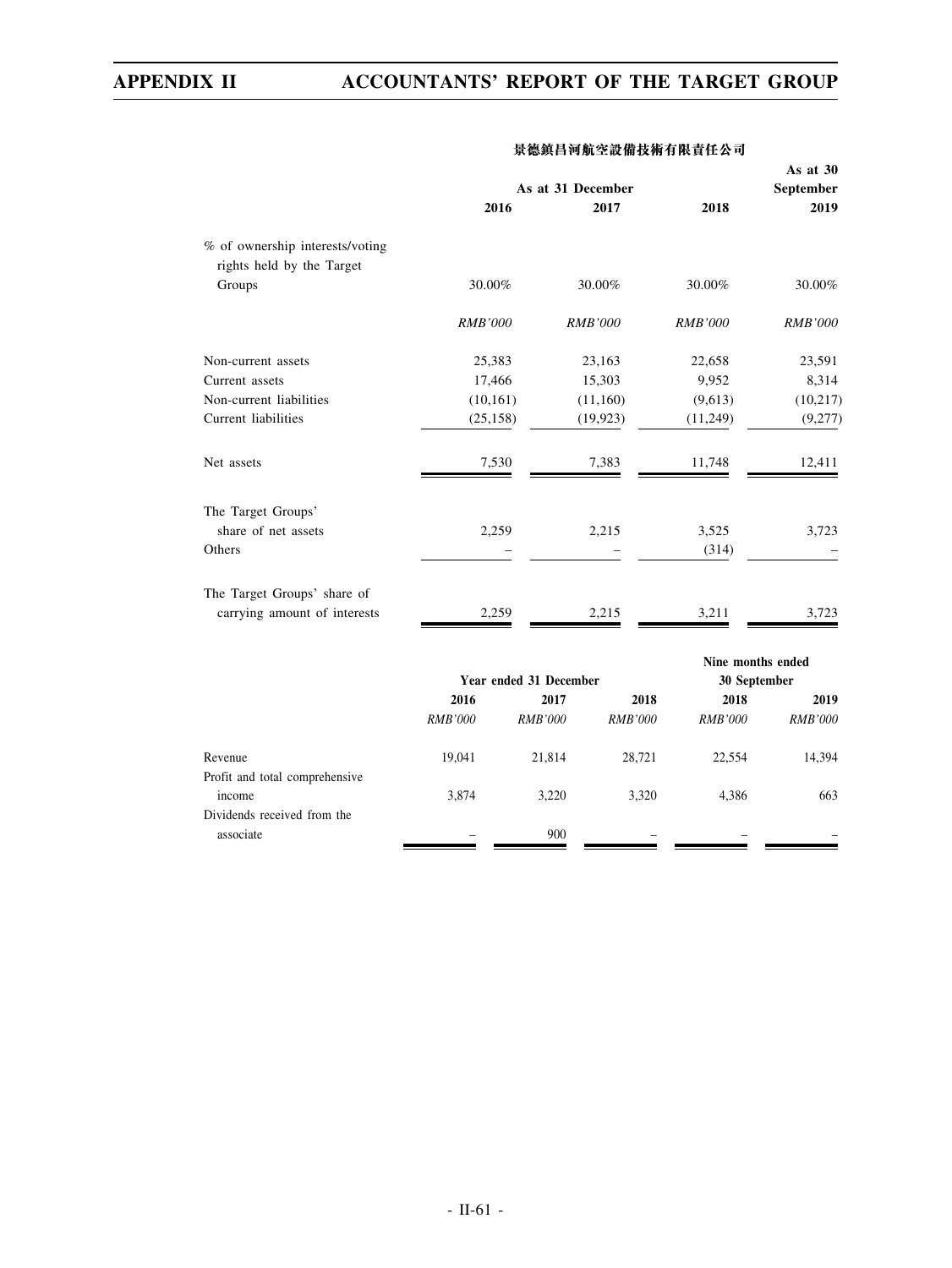|                                                              | As at 31 December |                        |                |                                   | As at 30<br>September |
|--------------------------------------------------------------|-------------------|------------------------|----------------|-----------------------------------|-----------------------|
|                                                              |                   | 2016                   | 2017           | 2018                              | 2019                  |
| % of ownership interests/voting<br>rights held by the Target |                   |                        |                |                                   |                       |
| Groups                                                       | 28.00%            |                        | 28.00%         | 28.00%                            | 28.00%                |
|                                                              | <b>RMB'000</b>    |                        | <b>RMB'000</b> | <b>RMB'000</b>                    | <b>RMB'000</b>        |
| Non-current assets                                           |                   | 18                     | 25             | 10                                | 15                    |
| Current assets                                               | 30,707            |                        | 30,875         | 31,149                            | 31,458                |
| Current liabilities                                          |                   | (272)                  | (452)          | (569)                             | (674)                 |
| Net assets                                                   | 30,453            |                        | 30,448         | 30,590                            | 30,799                |
| The Target Groups' share of net<br>assets                    | 8,527             |                        | 8,525          | 8,565                             | 8,624                 |
| The Target Groups' share of<br>carrying amount of interests  | 8,527             |                        | 8,525          | 8,565                             | 8,624                 |
|                                                              |                   | Year ended 31 December |                | Nine months ended<br>30 September |                       |
|                                                              | 2016              | 2017                   | 2018           | 2018                              | 2019                  |
|                                                              | <b>RMB'000</b>    | <b>RMB'000</b>         | <b>RMB'000</b> | <b>RMB'000</b>                    | <b>RMB'000</b>        |
| Revenue<br>Profit (loss) and total                           | 781               | 550                    | 962            | 275                               | 1,127                 |
| comprehensive income                                         | 62                | (5)                    | 142            | 11                                | 232                   |

### **江西昌海航空零部件製造有限公司**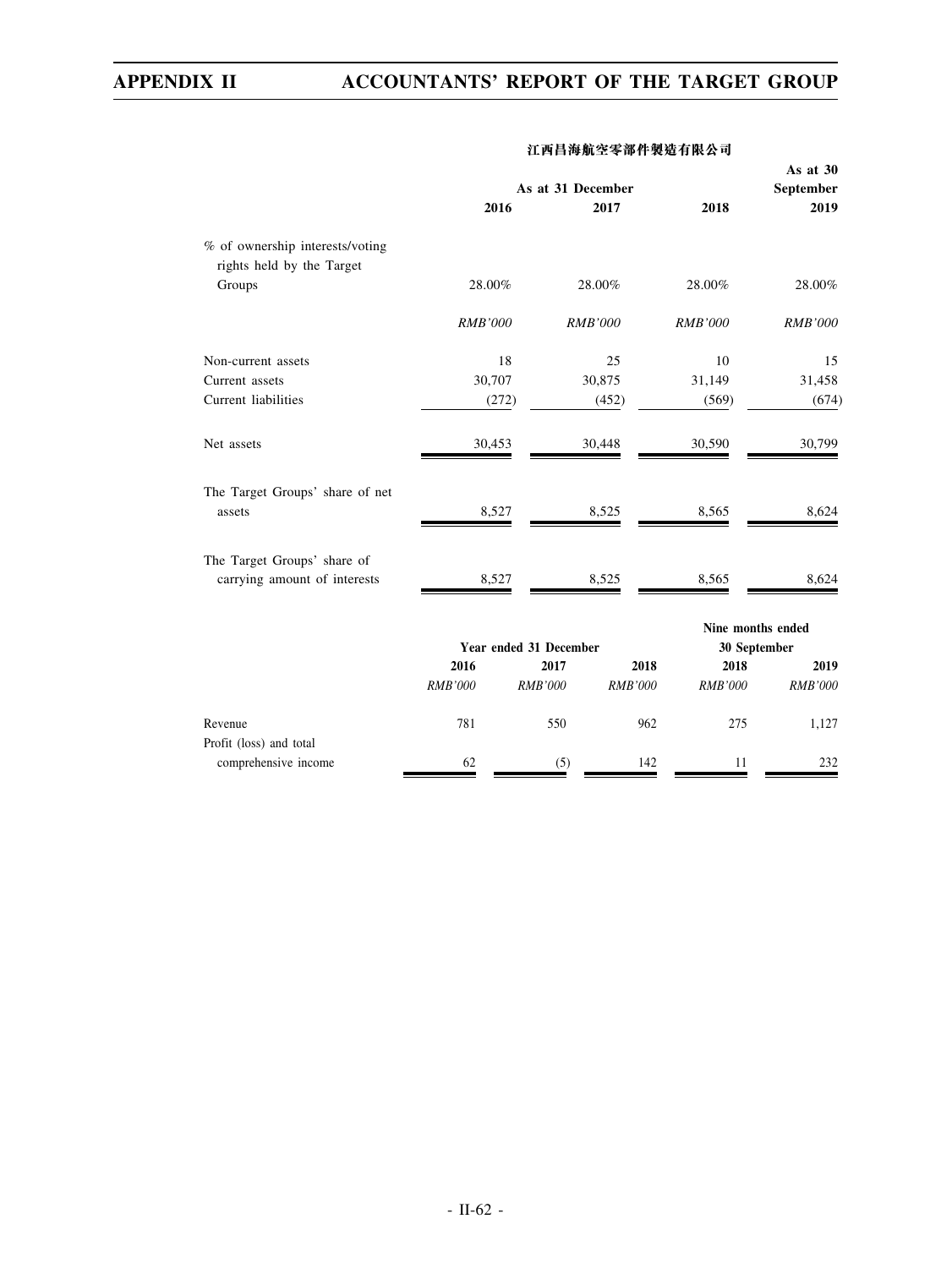|                                           |                |                        | As at 31 December |                   | As at 30<br>September |
|-------------------------------------------|----------------|------------------------|-------------------|-------------------|-----------------------|
|                                           |                | 2016                   | 2017              | 2018              | 2019                  |
| % of ownership interests/voting           |                |                        |                   |                   |                       |
| rights held by the Target                 |                |                        |                   |                   |                       |
| Groups                                    | 21.00%         |                        | 21.00%            | 21.00%            | 21.00%                |
|                                           | <b>RMB'000</b> |                        | <b>RMB'000</b>    | <b>RMB'000</b>    | RMB'000               |
| Non-current assets                        | 9,094          |                        | 10,348            | 7,344             | 6,281                 |
| Current assets                            | 35,625         |                        | 36,028            | 64,118            | 44,851                |
| Non-current liabilities                   | (2,096)        |                        | (2,540)           |                   |                       |
| Current liabilities                       | (4,951)        |                        | (6,570)           | (31, 637)         | (7,386)               |
| Net assets                                | 37,672         |                        | 37,266            | 39,825            | 43,746                |
| The Target Groups' share of net           |                |                        |                   |                   |                       |
| assets                                    | 7,911          |                        | 7,826             | 8,363             | 9,187                 |
| Share of other comprehensive              |                |                        |                   |                   |                       |
| income                                    | 1,350          |                        | 1,520             | 1,838             | 1,838                 |
| The Target Groups' share of               |                |                        |                   |                   |                       |
| carrying amount of interests              | 9,261          |                        | 9,346             | 10,201            | 11,025                |
|                                           |                |                        |                   | Nine months ended |                       |
|                                           |                | Year ended 31 December |                   | 30 September      |                       |
|                                           | 2016<br>2017   |                        | 2018              | 2018              | 2019                  |
|                                           | <b>RMB'000</b> | <b>RMB'000</b>         | <b>RMB'000</b>    | <b>RMB'000</b>    | <b>RMB'000</b>        |
| Revenue<br>Profit and total comprehensive | 22,129         | 31,196                 | 24,665            | 15,743            | 42,044                |
| income                                    | 406            | 2,072                  | 2,153             | 1,815             | 3,921                 |

### **上海西科斯基飛機有限公司**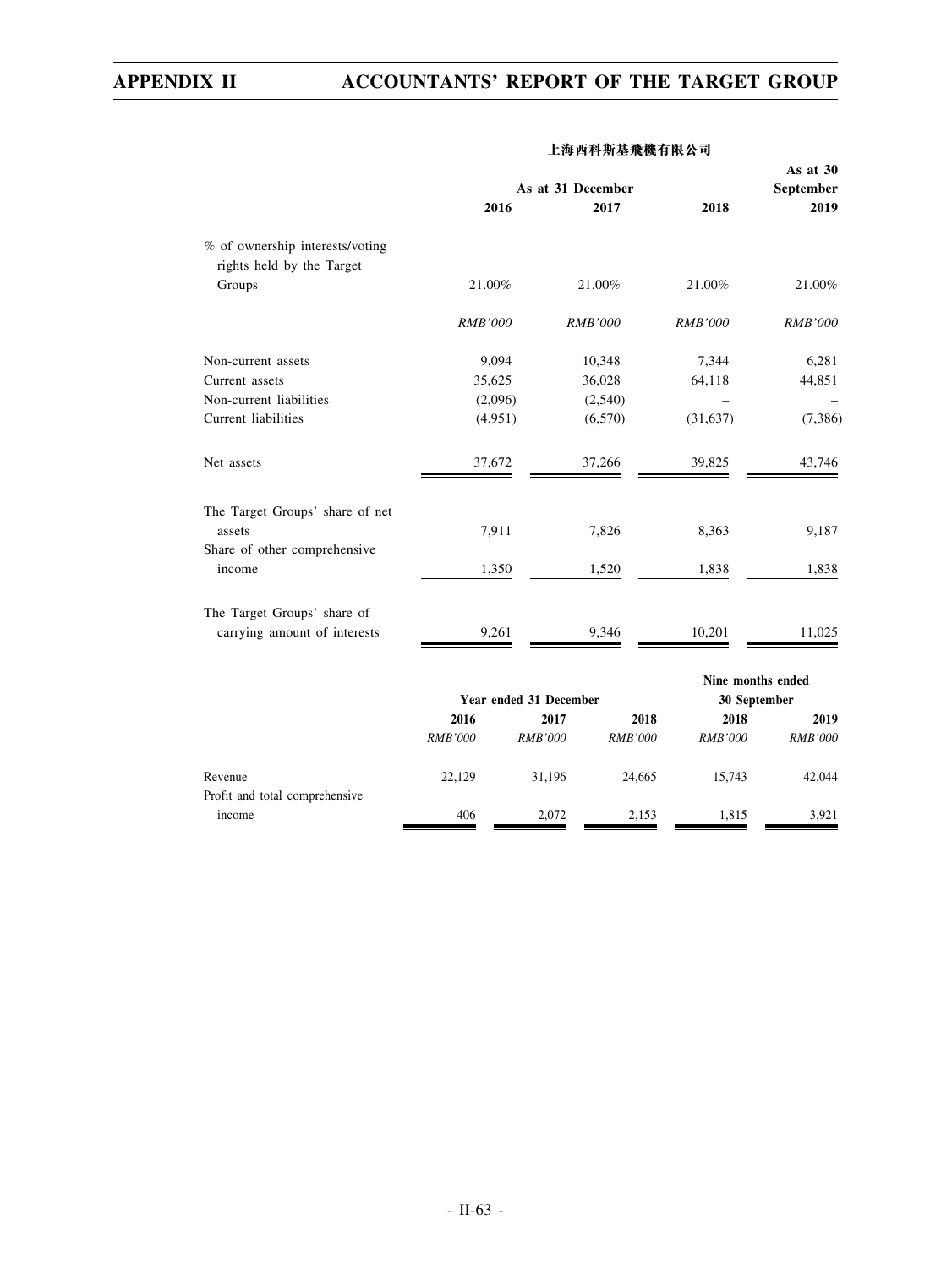|                                 | As at 31 December |                        |                |                | As at 30<br><b>September</b> |
|---------------------------------|-------------------|------------------------|----------------|----------------|------------------------------|
|                                 |                   | 2016                   | 2017           | 2018           | 2019                         |
| % of ownership interests/voting |                   |                        |                |                |                              |
| rights held by the Target       |                   |                        |                |                |                              |
| Groups                          | 20.93%            |                        | 19.03%         | 19.03%         | 16.03%                       |
|                                 | <b>RMB'000</b>    |                        | <b>RMB'000</b> | <b>RMB'000</b> | <b>RMB'000</b>               |
| Non-current assets              | 3,508,435         |                        | 3,533,333      | 3,298,337      | 3,198,554                    |
| Current assets                  | 16,317,281        |                        | 18,968,037     | 20,736,787     | 21,239,778                   |
| Non-current liabilities         | (686, 688)        |                        | (735, 130)     | (727, 945)     | (756, 265)                   |
| Current liabilities             | (12,065,070)      |                        | (14, 247, 140) | (15,289,401)   | (15,395,960)                 |
| Net assets                      | 7,073,958         |                        | 7,519,100      | 8,017,778      | 8,286,107                    |
| The Target Groups' share of net |                   |                        |                |                |                              |
| assets                          | 1,480,579         |                        | 1,430,885      | 1,525,783      | 1,328,263                    |
| Fair value adjustment           | 956,367           |                        | 855,275        | 836,218        | 724,515                      |
| The Target Groups' share of     |                   |                        |                |                |                              |
| carrying amount of interests    | 2,436,946         |                        | 2,286,160      | 2,362,001      | 2,052,778                    |
|                                 |                   |                        |                |                | Nine months ended            |
|                                 |                   | Year ended 31 December |                | 30 September   |                              |
|                                 | 2016              | 2017                   | 2018           | 2018           | 2019                         |
|                                 | <b>RMB'000</b>    | <b>RMB'000</b>         | <b>RMB'000</b> | <b>RMB'000</b> | <b>RMB'000</b>               |
| Revenue                         | 12,521,514        | 12,048,109             | 13,065,514     | 8,185,519      | 10,528,816                   |
| Profit and total comprehensive  |                   |                        |                |                |                              |
| income                          | 431,261           | 472,062                | 510,693        | 298,661        | 398,684                      |
| Dividends received from the     |                   |                        |                |                |                              |
| associate                       | 31,581            | 28,382                 | 26,148         | 26,148         | 29,178                       |

### **中航直升機股份有限公司**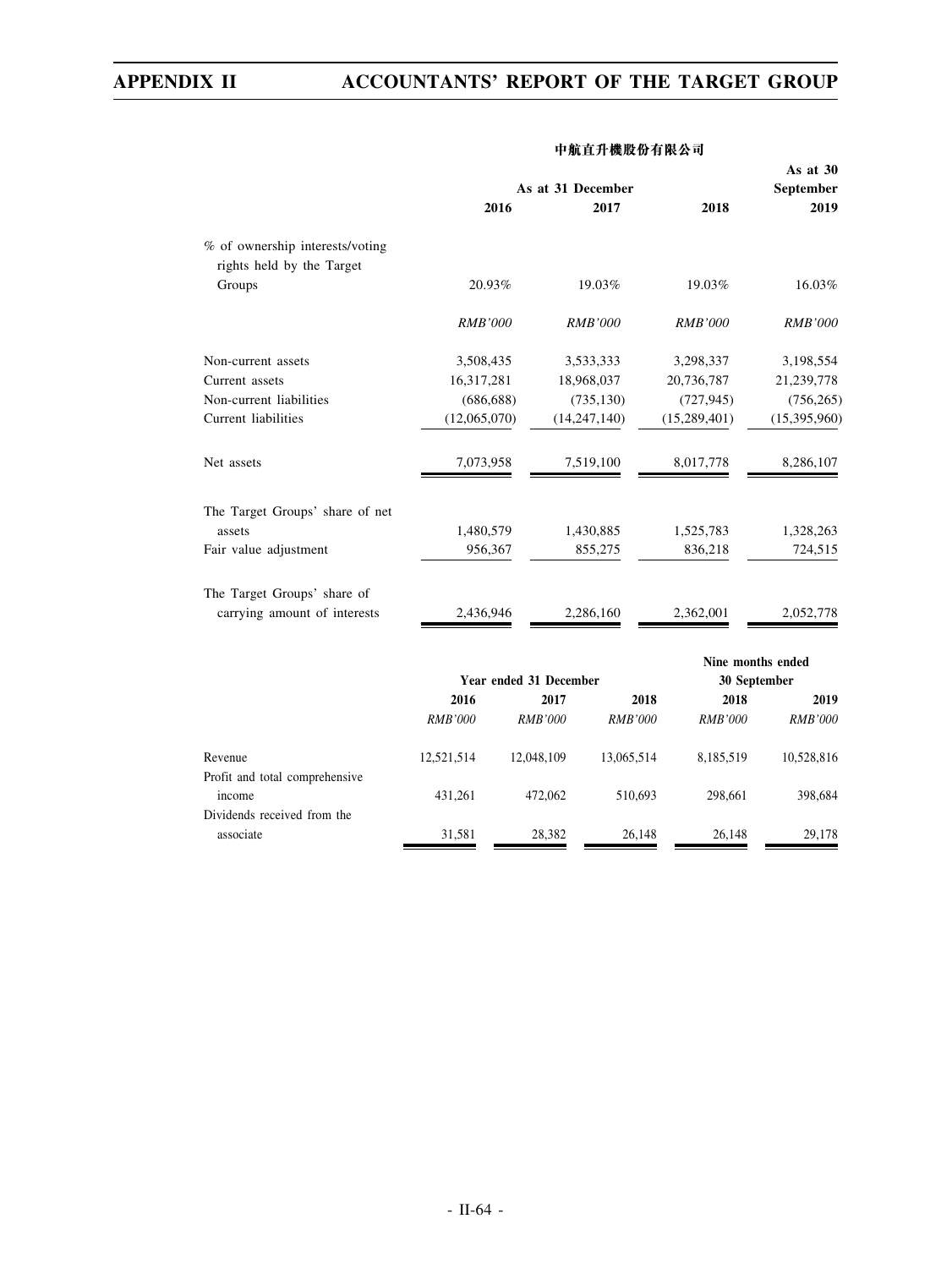### **19. DEFERRED TAX**

The movements in deferred tax assets during the Relevant Periods are as follows:

|                                                           | Impairment of<br>accounts and other<br>receivable<br><i>RMB'000</i> |
|-----------------------------------------------------------|---------------------------------------------------------------------|
| At 1 January 2016                                         | 6,170                                                               |
| Deferred tax charged to profit or loss during the year    | (1,952)                                                             |
| At 31 December 2016 and 1 January 2017                    | 4,218                                                               |
| Deferred tax charged to profit or loss during the year    | (46)                                                                |
| At 31 December 2017 and 1 January 2018                    | 4,172                                                               |
| Deferred tax charged to profit or loss during the year    | (104)                                                               |
| At 31 December 2018 and 1 January 2019                    | 4,068                                                               |
| Deferred tax credited to profit or loss during the period | 549                                                                 |
| At 30 September 2019                                      | 4,617                                                               |

Deferred tax assets have not been recognised in respect of the following items:

|                |                   |                | As at $30$     |  |
|----------------|-------------------|----------------|----------------|--|
|                | As at 31 December |                |                |  |
| 2016           | 2017              | 2018           | 2019           |  |
| <i>RMB'000</i> | <i>RMB'000</i>    | <i>RMB'000</i> | <i>RMB'000</i> |  |
| (Audited)      | (Audited)         | (Audited)      | (Audited)      |  |
| 180,520        | 177,825           | 122.431        | 122,266        |  |
| 428.611        | 418,713           | 401,189        | 410,580        |  |
|                |                   |                |                |  |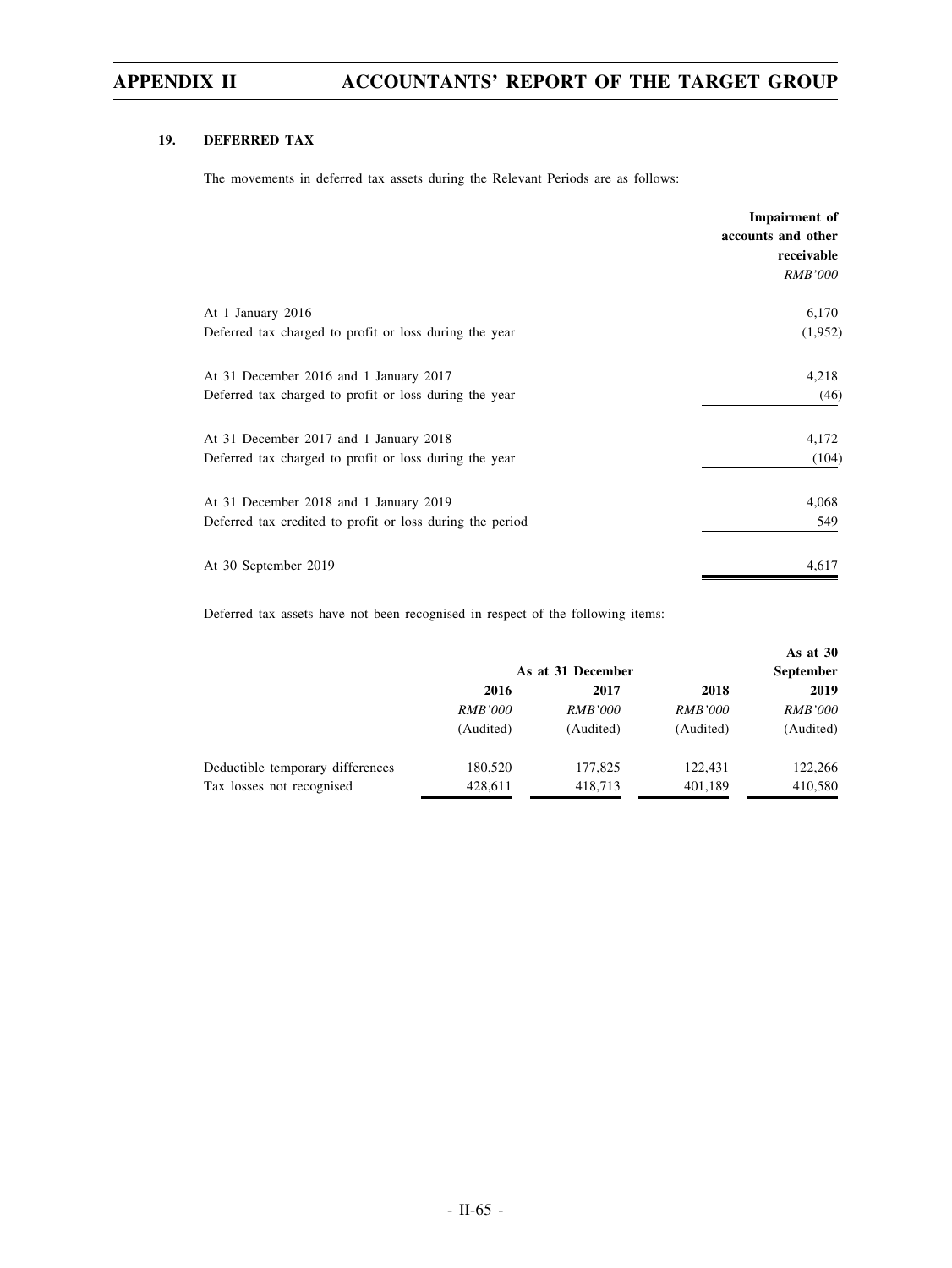|      |                |                   |                | As at 30       |
|------|----------------|-------------------|----------------|----------------|
|      |                | As at 31 December |                |                |
|      | 2016           | 2017              | 2018           | 2019           |
|      | <b>RMB'000</b> | <b>RMB'000</b>    | <i>RMB'000</i> | <b>RMB'000</b> |
|      | (Audited)      | (Audited)         | (Audited)      | (Audited)      |
| 2017 | 51,167         |                   |                |                |
| 2018 | 81,719         | 43,063            |                |                |
| 2019 | 44,619         | 44,619            | 44,619         | 44,619         |
| 2020 | 118,047        | 118,047           | 118,047        | 118,047        |
| 2021 | 133,059        | 133,059           | 133,059        | 133,059        |
| 2022 |                | 79,925            | 74,925         | 74,925         |
| 2023 |                |                   | 30,539         | 30,539         |
| 2024 |                |                   |                | 9,391          |
|      | 428,611        | 418,713           | 401,189        | 410,580        |

Tax losses not recognised will expire in one to five years as follows:

Deferred tax assets have not been recognised in respect of these losses and deductible temporary differences which relate to certain subsidiaries that have been loss-making for some years and it is not considered probable that sufficient taxable profits will be available in the near future against which the tax losses and deductible temporary differences can be utilised.

The movement in deferred tax liabilities during the Relevant Periods:

|                                                          | Fair value change of<br>the financial assets |
|----------------------------------------------------------|----------------------------------------------|
|                                                          | through profit or loss                       |
|                                                          | <i>RMB'000</i>                               |
| At 1 January 2016, 2017 and 2018 and 31 December 2018    |                                              |
| Deferred tax charged to profit or loss during the period | 2,265                                        |
|                                                          |                                              |
| At 30 September 2019                                     | 2,265                                        |
|                                                          |                                              |

### **20. INVENTORIES**

|                  |                |                   |                | As at $30$     |
|------------------|----------------|-------------------|----------------|----------------|
|                  |                | As at 31 December |                | September      |
|                  | 2016           | 2017              | 2018           | 2019           |
|                  | <i>RMB'000</i> | <i>RMB'000</i>    | <i>RMB'000</i> | <i>RMB'000</i> |
|                  | (Audited)      | (Audited)         | (Audited)      | (Audited)      |
| Raw materials    | 173,259        | 247,304           | 334,065        | 534,979        |
| Work in progress | 1,439,576      | 1,855,882         | 3,118,988      | 7,058,913      |
|                  | 1,612,835      | 2,103,186         | 3,453,053      | 7,593,892      |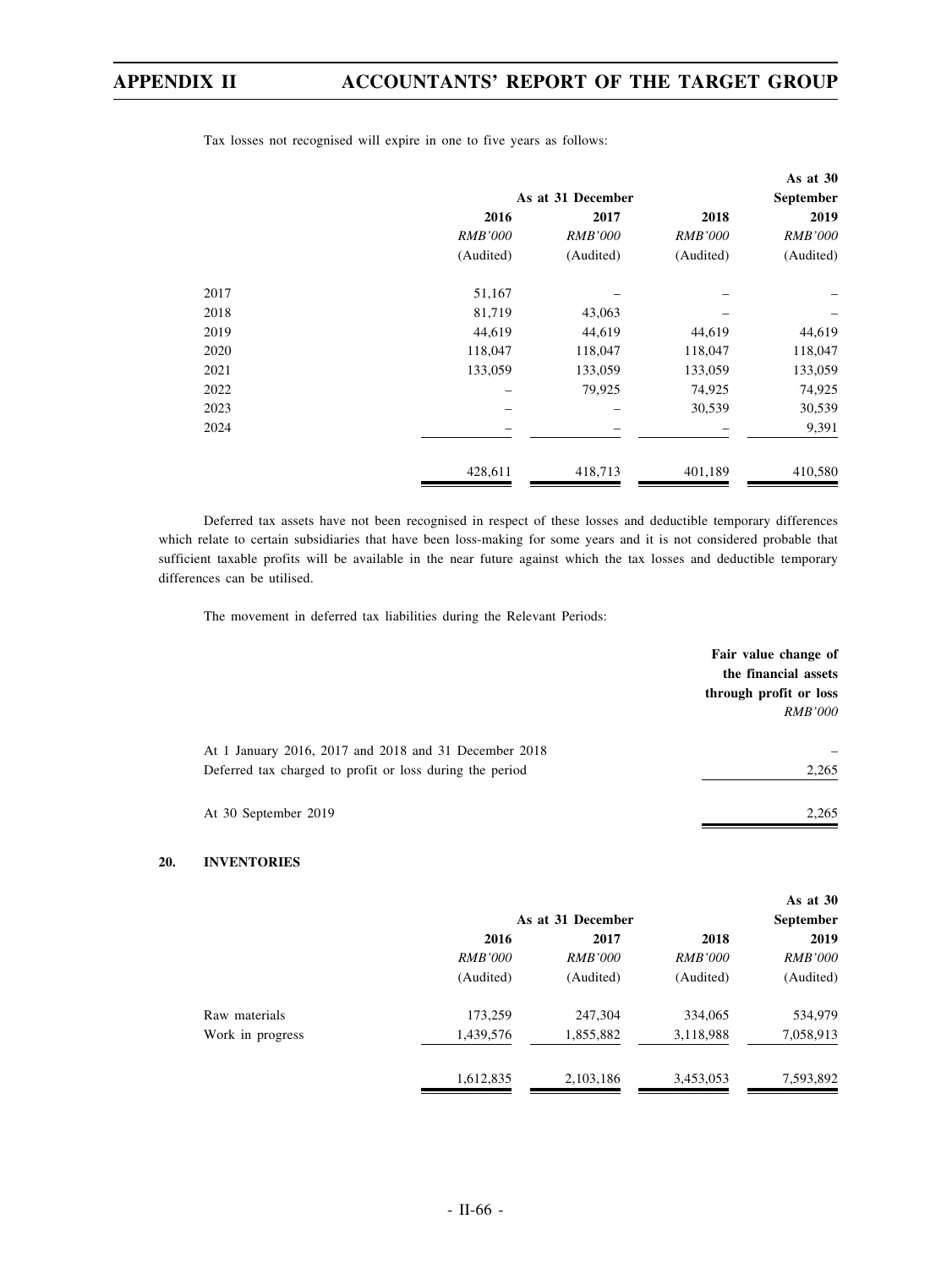### **21. ACCOUNTS AND NOTES RECEIVABLES**

|                                |                |                   |                | As at 30       |  |
|--------------------------------|----------------|-------------------|----------------|----------------|--|
|                                |                | As at 31 December |                |                |  |
|                                | 2016           | 2017              | 2018           | 2019           |  |
|                                | <b>RMB'000</b> | <b>RMB'000</b>    | <b>RMB'000</b> | <b>RMB'000</b> |  |
|                                | (Audited)      | (Audited)         | (Audited)      | (Audited)      |  |
| Accounts receivables           |                |                   |                |                |  |
| - Fellow subsidiaries          | 219,197        | 78,151            | 120,836        | 169,491        |  |
| - Others                       | 938,514        | 232,625           | 858,705        | 107,128        |  |
| Accounts receivable, gross     | 1,157,711      | 310,776           | 979,541        | 276,619        |  |
| Loss allowance                 | (3,879)        | (1, 397)          | (1,043)        | (1,283)        |  |
| Accounts receivable, net       | 1,153,832      | 309,379           | 978,498        | 275,336        |  |
| Notes receivables              |                |                   |                |                |  |
| - Fellow subsidiaries          | 30,570         | 52,300            | 89,950         | 98,760         |  |
| - Others                       | 1,416          | 1,411             | 1,909          | 4,302          |  |
|                                | 31,986         | 53,711            | 91,859         | 103,062        |  |
| Accounts and notes receivables | 1,185,818      | 363,090           | 1,070,357      | 378,398        |  |

An aged analysis of the accounts receivables as at the end of the reporting period, based on the invoice date and net of loss allowance, is as follows:

|              |                   |                  |                | As at $30$     |
|--------------|-------------------|------------------|----------------|----------------|
|              | As at 31 December | <b>September</b> |                |                |
|              | 2016              | 2017             | 2018           | 2019           |
|              | <i>RMB'000</i>    | <i>RMB'000</i>   | <i>RMB'000</i> | <i>RMB'000</i> |
|              | (Audited)         | (Audited)        | (Audited)      | (Audited)      |
| Within 1year | 1,035,640         | 218,743          | 787,467        | 178,092        |
| 1 to 2 years | 53,881            | 29,880           | 71,123         | 22,535         |
| 2 to 3 years | 49,170            | 51,724           | 54,115         | 10,850         |
| Over 3 years | 15,141            | 9,032            | 65,793         | 63,859         |
|              | 1,153,832         | 309,379          | 978,498        | 275,336        |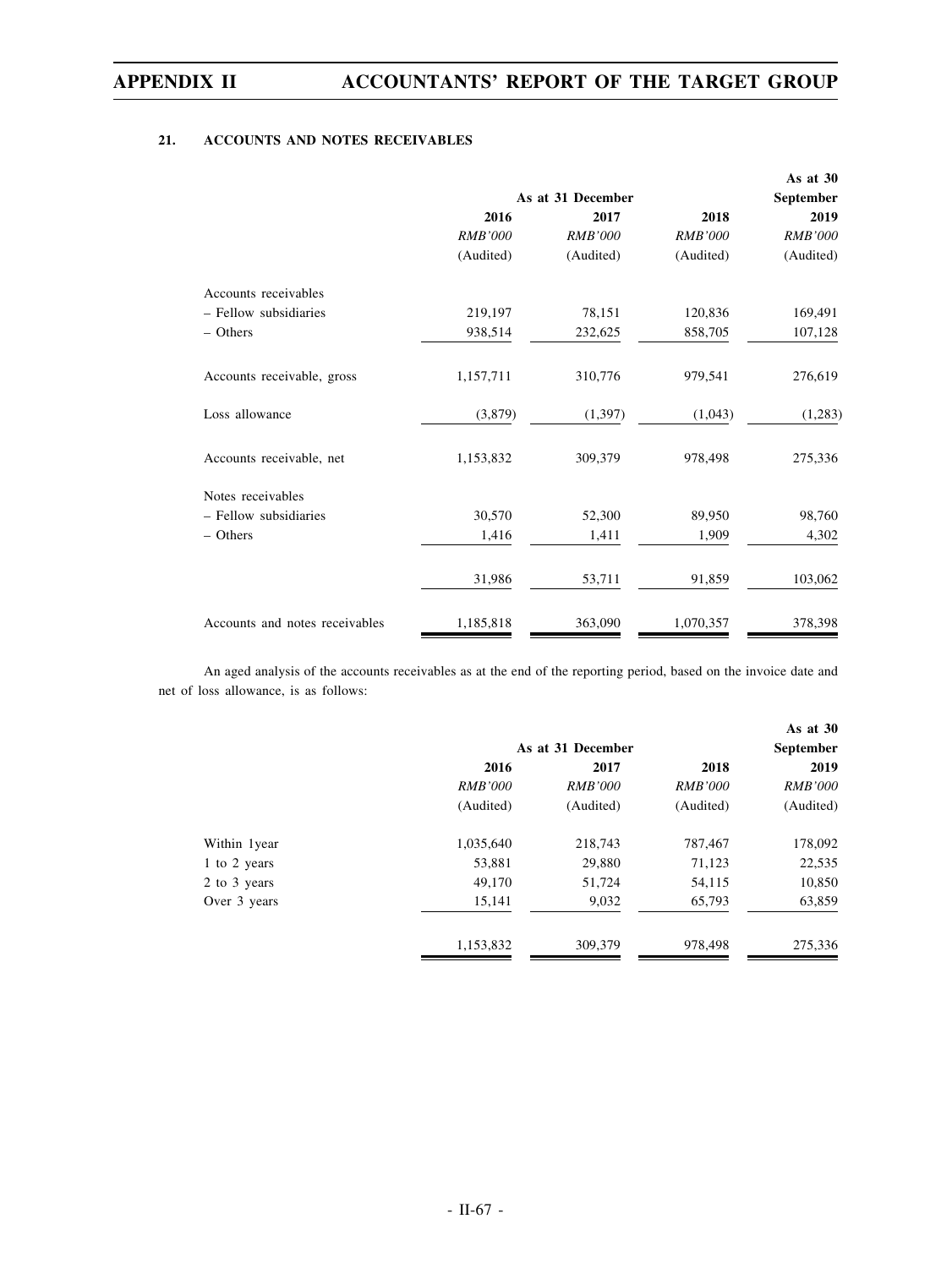|                              |                |                   |                | As at 30         |
|------------------------------|----------------|-------------------|----------------|------------------|
|                              |                | As at 31 December |                | <b>September</b> |
|                              | 2016           | 2017              | 2018           | 2019             |
|                              | <b>RMB'000</b> | <b>RMB'000</b>    | <b>RMB'000</b> | <b>RMB'000</b>   |
|                              | (Audited)      | (Audited)         | (Audited)      | (Audited)        |
| At beginning of year         | 1,542          | 3,879             | 1,397          | 1,043            |
| Impairment losses recognised |                |                   |                |                  |
| (reversed)                   | 2,337          | (1,382)           | (354)          | 240              |
| Amount written off as        |                |                   |                |                  |
| uncollectible                |                | (1,100)           |                |                  |
|                              | 3,879          | 1,397             | 1,043          | 1,283            |
|                              |                |                   |                |                  |

The movements in loss allowance for impairment of accounts receivables are as follows:

The Target Group measures the loss allowance for accounts and notes receivables at an amount equal to lifetime ECL. The expected credit losses on accounts and notes receivables are estimated using a provision matrix by reference to past default experience of the debtors and an analysis of the debtors' current financial position, adjusted for factors that are specific to the debtors, general economic conditions of the industry in which the debtors operate and an assessment of both the current as well as the forecast direction of conditions at the reporting date.

The Target Group applies the simplified approach to provide for expected credit losses prescribed by IFRS 9.

Accounts receivables were collateralised by the titles of the products sold.

At 31 December 2016, 2017, 2018 and 30 September 2019, accounts receivables were denominated in RMB.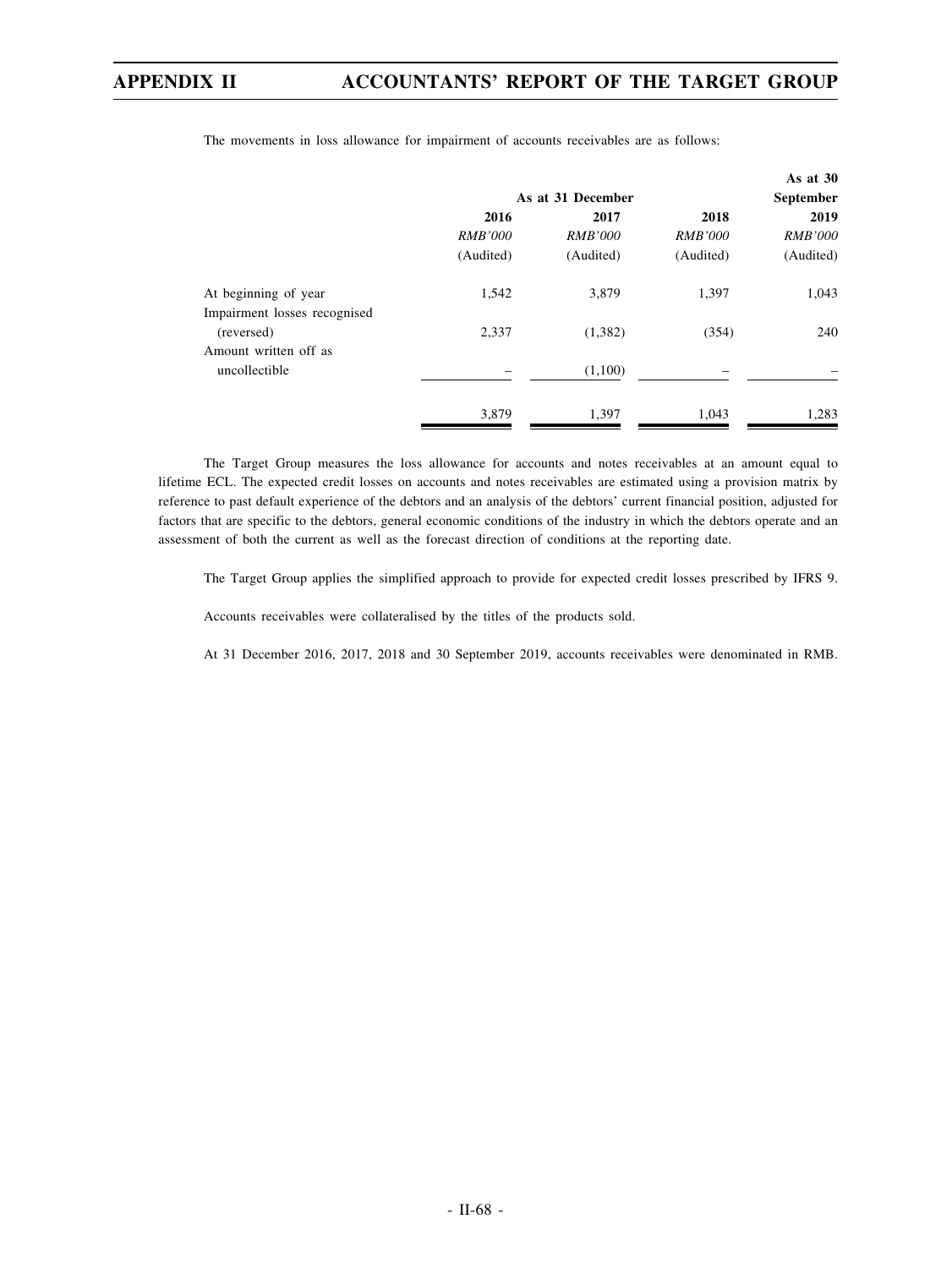### **22. PREPAYMENTS, DEPOSITS AND OTHER RECEIVABLES**

|                               |                |                   |                | As at 30       |
|-------------------------------|----------------|-------------------|----------------|----------------|
|                               |                | As at 31 December |                | September      |
|                               | 2016           | 2017              | 2018           | 2019           |
|                               | <b>RMB'000</b> | <b>RMB'000</b>    | <b>RMB'000</b> | <b>RMB'000</b> |
|                               | (Audited)      | (Audited)         | (Audited)      | (Audited)      |
| <b>Advances to suppliers</b>  |                |                   |                |                |
| - Ultimate holding company    |                | 284               | 284            | 284            |
| - Fellow subsidiaries         | 9,069,750      | 11,642,066        | 10,239,673     | 7,614,581      |
| - Others                      | 258,577        | 67,651            | 142,248        | 67,696         |
| Dividends receivable          |                |                   |                |                |
| - Associates                  |                | 900               |                |                |
| Prepayments and deposits      |                |                   |                |                |
| $-$ Others                    | 4,409          | 2,279             | 4,851          | 6,989          |
| <b>Other advances</b>         |                |                   |                |                |
| $-$ Others                    | 256,877        | 582,913           | 571,454        | 744,119        |
| Prepayment of construction in |                |                   |                |                |
| progress                      |                |                   |                |                |
| $-$ Others                    | 36,145         | 4,373             | 125,812        | 87,435         |
| Other receivables             |                |                   |                |                |
| - Ultimate holding company    | 160            | 1,330             | 1,479          | 1,595          |
| - Fellow subsidiaries         | 342,640        | 114,249           | 86,390         | 195,066        |
| - Others                      | 51,492         | 75,454            | 6,866          | 13,026         |
|                               | 10,020,050     | 12,491,499        | 11,179,057     | 8,730,791      |
| Less: Non-current portion     | (415,903)      | (679, 616)        | (735, 925)     | (868, 446)     |
|                               | 9,604,147      | 11,811,883        | 10,443,132     | 7,862,345      |

The movements in loss allowance for impairment of other receivables are as follows:

|                   |                |                | As at $30$       |
|-------------------|----------------|----------------|------------------|
| As at 31 December |                |                | <b>September</b> |
| 2016              | 2017           | 2018           | 2019             |
| <i>RMB'000</i>    | <i>RMB'000</i> | <i>RMB'000</i> | <i>RMB'000</i>   |
| (Audited)         | (Audited)      | (Audited)      | (Audited)        |
| 231,199           | 178,510        | 178,115        | 127,117          |
|                   |                |                |                  |
| 52,920            | (395)          | (50, 995)      | 1,831            |
|                   |                |                |                  |
| (105,609)         |                | (3)            |                  |
| 178,510           | 178,115        | 127,117        | 128,948          |
|                   |                |                |                  |

The assessments on ECL of other receivables and deposits are set out in note 37.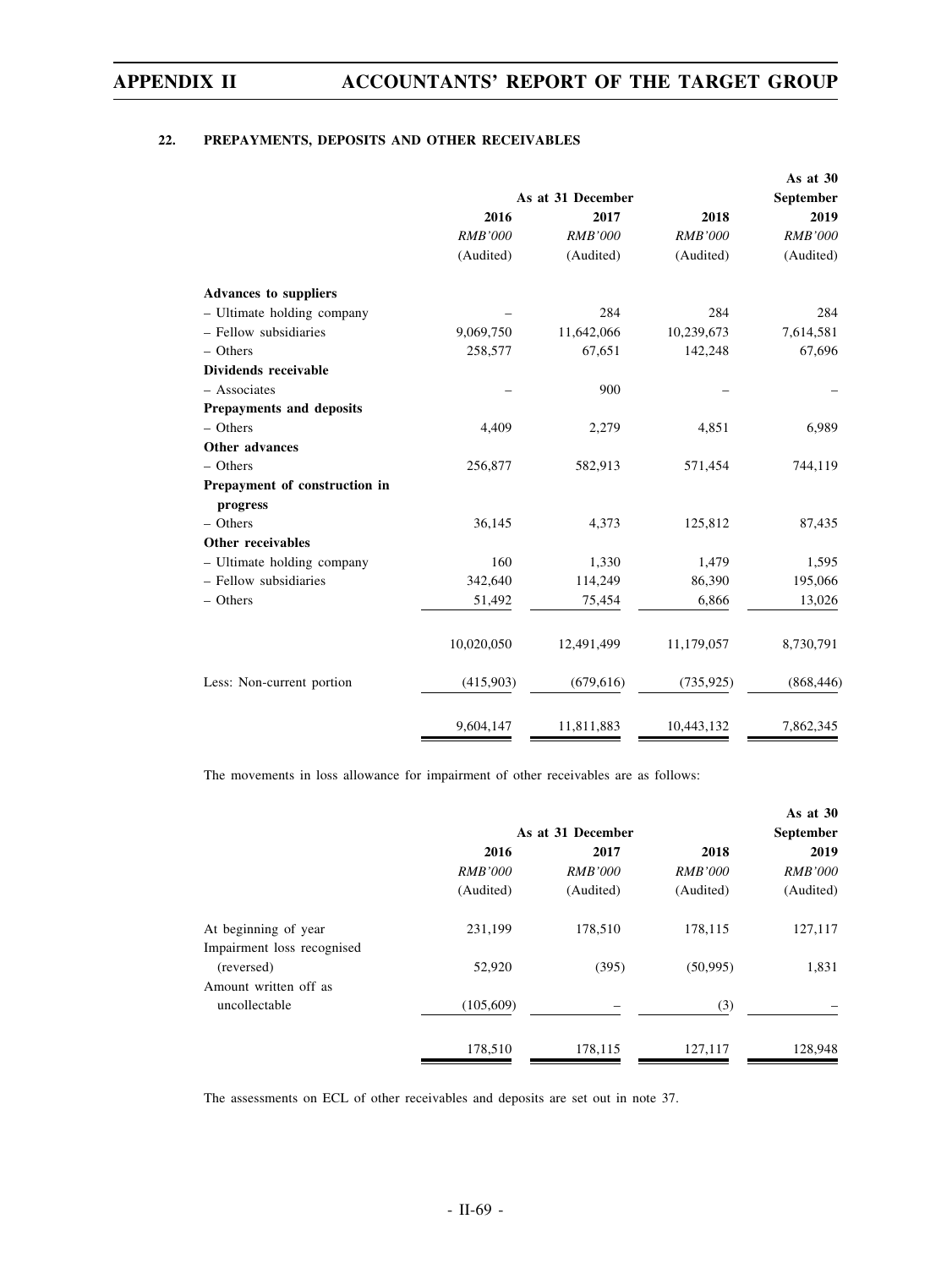### **23. CONTRACT LIABILITIES**

|                                     |                |                   |                | As at $30$     |
|-------------------------------------|----------------|-------------------|----------------|----------------|
|                                     |                | As at 31 December |                |                |
|                                     | 2016           | 2017              | 2018           | 2019           |
|                                     | <b>RMB'000</b> | <b>RMB'000</b>    | <b>RMB'000</b> | <b>RMB'000</b> |
|                                     | (Audited)      | (Audited)         | (Audited)      | (Audited)      |
| Trading of aviation entire aircraft |                |                   |                |                |
| and parts                           | 16,296,750     | 15,514,807        | 19,096,772     | 20,777,621     |
| Rendering of aviation               |                |                   |                |                |
| maintenance services                | 8,234          | 6,600             | 10,594         | 46,866         |
| Advance from customers              | 16,304,984     | 15,521,407        | 19, 107, 366   | 20,824,487     |
| Current                             | 16,304,984     | 15,521,407        | 19,107,366     | 20,824,487     |
| Ultimate holding company            |                |                   | 86,402         | 86,402         |
| Fellow subsidiaries                 | 29,817         | 17,851            | 9,745          | 21,669         |
| Others                              | 16,275,167     | 15,503,556        | 19,011,219     | 20,716,416     |
|                                     | 16,304,984     | 15,521,407        | 19,107,366     | 20,824,487     |

### **24. FINANCIAL ASSETS AT FAIR VALUE THROUGH PROFIT OR LOSS**

Financial assets at FVTPL include:

|                               |                   |                |                | As at $30$       |
|-------------------------------|-------------------|----------------|----------------|------------------|
|                               | As at 31 December |                |                | <b>September</b> |
|                               | 2016              | 2017           | 2018           | 2019             |
|                               | <i>RMB'000</i>    | <i>RMB'000</i> | <i>RMB'000</i> | <i>RMB'000</i>   |
|                               | (Audited)         | (Audited)      | (Audited)      | (Audited)        |
| Financial listed securities – |                   |                |                |                  |
| quoted and listed in PRC      |                   |                |                | 734,331          |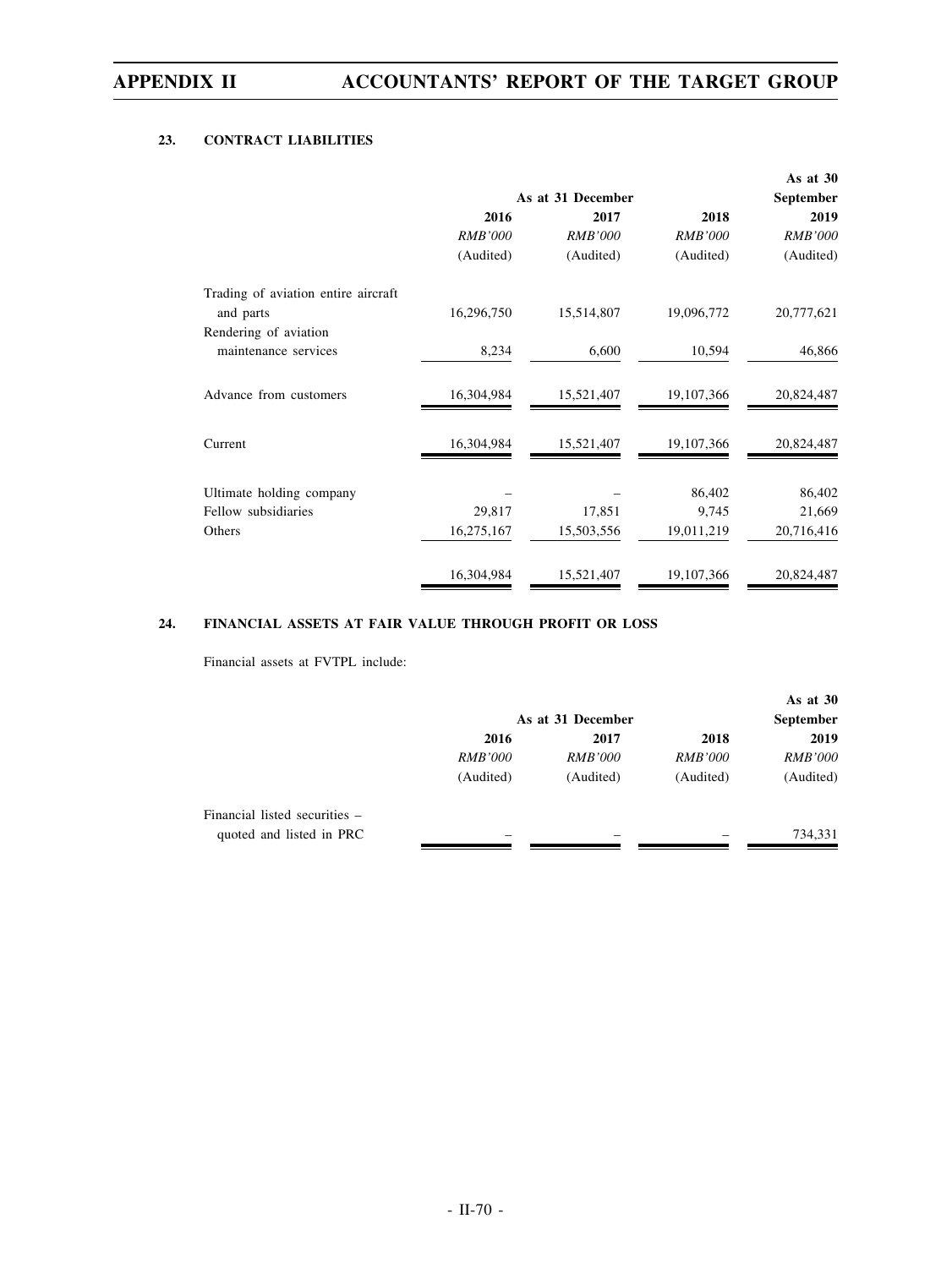### **25. PLEDGED DEPOSITS AND CASH AND CASH EQUIVALENTS**

|                           |                |                   |                | As at $30$     |  |
|---------------------------|----------------|-------------------|----------------|----------------|--|
|                           |                | As at 31 December |                |                |  |
|                           | 2016           | 2017              | 2018           | 2019           |  |
|                           | <i>RMB'000</i> | <i>RMB'000</i>    | <i>RMB'000</i> | <i>RMB'000</i> |  |
|                           | (Audited)      | (Audited)         | (Audited)      | (Audited)      |  |
| Cash and bank balances    | 6.368.769      | 2,924,012         | 6.746.252      | 7,447,936      |  |
| Less: Pledged deposits    | (330,007)      | (258, 522)        | (188, 691)     | (230,750)      |  |
| Cash and cash equivalents | 6,038,762      | 2,665,490         | 6,557,561      | 7,217,186      |  |

At the end of the reporting period, the cash and bank balances of the Target Group were denominated in RMB and USD (see details in note 37). The RMB is not freely convertible into other currencies, however, under Mainland China's Foreign Exchange Control Regulations and Administration of Settlement, Sale and Payment of Foreign Exchange Regulations, the Target Group is permitted to exchange RMB for other currencies through banks authorised to conduct foreign exchange business.

Cash at banks earns interest at floating rates based on daily bank deposit rates. Short-term deposits are made for varying periods of between seven days and three months depending on the immediate cash requirements of the Target Group, and earn interest at the respective short-term fixed deposit rates. The bank balances are deposited with creditworthy banks with no recent history of default.

As at 31 December 2016, 2017, 2018 and 30 September 2019, approximately RMB6,165,582,000, RMB2,793,677,000, RMB6,598,857,000, and RMB7,205,491,000 was deposited in AVIC Finance Co, Ltd., a fellow subsidiary of the Target Company.

### **26. ACCOUNTS AND NOTES PAYABLES**

|                                         |                   |                |                | As at 30         |
|-----------------------------------------|-------------------|----------------|----------------|------------------|
|                                         | As at 31 December |                |                | <b>September</b> |
|                                         | 2016              | 2017           | 2018           | 2019             |
|                                         | <b>RMB'000</b>    | <b>RMB'000</b> | <b>RMB'000</b> | <b>RMB'000</b>   |
|                                         | (Audited)         | (Audited)      | (Audited)      | (Audited)        |
| Accounts payables ( <i>Note</i> $(a)$ ) |                   |                |                |                  |
| - Fellow subsidiaries                   | 1,096,701         | 652,135        | 753,333        | 743,907          |
| - Related parties                       |                   |                | 1,699          | 39               |
| $-$ Others                              | 500,142           | 702,691        | 1,076,197      | 1,048,532        |
|                                         | 1,596,843         | 1,354,826      | 1,831,229      | 1,792,478        |
| Notes payables                          |                   |                |                |                  |
| - Fellow subsidiaries                   | 1,048,605         | 395,063        | 267,572        | 298,027          |
| - Others                                | 60,072            | 234,023        | 514,954        | 494,364          |
|                                         | 1,108,677         | 629,086        | 782,526        | 792,391          |
|                                         | 2,705,520         | 1,983,912      | 2,613,755      | 2,584,869        |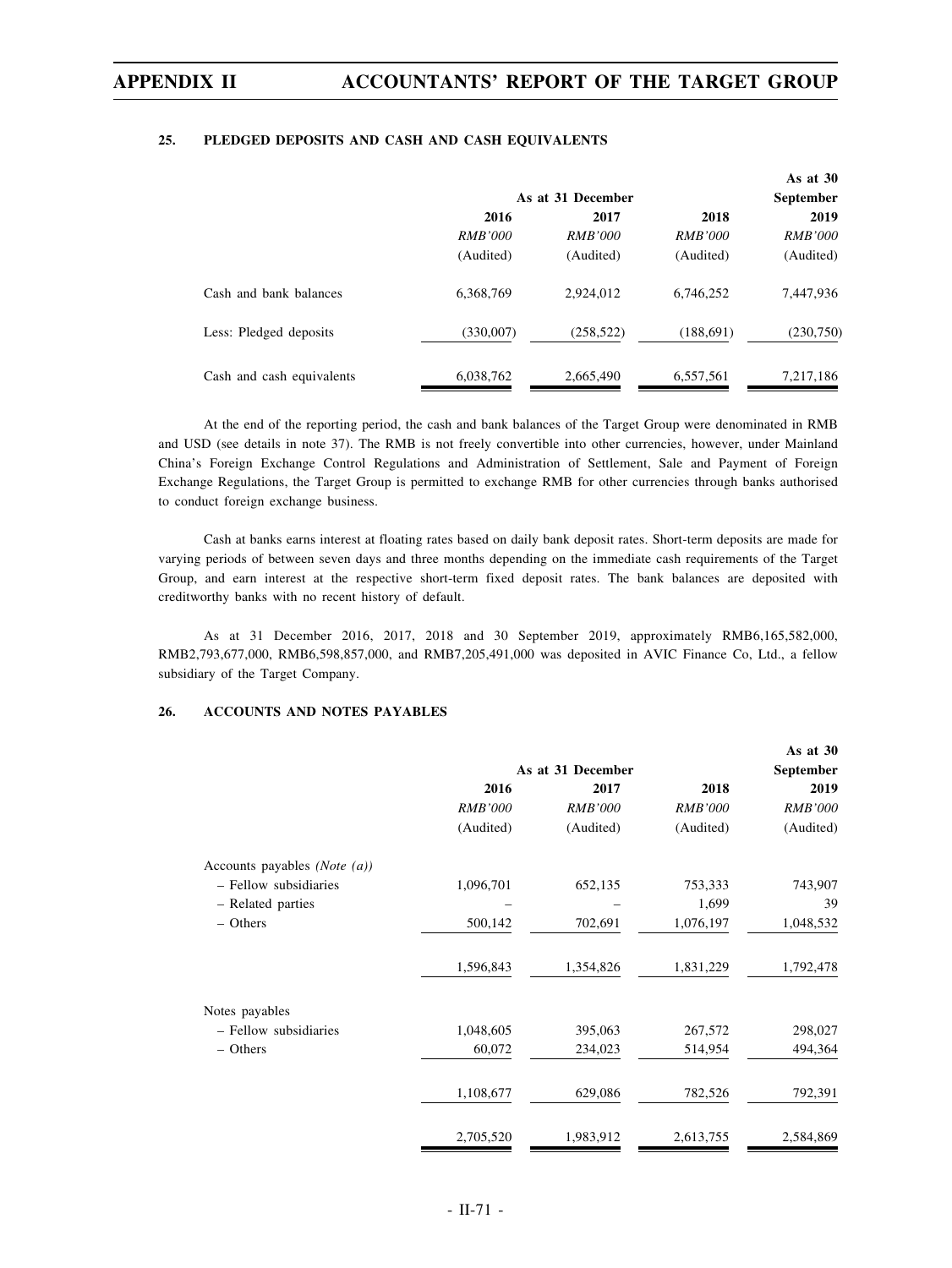*Notes:*

(a) An ageing analysis of the accounts payable as at the end of the reporting period, based on the invoice date, is as follows:

|               |                | As at 31 December |                | As at $30$<br><b>September</b> |
|---------------|----------------|-------------------|----------------|--------------------------------|
|               | 2016           | 2017              |                |                                |
|               | <i>RMB'000</i> | <i>RMB'000</i>    | <i>RMB'000</i> | <i>RMB'000</i>                 |
|               | (Audited)      | (Audited)         | (Audited)      | (Audited)                      |
| Within 1 year | 1,325,183      | 1,040,903         | 1,600,313      | 1,459,324                      |
| 1 to 2 years  | 146,408        | 134,387           | 37,789         | 155,627                        |
| 2 to 3 years  | 46,120         | 94,757            | 41,900         | 33,912                         |
| Over 3 years  | 79,132         | 84,779            | 151,227        | 143,615                        |
|               | 1,596,843      | 1,354,826         | 1,831,229      | 1,792,478                      |

The average credit period on purchases of goods is 180 days. The Target Group has financial risk management policies in place to ensure that all payables are settled within the credit timeframe.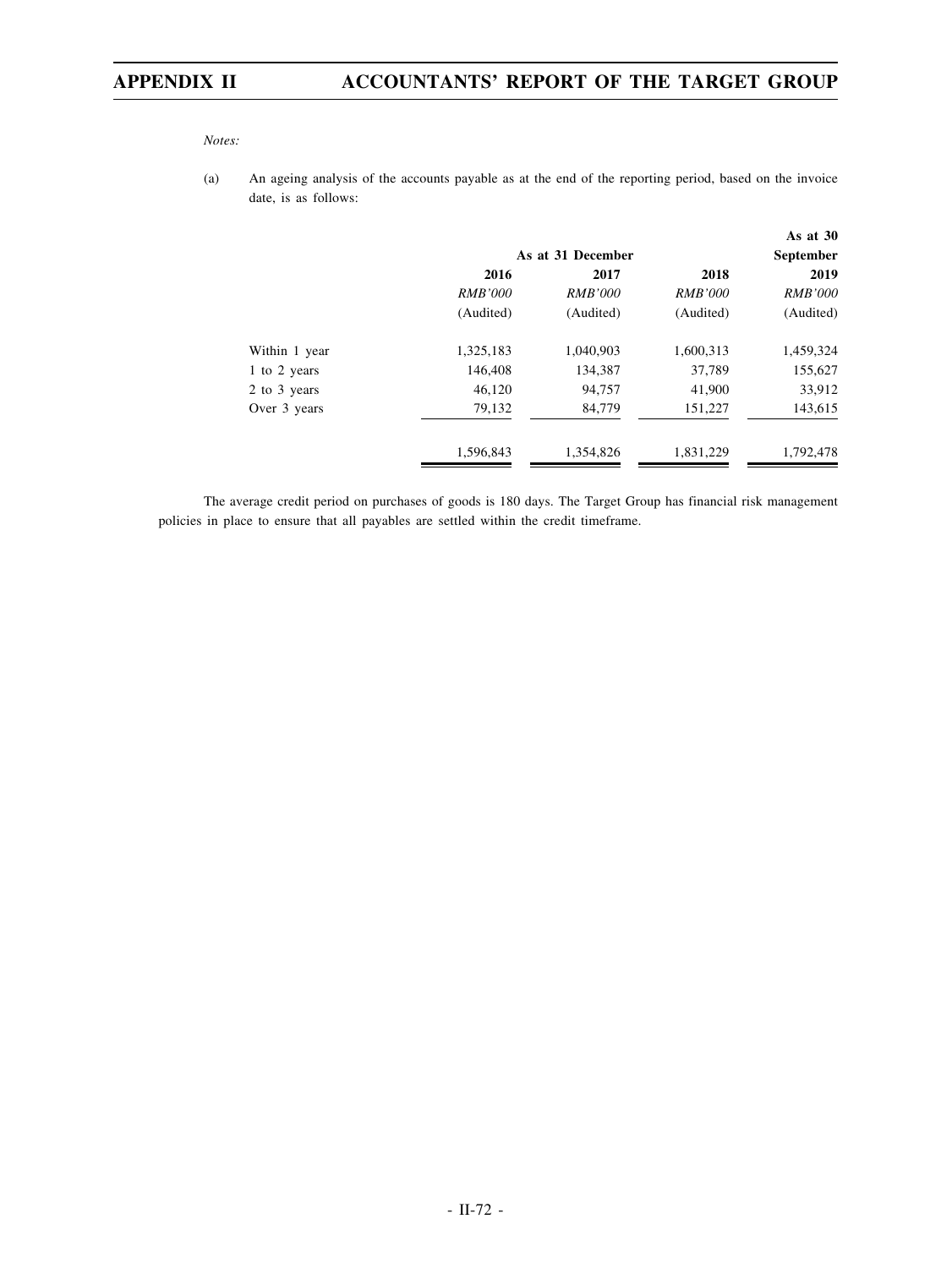#### **27. OTHER PAYABLES AND ACCRUALS**

Other payables and accruals are non-interest-bearing and will be settled in accordance with the relevant terms.

|                                |                   |                |                | As at 30       |  |
|--------------------------------|-------------------|----------------|----------------|----------------|--|
|                                | As at 31 December |                |                | September      |  |
|                                | 2016              | 2017           | 2018           | 2019           |  |
|                                | <b>RMB'000</b>    | <b>RMB'000</b> | <b>RMB'000</b> | <b>RMB'000</b> |  |
|                                | (Audited)         | (Audited)      | (Audited)      | (Audited)      |  |
| Wages, salaries, bonuses and   |                   |                |                |                |  |
| other employee benefits        | 1,024,063         | 893,068        | 886,735        | 914,631        |  |
| <b>Accrued</b> expenses        |                   |                |                |                |  |
| $-$ Others                     | 3,105             | 3,120          | 3,248          | 3,115          |  |
| Consumption tax, business tax  |                   |                |                |                |  |
| and other taxes payable        | 14,409            | 33,589         | 12,891         | 45,569         |  |
| Other advances from            |                   |                |                |                |  |
| - Non-controlling interests    |                   |                |                |                |  |
| of a subsidiary                | 215,180           | 215,180        | 215,180        |                |  |
| $-$ Others                     | 1,390,625         | 1,407,042      | 1,213,662      | 1,153,209      |  |
| <b>Provision</b> (Note $(a)$ ) | 298,575           | 298,575        | 177,671        |                |  |
| Deferred income from           |                   |                |                |                |  |
| government grants              | 1,191             | 1,891          | 2,525          | 2,525          |  |
| Interest payable               | 3,107             | 3,119          | 3,249          | 16,769         |  |
| Other payables                 |                   |                |                |                |  |
| - Fellow subsidiaries          | 108,904           | 22,234         | 15,191         | 7,999          |  |
| - Others                       | 213,570           | 260,681        | 292,703        | 258,194        |  |
|                                | 3,272,729         | 3,138,499      | 2,823,055      | 2,402,011      |  |
| Less: non-current portion      |                   |                |                |                |  |
| (Note (b))                     | (878, 220)        | (747, 880)     | (779,900)      | (771, 750)     |  |
|                                | 2,394,509         | 2,390,619      | 2,043,155      | 1,630,261      |  |

*Note (a):* The balance represents the provision made for the financial guarantee granted to 中航惠騰風電設 備股份有限公司, a fellow subsidiary of the Target Company, to guarantee bank borrowing. Prior to 1 January 2016, the guarantee went bankrupt and under liquidation progress. Thus, full provision was provided. In the year ended 2018, the liquidation progress completed, RMB120,904,000 and RMB21,233,000 of the bank loan was recovered by the selling proceed of asset of guarantee sold in 2018 and 2019 respectively. The recovered amount was recognised in other income.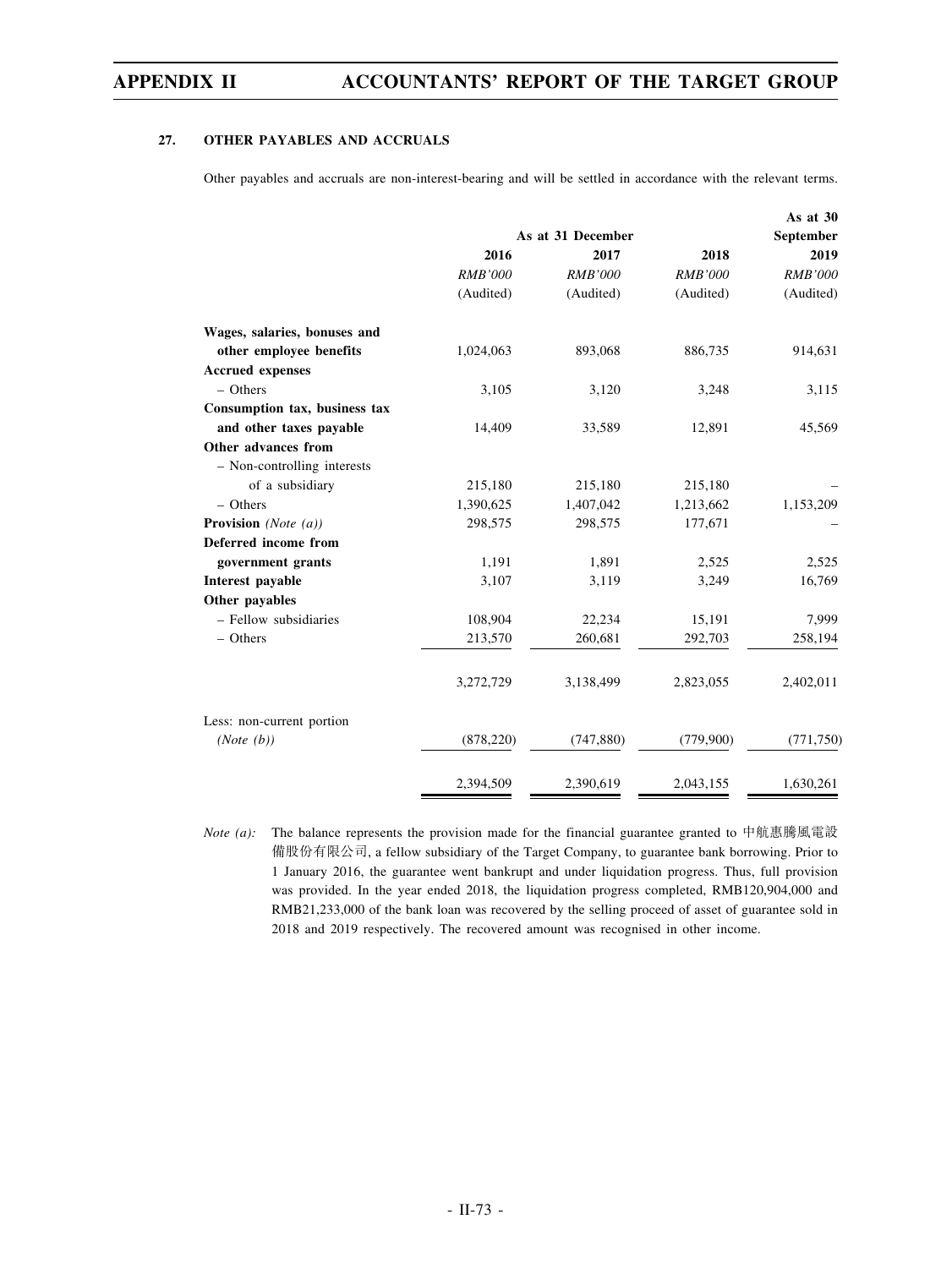*Note (b):* The Target Group operates unfunded termination benefit plans (the "Plans") for qualifying employees of Target Group.

> The Plan exposes the Target Group to actuarial risks, such as interest rate risk, longevity risk and salary risk.

- Interest rate risk A decrease in the bond interest rate will increase the plan liability.
- Longevity risk The present value of the termination benefit plan liability is calculated by reference to the best estimate of the mortality of plan participants both during and after their employment. An increase in the life expectancy of the plan participants will increase the plan's liability.
- Salary risk The present value of the termination benefit plan liability is calculated by reference to the future salaries of plan participants. As such, an increase in the salary of the plan participants will increase the plan's liability.

Amounts recognised in profit or loss or other comprehensive income in respect of the Plan is as follows:

|                                                                               | As at 31 December |                |                | As at 30 September |                |
|-------------------------------------------------------------------------------|-------------------|----------------|----------------|--------------------|----------------|
|                                                                               | 2016              | 2017           | 2018           | 2018               | 2019           |
|                                                                               | <b>RMB'000</b>    | <b>RMB'000</b> | <b>RMB'000</b> | <b>RMB'000</b>     | <b>RMB'000</b> |
|                                                                               | (Audited)         | (Audited)      | (Audited)      | (Unaudited)        | (Audited)      |
| Net interest expense                                                          | 28,460            | 27,310         | 30,700         | 23,430             | 19,750         |
| Total amounts recognised in<br>profit or loss                                 | 28,460            | 27,310         | 30,700         | 23,430             | 19,750         |
| Remeasurement of defined<br>benefit liability:                                |                   |                |                |                    |                |
| Actuarial (gains)/losses<br>arising from changes in<br>experience adjustments | (150)             | (90,060)       | 55,479         | 20,120             | 370            |
| Total amounts recognised<br>in other comprehensive                            |                   |                |                |                    |                |
| income                                                                        | (150)             | (90,060)       | 55,479         | 20,120             | 370            |
| Total defined benefit costs                                                   | 28,310            | (62,750)       | 86,179         | 43,550             | 20,120         |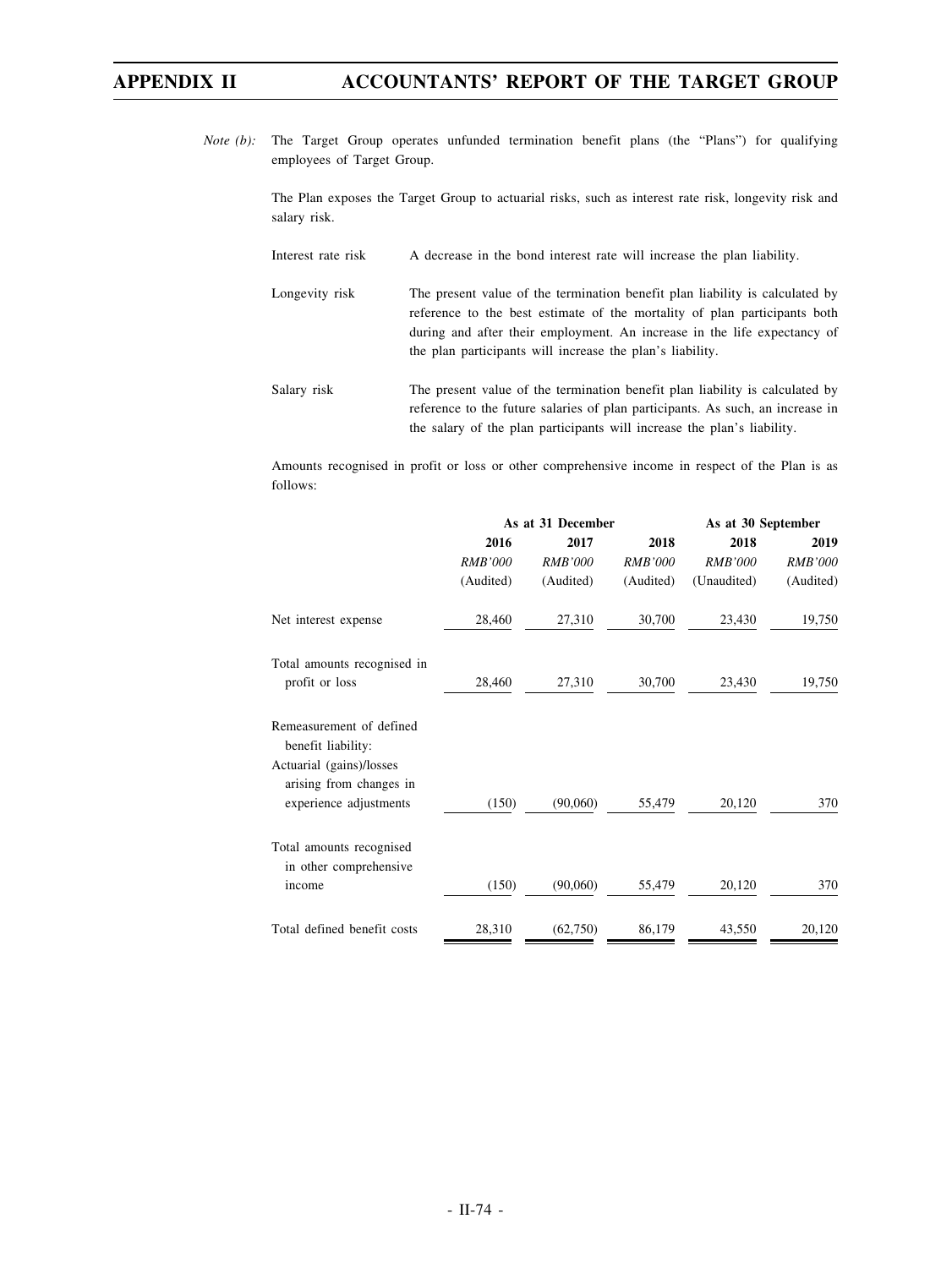The amount included in the consolidated statement of financial position arising from the Group's obligation in respect of the Plans is as follows:

|                                                                                                |                   |                |                | As at          |
|------------------------------------------------------------------------------------------------|-------------------|----------------|----------------|----------------|
|                                                                                                | As at 31 December |                |                | 30 September   |
|                                                                                                | 2016              | 2017           | 2018           | 2019           |
|                                                                                                | <b>RMB'000</b>    | <b>RMB'000</b> | <b>RMB'000</b> | <i>RMB'000</i> |
|                                                                                                | (Audited)         | (Audited)      | (Audited)      | (Audited)      |
| Present value of unfunded defined                                                              |                   |                |                |                |
| benefit obligation                                                                             | 945,110           | 815,480        | 842,110        | 834,060        |
| Net liability arising from defined<br>benefit obligation                                       | 945,110           | 815,480        | 842,110        | 834,060        |
| Less: current portion (included in<br>wages, salaries, bonuses and other<br>employee benefits) | (66,890)          | (67,600)       | (62,210)       | (62,310)       |
| Non-current porting                                                                            | 878,220           | 747,880        | 779,900        | 771,750        |

Movements in the present value of the funded defined benefit obligations were as follows:

|                                     |                   |                |                | As at          |  |
|-------------------------------------|-------------------|----------------|----------------|----------------|--|
|                                     | As at 31 December |                |                | 30 September   |  |
|                                     | 2016              | 2017           | 2018           | 2019           |  |
|                                     | <b>RMB'000</b>    | <b>RMB'000</b> | <i>RMB'000</i> | <b>RMB'000</b> |  |
|                                     | (Audited)         | (Audited)      | (Audited)      | (Audited)      |  |
| At beginning of the year            | 987,010           | 945,110        | 815,480        | 842,110        |  |
| Current service cost                |                   |                |                |                |  |
| Interest cost                       | 28,460            | 27.310         | 30,700         | 19,750         |  |
| Remeasurements:                     |                   |                |                |                |  |
| Actuarial (gains) loss arising from |                   |                |                |                |  |
| changes in experience adjustments   | (150)             | (90,060)       | 55,479         | 370            |  |
| Benefits paid                       | (70, 210)         | (66,880)       | (59, 549)      | (28, 170)      |  |
| At the end of the year              | 945,110           | 815,480        | 842.110        | 834,060        |  |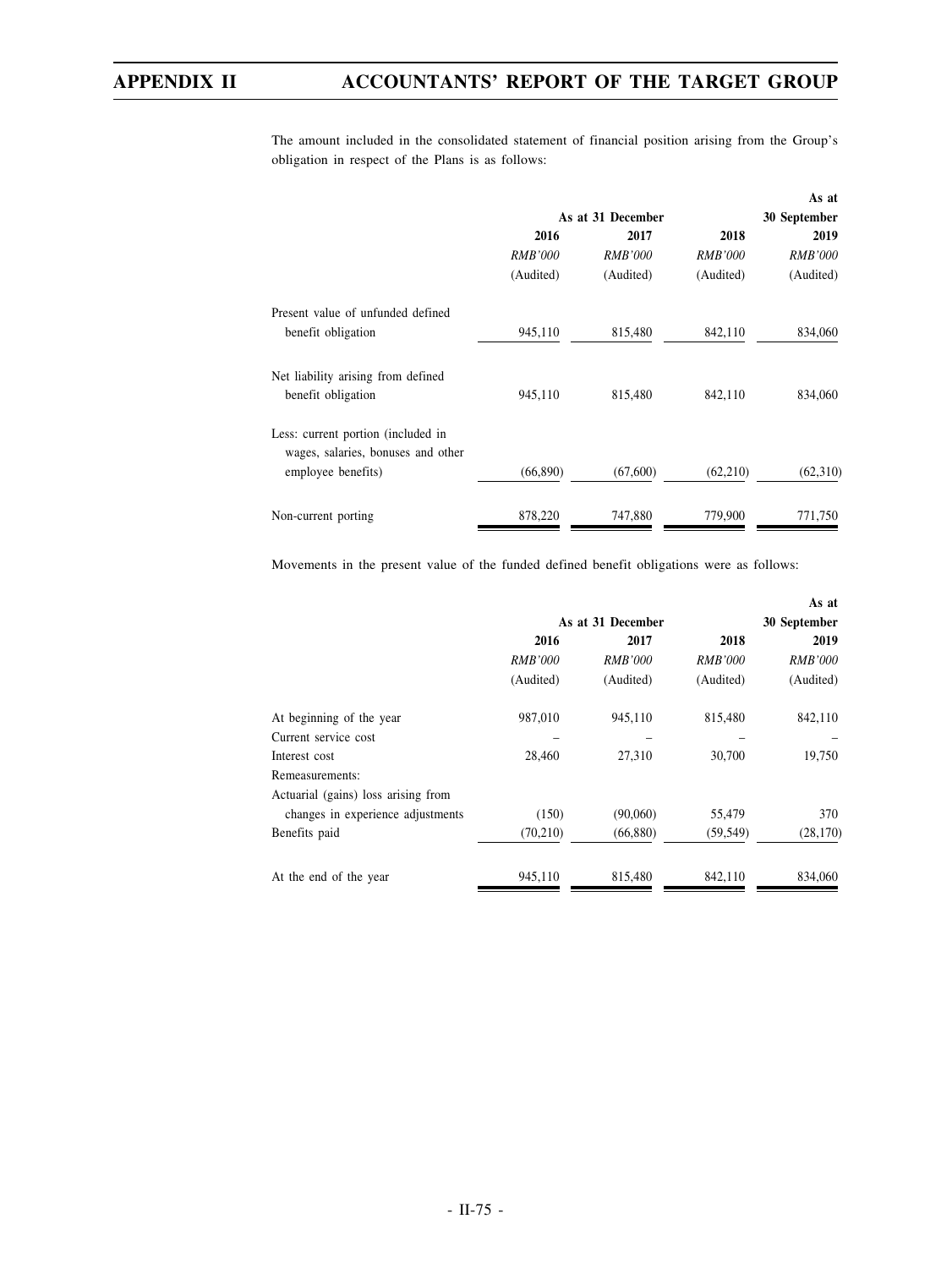### **28. INTEREST-BEARING BANK AND OTHER BORROWINGS**

|                                       |                         | As at 31 December 2016 |                |                         | As at 31 December 2017  |                |
|---------------------------------------|-------------------------|------------------------|----------------|-------------------------|-------------------------|----------------|
|                                       | <b>Effective</b>        |                        |                | <b>Effective</b>        |                         |                |
|                                       | interest rate<br>$(\%)$ | <b>Maturity</b>        | <b>RMB'000</b> | interest rate<br>$(\%)$ | <b>Maturity</b>         | <b>RMB'000</b> |
|                                       |                         |                        |                |                         |                         |                |
| Current                               |                         |                        |                |                         |                         |                |
| Bank borrowings -<br>unsecured        | 4%-5%                   | 2017                   | 52,600         | $4\% - 5\%$             | 2018                    | 92,800         |
| Other borrowings -                    |                         |                        |                |                         |                         |                |
| unsecured                             |                         |                        |                | 4.35%                   | 2018                    | 2,000          |
| Current portion of long-<br>term      |                         |                        |                |                         |                         |                |
| bank borrowings -                     |                         |                        |                |                         |                         |                |
| unsecured                             | 4.14%-5.75%             | 2017                   | 181,200        | 1.08%-2.65%             | 2018                    | 608,000        |
|                                       |                         |                        | 233,800        |                         |                         | 702,800        |
|                                       |                         |                        |                |                         |                         |                |
| Non-current                           |                         |                        |                |                         |                         |                |
| Bank borrowings -                     |                         |                        |                |                         |                         |                |
| unsecured                             | 1.78%-5.2%              | 2018-2019              | 1,028,000      | 5.2%                    | 2019                    | 345,000        |
|                                       |                         |                        |                |                         |                         |                |
|                                       |                         |                        | 1,261,800      |                         |                         | 1,047,800      |
|                                       |                         |                        |                |                         |                         |                |
|                                       |                         |                        |                |                         |                         |                |
|                                       | <b>Effective</b>        | As at 31 December 2018 |                | <b>Effective</b>        | As at 30 September 2019 |                |
|                                       | interest rate           |                        |                | interest rate           |                         |                |
|                                       | $(\%)$                  | Maturity               | RMB'000        | $(\%)$                  | <b>Maturity</b>         | <b>RMB'000</b> |
| Current                               |                         |                        |                |                         |                         |                |
| Bank borrowings -                     |                         |                        |                |                         |                         |                |
| unsecured                             | 3.92%                   | 2019                   | 170,000        |                         |                         |                |
| Other borrowings -                    |                         |                        |                |                         |                         |                |
| unsecured<br>Current portion of long- | 4.35%                   | 2019                   | 9,800          | 4.61%                   | 2020                    | 24,500         |
| term                                  |                         |                        |                |                         |                         |                |
| Bank borrowings -                     |                         |                        |                |                         |                         |                |
| unsecured                             | $5.20\%$                | 2019                   | 345,000        | 5.20%                   | 26/10/2019              | 345,000        |
|                                       |                         |                        |                |                         |                         |                |
|                                       |                         |                        | 524,800        |                         |                         | 369,500        |
| Non-current                           |                         |                        |                |                         |                         |                |
| Bank borrowings -                     |                         |                        |                |                         |                         |                |
| unsecured                             | 2.65%-4.75%             | 2020-2021              | 505,000        | 2.65%-4.75%             | 2020-2022               | 525,000        |
|                                       |                         |                        | 1,029,800      |                         |                         | 894,500        |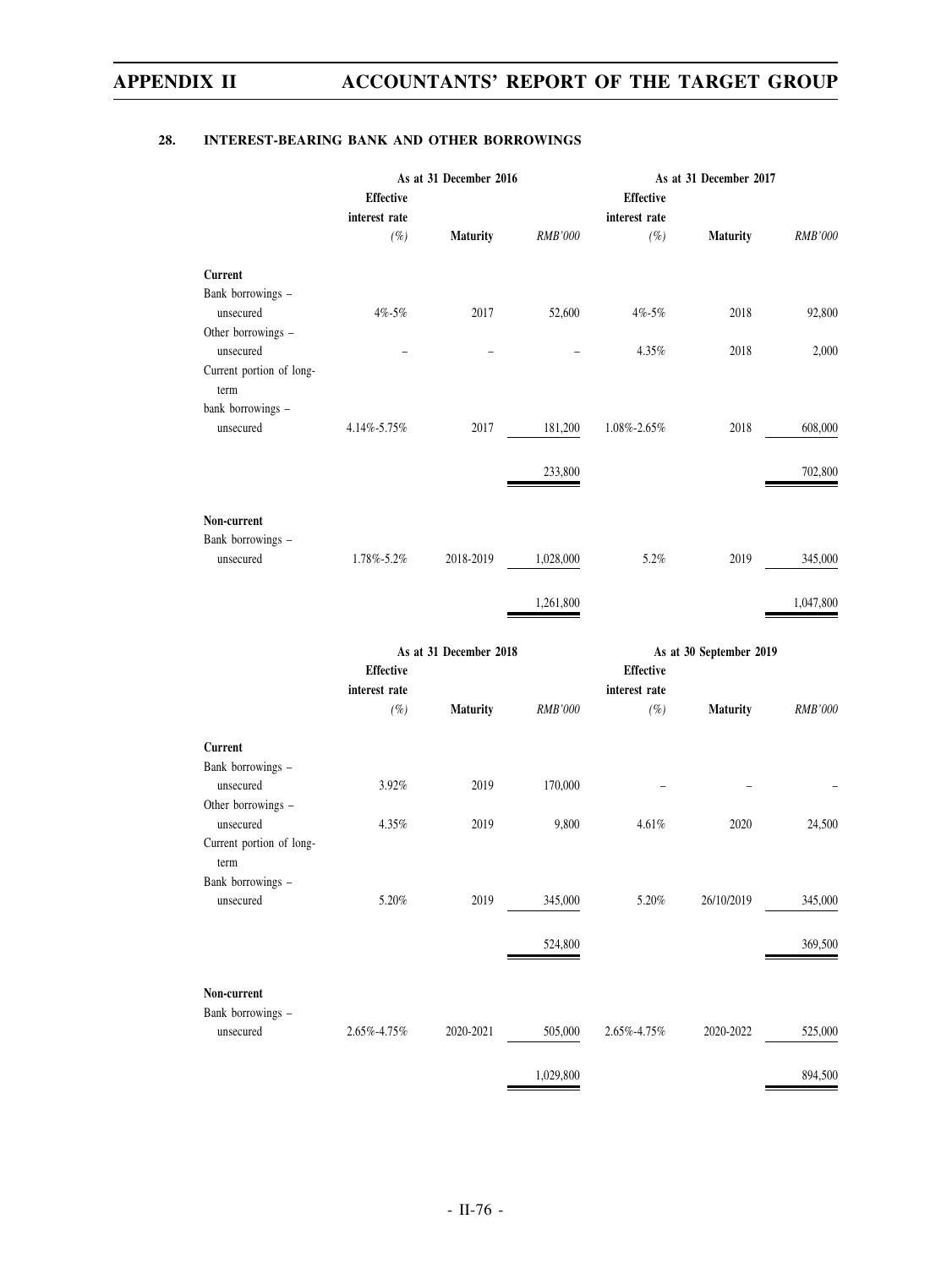|                               |                   |                |                | As at $30$     |
|-------------------------------|-------------------|----------------|----------------|----------------|
|                               | As at 31 December |                |                | September      |
|                               | 2016              | 2017           | 2018           | 2019           |
|                               | <b>RMB'000</b>    | <b>RMB'000</b> | <b>RMB'000</b> | <b>RMB'000</b> |
|                               | (Audited)         | (Audited)      | (Audited)      | (Audited)      |
| Analysed into:                |                   |                |                |                |
| Bank borrowings repayable:    |                   |                |                |                |
| - Within one year             | 233,800           | 700,800        | 515,000        | 345,000        |
| - In the second year          | 683,000           | 137,000        | 400,000        | 400,000        |
| - In the third to fifth year, |                   |                |                |                |
| inclusive                     | 345,000           | 208,000        | 105,000        | 125,000        |
|                               | 1,261,800         | 1,045,800      | 1,020,000      | 870,000        |
| Other borrowings repayable    |                   |                |                |                |
| (note a):                     |                   |                |                |                |
| - Within one year             |                   | 2,000          | 9,800          | 24,500         |

*Notes (a):* As at 31 December 2017 and 2018 and 30 September 2019, other borrowings represented unsecured and unguaranteed borrowings granted by a non-controlling interests of a subsidiary with amount RMB2,000,000, RMB9,800,000 and RMB24,500,000 respectively bearing interest at 4.35%, 4.35% and 4.61% per annum respectively and repayable within one year.

(b) The exposure of the total borrowings to the change of interest rates is as follows:

|                                   |                   |           |                | As at          |
|-----------------------------------|-------------------|-----------|----------------|----------------|
|                                   | As at 31 December |           |                | 30 September   |
|                                   | 2016              | 2017      | 2018           | 2019           |
|                                   | <i>RMB'000</i>    | RMB'000   | <i>RMB'000</i> | <b>RMB'000</b> |
|                                   | (Audited)         | (Audited) | (Audited)      | (Audited)      |
| Bank borrowings                   |                   |           |                |                |
| - Fixed rates $(1.08\% - 5.75\%)$ | 1,261,800         | 1,045,800 | 1,020,000      | 870,000        |
| Other borrowings                  |                   |           |                |                |
| - Fixed rates $(4.35\% - 4.61\%)$ |                   | 2,000     | 9,800          | 24,500         |

The new borrowings were borrowed for business daily operation.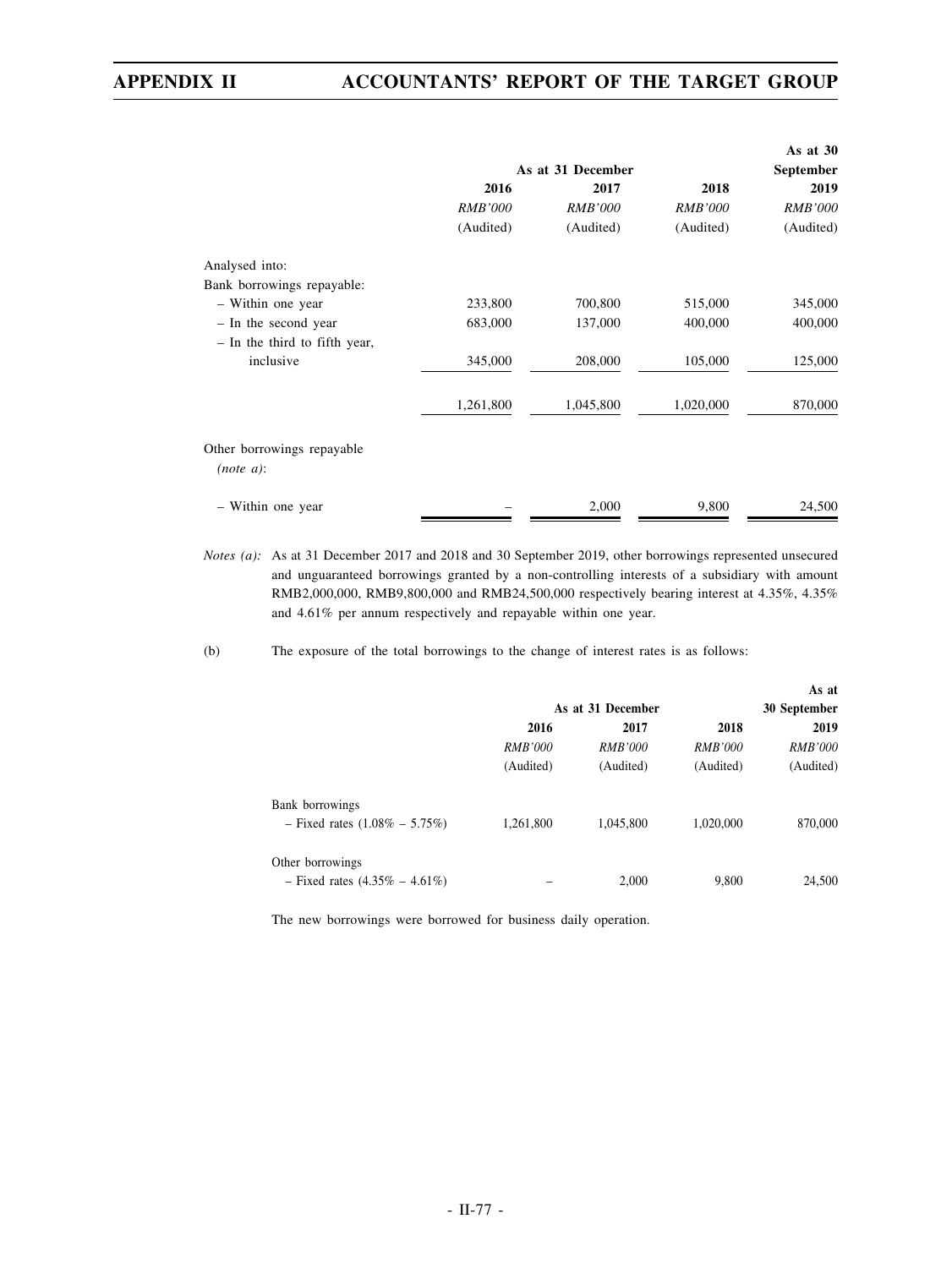The annual effective interest rates of long-term and short-term borrowings at the end of the reporting period were as follows:

|                            |                | As at 31 December |                | As at<br>30 September |
|----------------------------|----------------|-------------------|----------------|-----------------------|
|                            | 2016           | 2017              | 2018           | 2019                  |
|                            | <i>RMB'000</i> | <b>RMB'000</b>    | <b>RMB'000</b> | <i>RMB'000</i>        |
|                            | (Audited)      | (Audited)         | (Audited)      | (Audited)             |
| Weighted average effective |                |                   |                |                       |
| interest rates             |                |                   |                |                       |
| - Bank borrowings          | $3.61\%$       | $3.445\%$         | $3.94\%$       | 3.96%                 |
| - Other borrowings         |                | 4.35%             | 4.35%          | $4.61\%$              |

(c) The long-term and short-term borrowings are all denominated in RMB.

|                              |                   |                |                | As at          |
|------------------------------|-------------------|----------------|----------------|----------------|
|                              | As at 31 December |                |                | 30 September   |
|                              | 2016              | 2017           | 2018           | 2019           |
|                              | <i>RMB'000</i>    | <i>RMB'000</i> | <i>RMB'000</i> | <b>RMB'000</b> |
|                              | (Audited)         | (Audited)      | (Audited)      | (Audited)      |
| Guarantees provided by       |                   |                |                |                |
| - Entities within the Target |                   |                |                |                |
| Group                        | 1.326             | 3,774          |                |                |
| - Non-controlling interests  | 150,000           | 75,000         |                |                |
| - Related parties            | 134,274           | 136,626        |                |                |
|                              | 285,600           | 215,400        |                |                |

All guarantees were released during the year ended 31 December 2018.

### **29. DEFERRED INCOME FROM GOVERNMENT GRANTS**

Movements of deferred income from government grants for each of the years ended 31 December 2016, 2017 and 2018 and nine months ended 30 September 2019 are as follows:

|                       |                      | As at 31 December |                | As at $30$<br>September |
|-----------------------|----------------------|-------------------|----------------|-------------------------|
|                       | 2016<br>2018<br>2017 |                   |                | 2019                    |
|                       | <i>RMB'000</i>       | <i>RMB'000</i>    | <i>RMB'000</i> | <i>RMB'000</i>          |
|                       | (Audited)            | (Audited)         | (Audited)      | (Audited)               |
| At 1 January          | 72,132               | 64,085            | 65,402         | 65,357                  |
| Additions             | 32,578               | 29,541            | 25,433         | 36,907                  |
| Amortisation          | (40,625)             | (28, 224)         | (25, 478)      | (41, 194)               |
| At 31 December        | 64,085               | 65,402            | 65,357         | 61,070                  |
| Less: Current portion |                      |                   |                |                         |
| (note 27)             | (1,191)              | (1,891)           | (2,525)        | (2,525)                 |
|                       | 62,894               | 63,511            | 62,832         | 58,545                  |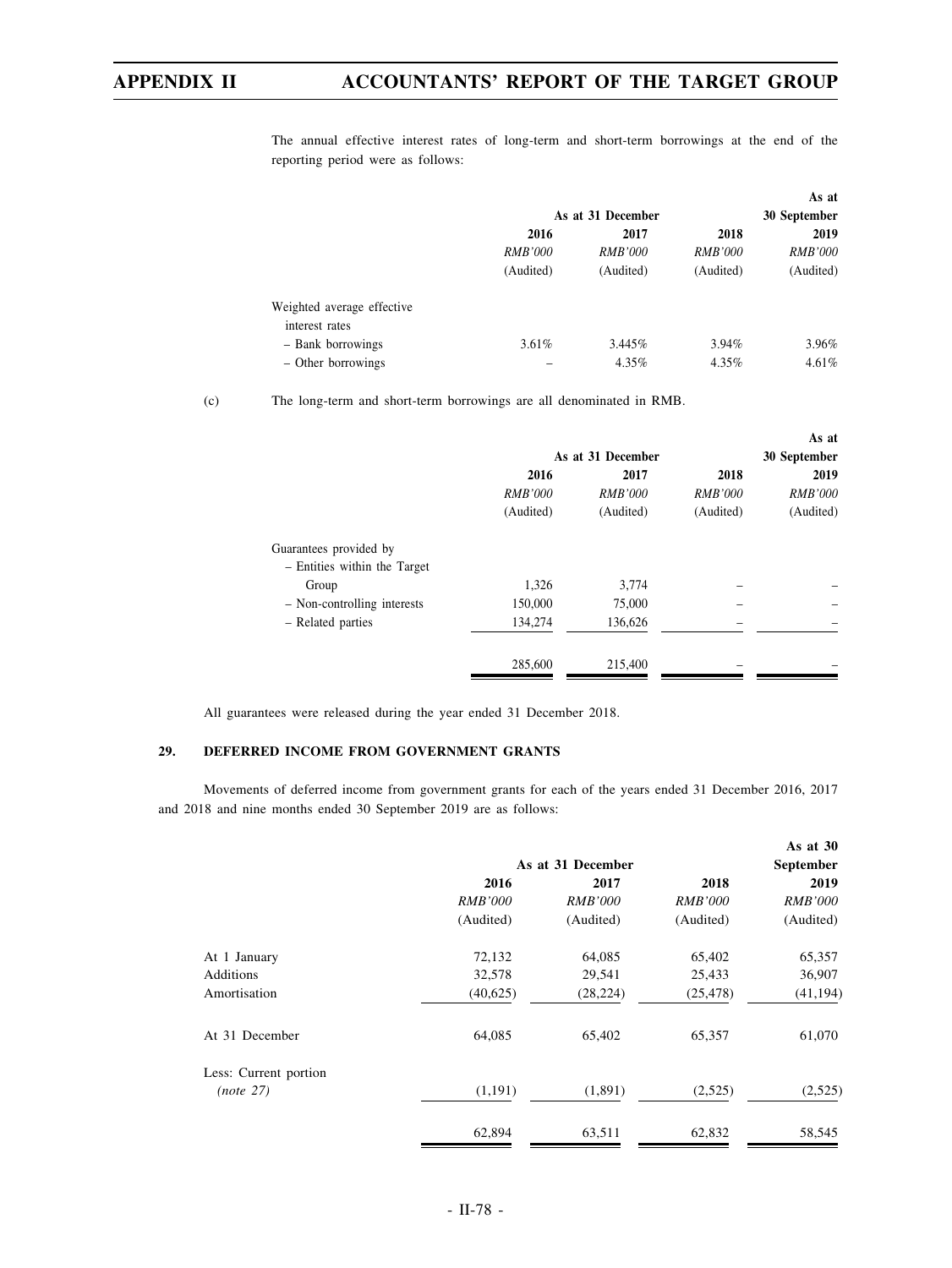#### **30. SHARE CAPITAL**

|                                   |                   |                |                | As at $30$       |
|-----------------------------------|-------------------|----------------|----------------|------------------|
|                                   | As at 31 December |                |                | <b>September</b> |
|                                   | 2016              | 2017           | 2018           | 2019             |
|                                   | <i>RMB'000</i>    | <i>RMB'000</i> | <i>RMB'000</i> | <i>RMB'000</i>   |
|                                   | (Audited)         | (Audited)      | (Audited)      | (Audited)        |
| Registered, issued and fully paid |                   |                |                |                  |
| domestic shares of RMB1 each:     |                   |                |                |                  |
| At the beginning and end of the   |                   |                |                |                  |
| year/period                       | 5,610,332         | 5,610,332      | 5,610,332      | 5,610,332        |

#### **31. RESERVES**

The amounts of the Target Group's reserves and the movements therein for the current and prior years are presented in the consolidated statement of changes in equity of the financial statements.

#### **(a) Capital reserve**

Capital reserve of the Target Group mainly includes reserves arising from capital contributions from shareholder and disposals to non-controlling interests without change in control.

#### **(b) Fair value reserve**

Fair vale reserve represents the change in fair value of defined benefit scheme granted to employee.

#### **(c) Other reserve**

Other reserve represents safety reserve. Pursuant to certain regulations issued by the Ministry of Finance and the State Administration of Work Safety, the Target Group is required to set aside an amount to a safety reserve at the rate ranging from 0.1% to 2% on the total revenue of aviation products recognised for the year. The reserve can be utilised for improvements of safety on the manufacturing work of aviation products, and the amounts utilised are charged to the consolidated statement of profit or loss, as incurred. In the year ended 31 December 2016, 2017, 2018 and the period ended 30 September 2018, 2019, approximately RMB29,329,000, RMB32,935,000, RMB26,158,000, RMB21,526,000 and RMB17,110,000 were appropriated to the special reserve respectively, and approximately RMB4,419,000, RMB5,750,000, RMB2,039,000, RMB605,000 and RMB408,000 were utilised.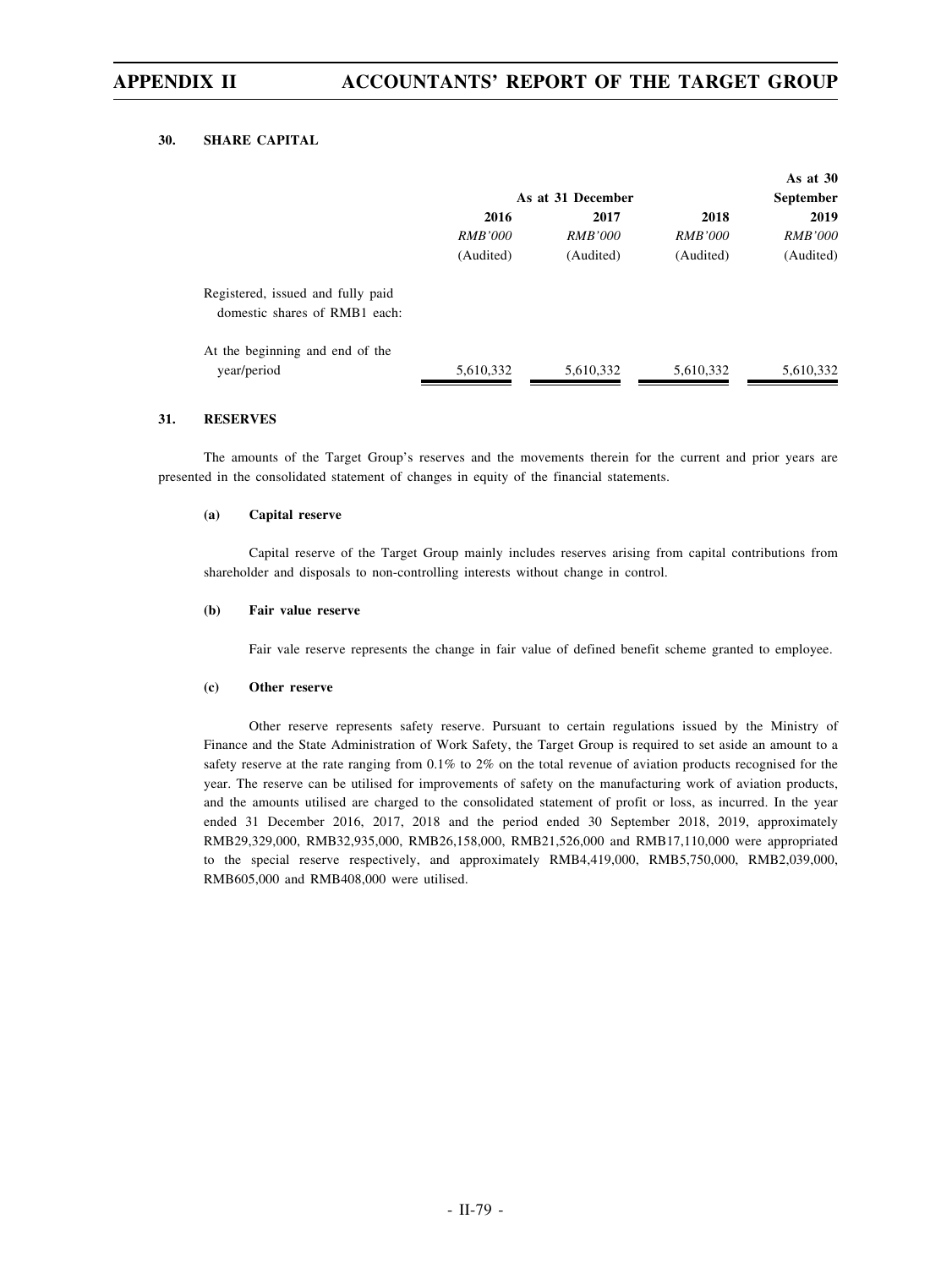#### **32. PARTLY-OWNED SUBSIDIARIES WITH MATERIAL NON-CONTROLLING INTERESTS**

Details of the Target Group's subsidiaries that have material non-controlling interests are set out below:

### **Percentage of equity interest held by non-controlling interests**

|                        |                |                   |                | As at          |
|------------------------|----------------|-------------------|----------------|----------------|
|                        |                | As at 31 December |                | 30 September   |
|                        | 2016           | 2017              | 2018           | 2019           |
|                        | <i>RMB'000</i> | <b>RMB'000</b>    | <i>RMB'000</i> | <i>RMB'000</i> |
|                        | (Audited)      | (Audited)         | (Audited)      | (Audited)      |
| 哈爾濱飛機工業集團有限            |                |                   |                |                |
| 責任公司                   | 2.11%          | 2.11%             | 10.21%         | $10.21\%$      |
| 哈爾濱哈飛航空維修工程<br>有限公司    | 40.00%         | 40.00%            | 40.00%         |                |
|                        |                |                   |                |                |
| 天津中航錦江航空維修工程有限<br>責任公司 | 49.00%         | 49.00%            | 49.00%         | 49.00%         |
|                        |                |                   |                |                |
| 昌河飛機工業(集團)有限           |                |                   |                |                |
| 責任公司                   |                |                   | 47.96%         | 47.96%         |

**Profit for the year allocated to non-controlling interests**

|                        |                   |                |                | As at          |
|------------------------|-------------------|----------------|----------------|----------------|
|                        | As at 31 December |                |                | 30 September   |
|                        | 2016              | 2017           | 2018           | 2019           |
|                        | <b>RMB'000</b>    | <b>RMB'000</b> | <b>RMB'000</b> | <b>RMB'000</b> |
|                        | (Audited)         | (Audited)      | (Audited)      | (Audited)      |
| 哈爾濱飛機工業集團有限            |                   |                |                |                |
| 責任公司                   | 2,983             | 5,017          | (130)          | 32,822         |
| 哈爾濱哈飛航空維修工程<br>有限公司    | 275               | 370            | 379            |                |
| 天津中航錦江航空維修工程有限<br>責任公司 | 299               | (4,858)        | (6,742)        | (1,690)        |
| 昌河飛機工業(集團)有限<br>責任公司   |                   |                | (6,166)        | 94,529         |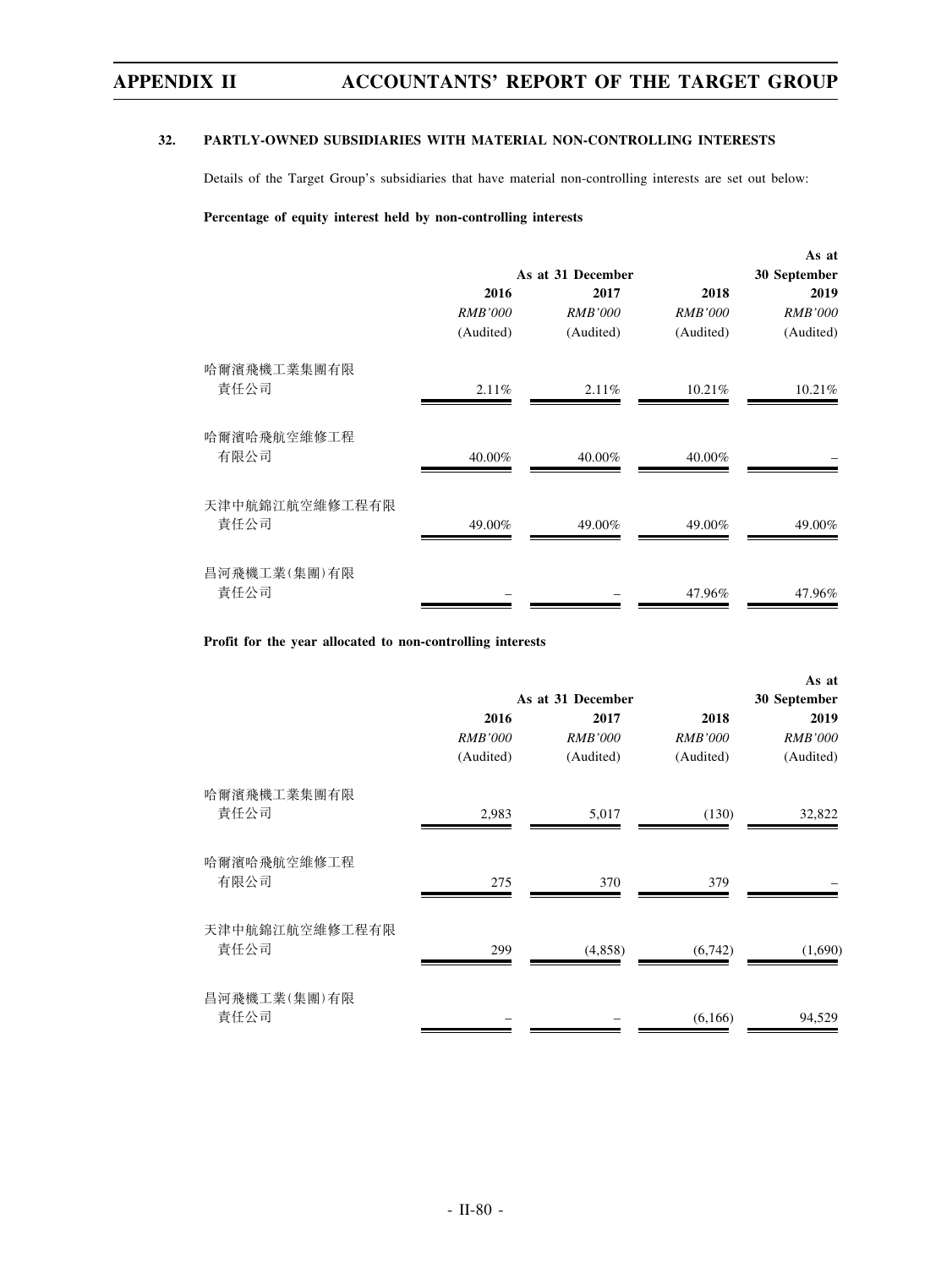|                        |                   |                |                | As at          |
|------------------------|-------------------|----------------|----------------|----------------|
|                        | As at 31 December |                |                | 30 September   |
|                        | 2016              | 2017           | 2018           | 2019           |
|                        | <b>RMB'000</b>    | <b>RMB'000</b> | <i>RMB'000</i> | <i>RMB'000</i> |
|                        | (Audited)         | (Audited)      | (Audited)      | (Audited)      |
| 哈爾濱飛機工業集團有限            |                   |                |                |                |
| 責任公司                   | 110,292           | 146,062        | 1,936          | 377,197        |
| 哈爾濱哈飛航空維修工程<br>有限公司    | 4,836             | 5,206          | 5,585          |                |
| 天津中航錦江航空維修工程有限<br>責任公司 | 21,471            | 16,612         | 9,870          | 8,180          |
| 昌河飛機工業(集團)有限<br>責任公司   | 407,315           | 588,005        | 674,868        | 769,377        |

#### **Accumulated balances of non-controlling interests at the reporting date**

The following tables illustrate the summarised financial information of the above subsidiaries. The amounts disclosed are before any inter-company elimination:

| 31 December 2016                             | 哈爾濱飛機工業<br>集團有限責任公司<br><b>RMB'000</b> | 哈爾濱哈飛航空<br>維修工程有限公司<br><b>RMB'000</b> | 天津中航錦江航空維<br>修工程有限<br>責任公司<br><b>RMB'000</b> |
|----------------------------------------------|---------------------------------------|---------------------------------------|----------------------------------------------|
| Revenue                                      | 4,532,112                             | 58,976                                | 29,192                                       |
| Profit for the year                          | 162,473                               | 687                                   | 611                                          |
| Total comprehensive income                   |                                       |                                       |                                              |
| for the year                                 | 161,945                               | 687                                   | 611                                          |
|                                              |                                       |                                       |                                              |
| Current assets                               | 2,924,939                             | 57,738                                | 45,552                                       |
| Non-current assets                           | 2,326,024                             | 1,694                                 | 7,557                                        |
| Current liabilities                          | 3,078,608                             | 47,342                                | 9,290                                        |
| Non-current liabilities                      | 2,391,455                             |                                       |                                              |
| Net cash flows (used in) from operating      |                                       |                                       |                                              |
| activities                                   | (721, 764)                            | 13,461                                | (15, 470)                                    |
| Net cash flows used in investing activities  | (197, 106)                            | (273)                                 | (2,302)                                      |
| Net cash flows (used in) from financing      |                                       |                                       |                                              |
| activities                                   | (29,988)                              |                                       | 15,074                                       |
| Effect of foreign exchange rate changes, net |                                       |                                       |                                              |
| Net income (decrease) increase in cash and   |                                       |                                       |                                              |
| cash equivalents                             | (948, 857)                            | 13,188                                | (2,698)                                      |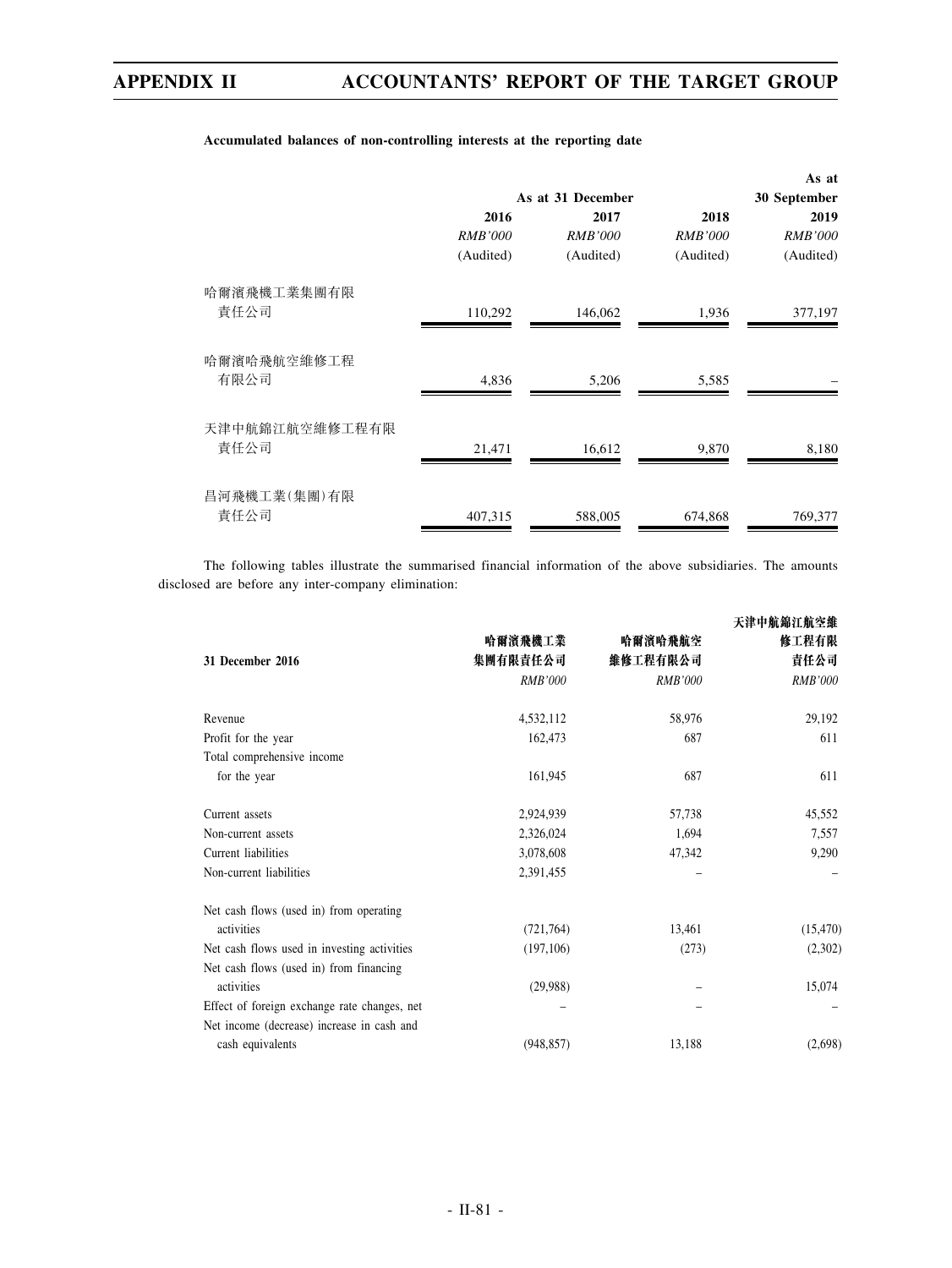|                                            |                |                |                | 天津中航錦江航空維      |
|--------------------------------------------|----------------|----------------|----------------|----------------|
|                                            | 哈爾濱飛機工業集團      |                | 哈爾濱哈飛航空維修      | 修工程有限          |
| 31 December 2017                           |                | 有限責任公司         | 工程有限公司         | 責任公司           |
|                                            |                | <b>RMB'000</b> | <b>RMB'000</b> | <b>RMB'000</b> |
| Revenue                                    |                | 2,781,923      | 54,106         | 9,079          |
| Profit for the year                        |                | 245,894        | 924            | (9,915)        |
| Total comprehensive income                 |                |                |                |                |
| for the year                               |                | 281,567        | 924            | (9,915)        |
| Current assets                             |                | 1,816,848      | 79,649         | 57,245         |
| Non-current assets                         |                | 2,376,277      | 3,045          | 6,678          |
| Current liabilities                        |                | 1,778,949      | 69,680         | 29,731         |
| Non-current liabilities                    |                | 2,322,737      |                |                |
| Net cash flows (used in) from operating    |                |                |                |                |
| activities                                 |                | (31, 549)      | (2,822)        | (12,000)       |
| Net cash flows from (used in) investing    |                |                |                |                |
| activities                                 |                | 280,339        | (119)          | (752)          |
| Net cash flows (used in) from financing    |                |                |                |                |
| activities                                 |                | (126, 676)     |                | 8,466          |
| Net income increase (decrease) in cash and |                |                |                |                |
| cash equivalents                           |                | 122,114        | (2,942)        | (4,286)        |
|                                            | 哈爾濱飛機          | 哈爾濱哈飛          | 天津中航錦江航        | 昌河飛機工業(集       |
|                                            | 工業集團有限責        | 航空維修工程有        | 空維修工程有限        | 團)有限           |
| 31 December 2018                           | 任公司            | 限公司            | 責任公司           | 責任公司           |
|                                            | <b>RMB'000</b> | <b>RMB'000</b> | <b>RMB'000</b> | <b>RMB'000</b> |
| Revenue                                    | 3,293,370      | 74,730         | 32,223         | 11,005,709     |
| Profit for the year                        | 49,555         | 947            | (13,761)       | 205,408        |
| Total comprehensive income for the         |                |                |                |                |
| year                                       | (252, 324)     | 947            | (13,761)       | 164,458        |
| Current assets                             | 3,430,372      | 110,461        | 101,972        | 17,192,516     |
| Non-current assets                         | 2,569,475      | 5,223          | 6,595          | 3,126,275      |
| Current liabilities                        | 4,137,432      | 101,722        | 88,057         | 18,469,929     |
| Non-current liabilities                    | 1,832,725      |                |                | 880,857        |
| Net cash flows from (used in)              |                |                |                |                |
| operating activities                       | 803,395        | 2,729          | (28, 124)      | 3,087,213      |
| Net cash flows used in investing           |                |                |                |                |
| activities                                 | (212, 657)     | (2,795)        | (2,539)        | (436,519)      |
| Net cash flows (used in) from              |                |                |                |                |
| financing activities                       | (178,006)      |                | 35,749         | 189,516        |
| Net income increase in cash and            |                |                |                |                |
| cash equivalents                           | 412,732        | (66)           | 5,086          | 2,840,210      |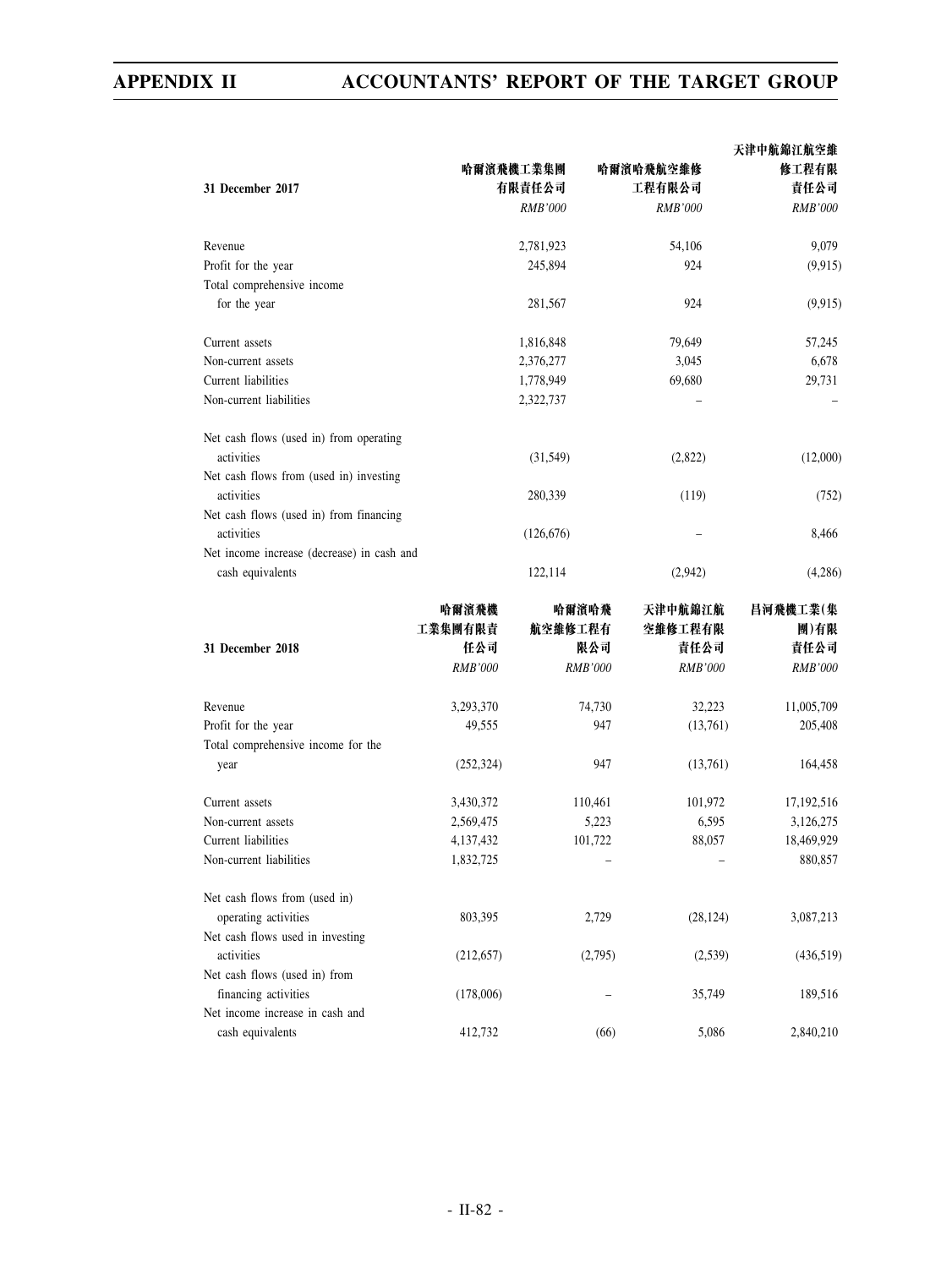|                                    | 哈爾濱飛機<br>工業集團有限責 | 哈爾濱哈飛<br>航空維修工程有 | 天津中航錦江航<br>空維修工程有限 | 昌河飛機工業(集<br>團)有限 |
|------------------------------------|------------------|------------------|--------------------|------------------|
| 30 September 2019                  | 任公司              | 限公司              | 責任公司               | 責任公司             |
|                                    | <b>RMB'000</b>   | <b>RMB'000</b>   | <b>RMB'000</b>     | <b>RMB'000</b>   |
| Revenue                            | 518,037          | 35,801           | 42,178             | 7,704,792        |
| Profit for the year                | 327,012          | 102              | (3, 449)           | 206,185          |
| Total comprehensive income for the |                  |                  |                    |                  |
| year                               | 326,496          | 102              | (3, 449)           | 206,185          |
| Current assets                     | 7,303,647        | 153,176          | 130,507            | 16,389,121       |
| Non-current assets                 | 2,259,564        | 5,402            | 7,977              | 2,576,885        |
| Current liabilities                | 7,373,340        | 144,514          | 121,286            | 16,823,953       |
| Non-current liabilities            | 1,494,084        |                  |                    | 958,282          |
| Net cash flows from (used in)      |                  |                  |                    |                  |
| operating activities               | 588,075          | 25,318           | (7,031)            | 1,286,627        |
| Net cash flows used in investing   |                  |                  |                    |                  |
| activities                         | (65, 618)        | (1, 132)         | (1,751)            | (169, 711)       |
| Net cash flows (used in) from      |                  |                  |                    |                  |
| financing activities               | (184,089)        |                  | 3,143              | (9,090)          |
| Net income increase (decrease) in  |                  |                  |                    |                  |
| cash and cash equivalents          | 338,367          | 24,185           | (5,639)            | 1,107,826        |

### **33. OPERATING LEASE COMMITMENTS**

#### **As lessee**

The Target Group had total commitments for future minimum lease payments under non-cancellable operating leases falling due as follows:

|                    |                          |                |                | As at          |
|--------------------|--------------------------|----------------|----------------|----------------|
|                    | As at 31 December        |                |                | 30 September   |
|                    | 2016                     | 2017           | 2018           | 2019           |
|                    | <i>RMB'000</i>           | <i>RMB'000</i> | <i>RMB'000</i> | <b>RMB'000</b> |
|                    | (Audited)                | (Audited)      | (Audited)      | (Audited)      |
| Land and buildings |                          |                |                |                |
| Within one year    | $\overline{\phantom{a}}$ | -              |                | 2,483          |
|                    |                          |                |                |                |

*Note:*

Commitments disclosed for as at 31 December 2016, 2017 and 2018 represent future minimum lease payments under non-cancellable operating leases as defined under IAS 17.

Operating lease commitment as at 30 September 2019 represents only the short-term leases expiring within 12 months.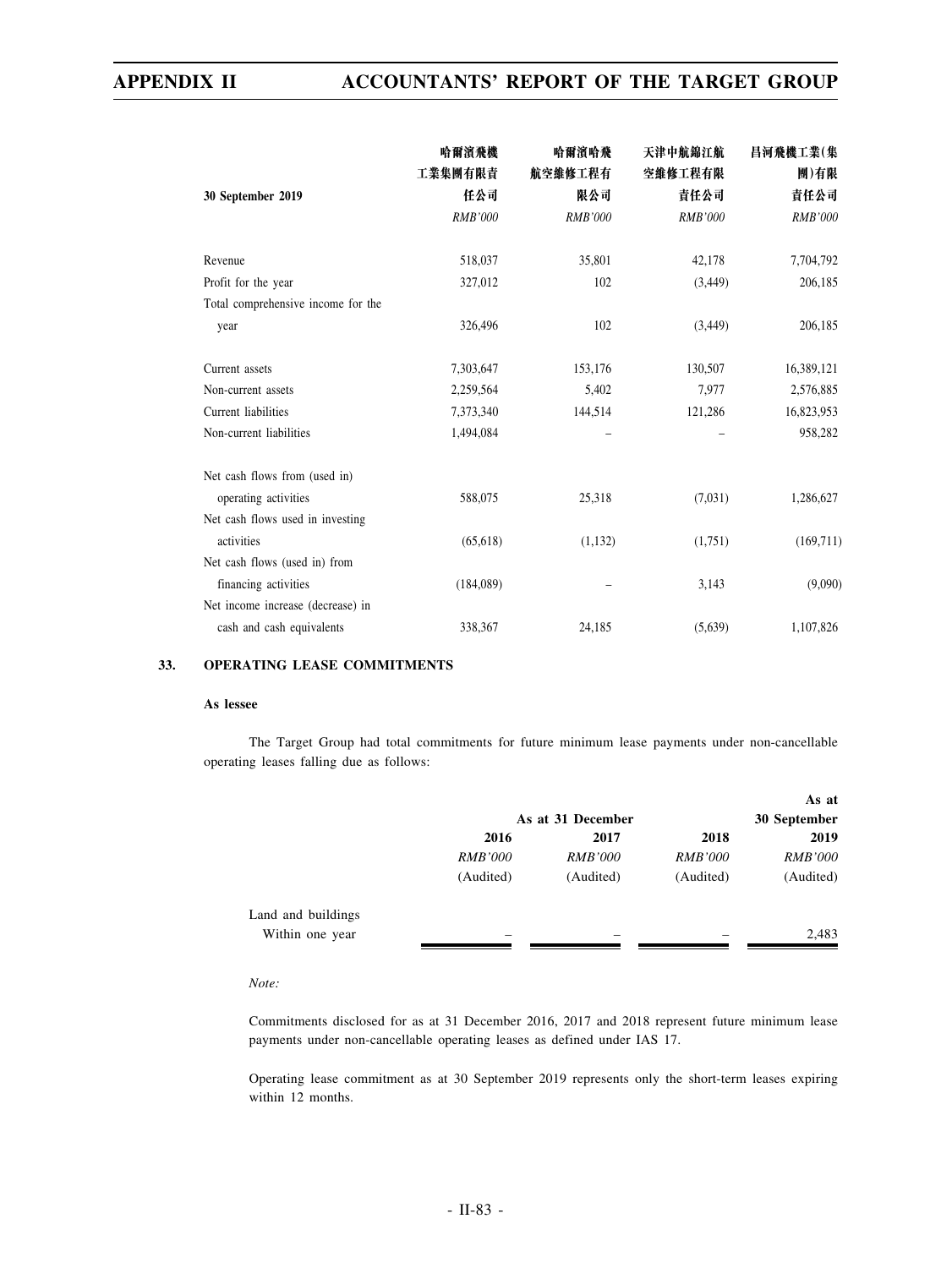#### **As lessor**

Rental income earned for the years ended 31 December 2016, 2017 and 2018 and nine months ended 30 September 2018 and 2019 were RMB5,049,000, RMB13,408,000, RMB14,329,000, RMB1,843,000 and RMB10,206,000 respectively. The properties are expected to generate rental yields of 35%, 42%, 57% and 42% as at 31 December 2016, 2017, 2018 and 30 September 2019 respectively on an ongoing basis. All of the properties held have committed tenants for the next 1 year.

At the end of the reporting period, the Target Group had contracted with tenants for the following future minimum lease payments:

|                                                   |                   |                |                | As at          |
|---------------------------------------------------|-------------------|----------------|----------------|----------------|
|                                                   | As at 31 December | 30 September   |                |                |
| Within one year                                   | 2016              | 2017           | 2018           | 2019           |
|                                                   | <i>RMB'000</i>    | <i>RMB'000</i> | <i>RMB'000</i> | <i>RMB'000</i> |
|                                                   | (Audited)         | (Audited)      | (Audited)      | (Audited)      |
| Land and buildings                                | 75,700            | 70.395         | 61,157         | 58,885         |
| Plant and equipment                               | 115,156           | 98.814         | 84,178         | 70,155         |
| Furniture, fixtures, other<br>equipment and motor |                   |                |                |                |
| vehicles                                          | 12,917            | 7,251          | 3,689          | 1,907          |
|                                                   | 203,773           | 176,460        | 149.024        | 130,947        |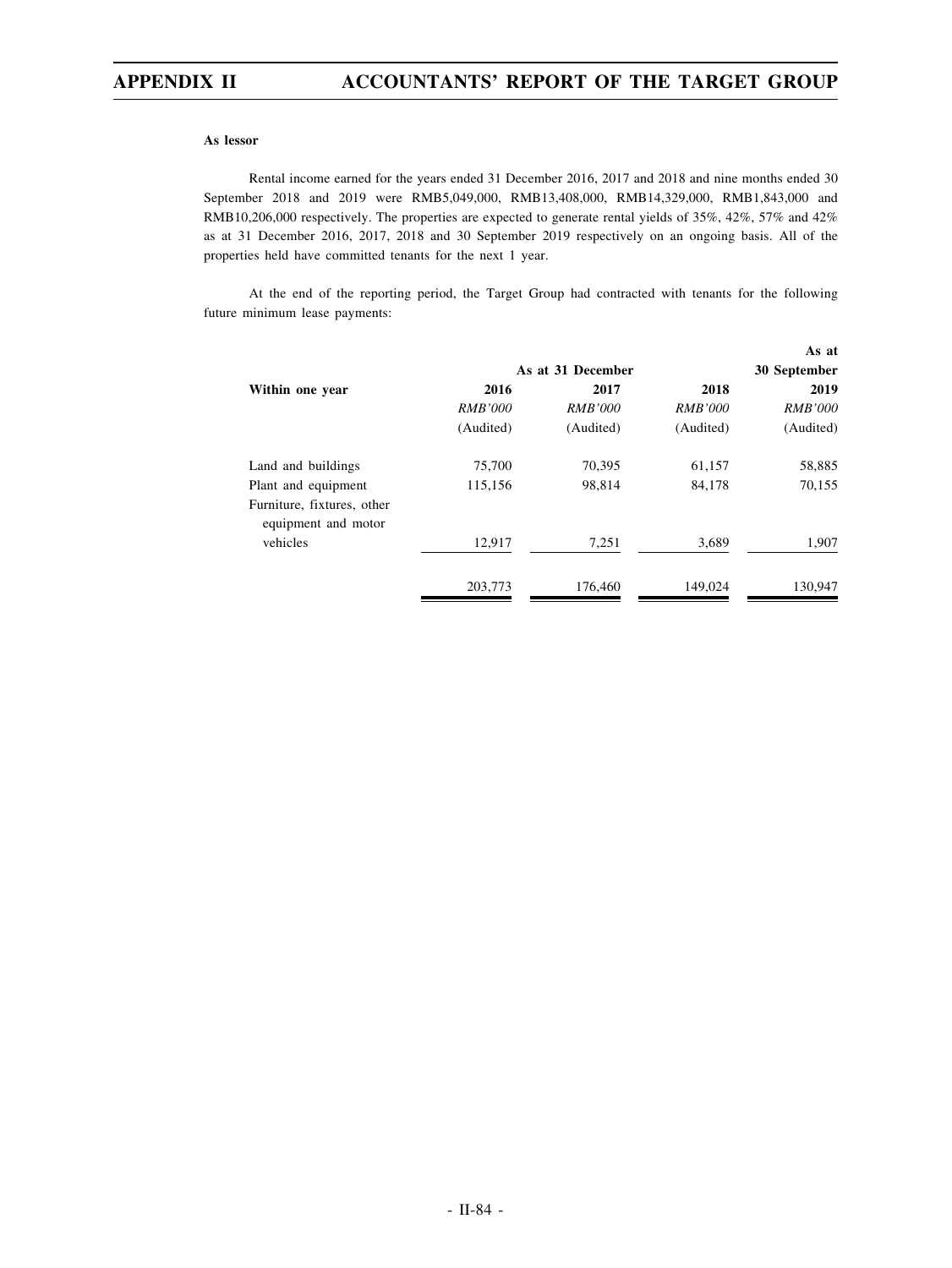#### **34. RELATED PARTY DISCLOSURES**

The following is a summary of significant related party transactions entered into in the ordinary course of business between the Target Group and its related parties and the balances arising from related party transactions in addition to the related party information shown elsewhere in the financial statements. Management of the Target Group is of the opinion that meaningful information relating to related party disclosures has been adequately disclosed.

(a) In addition to the transactions detailed elsewhere in these consolidated financial statements, the Target Group had the following transactions with related parties during the year:

|                                              |              | As at 31 December |                |                | As at 30 September |                |
|----------------------------------------------|--------------|-------------------|----------------|----------------|--------------------|----------------|
|                                              |              | 2016              | 2017           | 2018           | 2018               | 2019           |
|                                              | <b>NOTES</b> | <b>RMB'000</b>    | <b>RMB'000</b> | <b>RMB'000</b> | <b>RMB'000</b>     | <b>RMB'000</b> |
|                                              |              | (Audited)         | (Audited)      | (Audited)      | (Unaudited)        | (Audited)      |
| Fellow subsidiaries:                         | (1), (2)     |                   |                |                |                    |                |
| Sales of products                            |              | 16,070            | 182,254        | 122,456        | 118,652            | 250,973        |
| Purchases of products                        |              | 8,028,672         | 10,089,415     | 24,269,058     | 8,053,397          | 10,706,601     |
| Rendering of service                         |              | 80,382            | 68,956         | 235,933        | 62,944             | 135,240        |
| Service fee payable                          |              | 2,418             | 23,254         | 216,276        | 3,391              | 30,777         |
| Rental expense                               |              | 1,399             | 1,481          | 2,704          | 1,722              | 4,500          |
| Rental income                                |              | 33,729            | 35,851         | 32,001         | 34,584             | 25,085         |
| Guarantee                                    |              | 853,618           | 852,292        | 952,292        | 952,292            | 612,460        |
| Other financial services                     |              |                   |                |                |                    |                |
| (interest income)                            |              | 62,083            | 67,109         | 105,222        | 45,435             | 145,688        |
| Other financial services                     |              |                   |                |                |                    |                |
| (interest expense)                           |              | 31,845            | 26,403         | 23,826         | 19,624             | 15,221         |
| Related parties                              | (2), (3)     |                   |                |                |                    |                |
| Sales of products                            |              |                   |                | 103            |                    |                |
| Purchases of products                        |              |                   |                | 11,448         |                    | 14,110         |
| Non-controlling interests of<br>subsidiaries |              |                   |                |                |                    |                |
| Interest expense                             |              |                   | 10             | 407            | 299                | 322            |

*Notes:*

(1) Fellow subsidiaries are companies whose are controlled by the same ultimate holding company, Aviation Industry Corporation of China.

(2) In the opinion of the directors of the Target Company, the above transactions were carried out in the ordinary course of the Target Group's business and were determined based on mutually agreed terms as follows:

Purchases of goods and materials, and rendering services

The products and ancillary services are provided: (i) according to the Government-prescribed price; (ii) if there is no Government-prescribed price, then according to the Governmentguidance price; (iii) if there is no Government-guidance price, then according to the market price; and (iv) if none of the above is applicable, then according to the contractual price.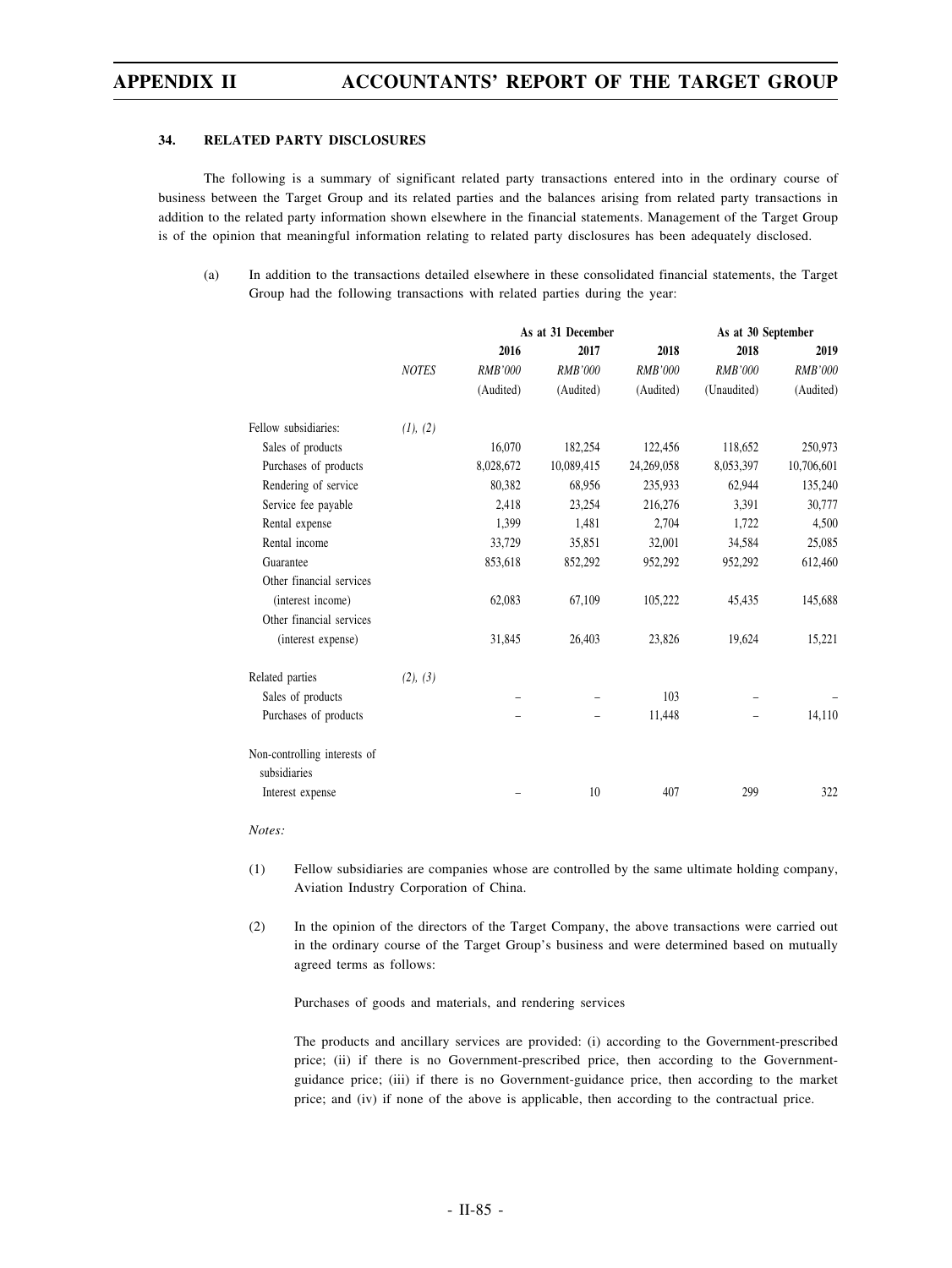#### Guarantees

Guarantees are provided by related parties for the subsidiaries of the Target Company to obtain borrowings.

(3) Related parties are companies whose are jointly controlled/significant influenced by the same ultimate holding company.

|                                   |           | As at 31 December |                | As at<br>30 September |  |
|-----------------------------------|-----------|-------------------|----------------|-----------------------|--|
|                                   | 2016      | 2017              | 2018           | 2019                  |  |
|                                   | RMB'000   | <b>RMB'000</b>    | <b>RMB'000</b> | RMB'000               |  |
|                                   | (Audited) | (Audited)         | (Audited)      | (Audited)             |  |
| Assets:                           |           |                   |                |                       |  |
| Accounts receivable               |           |                   |                |                       |  |
| - Fellow subsidiaries             | 219,197   | 78,151            | 120,836        | 169,491               |  |
| Notes receivable                  |           |                   |                |                       |  |
| - Fellow subsidiaries             | 30,570    | 52,300            | 89,950         | 98,760                |  |
| Advance to suppliers              |           |                   |                |                       |  |
| - Ultimate holding company        |           | 284               | 284            | 284                   |  |
| - Fellow subsidiaries             | 9,069,750 | 11,642,066        | 10,239,673     | 7,614,581             |  |
| Other receivables and prepayments |           |                   |                |                       |  |
| - Ultimate holding company        | 160       | 1,330             | 1,479          | 1,595                 |  |
| - Fellow subsidiaries             | 342,640   | 114,249           | 86,390         | 195,066               |  |
| Deposits                          |           |                   |                |                       |  |
| - Fellow subsidiaries             | 6,165,582 | 2,793,677         | 6,598,857      | 7,205,491             |  |
| Liabilities:                      |           |                   |                |                       |  |
| Accounts payable                  |           |                   |                |                       |  |
| - Fellow subsidiaries             | 1,096,701 | 652,135           | 753,333        | 743,907               |  |
| - Related parties                 |           |                   | 1,699          | 39                    |  |
| Notes payable                     |           |                   |                |                       |  |
| - Fellow subsidiaries             | 1,048,605 | 395,063           | 267,572        | 298,027               |  |
| Contract liabilities              |           |                   |                |                       |  |
| - Ultimate holding company        |           |                   | 86,402         | 86,402                |  |
| -Fellow subsidiaries              | 29,817    | 17,851            | 9,745          | 21,669                |  |
| Other payables and accruals       |           |                   |                |                       |  |
| - Fellow subsidiaries             | 108,904   | 22,234            | 15,191         | 7,999                 |  |
| <b>Borrowings</b>                 |           |                   |                |                       |  |
| - Fellow subsidiaries             | 528,000   | 528,000           | 515,000        | 345,000               |  |
| - Non-controlling interests       |           |                   |                |                       |  |
| of a subsidiary                   |           | 2,000             | 9,800          | 24,500                |  |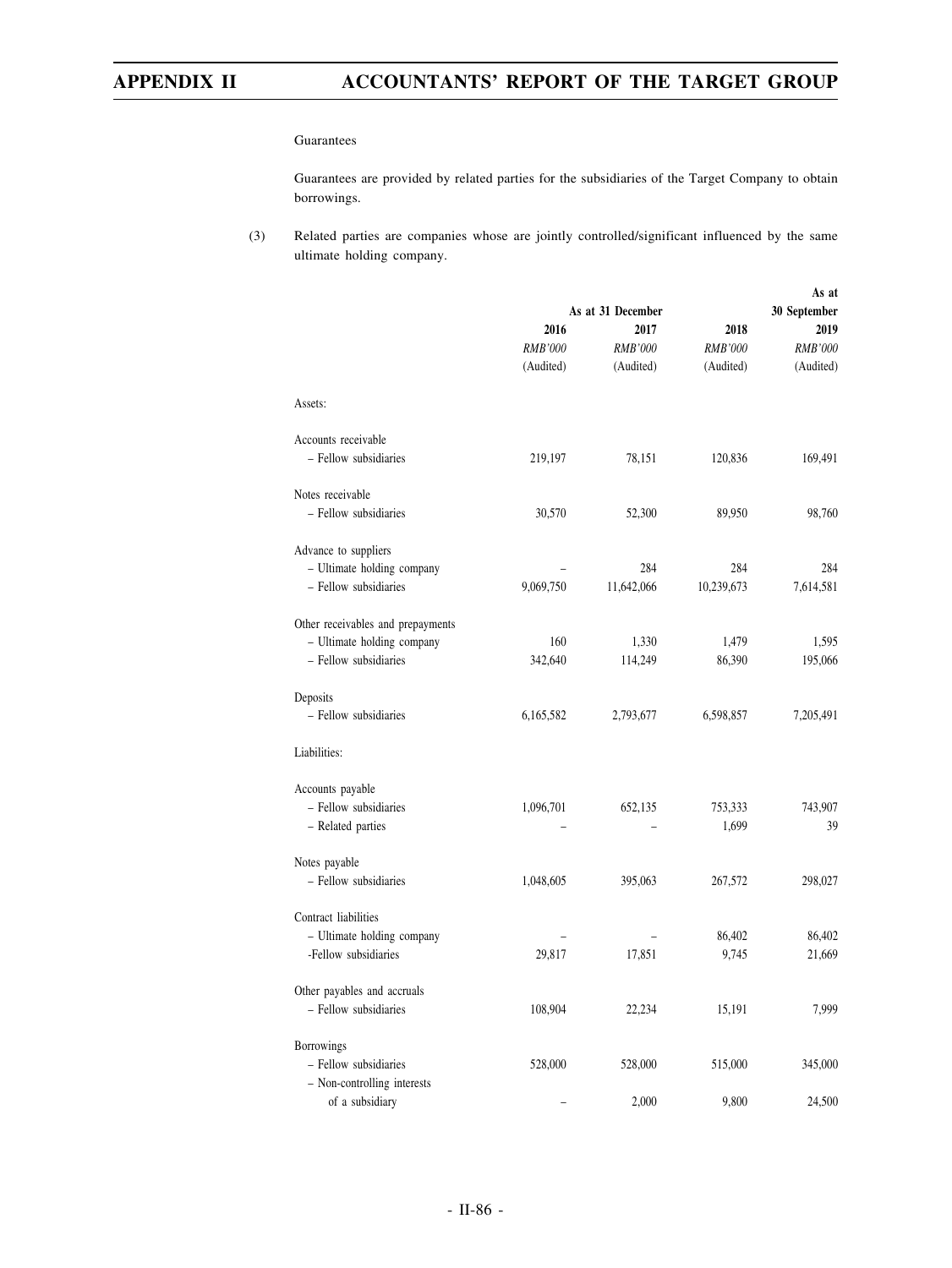# **35. FINANCIAL INSTRUMENTS BY CATEGORY**

# **Financial assets**

|                                                                 |                   |                |                | As at          |
|-----------------------------------------------------------------|-------------------|----------------|----------------|----------------|
|                                                                 | As at 31 December | 30 September   |                |                |
|                                                                 | 2016              | 2017           | 2018           | 2019           |
|                                                                 | <i>RMB'000</i>    | <i>RMB'000</i> | <i>RMB'000</i> | <i>RMB'000</i> |
|                                                                 | (Audited)         | (Audited)      | (Audited)      | (Audited)      |
| Accounts and notes receivables                                  | 1,185,818         | 363,090        | 1,070,357      | 378,398        |
| Financial assets included in<br>prepayments, deposits and other |                   |                |                |                |
| receivables                                                     | 355,716           | 133,087        | 33,137         | 138,844        |
| Pledged deposits                                                | 330,007           | 258,522        | 188,691        | 230,750        |
| Cash and cash equivalents                                       | 6,038,762         | 2,665,490      | 6,557,561      | 7,217,186      |
| Financial assets at fair value                                  |                   |                |                |                |
| through profit or loss                                          |                   |                |                | 734,331        |
|                                                                 | 7,910,303         | 3,420,189      | 7,849,746      | 8,699,509      |

# **Financial liabilities**

|                                               |                   |                |                | As at          |
|-----------------------------------------------|-------------------|----------------|----------------|----------------|
|                                               | As at 31 December | 30 September   |                |                |
|                                               | 2016              | 2017           | 2018           | 2019           |
|                                               | <i>RMB'000</i>    | <i>RMB'000</i> | <i>RMB'000</i> | <i>RMB'000</i> |
|                                               | (Audited)         | (Audited)      | (Audited)      | (Audited)      |
| Accounts and notes payables                   | 2,705,520         | 1,983,912      | 2,613,755      | 2,584,869      |
| Financial liabilities included in             |                   |                |                |                |
| other payables and accruals                   | 689,710           | 219,162        | 636,407        | 689,711        |
| Interest-bearing bank and other<br>borrowings | 1,261,800         | 1,047,800      | 1,029,800      | 894,500        |
|                                               | 4,657,030         | 3,250,874      | 4,279,962      | 4,169,080      |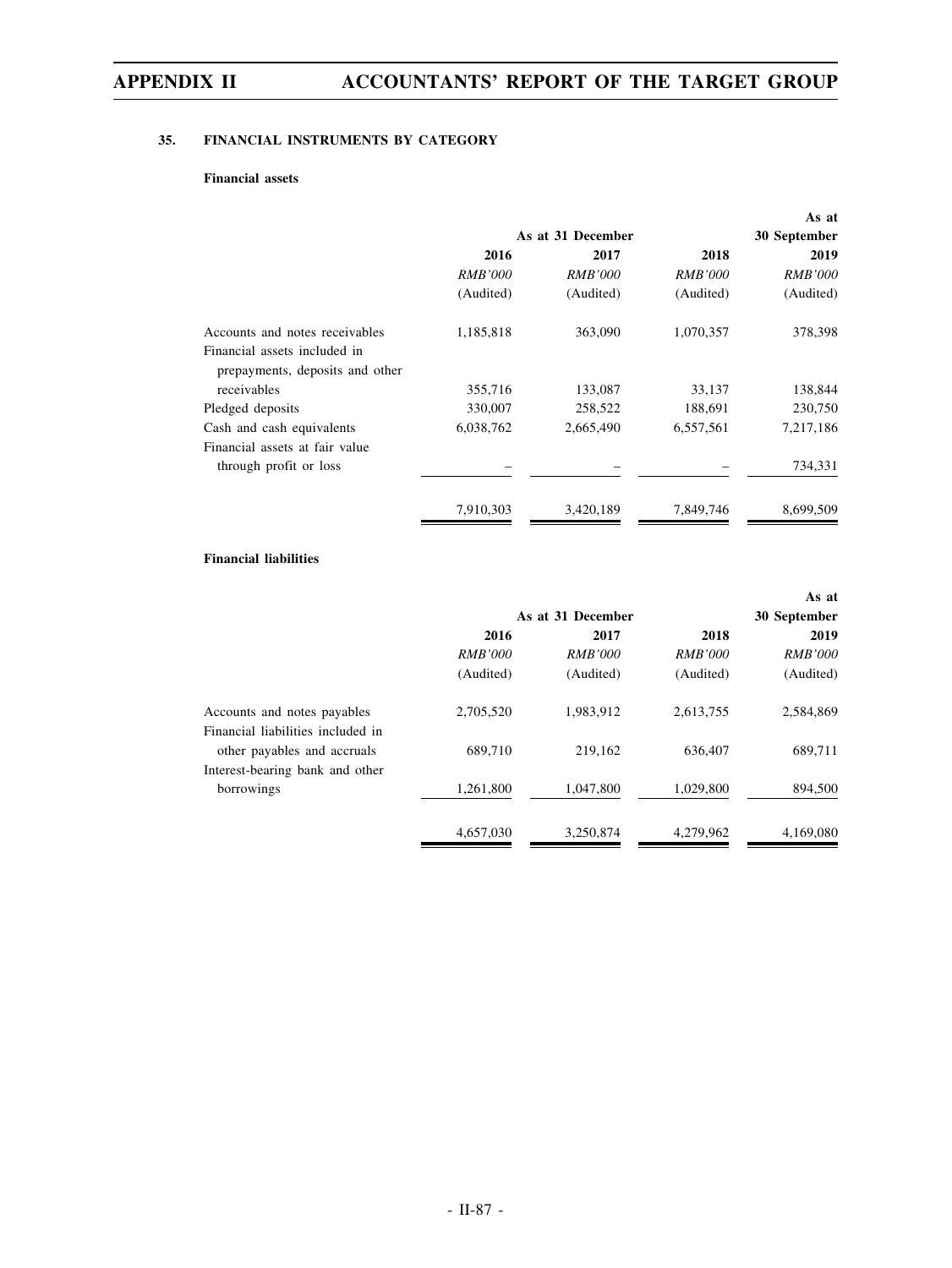### **36. FAIR VALUE AND FAIR VALUE HIERARCHY OF FINANCIAL INSTRUMENTS**

### **Fair value hierarchy**

Some of the financial assets are measured at fair value as at 31 December 2016, 2017, 2018 and 30 September 2019. The following table provides an analysis of financial instruments that are measured subsequent to initial recognition at fair value, grouped into Levels 1 to 3 based on the degree to which the fair value is observable.

| Level 1: | fair value measurements are those derived from quoted prices (unadjusted) in<br>active markets for identical assets or liabilities.                                                                                                                     |
|----------|---------------------------------------------------------------------------------------------------------------------------------------------------------------------------------------------------------------------------------------------------------|
| Level 2: | fair value measurements are those derived from inputs other than quoted prices<br>included within Level 1 that are observable for the asset or liability, either<br>directly ( <i>i.e.</i> as prices) or indirectly ( <i>i.e.</i> derived from prices). |
| Level 3: | fair value measurements are those derived from valuation techniques that<br>include inputs for the asset or liability that are not based on observable market<br>data (unobservable inputs).                                                            |

The following table provides an analysis of financial instruments that are measured at fair value as at 31 December 2016, 2017, 2018 and 30 September 2019 for recurring measurement.

|                                                  |                |                |                | As at          |
|--------------------------------------------------|----------------|----------------|----------------|----------------|
|                                                  |                | At 31 December |                | 30 September   |
|                                                  | 2016           | 2017           | 2018           | 2019           |
|                                                  | Level 1        | Level 1        | Level 1        | Level 1        |
|                                                  | <i>RMB'000</i> | <i>RMB'000</i> | <i>RMB'000</i> | <i>RMB'000</i> |
| Financial assets at fair<br>value through profit |                |                |                |                |
| or loss                                          |                |                |                |                |
| - PRC listed fund                                |                |                |                | 734,331        |

The fair value of listed fund is determined with reference to quoted market bid prices from relevant stock exchanges.

There was no transfer between Levels 1, 2 and 3 during the Relevant Periods and 30 September 2019.

The carrying amounts of financial assets and financial liabilities recorded at amortised cost in the consolidated financial statements approximate to their fair values which are determined in accordance with generally accepted pricing models based on discounted cash flow analysis.

### **37. FINANCIAL RISK MANAGEMENT OBJECTIVES AND POLICIES**

The Target Group's principal financial instruments comprise accounts and notes receivables, deposits and other receivables, pledged deposits, financial assets at fair value through profit and loss, accounts and notes payable, other payables and accruals, Interest-bearing bank and other borrowings and cash and cash equivalents. The main purpose of these financial instruments is to raise finance for the Target Group's operations. The Target Group has various other financial assets and liabilities such as accounts and notes receivable and accounts and notes payable, which arise directly from its operations.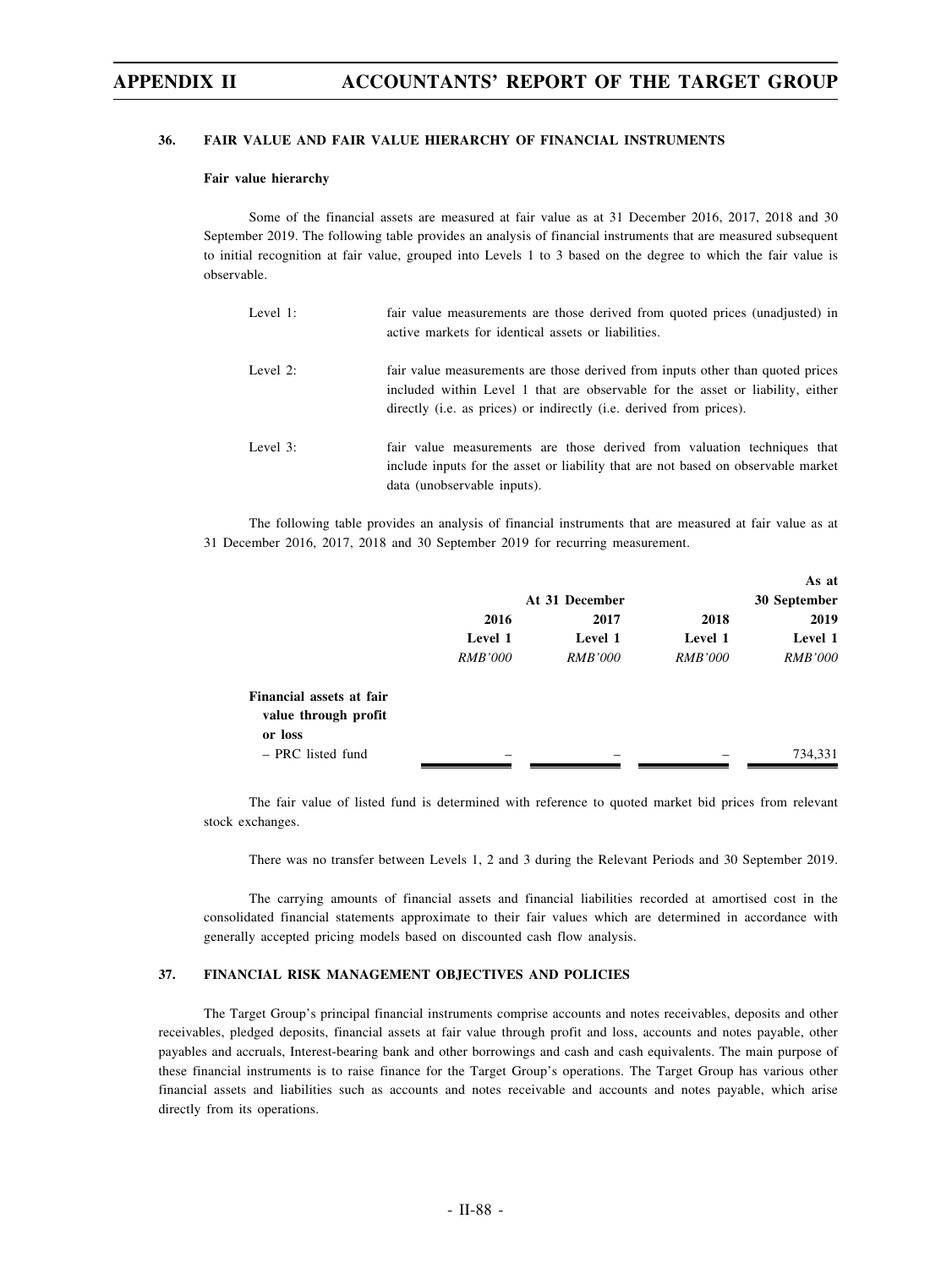The main risks arising from the Target Group's financial instruments are interest-rate risk, price risk, credit risk and liquidity risk. The board of directors reviews and agrees policies for managing each of these risks and they are summarised below.

### **Currency risk**

The Target Group's major operating subsidiaries have foreign currency sales and purchases, which expose the Target Group to foreign currency risk. The Target Group currently does not have a foreign currency hedging policy. However, the management monitors foreign exchange exposure and will consider hedging significant foreign currency exposure should the need arise.

The Target Group's exposure to foreign currency risk relates to its bank balances denominated in foreign currencies other than the functional currency of relevant group entity.

The carrying amounts of the Target Group's material foreign currency denominated monetary assets as at 31 December 2016, 2017 and 2018 and 30 September 2019 are as follows:

|            |                | <b>Assets</b>  |                |                |  |
|------------|----------------|----------------|----------------|----------------|--|
|            |                |                |                | As at          |  |
|            |                | At 31 December |                | 30 September   |  |
|            | 2016           | 2017           | 2018           | 2019           |  |
|            | <b>RMB'000</b> | <b>RMB'000</b> | <i>RMB'000</i> | <b>RMB'000</b> |  |
| <b>USD</b> | 1,687          | 6,205          | 3,399          | 6,536          |  |

### *Sensitivity analysis*

The following table details the Target Group's sensitivity to a 10% increase and decrease in RMB against the relevant foreign currencies for the Relevant Periods. 10% is the sensitivity rate used when reporting foreign currency risk internally to key management personnel and represents management's assessment of the reasonably possible change in foreign exchange rates. The sensitivity analysis includes only outstanding foreign currency denominated monetary items and adjusts their translation at the end of the reporting period for a 10% change in foreign currency rate.

A positive number below indicates an increase in post-tax profit where RMB weakening 10% against the relevant currency for the Relevant Periods. For a 10% strengthen of RMB against the relevant currency, there would be an equal and opposite impact on the profit, and the balances below would be negative.

|     | Profit or loss |                |                |                |  |
|-----|----------------|----------------|----------------|----------------|--|
|     |                | At 31 December |                |                |  |
|     | 2016           | 2017           | 2018           | 2019           |  |
|     | <i>RMB'000</i> | <i>RMB'000</i> | <i>RMB'000</i> | <i>RMB'000</i> |  |
| USD | 127            | 465            | 255            | 490            |  |

### **Interest-rate risk**

The Target Group's income and operating cash flows are substantially independent of changes in market interest rates and the Target Group has no significant interest-bearing assets except for the cash and bank balances, details of which have been disclosed in note 25.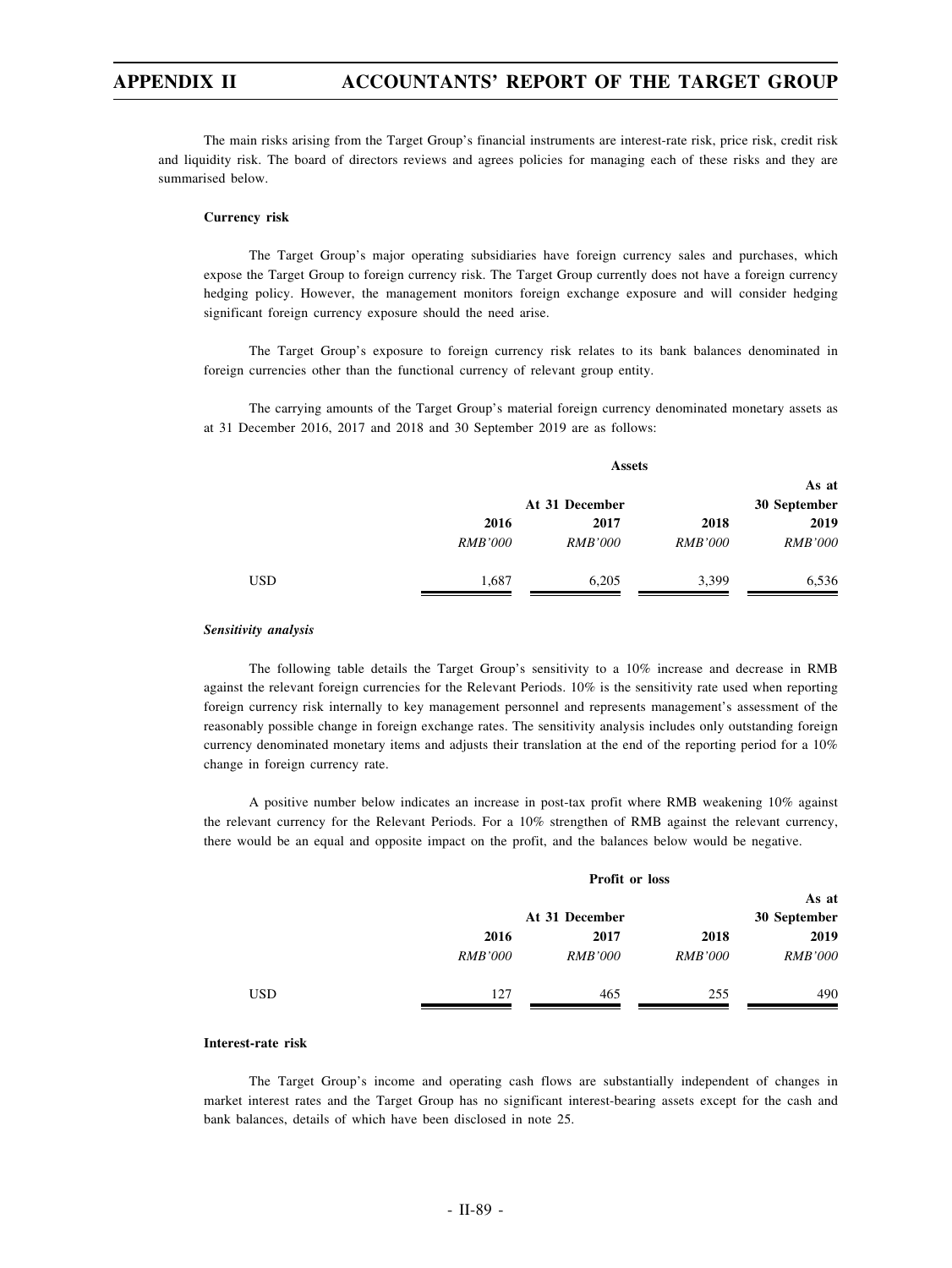### **Price risk**

The Target Group is principally exposed to equity securities price risk in respect of investments held by the Target Group which are classified as financial assets at fair value through profit or loss. All these financial assets are publicly traded in recognised stock exchanges. At 30 September 2019, if the quoted market price of these financial assets at fair value through profit or loss/held for trading held by the Target Group had increased/decreased by 10%, with all other variables held constant, post tax profit for the year and fair value reserve would have been approximately RMB62,418,000 higher/lower as a result of the changes in fair value of these financial assets.

There was no financial asset at fair value through profit or loss as at 31 December 2016, 2017 and 2018.

### **Credit risk**

The Target Group has significant related party balances with low credit risk, and for the balances with third parties, the Target Group has no significant concentrations of credit risk. As at Relevant Periods and 30 September 2019, the Target Group has policies in place to ensure that sales of products and services are made to customers with an appropriate credit history and the Target Group performs periodic credit evaluations of its customers. Normally, the Target Group does not require collateral from trade debtors. Management makes periodic collective assessment as well as individual assessment on the recoverability of accounts and other receivables based on historical payment records, the length of the overdue period, the financial strength of the debtors and whether there are any disputes with the relevant debtors. The Target Group's historical experience in collection of accounts and notes receivable, deposits and other receivables falls within the recorded allowances and the directors of the Target Company are of the opinion that adequate provision for uncollectible receivables has been made in the financial statements.

The Target Group determines the ECL on a grouped basis for customers with significant balances and/ or collectively by using a provision matrix, estimated based on historical credit loss experience, as well as the general economic conditions of the industry in which the debtors operate. In this regard, the directors of the Target Company consider that the Target Group's credit risk is significantly reduced.

For other receivables, the Target Group has assessed whether there has been a significant increase in credit risk since initial recognition. If there has been a significant increase in credit risk, the Target Group will measure the loss allowance based on lifetime rather than 12-month ECL.

The credit risk on liquid funds is limited because the counterparties are banks with high credit ratings assigned by international credit-rating agencies.

In order to minimise credit risk, the Target Group has tasked its operation management committee to develop and maintain the Target Group's credit risk grading to categories exposures according to their degree of risk of default. The credit rating information is supplied by independent rating agencies where available and, if not available, the operation management committee uses other publicly available financial information and the Target Group's own trading records to rate its major customers and other debtors. The Target Group's exposure and the credit ratings of its counterparties are continuously monitored and the aggregate value of transactions concluded is spread amongst approved counterparties.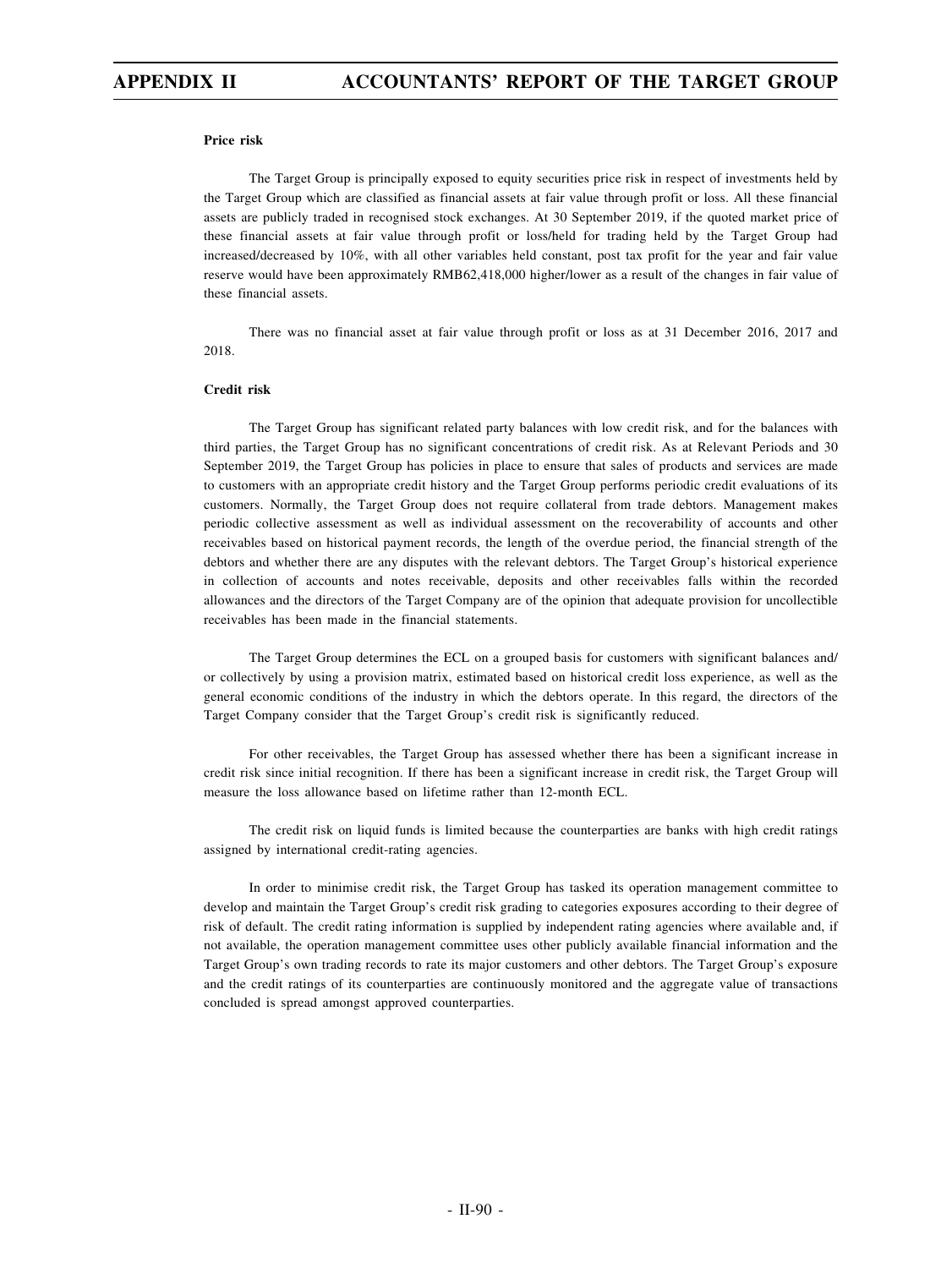| Category   | <b>Description</b>                                                                                                                                                                                       | <b>Basis for</b><br>recognising ECL   |
|------------|----------------------------------------------------------------------------------------------------------------------------------------------------------------------------------------------------------|---------------------------------------|
| Performing | For financial assets where there has low risk of<br>default or has not been a significant increase in credit<br>risk since initial recognition and that are not credit<br>impaired (refer to as Stage 1) | 12-month ECL                          |
| Doubtful   | For financial assets where there has been a significant<br>increase in credit risk since initial recognition but that<br>are not credit impaired (refer to as Stage 2)                                   | Lifetime ECL -<br>not credit impaired |
| Default    | Financial assets are assessed as credit impaired when<br>one or more events that have a detrimental impact on<br>the estimated future cash flows of that asset have<br>occurred (refer to as Stage 3)    | Lifetime ECL -<br>credit impaired     |
| Write-off  | There is evidence indicating that the debtor is in<br>severe financial difficulty and the Target Group has<br>no realistic prospect of recovery                                                          | Amount is written off                 |

The Target Group's current credit risk grading framework comprises the following categories:

The tables below detail the credit quality of the Target Group's financial assets as well as the Target Group's maximum exposure to credit risk by credit risk rating grades

| At 31 December 2016                                                            | <b>External</b><br>credit rating | <b>Internal</b><br>credit rating | 12-month or<br>lifetime ECL | Gross<br>carrying<br>amount<br><b>RMB'000</b> | Loss<br>allowance<br><b>RMB'000</b> | Net carrying<br>amount<br><b>RMB'000</b> |
|--------------------------------------------------------------------------------|----------------------------------|----------------------------------|-----------------------------|-----------------------------------------------|-------------------------------------|------------------------------------------|
| Accounts and notes receivables                                                 | N/A                              | Performing                       | 12-month ECL                | 1,189,697                                     | (3,879)                             | 1,185,818                                |
| Financial assets included in<br>prepayments, deposits and<br>other receivables | N/A                              | Performing                       | 12-month ECL                | 534,226                                       | (178,510)<br>(182, 389)             | 355,716                                  |
|                                                                                |                                  |                                  |                             |                                               |                                     |                                          |
| At 31 December 2017                                                            | <b>External</b><br>credit rating | <b>Internal</b><br>credit rating | 12-month or<br>lifetime ECL | Gross<br>carrying<br>amount<br>RMB'000        | Loss<br>allowance<br>RMB'000        | Net carrying<br>amount<br>RMB'000        |
| Accounts and notes receivables                                                 | N/A                              | Performing                       | 12-month ECL                | 364,487                                       | (1,397)                             | 363,090                                  |

(179,512)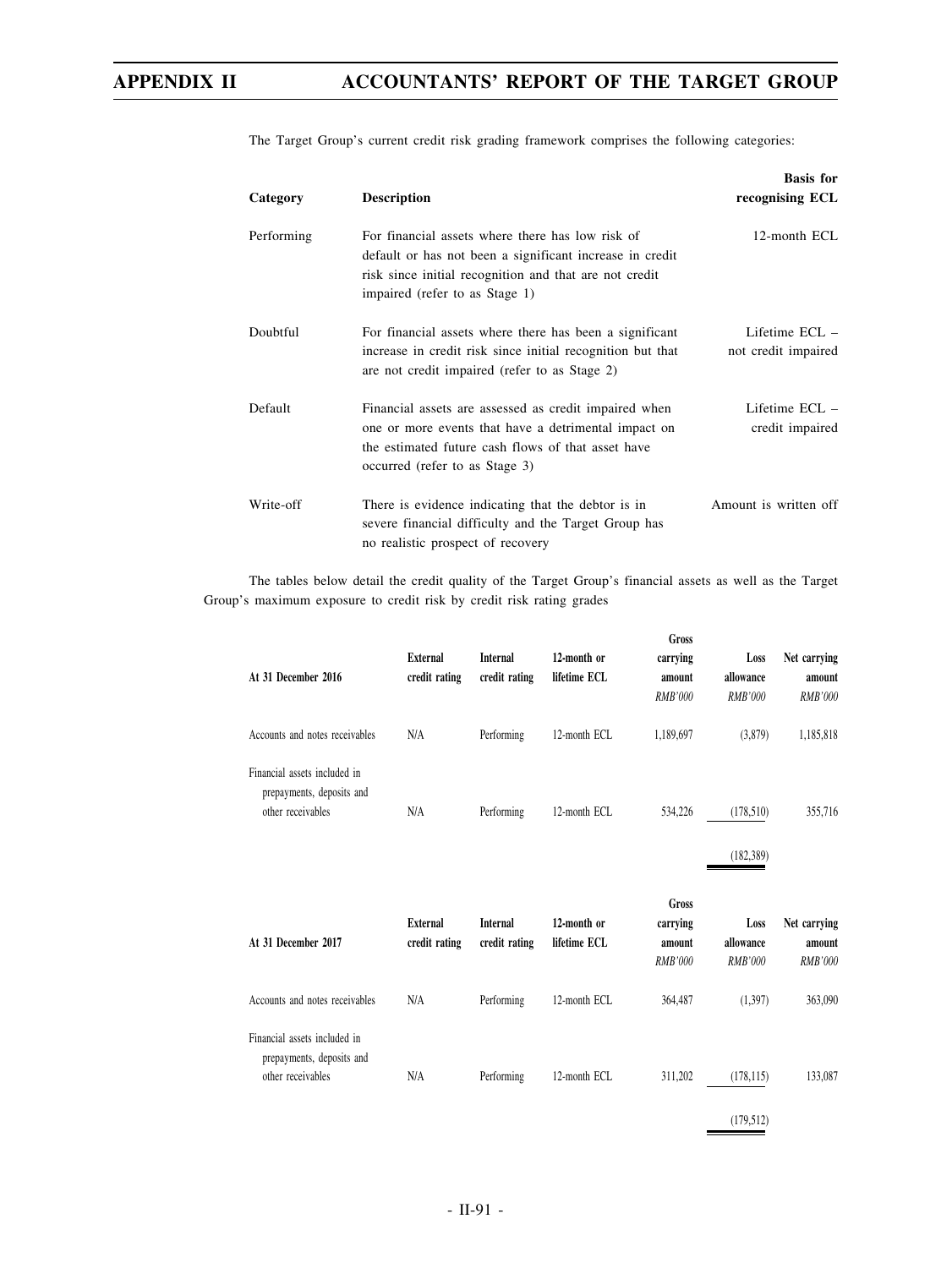| At 31 December 2018                                                            | External<br>credit rating        | <b>Internal</b><br>credit rating | 12-month or<br>lifetime ECL | Gross<br>carrying<br>amount<br><b>RMB'000</b> | Loss<br>allowance<br><b>RMB'000</b> | Net carrying<br>amount<br><b>RMB'000</b> |
|--------------------------------------------------------------------------------|----------------------------------|----------------------------------|-----------------------------|-----------------------------------------------|-------------------------------------|------------------------------------------|
| Accounts and notes receivables                                                 | N/A                              | Performing                       | 12-month ECL                | 1,071,400                                     | (1,043)                             | 1,070,357                                |
| Financial assets included in<br>prepayments, deposits and<br>other receivables | N/A                              | Performing                       | 12-month ECL                | 160,254                                       | (127, 117)<br>(128, 160)            | 33,137                                   |
|                                                                                |                                  |                                  |                             |                                               |                                     |                                          |
| At 30 September 2019                                                           | <b>External</b><br>credit rating | <b>Internal</b><br>credit rating | 12-month or<br>lifetime ECL | Gross<br>carrying<br>amount<br><b>RMB'000</b> | Loss<br>allowance<br><b>RMB'000</b> | Net carrying<br>amount<br>RMB'000        |
| Accounts and notes receivables                                                 | N/A                              | Performing                       | 12-month ECL                | 379,680                                       | (1,283)                             | 378,397                                  |

The Target Group's concentration of credit risk by geographical locations is in PRC, which accounted for 100% of the total accounts and notes receivables and financial assets included in prepayments, deposits and other receivables as at 31 December 2016, 2017, 2018 and 30 September 2019.

### **Liquidity risk**

Prudent liquidity risk management implies maintaining sufficient cash and cash equivalents and the availability of funding through an adequate amount of committed credit facilities. The Target Group's primary cash requirements have been for additions of and upgrades on property, plant and equipment, payment on related debts and payment for purchases and operating expenses. The Target Group finances its working capital requirements through a combination of internal resources and long-term and short-term bank and other borrowings.

As at 31 December 2016, 2017, 2018 and 30 September 2019, the net current liabilities of the Target Group amounted to approximately RMB2,899,274,000, RMB3,452,049,000, RMB2,588,659,000, and RMB1,430,056,000 respectively. Management monitors regularly the Target Group's current and expected liquidity requirements to ensure it maintains sufficient cash and cash equivalents and has available funding through adequate amounts of committed banking facilities to meet its working capital requirements. The directors believe that the Target Group's current operating cash flows and credit facilities are sufficient for financing its capital commitments in the near future and for working capital purposes.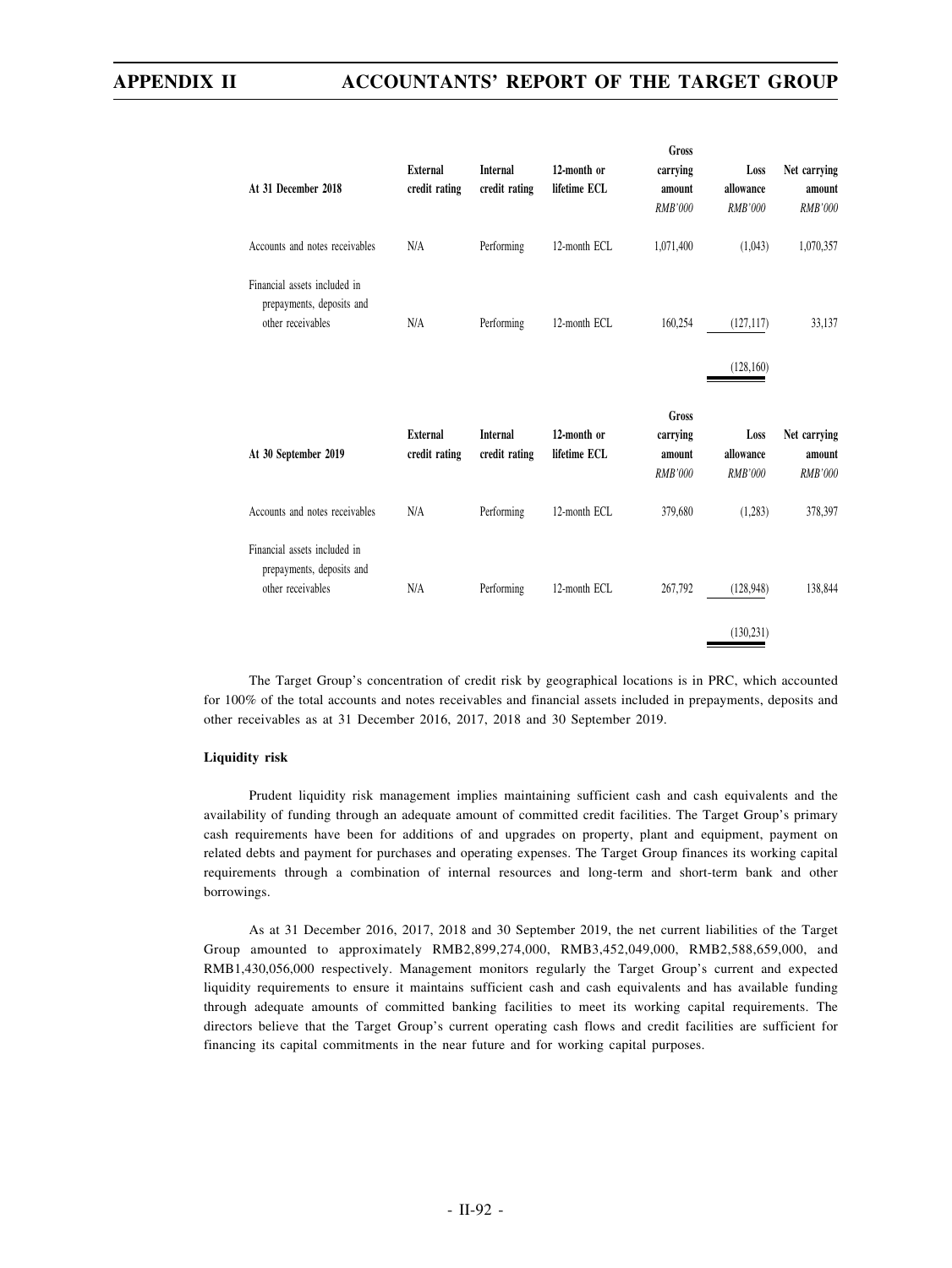The maturity profile of the Target Group's financial liabilities as at the end of the reporting period, based on the contractual undiscounted payments, is as follows:

|                                                                  | 31 December 2016                   |                         |                                |                                |                                                             |                                      |
|------------------------------------------------------------------|------------------------------------|-------------------------|--------------------------------|--------------------------------|-------------------------------------------------------------|--------------------------------------|
|                                                                  | Within 1<br>year<br><b>RMB'000</b> | 1 to 2 years<br>RMB'000 | 2 to 5 years<br><b>RMB'000</b> | Over 5 years<br><b>RMB'000</b> | <b>Total</b><br>undiscounted<br>cash flow<br><b>RMB'000</b> | Carrying<br>amount<br><b>RMB'000</b> |
| Accounts and notes payables                                      | 2,705,520                          |                         |                                |                                | 2,705,520                                                   | 2,705,520                            |
| Interest-bearing bank and other<br>borrowings                    | 269,530                            | 1,073,307               |                                |                                | 1,342,837                                                   | 1,261,800                            |
| Financial liabilities included in other<br>payables and accruals | 689,710                            |                         |                                |                                | 689.710                                                     | 689,710                              |
|                                                                  | 3,664,760                          | 1,073,307               |                                |                                | 4,738,067                                                   | 4,657,030                            |

### **31 December 2017**

|                                         | Within 1<br>year<br><b>RMB'000</b> | 1 to 2 years<br>RMB'000 | 2 to 5 years<br><b>RMB'000</b> | Over 5 years<br><i>RMB'000</i> | <b>Total</b><br>undiscounted<br>cash flow<br><b>RMB'000</b> | Carrying<br>amount<br><i>RMB'000</i> |
|-----------------------------------------|------------------------------------|-------------------------|--------------------------------|--------------------------------|-------------------------------------------------------------|--------------------------------------|
|                                         |                                    |                         |                                |                                |                                                             |                                      |
| Accounts and notes payables             | 1,983,912                          |                         |                                |                                | 1,983,912                                                   | 1,983,912                            |
| Interest-bearing bank and other         |                                    |                         |                                |                                |                                                             |                                      |
| borrowings                              | 734.173                            | 359,900                 |                                |                                | 1.094.073                                                   | 1,047,800                            |
| Financial liabilities included in other |                                    |                         |                                |                                |                                                             |                                      |
| payables and accruals                   | 219,162                            |                         |                                |                                | 219,162                                                     | 219,162                              |
|                                         | 2.937.247                          | 359,900                 |                                |                                | 3,297,147                                                   | 3.250.874                            |

### **31 December 2018**

|                                               | Within 1<br>vear<br><i>RMB'000</i> | 1 to 2 years<br><b>RMB'000</b> | 2 to 5 years<br><i>RMB'000</i> | Over 5 years<br><i>RMB'000</i> | <b>Total</b><br>undiscounted<br>cash flow<br><i>RMB'000</i> | Carrying<br>amount<br><b>RMB'000</b> |
|-----------------------------------------------|------------------------------------|--------------------------------|--------------------------------|--------------------------------|-------------------------------------------------------------|--------------------------------------|
| Accounts and notes payables                   | 2,613,755                          |                                |                                |                                | 2,613,755                                                   | 2,613,755                            |
| Interest-bearing bank and other<br>borrowings | 561,713                            | 524,626                        |                                |                                | 1.086.339                                                   | 1,029,800                            |
| Financial liabilities included in other       |                                    |                                |                                |                                |                                                             |                                      |
| payables and accruals                         | 636,407                            |                                |                                |                                | 636,407                                                     | 636,407                              |
|                                               | 3,811,875                          | 524,626                        |                                |                                | 4,336,501                                                   | 4,279,962                            |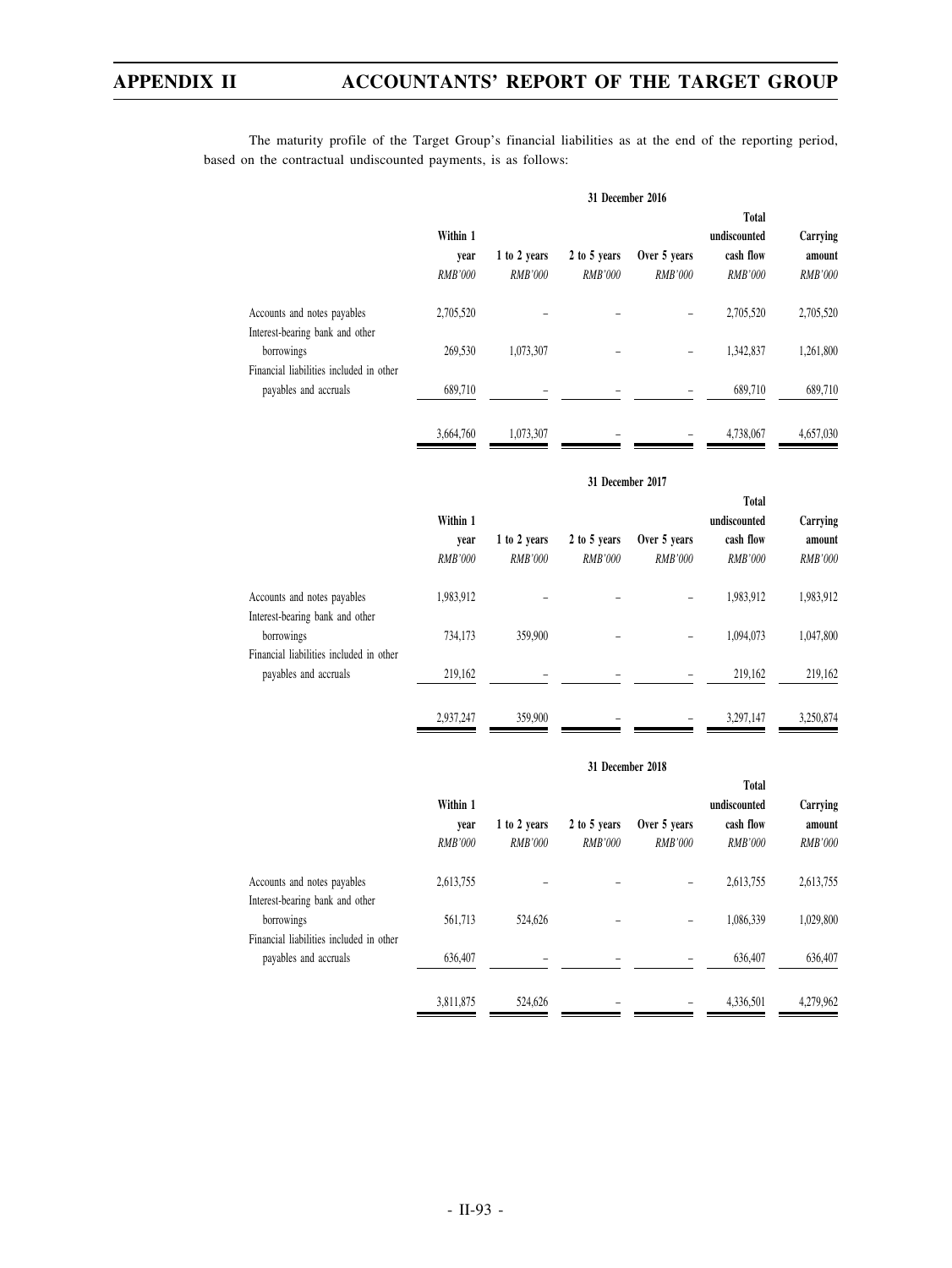|                                                                  | 30 September 2019 |                |                |                |                                           |                    |
|------------------------------------------------------------------|-------------------|----------------|----------------|----------------|-------------------------------------------|--------------------|
|                                                                  | Within 1<br>year  | 1 to 2 years   | 2 to 5 years   | Over 5 years   | <b>Total</b><br>undiscounted<br>cash flow | Carrying<br>amount |
|                                                                  | <b>RMB'000</b>    | <b>RMB'000</b> | <b>RMB'000</b> | <b>RMB'000</b> | <b>RMB'000</b>                            | <b>RMB'000</b>     |
| Accounts and notes payables                                      | 2,584,869         |                |                |                | 2,584,869                                 | 2,584,869          |
| Interest-bearing bank and other<br>borrowings                    | 388,401           | 527,333        |                |                | 915,734                                   | 894,500            |
| Financial liabilities included in other<br>payables and accruals | 689,711           |                |                |                | 689,711                                   | 689,711            |
|                                                                  | 3,662,981         | 527,333        |                |                | 4,190,314                                 | 4,169,080          |

### **Capital management**

The Target Group's objectives for managing capital are to safeguard the Target Group's ability to continue as a going concern in order to provide returns for shareholders and to maintain an optimal capital structure to reduce the cost of capital. The Target Group's overall strategy remains unchanged from prior year.

In order to maintain or adjust the capital structure, the Target Group may consider the macro economic conditions, prevailing borrowing rates in the market and adequacy of cash flows generated from operations and may raise funding through capital market or bank borrowings as necessary.

The Target Group monitors capital on the basis of the gearing ratio. This ratio is calculated as total borrowings and convertible bonds divided by total assets as shown in the consolidated statement of financial position.

The gearing ratios at 31 December 2016, 2017, 2018 and 30 September 2019 were as follows:

|                            |                   |                |                | As at          |
|----------------------------|-------------------|----------------|----------------|----------------|
|                            | As at 31 December | 30 September   |                |                |
|                            | 2016              | 2017           |                | 2019           |
|                            | <i>RMB'000</i>    | <i>RMB'000</i> | <i>RMB'000</i> | <i>RMB'000</i> |
|                            | (Audited)         | (Audited)      | (Audited)      | (Audited)      |
| Total borrowings (Note 28) | 1,261,800         | 1,047,800      | 1,029,800      | 894,500        |
| Total assets               | 25, 117, 158      | 23,951,388     | 28,434,244     | 30,526,905     |
| Gearing ratio              | 5.02%             | 4.37%          | $3.62\%$       | 2.93%          |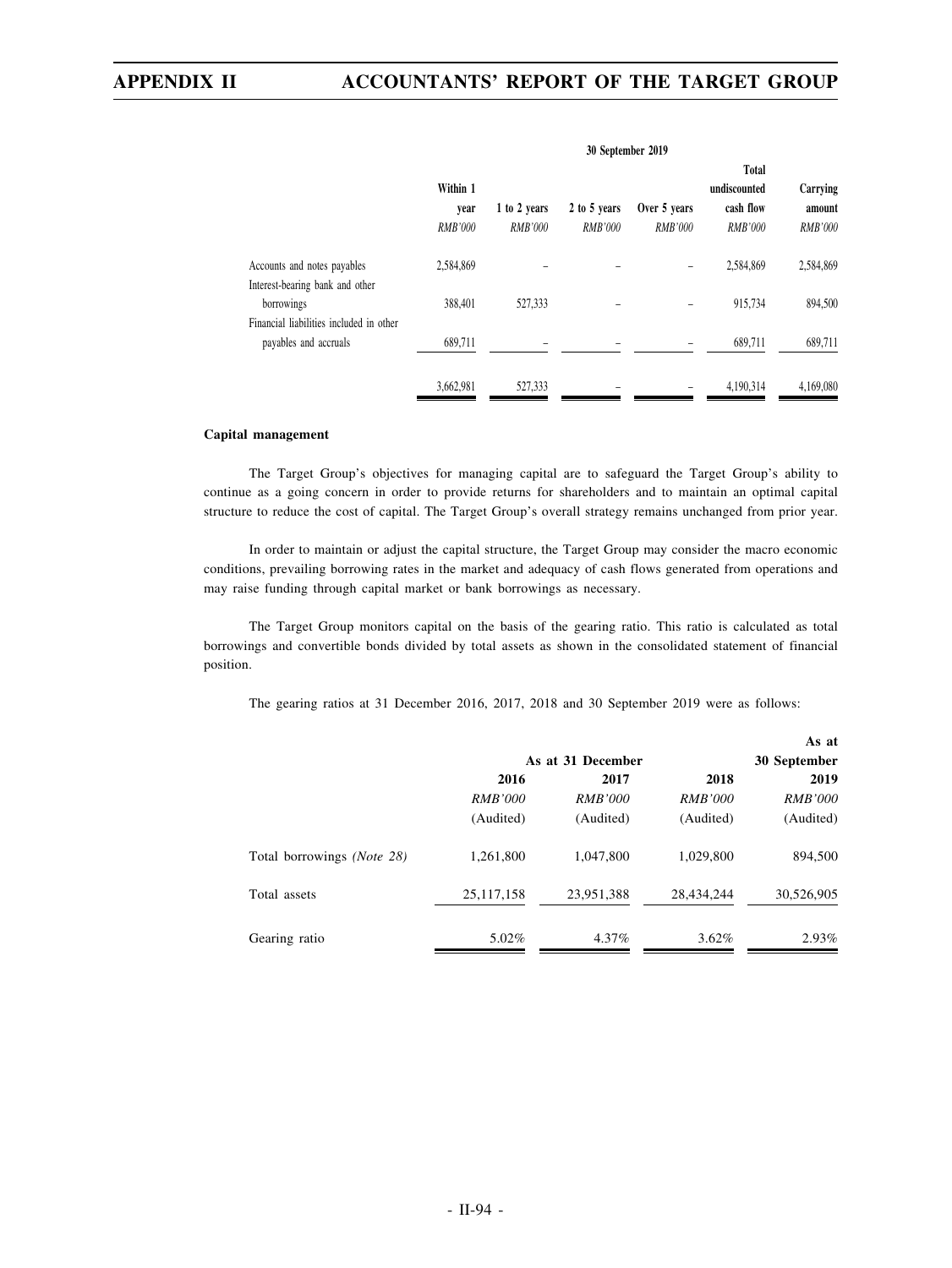# **38. RECONCILIATION OF LIABILITIES ARISING FROM FINANCING ACTIVITIES**

|                                                | Interest-bearing bank<br>and other borrowings |
|------------------------------------------------|-----------------------------------------------|
|                                                | <i>RMB'000</i>                                |
| Balance at 1 January 2016                      | 1,328,000                                     |
| Financing cash flows                           | (66,200)                                      |
| Balance at 31 December 2016 and 1 January 2017 | 1,261,800                                     |
| Financing cash flows                           | (214,000)                                     |
| Balance at 31 December 2017 and 1 January 2018 | 1,047,800                                     |
| Financing cash flows                           | (18,000)                                      |
| Balance at 31 December 2018 and 1 January 2019 | 1,029,800                                     |
| Financing cash flows                           | (135,300)                                     |
| Balance at 30 September 2019                   | 894,500                                       |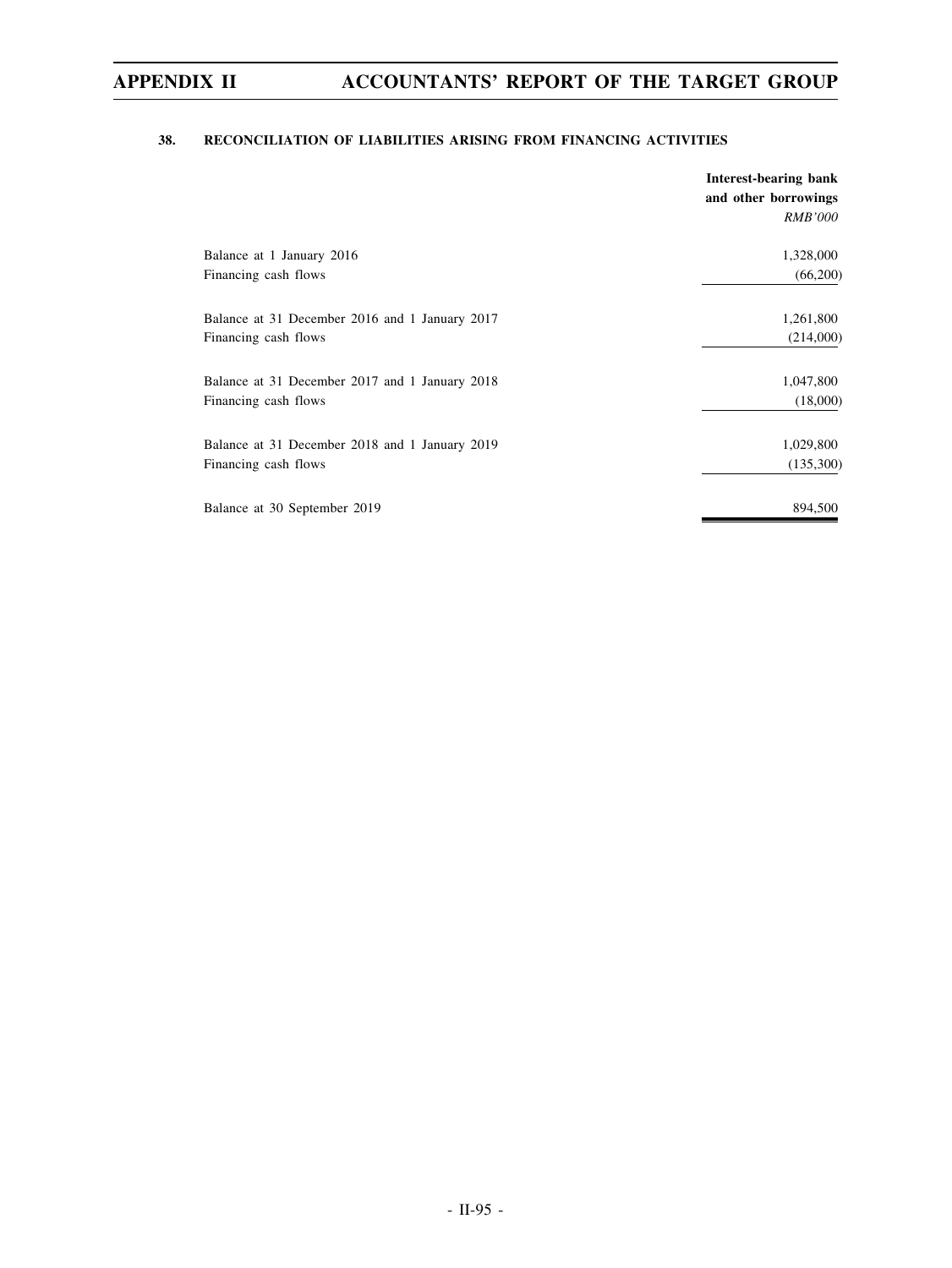# **39. STATEMENT OF FINANCIAL POSITION OF THE TARGET COMPANY**

Information about the statement of financial position of the Target Company at the end of the reporting period is as follows:

|                                  |                | As at             |                |                |
|----------------------------------|----------------|-------------------|----------------|----------------|
|                                  |                | As at 31 December |                | 30 September   |
|                                  | 2016           | 2017              | 2018           | 2019           |
|                                  | <b>RMB'000</b> | <b>RMB'000</b>    | <b>RMB'000</b> | <b>RMB'000</b> |
|                                  | (Audited)      | (Audited)         | (Audited)      | (Audited)      |
| <b>NON-CURRENT ASSETS</b>        |                |                   |                |                |
| Property, plant and equipment    | 225            | 137               | 55             | 520            |
| Other intangible assets          | 16,567         | 13,767            | 10,967         | 8.867          |
| Investments in subsidiaries      | 1,160,159      | 1,160,159         | 1,182,307      | 1,182,307      |
| Investments in associates        | 1,530,243      | 1,573,242         | 1,624,064      | 1,656,190      |
| Prepayments, deposits and other  |                |                   |                |                |
| receivables                      | 1,550          |                   |                |                |
|                                  |                |                   |                |                |
| Total non-current assets         | 2,708,744      | 2,747,305         | 2,817,393      | 2,847,884      |
| <b>CURRENT ASSETS</b>            |                |                   |                |                |
| Accounts and notes receivables   | 2,278          |                   |                |                |
| Prepayments, deposits and other  |                |                   |                |                |
| receivables                      | 61,744         | 68,548            | 71,483         | 55,852         |
| Cash and cash equivalents        | 354,666        | 322,660           | 956,705        | 175,775        |
| <b>Total current assets</b>      | 418,688        | 391,208           | 1,028,188      | 231,627        |
| <b>TOTAL ASSETS</b>              | 3,127,432      | 3,138,513         | 3,845,581      | 3,079,511      |
|                                  |                |                   |                |                |
| <b>CURRENT LIABILITIES</b>       |                |                   |                |                |
| Accounts and notes payables      | 14,463         | 1,664             | 1,316          | 1,282          |
| Other payables and accruals      | 359,488        | 347,475           | 891,204        | 65,362         |
| Interest-bearing bank and other  |                |                   |                |                |
| borrowings                       | 50,000         | 50,000            |                |                |
| Contract liabilities             | 4,900          | 4,900             | 4,900          | 4,900          |
| Tax payable                      |                |                   |                | 28             |
| <b>Total current liabilities</b> | 428,851        | 404,039           | 897,420        | 71,572         |
|                                  |                |                   |                |                |
| <b>TOTAL LIABILITIES</b>         | 428,851        | 404,039           | 897,420        | 71,572         |
| Net assets                       | 2,698,581      | 2,734,474         | 2,948,161      | 3,007,939      |
| <b>EQUITY</b>                    |                |                   |                |                |
| Share capital                    | 5,610,332      | 5,610,332         | 5,610,332      | 5,610,332      |
| Reserves                         | (2,911,751)    | (2,875,858)       | (2,662,171)    | (2,602,393)    |
|                                  |                |                   |                |                |
| <b>Total equity</b>              | 2,698,581      | 2,734,474         | 2,948,161      | 3,007,939      |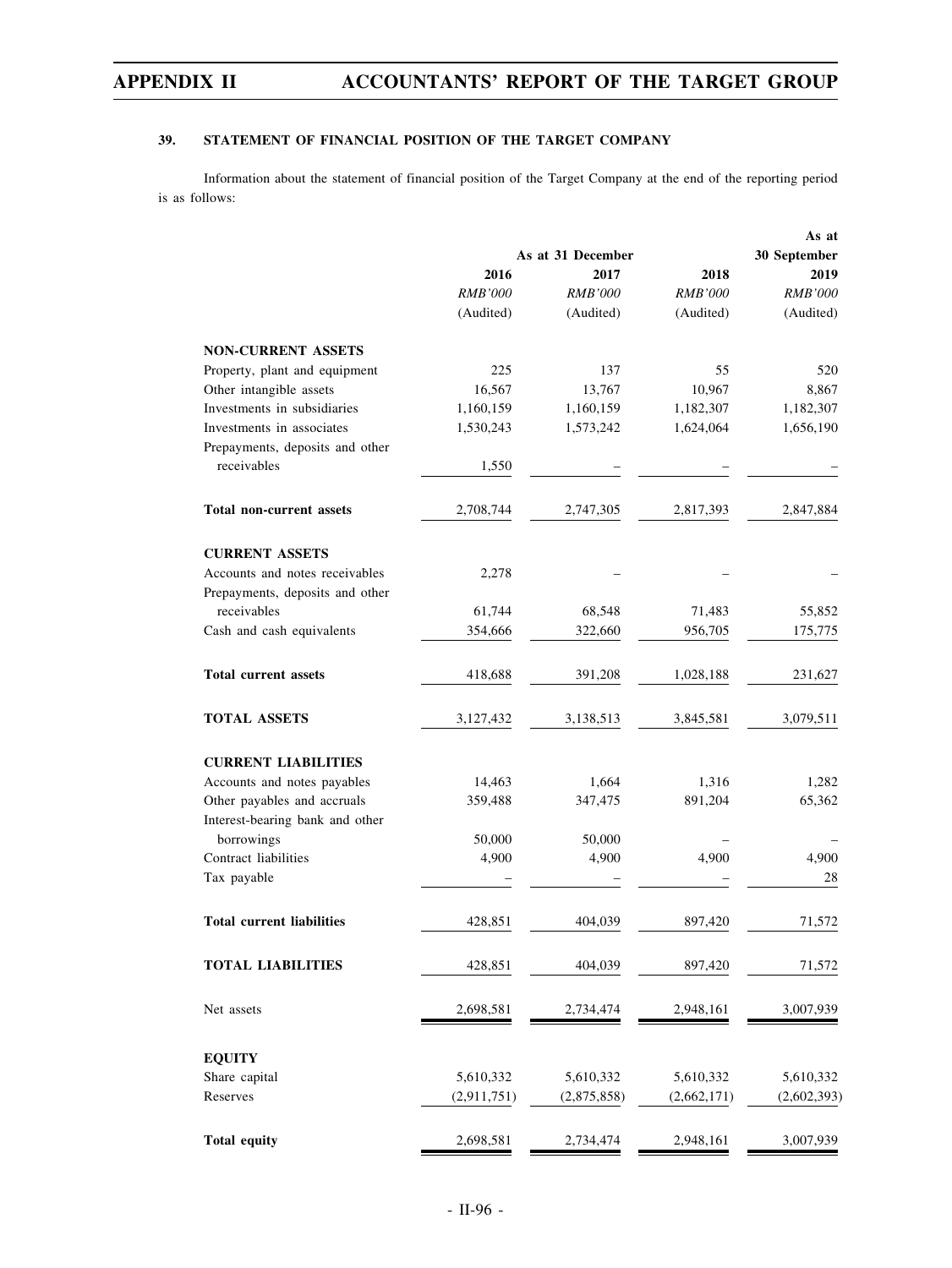### **40. PARTICULAR OF SUBSIDIARIES OF THE TARGET COMPANY**

Details of the Target Company's subsidiaries at the end of the reporting period are as follows:

|                            | Percentage of equity interest attributable to the Target Group      |                                                                             |           |                             |               |                                    |                     |                                   |
|----------------------------|---------------------------------------------------------------------|-----------------------------------------------------------------------------|-----------|-----------------------------|---------------|------------------------------------|---------------------|-----------------------------------|
| Name of subsidiary         | Place and date of<br>incorporation or<br>registration/<br>operation | <b>Issued and</b><br>fully paid/<br>registered<br>capital<br><b>RMB'000</b> | 2016<br>% | At 31 December<br>2017<br>% | 2018<br>$q_0$ | At<br>30 September<br>2019<br>$\%$ | At the date of<br>% | this report Principal activities  |
| Directly held subsidiaries |                                                                     |                                                                             |           |                             |               |                                    |                     |                                   |
| 天津中航錦江航空維修<br>工程有限責任公司     | PRC                                                                 | 60,000                                                                      | 51%       | 51%                         | 51%           | 51%                                | 51%                 | Repairing of aviation<br>products |
| 哈爾濱飛機工業集團有限<br>責任公司        | PRC                                                                 | 1,184,959                                                                   | 97.89%    | 97.89%                      | 89.79%        | 89.79%                             | 89.79%              | Sale of aviation products         |
| 昌河飛機工業(集團)有限 PRC<br>責任公司   |                                                                     | 442,592                                                                     | 100%      | 100%                        | 52.04%        | 52.04%                             | 52.04%              | Sale of aviation products         |
| Indirectly held subsidiary |                                                                     |                                                                             |           |                             |               |                                    |                     |                                   |
| 哈爾濱哈飛航空維修工程 PRC<br>有限公司    |                                                                     | 5,000                                                                       | 60%       | 60%                         | 60%           | 100%                               | $100\%$             | Repairing of aviation<br>products |

*Notes:*

All subsidiaries now comprising the Target Group are limited liability companies and have adopted 31 December as their financial year end date. Auditors for the statutory financial statements of these subsidiaries for the Relevant Periods were 中審眾環會計師事務所(特殊普通合夥) for the years ended 31 December 2016, 2017 and 瑞華會計師事務所 (特殊普通合夥) for the year ended 31 December 2018.

# **41. CONTINGENT LIABILITIES**

The Target Group has issued guarantees in respect of banking facilities granted to fellow subsidiaries in aggregate of approximately RMB387,460,000 for the Relevant Periods.

### **42. MAJOR NON-CASH TRANSACTIONS**

Other than those disclosed in consolidated statement change in equity and in note 18 in respect of disposal of an associate, there are no other material non-cash transaction.

# **43. EVENT AFTER THE REPORTING PERIOD**

There was no subsequent event that needs to be disclosed or adjusted by the Target Group as at the date of this report.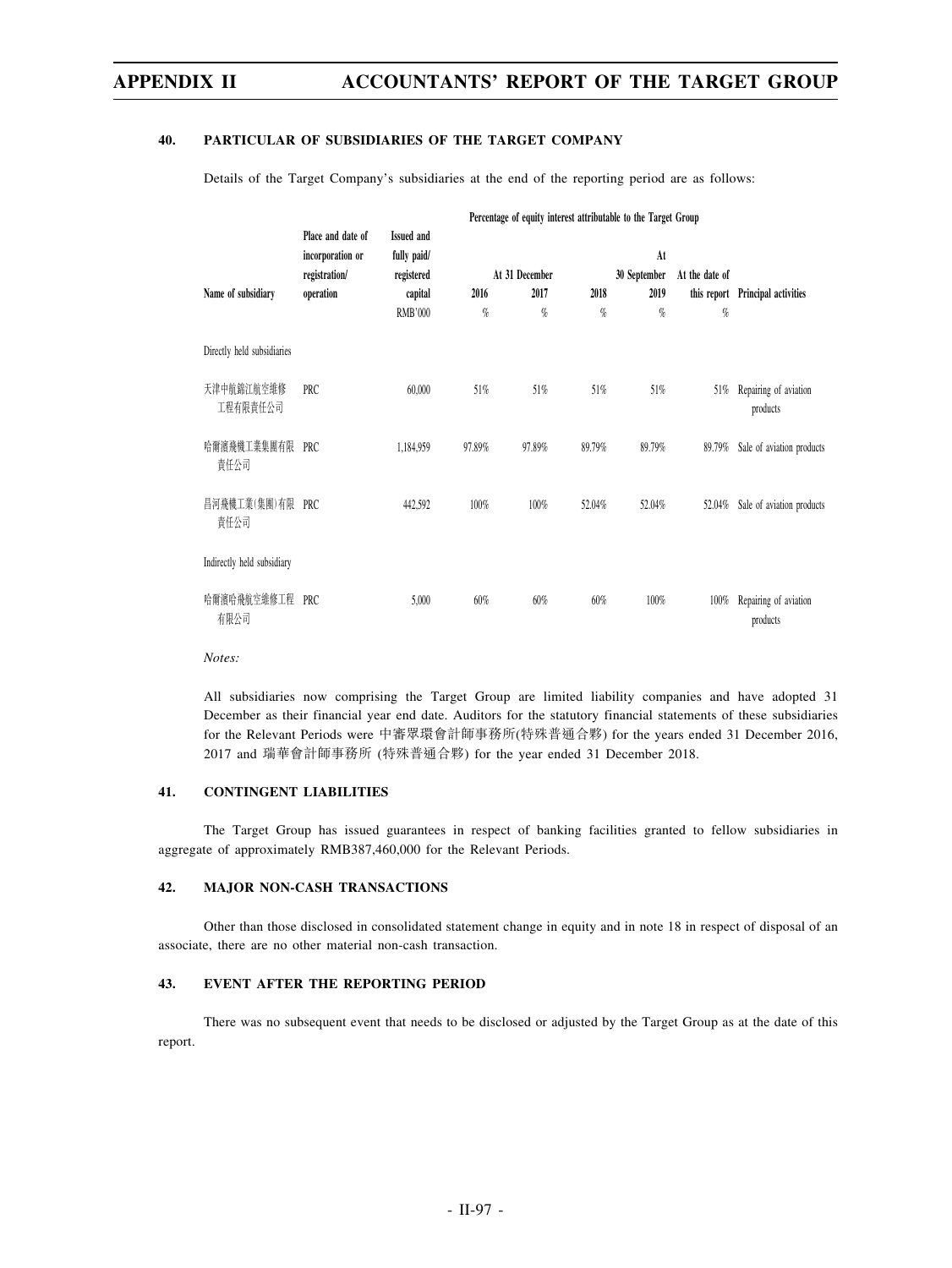# **44. SUBSEQUENT FINANCIAL STATEMENTS**

As at the date of the report, no additional financial statement has been prepared by Target Company and its subsidiaries in respect of any period subsequent to 30 September 2019.

Yours faithfully,

## **SHINEWING (HK) CPA Limited**

*Certified Public Accountants* **Lee Shun Ming** Practising Certificate Number: P07068 Hong Kong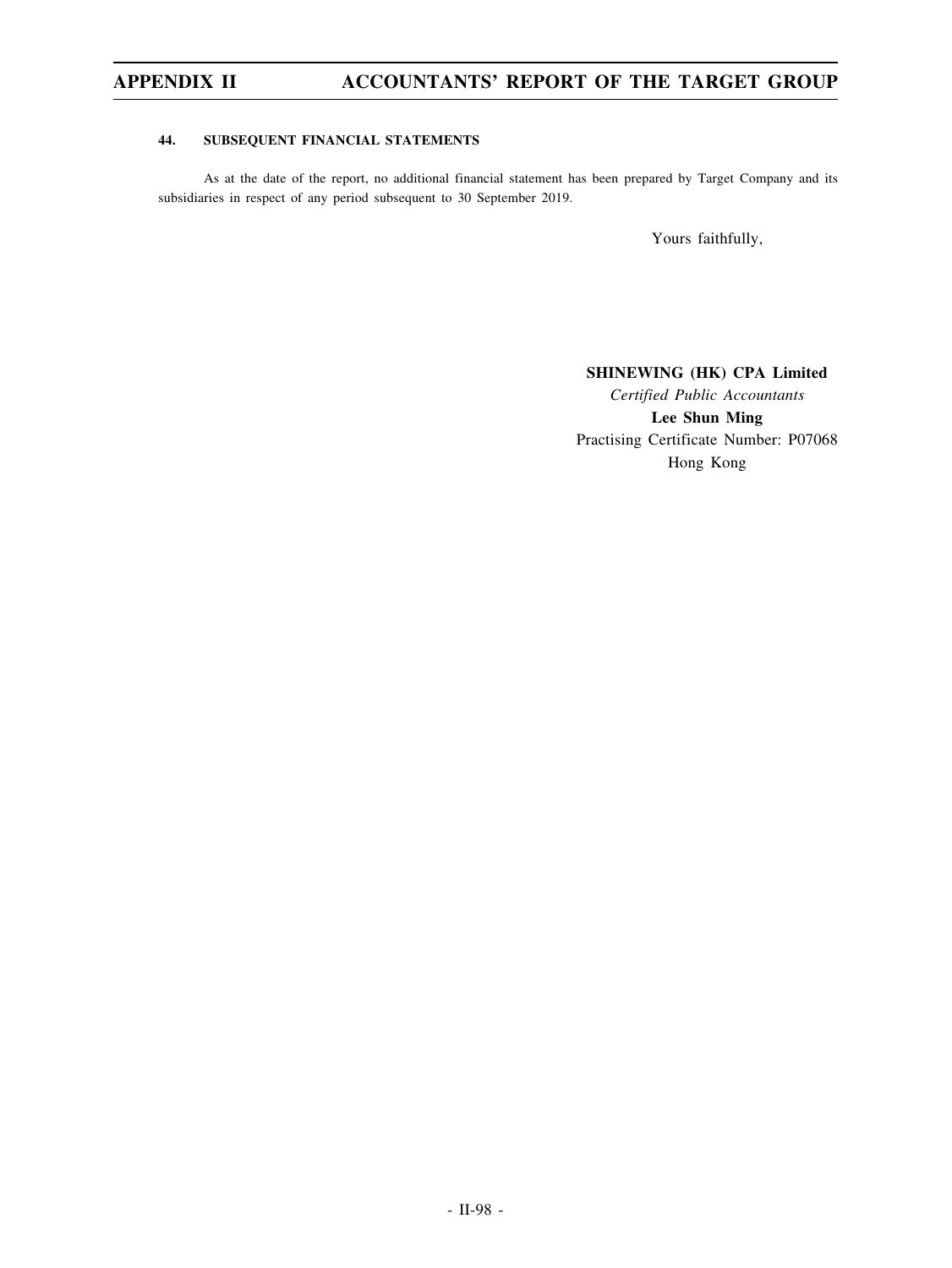# **APPENDIX III MANAGEMENT DISCUSSION AND ANALYSIS ON THE TARGET GROUP**

*Set out below is the management discussion and analysis on the Target Group for each of the three years ended 31 December 2016, 2017 and 2018 and the nine months ended 30 September 2019 (the "Reporting Period"). The following financial information is based on the accountants' report of the Target Group as set out in Appendix II to this circular.*

# **A. OVERVIEW**

The Target Group includes AVIC Helicopter and its subsidiaries. AVIC Helicopter is a limited liability company incorporated in the PRC and is mainly engaged in research and development, production, sales and maintenance of helicopters, other aircrafts and aviation components. There are four subsidiaries of AVIC Helicopter in operation, namely Harbin Aircraft, Changhe Aircraft, Tianjin AVIC Jin Jiang Aviation Maintenance Engineering Co., Ltd.\* (天津中航錦江航空維修工程有限責任公司) and Harbin Hafei Aviation Maintenance Engineering Co., Ltd.\* (哈爾濱哈飛航空維修工程有限公司).

# **B. OPERATING RESULTS OF THE TARGET GROUP**

# **B.1 Revenue**

The Target Group generates revenue from two main segments, namely (i) sale of aviation entire aircraft and parts, and (ii) provision of aviation maintenance service.

- With respect to the sale of aviation entire aircraft and parts segment, the Target Group provides to its customers various kinds and types of helicopters and aircraft as well as parts and components. The Target Group generated most of its revenue from the sale of aviation entire aircraft and parts segment in the years ended 31 December 2016, 2017 and 2018 and the nine months ended 30 September 2018 and 2019 with an amount of RMB12,810.7 million, RMB10,597.3 million, RMB14,062.8 million, RMB8,750.7 million and RMB8,088.1 million, respectively, before deducting intersegments sales. The Target Group expects that this business segment will continue to contribute the majority part of the revenue of the Target Group in the future.
- With respect to the provision of aviation maintenance service segment, the services that the Target Group provides to its customers primarily include daily maintenance services and specific remodelling services of aircraft. In the years ended 31 December 2016, 2017 and 2018 and the nine months ended 30 September 2018 and 2019, the Target Group generated revenue of RMB115.2 million, RMB62.6 million, RMB107.0 million, RMB41.2 million and RMB77.9 million, respectively, before deducting intersegments sales. The Target Group expects that the revenue generated from this business segment will further increase in the future due to enlarged demands for maintenance services.

The Target Group recorded revenue of RMB12,894.3 million, RMB10,660.0 million, RMB14,159.1 million, RMB8,790.0 million and RMB8,166.0 million for the years ended 31 December 2016, 2017 and 2018 and the nine months ended 30 September 2018 and 2019,

*<sup>\*</sup> for identification purpose only.*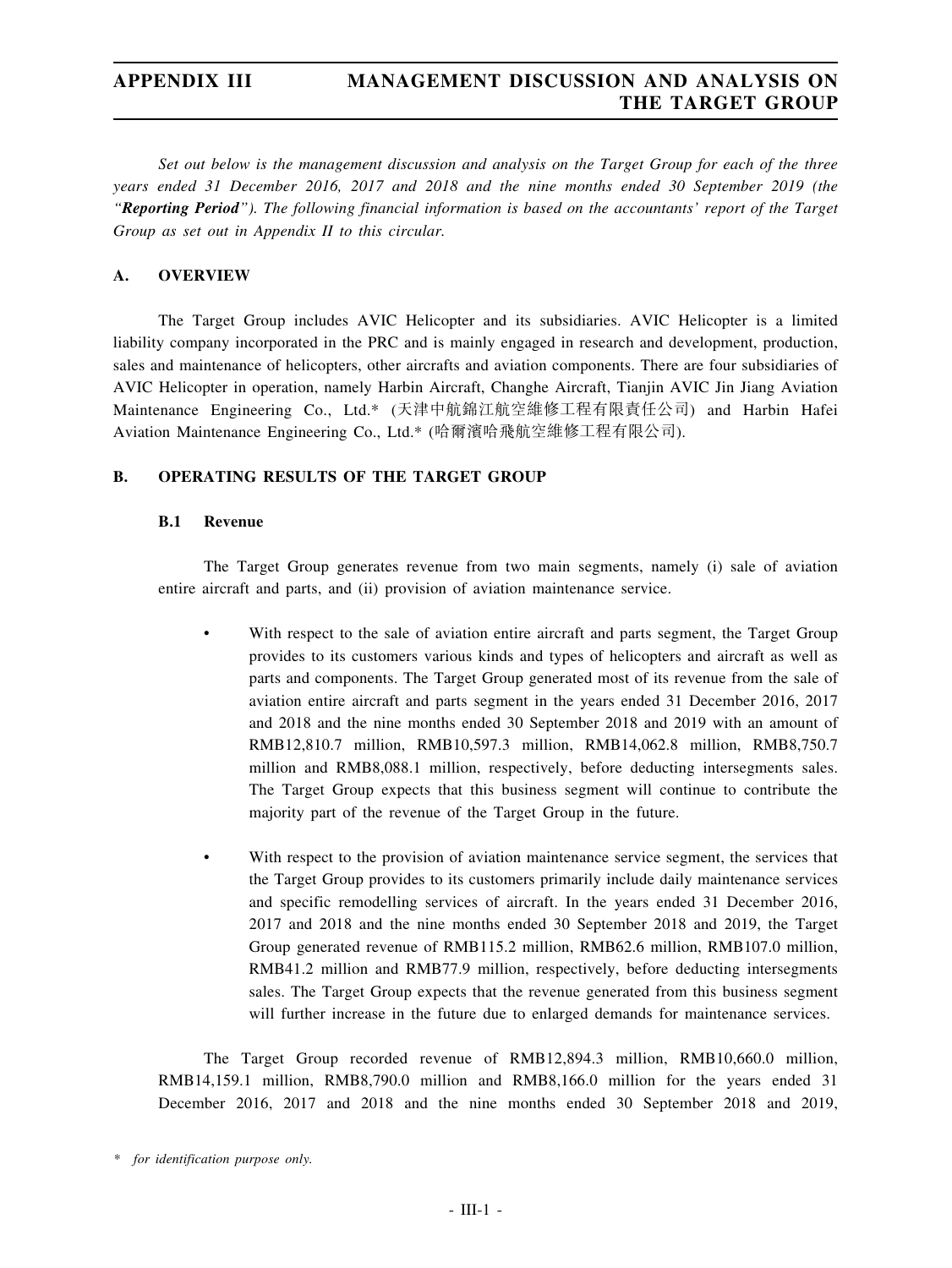respectively. The fluctuation in the revenue of the Target Group during the Reporting Period was primarily due to the fluctuation in the number of orders received from the specific clients of the Target Group.

# **B.2 Cost of sales**

The cost of sales of the Target Group primarily comprised material costs, labour costs and depreciation costs of fixed assets.

The Target Group recorded cost of sales of RMB11,992.8 million, RMB10,159.9 million, RMB13,571.7 million, RMB8,396.3 million and RMB7,789.9 million for the years ended 31 December 2016, 2017 and 2018 and the nine months ended 30 September 2018 and 2019, respectively. The fluctuation in the cost of sales of the Target Group during the Reporting Period was in accordance with the fluctuations in the revenue of the Target Group, which was primarily due to the fluctuations in the number of orders received.

## **B.3 Other income and gains, net**

The other income and gains, net of the Target Group primarily comprised profits or gains generated from sales of raw materials, provision of labour services and disposal of equity interest by the Target Group.

The Target Group recorded other income and gains, net of RMB57.5 million, RMB305.2 million, RMB206.1 million, RMB168.6 million and RMB469.2 million for the years ended 31 December 2016, 2017 and 2018 and the nine months ended 30 September 2018 and 2019, respectively. The fluctuation of the other income and gains, net of the Target Group during the Reporting Period was primarily due to the fact that the Target Group recorded gains on disposal of equity interest in associates for the year ended 31 December 2017 and for the nine months ended 30 September 2019. The other income and gains, net of the Target Group increased from approximately RMB57.5 million for the year ended 31 December 2016 to approximately RMB305.2 million for the year ended 31 December 2017. The other income and gains, net of the Target Group decreased to approximately RMB206.1 million for the year ended 31 December 2018 as compared to RMB305.2 million for the year ended 31 December 2017. The other income and gains, net of the Target Group increased to approximately RMB469.2 million for the nine months ended 30 September 2019 as compared to RMB168.6 million for the nine months ended 30 September 2018.

# **B.4 Administrative expenses**

The administrative expenses of the Target Group primarily comprised employee salaries, research and development expenses, amortisation costs of intangible assets, travel expenses and other costs and expenses.

The Target Group recorded administrative expenses of RMB744.7 million, RMB495.3 million, RMB610.1 million, RMB361.3 million and RMB335.3 million for the years ended 31 December 2016, 2017 and 2018 and the nine months ended 30 September 2018 and 2019, respectively. Due to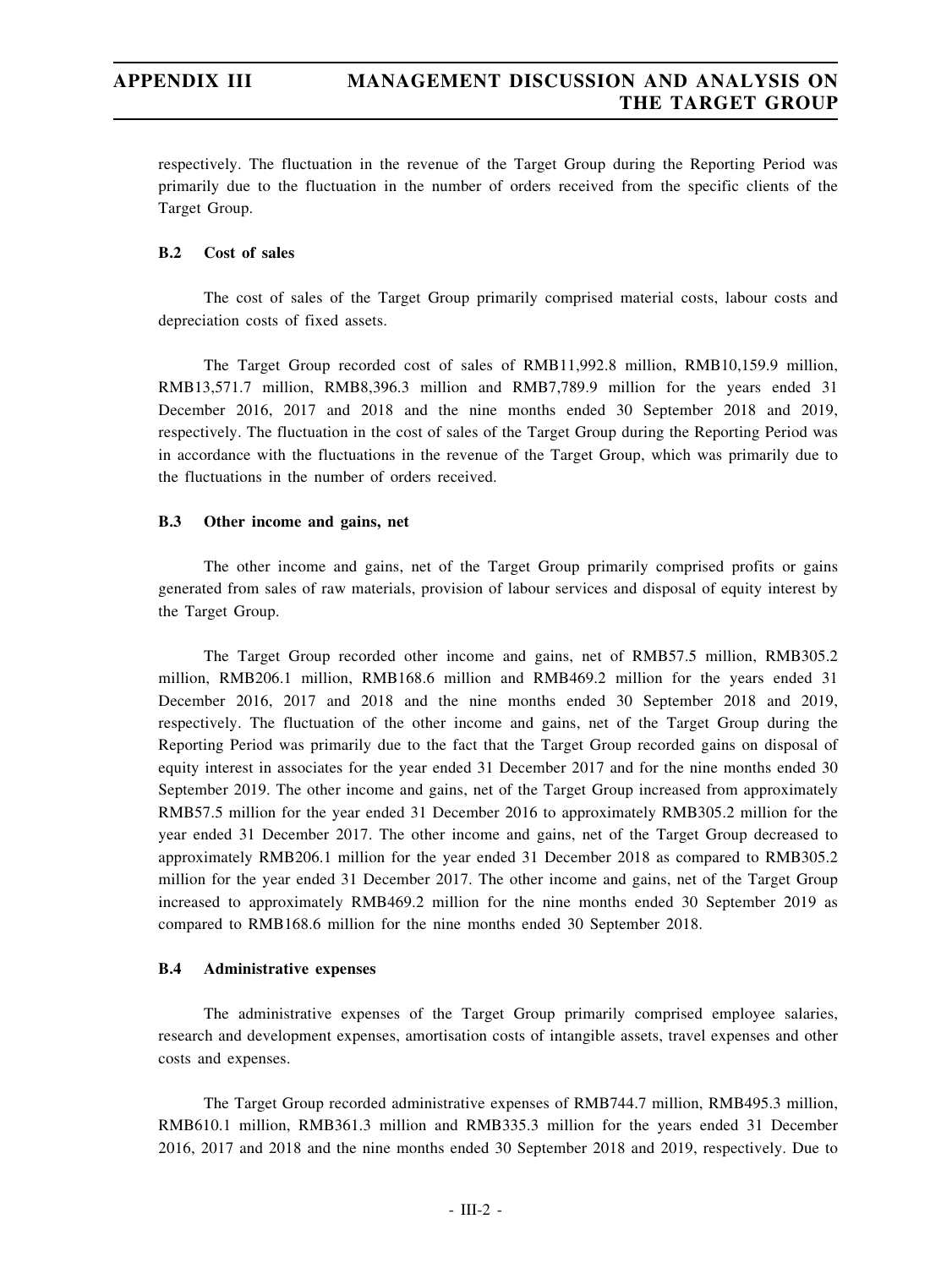the fluctuation in the research and development expenses of the Target Group during the Reporting Period, the administrative expenses of the Target Group fluctuated correspondingly during the Reporting Period. The administrative expenses of the Target Group decreased from approximately RMB744.7 million for the year ended 31 December 2016 to approximately RMB495.3 million for the year ended 31 December 2017. The administrative expenses of the Target Group increased to approximately RMB610.1 million for the year ended 31 December 2018 as compared to RMB495.3 million for the year ended 31 December 2017. The administrative expenses of the Target Group decreased to approximately RMB335.3 million for the nine months ended 30 September 2019 as compared to RMB361.3 million for the nine months ended 30 September 2018.

# **B.5 Finance income, net**

The finance income, net of the Target Group is calculated by deducting finance costs from the finance income. The finance income of the Target Group primarily consisted of bank interest income, and the finance costs of the Target Group primarily consisted of interest on bank borrowings and other borrowings and other financial costs.

The Target Group recorded finance income, net of RMB34.3 million, RMB20.2 million, RMB51.9 million, RMB6.0 million and RMB109.4 million for the years ended 31 December 2016, 2017 and 2018 and the nine months ended 30 September 2018 and 2019, respectively. The finance income, net of the Target Group decreased from approximately RMB34.3 million for the year ended 31 December 2016 to approximately RMB20.2 million for the year ended 31 December 2017 mainly due to the increase in interest expenses in 2017 as compared to that in 2016. The finance income, net of the Target Group increased from approximately RMB20.2 million for the year ended 31 December 2017 to approximately RMB51.9 million for the year ended 31 December 2018 mainly due to the increase in bank interest income generating from the increased bank balance. The finance income, net of the Target Group significantly increased from approximately RMB6.0 million for the nine months ended 30 September 2018 to approximately RMB109.4 million for the nine months ended 30 September 2019 mainly due to the increase in bank interest income generating from the increased bank balance.

# **B.6 Profit for the year/period**

The Target Group recorded profit for the year/period of RMB240.0 million, RMB359.7 million, RMB311.8 million, RMB252.5 million and RMB601.6 million for the years ended 31 December 2016, 2017 and 2018 and the nine months ended 30 September 2018 and 2019, respectively. The fluctuation of the profit for the year/period of the Target Group during the Reporting Period was primarily due to the fact that the Target Group recorded gains on disposal of equity interest in associates for the year ended 31 December 2017 and for the nine months ended 30 September 2019. The profit for the year of the Target Group increased from approximately RMB240.0 million for the year ended 31 December 2016 to approximately RMB359.7 million for the year ended 31 December 2017. The profit for the year of the Target Group decreased to approximately RMB311.8 million for the year ended 31 December 2018 as compared to RMB359.7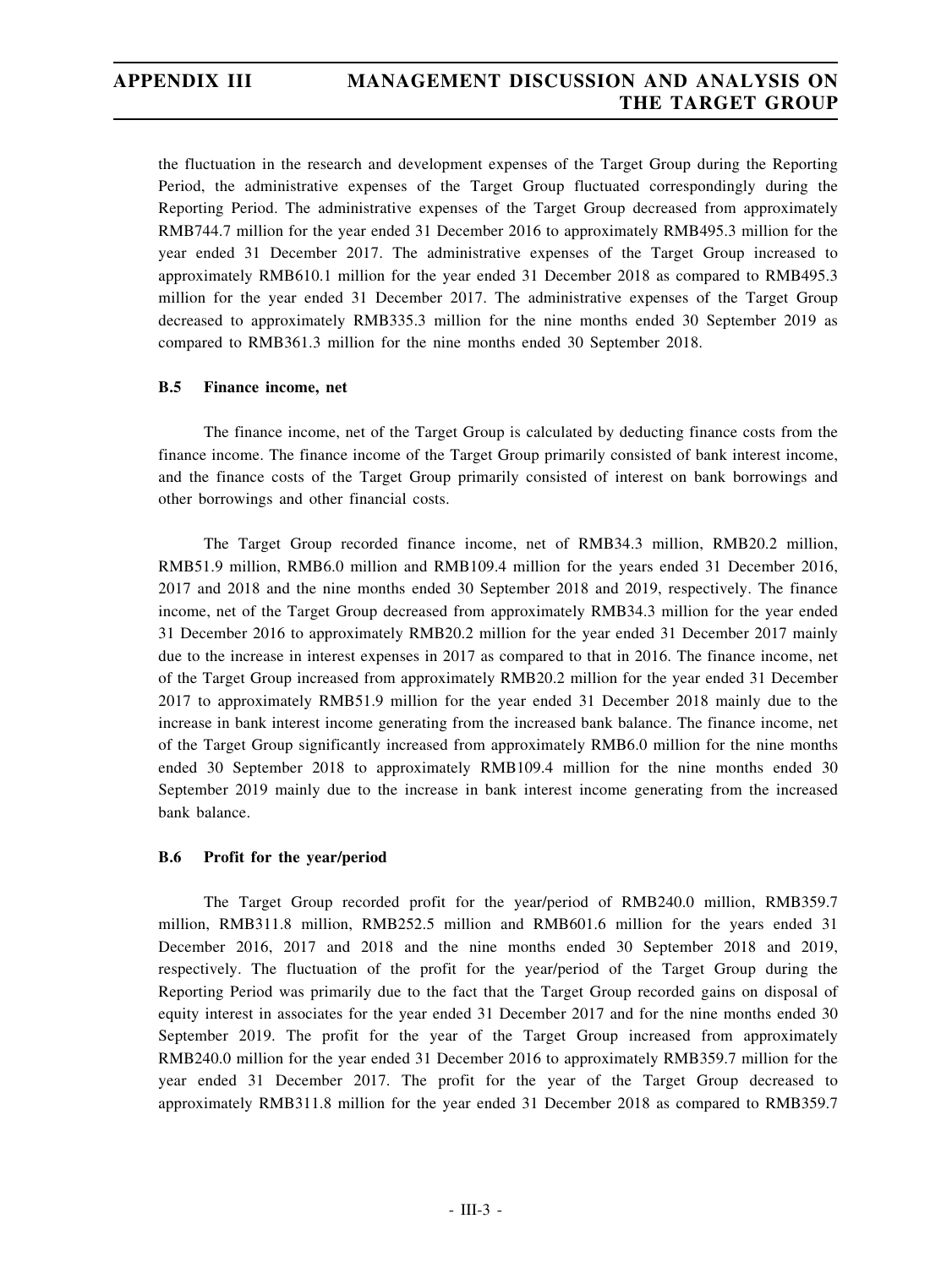million for the year ended 31 December 2017. The profit for the period of the Target Group increased to approximately RMB601.6 million for the nine months ended 30 September 2019 as compared to RMB252.5 million for the nine months ended 30 September 2018.

# **C. LIQUIDITY, FINANCIAL RESOURCES AND CAPITAL STRUCTURE**

As at 31 December 2016, 2017 and 2018 and 30 September 2019, the Target Group had total current assets of RMB18,771.6 million, RMB17,202.2 million, RMB21,712.8 million and RMB24,016.9 million, respectively, which mainly comprised inventories, accounts and notes receivables as well as prepayments, deposits and other receivables.

As at 31 December 2016, 2017 and 2018 and 30 September 2019, the Target Group had total current liabilities of RMB21,670.8 million, RMB20,654.2 million, RMB24,302.5 million and RMB25,447.0 million, respectively, which mainly comprised accounts and notes payables, other payables and accruals as well as interest-bearing bank and other borrowings.

As at 31 December 2016, 2017 and 2018 and 30 September 2019, the Target Group had cash and cash equivalent of RMB6,038.8 million, RMB2,665.5 million, RMB6,557.6 million and RMB7,217.2 million, respectively. The Target Group recorded relatively small amount of cash and cash equivalent as at 31 December 2017 primarily due to the less revenue recorded in 2017.

As at the end of the Reporting Period, the substantial part of the cash and bank balances of the Target Group were denominated in RMB.

The Target Group historically met its liquidity requirement through a combination of the cash flow generated from its daily operation and short-term and long-term borrowings. The primary liquidity requirements of the Target Group are to finance working capital, fund the payment of interest and principal due on its indebtedness and fund capital expenditures and growth and expansion of its operations.

As at 31 December 2016, 2017 and 2018 and 30 September 2019, the Target Group had interestbearing bank and other borrowings of RMB1,261.8 million, RMB1,047.8 million, RMB1,029.8 million and RMB894.5 million, respectively, with an annual effective interest rate for bank borrowings of 3.61%, 3.445%, 3.94% and 3.96%, respectively. As at 31 December 2017 and 2018 and 30 September 2019, other borrowings of the Target Group represented unsecured and unguaranteed borrowings with an amount of RMB2,000,000, RMB9,800,000 and RMB24,500,000, respectively, bearing interest at 4.35%, 4.35% and 4.61% per annum respectively and repayable within one year. As at 31 December 2016, 2017 and 2018 and 30 September 2019, the interest-bearing bank and other borrowings of the Target Group were all borrowings with fixed interest rates. The long-term and short-term borrowings of the Target Group were all denominated in RMB.

As at 31 December 2016, 2017 and 2018 and 30 September 2019, the gearing ratio of the Target Group (being total borrowings over the total assets) was approximately 5%, 4%, 4% and 3%, respectively.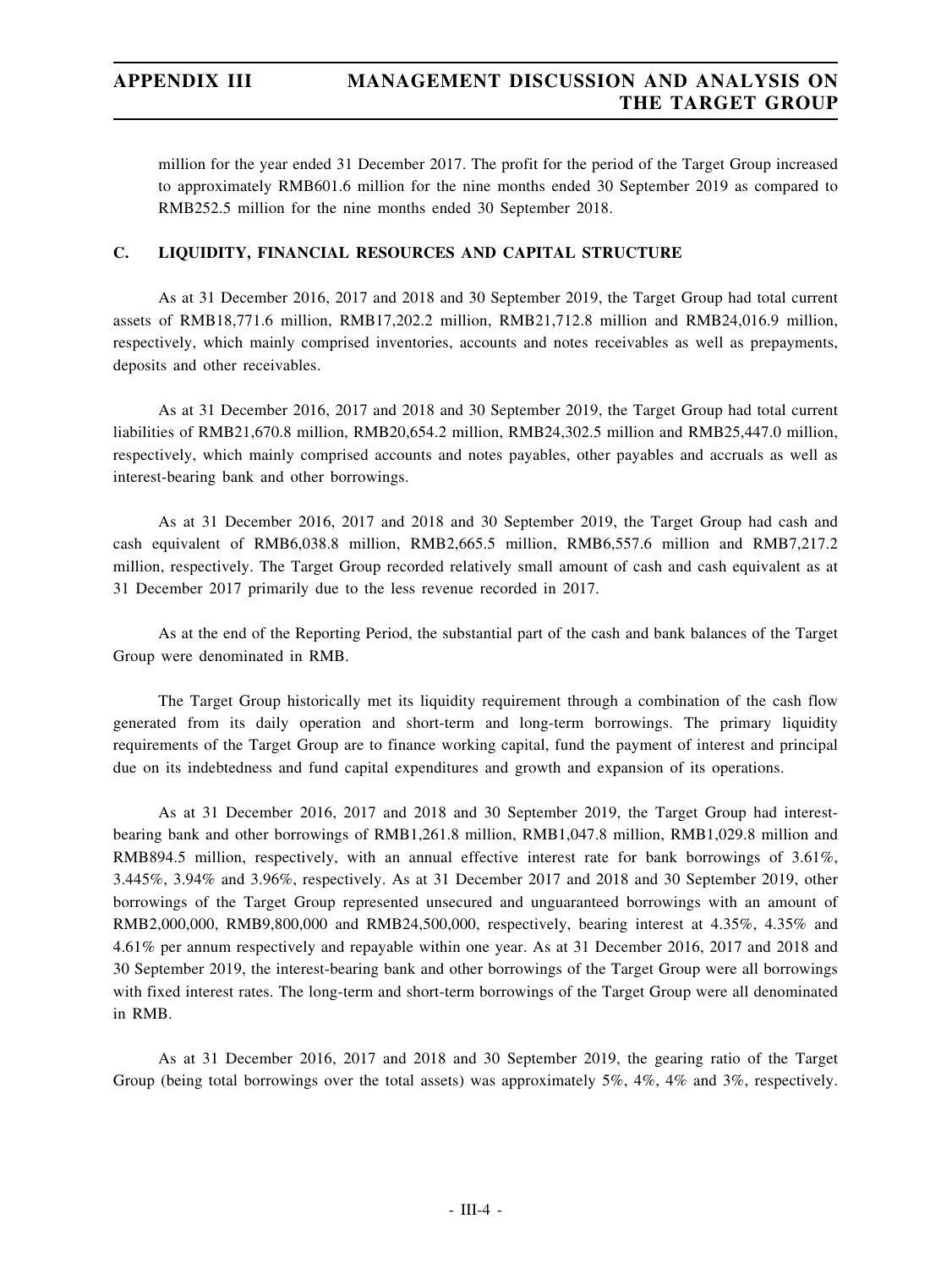The objective of the treasury policies of the Target Group is to minimise risks. The Target Group adopts a prudent treasury policy towards its overall business operation and manages as well as monitors its financial risk exposures to ensure that appropriate measures are implemented on a timely and effective manner.

# **D. FOREIGN EXCHANGE EXPOSURE**

The exposure of the Target Group to foreign currency risk relates to its bank balances denominated in foreign currencies. The carrying amounts of the material monetary assets denominated in foreign currency of the Target Group as at 31 December 2016, 2017 and 2018 and 30 September 2019 were approximately RMB1.7 million, RMB6.2 million, RMB3.4 million and RMB6.5 million.

For illustrative purpose only, if the foreign currency exchange rate increased or decreased by 10% during the Reporting Period, with all other variables held constant, the profit for the year/period of the Target Group for the year ended 31 December 2016, 2017 and 2018 and the nine months 30 September 2019 would have decreased or increased by approximately RMB0.1 million, RMB0.5 million, RMB0.3 million and RMB0.5 million, respectively.

Since the monetary assets of the Target Group denominated in foreign currency only accounted for a very small portion of the total assets of the Target Group, the fluctuation in foreign currency exchange rate only had limited impact on the results of the Target Group. The management of the Target Group will continue to monitor the foreign exchange exposure and implement appropriate measures if necessary.

# **E. CAPITAL COMMITMENT**

As at 31 December 2016, 2017 and 2018 and 30 September 2019, the Targeted Group had no capital commitment.

# **F. CHARGE OF ASSETS**

As at 31 December 2016, 2017 and 2018 and 30 September 2019, the Targeted Group did not have any charges over assets.

# **G. CONTINGENT LIABILITIES**

As at 30 September 2019, the Target Group had issued guarantee in respect of banking facilities amounting to approximately RMB387,460,000 granted to fellow subsidiaries.

## **H. MATERIAL INVESTMENT, ACQUISITION AND DISPOSALS**

For the year ended 31 December 2016, 2017 and 2018 and the nine months 30 September 2019, the Target Group did not have any material acquisition, disposals or significant investment. The Target Group has no future plan of material investments or capital assets in the coming year after the Proposed Acquisition.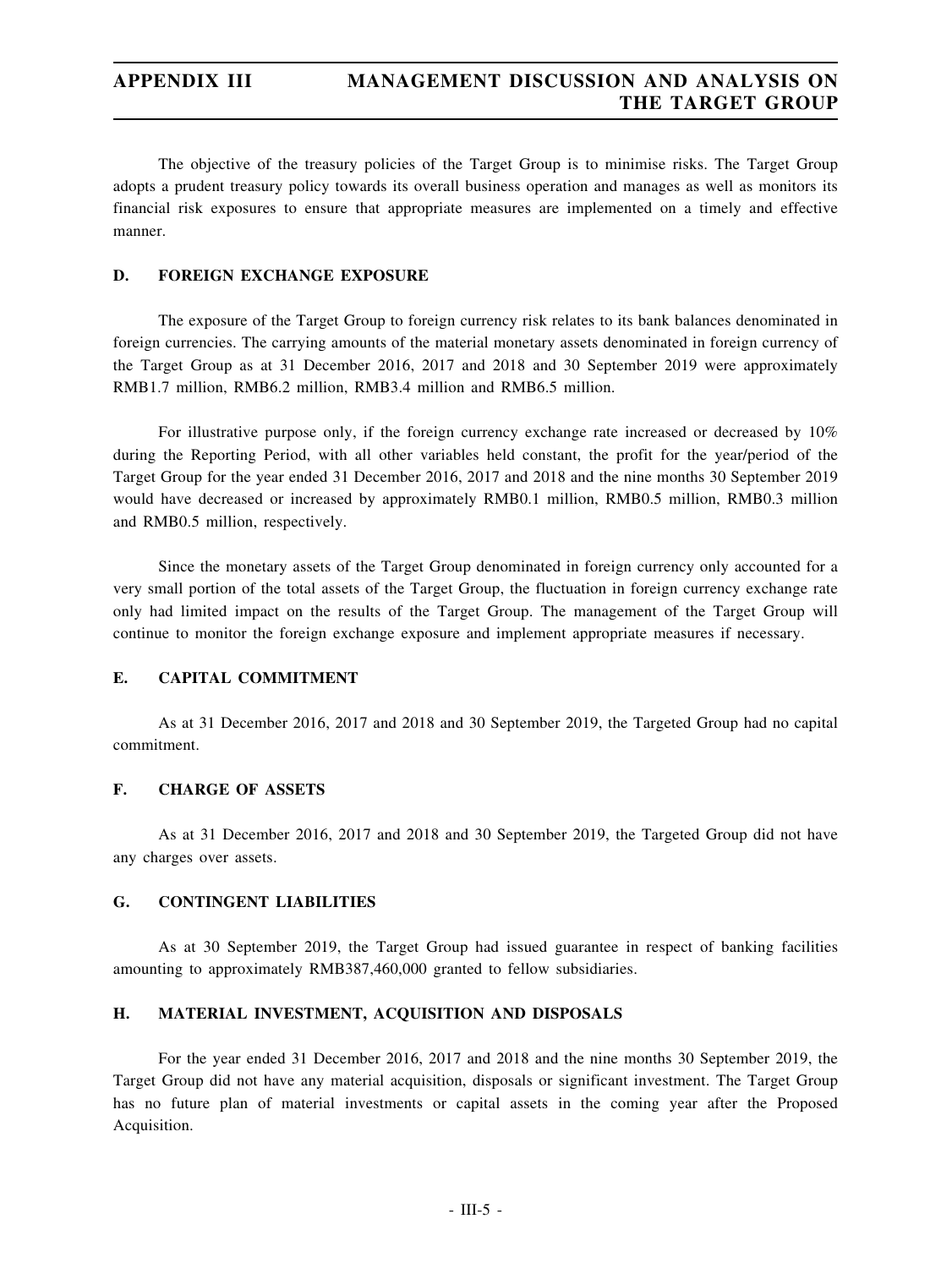# **I. EMPLOYEE AND REMUNERATION POLICIES**

As at 30 September 2019, the Target Group had 3,186 employees.

The Target Group recruits, employs, promotes and remunerates its employees based on their qualifications, experience, skills, performances and contributions. Remuneration is also determined with reference to, among others, the market trend. Other benefits provided by the Target Group include but not limited to social insurance and housing fund. The Target Group has implemented various programs for staff training and development as well. For the year ended 31 December 2016, 2017 and 2018 and the nine months ended 30 September 2018 and 2019, the Target Group incurred employment benefit expenses of approximately RMB118.5 million, RMB102.2 million, RMB106.4 million, RMB68.0 million and RMB97.6 million, respectively.

# **J. PROSPECTS**

The Target Group is mainly engaged in aviation entire aircraft products, parts and components business and aviation maintenance services. The core product of the Target Group is aviation defence equipment. Upon completion of the Proposed Acquisition, the Target Group will continue to carry forward aviation defence equipment tasks and give full play to the industrial synergy with the Company, thus promoting the operating efficiency and profitability of the Group. The Target Group has no specific future plan for material investments or capital assets as at the Latest Practicable Date.

Please refer to the accountants' report of Target Group for the three years ended 31 December 2016, 2017 and 2018 and the nine months ended 30 September 2019 set out in Appendix II to this circular for further details of the financial information of the Target Group.

*<sup>\*</sup> for identification purpose only.*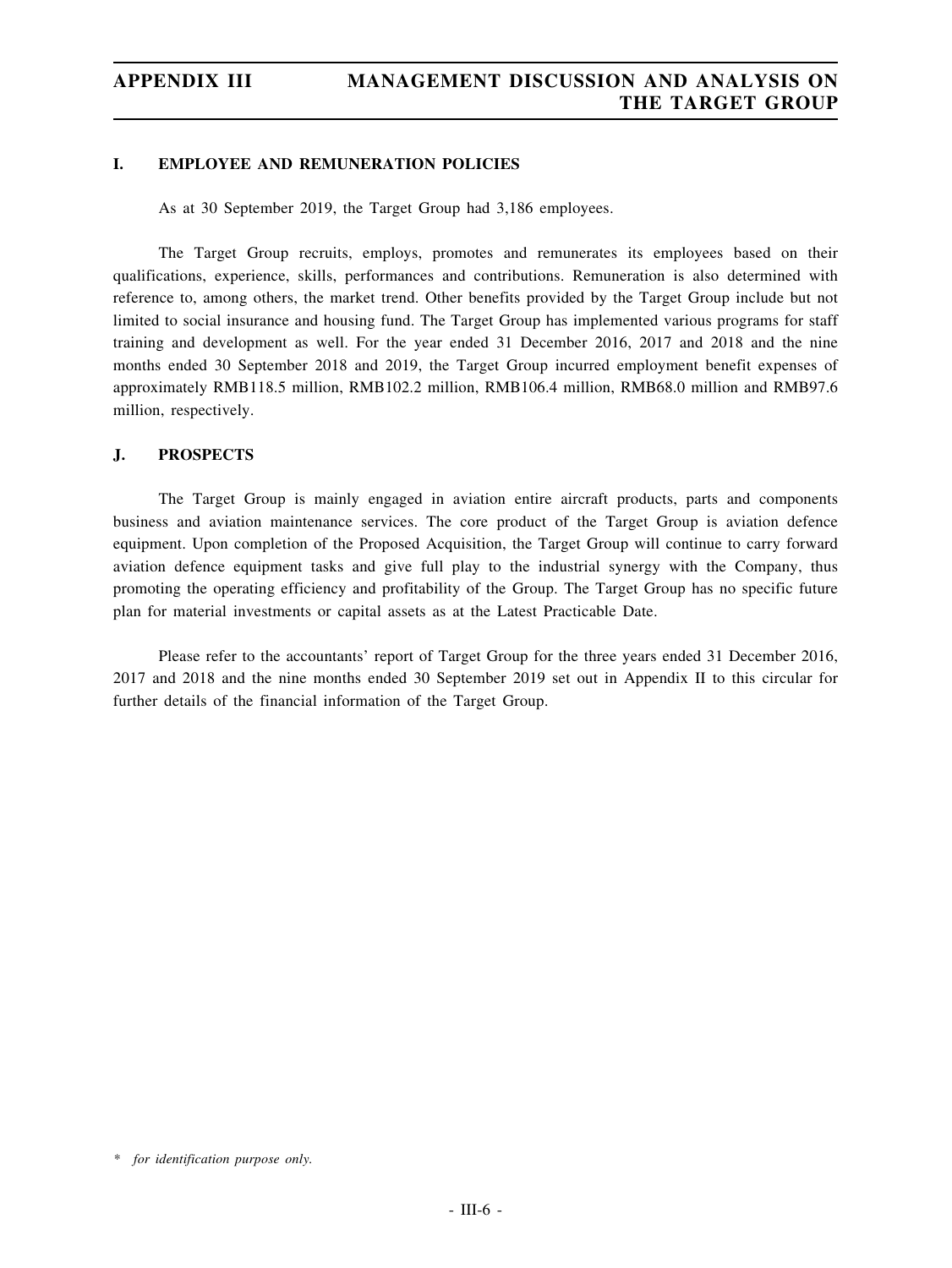# **BASIS OF PREPARATION OF THE UNAUDITED PRO FORMA FINANCIAL INFORMATION OF THE ENLARGED GROUP**

In connection with the proposed major and connected transaction in relation to the proposed acquisition of the entire equity interest in AVIC Helicopter Co., Ltd. (the "**Target Company**") and its subsidiaries (together, the "**Target Group**") (the "**Proposed Acquisition**") by AviChina Industry & Technology Company Limited (the "**Company**") and its subsidiaries (together with the Company hereinafter referred to as the "**Group**") (together with the Target Group hereinafter referred to as the "**Enlarged Group**") the unaudited pro forma consolidated statement of financial position of the Enlarged Group has been prepared to illustrate the effect of the Proposed Acquisition on the Group's financial position as at 30 June 2019 as if the Proposed Acquisition had taken place on 30 June 2019.

The unaudited pro forma consolidated statement of financial position of the Enlarged Group is prepared based on (i) the information on the unaudited condensed consolidated statement of financial position of the Group as at 30 June 2019 which has been extracted from the published interim report of the Group for the period ended 30 June 2019; and (ii) the information on the audited consolidated statement of financial position of the Target Company as at 30 September 2019, which has been extracted from the accountants' report set out in Appendix II to this circular.

The unaudited pro forma consolidated statement of financial position of the Enlarged Group has been prepared by the directors of the Company in accordance with paragraph 29 of Chapter 4 of the Rules Governing the Listing of Securities on The Stock Exchange of Hong Kong Limited (the "**Listing Rules**") and is solely for the purpose to illustrate the financial position of the Enlarged Group as if the Proposed Acquisition had taken place on 30 June 2019.

The unaudited pro forma consolidated statement of financial position of the Enlarged Group is prepared based on the aforesaid historical data after giving effect to the pro forma adjustments described below in the accompanying notes that are (i) directly attributable to the Proposed Acquisition; and (ii) factually supportable.

The unaudited pro forma consolidated statement of financial position of the Enlarged Group has been prepared by the directors of the Company based on certain assumptions and estimates and for illustrative purposes only and because of its hypothetical nature, it may not give a true picture of the financial position of the Enlarged Group had the Proposed Acquisition been completed as at 30 June 2019 or at any future dates.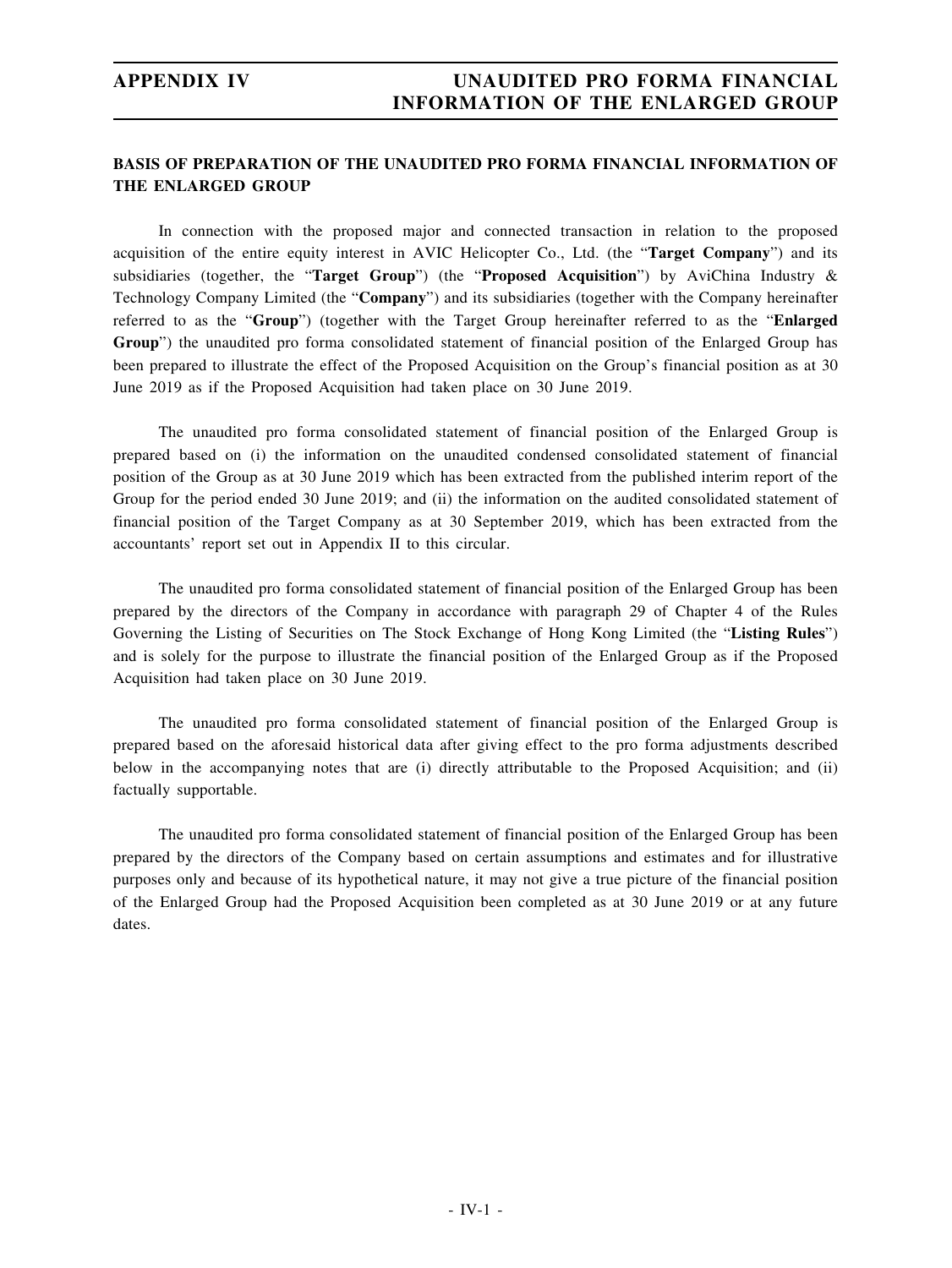# **UNAUDITED PRO FORMA CONDENSED CONSOLIDATED STATEMENT OF FINANCIAL POSITION OF THE ENLARGED GROUP AS AT 30 SEPTEMBER 2019**

|                                          | The Group<br>as at<br>30 June<br>2019 | The Target<br>Group as at<br>30 September<br>2019 |                | Pro forma adjustments |                | Sub total         | Pro forma adjustments |                                       | The<br><b>Enlarged</b><br>Group |
|------------------------------------------|---------------------------------------|---------------------------------------------------|----------------|-----------------------|----------------|-------------------|-----------------------|---------------------------------------|---------------------------------|
|                                          | <b>RMB'000</b>                        | <b>RMB'000</b>                                    | <b>RMB'000</b> | <b>RMB'000</b>        | <b>RMB'000</b> | <b>RMB'000</b>    | <b>RMB'000</b>        | <b>RMB'000</b>                        | <b>RMB'000</b>                  |
|                                          | (Note 1)                              | (Note 2)                                          | (Note 3a)      | (Note 3b)             | (Note 3c)      |                   | (Note 4)              | (Note 5)                              |                                 |
| Non-current assets                       |                                       |                                                   |                |                       |                |                   |                       |                                       |                                 |
| Property, plant and equipment            | 15,095,668                            | 3,156,180                                         |                |                       |                |                   |                       |                                       | 18,251,848                      |
| Right-of-uses assets                     | 129,133                               |                                                   |                |                       |                |                   |                       |                                       | 129,133                         |
| Investment properties                    | 355,528                               | 58,885                                            |                |                       |                |                   |                       | L.                                    | 414,413                         |
| Land use rights                          | 1,636,915                             | 335,879                                           |                |                       |                |                   |                       | -                                     | 1,972,794                       |
| Goodwill                                 | 69,122                                |                                                   |                |                       |                |                   |                       | $\overline{\phantom{0}}$              | 69,122                          |
| Other intangible assets                  | 553,074                               | 9,846                                             |                |                       |                |                   |                       |                                       | 562,920                         |
| Investments in joint ventures            | 142,100                               |                                                   |                |                       |                |                   |                       | L.                                    | 142,100                         |
| Interests in associates                  | 1,086,119                             | 2,076,150                                         |                |                       | (2,052,778)    | (2,052,778)       |                       | ÷,                                    | 1,109,491                       |
| Financial assets at fair value through   |                                       |                                                   |                |                       |                |                   |                       |                                       |                                 |
| other comprehensive income               | 1,444,520                             |                                                   |                |                       |                |                   |                       | $\overline{a}$                        | 1,444,520                       |
| Other non-current financial assets       | 6,600                                 |                                                   |                |                       |                |                   |                       | $\overline{a}$                        | 6,600                           |
| Deferred tax assets                      | 340,411                               | 4,617                                             |                |                       |                |                   |                       | L.                                    | 345,028                         |
| Prepayments, deposits and other          |                                       |                                                   |                |                       |                |                   |                       |                                       |                                 |
| receivables                              | 1,703,814                             | 868,446                                           |                |                       |                |                   |                       |                                       | 2,572,260                       |
| Contract assets                          | 708,404                               |                                                   |                |                       |                |                   |                       |                                       | 708,404                         |
|                                          |                                       |                                                   |                |                       |                |                   |                       |                                       |                                 |
|                                          | 23,271,408                            | 6,510,003                                         |                |                       | (2,052,778)    | (2,052,778)       |                       |                                       | 27,728,633                      |
| <b>Current</b> assets                    |                                       |                                                   |                |                       |                |                   |                       |                                       |                                 |
| Inventories                              | 24,751,084                            | 7,593,892                                         |                |                       |                |                   |                       |                                       | 32,344,976                      |
| Accounts and notes receivables           | 21,305,477                            | 378,398                                           |                |                       |                |                   | 19,650                |                                       | 21,703,525                      |
| Prepayments, deposits and other          |                                       |                                                   |                |                       |                |                   |                       |                                       |                                 |
| receivables                              | 3,691,730                             | 7,862,345                                         |                |                       |                |                   | (7,795,667)           |                                       | 3,758,408                       |
| Contract assets                          | 2,345,892                             |                                                   |                |                       |                |                   |                       |                                       | 2,345,892                       |
| Financial assets at fair value through   |                                       |                                                   |                |                       |                |                   |                       |                                       |                                 |
| profit or loss ("FVTPL")                 | 435,487                               | 734,331                                           |                |                       |                |                   |                       | $\overline{a}$                        | 1,169,818                       |
| Pledged deposits                         | 648,489                               | 230,750                                           |                |                       |                |                   |                       | L,                                    | 879,239                         |
| Term deposits with initial terms of over |                                       |                                                   |                |                       |                |                   |                       |                                       |                                 |
| three months                             | 1,753,882                             |                                                   |                |                       |                |                   |                       |                                       | 1,753,882                       |
|                                          | 8,210,669                             | 7,217,186                                         |                |                       |                |                   |                       | $\overline{\phantom{0}}$<br>(19, 129) | 15,408,726                      |
| Cash and cash equivalents                |                                       |                                                   |                |                       |                |                   |                       |                                       |                                 |
|                                          | 63,142,710                            | 24,016,902                                        |                |                       |                | $\qquad \qquad -$ | (7,776,017)           | (19, 129)                             | 79,364,466                      |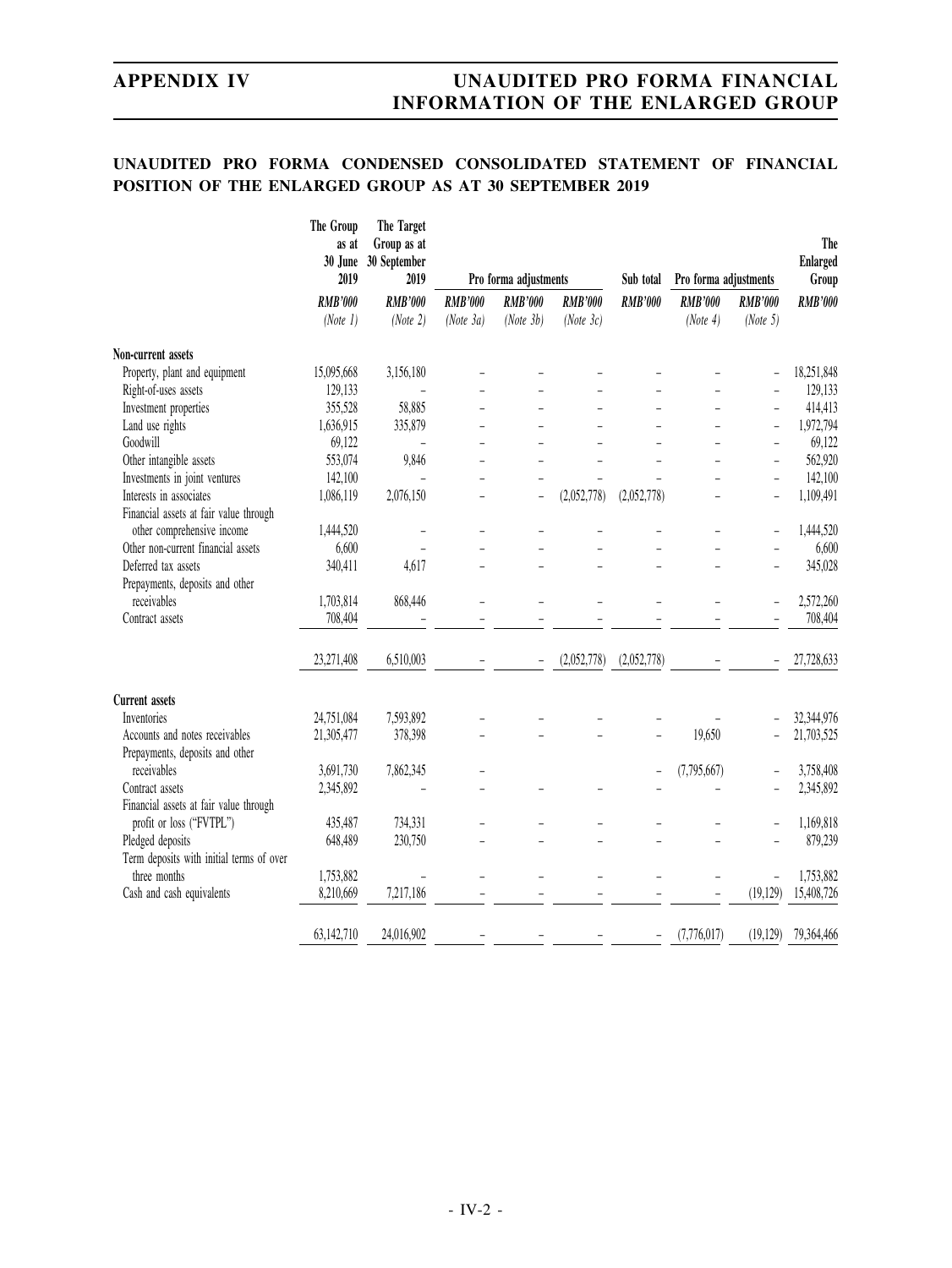|                                                                | The Group<br>as at<br>30 June<br>2019 | The Target<br>Group as at<br>30 September<br>2019 |                | Pro forma adjustments |                | Sub total      | Pro forma adjustments |                          | The<br><b>Enlarged</b><br>Group |
|----------------------------------------------------------------|---------------------------------------|---------------------------------------------------|----------------|-----------------------|----------------|----------------|-----------------------|--------------------------|---------------------------------|
|                                                                | <b>RMB'000</b>                        | <b>RMB'000</b>                                    | <b>RMB'000</b> | <b>RMB'000</b>        | <b>RMB'000</b> | <b>RMB'000</b> | <b>RMB'000</b>        | <b>RMB'000</b>           | <b>RMB'000</b>                  |
|                                                                | (Note 1)                              | (Note 2)                                          | (Note 3a)      | (Note 3b)             | (Note $3c$ )   |                | (Note 4)              | (Note 5)                 |                                 |
| <b>Current liabilities</b>                                     |                                       |                                                   |                |                       |                |                |                       |                          |                                 |
| Accounts and notes payables                                    | 25,200,048                            | 2,584,869                                         |                |                       |                |                | (7, 782, 140)         |                          | 20,002,777                      |
| Other payables and accruals<br>Interest-bearing bank and other | 3,757,063                             | 1,630,261                                         |                |                       |                |                | 6,048                 |                          | 5,393,372                       |
| borrowings                                                     | 8,372,562                             | 369,500                                           |                |                       |                |                |                       |                          | 8,742,062                       |
| Liabilities arising from sale and                              |                                       |                                                   |                |                       |                |                |                       |                          |                                 |
| leaseback                                                      | 60,495                                |                                                   |                |                       |                |                | ÷                     |                          | 60,495                          |
| Contract liabilities                                           | 5,796,304                             | 20,824,487                                        |                |                       |                |                | 75                    |                          | 26,620,866                      |
| Lease liabilities                                              | 31,750                                | $\overline{a}$                                    |                |                       |                |                | ÷                     |                          | 31,750                          |
| Tax payable                                                    | 173,814                               | 37,841                                            |                |                       |                |                |                       |                          | 211,655                         |
|                                                                | 43,392,036                            | 25,446,958                                        |                |                       |                |                | (7,776,017)           |                          | 61,062,977                      |
| Net current assets                                             | 19,750,674                            | (1,430,056)                                       |                |                       |                |                |                       | (19, 129)                | 18,301,489                      |
|                                                                | 43,022,082                            | 5,079,947                                         |                |                       | (2,052,778)    | (2,052,778)    |                       | (19, 129)                | 46,030,122                      |
| Capital and reserves                                           |                                       |                                                   |                |                       |                |                |                       |                          |                                 |
| Share capital                                                  | 6,245,122                             | 5,610,332                                         | 1,500,669      |                       | (5,610,332)    | (4,109,663)    |                       | $\overline{\phantom{a}}$ | 7,745,791                       |
| Reserves                                                       | 11,061,192                            | (3,042,699)                                       | 4,186,868      | 1,154,754             | (77, 205)      | 5,264,417      |                       | (19, 129)                | 13,263,781                      |
| Equity attributable to owners of the                           |                                       |                                                   |                |                       |                |                |                       |                          |                                 |
| Company                                                        | 17,306,314                            | 2,567,633                                         | 5,687,537      | 1,154,754             | (5,687,537)    | 1,154,754      |                       | (19, 129)                | 21,009,572                      |
| Non-controlling interests                                      | 18,585,065                            | 1,154,754                                         |                | (1, 154, 754)         | (2,052,778)    | (3,207,532)    |                       |                          | 16,532,287                      |
| <b>Total equity</b>                                            | 35,891,379                            | 3,722,387                                         | 5,687,537      |                       | (7,740,315)    | (2,052,778)    |                       | (19, 129)                | 37,541,859                      |
| <b>Non-current liabilities</b>                                 |                                       |                                                   |                |                       |                |                |                       |                          |                                 |
| Interest-bearing bank and other                                |                                       |                                                   |                |                       |                |                |                       |                          |                                 |
| borrowings<br>Deferred income from government                  | 1,775,475                             | 525,000                                           |                |                       |                |                |                       |                          | 2,300,475                       |
| grants                                                         | 820,691                               | 58,545                                            |                |                       |                |                |                       |                          | 879,236                         |
| Deferred tax liabilities                                       | 52,991                                | 2,265                                             |                |                       |                |                |                       |                          | 55,256                          |
| Convertible bonds                                              | 3,058,707                             |                                                   |                |                       |                |                |                       |                          | 3,058,707                       |
| Liabilities arising from sale and                              |                                       |                                                   |                |                       |                |                |                       |                          |                                 |
| leaseback                                                      | 442,850                               |                                                   |                |                       |                |                |                       |                          | 442,850                         |
| Contract liabilities                                           | 300                                   |                                                   |                |                       |                |                |                       |                          | 300                             |
| Lease liabilities                                              | 96,274                                |                                                   |                |                       |                |                |                       | $\overline{a}$           | 96,274                          |
| Other payables and accruals                                    | 883,415                               | 771,750                                           |                |                       |                |                |                       | $\overline{\phantom{a}}$ | 1,655,165                       |
|                                                                | 7,130,703                             | 1,357,560                                         |                |                       |                |                |                       |                          | 8,488,263                       |
|                                                                | 43,022,082                            | 5,079,947                                         | 5,687,537      |                       | (7,740,315)    | (2,052,778)    |                       | (19, 129)                | 46,030,122                      |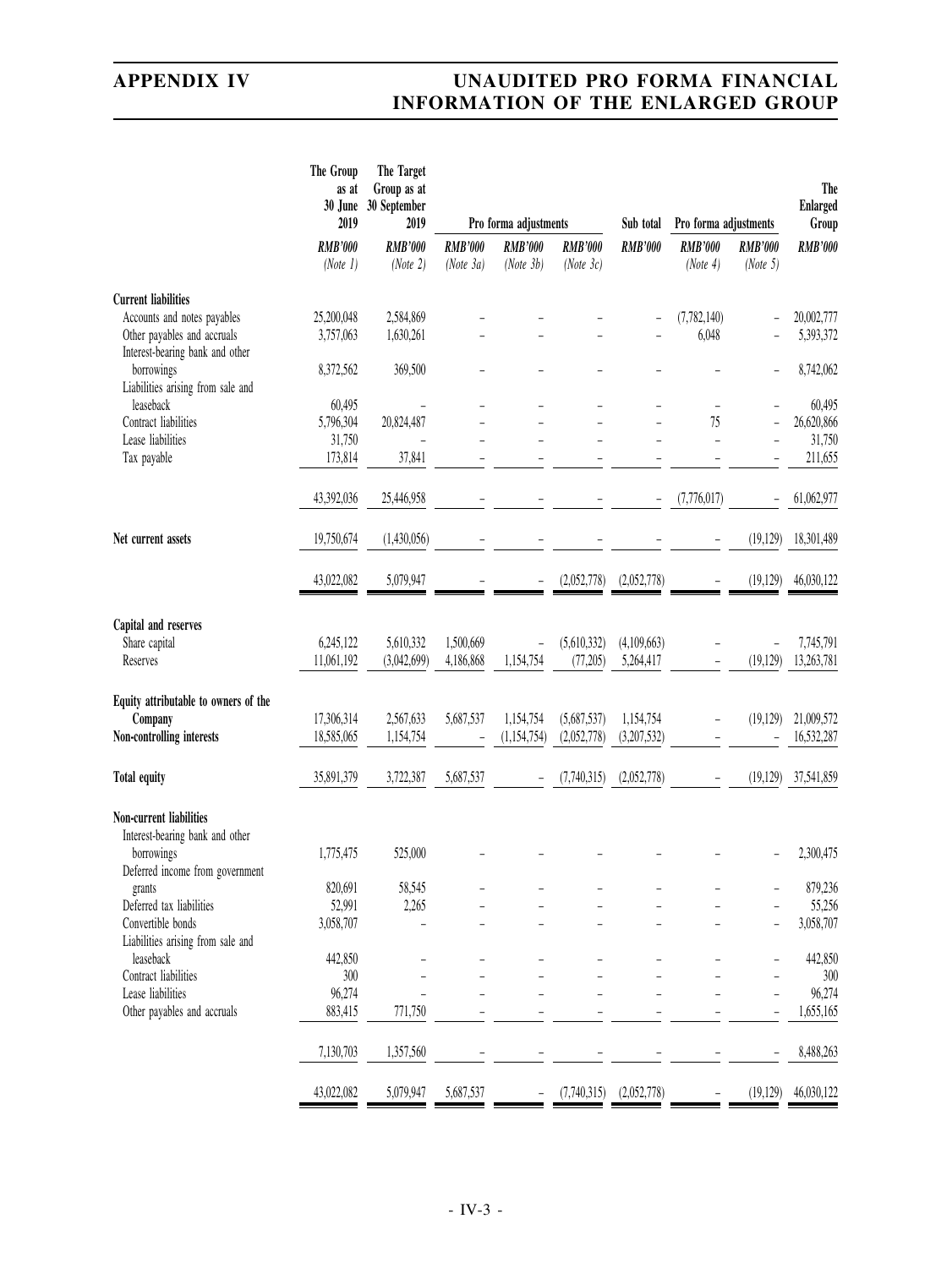# **NOTES TO UNAUDITED PRO FORMA FINANCIAL INFORMATION OF THE ENLARGED GROUP:**

- 1. The financial information of the Group is extracted from the unaudited condensed consolidated statement of financial position of the Group as at 30 June 2019 as set out in the published interim report of the Company for the six months ended 30 June 2019.
- 2. These figures are extracted from the audited consolidation statement of financial position of the Target Group as at 30 September 2019 which is set out in Appendix II to the Circular.
- 3(a). Pursuant to the Transfer Agreement, the aggregate consideration is RMB5,687,537,000, subject to price adjustment upon the completion of the Proposed Acquisition. The Company proposes to issue 1,500,669,000 shares of the Company at a price of RMB3.79 per share to settle the consideration. The number of shares to be issued is subject to finalisation of consideration upon the completion of the Proposed Acquisition.
- 3(b). The adjustment represented the proposed acquisition of the remaining equity interest of subsidiaries directly held by Aviation Industry Corporation of China ("AVIC"), ultimate holding company of the Company, pursuant to the Transfer Agreement. At 30 September, 2019, AVIC directly held 47.96%, 10.21% and 49% equity interest of 昌河飛機工業(集 團)有限責任公司, 哈爾濱飛機工業集團有限責任公司 and 天津中航錦江航空維修工程有限責任公司 respectively. It was recognised as non-controlling interests in audited consolidated statement of financial position of the Target Group as at 30 September 2019 which is set out in Appendix II to the Circular. The consideration is included in the aggregate consideration set out in note 3(a) above. The carrying amount of non-controlling interest directly held by AVIC, amounting to approximately RMB1,154,754,000 (extracted from the audited consolidation of statement of financial position of the Target Group as at 30 September 2019) is derecognised.
- 3(c). The Proposed Acquisition will be regarded as business combination under common control as the Group and the Target Group are both ultimately controlled by AVIC before and after the Proposed Acquisition. Accordingly, the Proposed Acquisition would be accounted for using the principle of merger accounting. As such, the assets, liabilities and equity of the Target Group have been recognised in the unaudited proforma financial information at their carrying amounts. The excess amount of the Consideration over the carrying amount of the Target Group have been recognised as capital reserves under reserves. At 30 September 2019, 34.77% and 16.03% equity interests of 中航直昇機股份有限公司 were held by the Group and Target Group respectively. Thus, it was regarded as an associate of the Target Group and a nonwholly subsidiary of the Group. After the completion of the Proposed Acquisition, the equity interest held by the Group increase from 34.77% to 50.80%. The amount of RMB2,052,778,000 (extracted from note 18 to the Accountants Report) represented the reclassification of the carrying amount of the associate of the Target Group to the noncontrolling interest of the Enlarged Group.
- 4. The adjustment represented the elimination of balance between the Group and the Target Group as at 30 September, 2019.
- 5. The direct expenses (including audit, legal, valuation, other professional services and transaction costs, cost of issuance of shares etc.) and the stamp duty payable in relation to the Proposed Acquisition are estimated to be approximately RMB19,129,000 in aggregate.
- 6. No adjustments have been made to adjust any trading results or other transactions of the Group or the Target Group entered into subsequent to 30 June 2019 and 30 September 2019 respectively.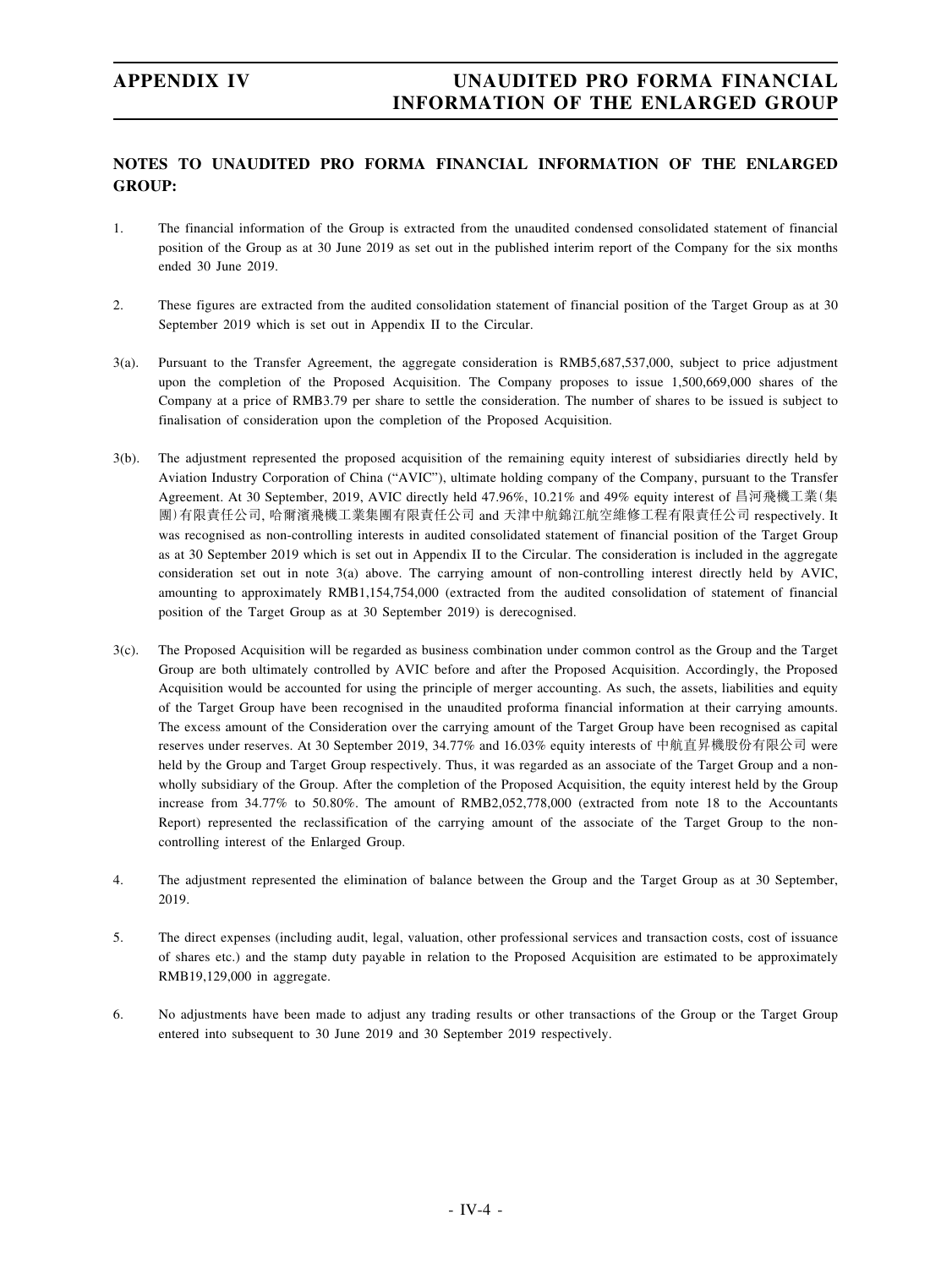# **INDEPENDENT REPORTING ACCOUNTANTS' ASSURANCE REPORT ON THE COMPILATION OF UNAUDITED PRO FORMA FINANCIAL INFORMATION**

**321470**<br>ShineWing

SHINEWING (HK) CPA Limited 43/F., Lee Garden One 33 Hysan Avenue Causeway Bay, Hong Kong

The Directors AviChina Industry & Technology Company Limited 2nd Floor, Building 27, No. 26 Xihuan South Street, Beijing Economic Technological Development Area, Beijing, the PRC.

We have completed our assurance engagement to report on the compilation of unaudited pro forma financial information of AviChina Industry & Technology Company Limited (the "**Company**") and its subsidiaries (collectively referred to as the "**Group**") by the directors of the Company for illustrative purposes only. The unaudited pro forma financial information consists of the unaudited pro forma statement of financial position as at 30 June 2019, and related notes as set out on pages IV-1 to IV-4 of the circular in connection with the proposed acquisition of the entire equity interest in AVIC Helicopter Co., Ltd. (the "**Proposed Acquisition**"). The applicable criteria on the basis of which the directors of the Company have compiled the unaudited pro forma financial information are described in Appendix IV to the circular.

The unaudited pro forma financial information has been compiled by the directors of the Company to illustrate the impact of the Proposed Acquisition on the Group's financial position as at 30 June 2019 as if the Proposed Acquisition had taken place at 30 June 2019. As part of this process, information about the Group's financial position has been extracted by the directors of the Company from the Group's condensed consolidated financial statements for six months ended 30 June 2019, on which no audit or review report has been published.

## **Directors' Responsibility for the Unaudited pro forma Financial Information**

The directors of the Company are responsible for compiling the unaudited pro forma financial information in accordance with paragraph 29 of Chapter 4 of the Rules Governing the Listing of Securities on The Stock Exchange of Hong Kong Limited (the "**Listing Rules**") and with reference to Accounting Guideline 7 "Preparation of Pro Forma Financial Information for Inclusion in Investment Circulars" ("**AG7**") issued by the Hong Kong Institute of Certified Public Accountants (the "**HKICPA**").

### **Our Independence and Quality Control**

We have complied with the independence and other ethical requirement of the "Code of Ethics for Professional Accountants" issued by the HKICPA, which is founded on fundamental principles of integrity, objectivity, professional competence and due care, confidentiality and professional behavior.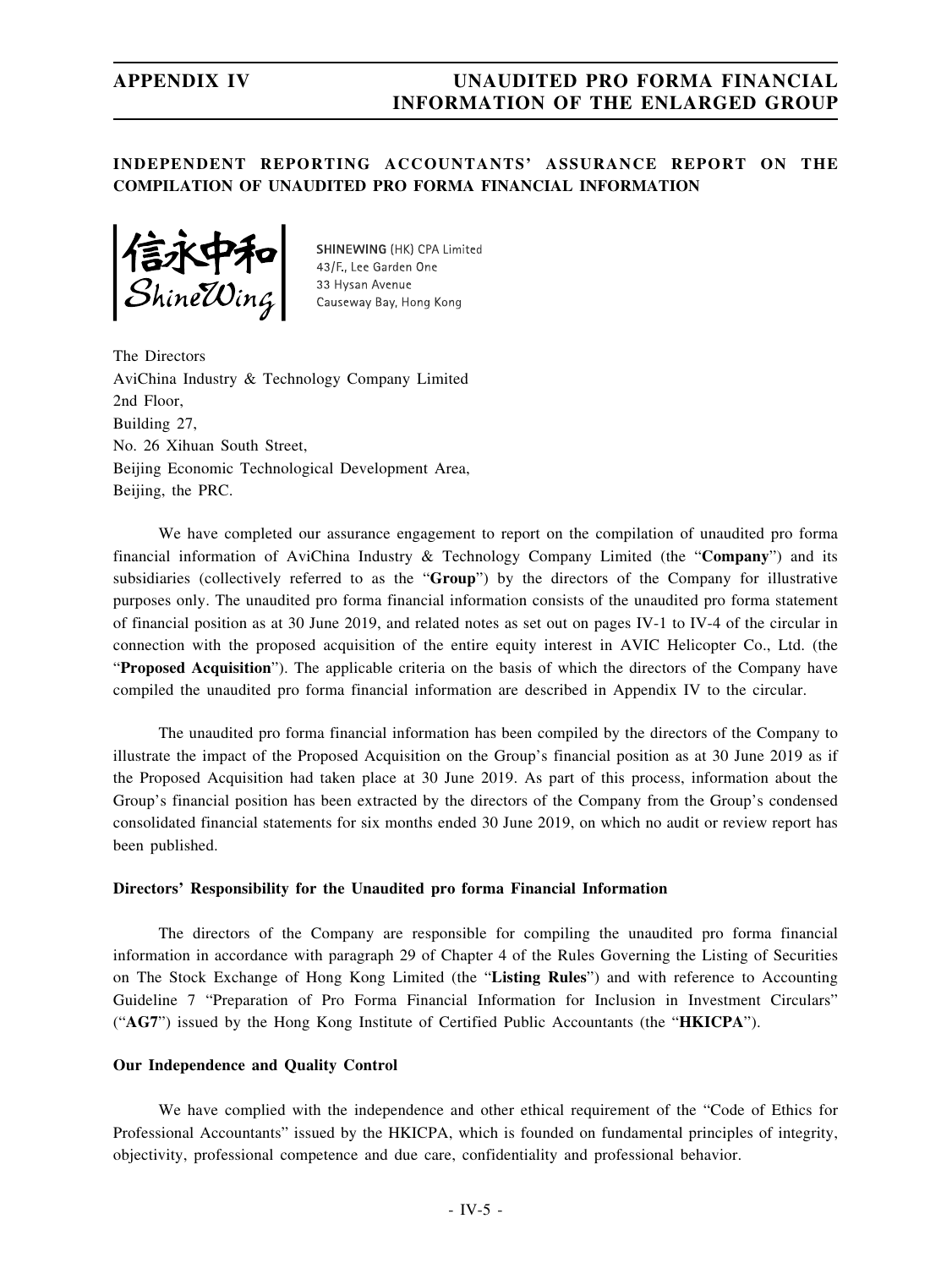The firm applies Hong Kong Standard on Quality Control 1 "Quality Control for Firms that Perform Audits and Reviews of Financial Statements, and Other Assurance and Related Services Engagements" and accordingly maintains a comprehensive system of quality control including documented policies and procedures regarding compliance with ethical requirements, professional standards and applicable legal and regulatory requirements.

# **Reporting Accountants' Responsibilities**

Our responsibility is to express an opinion, as required by paragraph 29(7) of Chapter 4 of the Listing Rules, on the unaudited pro forma financial information and to report our opinion to you. We do not accept any responsibility for any reports previously given by us on any financial information used in the compilation of the unaudited pro forma financial information beyond that owed to those to whom those reports were addressed by us at the dates of their issue.

We conducted our engagement in accordance with Hong Kong Standard on Assurance Engagements 3420 "Assurance Engagements to Report on the Compilation of Pro Forma Financial Information Included in a Prospectus" issued by the HKICPA. This standard requires that the reporting accountants plan and perform procedures to obtain reasonable assurance about whether the directors of the Company have compiled the unaudited pro forma financial information in accordance with paragraph 29 of Chapter 4 of the Listing Rules and with reference to AG7 issued by the HKICPA.

For purposes of this engagement, we are not responsible for updating or reissuing any reports or opinions on any historical financial information used in compiling the unaudited pro forma financial information, nor have we, in the course of this engagement, performed an audit or review of the financial information used in compiling the unaudited pro forma financial information.

The purpose of unaudited pro forma financial information included in an investment circular is solely to illustrate the impact of the Proposed Acquisition on unadjusted financial information of the Group as if the Proposed Acquisition had occurred at an earlier date selected for purposes of the illustration. Accordingly, we do not provide any assurance that the actual outcome of the Proposed Acquisition at 30 September 2019 would have been as presented.

A reasonable assurance engagement to report on whether the unaudited pro forma financial information has been properly compiled on the basis of the applicable criteria involves performing procedures to assess whether the applicable criteria used by the directors in the compilation of the unaudited pro forma financial information provide a reasonable basis for presenting the significant effects directly attributable to the event or transaction, and to obtain sufficient appropriate evidence about whether:

- the related unaudited pro forma adjustments give appropriate effect to those criteria; and
- the unaudited pro forma financial information reflects the proper application of those adjustments to the unadjusted financial information.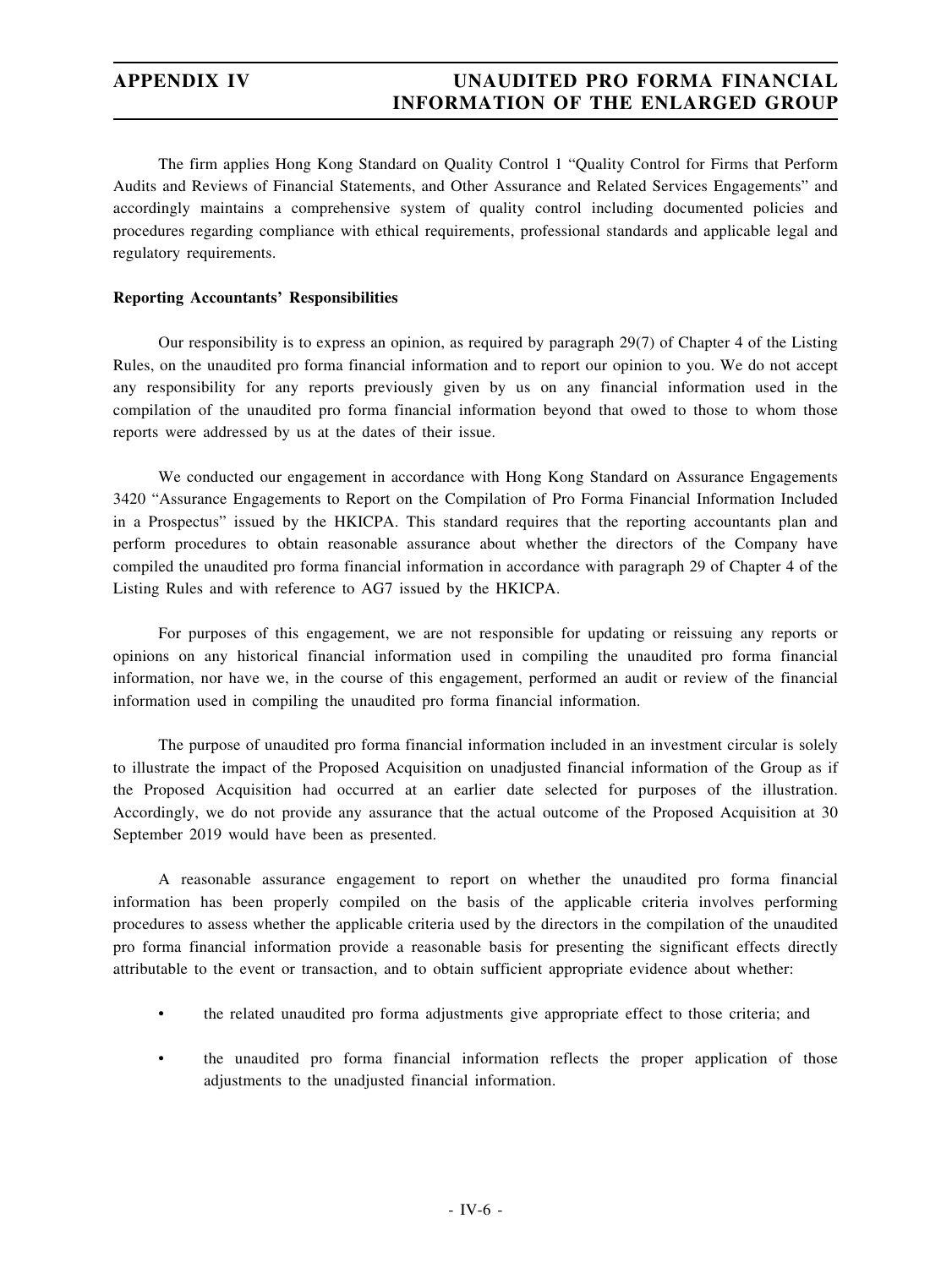The procedures selected depend on the reporting accountants' judgment, having regard to the reporting accountants' understanding of the nature of the Group, the event or transaction in respect of which the unaudited pro forma financial information has been compiled, and other relevant engagement circumstances.

The engagement also involves evaluating the overall presentation of the unaudited pro forma financial information.

We believe that the evidence we have obtained is sufficient and appropriate to provide a basis for our opinion.

## **Opinion**

In our opinion:

- (a) the unaudited pro forma financial information has been properly compiled on the basis stated;
- (b) such basis is consistent with the accounting policies of the Group; and
- (c) the adjustments are appropriate for the purposes of the unaudited pro forma financial information as disclosed pursuant to paragraph 29(1) of Chapter 4 of the Listing Rules.

Yours faithfully,

# **SHINEWING (HK) CPA Limited**

*Certified Public Accountants* **Lee Shun Ming** Practising Certificate Number: P07068

Hong Kong 6 January 2020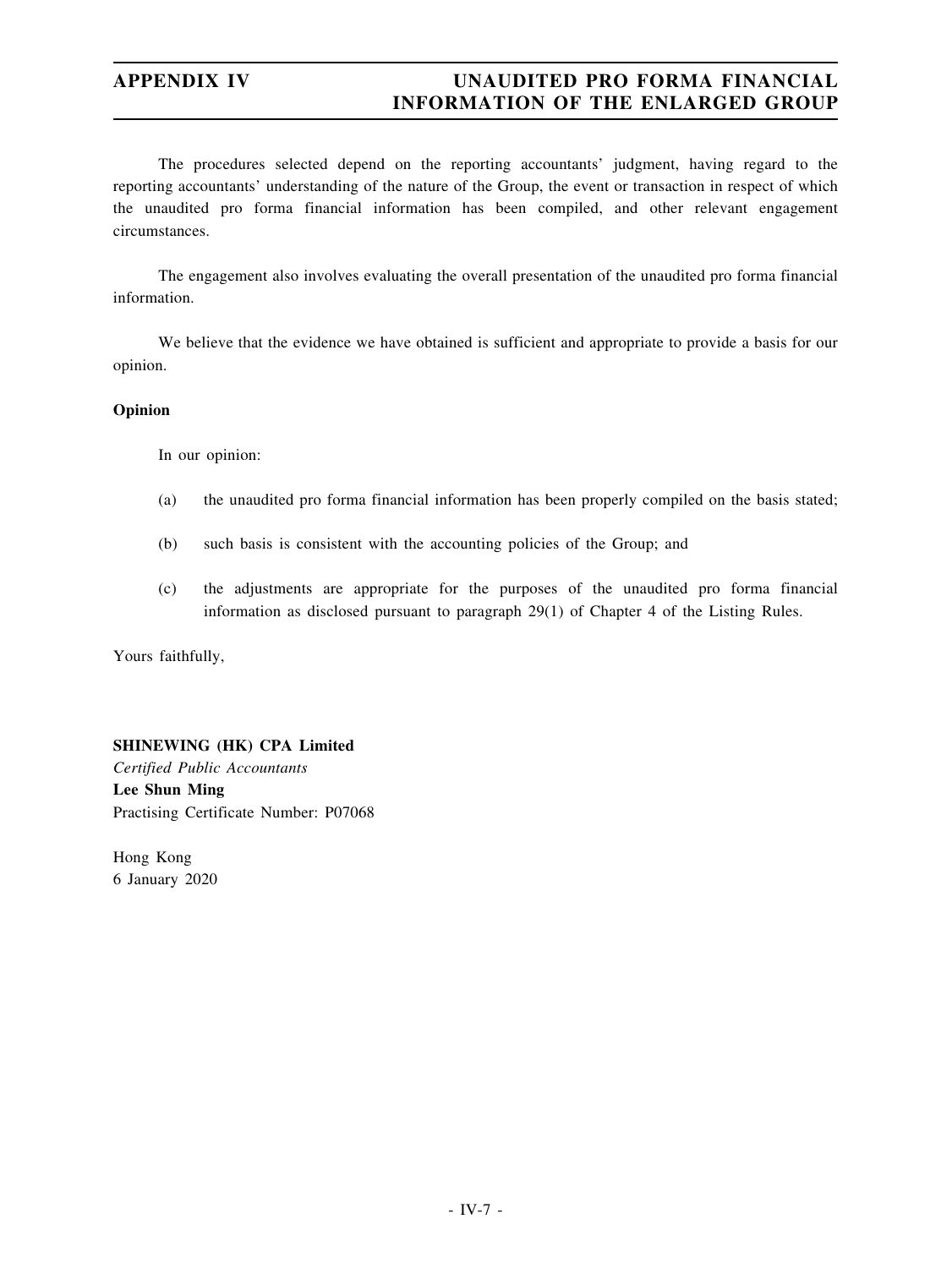# **1. RESPONSIBILITY STATEMENT**

This circular, for which the Directors collectively and individually accept full responsibility, includes particulars given in compliance with the Listing Rules for the purpose of giving information with regard to the Group. The Directors, having made all reasonable enquiries, confirm that to the best of their knowledge and belief the information contained in this circular is accurate and complete in all material respects and not misleading or deceptive, and there are no other matters the omission of which would make any statement herein or this circular misleading.

# **2. INTERESTS AND SHORT POSITIONS OF DIRECTORS, SUPERVISORS AND CHIEF EXECUTIVE IN THE SECURITIES OF THE COMPANY AND ITS ASSOCIATED CORPORATIONS**

As at the Latest Practicable Date, the interests and short positions of the Directors, supervisors and chief executive of the Company in the Shares, underlying Shares and debentures of the Company and its associated corporations (within the meaning of Part XV of the SFO) which were required: (i) to be notified to the Company and the Hong Kong Stock Exchange pursuant to Divisions 7 and 8 of Part XV of the SFO (including the interests and short positions which they were taken or deemed to have under such provisions of the SFO); or (ii) to be entered in the register kept by the Company pursuant to section 352 of the SFO; or (iii) pursuant to the Model Code for Securities Transactions by Directors of Listed Companies of the Listing Rules, to be notified to the Company and the Hong Kong Stock Exchange, are set out below:

|                            | Approximate<br>percentage of<br>shareholdings |                  |                            |                          |
|----------------------------|-----------------------------------------------|------------------|----------------------------|--------------------------|
| Name of Director/          |                                               | Number of        | to share capital Nature of |                          |
| <b>Supervisor</b>          | Capacity                                      | <b>Shares</b>    |                            | in issue Shares held     |
|                            |                                               |                  |                            |                          |
| Chen Yuanxian (a Director) | Beneficial owner                              | 255,687 H Shares |                            | $0.004\%$ Long position  |
| Yan Lingxi (a Director)    | Beneficial owner                              | 267,740 H Shares |                            | $0.004\%$ Long position  |
| Zheng Qiang                | Beneficial owner                              | 239,687 H Shares |                            | $0.004\%$ Long position  |
| (a supervisor) $^{Note}$   | Interest of spouse                            | 71,000 H Shares  |                            | $0.001\%$ Long position  |
| Shi Shiming (a supervisor) | Beneficial owner                              | 35,984 H Shares  |                            | $0.0006\%$ Long position |

*Note:* Mr. Zheng Qiang (a supervisor) and his spouse jointly held 126,400 A shares in AVIC Capital Co., Ltd.\* (中航 資本控股股份有限公司) ("AVIC Capital"), representing approximately 0.0014% of the total issued share capital of AVIC Capital as at the Latest Practicable Date. AVIC Capital is a subsidiary of AVIC, and is therefore an associated corporation (within the meaning of Part XV of the SFO) of the Company.

Save as disclosed above, as at the Latest Practicable Date, none of the Directors, supervisors or chief executive of the Company had any interests or short positions of the Company and its associated corporations (within the meaning of Part XV of the SFO): (i) pursuant to Divisions 7 and 8 of Part XV of the SFO (including the interests and short positions which they were taken or deemed to have under such provisions of the SFO) which were required to be notified to the Company and the Hong Kong Stock Exchange; or (ii) which were required to be entered in the register kept by the Company pursuant to section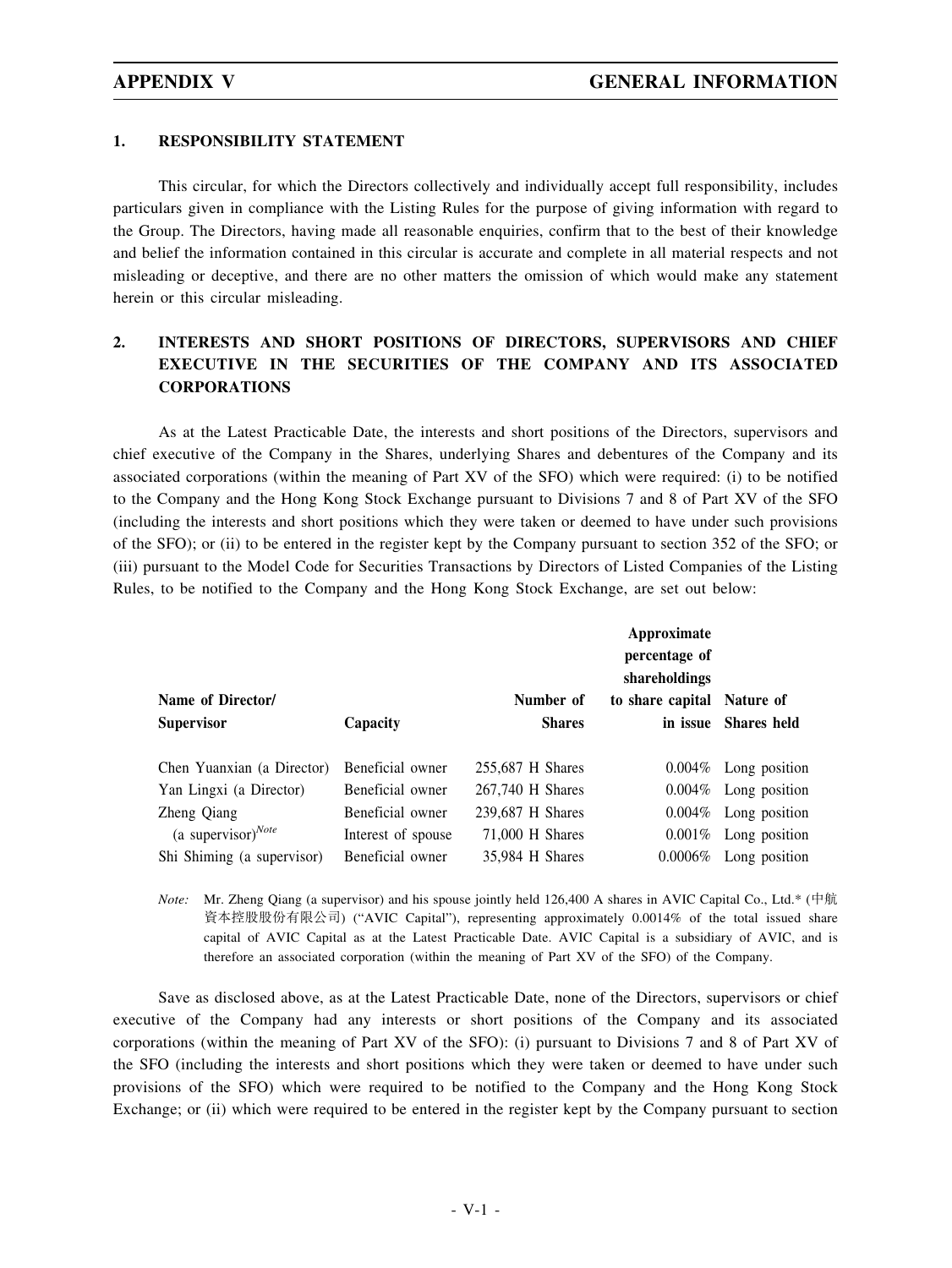352 of the SFO; or (iii) pursuant to the Model Code for Securities Transactions by Directors of Listed Companies of the Listing Rules, required to be notified to the Company and the Hong Kong Stock Exchange.

# **3. SUBSTANTIAL SHAREHOLDERS' INTEREST**

As at the Latest Practicable Date, so far as the Directors are aware, the following person(s) (other than a Director, supervisor or chief executive of the Company) had, or were deemed or taken to have interests or short positions in the Shares or underlying Shares of the Company which would fall to be disclosed to the Company and the Hong Kong Stock Exchange under the provisions of Divisions 2 and 3 of Part XV of the SFO:

| Name of shareholder                   | <b>Class of Shares</b> | Capacity                                                      | Number of<br><b>Shares</b> | Approximate<br>percentage of<br>shareholdings<br>to the same<br>class of shares<br>immediately<br>upon<br>completion of<br>the Proposed<br><b>Issuance</b> | Approximate<br>percentage of<br>shareholdings<br>to share<br>capital in issue | Nature of<br><b>Shares</b> held |
|---------------------------------------|------------------------|---------------------------------------------------------------|----------------------------|------------------------------------------------------------------------------------------------------------------------------------------------------------|-------------------------------------------------------------------------------|---------------------------------|
| $\mathsf{AVIC}\xspace\textit{Note}$   | H Shares               | Beneficial owner;<br>interest in<br>controlled<br>corporation | 3,499,531,569              | 56.04%                                                                                                                                                     | 56.04%                                                                        | Long position                   |
|                                       | Domestic Shares        | Beneficial owner                                              | 1,250,899,906              | 83.36%                                                                                                                                                     | 20.03%                                                                        | Long position                   |
| Tianjin Free Trade<br>Zone Investment | Domestic Shares        | Beneficial owner                                              | 249,769,500                | 16.64%                                                                                                                                                     | 4.00%                                                                         | Long position                   |
| Airbus Group                          | H Shares               | Beneficial owner                                              | 312,255,827                | 5.00%                                                                                                                                                      | 5.00%                                                                         | Long position                   |

*Note:* Among 3,499,531,569 H Shares, 3,297,780,902 H Shares were directly held by it as beneficial owner, 183,404,667 H Shares were held through AVIC Airborne Systems Company Limited\* (中航機載系統有限公 司), its subsidiary, and 18,346,000 H Shares were held through China Aviation Industry (HK) Company Limited\* (中國航空工業集團(香港)有限公司), its subsidiary. 1,250,899,906 Domestic Shares refer to the Consideration Shares to be issued by the Company pursuant to the Equity Acquisition and Share Issuance Agreement.

Save and except that (i) Mr. Chen Yuanxian (an executive Director) was the vice general manager of AVIC; and (ii) Mr. Yang Lingxi (a non-executive Director) was a departmental director of AVIC, none of the Directors was also a director and/or employee of the above substantial shareholders.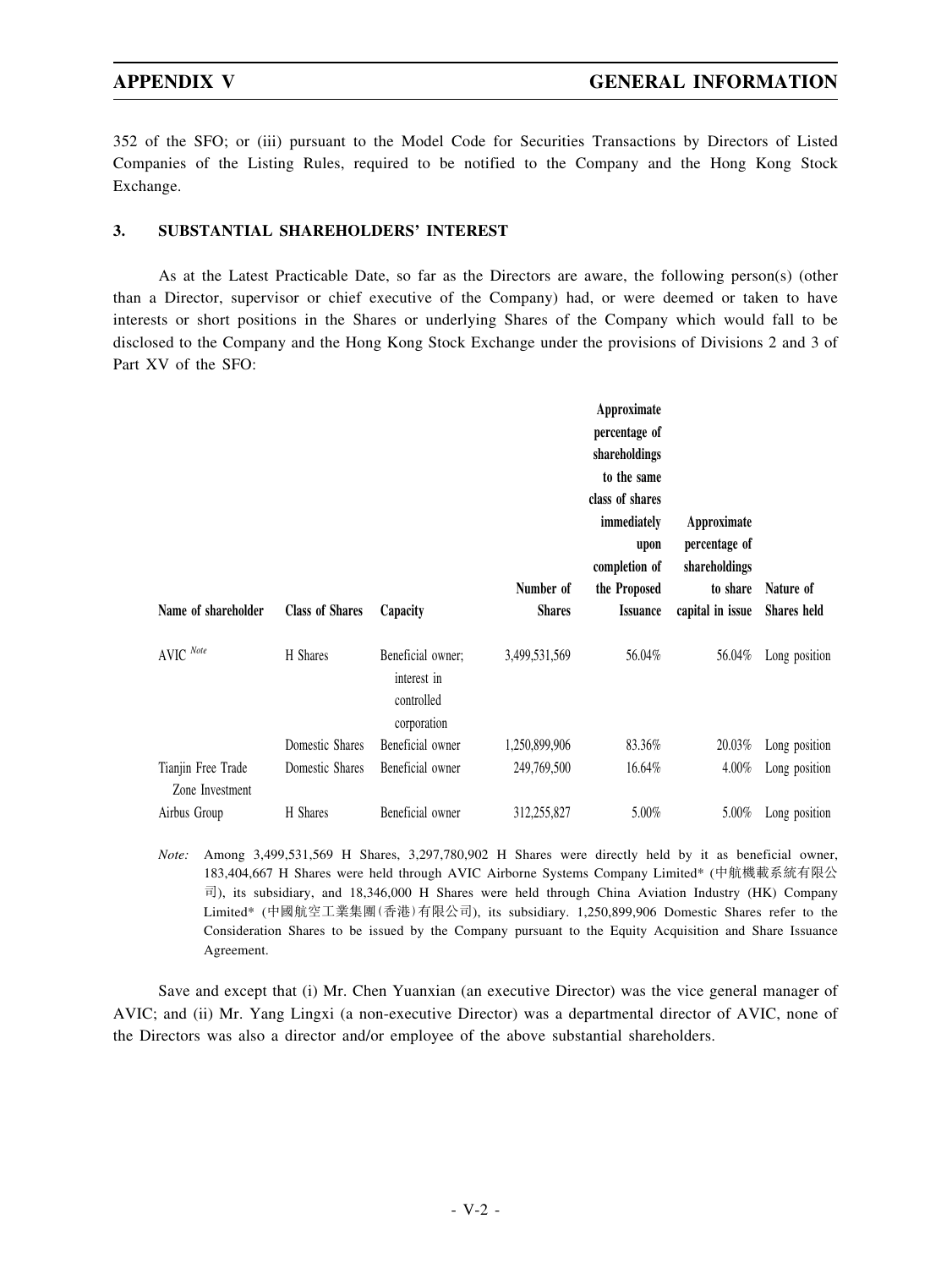# **4. DIRECTORS' AND SUPERVISORS' SERVICE CONTRACTS**

As at the Latest Practicable Date, none of the Directors or supervisors had any existing or proposed service contract with any member of the Group which will not expire or is not determinable by the Group within one year without payment of compensation (other than statutory compensation).

# **5. DIRECTORS' AND SUPERVISORS' INTERESTS IN ASSETS AND/OR CONTRACTS AND OTHER INTERESTS**

As at the Latest Practicable Date, none of the Directors or supervisors had any direct or indirect interest in any asset which had been, since 31 December 2018, being the date to which the latest published audited accounts of the Company were made up, acquired or disposed of by or leased to, or were proposed to be acquired or disposed of by or leased to, any member of the Group.

As at the Latest Practicable Date, none of the Directors or supervisors was materially interested in any contract or arrangement entered into by any member of the Group which was subsisting as at the Latest Practicable Date and which was significant in relation to the business of the Group.

# **6. CONSENT AND QUALIFICATION OF EXPERTS**

The following are the qualifications of the experts who have given opinions or advice contained in this circular:

| <b>Name</b>                                 | <b>Oualification</b>                                                                                                                                   |
|---------------------------------------------|--------------------------------------------------------------------------------------------------------------------------------------------------------|
| Somerley                                    | A corporation licensed under the SFO to carry out type 1<br>(dealing in securities) and type 6 (advising on corporate<br>finance) regulated activities |
| SHINEWING (HK) CPA Limited<br>("SHINEWING") | Certified Public Accountants                                                                                                                           |

As at the Latest Practicable Date, each of the above experts did not have shareholding interest in any member of the Group or any right to subscribe for or to nominate persons to subscribe for securities in any member of the Group.

As at the Latest Practicable Date, each of the above experts did not have any direct or indirect interest in any assets which has been, since 31 December 2018, being the date to which the latest published audited accounts of the Company were made up, acquired or disposed of by or leased to, or were proposed to be acquired or disposed of by or leased to, any member of the Group.

As at the Latest Practicable Date, each of the above experts has given and has not withdrawn its written consent to the issue of this circular with the inclusion of its letter, report and references to its name included in this circular in the form and context in which it is included.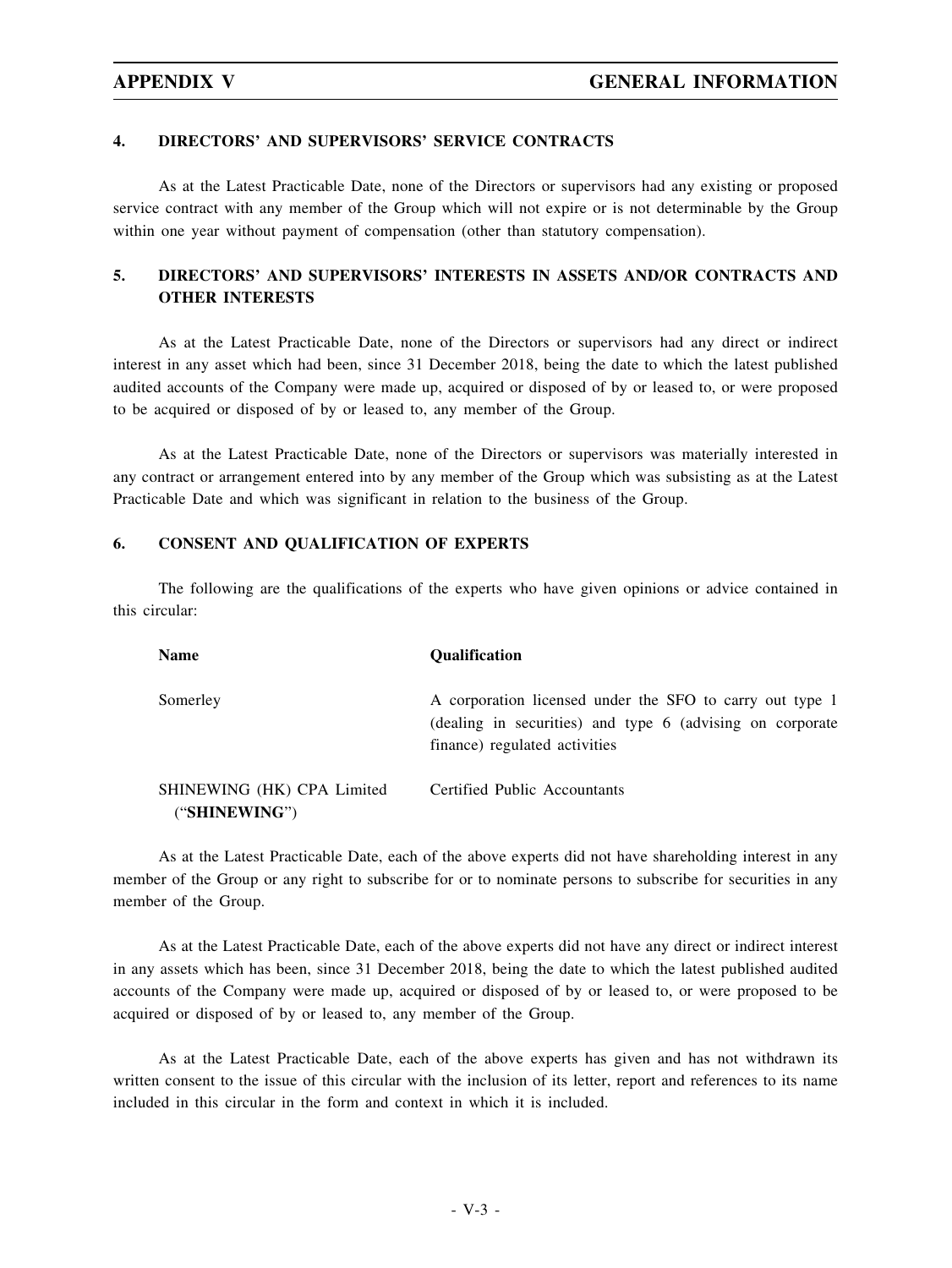# **7. COMPETING INTERESTS**

As at the Latest Practicable Date, none of the Directors and their respective associates had any interest in a business which competes or may compete with the business of the Group.

# **8. NO MATERIAL ADVERSE CHANGE**

The Directors are of the opinion that since 31 December 2018, being the date to which the latest published audited accounts of the Group have been made up, there have been no material adverse changes in the financial or trading position of the Group.

# **9. LITIGATION**

As at the Latest Practicable Date, no member of the Group was engaged in any litigation, arbitration or claim of material importance and, so far as the Directors are aware, no litigation, arbitration or claim of material importance was pending or threatened against any member of the Group.

# **10. MISCELLANEOUS**

- (a) Mr. Xu Bin, the company secretary of the Company, is a master degree holder and a senior economist. Mr. Xu graduated from Nanchang University in 2000 majoring in law, and then obtained an MBA degree in 2012 from Beijing University of Aeronautics and Astronautics. Mr. Xu served as a lawyer at Jiangxi Ganxing Law Firm since June 2000, and in-house legal counsel at Hongdu Group since October 2001. He also successively served as senior manager, head assistant, and deputy head of the Securities and Legal Department of the Company from February 2003 to June 2014. Mr. Xu has been serving as director of Chengdu CAIC Electronics Co., Ltd. since 1 December 2013 and the head of the Compliance Department of the Company since June 2014.
- (b) The registered address of the Company is situated at 2nd floor, Building 27, No. 26 Xihuan South Street, Beijing Economic-Technological Development Area, Beijing, PRC. The registrar of the Company is Computershare Hong Kong Investor Services Limited, whose address is at Room 1712-1716, 17th Floor, Hopewell Centre, 183 Queen's Road East, Hong Kong.
- (c) The principal place of business of the Company in Hong Kong is at Unit 2202A, 22th Floor, Fairmont House, 8 Cotton Tree Drive, Central, Hong Kong.

# **11. MATERIAL CONTRACTS**

The particulars of material contracts (not being contracts entered into in the ordinary course of business) entered into by the member of the Group within the two years immediately preceding the issue of this circular are set out as follows:

(a) The joint venture agreement entered into between the Company, as the principal initiator, AVIC and AVIC Capital on 26 February 2018, in relation to the formation of AVIC Rongfu Fund Management Company Limited\* (中航融富基金管理有限公司) ("**AVIC Rongfu**"),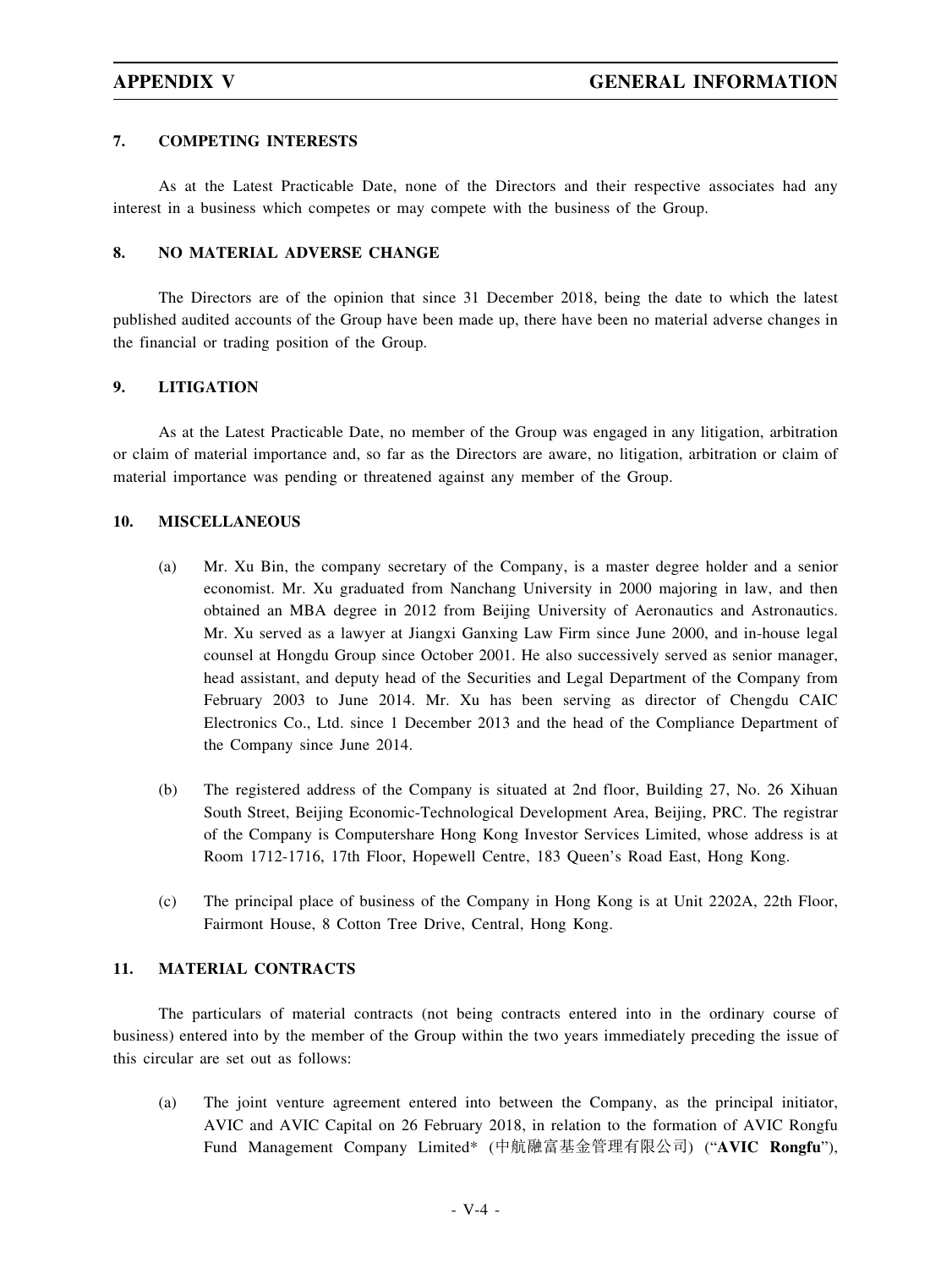pursuant to which, the Company agreed to make a capital contribution of RMB70 million in cash, representing 50% of the total capital contribution of AVIC Rongfu. Details of the agreement are set out in the announcement of the Company dated 26 February 2018.

- (b) The equity transfer agreement entered into between the Company and AVIC on 21 August 2018, pursuant to which, the Company agreed to sell and AVIC agreed to acquire, 53.635% of the equity interest in China Aviation Publishing & Media Co., Ltd.\* (中航出版傳媒有限責任  $\triangle$ 司). Details of the agreement are set out in the announcement of the Company dated 21 August 2018.
- (c) The subscription agreement entered into between AviChina Hong Kong Limited\* (中航科工香 港有限公司), AVIC Cabin System Co., Limited\* (中航客艙系統有限公司) ("**AVIC Cabin**") and AVIC Capital International Holding Co., Limited\* (中航資本國際控股有限公司) ("**AVIC Capital International**") on 6 November 2018, and the equity transfer agreement entered into between the Company, AVIC Aerospace Life-Support Industries, Ltd.\* (航宇救生裝備有限公 司) ("**AVIC Life-Support**"), AVIC International Development Aero-Development Corporation\* (中航國際航空發展有限公司) ("**AVIC International Development**") and AVIC Cabin on the same date. Pursuant to the subscription agreement, AVIC Cabin has conditionally agreed to allot and issue 276,281,994 shares and each of AviChina Hong Kong Limited and AVIC Capital International has conditionally agreed to subscribe for 138,140,997 shares of AVIC Cabin for a consideration of RMB500 million in cash, respectively. Pursuant to the equity transfer agreement, the Company, AVIC Life-Support and AVIC International Development conditionally agreed to transfer all their equity interest in AVIC Hubei Ali-Jiatai Aircraft Equipment Co., Ltd.\* (湖北航宇嘉泰飛機設備有限公司), representing 24.78%, 54.35% and 10.00% of equity interest, to AVIC Cabin for a consideration of 15,777,395, 34,604,577 and 6,366,987 new shares of AVIC Cabin, respectively. Details of the agreement are set out in the announcement of the Company dated 6 November 2018.
- (d) The placing agreement entered into between the Company and China International Capital Corporation Hong Kong Securities Limited (as the placing agent) on 14 December 2018, in relation to the placing, on a fully underwritten basis, of an aggregate of 279,000,000 H shares at the placing price of HK\$4.90 per placing share.
- (e) The asset swap agreement entered into between Hongdu Aviation and Hongdu Group on 31 May 2019, pursuant to which Hongdu Aviation agreed to (i) acquire the defence business related assets ("**Acquisition Assets**") from Hongdu Group; and (ii) dispose of the parts and components manufacturing business related assets ("**Disposal Assets**") to Hongdu Group. The consideration for the acquisition of the Acquisition Assets is RMB1,362,424,500, and such consideration shall be satisfied by Hongdu Aviation transferring the Disposal Assets to Hongdu Group. The consideration for the disposal of the Disposal Assets is RMB2,208,462,300, and such consideration shall be satisfied by Hongdu Group (i) transferring the Acquisition Assets to Hongdu Aviation; and (ii) paying the difference between the consideration for the Acquisition Assets and the Disposal Assets (being RMB846,037,800) to Hongdu Aviation in cash. For details, please refer to the announcement of the Company dated 31 May 2019 and the circular dated 23 July 2019.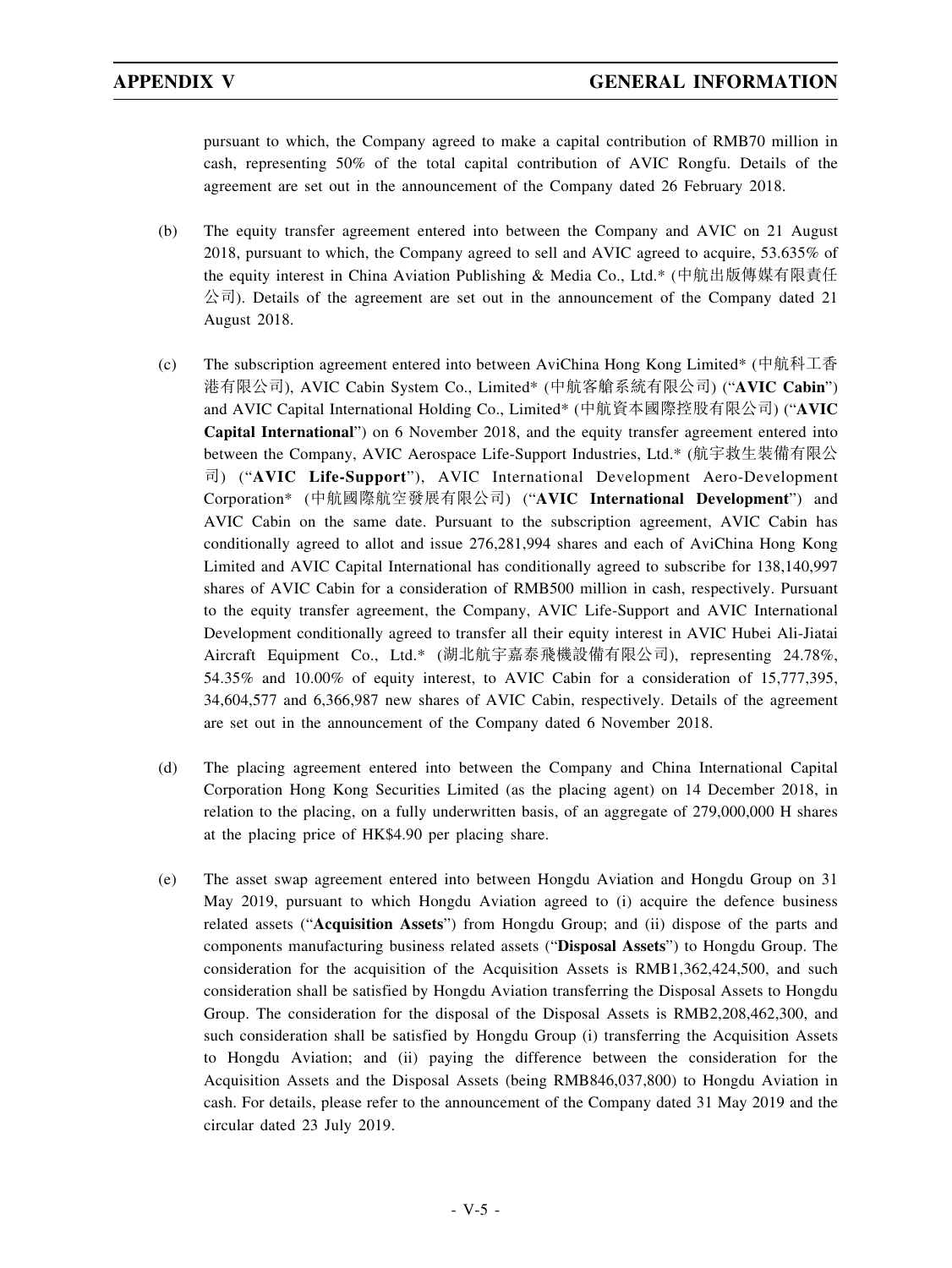(f) The Equity Acquisition and Share Issuance Agreement referred to in this circular.

# **12. DOCUMENT(S) AVAILABLE FOR INSPECTION**

Copies of the following documents are available for inspection during normal business hours at the principal place of business of the Company in Hong Kong up to and including 13 February 2020:

- (a) the letter from the Board dated 6 January 2020, the text of which is set out on pages 5 to 25 of this circular;
- (b) the letter of recommendation dated 6 January 2020 from the Independent Board Committee to the Independent Shareholders, the text of which is set out on page 26 of this circular;
- (c) the letter of advice dated 6 January 2020 from Somerley to the Independent Board Committee and the Independent Shareholders, the text of which is set out on pages 27 to 53 of this circular;
- (d) the written consent from the experts referred to in paragraph 6 of this Appendix;
- (e) the material contracts of the Company referred to in paragraph 11 of this Appendix;
- (f) the Articles of Association;
- (g) the annual reports of the Company for the three financial years ended 31 December 2018 and the interim report of the Company for the six months ended 30 June 2019;
- (h) the accountant's report of the Target Group as set out in Appendix II to this circular;
- (i) the report from SHINEWING regarding the unaudited pro forma financial information of the Enlarged Group as set out in Appendix IV to this circular;
- (j) the circular of the Company dated 23 July 2019 in relation to the asset swap comprising (1) acquisition of national defence related assets; and (2) disposal of parts and components manufacturing assets; and
- (k) this circular.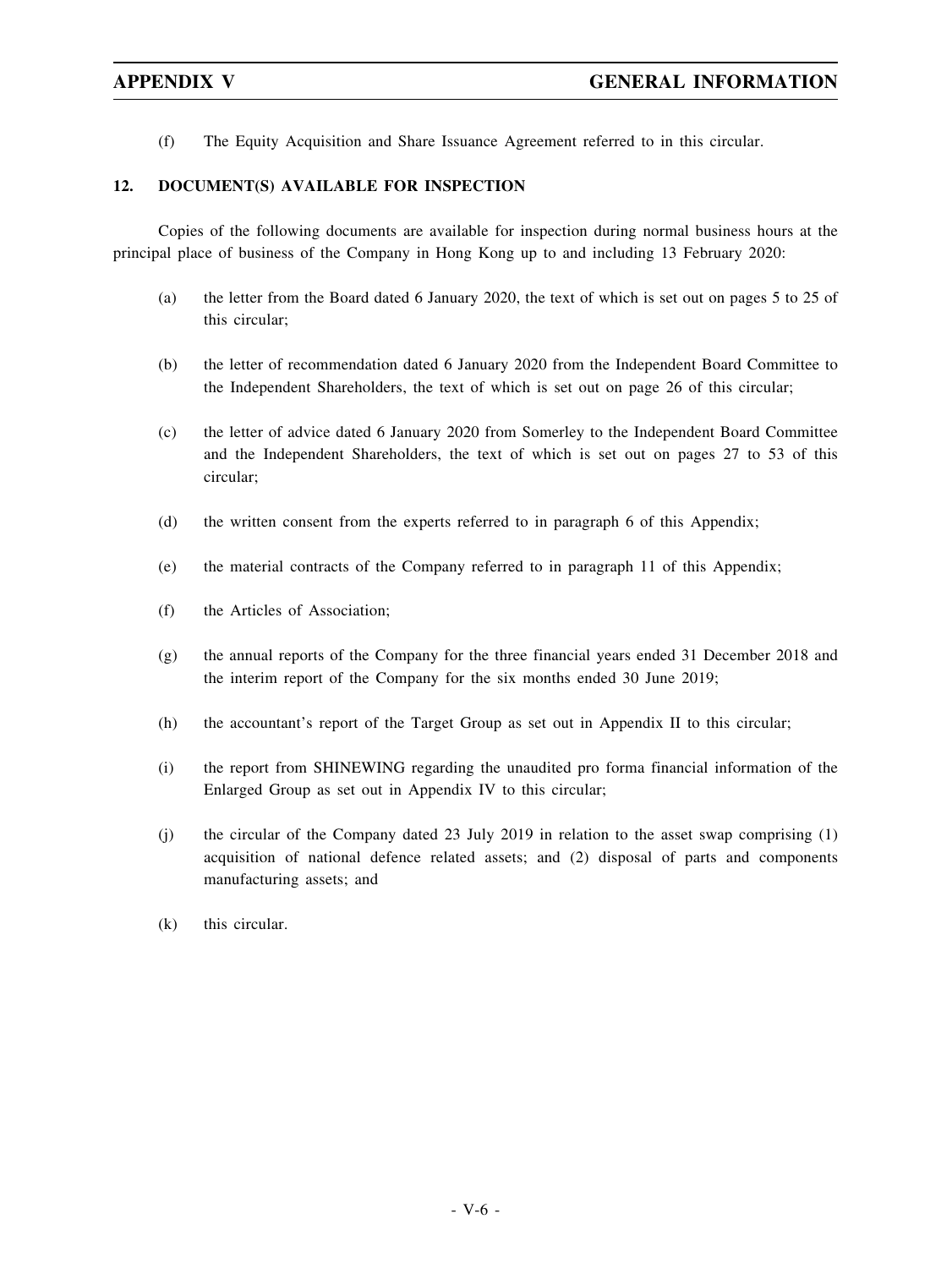# **NOTICE OF EGM**



# **AviChina Industry & Technology Company Limited\***

*(A joint stock limited company incorporated in the People's Republic of China with limited liability)* **(Stock Code: 2357)**

# **NOTICE OF EGM**

**NOTICE IS HEREBY GIVEN THAT** an extraordinary general meeting ("**EGM**") of AviChina Industry & Technology Company Limited (the "**Company**") will be held at 9:00 a.m. on Thursday, 13 February 2020, at Avic Hotel, No. 10 Yi, Central East Third Ring Road, Chaoyang District, Beijing, the PRC to consider and approve the following resolution. Unless otherwise indicated, capitalized terms used in this notice and the following resolution shall have the same meanings as those defined in the circular of the Company dated 6 January 2020 (the "**Circular**"):

# **SPECIAL RESOLUTION**

# 1. "**THAT**

- (1) the Equity Acquisition and Share Issuance Agreement entered into between the Company, AVIC and Tianjin Free Trade Zone Investment, and the transactions contemplated thereunder (including the Proposed Acquisition and the Proposed Issuance), be and is hereby approved, ratified and confirmed;
- (2) any Director or authorized representative of the Chairman of the Board be and is hereby authorized to implement and take all steps and to do all acts and things as may be necessary or desirable to give effect and/or to complete the relevant actions and transactions contemplated under the Equity Acquisition and Share Issuance Agreement, including but not limited to obtain necessary approval from relevant PRC government authorities, and to sign any further documents, or to do any other matters incidental thereto and/or as contemplated thereunder and to make administrative or ancillary changes or amendments to the Equity Acquisition and Share Issuance Agreement as such Director or authorized representative may in his absolute discretion deem fit;
- (3) the Board be and is hereby granted a Specific Mandate to allot and issue the Consideration Shares pursuant to the Equity Acquisition and Share Issuance Agreement;
- (4) contingent on the Board resolving to issue the Consideration Shares pursuant to paragraph (3) of this resolution, the Board be authorized to: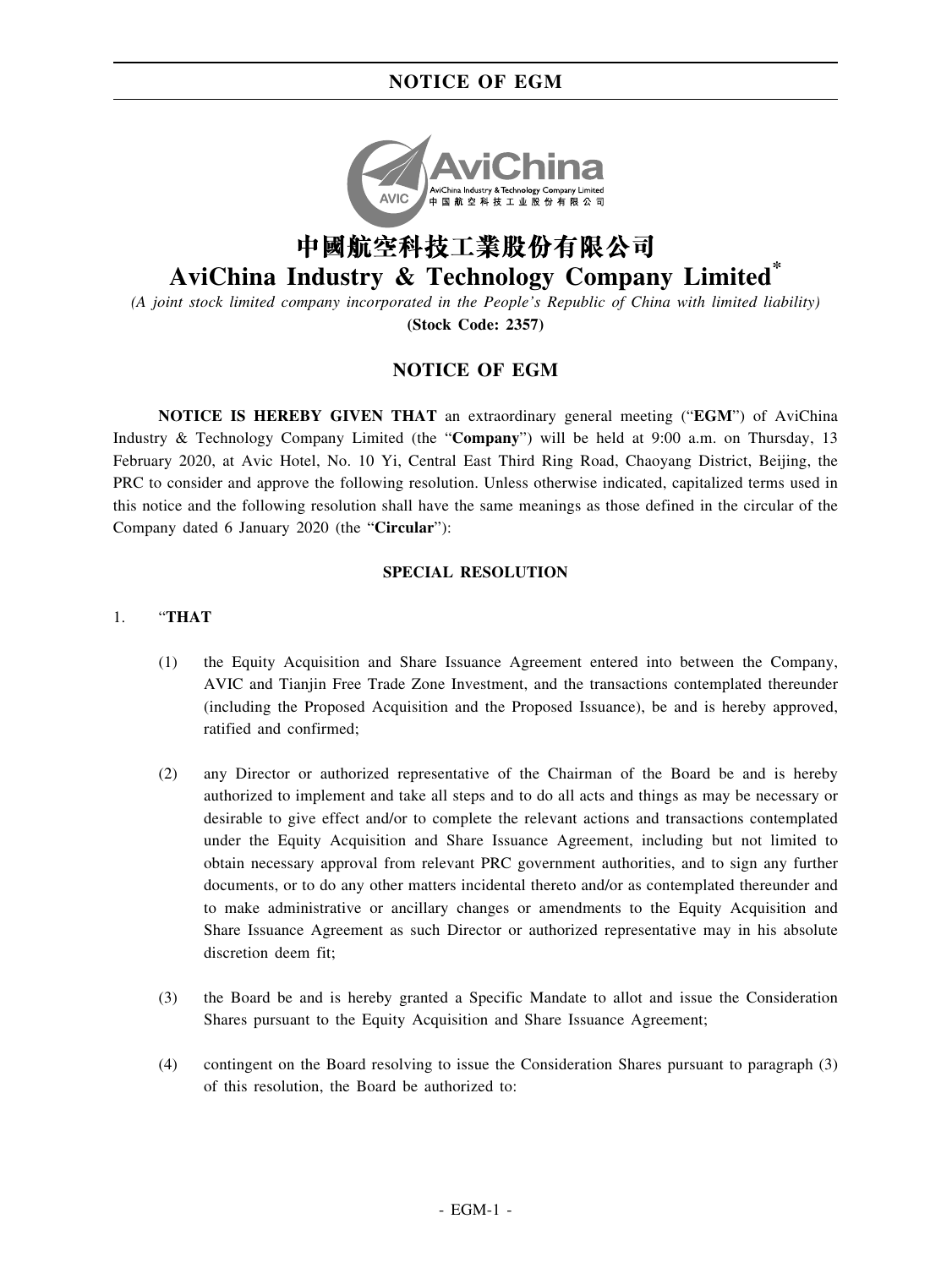# **NOTICE OF EGM**

- (i) approve, execute and do or procure to be executed and done, all such documents, deeds and things as it may consider necessary in connection with the issue of the Consideration Shares;
- (ii) increase the registered capital of the Company in accordance with the actual increase of capital by issuing the Consideration Shares pursuant to paragraph (3) of this resolution, register the increased registered capital with the relevant authorities and make such amendments to the Articles of Association as it thinks fit so as to reflect the increase in the registered capital of the Company; and
- (iii) make all necessary filings and registrations with the relevant PRC, Hong Kong and/or other authorities."

By Order of the Board **AviChina Industry & Technology Company Limited\* Xu Bin** *Company Secretary*

Beijing, 6 January 2020

*As at the date of this notice, the Board comprises (i) Mr. Chen Yuanxian and Mr. Wang Xuejun as executive directors; (ii) Mr. Yan Lingxi, Mr. Lian Dawei and Mr. Xu Gang as non-executive directors; and (iii) Mr. Liu Renhuai, Mr. Liu Weiwu and Mr. Wang Jianxin as independent non-executive directors.*

\* *For identification purpose only*

*Notes:*

## **(1) CLOSURE OF REGISTER OF MEMBERS AND ELIGIBILITY TO ATTEND AND VOTE AT THE EGM**

Pursuant to Article 41 of the Articles of Association of the Company, the H Share register of members of the Company will be closed from Friday, 24 January 2020 to Thursday, 13 February 2020 (both days inclusive), during which period no transfer of H Shares will be registered. Shareholders of the Company whose names appear on the Company's Register of Members at the opening of business on Thursday, 13 February 2020 are entitled to attend and vote at the EGM.

In order to be eligible to attend and vote at the EGM, Shareholders of the Company shall lodge all transfer instruments together with the relevant share certificates with Computershare Hong Kong Investor Services Limited, the Company's H Shares Registrar, not later than 4:30 p.m. on Thursday, 23 January 2020 at Shops 1712-1716, 17th Floor, Hopewell Centre, 183 Queens' Road East, Wanchai, Hong Kong.

### **(2) REGISTRATION PROCEDURES FOR ATTENDING THE EGM**

a The Shareholder or its proxies shall produce his identification proof. If a corporation Shareholder's legal representative or any other person authorized by the board of directors or other governing body of such corporate Shareholder attends the EGM, such legal representative or other person shall produce his proof of identity, and proof of designation as legal representative and the valid authorization document of the board of directors or other governing body of such corporate shareholder (as the case may be) to prove the identity and authorisation of that legal representative or other person.